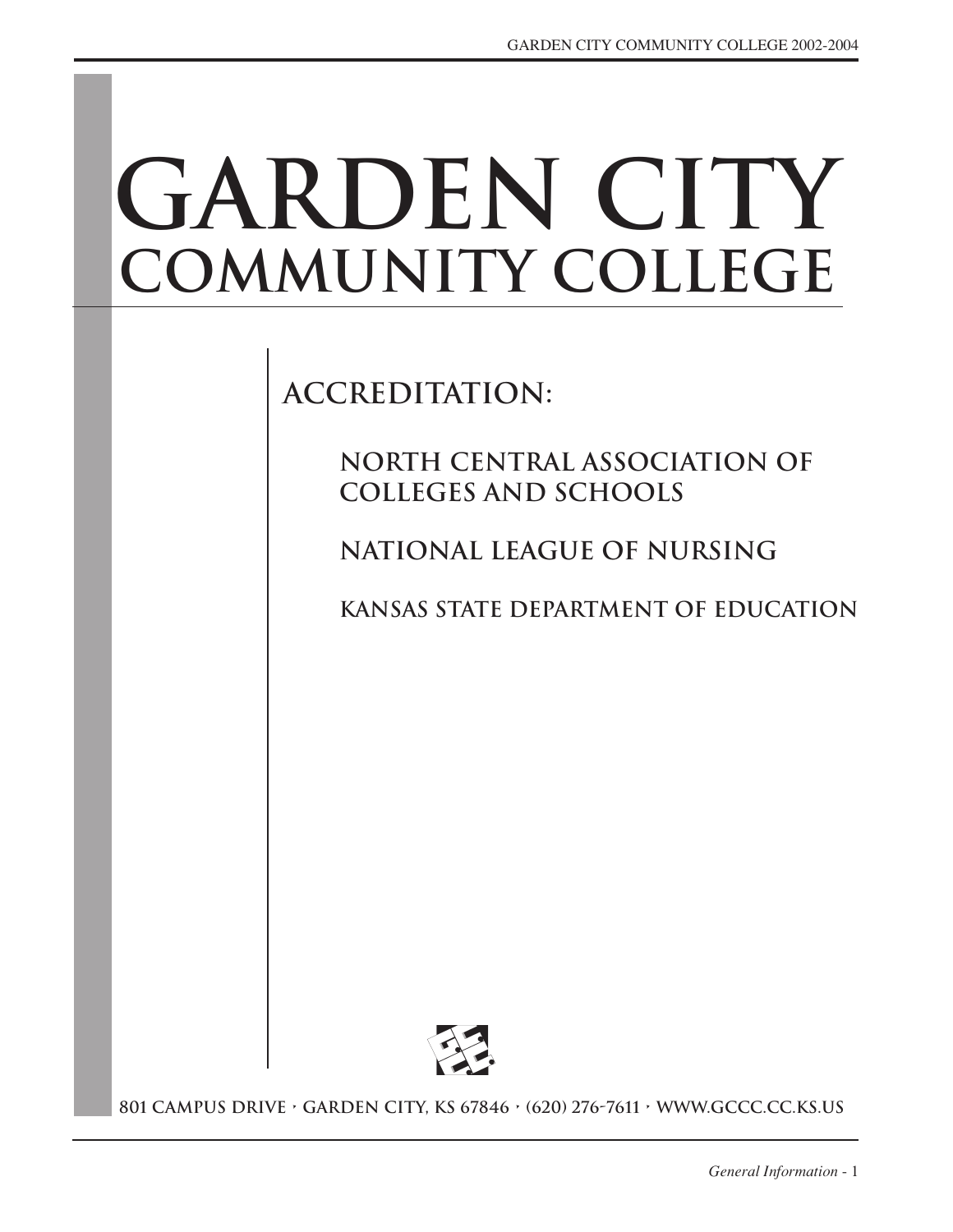## **2002-2004 Academic Catalog**

| Division: Program and Course Descriptions |
|-------------------------------------------|
|                                           |
|                                           |
|                                           |
|                                           |
|                                           |
|                                           |
|                                           |
|                                           |
|                                           |
|                                           |
|                                           |

#### **CATALOG DISCLAIMER INFORMATION**

All contents of this publication are accurate as of June 1, 2002. GCCC reserves the right to make changes at any time, due to any circumstances, and/or in order to carry out its mission, without prior notice and/or obligation. Changes are effective when made, unless otherwise specified. This catalog does not constitute a contract.

#### **STATEMENT OF NON-DISCRIMINATION/EQUAL OPPORTUNITY**

Garden City Community College, pursuant to the requirements of Titles VI and VII of the Civil Rights Act of 1964, Title IX of the Education Amendments of 1972, Section 504 of the Rehabilitation Act of 1973, The Age Discrimination Act of 1974, the Elliot-Larsen Civil Rights Act, Executive Order 11246, and the Americans With Disabilities Act, does not discriminate against applicants, employees or students on the basis of race, religion, color, national origin, sex, age, height, weight, marital status, sexual orientation, or other nonmerit reasons, or handicap, nor will sexual harassment be tolerated, in its employment practices and/or educational programs or activities. Those concerned about the above should contact: Equal Opportunity Compliance Officer, Garden City Community College, 801 Campus Drive, Garden City, Kansas 67846 (620) 276-7611.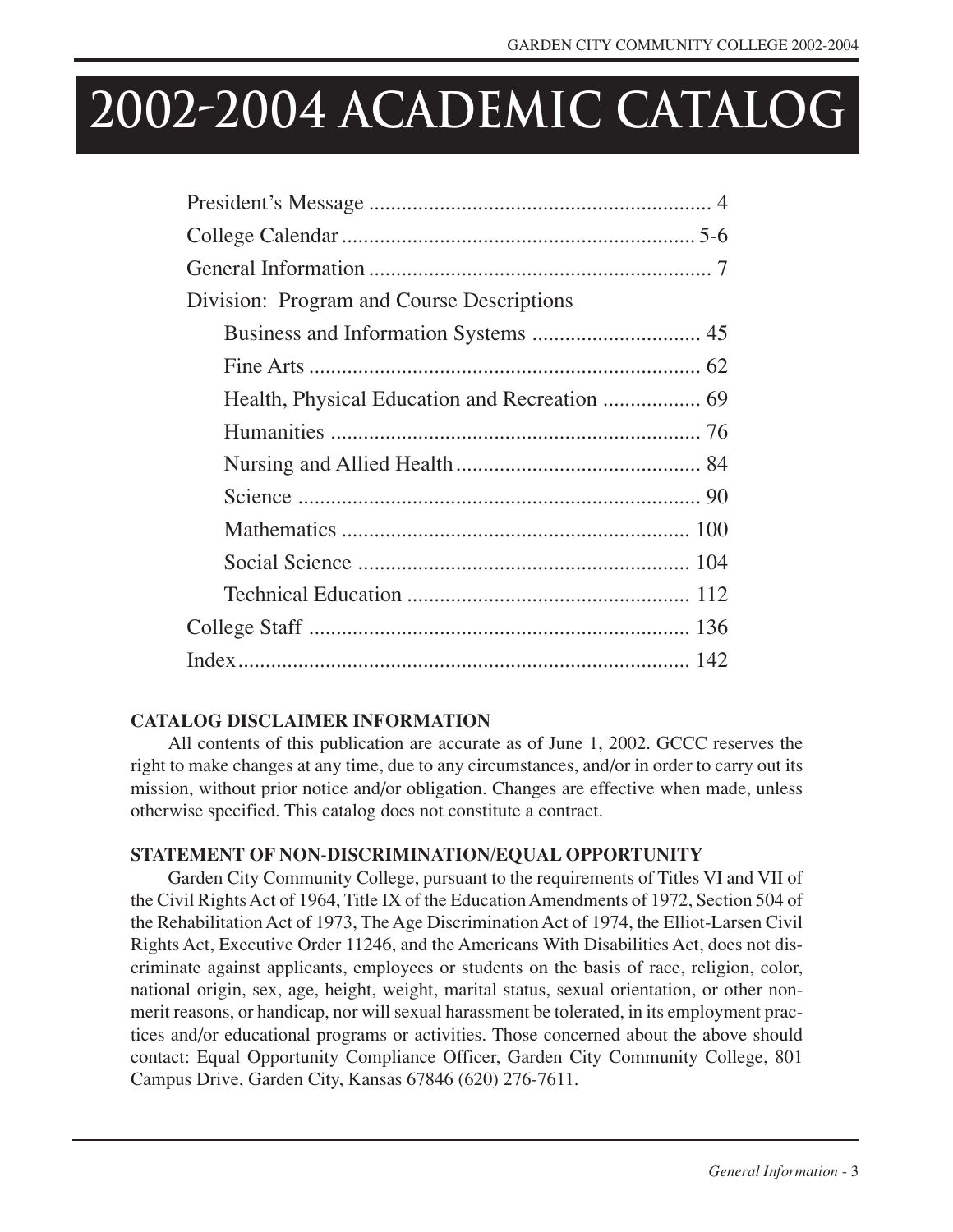

#### **President's Message**

The people, programs and opportunities at Garden City Community College revolve around a nucleus, and that nucleus is you — the student. This institution exists for the sole purpose of preparing you for the opportunities and challenges of the rapidly expanding 21<sup>st</sup> Century.

It's a purpose that counts to each of us, no matter what kind of background you come from, or what kind of educational goals you've set. You might be a recent high school graduate, ready to start your college career, or you might be someone returning to the classroom for the first time in many years. You might also be a newcomer to our community and country, or someone who needs new skills and knowledge beyond those covered by your college degree.

As someone who has seen the value and advantages that a community college can offer, I want to congratulate you on selecting our institution, and let you know that I personally gauge my own success — and that of GCCC — on how well you achieve your goals and objectives.

As a new president, I'm gratified to be serving at an institution whose mission is to help each person become a positive contributor to the economy and to society. It's a mission I intend to see GCCC continue to accomplish. Since 1919, this college has been offering academic advancement, job preparation, development of essential skills, and personal enrichment to the people of Southwest Kansas.

We want to make good on this offer today for each individual who steps onto our campus, logs onto our website, calls on our phone lines, and entrusts his or her future to the learning we provide.

Today, these goals are best attained through:

- An emphasis on learning, rather than simply on instruction.
- Programs that support students outside, as well as inside, the lab and classroom.
- Partnerships with business, industry and other educational institutions, rather than single-minded competition.

These goals are also attained through the kind of strategic, long range planning it takes to shape the future for the advantage of our students.

GCCC has built a strong reputation of focusing on the individual. That's one of the things that prompted me to seek the presidency of this college. We're ready to uphold that tradition, and to expand on it through innovation, as we venture into the exciting years just ahead. I want you to count on us for energy, creativity, commitment, enthusiasm, concern, compassion, professionalism and even humor as we make that journey together.

Welcome to Garden City Community College. This is the place for you.

Carol E. Ballantyne, Ph.D President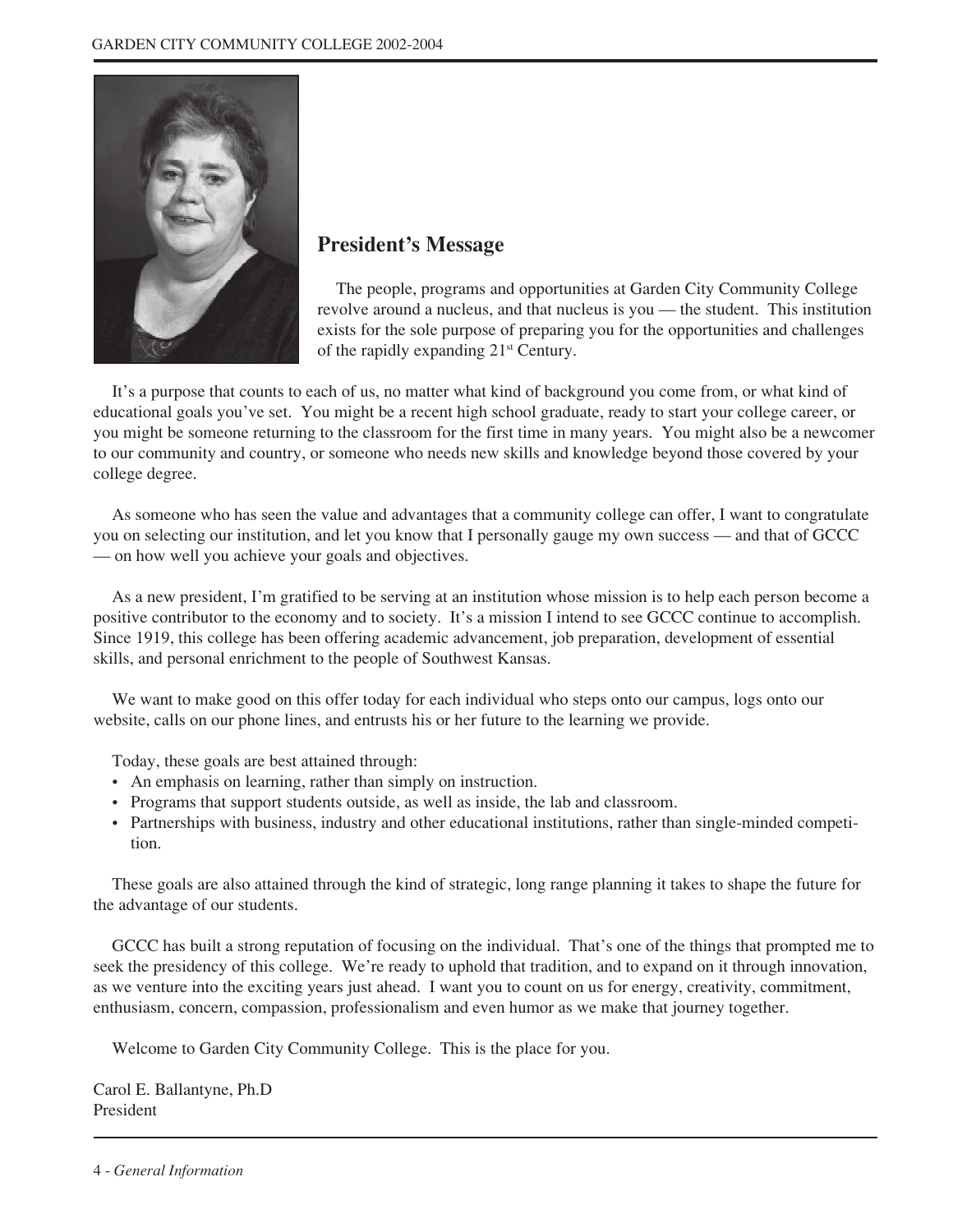|  |  | GARDEN CITY COMMUNITY COLLEGE 2002-2004 |
|--|--|-----------------------------------------|
|--|--|-----------------------------------------|

| <b>AUGUST 2002</b> |                          |    |     |    |    |               |  |  |  |  |
|--------------------|--------------------------|----|-----|----|----|---------------|--|--|--|--|
| S                  | М                        | т  |     | т  | F  | S             |  |  |  |  |
|                    |                          |    |     |    | 2  | $\mathcal{R}$ |  |  |  |  |
| $\overline{4}$     | $\overline{\mathcal{L}}$ | 6  |     | 8  | 9  | 10            |  |  |  |  |
| 11                 | 12                       | 13 | -14 | 15 | 16 | 17            |  |  |  |  |
| 18                 | 19                       | 20 | 21  | 22 | 23 | 24            |  |  |  |  |
| 25                 | 26                       | 27 | 28  | 29 | 30 | 31            |  |  |  |  |

| <b>SEPTEMBER 2002</b> |               |    |     |          |    |    |  |  |  |  |
|-----------------------|---------------|----|-----|----------|----|----|--|--|--|--|
| S                     | M             | т  |     |          | F  | S  |  |  |  |  |
|                       | $\mathcal{L}$ | 3  |     | 5        | 6  |    |  |  |  |  |
| $\mathbf{R}$          | 9             | 10 | 11  | 12       | 13 | 14 |  |  |  |  |
| 15                    | 16            | 17 | -18 | 19       | 20 | 21 |  |  |  |  |
| 22                    | 23            | 24 |     | 25 26 27 |    | 28 |  |  |  |  |
|                       | 30            |    |     |          |    |    |  |  |  |  |

| <b>OCTOBER 2002</b> |    |       |                             |               |    |    |  |  |  |  |  |
|---------------------|----|-------|-----------------------------|---------------|----|----|--|--|--|--|--|
| S                   | M  |       |                             |               | F  | S  |  |  |  |  |  |
|                     |    |       | $\mathcal{D}_{\mathcal{L}}$ | $\mathcal{R}$ |    | 5  |  |  |  |  |  |
| 6                   |    | 8     | 9                           | 10            | 11 | 12 |  |  |  |  |  |
| 13                  | 14 |       |                             | 15 16 17 18   |    | 19 |  |  |  |  |  |
| 20                  | 21 | 22 23 |                             | 24            | 25 | 26 |  |  |  |  |  |
|                     | 28 | 29    | 30                          | 31            |    |    |  |  |  |  |  |

| <b>NOVEMBER 2002</b> |    |       |      |     |    |                                                                                                                                                                 |  |  |  |  |  |
|----------------------|----|-------|------|-----|----|-----------------------------------------------------------------------------------------------------------------------------------------------------------------|--|--|--|--|--|
| S                    | М  | T     |      |     | F  | S                                                                                                                                                               |  |  |  |  |  |
|                      |    |       |      |     |    | $\mathcal{D}_{\mathcal{L}}^{\mathcal{L}}(\mathcal{L})=\mathcal{L}_{\mathcal{L}}^{\mathcal{L}}(\mathcal{L})\mathcal{L}_{\mathcal{L}}^{\mathcal{L}}(\mathcal{L})$ |  |  |  |  |  |
| $\mathcal{R}$        |    | -5    | 6    |     | 8  | Q                                                                                                                                                               |  |  |  |  |  |
| 10                   | 11 | 12    | - 13 | -14 | 15 | 16                                                                                                                                                              |  |  |  |  |  |
|                      | 18 | 19    | -20  | -21 | 22 | 23                                                                                                                                                              |  |  |  |  |  |
|                      | 25 | 26 27 |      | 28  | 29 | 30                                                                                                                                                              |  |  |  |  |  |

| <b>DECEMBER 2002</b> |    |          |       |      |    |                          |  |  |  |  |  |
|----------------------|----|----------|-------|------|----|--------------------------|--|--|--|--|--|
| S                    | М  | T        |       | т    | F  | S                        |  |  |  |  |  |
|                      |    |          |       |      |    | $\mathfrak{D}_{1}^{(1)}$ |  |  |  |  |  |
| $\mathcal{R}$        |    | -5       | 6     | - 7  | 8  | 9                        |  |  |  |  |  |
| 10                   | 11 |          | 12 13 | - 14 | 15 | 16                       |  |  |  |  |  |
|                      | 18 | 19       | - 20  | 21   | 22 | 23                       |  |  |  |  |  |
| 24                   | 25 | 26 27 28 |       |      | 29 | 30                       |  |  |  |  |  |
| 31                   |    |          |       |      |    |                          |  |  |  |  |  |

|                          |       |     | <b>JANUARY 2003</b> |                               |               |     |
|--------------------------|-------|-----|---------------------|-------------------------------|---------------|-----|
|                          |       |     |                     |                               |               |     |
| S                        | М     | Т   |                     | Т                             | F             | S   |
|                          |       |     |                     | $\mathfrak{D}_{\mathfrak{p}}$ | $\mathcal{R}$ |     |
| $\overline{\mathcal{L}}$ | 6     |     | 8                   | $\mathbf Q$                   | 10            | 11  |
| 12                       | 13    | -14 | 15                  | 16 17                         |               | 18  |
| 19                       | 20    |     | 21 22 23            |                               | -24           | -25 |
|                          | 27 28 |     | 29                  | 30                            | 31            |     |

| 2002-2003 Academic Calendar |  |
|-----------------------------|--|
|                             |  |

- August 12 Faculty reports inservice 13 Registration
	- 14 Classes begin
- September 2 LABOR DAY No classes
	-
- October 10 FALL BREAK- No classes Mid-term grades due in Registrar's Office by 1 p.m.
	- Work Day for faculty 11 FALL BREAK - No classes
	- Faculty Holiday
- November 11 Spring Enrollment begins for currently enrolled students only 18 Last day to withdraw from Fall
	- Semester classes 27 THANKSGIVING BREAK begins
- December 2 Classes Resume Enrollment begins for Spring
	- Semester for all students 9-11 Final Exams
		- 12 Final grades due in Registrar's Office by 1 p.m. Semester ends
	- 13 Workday for Faculty
- January 6 Faculty reports Inservice
	- 7-10 Registration
		- 13 Classes begin
- February 17 PRESIDENT'S DAY No classes Faculty/Staff Holiday
- March 7 Mid-term grades due in Registrar's Office by 1 p.m.
	- 10 SPRING BREAK begins
	- 17 Classes resume
- April 7 Fall Enrollment begins for currently enrolled students only
	- 18 EASTER BREAK begins 22 Classes resume Enrollment begins for Fall Semester for all students
	- 28 Last day to withdraw from Spring Semester classes
- May 10 Commencement
	- 12-14 Final Exams
		- 15 Final grades due in Registrar's office by 1 p.m. Semester ends
		- 16 Work Day for Faculty
		- 19 Early Summer Session begins
		- 26 MEMORIAL DAY No classes
- June 6 Early Summer Session ends
	- 9 Regular Summer Session begins
- July 4 INDEPENDENCE DAY No classes

#### **THIS CALENDAR IS SUBJECT TO CHANGE.**

**(Check with your Advisor or the Office of the Dean of Learning Services for changes.)**

| <b>FEBURARY 2003</b>          |                |                |            |                      |               |    |  |  |  |  |
|-------------------------------|----------------|----------------|------------|----------------------|---------------|----|--|--|--|--|
| S                             | M              | T              |            | т                    | F             | S  |  |  |  |  |
|                               |                |                |            |                      |               |    |  |  |  |  |
| $\mathfrak{D}_{\mathfrak{p}}$ | $\overline{3}$ | $\overline{4}$ | $\sqrt{5}$ | 6                    | $\mathcal{I}$ | 8  |  |  |  |  |
| <b>Q</b>                      |                |                |            | 10 11 12 13 14       |               | 15 |  |  |  |  |
|                               |                |                |            | 16 17 18 19 20 21 22 |               |    |  |  |  |  |
| 23.                           |                |                |            | 24 25 26 27          | -28           |    |  |  |  |  |

| <b>MARCH 2003</b> |               |                   |   |         |     |      |  |  |  |  |  |
|-------------------|---------------|-------------------|---|---------|-----|------|--|--|--|--|--|
| S                 |               | M T               | W | T       | - F | S    |  |  |  |  |  |
|                   |               |                   |   |         |     | 1    |  |  |  |  |  |
| 2                 | $\mathcal{E}$ |                   |   | 4 5 6 7 |     | 8    |  |  |  |  |  |
| $\mathbf Q$       | 10            | 11 12 13 14       |   |         |     | - 15 |  |  |  |  |  |
| 16                |               | 17 18 19 20 21    |   |         |     | 22   |  |  |  |  |  |
| 23                |               | 24 25 26 27 28 29 |   |         |     |      |  |  |  |  |  |
| 30                | -31           |                   |   |         |     |      |  |  |  |  |  |
|                   |               |                   |   |         |     |      |  |  |  |  |  |

|                 | <b>APRIL 2003</b> |                |    |             |       |                          |  |  |  |  |  |  |
|-----------------|-------------------|----------------|----|-------------|-------|--------------------------|--|--|--|--|--|--|
| S               | М                 | т              | W  | $\mathbf T$ | F     | S                        |  |  |  |  |  |  |
|                 |                   | 1              |    | $2^3$       | 4     | $\overline{\mathcal{L}}$ |  |  |  |  |  |  |
| 6               | - 7               | 8              | 9  | 10          | $-11$ | $-12$                    |  |  |  |  |  |  |
| 13 <sup>7</sup> | 14                |                |    | 15 16 17 18 |       | 19                       |  |  |  |  |  |  |
| 20              |                   | 21 22 23 24 25 |    |             |       | 26                       |  |  |  |  |  |  |
| 27              | 28                | 29             | 30 |             |       |                          |  |  |  |  |  |  |

| <b>MAY 2003</b> |    |    |     |    |                             |               |  |  |  |
|-----------------|----|----|-----|----|-----------------------------|---------------|--|--|--|
| S               | M  | т  |     | т  | F                           | S             |  |  |  |
|                 |    |    |     |    | $\mathcal{D}_{\mathcal{A}}$ | $\mathcal{R}$ |  |  |  |
|                 | -5 | 6  | -7  | 8  | $\mathbf Q$                 | 10            |  |  |  |
| 11              | 12 | 13 | -14 | 15 | 16                          | 17            |  |  |  |
| 18              | 19 | 20 | 21  | 22 | 23                          | 24            |  |  |  |
|                 | 26 | 27 | 28  | 29 | 30                          | 31            |  |  |  |

| <b>JUNE 2003</b> |                             |               |                |    |    |                   |  |  |  |
|------------------|-----------------------------|---------------|----------------|----|----|-------------------|--|--|--|
| S                | М                           | T             | W              | T  | F  | S                 |  |  |  |
| 1                | $\mathcal{D}_{\mathcal{L}}$ | $\mathcal{R}$ | $\overline{4}$ | -5 | 6  |                   |  |  |  |
| 8                | 9                           | 10            | -11-           |    |    | -14               |  |  |  |
| 15               | 16                          | 17            | -18            | 19 | 20 | $-21$             |  |  |  |
| 22.              | 23                          | 24            |                |    |    | 28                |  |  |  |
| 29               | 30                          |               |                |    |    |                   |  |  |  |
|                  |                             |               |                |    |    | 12 13<br>25 26 27 |  |  |  |

| <b>JULY 2003</b> |    |    |                               |       |                |                |  |  |  |
|------------------|----|----|-------------------------------|-------|----------------|----------------|--|--|--|
| S                | M  | Т  |                               | T     | F              | S              |  |  |  |
|                  |    | 1  | $\mathfrak{D}_{\mathfrak{p}}$ | 3     | $\overline{A}$ | $\overline{5}$ |  |  |  |
| 6                | 7  | 8  | 9                             | 10    | 11             | 12             |  |  |  |
| 13               | 14 | 15 |                               | 16 17 | 18             | 19             |  |  |  |
| 20               | 21 | 22 | -23                           | -24   | 25             | 26             |  |  |  |
| 27               | 29 | 30 | 31                            |       |                |                |  |  |  |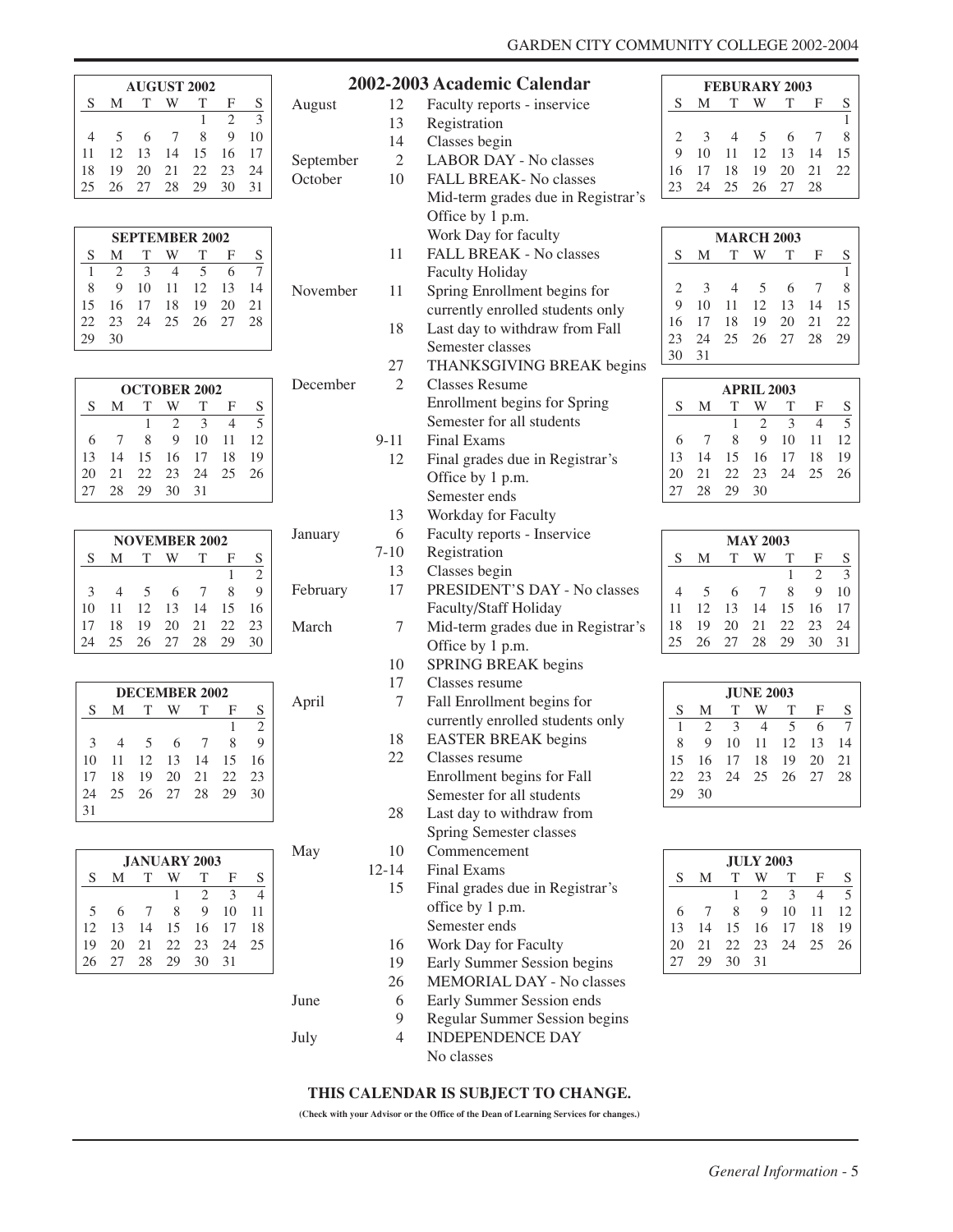#### GARDEN CITY COMMUNITY COLLEGE 2002-2004

|               | <b>AUGUST 2003</b> |                |    |    |    |                |  |  |  |
|---------------|--------------------|----------------|----|----|----|----------------|--|--|--|
| S             | M                  | T              | W  | T  | F  | S              |  |  |  |
|               |                    |                |    |    |    | $\overline{2}$ |  |  |  |
| $\mathcal{E}$ | $\overline{A}$     | $\overline{5}$ | 6  | 7  | 8  | 9              |  |  |  |
| 10            | 11                 | 12             | 13 | 14 | 15 | 16             |  |  |  |
| 17            | 18                 | 19             | 20 | 21 | 22 | 23             |  |  |  |
| 24            | 25                 | 26             | 27 | 28 | 29 | 30             |  |  |  |
| 31            |                    |                |    |    |    |                |  |  |  |

| <b>SEPTEMBER 2003</b> |    |                               |               |                   |      |     |  |  |  |
|-----------------------|----|-------------------------------|---------------|-------------------|------|-----|--|--|--|
| S                     | М  | T                             |               | Т                 | F    | S   |  |  |  |
|                       | 1  | $\mathfrak{D}_{\mathfrak{p}}$ | $\mathcal{R}$ |                   | 5    | 6   |  |  |  |
|                       | 8  | 9                             | 10            | -11-              | 12   | -13 |  |  |  |
| 14                    |    | 15 16 17 18                   |               |                   | - 19 | 20  |  |  |  |
| 21                    |    |                               |               | 22 23 24 25 26 27 |      |     |  |  |  |
|                       | 29 | 30                            |               |                   |      |     |  |  |  |

| <b>OCTOBER 2003</b>      |       |             |    |             |     |    |  |  |
|--------------------------|-------|-------------|----|-------------|-----|----|--|--|
| S                        | M     | Т           |    |             | F   | S  |  |  |
|                          |       |             |    | 2           | κ   |    |  |  |
| $\overline{\mathcal{L}}$ | 6     |             | 8  | $\mathbf Q$ | 10  |    |  |  |
| 12                       | 13    | 14 15 16 17 |    |             |     | 18 |  |  |
| 19                       | 20    | 21 22 23 24 |    |             |     | 25 |  |  |
| 26                       | 27 28 |             | 29 | 30          | -31 |    |  |  |

| <b>NOVEMBER 2003</b> |               |             |     |               |     |     |  |  |  |
|----------------------|---------------|-------------|-----|---------------|-----|-----|--|--|--|
| S                    | M             | T           |     | т             | F   | S   |  |  |  |
|                      |               |             |     |               |     |     |  |  |  |
| 2                    | $\mathcal{F}$ |             | - 5 | 6             |     | 8   |  |  |  |
| 9                    | 10            | 11          |     | $12 \quad 13$ | -14 | 15  |  |  |  |
| 16                   | 17            | 18          | 19  | 20            | 21  | 22. |  |  |  |
| 23                   | 24            | 25 26 27 28 |     |               |     | 29  |  |  |  |
|                      |               |             |     |               |     |     |  |  |  |

| <b>DECEMBER 2003</b> |    |               |                |          |    |    |  |  |  |
|----------------------|----|---------------|----------------|----------|----|----|--|--|--|
| S                    |    | т             |                | т        | н  | S  |  |  |  |
|                      |    | $\mathcal{L}$ | $\mathcal{E}$  |          | 5  |    |  |  |  |
|                      | 8  | 9             |                | 10 11 12 |    | 13 |  |  |  |
| 14                   |    |               | 15 16 17 18    |          | 19 | 20 |  |  |  |
| 21                   |    |               | 22 23 24 25 26 |          |    | 27 |  |  |  |
| 28                   | 29 | -30           | -31            |          |    |    |  |  |  |

|    | <b>JANUARY 2004</b> |    |     |    |                             |               |  |  |  |  |
|----|---------------------|----|-----|----|-----------------------------|---------------|--|--|--|--|
| S  | М                   | т  |     |    | F                           | S             |  |  |  |  |
|    |                     |    |     |    | $\mathcal{D}_{\mathcal{L}}$ | $\mathcal{R}$ |  |  |  |  |
|    | 5                   | 6  | -7  | 8  | 9                           | 10            |  |  |  |  |
| 11 | 12                  | 13 | -14 | 15 | 16                          | 17            |  |  |  |  |
| 18 | 19                  | 20 | 21  | 22 | 23                          | 24            |  |  |  |  |
|    | 26                  | 27 | 28  | 29 | 30                          | 31            |  |  |  |  |

#### **2003-2004 Academic Calendar**

- August 11 Faculty reports inservice
	- 12 Registration
	- 13 Classes begin

September 1 LABOR DAY - No classes

- October 9 FALL BREAK- No classes Mid-term grades due in Registrar's Office by 1 p.m. Work Day for faculty
	- 10 FALL BREAK No classes
- Faculty Holiday November 10 Spring Enrollment begins for currently enrolled students only 17 Last Day to withdraw from Fall
- Semester classes 26 THANKSGIVING BREAK begins December 1 Classes Resume Enrollment begins for Spring
	- Semester for all students 8-10 Final Exams
		- 11 Final grades due in Registrar's Office by 1 p.m. Semester ends
		- 12 Faculty Workday
- January 5 Faculty reports Inservice
	- 6-9 Registration
		- 12 Classes Begin
- February 16 PRESIDENT'S DAY No classes Staff and Faculty Holiday March 5 Mid-term grades due in Registrar's Office by 1 p.m.
	- 8 SPRING BREAK begins
	- 15 Classes resume
- April 5 Fall Enrollment begins for currently enrolled students only
	- 9 EASTER BREAK begins
	- 13 Classes resume
	- 19 Enrollment begins for Fall semester for all students
	- 26 Last day to withdraw from Spring Semester Classes
- May 8 Commencement
	- 10-12 Final Exams
		- 13 Final grades due in Registrar's office by 1 p.m. Semester ends
		- 14 Work Day for Faculty
		- 17 Early Summer Session begins
		- 26 MEMORIAL DAY No classes
- June 4 Early Summer Session ends
- 7 Regular Summer Session begins July 4 INDEPENDENCE DAY
	- No classes

| <b>FEBURARY 2004</b> |                             |               |                |                                 |   |       |  |  |  |
|----------------------|-----------------------------|---------------|----------------|---------------------------------|---|-------|--|--|--|
| S                    | M                           | T             | W              | T                               | F | S     |  |  |  |
| 1                    | $\mathcal{D}_{\mathcal{L}}$ | $\mathcal{E}$ | $\overline{4}$ | .5                              | 6 |       |  |  |  |
| 8                    | $\mathbf Q$                 |               |                | $10 \quad 11 \quad 12 \quad 13$ |   | 14    |  |  |  |
| 15                   |                             |               |                | 16 17 18 19 20                  |   | $-21$ |  |  |  |
| 22.                  |                             |               |                | 23 24 25 26 27                  |   | 28    |  |  |  |
| 29                   |                             |               |                |                                 |   |       |  |  |  |

| <b>MARCH 2004</b> |       |                      |               |  |  |   |  |  |  |
|-------------------|-------|----------------------|---------------|--|--|---|--|--|--|
| $S_{-}$           |       | M T W T F            |               |  |  | S |  |  |  |
|                   |       | $1 \t2 \t3 \t4 \t5$  |               |  |  | 6 |  |  |  |
|                   | 8     |                      | 9 10 11 12 13 |  |  |   |  |  |  |
|                   |       | 14 15 16 17 18 19 20 |               |  |  |   |  |  |  |
|                   |       | 21 22 23 24 25 26 27 |               |  |  |   |  |  |  |
| 28                | 29 30 |                      | $-31$         |  |  |   |  |  |  |

| <b>APRIL 2004</b> |                          |       |                |    |                |               |  |  |  |
|-------------------|--------------------------|-------|----------------|----|----------------|---------------|--|--|--|
| S                 | M                        | T     |                | т  | F              | S             |  |  |  |
|                   |                          |       |                |    | $\overline{2}$ | $\mathcal{R}$ |  |  |  |
| 4                 | $\overline{\mathcal{L}}$ | 6     | $\overline{7}$ | 8  | $\mathbf Q$    | 10            |  |  |  |
| 11                | 12                       | 13    | - 14           | 15 | - 16           | 17            |  |  |  |
| 18                | 19                       | -20   | 21 22          |    | - 23           | 24            |  |  |  |
| 25                |                          | 26 27 | -28            | 29 | 30             |               |  |  |  |

| <b>MAY 2004</b> |    |    |            |    |     |    |
|-----------------|----|----|------------|----|-----|----|
| S               | M  | T  |            | Т  | F   | S  |
|                 |    |    |            |    |     |    |
| 2               | 3  |    | $\sqrt{5}$ | 6  |     | 8  |
| $\mathbf Q$     | 10 | 11 | 12         | 13 | 14  | 15 |
| 16              | 17 | 18 | 19         | 20 | 21  | 22 |
| 23              | 24 |    | 25 26 27   |    | -28 | 29 |
|                 | 31 |    |            |    |     |    |

| <b>JUNE 2004</b> |    |    |                             |    |     |    |
|------------------|----|----|-----------------------------|----|-----|----|
| S                | M  | т  |                             | т  | F   |    |
|                  |    |    | $\mathcal{D}_{\mathcal{A}}$ | 3  |     |    |
| 6                |    | 8  | 9                           | 10 | 11  | 12 |
| 13               | 14 | 15 | 16                          | 17 | 18  | 19 |
| 20               | 21 | 22 | - 23                        | 24 | -25 | 26 |
|                  | 28 | 29 | 30                          |    |     |    |

| <b>JULY 2004</b> |    |             |    |          |                             |               |
|------------------|----|-------------|----|----------|-----------------------------|---------------|
| S                | M  | т           | W  | т        | F                           | S             |
|                  |    |             |    |          | $\mathcal{D}_{\mathcal{L}}$ | $\mathcal{R}$ |
| 4                | -5 | 6           | -7 | 8        | 9                           | 10            |
| 11               |    | 12 13 14 15 |    |          | 16                          | 17            |
| 18               | 19 | 20          |    | 21 22 23 |                             | 24            |
| 25               | 26 | 27          | 28 | 29       | 30                          | 31            |

#### **THIS CALENDAR IS SUBJECT TO CHANGE.**

**(Check with your Advisor or the Office of the Dean of Learning Services for changes.)**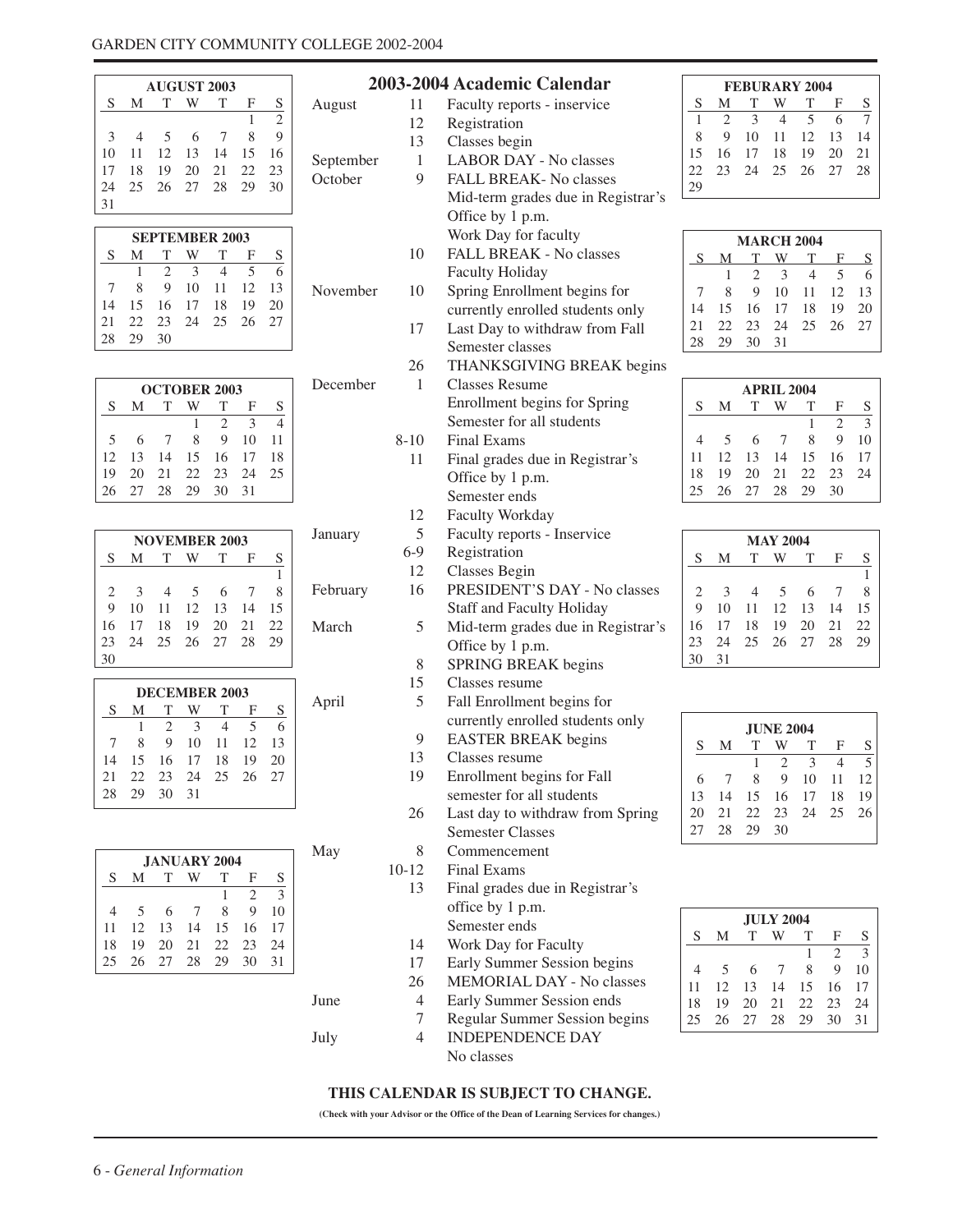# **GENERAL Information**

*Accreditation Mission Educational Philosophies History Admissions Policies & Procedures Enrollment & Registration Costs Financial Aid Academic & Student Policies & Procedures Student Assistance & Services Extended Educational Opportunities Degrees, Certificates & Graduation Requirements*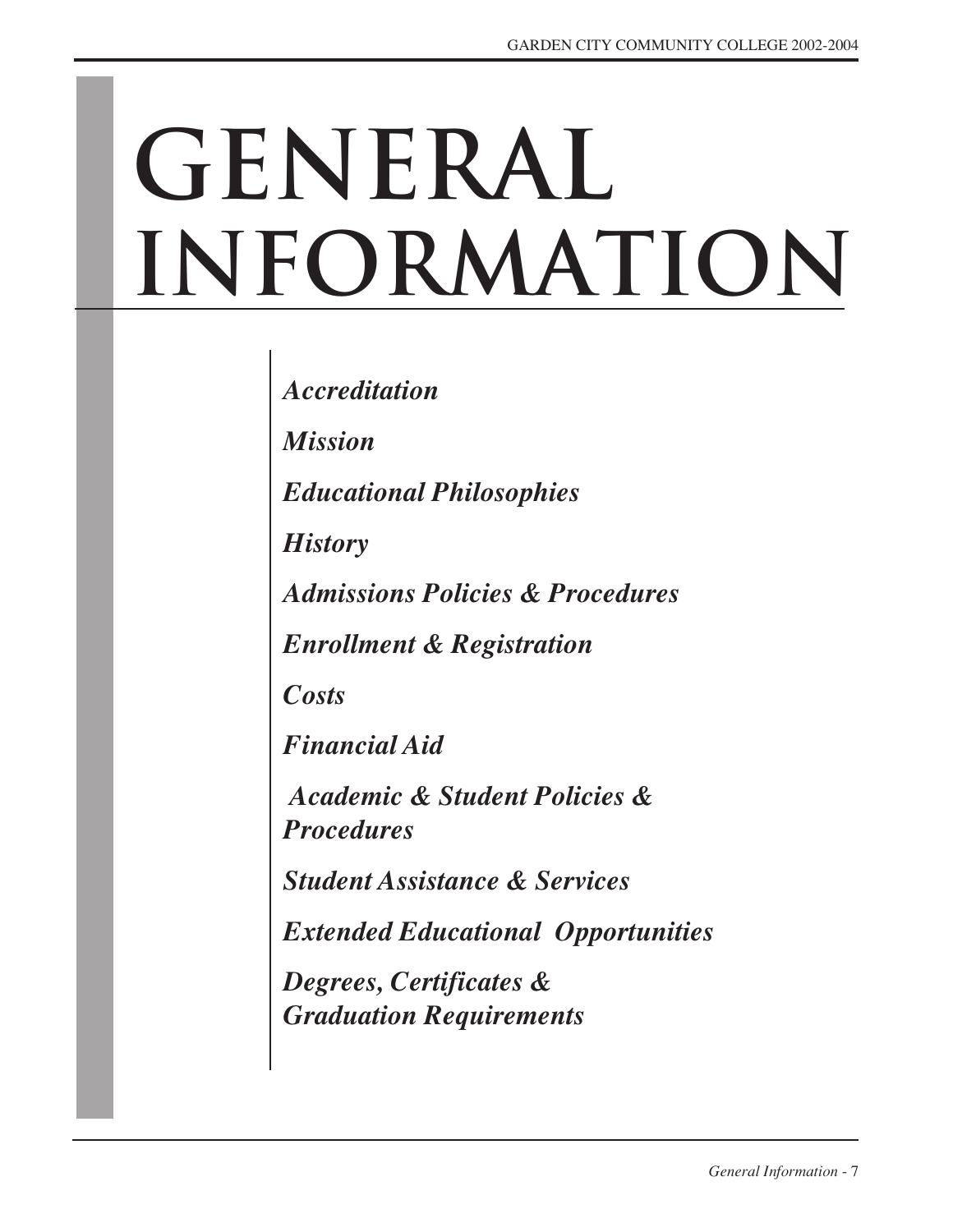## **GENERAL INFORMATION**

#### **ACCREDITATION**

Garden City Community College (GCCC) is officialy accredited by the Higher Learning Commission of the North Central Association of Colleges and Schools, 30 North LaSalle, Suite 2400, Chicago, IL 60602, and the Kansas State Department of Education. On July 1, 1999, governance of the Kansas Community Colleges was transferred to the Kansas Board of Regents (SB345). Local control by the GCCC Board of Trustees remains unchanged. In addition, the GCCC Nursing Program is accredited by the National League for Nursing Accrediting Commissions (NLNAC) and the Kansas State Board of Nursing. Certain GCCC programs have also obtained other specific individual accreditations.

The college is a member of the American Association of Community and Junior Colleges, Association of Community College Trustees, Council of North Central Colleges, National Commission of Accreditation, American Council of Education, and Kansas Association of Community College Trustees.

#### **MISSION STATEMENT**

Garden City Community College exists to produce positive contributors to the economic and social well-being of society.

#### **EXPECTED STUDENT OUTCOMES Essential Skills**

Students will possess essential skills.

- 1. Students will have the essential skills of interpersonal communications including speaking, listening, and writing.
- 2. Students will have reading skills appropriate for their chosen field of endeavor.
- 3. Students will have essential math skills.

#### **Work Preparedness**

Students will be prepared for success in the workplace.

- 1. Students will have the skills and knowledge required for successful entry into the workplace.
- 2. Students will have the work ethics, discipline, and collaborative skills necessary to be successful in the workplace.
- 3. Students will have the skills and knowledge necessary to maintain, advance, or change their employment or occupation.

#### **Academic Advancement**

Students desiring academic advancement will be prepared for successful transfer to other colleges and universities.

- 1. Students will have the academic prerequisites sufficient for successful transfer.
- 2. Students will have appropriate knowledge of transfer requirements.

#### **Personal Enrichment**

Recipients will have experiences of personal enrichment in their chosen areas of interest.

#### **EDUCATIONAL PHILOSOPHY**

The educational philosophy of the college calls for the institution to accept students as they are, to assess them, to counsel them into appropriate programs and to assist them in attaining the highest possible level of achievement through educational, personal and social experiences.

#### **COLLEGE HISTORY**

The first four community colleges in Kansas were established in 1919, and GCCC is one of the two from that group which still exist. It was created by county-wide election on April 1, 1919, and opened in September of the same year. The college celebrated its 75th anniversary in 1994.

GCCC initially shared facilities in Sabine Hall and Calkins Hall in the 100 block of Buffalo Jones Avenue with Garden City High School, and opened with a first class of less than three dozen students. The first graduate, Mildred Hope of Garden City, received her degree in the spring of 1920.

The college moved to the then-new Garden City High School building in 1954, and first occupied a campus of its own in 1958 on property where Buffalo Jones Elementary School is located.

The first effort to establish GCCC as an entity separate from the Garden City public school system was launched in 1958. It was killed in a Kansas legislative committee in Topeka, and a second attempt was also rejected in 1962.

In 1963 the college moved back to Sabine and Calkins Halls, and also made use of nearby Ben Grimsley Gym, as well as a group of adjacent World War II-era barracks buildings.

The Kansas Legislature passed the Community College Act in 1965, authorizing the establishment of 22 independent colleges including GCCC. This authorized the institution to levy taxes, conduct its own programs, and function independently of the K-12 school system. County voters elected the first GCCC Board of Trustees in July 1965, and the first college president was hired. Today GCCC is one of 19 Kansas community colleges.

The present 13-building, 63-acre campus at 801 Campus Drive was designed between July, 1965 and January, 1966.

Voters approved a \$2.5 million bond issue, supplemented by a \$538,000 federal grant for construction. Erected between 1968 and 1970 were the Residence Hall, Academic Building, Saffell Library, Administration Building, Fouse Science-Math Building, Joyce Fine Arts Building and Physical Education Building. The Collins Building was added in 1974, and a residential life addition was built in 1978. The Penka Building was added in 1986, when additions were completed to the Joyce, Collins and PE Buildings. Williams Stadium, a baseball facility, was also added.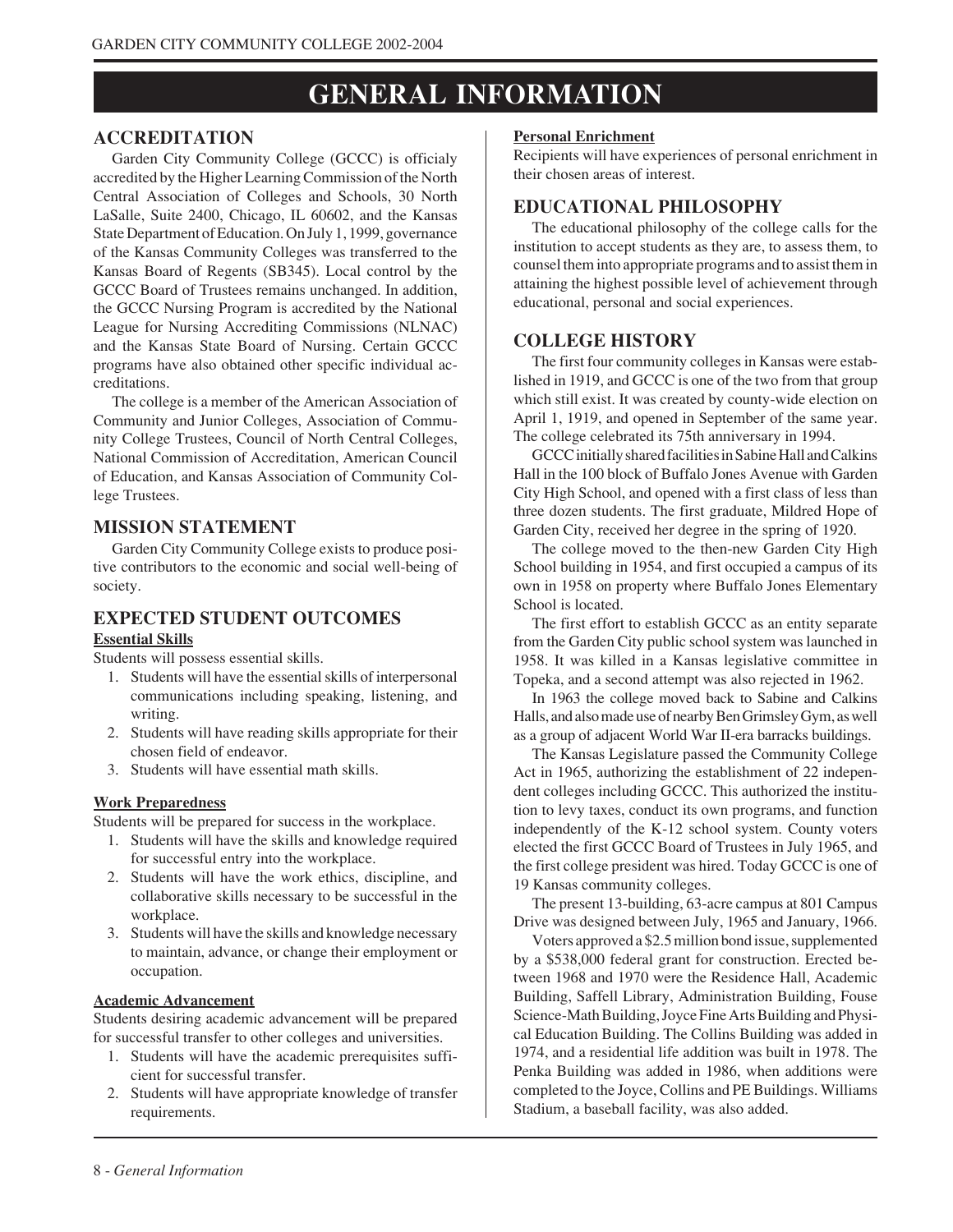## **ADMISSIONS**

In January of 1996 a 15,000 sq. ft. 1.4 million dollar technical teaching laboratory was completed so that GCCC could provide more training for workers in area and national industries.

In addition, GCCC owns 75 acres east of Campus Drive. That property includes a baseball practice building, a football practice area, and a running track. The city of Garden City added a baseball field and a softball complex to the East campus in the spring of 1996.

The Finney County Learning System (FCLS) a collaborate consortium including Holcomb Public Schools, Garden City Public Schools and GCCC, was established in 1993 to implement comprehensive, systemic education reform designed to benefit students of all ages in Finney County. The FCLS implemented Centers of Excellence in Automotive Technology, Information Technology, Industrial Technology, Criminal Justice, Allied Health, and Early Childhood Education.

In 2002, three new apartment style residence complexes were built, extensive renovations were made to the existing student housing, and an addition to the student center was begun with completion date expected during the 2003 spring semester.

#### **ADMISSIONS POLICIES**

Admission to Garden City Community College is granted by meeting one of the following requirements:

- 1. A graduate of an accredited high school.
- 2. A transfer student, in good standing, from a regionally accredited university/college.
- 3. A successful completer of the General Education Development (GED) examination.
- 4. A high school junior or senior student with written permission from the high school principal.
- 5. A student enrolled in a recognized gifted program with written permission from the school principal.
- 6. A student 18 years of age or older, having demonstrated through the GCCC student assessment process, the ability to benefit from attending the college.

Applicants who do not meet one of the above requirements will be admitted with "special student" status and are considered as non-degree seeking students. "Special student" status may be changed to "degree-seeking" status upon graduation from an accredited high school program or upon the successful completion of a GED examination.

The college reserves the right to deny admission or readmission to any individual considered detrimental to the best interests of the college community or if the college is unable to provide the services, courses or program needed to assist any person in meeting his/her educational objectives.

#### **SELECTIVE ADMISSIONS PROGRAMS**

Admission to GCCC does not guarantee enrollment in the following programs or Centers of Excellence: Nursing, Emergency Medical Services Technology, John Deere Agricultural Technology, Automotive Technology, Information Technology, and Industrial Technology. Students seeking admission to one of these programs should meet with the director of that program as early as possible. Additional requirements and/or an additional application is required for these programs.

#### **ADMISSIONS PROCEDURE**

#### **NEW STUDENTS**

Students must obtain, complete, and submit the following:

- 1. An Application for Admission.
- 2. An official high school transcript, including final grades, grade point average, class ranking (if available), and graduation date, or an official copy of GED scores.
- 3. An official transcript from **each** university/college attended.
- \* All first-time students are required to take COM-PASS/ASSET through the Salmans Advising Center. This assessment is used to determine each student's placement in appropriate courses.
- \* Applicants are strongly advised to take the ACT Assessment for scholarship, advising, and counseling purposes (GCCC's ACT code is 1414).
- Students are placed on "Conditional Acceptance" until all required transcripts or official GED scores have been received and evaluated.
- \* Official transcripts must be mailed, by the issuing institution, directly to the GCCC Admissions Office. Hand-carried copies are **not** acceptable. All transcripts must be received prior to the student's enrollment in any subsequent semester.
- \* A complete medical form is required for all students in nursing, child care and cosmetology programs, residential hall residents and athletic program participants. Students in these areas will be advised according to departmental policy and the appropriate forms will be provided.

#### **NON-DEGREE SEEKING STUDENTS**

Students who are admitted as "non-degree seeking" are not required to submit transcripts. Should the classification of the student be changed to "degree-seeking" status, all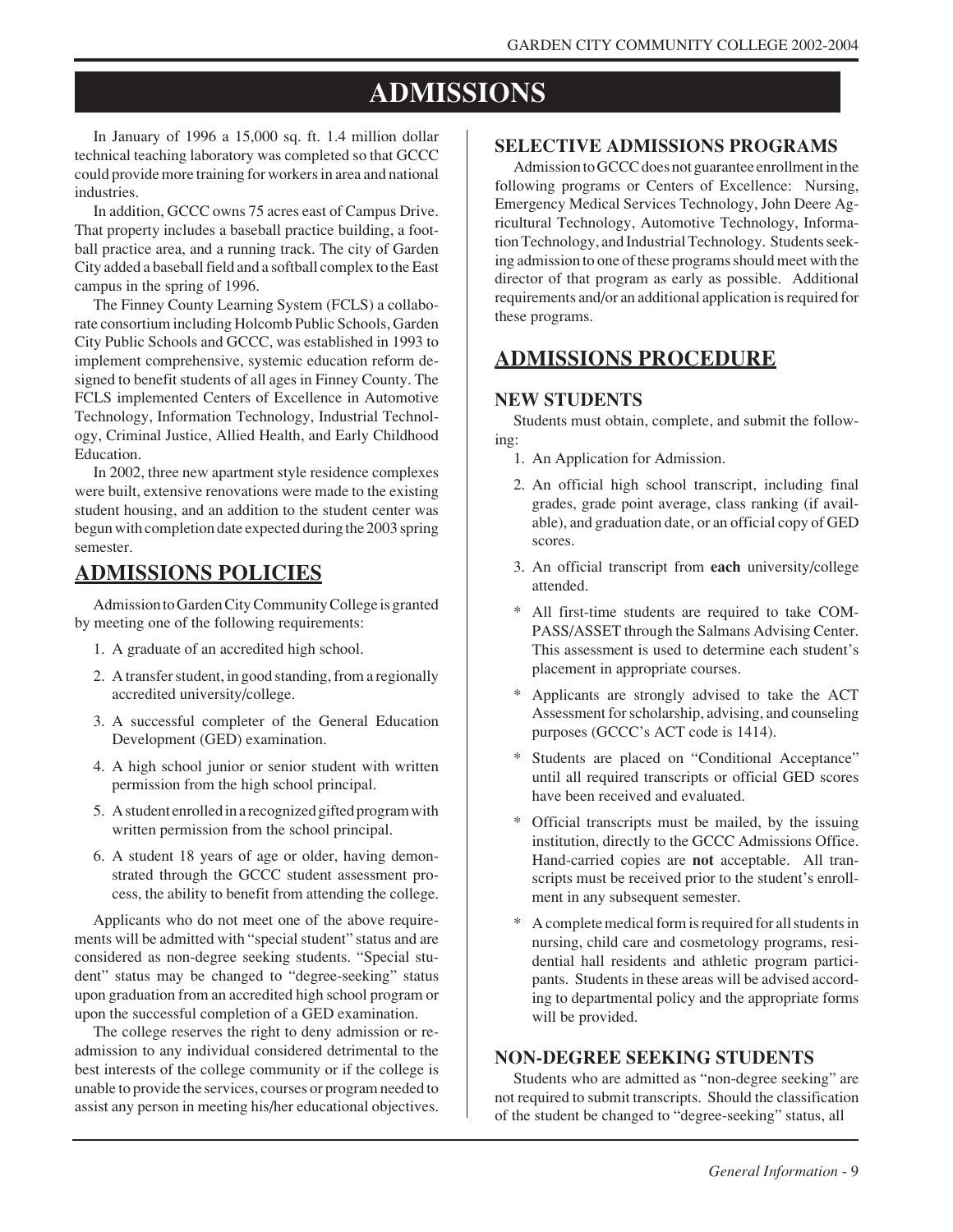transcripts must be received before financial aid, including scholarships and grant-in-aid awards, will be disbursed.

#### **FORMER STUDENTS**

Students who have not attended GCCC since 1992 will be required to submit a new Application for Admission. Official transcripts of all college credits earned since last attendance, for "degree-seeking" students, must be mailed to the Admissions Office.

Former students should refer to "Residency Defined" section of this catalog to determine current residency status.

#### **HIGH SCHOOL STUDENTS**

High school junior and senior students, including homestudy program students, may enroll concurrently in college courses with written permission of their high school principal. A yearly cooperative agreement with the unified school district or the home study school and the college must be on file in the Registrar's Office for college credit to be granted. Individual student permission forms must be submitted each semester.

#### **GIFTED PROGRAM STUDENTS**

Students younger than high school juniors enrolled in a recognized gifted program may enroll in college courses. **Written permission of their school principal and a copy of the student's Individual Education Plan (IEP)** must be on file in the college Registrar's Office for college credit to be granted. The IEP must be renewed each academic year.

#### **TRANSFER STUDENTS**

A transfer student, who has attended any post-secondary institution, must have an official transcript sent from all previous institutions to the Admissions Office. **Transfer students are not officially enrolled until all college transcripts have been received and evaluated**. Transfer credits will be accepted from colleges and universities starting from the year they are accredited or hold candidacy status with the North Central Association of Colleges and Schools, Middle States Association of Colleges and Schools, New England Association of Colleges and Schools, Northwest Association of Colleges and Schools, Southern Association of Colleges and Schools, Western Association of Colleges and Schools, or other institutions approved by the Admissions Department. All transfer credit will be equated on the semester-hour system. All courses listed with an F grade or higher will be listed on the GCCC transcript and calculated into the student's cumulative grade point average.

Students on academic probation at their former colleges or with transfer cumulative grade point averages below 1.5 will be admitted on probation to GCCC. Students on academic dismissal at the last college of attendance must petition for a hearing before the Academic Review Committee before they may be admitted to GCCC. If admitted by the committee, they will be placed on probationary status until their grade point average meets regular college standards as

outlined in the Academic Probation/Dismissal section of this catalog.

**Note:** It is the responsibility of the transferring student to inform the Admissions Office if he/she has previously been academically dismissed at any former college. Failure to do so or falsification of information requested by the college may result in immediate dismissal from Garden City Community College at the time the college becomes aware of the deception.

#### **OUT-OF-STATE STUDENTS Residency Defined**

Out-of-state and foreign residence: Persons enrolling in a community college who, if adults, have not been or if minors, whose parents have not been domiciliary residents of the State of Kansas for six months prior to enrollment for any enrollment term or session are not residents of Kansas and will be charged out-ofstate tuition. Residence of minors shall be determined as provided in K.S.A. 72-1046 and acts amendatory thereof and of adults as provided in subpart Twentythree of K.S.A. 66-201 and acts amendatory thereof.

The Kansas Board of Regents may adopt rules and regulations governing the determination of residence of students for student tuition and out-of-state and foreign student tuition purposes. (L. 1972. ch. 271. Sec.1; April 11.)

Students who have not resided in Kansas for six months prior to the first day of the semester (or the summer session) are determined to be non-resident students and must pay outof-state tuition rates. The six-month requirement may be waived, upon appeal to the Registrar, if the student (or parent of a dependent student) was transferred or recruited by a Kansas company as a **full-time** employee to work in the state and he/she has established a residence in Kansas. A letter of verification from the company is required.

After a student has continuously resided in Kansas for six months, he/she may petition for in-state residency status by securing and completing an **Affidavit of Residency** form from the Registrar **prior** to the first day of the semester or the summer session. A student can be a resident of only one state. If a student leaves the state and claims residency in another state, he/she forfeits Kansas residency regardless of the time spent out of the state.

The responsibility of enrolling under proper residence classification for tuition purposes is that of the student. If there is any question of residency classification, as regulated by the Kansas Board of Regents, the student must raise the question to the Registrar prior to the first day of classes of any given semester. If a student enrolls **incorrectly** as a resident of Kansas, and it is determined at a later date that the student was a non-resident for tuition purposes, payment of non-resident tuition will be **required** for all terms during which the student was incorrectly registered.

A student who is classified as a non-resident for tuition purposes when enrolling and who disagrees with that classification shall be entitled to an appeal, provided that a written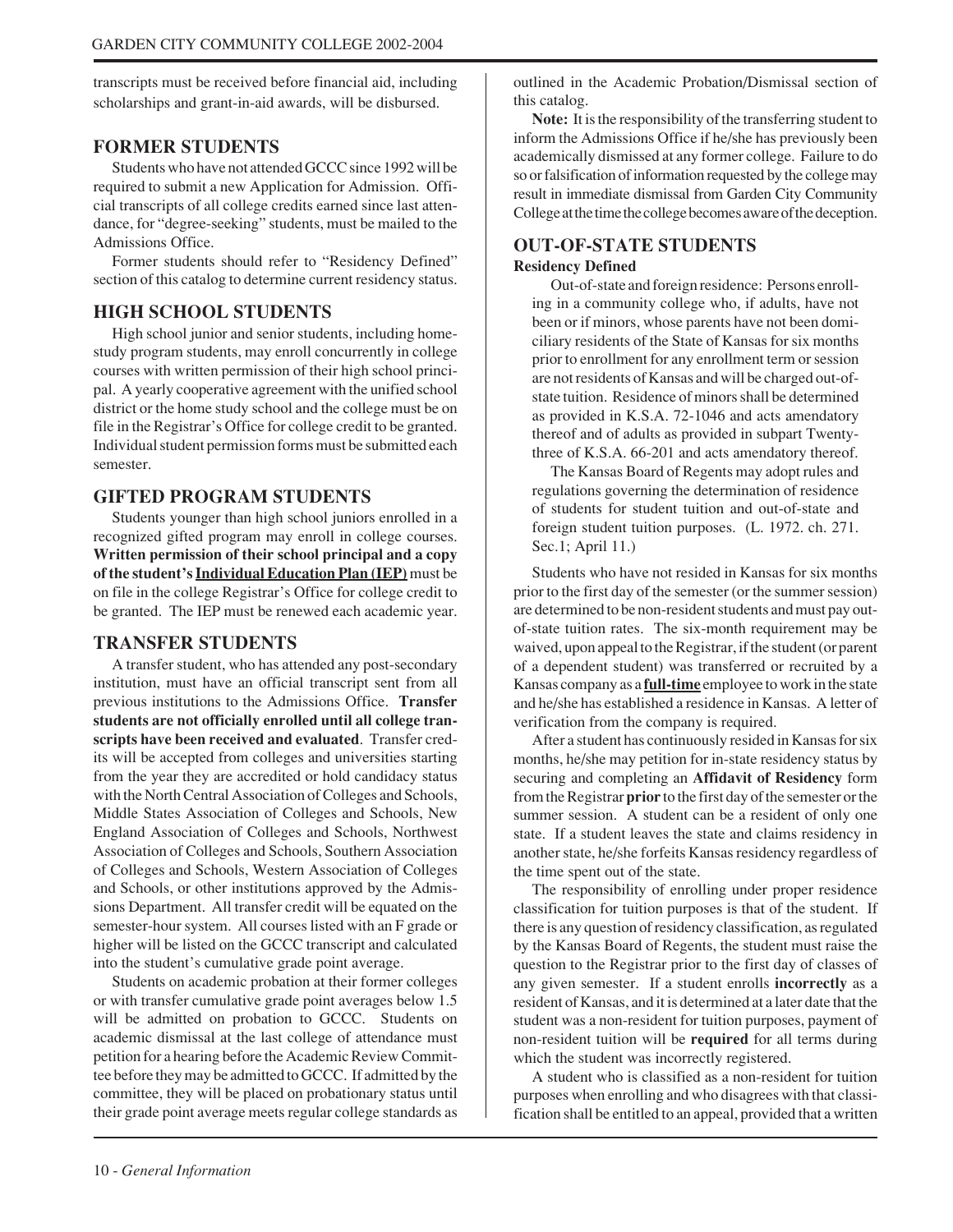appeal is filed with the Registrar within 30 days from the date of the enrollment. A student who is classified as a resident for tuition purposes at the time of enrollment and who subsequently is reclassified as a non-resident for such purposes and who disagrees with that reclassification may make an appeal provided that a written appeal is filed with the Registrar within 30 days of notification of reclassification. The payment **in full** of tuition as originally assessed shall be a **condition to the right to appeal** from residency classification or reclassification. **If a student fails to file an appeal in the allocated time and manner stated above, the classification or reclassification determined by the Registrar shall, upon expiration of the appeal period, become final.**

#### **INTERNATIONAL STUDENTS**

GCCC encourages enrollment of qualified international students as a means of enriching the campus environment. International students who wish to attend must follow procedures outlined in this section in order to meet admission requirements. GCCC has been approved by the U.S. Department of Justice as a school for nonimmigrant students.

International students are advised that the college does not provide special language training, and employment opportunities are limited. International students must also obtain a TOEFL (Test of English as a Foreign Language) score of at least 500 for admission to GCCC. The regular student application for admission is required.

International students must be prepared to supply the following information and meet the following requirements:

- 1. Completed GCCC Application for Admission.
- 2. Proof of graduation from an accredited secondary school or the equivalent. Transcripts of credit from the secondary school and any colleges/universities attended are to be sent, by the student's school(s), directly to the Admissions Office. (Non-English Language transcripts must include certified English translations.)
- 3. Certificate that the "Test of English as a Foreign Language" (TOEFL) has been completed within the 18 months immediately preceding the application to GCCC with a minimum score of 500.

**Note**: Students may be **required** to enroll in appropriate English as a Second Language (ESL) class(es) upon their arrival.

- 4. Payment of \$150 U.S. by international money order with initial Application for Admission, payable to "Garden City Community College" for processing papers and forms for the prospective student. This payment is **not** refundable whether or not the student actually enters the college.
- 5. Specific evidence (bank statement or validated deposit slip) that the student has **direct** access to **at least \$10,392 U.S.** to cover expenses for the academic year.
- 6. A personal health history and immunization record must be sent to the college health nurse.
- \* A properly executed I-20 form will be issued by the college and mailed to the international student in his/ her home country upon completion of items 1 through 5 above. The I-20, signed by a college official, is required by the U.S. Immigration and Naturalization Service (INS) for the student to enter the United States. Students who leave the U.S. for holidays must have their I-20 forms properly endorsed by a college official **before** they leave the U.S. in order to assure their re-entry into the country to attend GCCC.
- Students must obtain Tuberculin Skin Test (PPD) **after** entering the U.S., not earlier than one month prior to enrollment at GCCC. TB skin tests are available from the college health nurse at a minimal cost (approximately \$6.00 U.S.).
- International students **must** provide for their own health insurance coverage. That coverage can be purchased upon arrival at GCCC, or the student may purchase coverage in his/her home country and carry evidence of coverage applicable in the U.S.
- \* International students will be classified as non-residents and will be required to pay out-of-state tuition.
- \* Application deadlines are:
	- For Fall Semester (August) July 1
	- For Spring Semester (January) November 1
	- For Summer Semester (June) April 1

#### **RESIDENT ALIENS**

Resident Aliens are international students who have been granted permanent resident status by the U.S. Department of Immigration and Naturalization Services (INS). To qualify for in-state tuition rates, a student must present his/her resident alien card, or another official document issued by the INS, showing the student's Resident Alien Registration Number, to the Registrar prior to the first day of the semester (or the summer session). If a student cannot provide this documentation, he/she will be classified as a non-resident and will be required to pay out-of-state tuition. The student has the **right to appeal residency classification**. (Refer to out-ofstate student section in this catalog for appeal procedure.)

#### **AUDIT STUDENTS**

Audit students, those who attend a class regularly but who elect not to earn credit, are permitted to enroll. Regular tuition and fees will be charged to a student who audits a class. Students must declare their intention to audit at the time of enrollment and the option **cannot** be changed once the class begins. A course originally completed under the audit option cannot later be converted to a graded or Pass/ Fail basis.

#### **RETENTION OF RECORDS**

Credentials of applicants who do not register for the term to which they have been admitted are normally retained by the Admissions Office for one year. Students registering after one year will be required to update application information.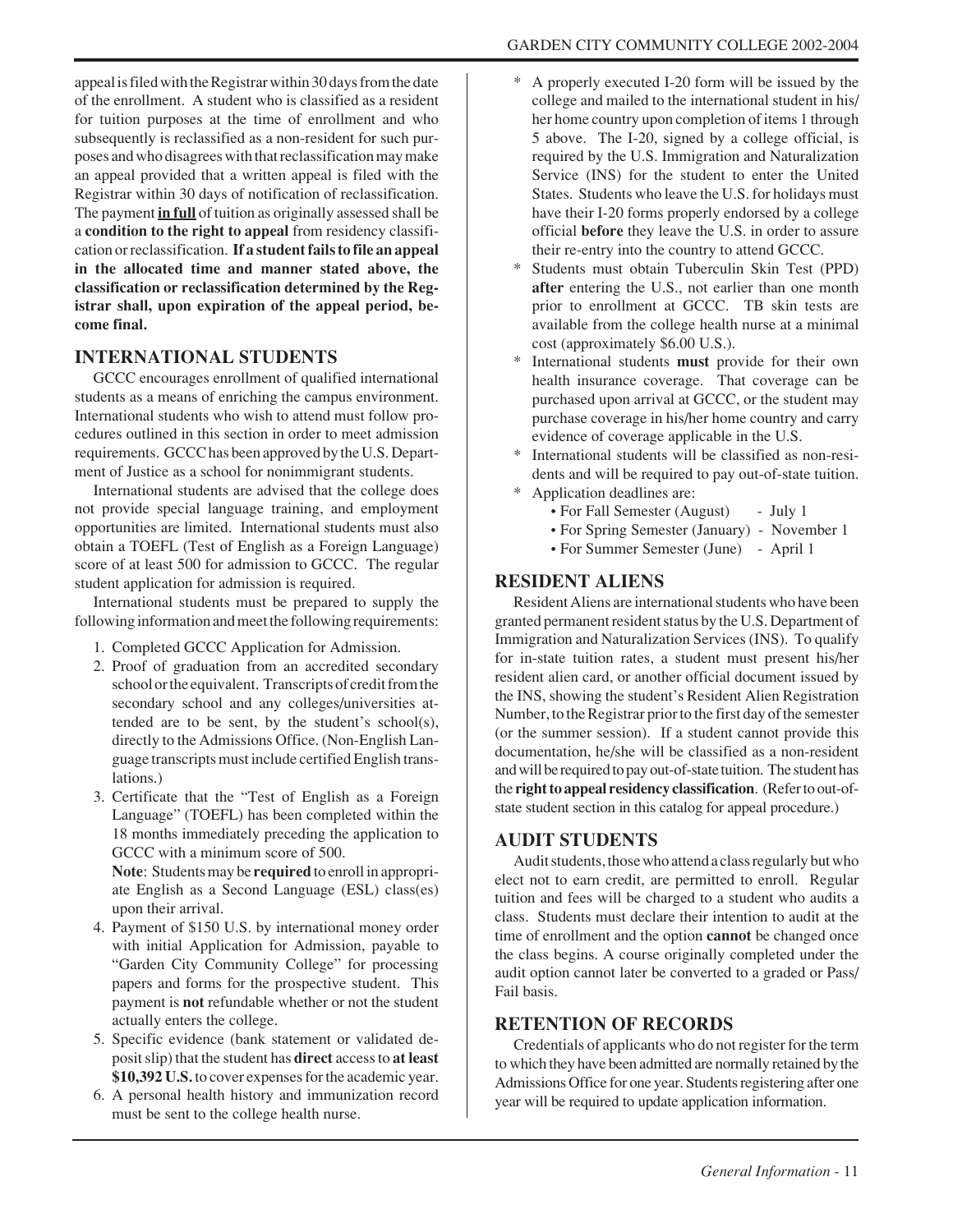## **ENROLLMENT AND REGISTRATION**

#### **STUDENT CREDIT HOUR LOAD**

The academic year consists of a fall and a spring semester, each 16 weeks in length. Two 3-week and one 6-week summer sessions are also available. One hour of credit is generally earned for each hour per week a student attends class every semester. Laboratory classes require additional time under an instructor's supervision. Approximately two hours of study time is recommended for each hour of classroom activity. Sixteen hours of college credit is considered a standard semester load. Students may discuss with their advisors and the appropriate dean their desire to carry more than 18 hours a semester. Permission to enroll in more than 18 hours per semester may be granted by the appropriate dean. An average course load for the combined summer sessions is suggested to be no more than 12 hours.

#### **ENROLLMENT**

Enrollment begins well in advance of the beginning of each semester and summer session. Currently enrolled students are given the opportunity to select classes before enrollment is opened to new students. Early enrollment is highly recommended for students to secure a satisfactory class schedule. Late enrollment may cause scheduling difficulties because of closed classes. Early enrollment for the summer and fall semesters begins in April. Enrollment for the spring semester begins in November. Exact dates for the start of these enrollment periods are listed in the calendar located in the front of this catalog.

#### **PLACEMENT ASSESSMENT**

GCCC students complete a skills assessment to determine their "best fit" course placement. This assessment underscores the college's commitment to the student's right to succeed. Earning a degree from GCCC requires the successful completion of a series of communication and math courses. There are mandatory prerequisite skills for access to these courses. Admitting students to a course for which they are not prepared does them an injustice. Developmental course work is intended to prepare the student with the academic skills necessary to succeed at college level course work. The placement assessment determines if the student is prepared to succeed in the required English, reading and math courses or if he/she would benefit from developmental course preparation before advancing to the required college level courses. Students have opportunities to confirm or appeal course placements. To arrange for assessment, students should contact the counselors in the Saffell Library.

#### **ADVISEMENT**

An academic advisor is assigned to each student according to the major declared on the student's application for admission. Students who are still deciding on a major will be assigned to the Advising Center. Advisors will assist students in developing a degree completion plan, selecting courses each semester and monitoring academic progress toward completing the selected degree program. **An advisor's signature is required for the completion of a student's enrollment**. Students may change advisors by completing a Reassignment of Advisor form available in the Registrar's Office. Each student is responsible for working out a plan of education with his/her advisor. The student is ultimately responsible for the success, degree requirements and transferability of his/her own education plan.

#### **STUDENT CLASSIFICATION**

- **Part-time**–Students carrying fewer than 12 semester credit hours.
- **Special**–Students pursuing high school graduation requirements and concurrently enrolled in college classes.
- **Freshman**–Students carrying 12 or more semester credit hours with fewer than 32 semester credit hours completed.
- **Sophomore**–Students carrying 12 or more semester credit hours with at least 32 semester credit hours completed.
- **Non-degree Seeking**–Students enrolled after graduating from a community college or after earning 64 semester credit hours, unless a candidate for the associate degree.
- **Probationary**-Students entering from non-accredited high schools or transferring from non-regionally accredited universities/colleges. (Upon successful completion of 12 credit hours at GCCC, classification will be re-evaluated.)

#### **COURSE NUMBERS**

- 000-099 **Developmental courses.** Developmental courses are designed to raise the level of basic skills so that students can perform satisfactorily in college level courses. **These courses do not count toward fulfilling the sixty-four hour graduation requirement; however,** they can be used for athletic eligibility requirements and some financial aid requirements.
- 100-299 **Credit courses.** Credit courses are those courses that meet degree requirements. Course prerequisites should be noted and adhered to for maximal student success.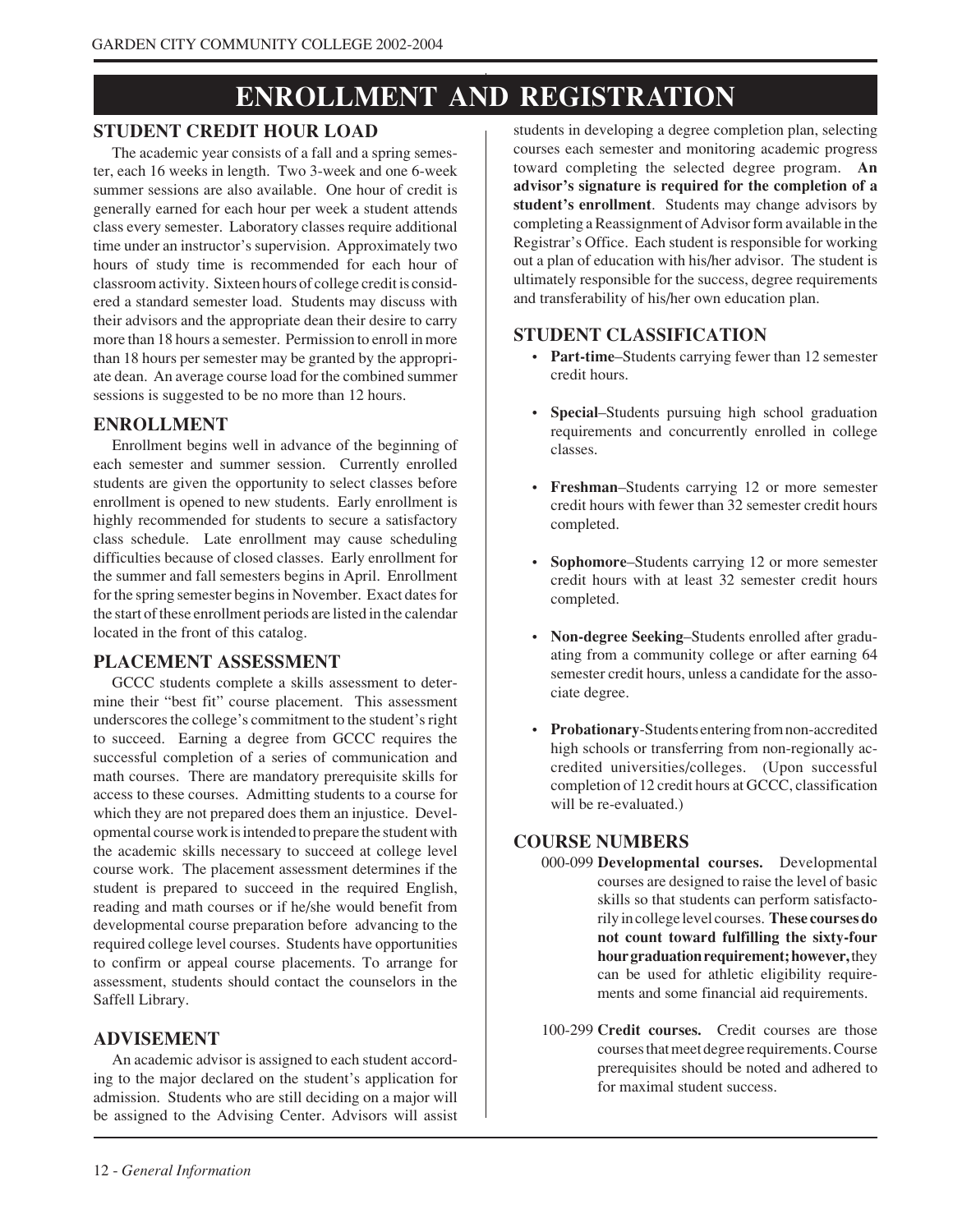#### **IDENTIFICATION CARDS**

During enrollment periods, the college will issue (or update) a photo identification card for all students. Upon payment of fees, the I.D. card will be validated for the semester. The cards are available in the Administration Building. Students are requested to carry the card at all times to take advantage of a number of activities and events free of charge. The I.D. card entitles the student to the following:

- 1. Admittance to Lecture Series, Student Government Association activities, home athletic events, drama and musical presentations sponsored by the college.
- 2. Copies of each issue of the college magazine and newspaper.
- 3. A vote in all college elections such as student government offices and college royalty contests.
- 4. Materials and the use of other services at the college library.
- 5. Entry to the college cafeteria for those who have contracted for meals.
- 6. Cash discounts at area businesses.

Additional privileges and services are currently being developed. Lost I.D. cards should be reported to the Campus Security. Duplicate cards may be obtained for a nominal charge.

#### **REGISTRATION**

Final registration is scheduled the day prior to the start of each semester. Late registrations, without a dean's permission, are allowed for the **first five (5) class days of each semester.** Students who did not early enroll, or who enrolled but did not pay fees prior to the fee payment deadlines, must come to campus for final registration.

#### **DEADLINES**

- High school students and students in gifted programs must have principal permission forms completed and on file **at the time of their enrollment.** Failure to do so will classify students as "course auditors" and **no** credit will be awarded.
- Fee payment must be made by August 1 and January 1 of each semester for early enrolled students to maintain their enrollments. Failure to do so will cancel enrollments and the student will need to reenroll.
- Documentation for change of "Residency Status" must be in place by registration day of the semester for which the change is requested.

#### **ADDING CLASSES**

Students wishing to add (a) class(es) during the **first 3 days of each semester** may do so with the advisor's signature only. The student must secure a Change of Schedule form from the Registrar's Office or their advisor, obtain the advisor's signature, and return the completed form to the Registrar's Office for processing.

**After the 3rd day** of the semester, in addition to the advisor's signature, students must also obtain a signature from the instructor(s) involved before returning the completed form to the Registrar's Office. In addition, after the published  $20<sup>th</sup>$  day of classes for a given term (or  $25\%$  of class meetings for non-standard classes), the signature of a Dean of Learning Services is required before the Registrar's Office will process the Change of Schedule form.

#### **DROPPING CLASSES**

 Students wishing to drop (a) class(es) during the **first three (3) days of each semester** may do so with the advisor's signature only. The student must secure a Change of Schedule form from the Registrar's Office or their advisor, obtain the advisor's signature and return the completed and signed form to the Registrar's Office for processing.

**After the third (3rd) day** of the semester, in addition to the advisor's signature, students must also obtain a signature from the instructor(s) involved before returning the completed form to the Registrar's Office. Students receiving any type of financial assistance must also notify the Financial Aid Office before returning the Change of Schedule form to the Registrar's Office. Courses dropped prior to the published  $20<sup>th</sup>$  day of classes (certification day) for a given term (or 25% of class meetings for non-standard classes) will not be recorded on the student's transcript. After the certification date, officially dropped courses will appear on the transcript with a grade of "W". Dropping courses is allowed only until the published "last date to withdraw." After the last date to withdraw, written permission from a Dean of Learning Services is required.

#### **COMPLETE WITHDRAWAL FROM COLLEGE**

 Students who find it necessary to withdraw from all college classes for the remainder of the semester must meet with a counselor in the library. Completing this process helps the student avoid future holds on records by returning materials and clearing up discrepancies before leaving GCCC. Instructors cannot withdraw a student who has stopped attending. Students who do not process a Complete Withdrawal will receive whatever grade (A,B,C,D,F) is earned throughout the semester, and that grade will be entered on the student's transcript. Students receiving any type of financial aid must also complete an exit interview with a financial aid staff member.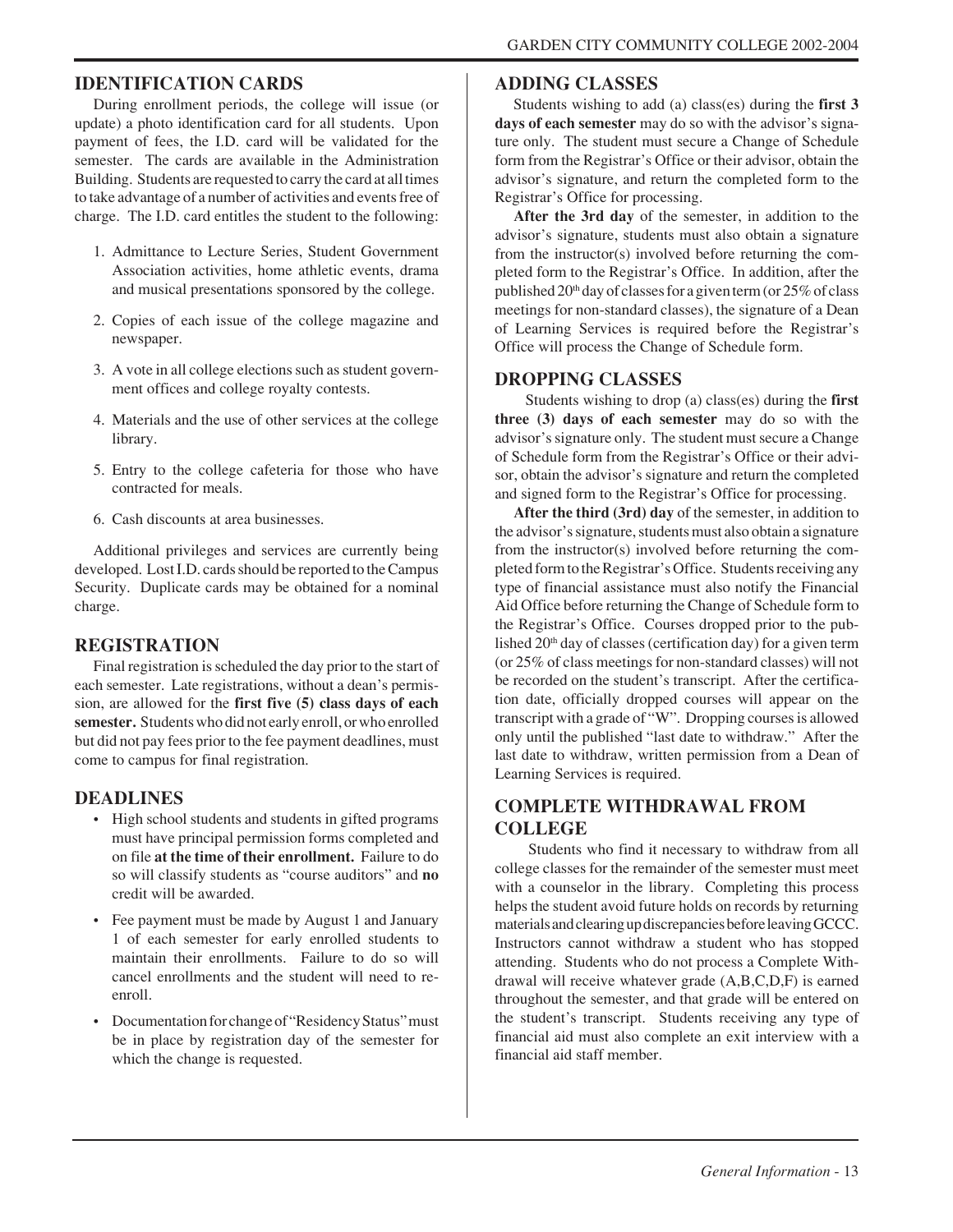## **COSTS**

#### **\*TUITION AND GENERAL FEES**

The total amount of tuition and general fees is determined each semester by the student's residency status, and the number of hours in which the student enrolls. Regular tuition and fees will be charged for audited courses.

#### **KANSAS IN-STATE RESIDENCY STATUS**

Tuition ................................... \$34.00 per credit hour Student Fees .......................... \$16.00 per credit hour (includes \$4.00 Technology Fee and \$3.00 Student Center Fee)

#### **OUT-OF-STATE RESIDENCY STATUS**

Tuition ................................... \$65.00 per credit hour Student Fees .......................... \$16.00 per credit hour (includes \$4.00 Technology Fee and \$3.00 Student Center Fee)

#### **\*SPECIAL FEES**

Certain courses, classes or programs have various additional laboratory, class materials or other fees. These additional costs are approved annually by the Board of Trustees. A complete listing is available in the Business Office.

Various Credit by Examination programs require a processing fee for the credits to be placed on the student's transcript. Students will be notified of this charge at the time of award.

\*Tuition and fees are subject to change.

#### **FEE PAYMENT**

If students are enrolled prior to the start of the semester, they will be billed by the Business Office. If the fee portion is not paid or otherwise accounted for on or **before August 1** for the fall semester and **before January 1** for the spring semester, the registration will be canceled and the student will need to repeat the enrollment process. Students enrolling **after August 1 for fall and after January 1 for spring, will need to submit the fee portion at the time of enrollment,** or make payment arrangements with the Business Office. Students whose financial aid applications are complete and accurate in the Financial Aid Office by July 1 or December 1 will have their aid eligibility determined by August 1 or January 1.

#### **TUITION AND FEES REFUND POLICY**

- Students are eligible for refunds upon filing a "Change of Schedule" form in the Registrar's Office. Written notification is required.
- Students who enroll during the early enrollment period and fail to make the required (fee) payment by the publicized date will have their enrollment deleted

without the necessity of completing a "Change of Schedule form.

- Refunds are calculated based on the day the official withdrawal is filed in the Registrar's Office (in person, by fax or by postmark date), not when the student stopped attending class. **(Failure to attend or ceasing to attend a class does not constitute an official withdrawal.)**
- If the college cancels a class, enrolled students will receive a full refund of tuition and fees for that class regardless of date.
- If a student withdraws from a course after the refund period and simultaneously adds a course, no refund will be given for the withdrawn (dropped) course. Full tuition and fees will be charged for the added course. **Exception:** If at any time a student, upon the advice of his/her instructor, advisor or counselor and with approval of the dean of instruction or applicable outreach administrator, withdraws from a course and simultaneously adds a course (i.e., section change or level change in same department, etc.), no additional tuition or fees will be charged if the total course hours and fees are identical.
- If an enrolled student is called to active military duty, full tuition will be refunded. Fees are not refundable if the activated date is beyond the published refund date.
- Students receiving Federal Financial Aid who completely withdraw from Garden City Community College are also subject to a Pro-rata or Federal refund calculation as applicable. All applicable refund/repayment calculations will be figured and students will receive the largest refund possible. Examples of each refund are available upon request from the Financial Aid Office.

#### **100% REFUND PERIODS**

*(also applies to Evening and Outreach classes):*

**• Regular Sessions (16 weeks)**

Students who officially withdraw are entitled to a full refund of tuition and fees through the **third Friday** of the fall and spring semesters. No refund on tuition and/or fees is given after this date and the student is responsible for the total tuition and fees incurred. Refer to the Student Handbook for the exact date.

**• 8 and 6-Week Sessions**

The 100% refund period for 8-week sessions and the regular summer 6-week session is the **second Friday** after the start of these sessions. Refer to the Student Handbook for the exact date.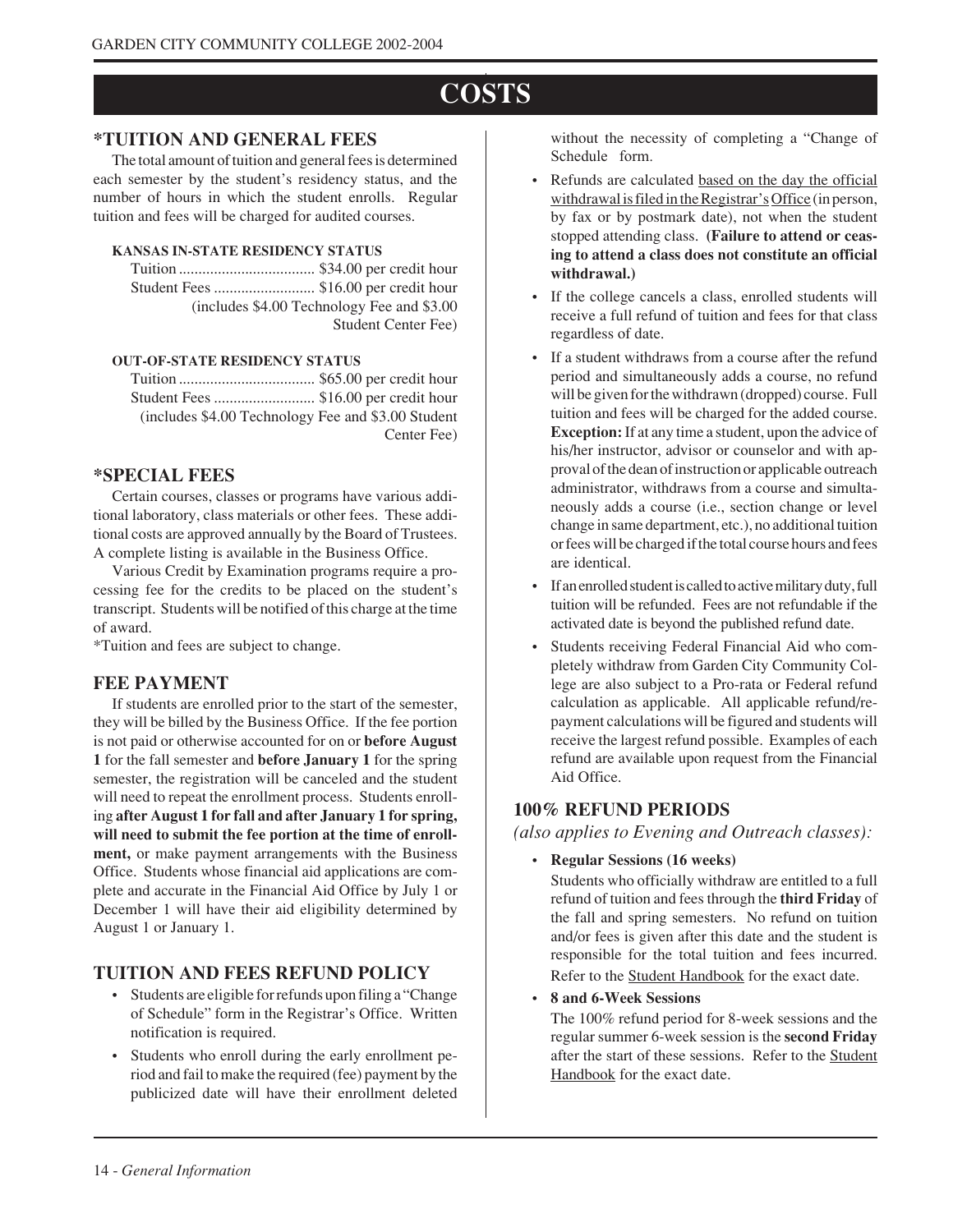#### **• Sessions Less Than 6-Weeks**

The 100% refund for classes less than 6 weeks in length is **prior** to the **third** class meeting.

For Business and Industry Institute (B&I) classes and American Management Association Extension Institute (AMA) classes, refer to brochures for refund policy and time periods.

#### **• Workshops and Seminar Refunds**

A request for refund for workshops and seminars (usually one week or less in length) will be honored if a written request is received in the Registrar's Office **five business days prior** to the beginning of the seminar/workshop. If a written request is not received **five** days prior, the student is responsible for all tuition and fees.

#### **REFUND APPEAL PROCEDURE**

- Students wishing to appeal their refund must complete a "Refund Appeal Request" form and return it with appropriate documentation to the Business Office **within one week** of the official withdrawal date.
- Ruling on the appeal will be determined by a committee consisting of representatives from the Business Office, Student Services and Instruction.
- The Business Office will notify the student, in writing, of the committee's decision.

In addition to GCCC's refund policy, all students receiving Federal (Title IV) Financial Aid are subject to a "Return of Title IV Funds" calculation. This calculation is required for students who completely withdraw on or before the 60% point of the semester. The "Return of Title IV Funds" calculation involves *only* the Federal Financial Aid portion of funds received by the student. It determines the amount of federal funds the student and GCCC are entitled to keep, based on how long the student was enrolled during the semester. *It is possible that GCCC and/or the student will owe federal funds back to the Department of Education regardless of the outcome of the GCCC institutional refund policy.*

#### **PAYMENT OF OBLIGATIONS**

Students are expected to make prompt payment of all college financial obligations, such as tuition and fees, housing, food, special fees, library fines and loans. MasterCard and VISA cards are accepted for payments. Parking and traffic fines are payable to the municipal court system.

• All existing financial obligations must be paid before enrollment will be allowed for the subsequent semester or summer session.

- If a student leaves the college with unpaid accounts, his/her academic records will be placed on hold and no academic transcripts will be issued until the account is cleared.
- Graduating students must clear all outstanding accounts before their diplomas will be issued.
- Holds will be placed on records of students who have defaulted on Federal Student Loans received while attending GCCC. No academic transcripts will be issued until the default status is resolved.
- To avoid registration delays a student, relying on financial aid to pay college costs, is responsible for contacting the Financial Aid Office and having all necessary forms and documentation completed **before** registration.

#### **RESIDENCE HALL COSTS**

 The Residence Hall Contract is a room and board contract.

 The cost includes actual room rent and food service for 19 meals per week. This amount is subject to change. Students interested in living in the Halls should telephone the Residential Life Office at (620) 276-9516 for current costs, contracts, payment plans available, and additional information.

#### **TEXTBOOK COSTS**

Full-time students can expect to pay at least \$300 per semester for textbooks. Textbooks may be purchased at the Broncbuster Bookstore. Students with financial aid in place at the beginning of each semester may purchase books with a book voucher issued by the Business Office.

#### **TRANSCRIPT FEES**

Students will be charged \$5 for each official transcript requested or \$5 for each faxed transcript. Transcripts will not be issued until payment is received. Transcripts will be sent by Federal Express only if an authorized account is provided, or if payment is made in advance to cover each transcript fee and actual express costs.

#### **RETURNED CHECK POLICY**

If a check made payable to the college is returned by a bank, for any reason, the student's records will be placed on hold until the financial obligations are paid. The student will be charged a returned check fee for each returned check.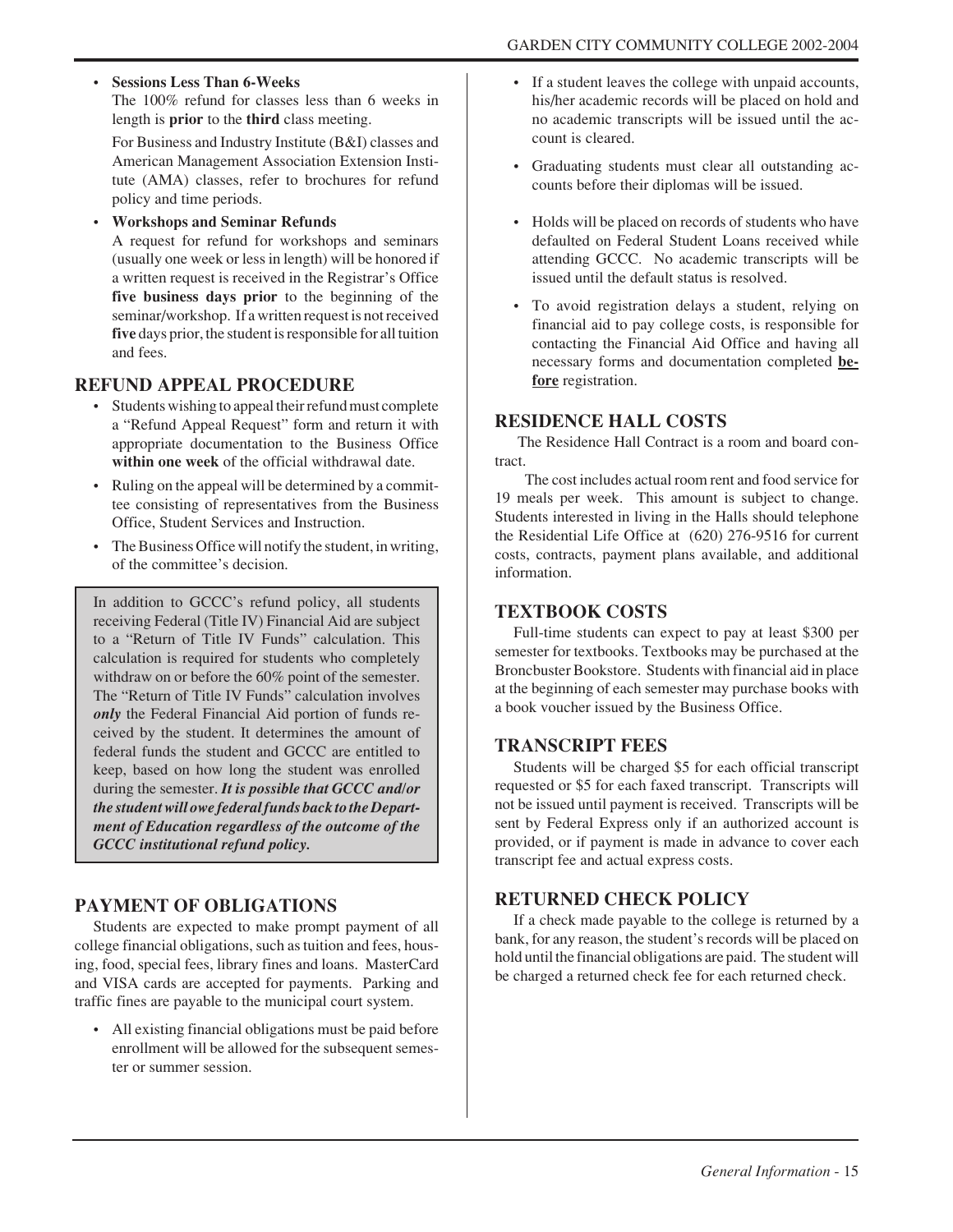## **FINANCIAL AID**

#### **GOAL & PHILOSOPHY**

The goal of Student Financial Aid is to provide access to post-secondary education for all students and to offer students a choice of institutions.

The philosophy of Student Financial Aid is that parents and students are primarily responsible for financing the student's education.

#### **SERVICES**

The Financial Aid Office is committed to helping Garden City Community College students reach their educational goals. Students may contact the office for answers to questions about applying for aid, receiving aid, and transferring aid to another college.

For specific information, contact the Financial Aid Office at (316) 276-9519.

#### **APPLICATION PROCESS**

To apply for Federal Student Financial Aid, students must submit the Free Application for Federal Student Aid (FAFSA). To complete their application, students must submit a Garden City Community College Student Information Form. The student's official high school transcript or GED and all college/university transcripts must be on file in the Admissions Office. If the applicant's Student Aid Report is selected for "verification," the student will be asked to provide additional documentation.

#### **STUDENT ELIGIBILITY REQUIREMENTS**

Students must meet the following requirements to be eligible to receive Student Financial Aid:

- Be a U.S. Citizen or eligible non-citizen.
- Have a high school diploma, GED, or demonstrate the ability to benefit from post-secondary education through a test approved by the U.S. Department of Education. Students cannot be concurrently enrolled in high school, including the alternative high school.
- Be enrolled as a regular student in an eligible program. A regular student is one who is enrolled in an institution to obtain a degree or certificate.
- Make satisfactory academic progress toward earning a degree or certificate.

#### **TYPES OF AID**

#### **U.S. Department of Education Federal Financial Aid**

#### **• Federal Pell Grant**

A Federal Pell Grant helps undergraduates pay for their education after high school. Pell Grants are needbased and, for those who qualify, provide a foundation of financial aid to which aid from other sources may be added. Unlike loans, grants generally do not have to be repaid.

**• Federal Supplemental Educational Opportunity Grant (FSEOG)**

The FSEOG is available to students who demonstrate exceptional need. Students must be eligible for Pell Grant to receive FSEOG. FSEOG is very limited at Garden City Community College, so students must apply early to receive full consideration for this award. FSEOG awards normally do not have to be repaid.

#### **• Federal Work-Study**

The Federal Work-Study Program provides part-time employment for students with financial need. Students work in college facilities or in approved community programs earning minimum wage. **Garden City Community College also provides work-study opportunities to students who do not demonstrate financial need.**

#### **• Federal Stafford Loan**

A Stafford Loan is a low-interest loan made through lenders such as banks, credit unions, or savings and loans associations. These loans must be repaid.

#### **• Federal Plus Loan**

The PLUS Loan program allows parents to borrow to help pay for their student's education. Like Stafford Loans, PLUS Loans are borrowed from banks, credit unions or savings and loan associations, and must be repaid.

#### **GCCC Institutional Aid**

#### **• Scholarships**

Scholarships are awarded to students who demonstrate promise of outstanding achievement in their educational pursuits. Most scholarships require fulltime enrollment. Refer to the Financial Aid and Scholarship Handbook for complete information.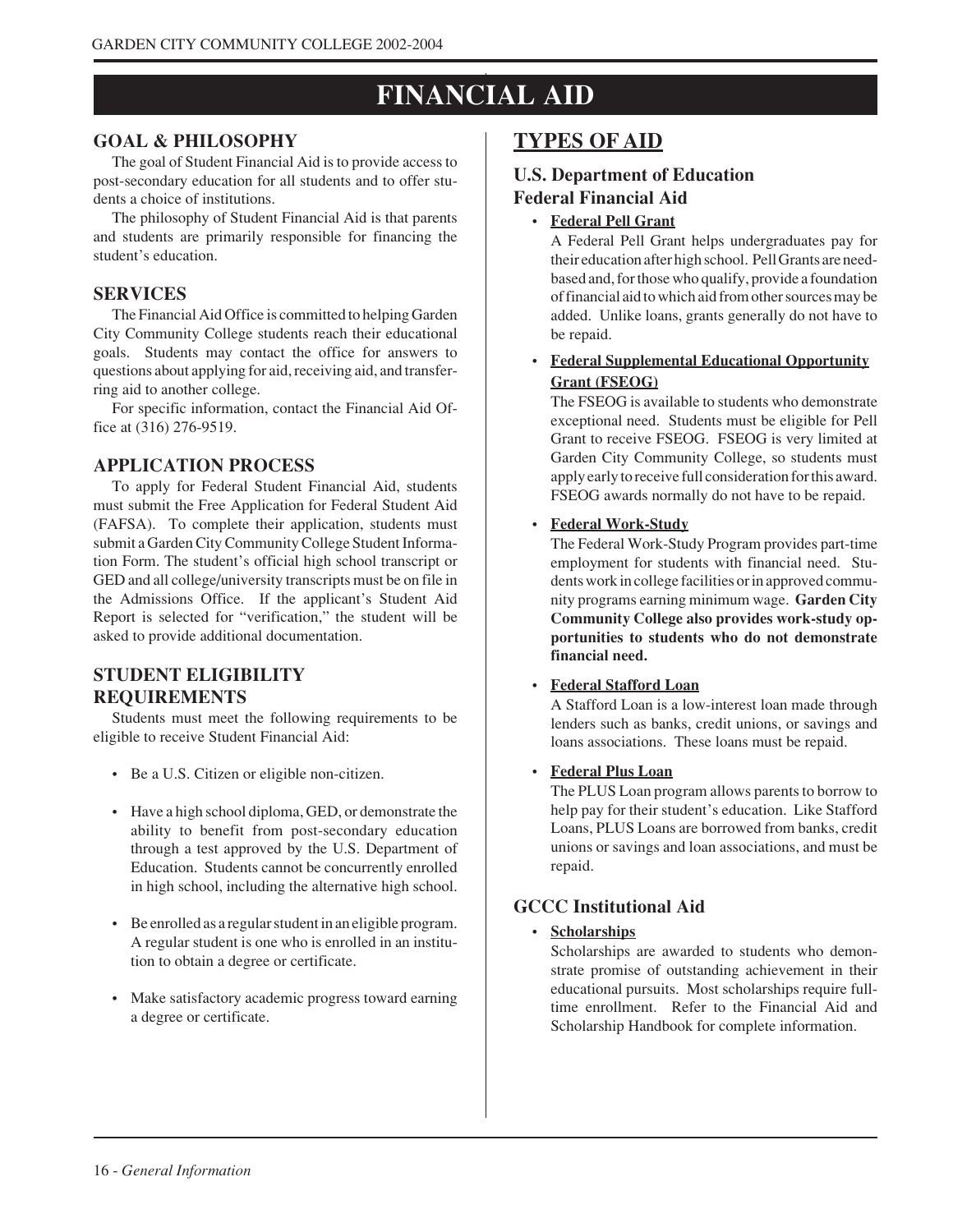#### **• Grant-in-Aid Awards**

Grant-In-Aid awards are available through various departments on campus. Grant-In-Aid award amounts vary but are usually limited to a maximum of tuition and book charges.

#### **Additional Financial Aid Assistance**

#### **• Veterans Administration Benefits**

Veterans, spouses, and children of disabled or deceased veterans may qualify for special education benefits. Students should contact their local Veteran's Administration Office for further information.

#### **• Vocational Rehabilitation**

Students with physical or emotional disabilities may qualify for special assistance. Students should contact the Division of Vocational Rehabilitation, Department of Social and Rehabilitation Services in their area.

#### **SATISFACTORY ACADEMIC PROGRESS POLICY**

Federal regulations require that a student must be making "satisfactory academic progress" toward a degree or transfer program leading to a bachelor's degree to be eligible to receive federal financial aid.

Satisfactory academic progress is evaluated for each student requesting financial assistance at Garden City Community College based on a review of all academic transcripts. Enrollment periods and transfer hours that were completed during a term in which financial aid was not received are included in the calculation.

Academic progress standards are evaluated prior to packaging a student's initial award and following each semester during which a student received federal financial aid. Official academic transcripts from all previously attended postsecondary institutions must be on file at GCCC before an initial financial aid award will be made.

Enrollment in 12 or more credit hours constitutes fulltime; 9-11 credit hours constitutes three-quarter time; 6-8 credit hours constitutes half-time; and 3-5 credit hours constitutes less-than half-time enrollment for financial aid purposes. Student classification for the summer term is the same as during a semester.

#### **Satisfactory Academic Progress Standards To maintain satisfactory academic progress, students must meet the following: Associate Degree must**

|                                                         |                       | <b>Associate Degree must</b> |  |
|---------------------------------------------------------|-----------------------|------------------------------|--|
| If enrolled in:                                         | <b>Must complete:</b> | be completed within:         |  |
| 12 or more cr. hrs.                                     | 11 hours minimum      | 6 semesters                  |  |
| 9-11 credit hours                                       | 8 hours minimum       | 8 semesters                  |  |
| 6-8 credit hours                                        | 5 hours minimum       | 12 semesters                 |  |
| 3-5 credit hours                                        | 3 hours minimum       | 22 semesters                 |  |
| All students must maintain a minimum 2 0 cumulative CPA |                       |                              |  |

**All students must maintain a minimum 2.0 cumulative GPA**

Hours attempted and/or completed at all previous institutions will be included in the evaluation and toward the maximum time-frame to complete a degree.

#### **Financial Aid Probation**

- Students who do not meet the satisfactory academic progress standards as stated above will be placed on **Financial Aid Probation** for the following semester.
- Students may be on **Financial Aid Probation** during their first semester at GCCC if their transfer hours do not meet the minimum guidelines.
- Students who are on **Financial Aid Probation** must meet the requirements for good academic standing during their probationary semester, or they will be placed on **Financial Aid Denial**.
- Students who meet the requirements for hours completed during their probationary semester, but are unable to raise their cumulative GPA to 2.0 in one semester, must have a semester GPA of above a 2.0 to remain on **Financial Aid Probation**.

#### **Financial Aid Denial**

- Students on **Financial Aid Denial** are not eligible to receive federal financial aid.
- Students who fail to meet the requirements outlined above while on **Financial Aid Probation** will be placed on **Financial Aid Denial**.
- Full-time students who successfully complete less than 7 credit hours; three-quarter time students who successfully complete less than 5 credit hours; halftime students who successfully complete less than 4 credit hours and less-than-half-time students who successfully complete less than 2 hours will automatically be placed on **Financial Aid Denial** with no probationary period.
- Students who have attended more than the maximum number of semesters, including semesters at other institutions will be placed on **Financial Aid Denial**. Students in this category may only continue receiving financial aid for specific courses needed to complete their degree. Verification of required courses must come from the student's advisor.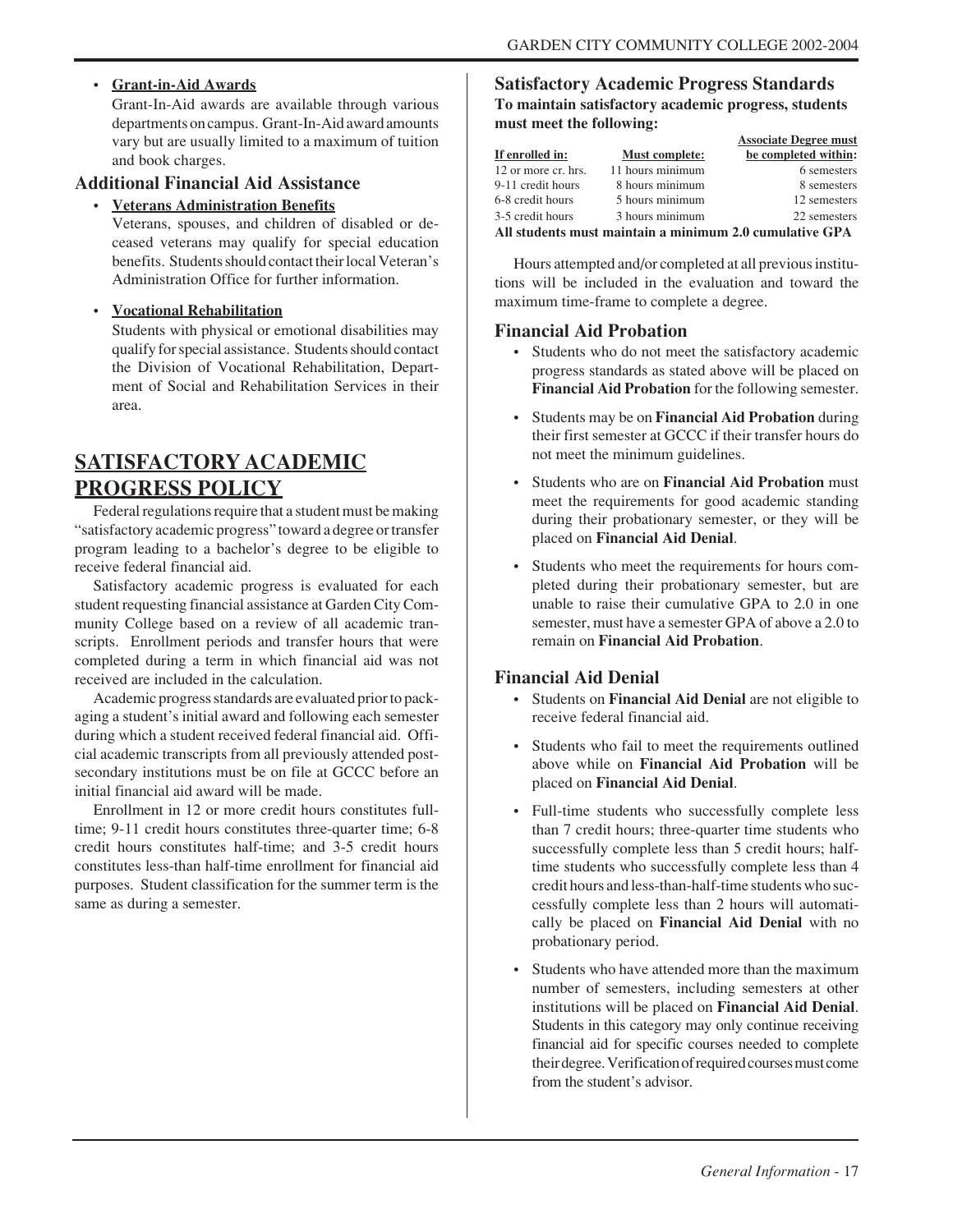- Students who have completed 72 credit hours will be placed on **Financial Aid Denial**. Students in this category may only continue receiving financial aid for specific courses needed to complete their degree. Verification of required courses must come from the student's advisor.
- Students who have attempted 96 credit hours will be placed on **Financial Aid Denial**. Students in this category may only continue receiving financial aid for specific courses needed to complete their degree. Verification of required courses must come from the student's advisor.

**Note:** Students who have completed an Associate Degree or beyond are no longer eligible for financial aid. Exceptions may be made on a case-by-case basis when additional hours are required to establish, maintain, or renew professional certification, or for other unusual circumstances as per the discretion of the Director of Financial Aid. Second Associate Degrees will not normally constitute a special circumstance.

#### **Reinstatement of Financial Aid**

Students who have been placed on **Financial Aid Denial** have the right to appeal if they have extenuating circumstances that warrant an exception to the policy. Students must follow the appeal process as outlined.

Students who do not appeal or whose appeal is denied must complete a minimum of twelve (12) credit hours (halftime students or less-than half-time students must complete a minimum of six (6) credit hours) **at their own expense and attain a minimum 2.0 GPA**. Students who meet this requirement will have their financial aid reinstated **upon written request.** If their cumulative GPA is below the required 2.0, students will be reinstated on **Financial Aid Probation** upon their written request for reinstatement.

#### **Appeal Process**

An appeal process is available to any student placed on **Financial Aid Denial**. During the appeal process, a student is allowed to enroll in GCCC, if he or she meets all requirements for admission or re-admission. However, the student is responsible for paying all direct educational costs (tuition, fees, books, residence hall fees) at the time of enrollment. All appeals must be made in writing and submitted in compliance with the requirements shown below.

To make an appeal the student must take the following steps:

1. **File an "Appeal of Financial Aid Denial" form** (available at the Financial Aid Office) **by the first day of class for the semester of enrollment following the denial.** The form should explain specific mitigating circumstances which prevented the student from maintaining Satisfactory Academic Progress and should include supporting statements and documentation from appropriate sources (i.e. physician, academic advisor, employer). The appeal should also include steps taken to insure that the circumstances will not be repeated. The Director of Financial Aid will make a decision regarding the Appeal and notify the student of the decision within one week following the deadline to appeal.

- 2. If the appeal is denied by the Director of Financial Aid, the student may continue the appeal process by filing a written appeal with the Dean of Student Services within two school days of notification of denial of appeal by the Director of Financial Aid. The Dean of Student Services will forward the appeal to the Scholarship and Academic Review Committee.
- 3. The Scholarship and Academic Review Committee will hold a hearing on the appeal within one week of receipt of the referral. The Committee will notify the student of the hearing date, time, and place. This notification will be given at least two school days in advance, and the student must be present at such hearing. Student's failure to appear at the hearing waives the student's right to appeal. The committee shall either (1) uphold the decision or (2) recommend that the decision be modified.
- 4. The student, the dean, or the Director of Financial Aid may appeal the decision of the Scholarship and Academic Review Committee. This request for appeal must be made in writing to the College President within three school days after the Committee has made its decision.

If the appeal is denied, the student remains on **Financial Aid Denial**. If the appeal is granted, the student will be placed on **Financial Aid Probation**. The President of Garden City Community College, or his appointee, shall have final jurisdiction on academic progress appeals for financial aid recipients.

If the appeal is denied or the student does not submit an appeal within the above deadline, the student must complete a minimum of twelve credit hours with a minimum 2.0 GPA before the student will be allowed to request a reinstatement. If the student received a denial notification for a semester in which they were enrolled half-time or less, a minimum of six credit hours with a minimum 2.0 GPA must be completed before the student may request a reinstatement.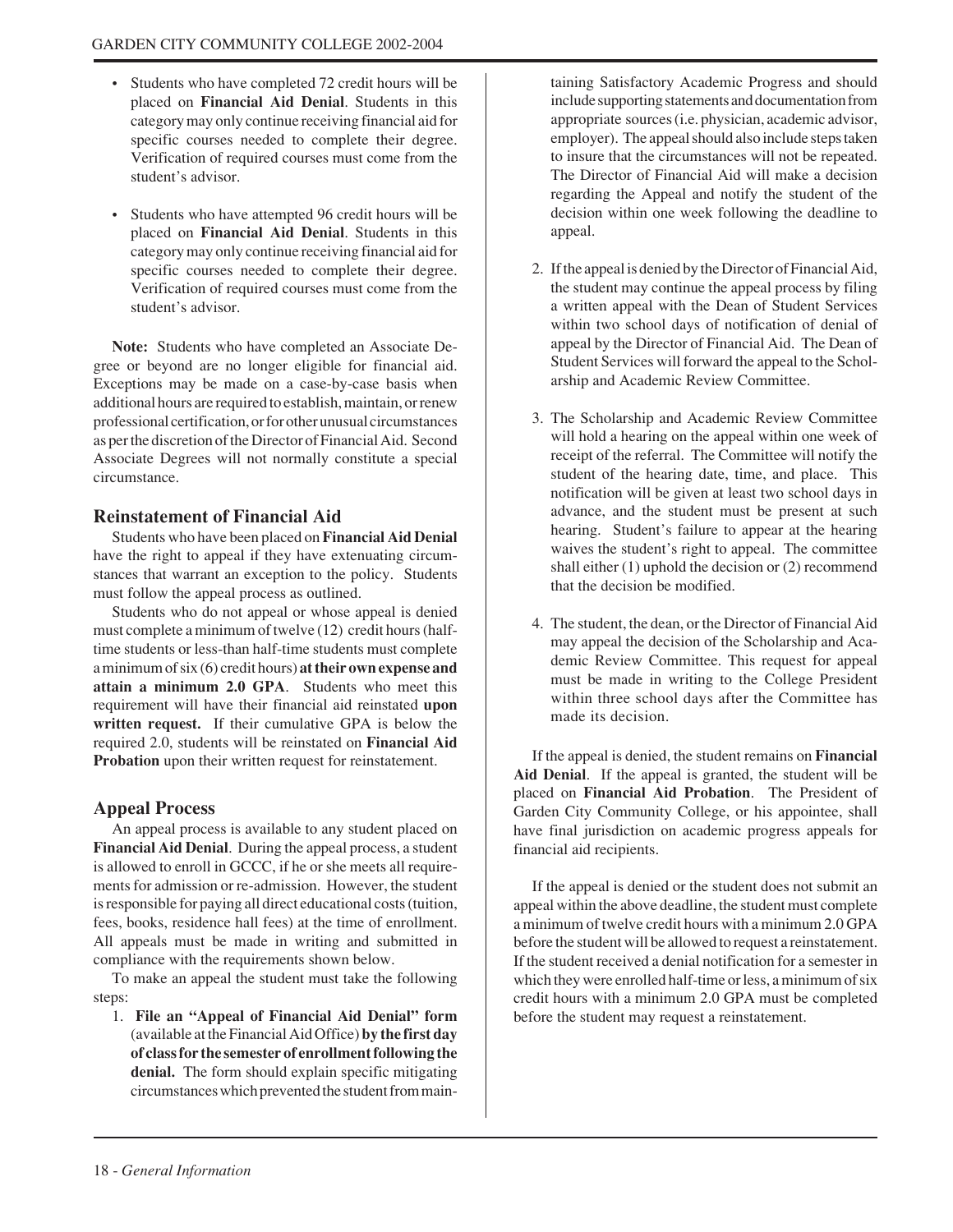## **ACADEMIC & STUDENT POLICIES AND PROCEDURES**

#### **THE STUDENT AND ACADEMIC DECISIONS**

Academic decisions are made by faculty members, division directors and deans. If a student believes that an academic decision is unfair, he/she may meet with the above personnel who will review the student's complaint and render a final decision.

#### **STUDENT RESPONSIBILITIES**

Those enrolling for college work at GCCC are considered adults and expected to assume responsibility for the following: 1. Planning a semester schedule or course of study and completion of all course requirements. Instructors, counselors, and administrators will give advice. The college catalog and supplementary bulletins are authoritative sources of information on academic matters. 2. Voluntary consultation with counselors on adjustment difficulties, vocational and professional aptitude and planning, as well as personal problems pertaining to a college career. 3. Attending classes regularly. 4. Observance of all college regulations as specified in the college catalog, the Student Handbook, the Residential Life Handbook, the Student Athlete Handbook and other information bulletins.

#### **UPDATING STUDENT INFORMATION**

Students needing to change their recorded information including name, address, or social security number must complete a "Student Data Change Form" at the Registrar's Office. Changing a name requires a copy of a marriage certificate or court order. Changing an erroneously reported social security number requires a copy of the official social security card.

#### **ADVANCED STANDING CREDIT**

Advanced standing implies that credit will be granted for specific courses in which certain requirements or standards have been satisfactorily completed from external sources. These external sources may include: **proficiency examinations, military credits, national standardized examinations, Kansas Vocational Technical Schools, competency based programs, correspondence courses, and departmental course challenges.** A maximum of 30 credit hours may be accepted by this method. (Credits transferred from regionally accredited universities/colleges are excluded from this classification; however, the total hours applicable to fulfilling degree requirements from advanced standing and/ or transfer cannot exceed 48 semester hours.) Advanced standing credit will not count for the 16 credit hour residency requirement. All external credit requests must be evaluated and approved by the College Registrar. The source will also be listed on the transcript.

In most cases, a processing fee is required and the student

will be notified at the time of evaluation the amount of the charge. Credit will not be awarded if:

- 1. A student has previously received a grade in the course.
- 2. A student has previously received a grade in a higher content level course.
- 3. A student has been awarded credit through other nontraditional programs in areas containing the same content.

The Credit by Examination Program is administered through the Salmans Advising Center, located in the Saffell Library.

#### **AP and CLEP Examinations**

Credit will be granted for students presenting scores of 3, 4 or 5 on the College Entrance Examination Board Advanced Placement Tests (CEEB-AP) and scores at or above 50% on the College Level Examination Program (CLEP) Subject Examinations. Credit for Non-Traditional Education Support (DANTES) examinations may also be accepted. General Examinations in the Humanities and Social Science areas may be accepted for the A.A.S. degree only. Natural Science exams will not satisfy laboratory science requirements. For specific information, contact the counselors (located in the Saffell Library).

#### **Competency-Based Credits**

Competency-Based Credit, for previous experience, may be arranged through the appropriate corresponding program director at GCCC.

#### **Departmental Course Challenges**

In courses where a comprehensive examination is available, credit may be granted if a satisfactory level of achievement is demonstrated (with competencies of at least a C grade). Students **cannot** receive credit by examination to repeat or to replace a previously earned course grade listed on the transcript, **nor** may they receive credit for a lower level course than one previously enrolled and shown on the transcript. A fee is charged for all comprehensive course challenge examinations. Costs for awarded credit will be equivalent to the tuition rate assessed for actual class enrollment.

A student wishing to apply for credit by examination in courses not available through the CLEP route should petition the director of the college division where the course is offered. If permission is granted, the director or his/her designee will administer a comprehensive final examination for that class. If the student passes the examination with a grade of "C" or better, the division director will forward that information and credit recommendation to the Registrar. After completion of 12 GCCC credit hours and payment of the assesed fee, the course will be listed on the student's transcript with a grade of "CR".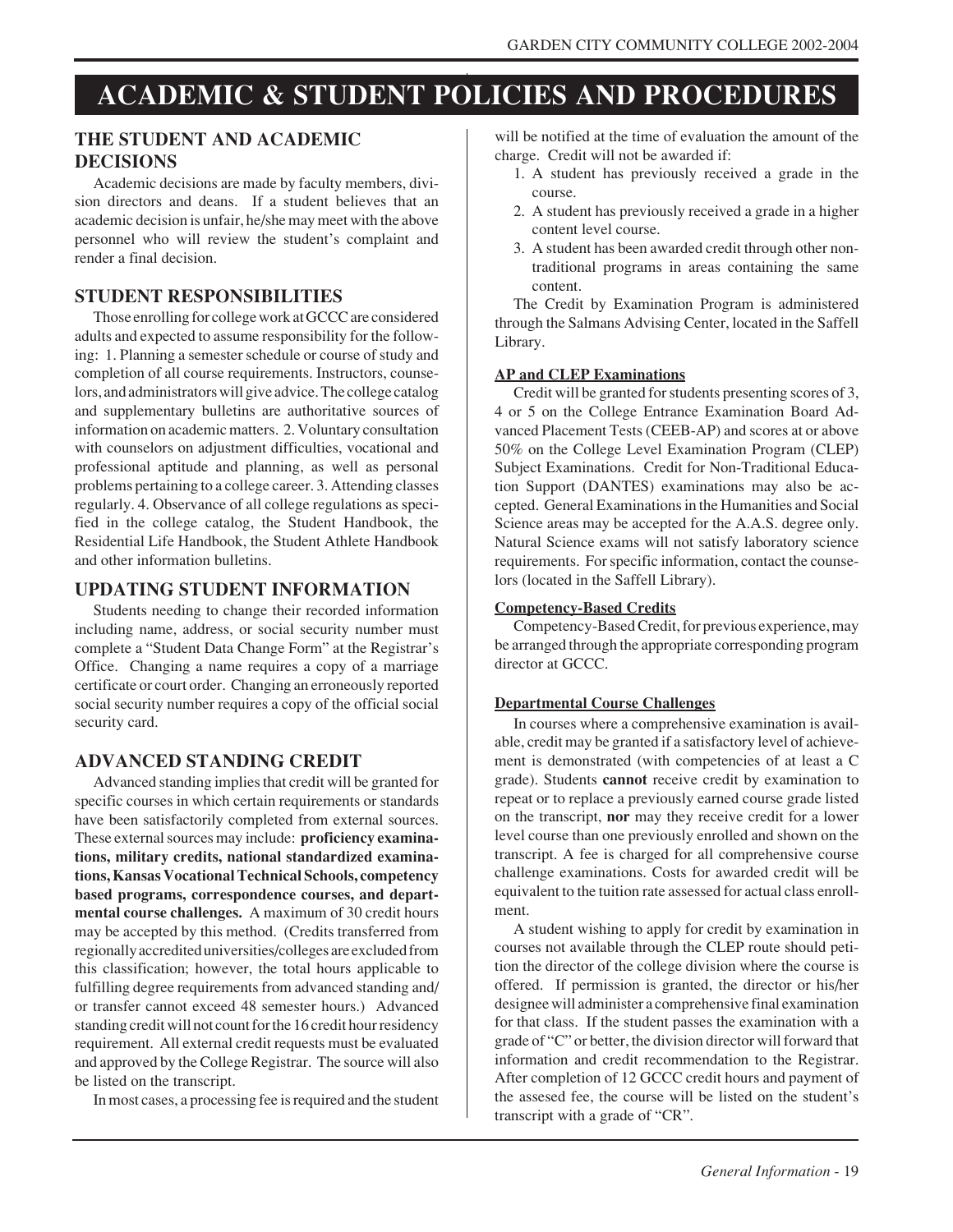#### **Military Credits**

Students who have previously served in any branch of the U.S. Military Services may receive credit for their military training, education and experience. All military evaluations are based on the recommendations of the American Council on Education (ACE). Physical education credit is generally awarded in addition to those courses applicable to the student's chosen major of study. In no case will credit be granted for non-existing GCCC-equivalent courses. Students desiring credit should submit a DD214 or its equivalent to the Registrar.

Those students who are currently or were previously in the Army/Army National Guard should request a copy of their Army/American Council on Education Registry Transcript (AARTS) be sent to the college Registrar. Request forms are available from that office. U.S. Air Force enlisted or formerly enlisted personnel must request an official copy of their Community College of the Air Force transcript be sent to the Admissions Office. The Navy also provides college credit recommendation transcripts.

#### **Tech-Prep (2+2)**

The Tech-Prep (2+2) program combines a common core or foundation of applied academics, including math, science and communications, with specific high school vocationaltechnical or other academic courses and advanced technical courses at GCCC. Beginning no later than the junior year in high school, students may select a tech-prep focus and continue for four years in a structured and closely coordinated program that continues through the completion of an Associate in Applied Science degree at GCCC.

Some selected high school courses have been articulated with courses offered by GCCC to enable students to advance to higher level courses at the college. Participating high schools may award credit toward high school graduation to students who demonstrate sufficient competency in these college level courses. Individuals who are interested in details should make specific inquiries to their high school.

GCCC equivalency credit for high school articulated course work must be applied for within one year of the date of graduation from high school and the student must enroll at GCCC.

The procedure is as follows:

- 1. The student must complete the equivalency credit application form.
- 2. The student must submit the course competency profile documenting the level of skill proficiency as evaluated by the high school instructor.
- 3. The student must submit documentation that he/she has completed all evaluation procedures defined in the articulation agreement.
- 4. The student application will be reviewed by the appropriate GCCC Tech Prep instructor to determine if an appropriate level of competency has been attained and will accept or reject the application for equivalency credit.
- 5. GCCC transcript credit, but no grade, will be awarded for the approved high school course work.
- 6. A processing fee of \$10.00 will be assessed.

#### **Finney County Learning System Centers of Excellence**

The Finney County Learning System combines a common core or foundation of college technical courses with applied academics, including math, science and communications. Adult participants, or those who have attained junior status in high school may apply for admission to a FCLS Center of Excellence and continue in a structured and closely coordinated program that leads to the completion of an Associate in Applied Science degree at GCCC.

#### **Student Placement**

- High school students who wish to enter a Center of Excellence must: be of junior status prior to seeking admission; have successfully completed Algebra I and Geometry or the equivalent; and must have successfully completed English I and English II.
- Students 19 years of age and older who wish to enter a Center of Excellence must: demonstrate through the COMPASS Test competent skills in math, equivalent to Algebra I and II and Geometry; and communication skills which demonstrate competency for enrollment in English Composition I.
- In programs where mechanical ability is necessary, students will be required to take a mechanical ability test.
- A Center of Excellence application must be completed through the counseling ceter at the high school or community college.
- Pre-requisite course work, recommendations, and test results will be considered in the admission of students into the Center of Excellence.
- Applicants will participate in an interview.
- Applicants will be notified in wiriting of admission acceptance/denial and reason(s) why.

#### **Vocational Courses from Kansas Area Vo-Tech Schools**

- 1. Kansas community colleges will accept all Kansas Board of Regents approved postsecondary area vocational-technical school program credits for evaluation and transfer as credit toward the Associate in Applied Science degree.
- 2. Former students of Kansas area vocational-technical schools must be enrolled in the community college and successfully complete 12 hours with the community college before the evaluated hours will be recorded on the college transcript.
- 3. All Kansas area vocational-technical school programs must be divided into courses or units and documented on a transcript for transfer evaluation purposes.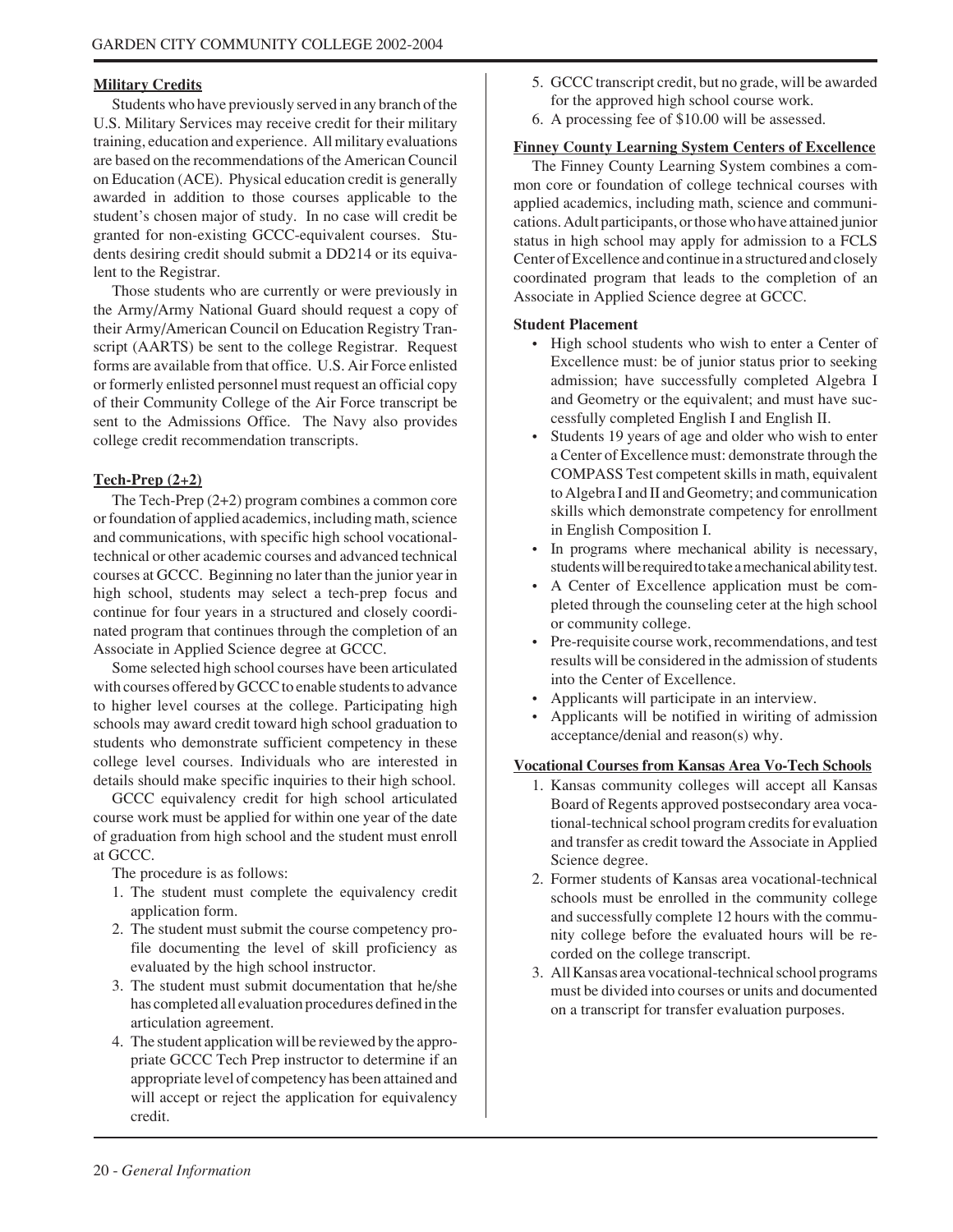4. Credit hour conversion of courses completed in the Kansas area vocational-technical schools are based on the same requirements Kansas community colleges currently use in determining credit hours for a course.

a. 750 minutes lecture 1 credit hour b. 1,350 minutes lab 1 credit hour

These are minimum requirements and may be exceeded.

5. Not more than 75 percent of the Associate in Applied Science degree credit hours shall be in the technical area. At least 25 percent of the total program hours shall be in the general education area. Students must, in addition, meet the graduation requirements for the Associate in Applied Science degree for the individual community college. (KSBE-1987)

#### **Completed Vocational Programs**

Credit may be granted for approved area vocationaltechnical school students upon program completion. After successfully completing 12 hours with GCCC, the evaluated hours will be recorded on the college transcript. Students with 1080 hour programs (9 months) are eligible for 32 hours credit. Students with 2160 hour programs (2 years) are eligible for 48 hours credit. In each case, students are required to complete the 18 hour General Education requirements for the A.A.S. degree from GCCC. Courses of study with less than 1080 hours are not eligible for block credit award. All credits will be listed with "CR" grade designation.

#### **Correspondence Study Credits**

Correspondence Study courses will be accepted for equivalent GCCC courses provided they were received from regionally accredited study programs. Such course work in Kansas is provided through the University of Kansas Division of Continuing Education. Enrollment in and completion of all correspondence classes is handled through this K.U. Division. Transcripts of all completed course work should be requested and sent to GCCC's Admissions Office. Enrollment forms and additional information are available from the counselors (located in the Library).

#### **Other External Credits**

Other external programs of study may be available for conversion to college credits if such programs are recommended for credit by a recognized agency such as the American Council on Education or The National Program on Noncollegiate Sponsored Instruction. Students interested in potential credit should contact the Registrar.

#### **ATTENDANCE**

Students are expected to be regular and punctual in attendance of all classes. Regular class attendance is necessary for student success. Excuses for absences are not issued. The college will inform instructors of special circumstances which make an absence necessary. There is no officially recognized system allowing a certain number of absences before a student's grade is affected. Those representing the college in any capacity necessitating absence from class should obtain assignments from instructors and submit them upon return to the campus. Instructors will be provided lists of participants in college activities.

#### **EXAMINATIONS**

Students absent on the day of an announced examination may be permitted to make up the examination at the discretion of the instructor. Final examinations at the close of each semester are college requirements for all students. In case of an emergency such as bereavement or hospitalization, a student may be permitted to deviate from the announced schedule of examinations with permission from the appropriate dean. The academic calendar for the entire year is printed in the calendar section of this catalog as well as in each semester's Schedule of Courses. Students should refer to the schedule **prior** to making travel arrangements so that there will be **no** conflict with the final examinations schedule.

#### **GRADING SYSTEM**

Grades are reported to the office of the Registrar at midsemester and at the end of each semester. Grades are reported by letter only. No plus or minus values are recorded. The scale of grades and grade points is as follows:

| <b>GRADE</b> | <b>GRADE POINTS PER HOUR</b>                    |
|--------------|-------------------------------------------------|
|              |                                                 |
|              |                                                 |
|              |                                                 |
|              |                                                 |
|              |                                                 |
|              | P (Passing - Credit only, not computed in GPA)0 |
|              |                                                 |
|              |                                                 |
|              |                                                 |
|              |                                                 |

#### **CREDIT/PASS GRADES**

A "CR" or "P" grade indicates that the student has received credit for the course, but the grade is not calculated in the grade point average. The hours do count for graduation. A "CR" grade is assigned for credit in courses for which no letter grade is given such as seminars, workshops or other similar learning experiences. Credit by examination program credits are usually designated by this notation.

#### **PASS/FAIL POLICY**

Students may enroll in certain courses under the Pass/Fail option. Under this option, an earned grade of A, B, C or D will be recorded on the transcript as a "P"; a grade of F will be recorded as an F. "P" grades will not be counted in calculating grade point averages, but F grades will be counted in the calculation.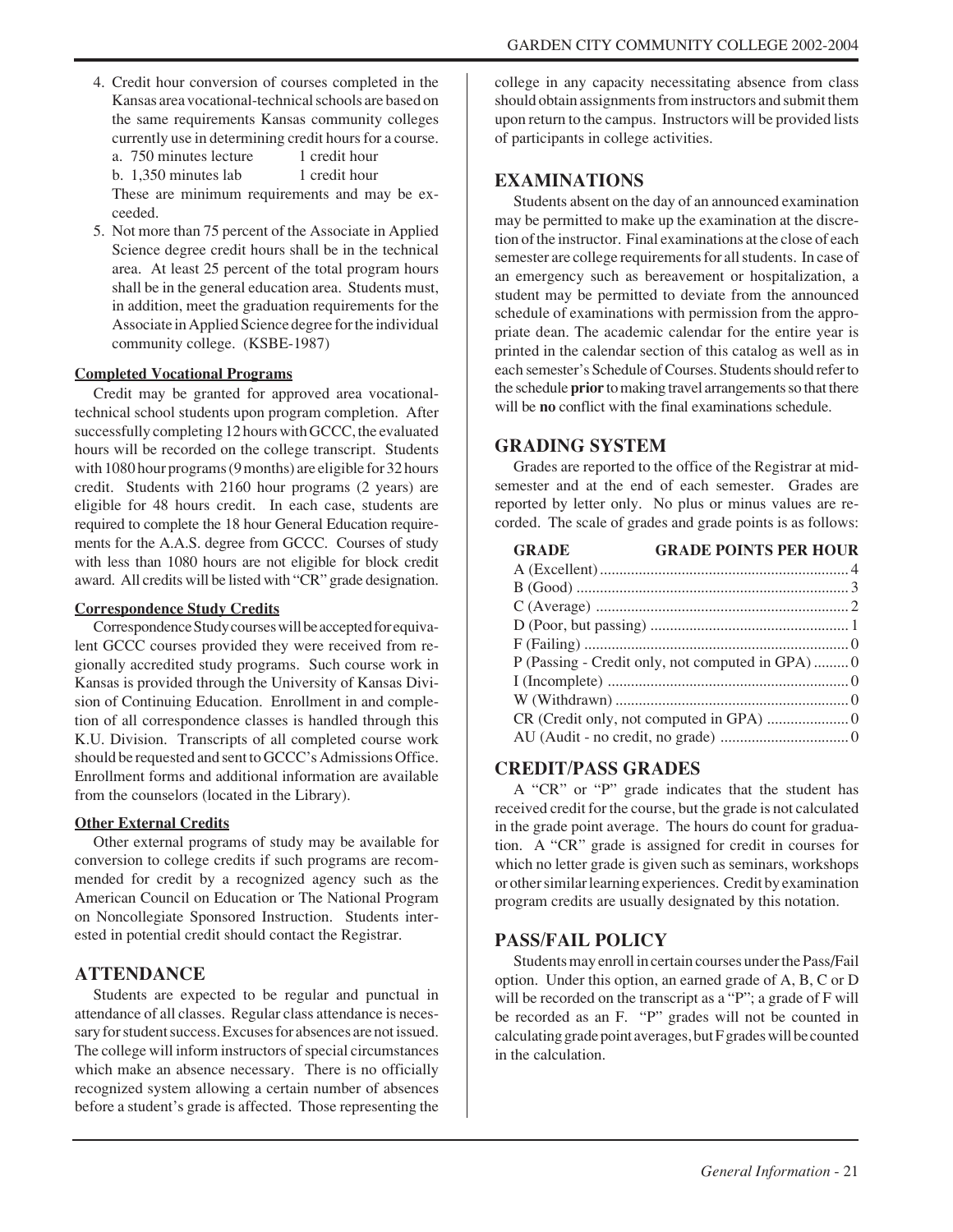The following conditions apply to students choosing this option:

- Courses which **cannot** be taken Pass/Fail:
	- 1. General education requirements, with the exception of Physical Education (activity courses).
	- 2. Courses required in the major field of study.
- Advisor approval is required before a student chooses the Pass/Fail option.
- A student must indicate the Pass/Fail option at the time of registration and the option **cannot** be changed once the class begins.
- A course originally completed under the Pass/Fail option cannot later be converted to a grade.
- A student may enroll in only one Pass/Fail course per semester.

**Note:** Some university/colleges, scholarship committees and honor societies do not accept the Pass/Fail grading system when computing grade point averages and may convert grades of "P" and "CR" to a letter grade of "C" or in some other way penalize the student.

#### **INCOMPLETE GRADES**

Due to extenuating circumstances, if a student has not completed all the requirements of a course the instructor may issue an incomplete (I) grade at the end of the semester, giving the student additional time to complete the requirements. The instructor will not automatically record an incomplete; **the student must petition the instructor before the end of final examinations. A contract for an Incomplete Grade, available from the Registrar's Office, is required.**

The student and the instructor must agree on conditions by which the requirements will be met and the contract for an incomplete "I" grade must be completed and attached to the instructor's final grade sheet. The instructor must issue a Change of Grade Request form before the "I" grade can be removed and a letter grade entered on the transcript. The "I" grades will be converted to "F" grades if requirements have not been met by the Friday prior to finals week of the following semester.

#### **REPETITION OF COURSES**

**Repeating a course taken at GCCC**, for which credit has already been earned, will cancel the grade and the credit previously awarded for that course; however, a record of the prior course will continue to appear on the transcript. Only the grade and credit from the most recent repeat of the course will be used when computing the grade point averages. When a student has withdrawn from a repeated course, the transcript entry indicates "W" and the most recent letter grade (A,B,C,D,F) is used for the GPA calculation. **If a course taken at another institution is repeated at GCCC, the grades wil be averaged, not cancelled, to compute the GPA calculations.**

#### **GRADE CHANGES**

Grade change forms are submitted directly to the Registrar's Office by the instructor who taught the course. A failing grade will not be changed to a passing grade without the signature of the appropriate dean. The student will receive a copy of the grade change form as notification that the process has been completed.

Grade change and withdrawal appeals must be submitted to the Registrar's Office **within one semester of the student's intitial enrollment in the course.**

#### **ACADEMIC PROBATION/DISMISSAL**

Students enrolled in six or more credit hours, whose semester grade point average falls below 1.5 will be placed on academic probation. This is a warning that the individual's performance is below that necessary for satisfactory academic progress. To avoid dismissal, the student's semester grade point average must be a minimum of 1.5 at the conclusion of the next enrolled semester.

Students dismissed from the GCCC for academic reasons may not re-enroll without permission of the Academic Review Committee. This policy also applies to those dismissed from other colleges who wish to transfer to GCCC. (Refer to Academic Readmission for process.)

#### **ACADEMIC DISMISSAL APPEAL PROCESS**

An appeal process is available to any student placed on Academic Dismissal. During the appeal process, a student is not allowed to enroll at GCCC. All appeals must occur in the following manner by the deadline specified in the Academic Dismissal letter or as indicated by the Academic Review Chair.

- 1. A letter of appeal must be submitted to the Dean of Student Services stating reasons for dismissal and conditions that indicate a plan of improvement.
- 2. Three letters of recommendation mailed directly to the Dean of Student Services. Two of the three letters MUST come from the following sources:
	- a.) Work Supervisor(s)
	- b.) College Faculty or Staff
	- c.) Counselor
- 3. Submit college transcript(s) to the Dean of Student Services.

The items listed above must be in the office of the Dean of Student Services by the deadline date specified in the Academic Dismissal letter. Dishonesty on any of the materials submitted to the Review Committee is considered grounds for denial of readmission to the college. The Academic Review Committee will schedule a hearing and notify the student of the hearing date, time, and place. The student must be present at such hearing. The Committee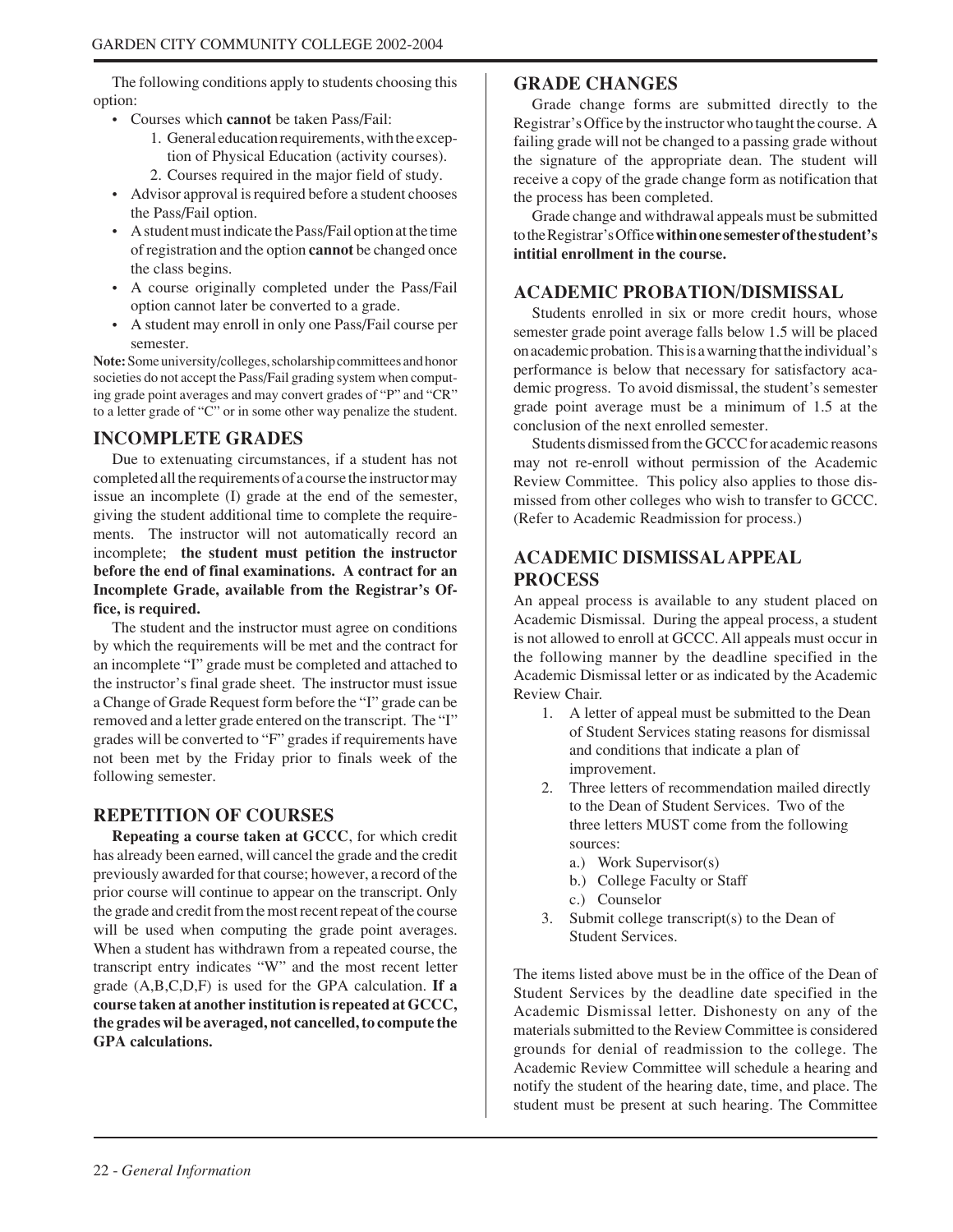shall either (1) readmit (admit) the student and allow him/ her to enroll in the upcoming session or (2) deny the student's request to be readmitted. Student's failure to appear at the hearing waives the student's right to appeal for that appeal session.

**Students who have been academically dismissed from Garden City Community College or any other postsecondary institution at least five (5) years prior to seeking (re)admission to GCCC**, must present the same information listed above to the Dean of Student Services by the deadline date set for the academic review hearing. The student seeking (re)admission to the college at a future date is solely responsible for knowing and meeting deadlines for the appeal.

The student will meet with a member of the Academic Review committee and follow the conditions set during the scheduled appointment to be granted permission to (re)enroll at Garden City Community College. The student will be placed on Academic Probation for the first semester of enrollment and must maintain at least a 1.5 gpa to continue to enroll in good academic standing.

Students whose appeals of dismissal are denied by the Academic Review Committee may appeal directly to the President of the College or his/her appointee. Such appeals must be made in writing to the Office of the President within one working day following denial by the Committee. Dispositions by the Office of the President are final.

If a student does not appeal or is denied readmission for one semester, he/she has the right to appeal at a future date. The appeal process must be completed by the deadline date specified for the semester in which the student wishes to enroll. The student seeking readmission to the College at a future date is solely responsible for knowing and meeting deadlines for the subsequent appeal.

Students transferring from another college are reminded that enrollment is not official until all records are complete and in the Admissions Office.

#### **ACADEMIC RENEWAL**

The college permits students to petition for academic renewal on one semester's course work completed at least five years prior to current enrollment. This permits a new start without the handicap of that semester's academic record. A student eligible for consideration may apply for Academic Renewal by petitioning the Registrar's Office according to the following guidelines:

1. Course work at Garden City Community College must have been taken five or more years prior to petitioning for renewal. **None** of the credits completed in the semester for which renewal is petitioned will count toward a degree.

- 2. At the time of petitioning for Academic Renewal, the student must have completed a minimum of 12 credit hours within the previous two years with an earned GPA of at least 2.0 at GCCC.
- 3. A petition for Academic Renewal will not be considered if a degree has been earned subsequent to the semester in question.
- 4. All course work will continue to appear on the transcript but the grades earned in the renewal semester will not be included in the student's GCCC cumulative GPA.
- 5. This policy refers to GCCC only. A student transferring from or to another institution will have to follow the other institution's policy.
- 6. Academic Renewal will be granted for only one semester.
- 7. Granting of Academic Renewal does not affect or alter a student's record for financial aid awards or for athletic eligibility.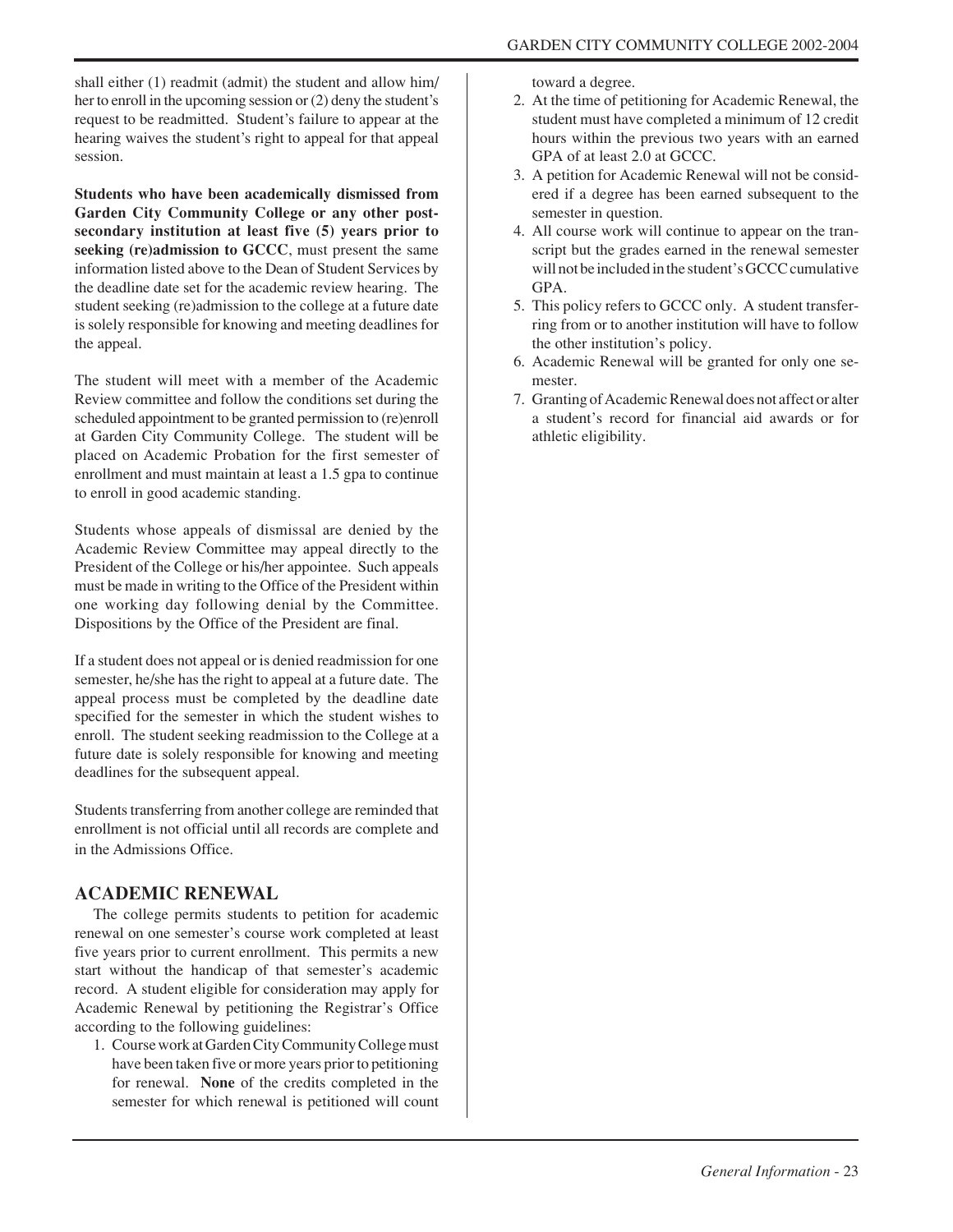#### **HONORS RECOGNITION**

Outstanding scholastic work is recognized at the end of each semester through issuance of a President's Honor Roll, which lists names of those who have earned a 4.0 grade point average for that semester. The Dean's Honor roll lists those who have earned a 3.2 to 3.999 grade point average. Honorable Mention is given to those with 3.0 to 3.199 grade point averages. To be eligible for honors recognition, a student must be enrolled in and receive grades in eight credit hours or more.

At commencement, excellence in scholarship is recognized. High Honors are awarded those with cumulative grade point averages of 3.6 or better, and Honors are awarded to those with 3.2 to 3.599 cumulative grade point averages.

#### **TRANSCRIPTS**

A fee of \$5 will be charged for each official transcript requested (\$5 for faxed transcripts). No transcript will be released for anyone who is financially indebted to the college. Transcripts are issued only on the student's written request and after the appropriate transcript fee is paid. Those who desire to transfer to another institution of higher education should request the Registrar's Office to forward the transcript directly to the admissions office of the institution they plan to enter. **Official transcripts received from other institutions cannot be released to any individual or institution**. Transcripts will be sent by Federal Express only if an authorized account number is provided, or if payment is made in advance to cover each transcript fee and actual express/shipping costs. Transcripts issued to the student will be marked "Issued to Student," and are not considered to be official transcripts.

#### **RECORDS ON HOLD**

If a student is delinquent on an account to the college, including but not limited to: unpaid tuition and/or fees, unpaid housing contracts, non-return of scholarship books, non-returned athletic equipment or clothing, unpaid library fines or non-returned books or unpaid class supplies, a "hold" will be placed upon the student's records by the college official in charge of that area. The records will only be sent by the Registrar's Office with written authorization from the official who originally requested the hold that the obligation has been cleared or paid. Records of former students who are in default on Federal Loans taken while attending GCCC will also be placed on hold until the default status is satisfactorily resolved.

#### **STUDENT RECORDS**

A student has the right to inspect and review any and all official records, files, and data directly related to the student, including all material that is incorporated into each student's cumulative record folder, and intended for college use or to be available to parties outside the college or school system, and specifically including, but not necessarily limited to,

identifying data, academic work completed, level of achievement (grades, standardized achievement test score), attendance data, scores on standardized intelligence test, aptitude, psychological tests, interest inventory results, health data, family background information, teacher or counselor ratings and observations, and verified reports of serious or recurrent behavior patterns.

Students will be granted access to their personal college records within a period of 45 days after the request has been made. All records pertaining to the student shall not be removed from the office where the records are maintained.

Students shall have an opportunity for a hearing to challenge the content of the student's college records, to insure that the records are not inaccurate, misleading, or otherwise in violation of the privacy or other rights of students and to provide an opportunity for the correction or deletion of any such inaccurate, misleading, or otherwise inappropriate data contained therein.

No personal college records of a student will be released to any person or agency outside the institution without the written consent of the student. A form shall be provided by the college for this purpose.

Collection of personally identifiable data specifically authorized by federal law shall not include information (including social security numbers) which would permit personal identification of students.

#### **STUDENT'S PRIVACY RIGHTS**

Official records are released only with the student's knowledge and written consent in keeping with policies of the American Council on Education and the Family Educational Rights and Privacy Act of 1974 as amended, **with the following exceptions:**

- a. School officials within the educational institution who have legitimate educational interests;
- b. At the student's request, officials of schools at which the student intends to enroll;
- c. The Comptroller General of the United States, the U.S. Dept. of Education Secretary, the administrative head of the education agency, or the educational authorities;
- d. In connection with a student's request for or receipt of financial aid as necessary to determine the eligibility, amount, or conditions of the financial aid, or to enforce the terms and conditions of the aid;
- e. If required by a state law requiring disclosure that was adopted before November 19, 1974;
- f. Organizations or educational agencies conducting legitimate research, providing no personally identifiable information about the student is made public;
- g. To parents of an eligible student who claim the student as a dependent; and proof of which has been provided by means of income tax returns.
- h. To comply with a judicial order or a lawfully issued subpoena;
- i. To appropriate parties in a health or safety emergency;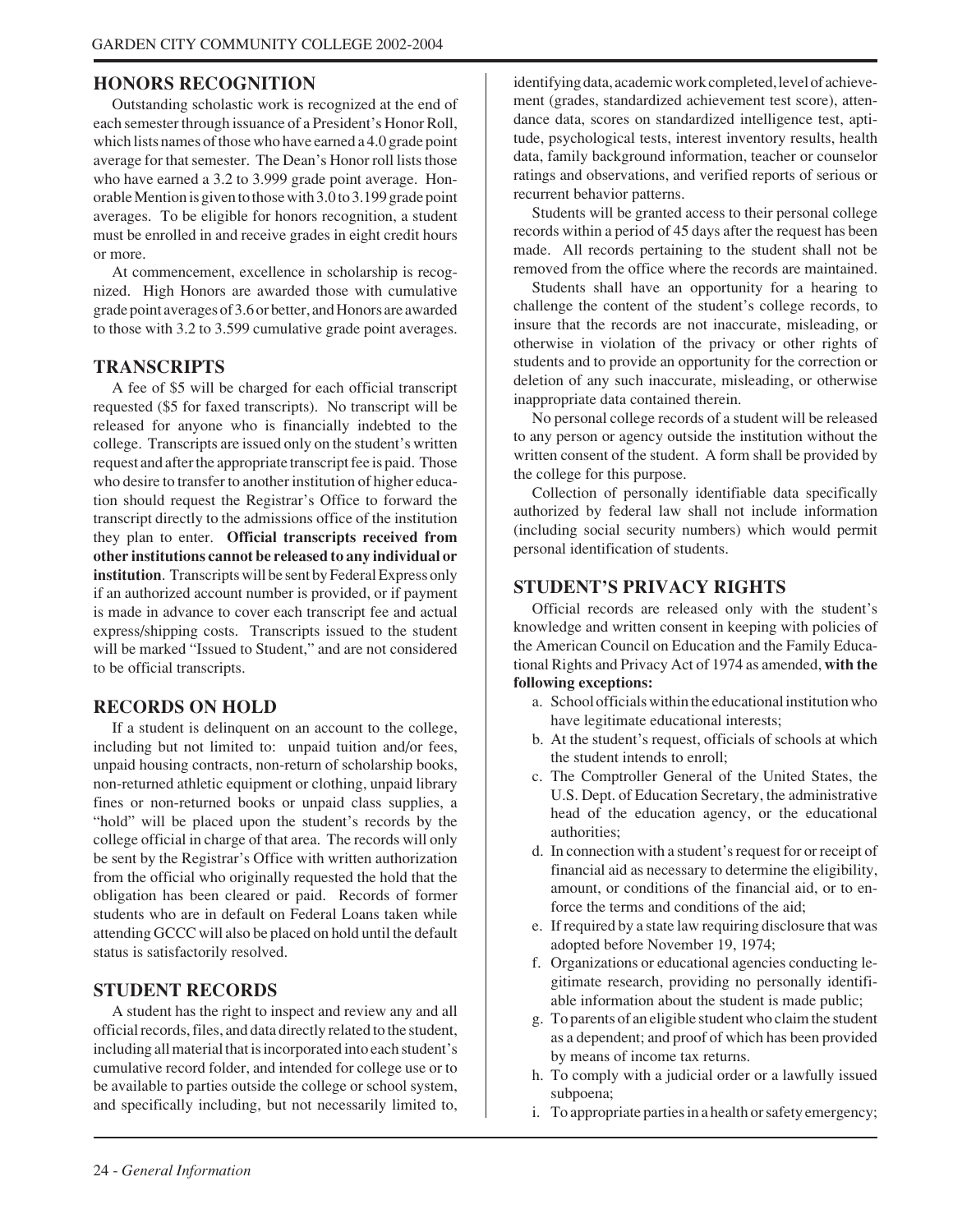- j. Directory information so designated by the educational institution as follows:
	- 1. Name
	- 2. Address
	- 3. Telephone listing
	- 4. Date and place of birth
	- 5. Major field of study
	- 6. Classification
	- 7. Participation in officially recognized college activities
	- 8. Sports weight and height of athletic team members
	- 9. Dates of attendance
	- 10. Degrees or certificates earned
	- 11. Awards received
	- 12. Most recent previous educational institution attended
	- 13. Photograph

The college will publish Directory Information, collectively, or individually, UNLESS a student notifies the Registrar **in writing** to the contrary within ten (10) days of the semester in which the initial enrollment is made. If the student makes such notice, **all** Directory Information will be withheld from publication.

 Students may file a complaint with the U.S. Department of Education if they believe their rights under this law have been violated and efforts to resolve the situation have not proved satisfactory. Complaints should be addressed to: Director, Family Compliance Office, U.S. Dept. of Education, 400 Maryland Ave., S.W., Washington, D.C. 20202- 4605.

Copies of the complete student records policy may be obtained upon request from the Registrar.

#### **SENIOR CITIZENS**

Senior citizens, 62 years or older and residents of Finney County, may receive a lifetime college activity pass allowing free admissions to regularly scheduled college related activities. Passes are issued by the President of the college.

Tuition waivers for all GCCC credit courses, on a spaceavailable basis, are granted to Finney County senior citizens. Waivers will be approved for credit (including pass/fail option) only. Audit courses **do not** qualify for tution waivers. Fees must be paid by the senior student. The Tuition Waiver form is available in the Business Office. Computer access and assistance, plus internet access are available to seniors in the Senior Citizen Computer Lab, for a fee. (Academic Building, Room 119).

#### **VERIFICATION OF ENROLLMENT**

Students needing verification of enrollment for the current semester should present forms to the Registrar's Office after classes have been in session at least one week.

#### **STUDENT CODE OF CONDUCT**

 The college assumes that all students are able and willing to maintain standards of self-discipline appropriate to membership in a college community. A rigid code of conduct is purposely omitted, in order to establish confidence in this assumption. The college reserves the right to take disciplinary measures in the best interests of GCCC.

 Discipline is the responsibility of the Dean of Student Services. Cases involving minor infractions of normal discipline are handled by a Disciplinary Review Board. When men and women are jointly involved in misconduct or violation of college regulations, they will be held equally responsible.

 The fundamental test for disciplinary action by the college administration is whether or not the behavior casts discredit on GCCC or manifests undesirable conduct on the student body. The college reserves the right to dismiss a student whose conduct is at any time unsatisfactory in the judgment of the college of the college officials.

Conflicts with rules/regulations governing the following areas place a student in violation, and subject to discipline, of the Student Code of Conduct:

• **Alcohol and Drug Policy** – Possession, distribution or use of alcoholic beverages, 3.2 beer, or the unlawful manufacture, distribution, dispensing, possession or use of a controlled substance on the Garden City Community College Campus, within the college buildings or at any college-sponsored event is strictly prohibited. Violation will result in immediate disciplinary action up to and including dismissal from college.

• **Assault and Battery** – includes any action, including hazing, which threatens the physical, mental health, or safety of others.

• **Dishonesty** – includes cheating, plagiarism, others areas of academic dishonesty, or intentionally giving false information to the college.

• **Disruptive Behavior** – includes disorderly, indecent, or obscene conduct either in the classroom or on campus owned/operate facilities or properties on /at college sponsored events.

• **Electronic Communications** – Students are expected to abide by ethical standards in the use of all electronic communications which includes, but is not limited to, electronic mail , Internet services, and electronic mail.

• **Fireworks, Firearms and Ammunition, Knives or Other Weapons** – A Garden City ordinance forbids the detonation of fireworks within the city limits. Firearms, ammunition, knives, weapons of any type or any stolen property are also strictly prohibited on the campus. Students will be dismissed from the college should any type of weapon be used in a threatening manner.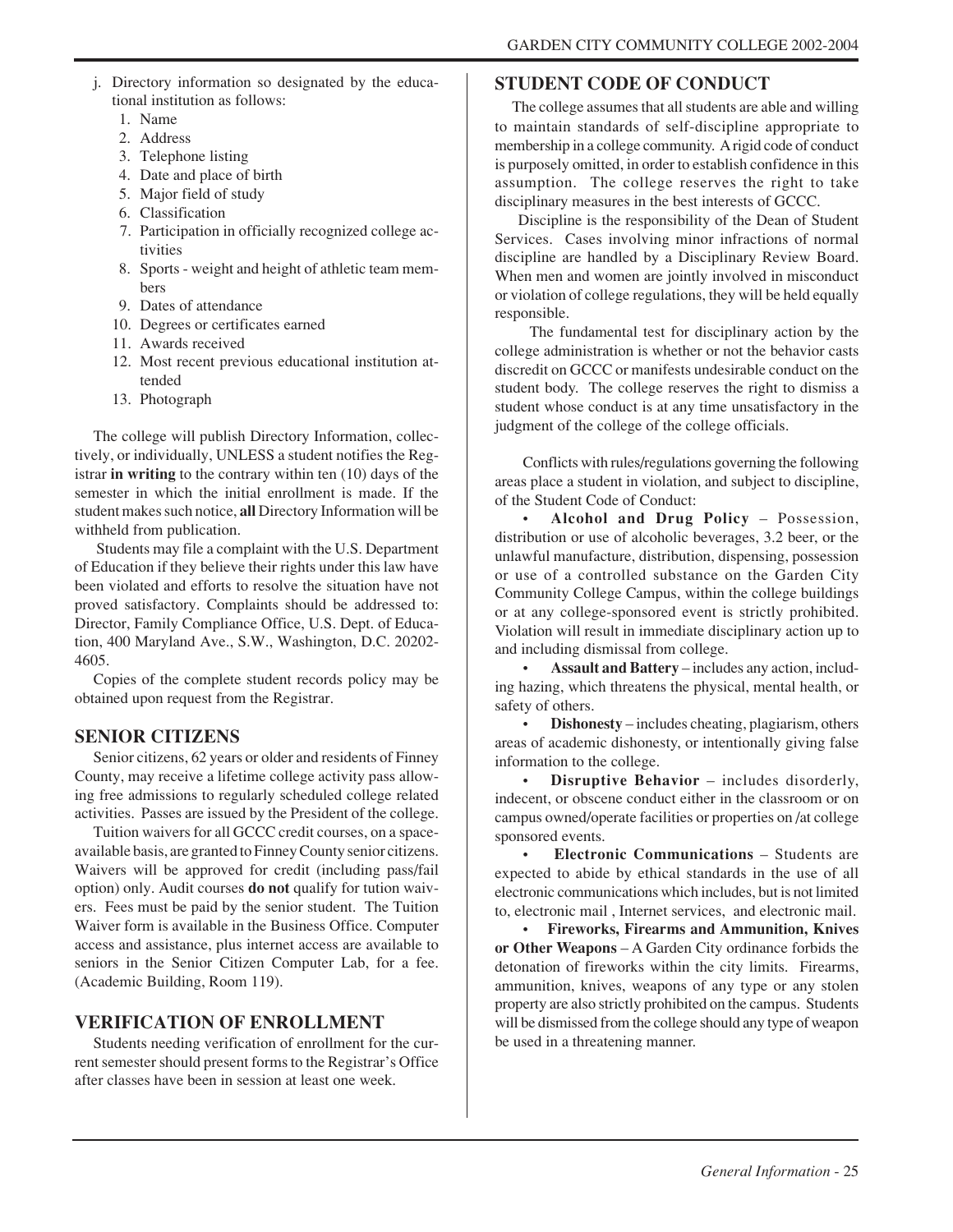• **Gambling** – by Kansas Statute 21-4303, gambling is illegal and is not permitted.

• **Smoking in Restricted Areas** – All buildings owned and leased by GCCC are tobacco-free. Neither smoking nor chewing of tobacco is allowed within the buildings.

• **Telephone/Long Distance Dishonesty** – Students are not to make personal long distance calls on the college's phone line. Should students need to make a personal long distance call, they should use a personal credit card, call collect, or have the call charged to their home phone number. Unauthorized use of another student's credit card is strictly forbidden.

• **Theft/Vandalism** – theft or damage to college or others property will subject students to college disciplinary measures as well as legal action.

• **Traffic Laws and Regulations** – All local and state regulations are in effect on campus 24 hours a day. In addition to campus police, city, county and state law enforcement agencies have jurisdiction on campus. All laws and regulations are strictly enforced to assure safety.

#### **COLLEGE DISCIPLINARY PROCESS**

The rights of each individual at Garden City Community College deserve the respect and protection of administrators, faculty and staff. To assure fair treatment of each individual, rules of disciplinary process have been developed and are in effect.

The main objectives of the disciplinary process are to protect members of the campus community from harm due to the indiscretion of those on campus who are unable or unwilling to respect the rights of others, and to assure students due process if they have been charged with violating college rules and regulations as listed in the Student Handbook.

Misconduct is considered a matter of concern to administrators, faculty, staff and students alike. Reports of misconduct are usually made to the Dean of Student Services for investigation and determination of appropriate action.

#### **IMPLEMENTATION OF DISCIPLINARY PROCESS**

The Dean of Student Services will review with the student the nature of the complaint and the relevant evidence and testimony. When the investigations have been completed, the dean will take appropriate disciplinary action or refer the case to the College Disciplinary Review Board.

#### **DISCIPLINARY APPEALS PROCEDURES**

If the appropriate action taken by the Dean of Student Services calls for the student to be expelled or penalized, the student will be informed in writing with a statement of the action taken by the dean to the College Disciplinary Review Board. **This appeal must be made in writing to the Dean**

#### **of Student Services within 48 hours after the original decision has been made.**

All appeal hearings are private to best insure justice and to discourage delay. The appeal is not a new hearing, but a review of the record of the original hearing. If evidence which was unavailable at the original hearing is discovered, it will also be considered. **The student requesting the appeal must be present on the hearing date as set in the letter to the student. Failure to be present as scheduled waives the student's right to appeal.**

#### **COLLEGE DISCIPLINARY REVIEW BOARD**

The College Disciplinary Review Board shall hear the appeal after being informed in writing, by the Dean of Student Services, that the disciplinary action has been appealed by said student. This Board is composed of three professional staff members (appointed by the Faculty Senate) and three full-time students (appointed by the Student Government Association).

At this appeal hearing, the Chairperson of the Board shall give both the student and the Dean of Students, or his/her designee, an opportunity to testify. Both may bring witnesses to the hearing. Witnesses will be limited to 5 unless prior approval is granted by the Dean of Student Services. Each witness will be afforded a maximum of 5 minutes of testimony. After the witnesses have been heard, members of the Board may ask questions of the student who has had disciplinary action taken against him/her, the dean or his/her designee, and the witnesses who have testified.

The College Disciplinary Review Board shall decide to uphold the decision of the Dean of Student Services, or his/ her designee, or to recommend that the action be modified.

The student or the dean, or his/her designee, may appeal the decision of the College Disciplinary Review Board. **This request for an appeal must be made in writing to the College President within three (3) days after the College Disciplinary Review Board has made its decision about a specific case.**

#### **THE PRESIDENTIAL REVIEW**

The College President shall hear the appeal within **seven (7) days** and render a written decision to all parties. Decisions of the President should be considered final by students, administrators, faculty and staff.

#### **ATHLETIC CODE OF CONDUCT**

The athlete will not instigate, participate in, or condone inappropriate behavior from himself or another athlete. Inappropriate behavior is any behavior that draws unwanted attention to the athlete, the athlete's teammates or to the college. Such attention is embarrassing to the athlete, the athlete's parents, coaches and to the college. Involvement in an extra-curricular activity is a privilege, not a guaranteed right. Students are responsible for their own actions; if those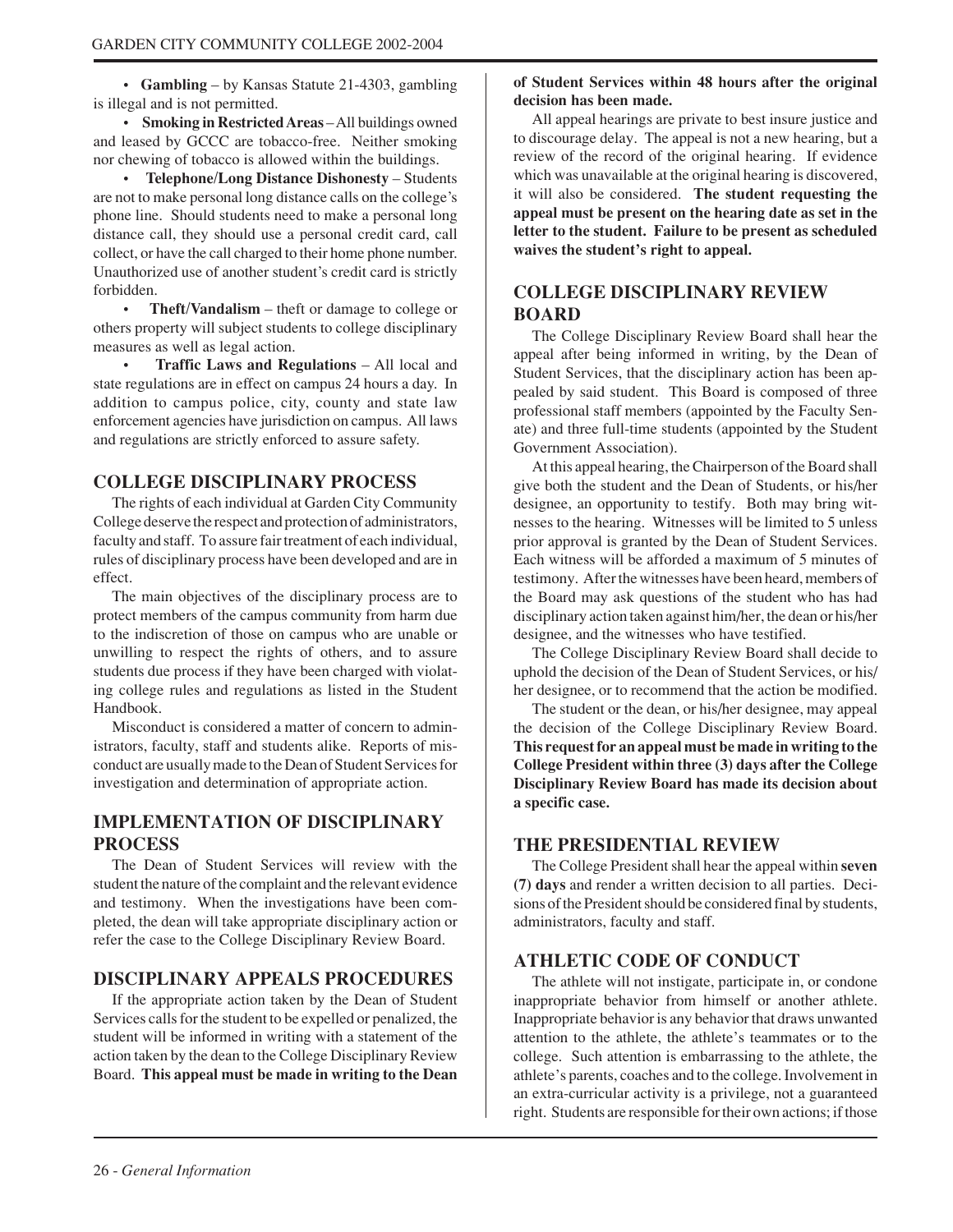actions are in violation of the athletic guidelines then the student will be held accountable.

Individual coaches have requirements/regulations for conduct on the practice area, during travel to and from competition and in competition. This Code of Conduct is not meant to infringe upon or detract from that right/responsibility. However, there are times and situations separate and removed from the immediate confines of practice and or competition in which the athlete can and may be in violation.

Students involved in inappropriate behavior will be subject to certain disciplinary actions. All disciplinary actions and subsequent enforcements are cumulative for the entire time of enrollment at GCCC. Depending upon the behavior problem of the student, one or more of the following actions will be taken by school officials:

1. The coach will have the initial responsibility to take first disciplinary action.

2. Action taken by the Disciplinary Committee may include, but not be limited to:

**a. Short-term suspension** – Suspension from at least one regular season athletic contest.

**b.** Long-term suspension – Suspension from at least 20% of the regular season athletic contests, up to the entire season with forfeiture of any future athletic scholarship at GCCC.

**c. Expulsion** – Elimination from participation in all athletic activities while enrolled at GCCC. The athletic scholarship will also be forfeited for the remaining enrollment at GCCC.

An individual charged with a criminal offense such as stealing, assault, battery, forgery, etc. will at least receive a long-term suspension.

#### **ATHLETIC DEPARTMENT DISCIPLINARY PROCESS**

The objective of the Athletic Department disciplinary process is to protect constituents of the athletic program from jeopardy due to the impropriety of those with the athletic department who are unable or refuse to abide by the departmental rules and regulations.

#### **IMPLEMENTATION OF DISCIPLINARY PROCESS**

The Director of Athletics will review with the studentathlete the nature of the complaint and the relevant evidence and testimony. When the investigation has been completed, the director may convene the Disciplinary Action Committee.

The Committee will consist of the following members:

- 1. the involved athlete's head coach
- 2. the athletic director
- 3. the assistant athletic director

The Committee will hear the evidence and rule on the complaint. The student athlete involved must be present so he/she may present testimony or evidence on his/her behalf.

If the appropriate action taken by the Committee calls for the student athlete to be penalized, the student will be informed in writing with a statement describing the action taken.

#### **STUDENT APPEALS OTHER THAN DISCIPLINARY AREAS**

#### **THE STUDENT AND ACADEMIC DECISIONS**

Academic decisions are made by faculty members, division directors and deans. If a student believes that an academic decision is unfair, he/she may meet with the above personnel who will review the student's complaint and render a final decision.

#### **ACADEMIC ETHICS**

GCCC assumes that all students are enrolled to learn, and expects each individual to function as an ethical student. Integrity in the classroom is a definite expectation. Therefore, any cheating is at variance with the purposes of both the student and the institution. Any student dishonesty detected in a course (including during examinations or in submitting plagiarized materials) will result in the student receiving no credit for the examination, written work or quiz, and may result in an F grade, suspension and/or dismissal from the course. A violation of academic integrity includes:

- 1. Cheating on examinations, written quizzes, and other written work.
- 2. Plagiarism, which is defined as the use of another's written work without recognition/citation, the use of another student's work, the purchase and/or use of a paper that has already been prepared, the borrowing of an idea or phrase or the paraphrasing and/or summarizing of an idea without proper documentation.
- 3. Giving assistance to another person during an examination.
- 4. Falsification of an academic record.
- 5. Obtaining or attempting to obtain copies of a noncirculated examination or examination questions.

#### **GRADE APPEALS PROCESS**

Students wishing to appeal a grade received should first meet with the instructor who issued the grade. If the student does not feel that the matter was resolved satisfactorily, the student may consult with the appropriate division chair in an attempt to resolve the matter. If the student still feels that the grade is in error, he/she may request a meeting with the appropriate dean. The dean's decision is final in the appeals process.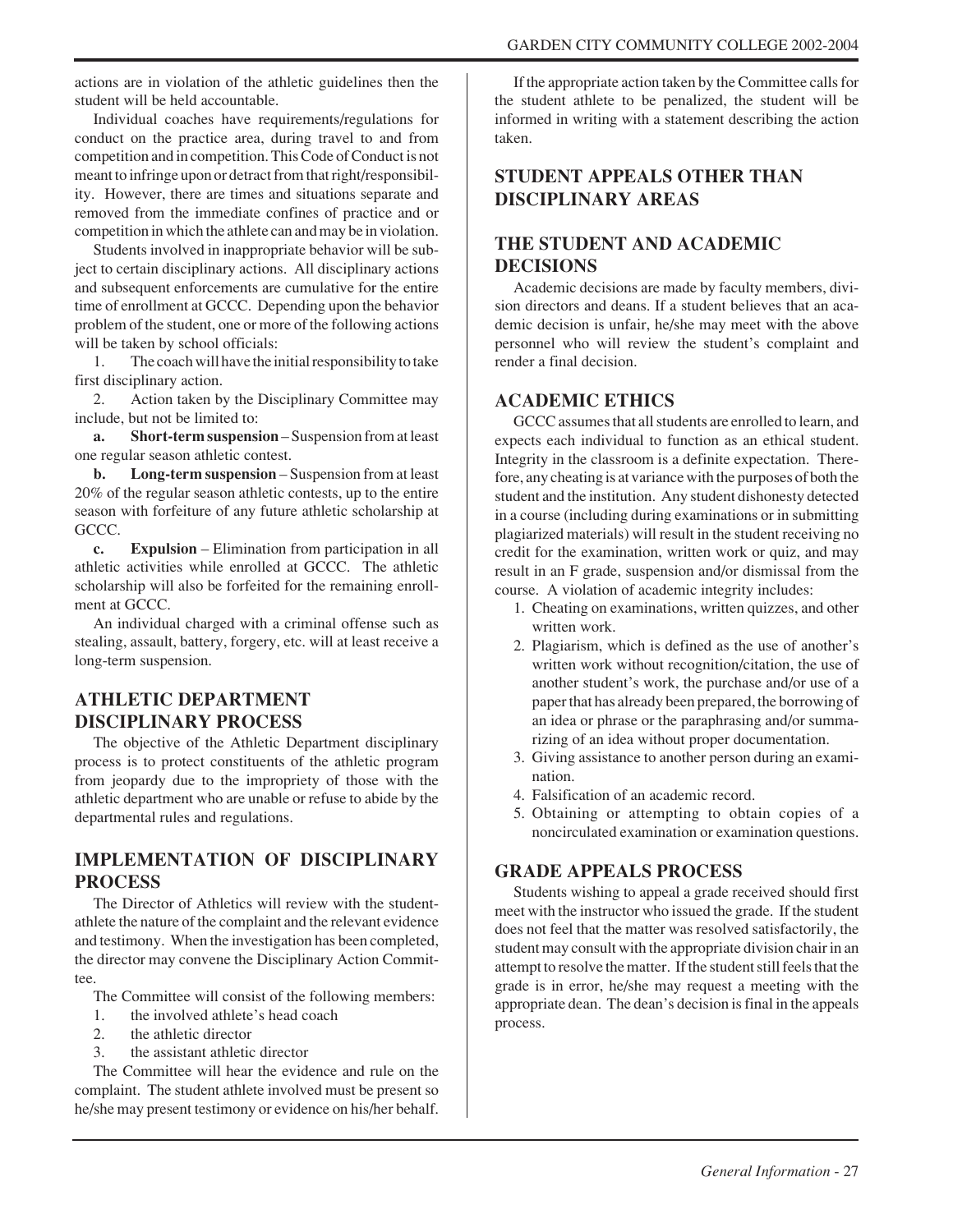#### **OTHER ACADEMIC APPEALS PROCESS**

 Students who have been charged with academic dishonesty do have the right to appeal that action or decision made and are guaranteed due process by the college.

The academic appeals process allows students an opportunity to question academic behavior by administrators, faculty or other college staff/personnel. These appeals could be related to any academic concerns, including but not limited to: grade appeals, class assignments, classroom policies, procedures or any related areas. Students are requested to:

1. Discuss the matter directly with the faculty/staff member and to attempt to resolve the matter.

2. If the matter cannot be satisfactorily resolved at this level between the student and faculty/staff member, an appeal letter should be presented to the program/division director for resolution.

3. If the decision of the program/division director is not satisfactory with either party, a written appeal may be presented to the appropriate dean. If this ruling is not acceptable to either party, a final written appeal should be presented to the Dean of Learning Services for final ruling. The Dean will notify the student, in writing, of the final decision.

#### **NON-ACADEMIC APPEALS PROCESS**

Any GCCC student has the right to appeal what is perceived to be an unfair practice without fear or reprisal, abuse or other form of discouragement by the staff, faculty or administration. Such unfair practice may be registered by the student informally as an oral complaint (a recommended first step), or officially filed in writing.

The College encourages the resolution of all complaints through the most informal means and at the lowest possible administrative level. Whenever a complaint is made directly to the Board of Trustees as a whole or to a Board member as an individual, it will be referred to the administration for study and possible resolution.

This appeals procedure is designed for issues other than academic or disciplinary actions (previously addressed in this catalog). This process procedure provides students with protection against unwarranted infringement of their rights. Such appeals may concern alleged violations of college policies, infringement of students' rights and other such problems dealing with other students, college staff and faculty and college activities. The following procedures should be adhered to in order to ensure an appropriate resolution of a student complaint:

1. The student should attempt to rectify the reievance with the supervisor of the area in which the alleged violation occurred. After consulting with the appropriate supervisor and attempting to resolve the grievance through informal discussions, the supervisor will inform the student, in writing, of any decision made and the reason for that decision.

2. If the student feels that the complaint has not been

satisfactorily resolved, he/she may submit a written appeal to the dean of student services and request a conference. The dean will inform the student, in writing, of any decision made and the reason for making that decision.

3. If the student still feels that the complaint has not been satisfactorily resolved, he/she may submit a written grievance to the president for review. The decision of the president is final.

Students concerned with the grievance procedure, after exhausting the college's appeal procedure, may contact the Kansas Board of Regents, 700 SW Harrison, Suite 1410, Topeka, KS 66603-3760, telephone (785) 296-2635, fax (785) 296-3523 for further clarification.

### **CAMPUS ENVIRONMENT/ OFFICIAL COMPLIANCE**

#### **ANTI-HARASSMENT STATEMENT**

Garden City Community College establishes the following conduct guidelines consistent with federal and state laws or regulations in order to ensure that employees and students of the college shall be allowed to function in an atmosphere which is free from harassment on the basis of race, religion, sex, national origin, color, ancestry, age, marital status, sexual orientation, veteran status, citizenship status, medical condition, disability, physical handicap or other protected group status.

In this context, harassment shall mean the use of aspersions, insults or slurs or other verbal or physical conduct which:

- 1. Has the purpose or effect of creating an intimidating, hostile, or offensive academic or employment environment;
- 2. Has the purpose or effect of unreasonable interference with an individual's academic or employment performance;
- 3. Otherwise adversely affects an individual's academic or employment progress.

The term "harassment" will encompass "sexual harassment," which includes unwelcome sexual advances, unwelcome physical contact of a sexual nature, unwelcome requests for sexual favors, and other verbal or physical conduct of a sexual nature (including, but not limited to, the deliberate, repeated making of unsolicited gestures or comments, or the deliberate or repeated display of offensive, sexually graphic materials, which is not necessary for educational purposes) when:

- 1. Submission to such conduct is made whether explicitly or implicitly as a term or condition of an individual's employment or enrollment; or
- 2. Submission to or rejection of such conduct by an individual is used as a basis for employment or academic decisions affecting the individual; or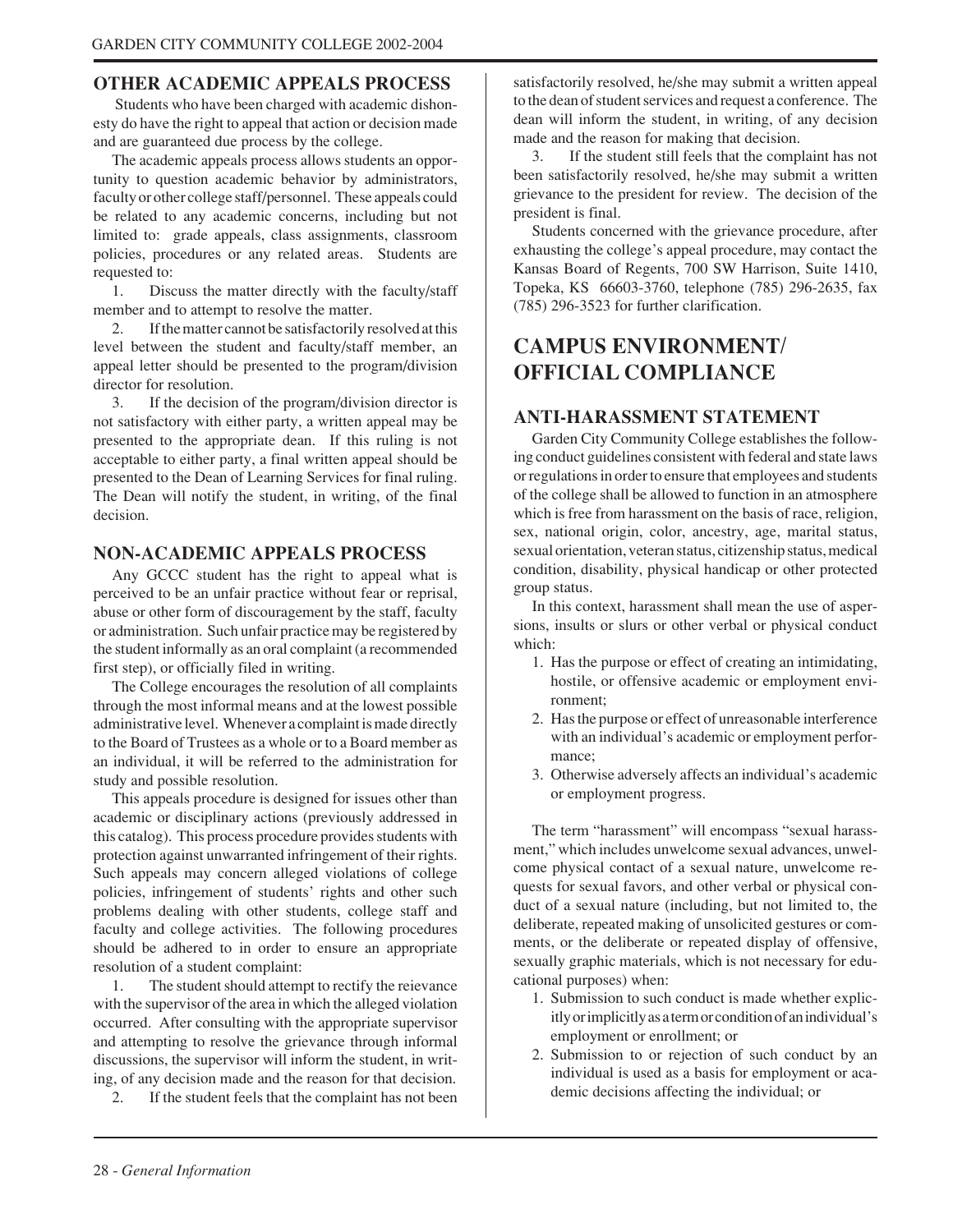3. Such conduct has the purpose or effect of reasonably interfering with an individual's work performance or creating an intimidating, hostile or offensive environment.

Examples of actions or behaviors that may be considered sexual harassment are:

- unwelcome suggestive comments about a person's physical appearance.
- unwelcome "humor" or "jokes" that are sexual or sexbased.
- unwelcome touching.
- unwelcome sexual advances.
- requests for sexual favors.
- threats that a person could be fired or in some way made to suffer if they don't sexually submit.

No college employee or student shall sexually harass, be sexually harassed, or fail to report or refer a complaint of sexual harassment for investigation. Complaints of sexual harassment by employees or students will be promptly investigated and resolved by the college president or his/her designated compliance officer. Initiation of a complaint of sexual harassment will not adversely affect the job security or status of an employee or the grade status of a student, nor will it affect the employee's compensation or work assignment or the student's grade or other determination of success. Violation of this policy prohibiting sexual harassment shall result in disciplinary action, up to and including termination of any employee or dismissal of any student determined to have engaged in the sexual harassment of others.

Garden City Community College prohibits and will not tolerate the harassment of any employee or student by supervisory personnel, co-workers, students or non-students, faculty or staff. Individuals who engage in any type of harassment are subject to disciplinary action up to and including termination of employment or enrollment.

Any employee or student who believes that he or she has been harassed in violation of this policy is urged to report the incident to the Dean of Student Services or the Dean of Learning Services.. All such reports will be investigated in accordance with procedures developed pursuant to Section 106.8 of Title IX, Education Amendments of 1972.

#### **STATEMENT OF NON-DISCRIMINATION/ EQUAL OPPORTUNITY**

Garden City Community College, pursuant to the requirements of Titles VI and VII of the Civil Rights Act of 1964, Title IX of the Education Amendments of 1972, Section 504 of the Rehabilitation Act of 1973, The Age Discrimination Act of 1974, the Elliot-Larsen Civil Rights Act, Executive Order 11246, and the Americans With Disabilities Act, does not discriminate against applicants, employees or students on the basis of race, religion, color, national origin, sex, age, height, weight, marital status, sexual orientation, or other non-merit reasons, or handicap, nor will sexual harassment be tolerated, in its employment practices and/or educational programs or activities. Those concerned about the above should contact: Equal Opportunity Compliance Officer, Garden City Community College, 801 Campus Drive, Garden City, KS 67846. (620) 276- 7611.

#### **DRUG/ALCOHOL-FREE CAMPUS**

GCCC has long recognized that an academic community is harmed in many ways by the abuse of alcohol and the use of other drugs. This high-risk behavior is exemplified by decreased productivity of members of the community, serious health problems, strained social interactions as well as forms of vandalism. Problems associated with the illicit use and abuse of substances have a pervasive impact upon the academic community and are not associated with a single socioeconomic group or age level. The processes of education and learning are especially impaired by alcohol abuse and the use of illicit drugs. GCCC subscribes to the basic philosophy of the Network of Colleges and Universities Committed to the Elimination of Drug and Alcohol Abuse:

- 1. The institutional establishment enforces clear policies that promote an educational environment free from the abuse of alcohol and other drugs.
- 2. The institution will provide education for its members for the purpose of preventing alcohol and other drug abuse as well as educating them about the use of legal drugs in ways that are not harmful to self or others.
- 3. GCCC will create an environment that promotes and reinforces healthy responsible living; respect for community laws; campus standards and regulations; the individual's responsibility within the community; and the intellectual, social, emotional, spiritual or ethical, and physical well-being of its community members.
- 4. The institution will provide for a reasonable level of care for alcohol and drug abusers through counseling, referral and treatment. The foundation of the philosophy concerning alcohol and drug abuse for GCCC is the firm commitment to an educational program which provides the adequate information and counseling to help all members of the academic community to make informed and responsible decisions concerning the use of any controlled substance. The institution is committed to a healthy environment for learning and living.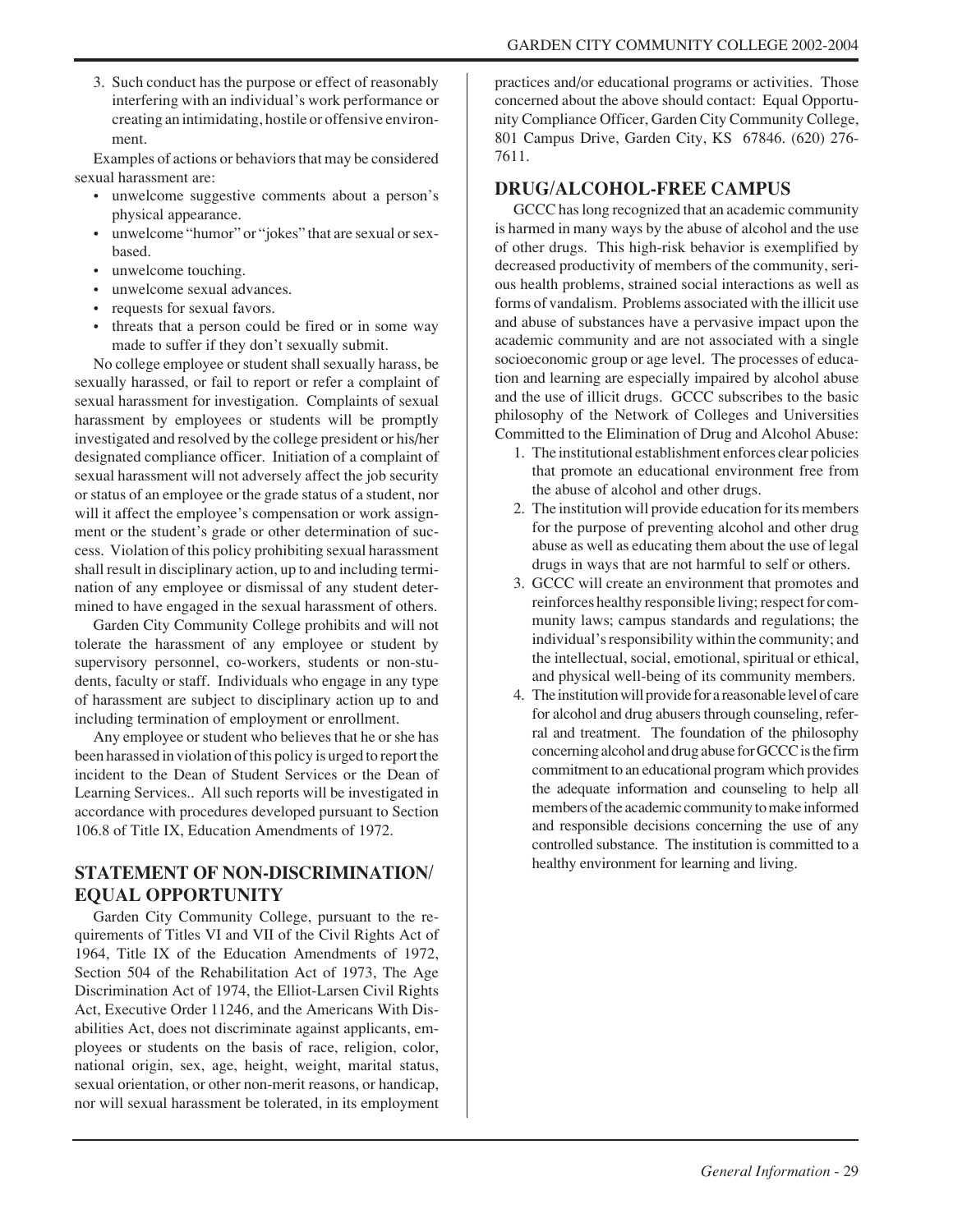#### **STUDENT'S RIGHT-TO-KNOW/CAMPUS SECURITY ACT**

GCCC adheres to the Student's Right-To-Know and Campus Security Act (Public Law 101-542). Current statistics are available upon request through the Admissions Department.

#### **Graduation Rate**

The four-year completion or graduation rate for students who entered Garden City Community College fall 1994, 1995, 1996 and 1997 as first-time, full-time, degree-seeking students was 32%. The four-year successful transfer-out rate for other students (non-graduates) in the same cohort groups was 36%. the persistence rate accounted for 68% of the fouryear cohort groups. (2001 Graduation Rate Survey)

#### **Crime Statistics**

Campus crime statistics for the most recent three academic years are listed and categorized in the most recent Garden City Community College Student Handbook.

Current or prospective students interested in obtaining futher information should contact the Dean of Student Services Office located in the Academic Building.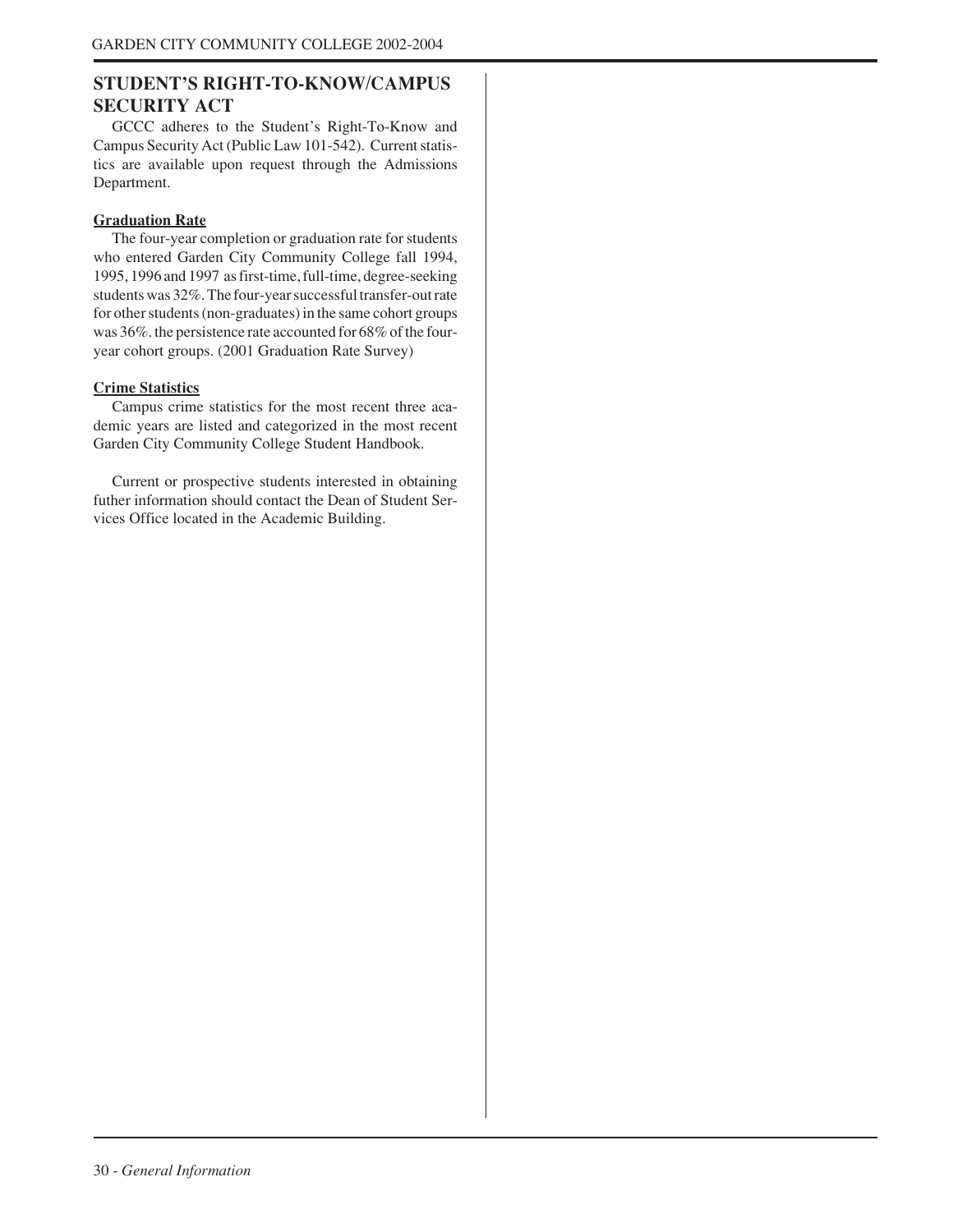## **STUDENT ASSISTANCE AND SERVICES**

#### **STUDENT SERVICES**

The professional staff of the Division of Student Services counsels with students and student organizations to provide meaningful activity programs and to implement the vision of the college in providing positive, contributors to the economic and social well-being of society.

Students are encouraged to visit the Student Services Offices for counseling or consultation concerning any question or problem. The Dean of Student Services, Financial Aid Offices, Information Services, and the College Health Nurse are located in the Academic Building. Counseling and Advising Offices and Student Support Services Offices are located in the Library. Admissions and Records Offices are located in the Administration Building. The Residential Life Offices are located in the Student Center.

#### **SALMANS ADVISING CENTER**

The Salmans Advising Center is located in the northeast corner of the Saffell Library. This center is open to assist part-time, evening, undecided and walk-in students. The staff provides assistance to students by assessing their abilities, aptitudes, interests and educational needs. The staff also advises students regarding courses of study best suited to their abilities and interests and helps develop an understanding of educational and career opportunities and requirements. Endowed by funds from M.K. and Agnes Salmans, this Center is dedicated to providing each student the professional assistance necessary to insure the opportunity for student success.

#### **BOOKS/SUPPLIES**

College textbooks may be purchased in the Broncbuster Bookstore, located in the Penka Building.

#### **CAMPUS POLICE AND SECURITY**

Campus Police and Security Officers have a motto: "Service With Concern." All campus police officers are state certified law enforcement officers with full police powers and jurisdiction on campus, on adjacent property, and at any college sponsored event off-campus. Campus Security Officers supplement our campus police force. In addition to enforcing the laws on campus, they also provide valuable services to students, such as: vehicle unlocks, "jumpstarts," engraving, bicycle identification, and escorts. This is a short list of services campus police offer.

#### **CHILD CARE CENTER**

The GCCC Campus Child Care Center was established in 1986 to meet the child care needs of employees and student parents who desire to continue their education through fulltime or part-time enrollment at GCCC. The primary goal of the center is to provide high quality and convenient child care that is nuturing, safe and educational, in order to encourage children to develop to their fullest potentials. The child care program is open to children ages 2 1/2 through not yet first grade, and who are toilet trained. No more than 20 children can be in attendance at the center at any one time. The program is planned for care as parents attend classes, attend to their jobs, or study at their convenience. The Center is open Monday through Friday, 8:00 a.m. to 4:30 p.m. or with irregular hours scheduled with the director. For enrollment or further information contact the director in the Penka Building room 137 or at 276-9506.

#### **COMPREHENSIVE LEARNING CENTER**

The Mary Jo Williams Comprehensive Learning Center exists to support and enhance the academic achievement of those it serves. The center is located in the Saffell Library and observes the same service hours as the library.

The Comprehensive Learning Center is staffed by a team of professional educators, paraprofessionals, peer tutors and volunteers. The learning environment is friendly and supportive. Free assistance is available by appointment or on a walk-in basis to those wishing help in study skills, reading, math, writing, English as a Second Language, and most other curriculum areas.

All levels of learning assistance are available in the Learning Center.

- Enrichment activities provide learning opportunities beyond those available in the traditional classroom.
- Supplemental activities support college courses by providing alternative learning methods.
- Developmental activities help students gain competencies so they can successfully complete their course of study.

The Comprehensive Learning Center has many personal computers available for use in word processing, course tutorials, Internet research or e-mail. Students and instructors also find this a convenient place to use audio and video course supplements, programmed texts, and other special instructional materials.

The Center's goal is to enhance learning for all students through a helpful staff, modern materials and equipment, and an atmosphere which supports learning.

#### **COUNSELING/CAREER RESOURCE CENTER**

Licensed professional counselors are available for educational, occupational and personal counseling. Students may see a counselor by appointment, or on a walk-in basis. The Counseling/Career Resource Center, located in the northeast corner of the Saffell Library, has many resources available. Anyone who is undecided about the career they would like to pursue may benefit from using the Career Resource Center. The Career Center administers computerized interest and personality assessments such as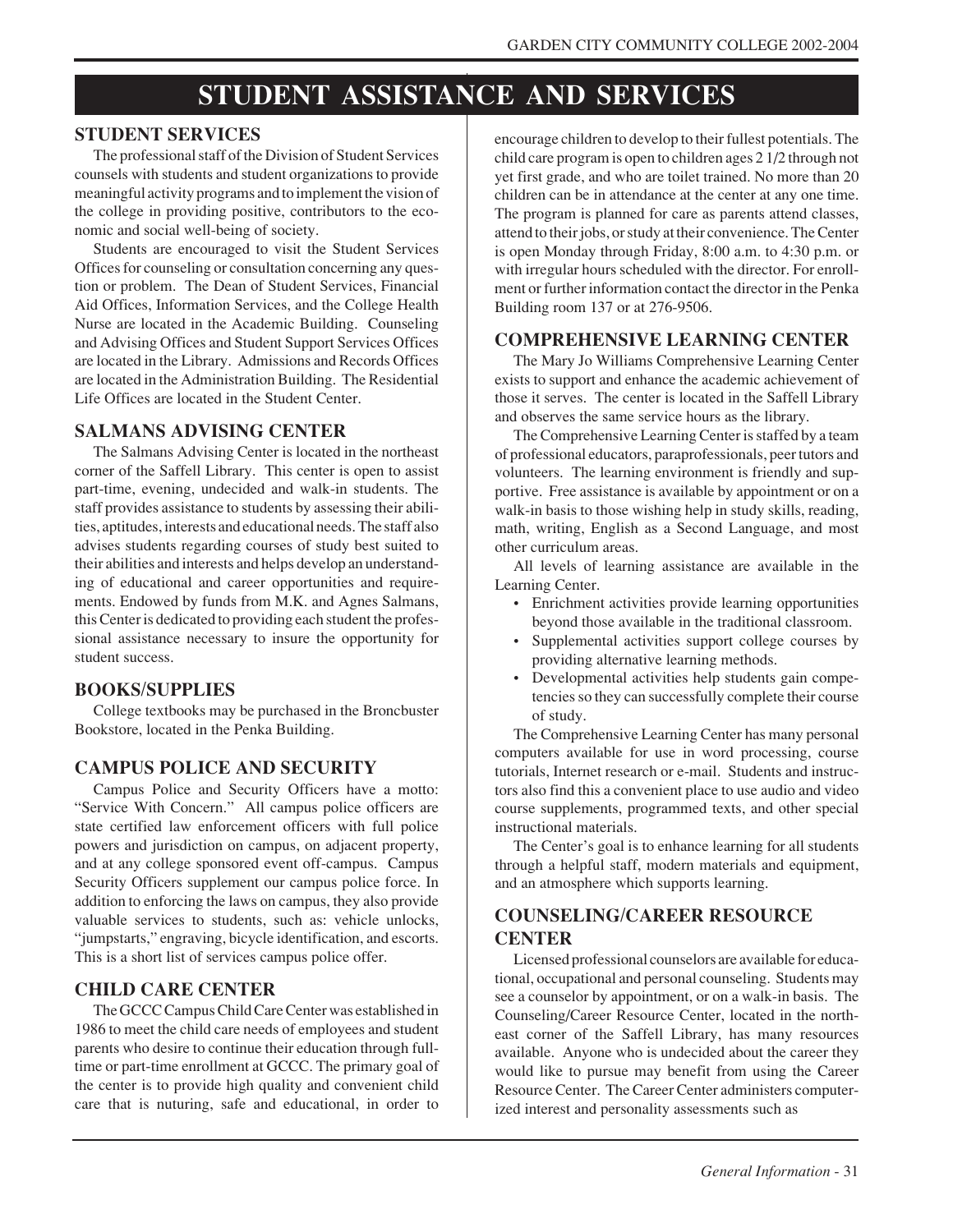DISCOVER, Strong Interest Inventory and Myers Briggs Type Indicator. These inventories can help expand a person's knowledge of themself, generate appropriate ideas about career choices and offer possibilities that match his/her interests. To supplement these career guidance tools, the Career Resource Center provides detailed career information, catalogs from other colleges, and Internet access to career and college transfer information. In addition, assistance is available for students to create resumes, cover letters and thank-you letters.

#### **HEALTH SERVICES**

The college employs a part-time Registered Nurse. The Health Services Office is in the southwest hall of the Academic building (next to Financial Aid/Student Services). Office hours are Monday through Thursday, 8:00 a.m. to 4:00 p.m.

Services offered include: pregnancy testing, glucose testing, blood pressure and weight checks, vaccinations (including annual influenza vaccinations), allergy injections, health insurance information, nutrition counseling, physician referrals, education and literature distribution, and general first-aid. Over-the-counter medications are dispensed for various illnesses. Many other services too numerous to mention are also offered by contacting health services. All conversations and records are strictly confidential.

#### **HEALTH AND HOSPITAL PROTECTION**

The college does not offer a student health insurance program. Students who do not have health and hospitalization protection covered by their parents, spouses or employers are responsible for their own health insurance coverage, and the college assumes no responsibility for health insurance plans. Information on individual student health insurance plans is available from the Health Services Office.

#### **HOUSING**

On-campus living facilities for 306 students provide a living/learning environment which is part of the college. All students who need to locate housing in order to attend the college should contact the Residential Life Office for full information concerning on-campus or off-campus availability.

#### **RESIDENCE HALL APPLICATION**

Applications for the Residence Halls for students are available upon request from the Residential Life Office.

#### **RESIDENCE POLICIES**

All policies pertaining to campus residency are based on the assumption that the student body is made up of responsible men and women. Policies are not intended to be restrictive, but rather realistic procedures which protect the rights of individuals and those of the college. Each resident will have a health and immunization form completed and on file with the Residential Life Office Manager and in the Student Health Services Office. Students who live in the Residence halls should acquaint themselves with residency policies and provisions of the Residence Hall Contract and the Residential Life Handbook. In the event of violations of the residency policies, the college reserves the right to terminate the housing contract.

#### **OFF-CAMPUS HOUSING**

A list of off-campus housing is available in the Residential Life Office. Students are responsible for taking proper care of furniture and facilities in off-campus housing. GCCC assumes no responsibility in any matter and/or issue between students and landlords.

#### **MEAL PLANS**

Several meal ticket plans are available to off-campus students desiring to eat their meals in the cafeteria. Interested students should contact the Food Service Director (located in the cafeteria) for prices and plans available.

The cafeteria meal schedule is as follows: **Monday - Friday**

| $7:15$ a.m.       |  | $-8:30$ a.m.                                                                                                                               |  |  |
|-------------------|--|--------------------------------------------------------------------------------------------------------------------------------------------|--|--|
|                   |  |                                                                                                                                            |  |  |
|                   |  |                                                                                                                                            |  |  |
|                   |  |                                                                                                                                            |  |  |
| Saturday & Sunday |  |                                                                                                                                            |  |  |
|                   |  |                                                                                                                                            |  |  |
|                   |  |                                                                                                                                            |  |  |
|                   |  | $8:30$ a.m. $-9:00$ a.m.<br>$11:30$ a.m. $-1:15$ p.m.<br>$5:00$ p.m. $-6:45$ p.m.<br>$12:00$ p.m. $-1:00$ p.m.<br>$5:00$ p.m. $-6:00$ p.m. |  |  |

#### **THOMAS F. SAFFELL LIBRARY**

The college library is located at the center of the campus and maintains a collection and facilities to support the varied curricula offered on campus. Study facilities include study tables, individual study carrels, rooms for individual and group study, and comfortable lounge chairs for general reading. Also located in the building are the Mary Jo Williams Comprehensive Learning Center, the Accommodations Office, the Salmans Advising Center, the Counseling/ Career Resources Center, the Counselors and the Trio Programs.

The book collection of 32,000 titles is arranged in open stacks for convenient use and browsing. The online public access catalog provides convenient searching for books by subjects and key words. A periodical collection of 150 titles in print is available, along with a collection of pamphlets, microfilm, videocassettes, and slides.

Networked subscription resources provide access to many indexes to periodicals to over 1,000 full text periodicals, and to other proprietary databases. The library staff offers formal and informal instruction for using information sources effectively, efficiently, and ethically.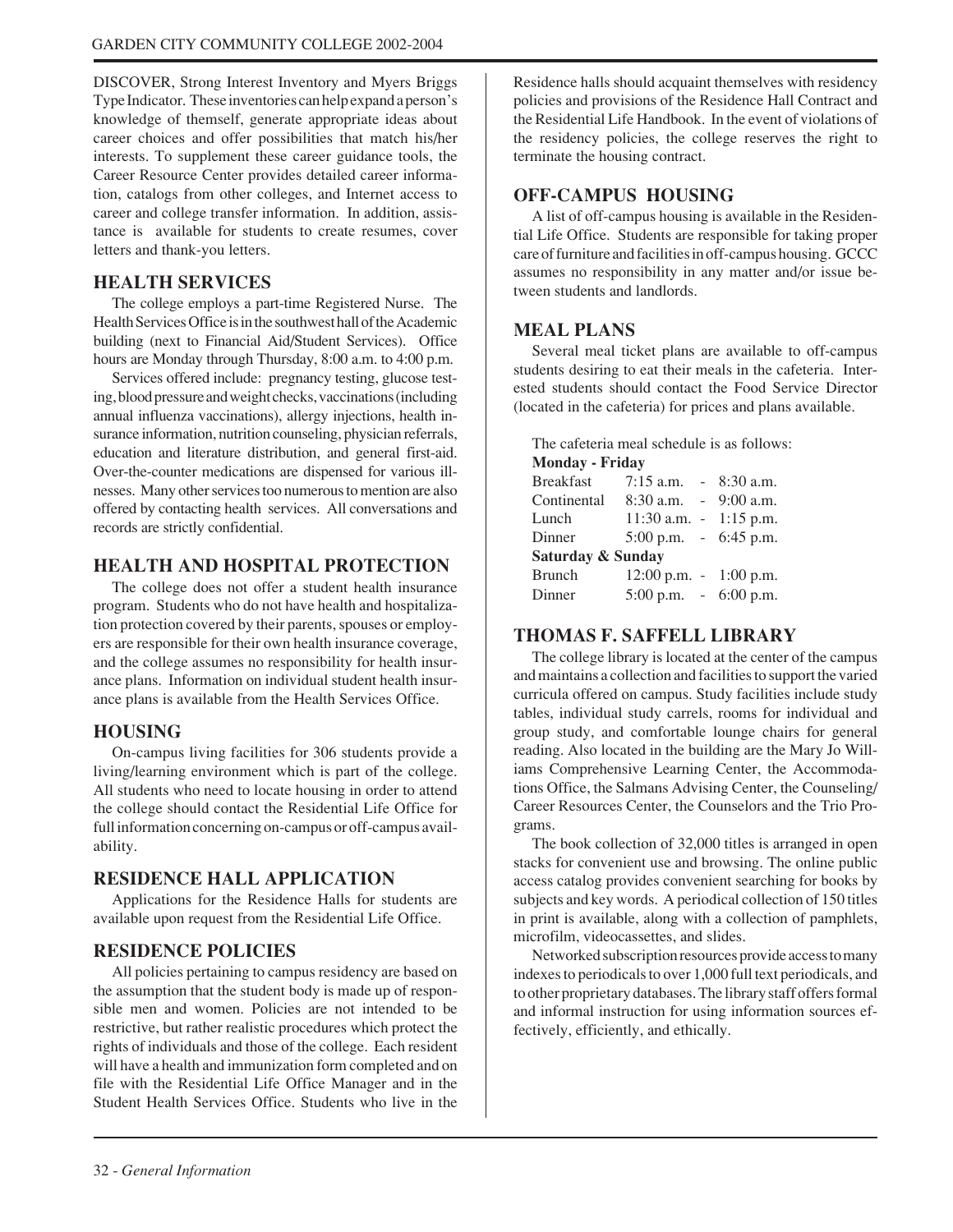#### **Library hours are:**

| Monday through Thursday  8 a.m. to 10 p.m. |  |
|--------------------------------------------|--|
|                                            |  |
|                                            |  |

The library lounge area provides informal seating. Library hours are subject to change during vacation periods. Notices of changes will be posted on the front door of the library. Students should refer to the Library Handbook, available in the Library, for services available and policies.

#### **ORIENTATION**

All degree-seeking students having completed fewer than 20 credit hours at the time of their initial enrollment will enroll in "PCDE 101 - College Skills Development." This course is designed to increase the student's success in college by assisting the student in obtaining skills necessary to reach his/her educational objectives. Topics in this course include such areas as: time management, test-taking, communication skills, study techniques, question-asking skills, critical thinking skills, personal issues faced by college students, and college related terms, procedures, and available resources.

#### **STUDENT EMPLOYMENT OPPORTUNITIES**

On-campus jobs are available for qualified students through the Financial Aid Office. The jobs are financed either through federally funded Work-Study programs or the college.

Off-campus employment opportunities are listed through the Counseling/Career Resources Center located in the library. The Center lists jobs that are available within the community. Students seeking employment can receive assistance in learning about available positions, interviewing skills, resume writing, and other job readiness skills.

#### **STUDENT SCHOLARSHIPS AND OTHER FINANCIAL ASSISTANCE**

Financial aid to students is funded by the college, donors to the college Endowment Association, state and federal government funded programs. The aid consists of scholarships, grants, loans and work opportunities. The College Endowment Association makes scholarships available, along with other groups and organizations. Scholarships may be obtained by students who maintain above average grades, who show leadership qualities and/or excellence in extracurricular activities. Information on scholarships and grantin-aid is available in the Financial Aid Office.

#### **SERVICE MEMBERS OPPORTUNITY COLLEGE**

Garden City Community College is a designated member of Servicemembers Opportunity Colleges (SOC), a group of approximately 400 colleges and universities providing voluntary postsecondary education to members of the military throughout the world. SOC is jointly sponsored by the American Association of State Colleges and Universities (AASCU) and the American Association of Community Colleges (AACC).

#### **TRIO PROGRAMS**

Trio programs generally serve only low-income, potential first generation college students. First generation is defined as neither parent having a bachelor's degree from a four-year college. Low-income is defined as a family taxable income at or below 150% of the federal poverty guidelines. The Educational Talent Search (ETS) project can serve a small percentage of participants that are neither lowincome nor first generation. The programs help underprepared, under-educated persons to compete and to succeed in education. All services are free to eligible participants. The goal is for the ETS project participants to complete some type of post-secondary education and for the Upward Bound and Student Support Services (SSS) participants to complete no less than a bachelor's degree.

#### **Educational Talent Search**

The Educational Talent Search Project (ETS) identifies qualified youth with potential for postsecondary education and encourages them to complete secondary school and undertake a program of post-secondary education at the institution of their choice. ETS publicizes the availability of student financial assistance for persons who seek to pursue postsecondary education and helps potential students complete the financial aid and scholarship applications. ETS also encourages persons who have not completed secondary or postsecondary education programs to re-enter such programs.

ETS offers a Summer Academy for sixth through eighth graders. Computer classes, sports camps, and area trips are included. Activities are also available for high school students during the summer. Activities for all ETS participants are offered during the academic year. Returning adult students can receive assistance clarifying career opportunities, completing financial aid, scholarship and college applications, or entering a General Education Development program . Bilingual staff members are available to assist those who prefer to converse in Spanish. The ETS offices are in Saffell Library on the GCCC campus. Call 620-276-9621 for more information.

The ETS project is primarily funded through a competitive grant from the United States Department of Education. As of September 1, 2002, the Department provides \$228,125 (95%) and GCCC provides \$11,506 (5%) of the funds to operate the ETS project. ETS serves 600 participants each year.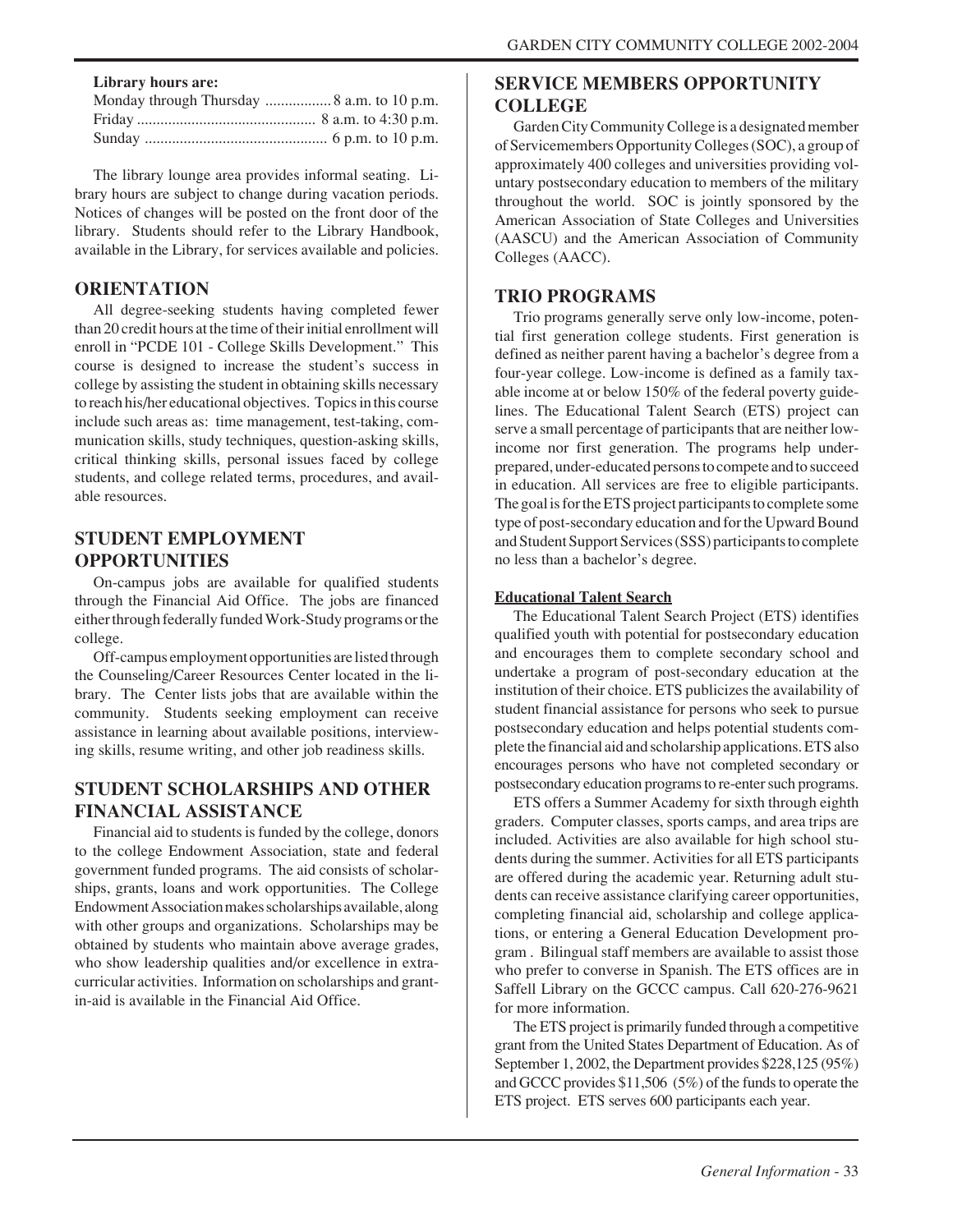#### **Upward Bound**

The Upward Bound (UB) project generates program participants with the skills and motivation necessary to complete a program of secondary education and to enter and succeed in a program of postsecondary education. Participants must have completed the 8<sup>th</sup> grade and be not more than 19 years of age. A summer residential component brings students to the GCCC campus to live and learn for six weeks each summer. Saturday Learning and Exploration Days and cultural trips are provided during the academic year Students are required to take part in tutoring. Tutoring is offered during the seminar periods, after school, and in the evening. The UB office is located in Saffell Library on the GCCC campus. For additional information call 620-276-9538.

The UB project is primarily funded through a competitive grant from the United Stated Department of Education. As of September 1, 2002, the Department provides \$217,909 (87%) and GCCC provides \$33,074 (13%) of the funds to operate the UB project. UB serves 50 participants each year.

#### **Student Support Services**

The Student Support Services project works to increase the retention and graduation rates of eligible GCCC students and to increase the transfer rate of these students from a twoyear to a four-year institution. The project also works to foster an institutional climate supportive of the success of low income and first generation college students and individuals with disabilities.

Students are provided career, transfer, academic, personal and financial aid counseling. A personal success plan is constructed with each participant that outlines any services necessary for their success. Visits to four-year colleges across the state are provided for participants. Help in completing financial aid and college admissions forms is provided. Tutoring and social events are offered for participants throughout the year. The SSS offices are located in Saffell Library on the GCCC campus. For additional information call 620-276-9660.

The SSS project is primarily funded through a competitive grant from the United Stated Department of Education. As of September 1, 2002, the Department provides \$225,554 (88.5%) and GCCC provides \$29,584 (11.5%) of the funds to operate the SSS project. SSS serves 200 participants each year.

Additional information concerning the GCCC Trio Programs is available by calling 620-276-9515. Interested applicants are encouraged to apply at any time throughout the year. Each project does have a limit on the number of participants that can be served. If necessary, waiting lists will be maintained.

#### **TESTING PROGRAM**

The college participates in the ACT testing program and is designated as a state and national testing site for ACT as

well as for Educational Testing Services and the Kansas State Department of Education. First-time or full-time students with less than one semester of college credit are requested to take the ACT assessment.

Through the College Level Examination Program (CLEP) and other methods of credit by examination, students may earn a maximum of 30 hours of college credit. Students interested in earning college credit by examination may contact the counseling office in the Saffell Library. Other group or individual testing is administered through the Counseling/Career Resources Center. Test scores are interpreted to students in group or individual sessions.

GCCC students complete a skills assessment to determine course placement. The placement assessment determines if the student is prepared to succeed in the required English and math courses or if he/she would benefit from developmental course preparation before advancing to the required college level courses. See Placement Assessment, page 12.

#### **VETERAN'S SERVICE**

Programs of educational benefit to veterans and war orphans are coordinated in the Kansas Department of Human Resources by the Kansas Veterans' Commission. The college is approved for veteran training. In order to qualify for full benefits, an undergraduate veteran or war orphan must carry a minimum of 12 hours of credit each semester. Pay rates for summer sessions are determined on an equivalency basis. Students expecting V.A. benefits must contact the V.A. representative in the Registrar's Office.

#### **STUDENT ACTIVITIES AND ORGANIZATIONS**

#### **ACADEMIC CHALLENGE TEAM**

This organization is an interscholastic competition team that competes with other community colleges, universities and colleges. The organization is open to any students who wish to challenge themselves intellectually.

#### **ART CLUB**

This group is open to anyone currently enrolled in an art class, including all studio areas. This club will work to promote and fund art related activities.

#### **ASSOCIATION OF NURSING STUDENTS**

The association is comprised of all students enrolled in nursing education courses leading to licensing as a registered nurse. The purpose of the association is to act as an information group in the field of study; stimulate interest in the field of health careers and related sciences; act as activities stimulator, both social and educational, for present and future nursing students.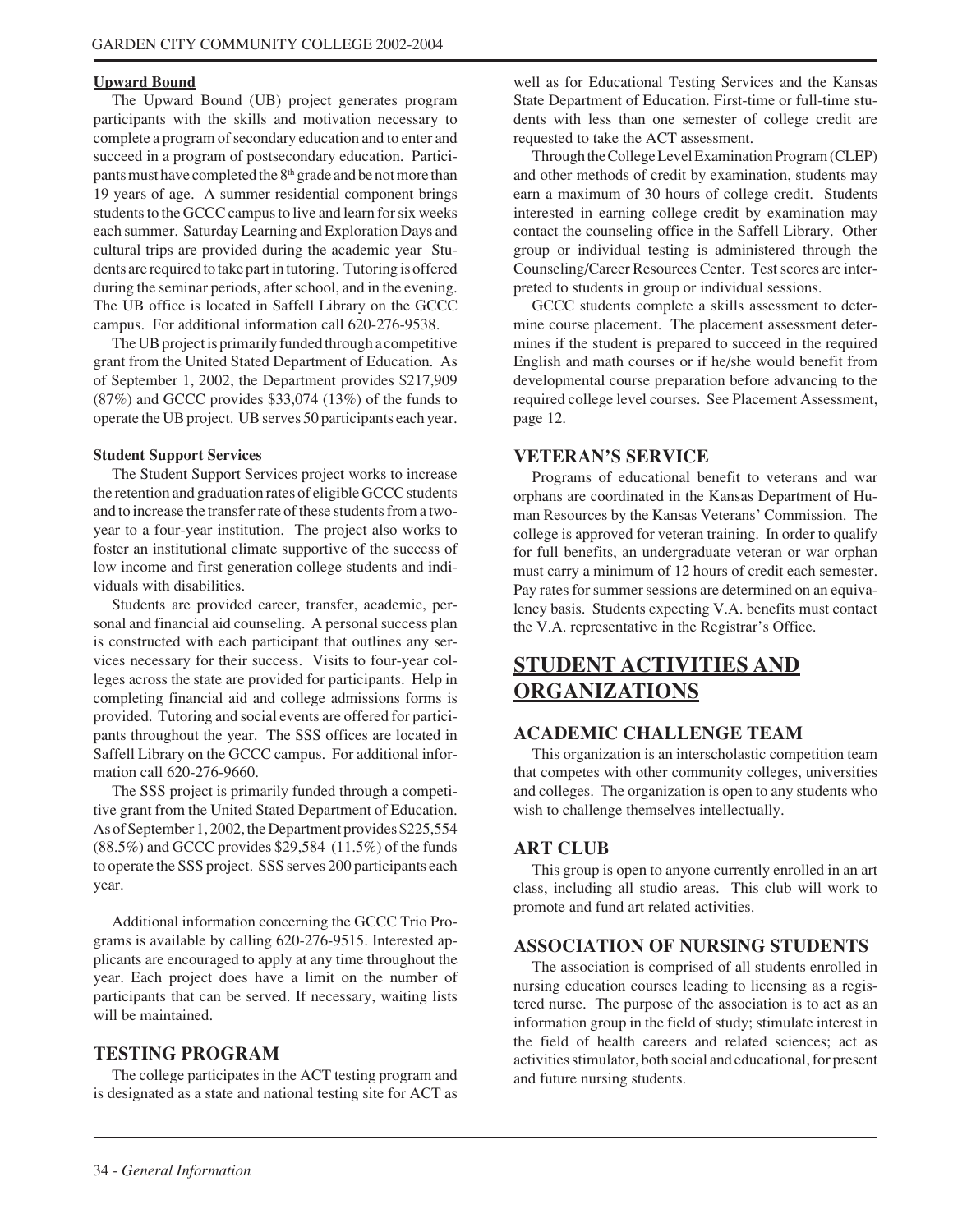#### **ATHLETICS**

The college sponsors intercollegiate participation in football, baseball, basketball, cross country, track and field, and rodeo for men, and volleyball, basketball, rodeo, softball, cross country, track and field for women. The college is a member of the Kansas Jayhawk Community College Conference and the National Junior College Athletic Association.

The athletic program is designed to provide competition in sports for any student who can qualify for the teams and who meets college, conference and national association requirements. Physical conditioning, teamwork and cooperation, competitiveness, mental discipline and spectator enjoyment are among the objectives of the program.

#### **ATHLETIC TRAINERS**

The student athletic training club promotes the educational advancement in the athletic training field of student trainers at GCCC.

#### **BAND/INSTRUMENTAL MUSIC**

Membership in the band is open to all students for one hour of credit per semester. Previous band experience, a desire to contribute to campus life, enthusiasm and pride are requirements for prospective band members. The Broncbuster Band plays for all home football and basketball games. The band, with the other college musical organizations, makes an annual tour of Southwest Kansas high schools in the spring.

#### **BLOCK AND BRIDLE**

A nationally recognized agriculture organization, membership is open to all students wishing to learn more about agriculture, agriculture careers and/or to further develop agricultural skills.

#### **BREAKAWAY**

This publication is produced by the Publications Magazine class. Students interested in journalism, photography and graphic design publish the magazine three times per academic year.

#### **BUSINESS PROFESSIONALS OF AMERICA**

This group is a vocational organization designed to further enhance the skills and knowledge of on the job training and classroom experience through social gatherings.

#### **CHEER/YELL LEADERS**

This group consists of both male and female yell leaders. Tryouts or auditions are held in the spring to fill the team for the following year. The leaders attend summer camp and cheer for football, volleyball, men's and women's basketball.

#### **CHOIR/VOCAL MUSIC**

Choir is open to all students on either a credit or noncredit basis. The college choir presents one major performance each semester as well as several other public appearances throughout the year. Participants in choir have many opportunities for rewarding musical experiences.

#### **COLLEGE PLAYERS**

All students interested in all phases of theater such as acting, directing and the technical responsibilities of theatrical production may join the organization. The members sponsor several functions each year to promote social and theatrical experiences for interested students. College players are affiliated with Delta Psi Omega, a national drama fraternity, and membership is based on invitation in consideration of performance or assistance in drama production.

#### **DECA** (Distributive Education Clubs of America)

This organization is a part of the Mid-Management Program and its activities relate to marketing and distribution. Members have a chance to gain recognition through local, state, and national activities.

#### **FORENSICS CLUB**

The forensics club offers students the opportunity to increase their public speaking and interpretation skills through the preparation and presentation of forensics materials to a variety of audiences throughout the school year. Students will prepare original scripts, speeches, poetry and cuttings along with special video presentations.

#### **HALO**

This group is organized for the purpose of promoting cooperation between students of various ethnic groups and to sponsor awareness programs that involve all students in activities and social functions on campus. Membership is open to any student.

#### **INTERNATIONAL CLUB**

The club is organized for the purpose of promoting cooperation among students of international descent. This club also promotes awareness programs that involve all students in activities and social functions on campus.

#### **INTRAMURALS**

An intramural athletic program is available for students who wish to participate. The program, operated by the Division of Health, Physical Education, Recreation and Athletics, offers various activities including co-ed beach volleyball, wallyball, volleyball, basketball and softball, plus men's and women's basketball.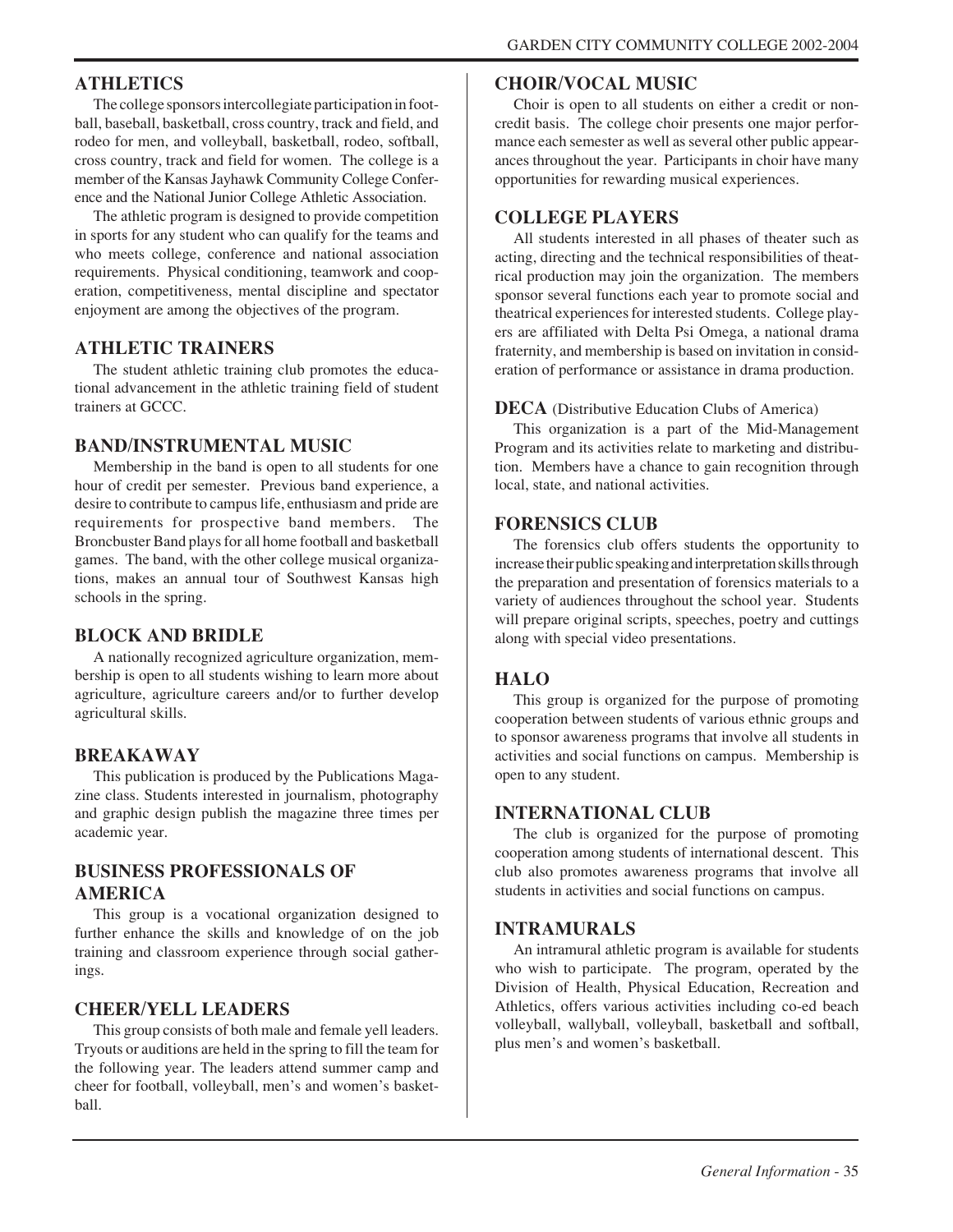#### **KANSAS STUDENT NATIONAL EDUCATION ASSOCIATION**

KS-NEA promotes the ideals and purposes of the teaching profession. The organization incorporates knowledgeable speakers on education topics into their meetings. Anyone who is interested in education as a career or any student at GCCC is welcome to attend.

#### **LATIN HEAT**

An extracurricular dance team, open to all students, that explores many different dance styles and techniques.

#### **LECTURE SERIES**

The ID card admits students to lectures held on campus. SGA representatives help select nationally known speakers for the series.

#### **NEWMAN CLUB**

The Catholic college student organization's primary purpose is to help develop the religious and intellectual life of the college student. The club is open to all interested students and sponsors not only theological and religious classes, but also social activities.

#### **NON-TRADITIONAL STUDENTS**

This organization provides a supportive network for nontraditional students and allows for involvement and leadership opportunities as well as offering supplemental family and adult activities.

#### **PHI THETA KAPPA**

The national honor society for two-year colleges promotes scholarship, fellowship, and service for students who are invited to membership. Students who earn a 3.5-4.0 cumulative grade point average and who have completed twelve hours toward a degree program are invited to membership each semester. Active chapter members participate in the Honors Study, chapter social activities, and service projects for the campus and community. Opportunities are also available for participation in activities with other chapters and on the state and national level. Members of the Alpha Xi Upsilon Chapter are recognized at graduation and in several activities during the year on campus.

#### **RESIDENCE HALLS ASSOCIATION**

Membership is composed of residence hall students. A \$25.00 fee is assessed to all residence hall students to be used for promotion of hall activities.

#### **RODEO CLUB**

Membership is open to any college man or woman who wishes to participate in or enjoy working with college rodeo. The club sponsors a local rodeo and participates in rodeos in its circuit consisting of schools in Kansas, Oklahoma and

Nebraska. Meetings are held twice a month to conduct business and to practice.

#### **SCIENCE & MATH CLUB**

All students interested in any areas within the science/ math curriculum are welcome to participate in this organization. Highlights throughout the year include such activities as field trips, campouts, films, speakers, and discussions in science/math fields.

#### **SILHOUETTE**

Silhouette is the campus newspaper, published by students enrolled in the Publications Newspaper class.

#### **STUDENT GOVERNMENT ASSOCIATION (SGA)**

SGA is the student representative governing body of the college. It meets each week for discussion of campus activities, problems and necessary improvements. Members are elected to the association from the student body. Students are encouraged to participate in both the SGA and the activities it sponsors.

#### **TAU EPSILON LAMBDA**

Persons who are actively engaged in the field of criminal justice and students pursuing a course of study in the area of administration of justice are eligible for membership.

#### **TRIBE 13**

Tribe 13 is a Christian fellowship organization open to any student.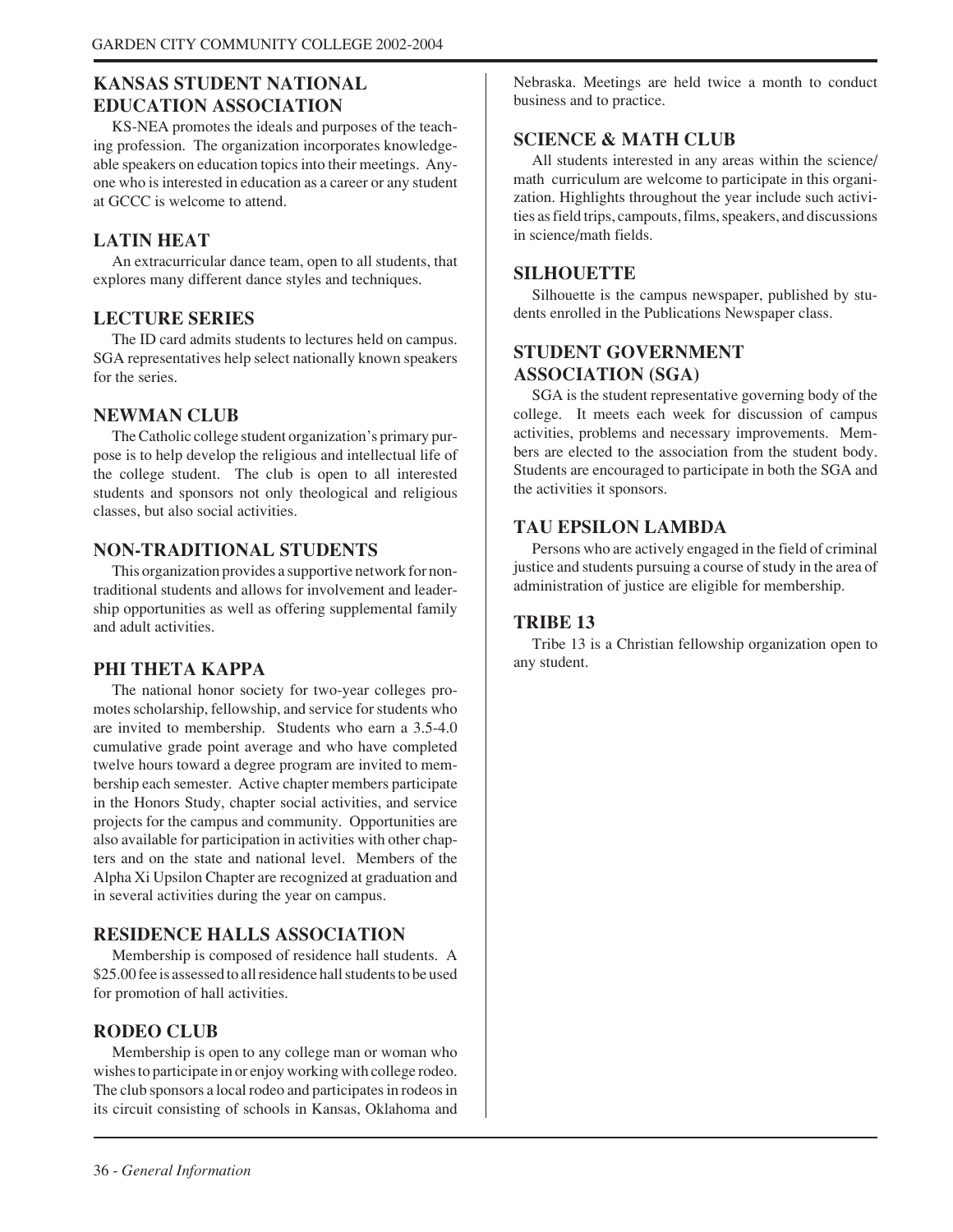### **EXTENDED EDUCATIONAL OPPORTUNITIES**

#### **FINNEY COUNTY COMMUNITY LEARNING CENTER PURPOSE**

The mission of the Finney County Community Learning Center (FCCLC) is to extend the resources of the college to nontraditional students in the community and surrounding area. Students are our customers and our primary reason for existence. They deserve developmental options including English as a Second Language (ESL) instruction, Adult Basic Education/General Educational Development (ABE/ GED), and family literacy opportunities. The FCCLC is a key resource for enriching the quality of life, promoting economic development, and strengthening the future of our communities. The FCCLC provides convenient and nontraditional instructional delivery systems which adapt to the schedules of working adults. USD #457 also has programs at the Center; they include the Alternative High School Program and the ESL Intake Center.

#### **LOCATIONS**

The FCCLC offers classes at two locations. These locations allow a variety of basic educational opportunities to the public. The classes are located at:

Finney County Community Learning Center 1401 Buffalo Jones Avenue 276-7600 East Garden Village, lot #466 275-0221

#### **PROGRAMS Adult Basic Education**

The Adult Basic Education program is provided in conjunction with the Kansas State Board of Education. Instruction is designed to assist adults who lack their high school diploma. Those who have not completed their high school education or who desire improvement of basic skills may enroll at no cost. Basic math and reading classes are offered. GED tutoring is provided in English and Spanish, days and evenings.

#### **General Education Development (GED)**

The FCCLC is an official testing center of the General Education Development test. These tests are administered by an authorized examiner at 1401 Buffalo Jones Avenue on designated test dates or by appointment. GED tests are offered in English, Spanish, and French. For more information contact the FCCLC at 276-7600.

Upon successful completion of the GED test, the Kansas State Board of Education issues a Kansas State High School Equivalency diploma. This diploma is widely accepted by employers and institutions of higher education in lieu of a high school diploma.

#### **English as a Second Language Classes (ESL)**

The purpose of the English as a Second Language program is to provide students with the language skills necessary to achieve educational and/or vocational goals. Basic survival English is the focus of beginning ESL classes, with an increasing focus on academic English as a student's proficiency increases.

ESL classes are offered at both sites. Beginning level classes are conducted mornings and evenings at 1401 W. Buffalo Jones Ave. and at the East Garden Village classroom. Intermediate levels are conducted mornings and evenings on the GCCC campus.

#### **Project Open Door**

Project Open Door is a volunteer tutor program sponsored by the FCCLC and the Finney County Library. It is designed to assist limited or non-reading adults on a one-toone basis. Volunteers are trained and the resources of the library and the center are made available to them.

#### **Even Start**

Even Start is a federally-funded program which integrates adult education for parents and early childhood education for their children. Adult Education provides instruction in basic skills, GED preparation or ESL. Developmentally appropriate experiences are provided for young children of parents receiving education. Parent Time (PT) provides opportunities for parenting education and Parent and Child Together (PACT) allows time for children and parents to work and play together. In Garden City, matching funds are provided by USD 457 and Garden City Community College. Programs are available in English, Spanish, and Vietnamese.

#### **Refugee Services**

An important focus for the FCCLC is successful resettlement for Vietnamese refugees. The FCCLC staff provides ESL instruction, intensive vocational instruction, and social services to new arrivals from Vietnam, many of whom served in the South Vietnamese army during the Vietnam War. Social services include translation and interpretation, transportation, and information about the community as needed.

#### **Community Vision Now/ Family Resource Center**

The Community Vision Now/Family Resource Center, housed at the Finney County Community Learning Center, coordinates health and social services to all FCCLC and Even Start sites. Services include referral information, disease and illness prevention training, family assessments, family advocacy and on-site health clinics. On-site health clinics provide immunizations, diabetes screening, male health screenings, and women's clinic. Assistance with income tax preparation is also offered.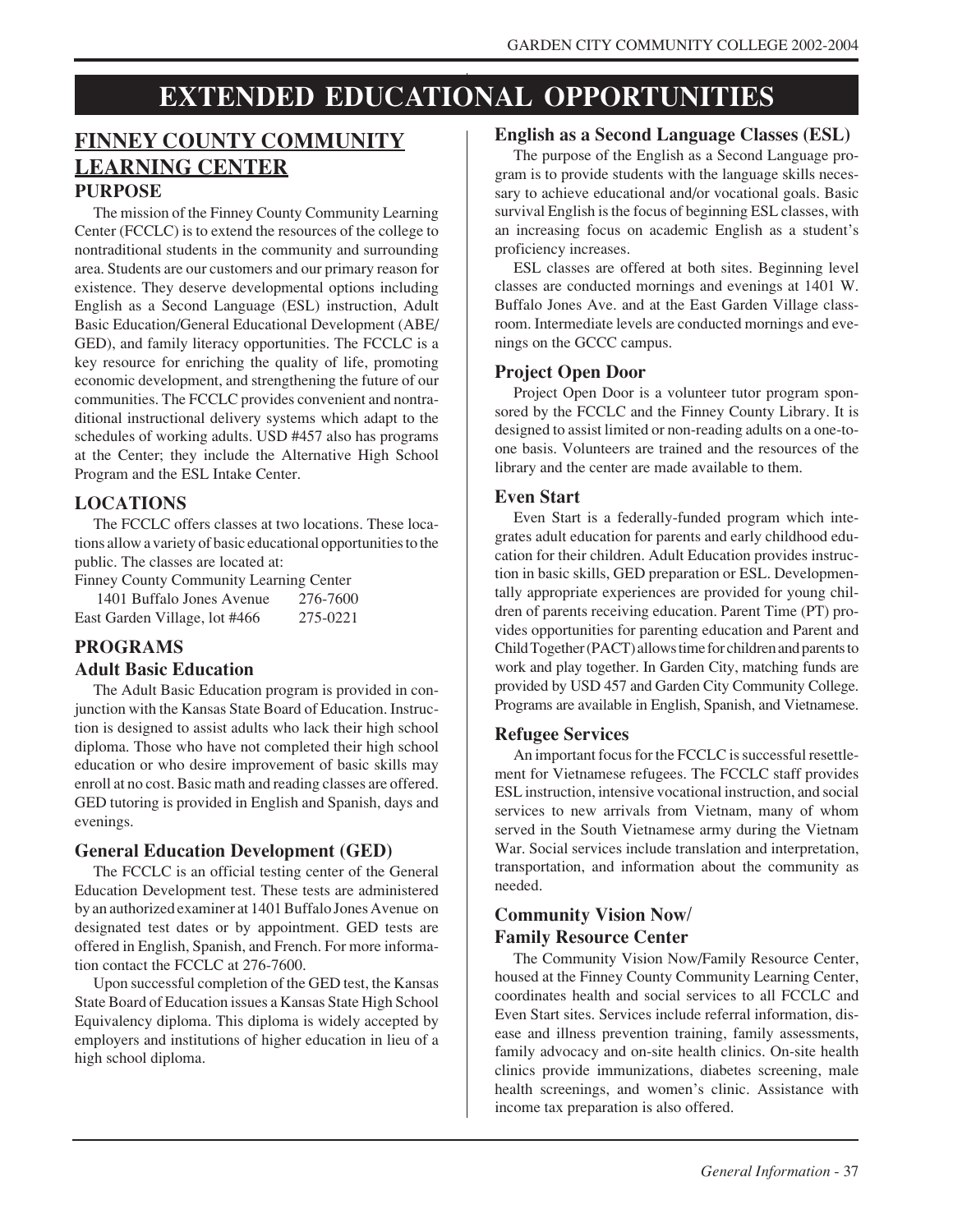## **OUTREACH OPPORTUNITIES**

GCCC offers college credit courses in nine communities within the college service area. Courses are offered to help students complete requirements for a degree or to give students the opportunity to improve their skills for better occupational opportunities. The college strives to offer a high level of learning in these centers, equivalent to that on campus. Course offerings are developed primarily by student requests to meet needs for a particular semester.

Most classes are taught by local community instructors who have met standards set forth by the college. Testing, advising and other services are provided at these sites to help students take the courses that will assure them the opportunity to succeed. Coordinators, who live in the communities, are employed by the college to assist students in planning courses that will be most beneficial.

Outreach centers are located at Deerfield, Dighton, Healy, Holcomb, Lakin, Leoti, Scott City, Syracuse and Tribune. Call 1-800-658-1696 and ask for the Office of Continuing Education to request information and to obtain names and local phone numbers of community coordinators.

In the spring of 1997, Garden City Community College opened a permanent facility at Scott City, Kansas. The newly remodeled Bryan Education Center at 416-418 Main Street includes a comfortable reception area, two large classrooms, and a computer lab equipped with Internet and email access to the college and the world. The Bryan Center maintains both daytime and evening hours; and those seeking information may call 620-872-2155.

With access to a state-of-the-art interactive television classroom on the main campus, the college now broadcasts classes to Holcomb, Scott City, Lakin and Deerfield. This enables the college to offer courses to small groups of two or three students at the respective ITV outreach locations. The college offers mediated courses using Internet, email, chat rooms, and other technologies which makes the outreach program even more responsive to the individual needs of time and place bound students who cannot access on-campus programs.

## **BUSINESS AND INDUSTRY INSTITUTE**

The Garden City Community College Business and Industry Institute mirrors the institution's mission of producing positive contributors to the economic and social wellbeing of society. To meet these challenges, the GCCC Business and Industry Institute provides leadership and innovative services directed toward essential skills and work preparedness. The GCCC Business and Industry Institute focuses on clients, offers flexible delivery, utilizes state-ofthe-art technology and provides practical solutions to business problems.

The GCCC Business and Industry Institute offers highquality and affordable seminars, workshops and classes packed with information, techniques and tools which can make organizations more effective. Our instruction enables employees to learn the skills one day and put those skills to use the next. The training sessions can be conveniently scheduled for full-day, half-day, evening or weekend delivery, and can be held at client locations or GCCC facilities.

The GCCC Business and Industry Institute can train an employer's workforce and help them in gaining a competitive edge. Our innovative services enable our customers to anticipate and shape the future. The Institute responds to the changing environment by helping local businesses remain competitive in the areas of management development, business skills, computer technology and industrial training.

For more information contact the director of the Business and Industry Institute at 620-276-9536.

## **EDUKAN**

Garden City Community College is a founding member of EduKan, the Internet community college. The six member Western Kansas Virtual Education Consortium operates EduKan, and it offers students the opportunity to complete coursework or an associate degree over the Internet.

EduKan began offering classes in the fall of 1999, and gained full accreditation from the North Central Association of Colleges and Schools in the spring of 2002. It is the first consortium-sponsored associate degree program in the state. Classes in a full range of degree-directed topics are offered each spring, summer and fall semester, usually in two separate sessions each term.

EduKan courses may be taken concurrently with oncampus classes. They offer particular convenience for people who want to complete their coursework from home, or take advantage of college opportunities while balancing work or family demands and schedules.

Anyone interested in enrolling in EduKan may register online at www.edukan.org or call EduKan toll-free at 1-877- 433-8526. Information and enrollment are also available from GCCC Admissions, 620-276-9608 or 1-800-658-1696.

The consortium also includes Barton County, Colby, Dodge City, Pratt and Seward County Community Colleges. Instructors and staff members from GCCC and each of the other institutions provide online instruction and services. Credits earned through EduKan may be granted, at the student's designation, by any of the six colleges. For transfer and degree purposes, there is no difference between credits earned through EduKan or on-campus courses.

EduKan class schedules are published prior to each semester by all six participating institutions. Tuition and fees are also standardized among all six colleges for EduKan courses.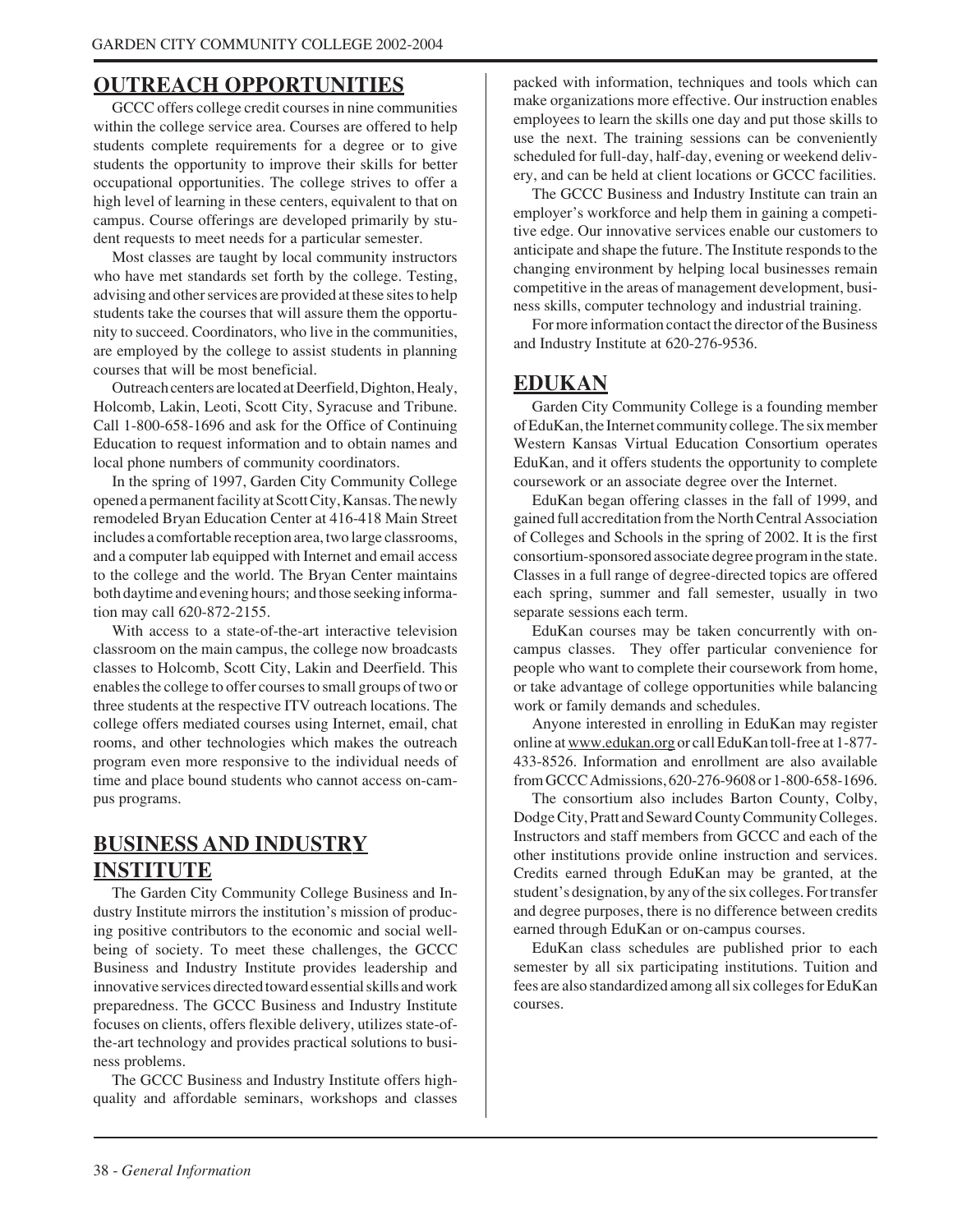## **DEGREES, CERTIFICATES & GRADUATION REQUIREMENTS**

#### **DEGREES**

Garden City Community College awards four degrees, each with a special emphasis to meet individual student needs. They are:

- •Associate in Arts (AA) Degree
- •Associate in Science (AS) Degree
- •Associate in Applied Science (AAS) Degree
- •Associate in General Studies (AGS) Degree

#### **APPLICATION FOR GRADUATION**

Each student planning to graduate from GCCC is required to declare his/her intent to graduate by filing an Application for Graduation with the Registrar's office. Application deadlines are:

| Fall completion   | September 1 |
|-------------------|-------------|
| Spring completion | December 1  |
| Summer completion | February 1  |

### **DEGREE AND GRADUATION REQUIREMENTS**

Upon the successful completion of 64 credit hours including the fulfillment of the specified General Education Requirements, additional courses required to complete the chosen program of study, and a cumulative GPA of 2.0, the student will be awarded an associate degree.

The requirements for the four degrees and additional requirements for graduation are listed in the following sections. Basic degree program outlines are on pages 37-40.

*\*The college retains the right to waive certain degree requirements.*

#### **CATALOG COMPLIANCE**

Students will follow the guidelines of the catalog in effect when they first enrolled, provided they remain continuously enrolled from the semester of entry to the semester of graduation.

Students who are not continuously enrolled from the date of entry to the date of graduation will follow the guidelines of the catalog in effect when they returned.

#### **MINIMUM GCCC CREDITS**

Sixteen (16) semester hours of credit must be completed at Garden City Community College in order to graduate from GCCC.

#### **PHYSICAL FITNESS REQUIREMENT**

To meet graduation requirements for all associate degrees, a student must complete two (2) physical education credits. Physical Fitness I (HPER 119), Physical Fitness II (HPER 120), Lifetime Fitness (HPER 121), or any activity course, will satisfy the requirements. **Athletic participation courses cannot be used to fulfill this requirement.**

#### **DEVELOPMENTAL COURSES**

The following developmental courses will not count toward fulfilling degree requirements, **nor do they count** toward completion of the 64 credit hour requirement:

| <b>ENGL-091</b> |           | <b>Basic English</b>             |
|-----------------|-----------|----------------------------------|
| <b>MATH-006</b> | $\bar{a}$ | Beginning Algebra                |
| <b>READ-092</b> |           | Reading Improvement I            |
| <b>READ-093</b> | $\sim$    | College Reading                  |
| READ-094        |           | Phonics, Spelling                |
| <b>READ-095</b> |           | <b>Expanding Your Vocabulary</b> |
| <b>READ-096</b> |           | Speed Reading and Comprehension  |
|                 |           |                                  |

#### **PERSONAL AND CAREER DEVELOPMENT REQUIREMENT**

To meet graduation requirements for all associate degrees, a student must complete PCDE101 (College Skills Development) for 1 credit hour. This requirement may be waived for students that have completed at least 20 credit hours prior to their initial enrollment at GCCC.

#### **GRADUATION EXERCISES**

GCCC celebrates the accomplishments of the graduating students with Commencement exercises on the Saturday prior to the final examination period in May. Graduating students who do not plan to participate in the Commencement exercises should indicate this choice on the Application for Graduation. Students participating in the commencement exercises must wear cap and gown regalia which is purchased by the college. The student will need to go to the Broncbuster Bookstore for measurement early in February if he/she wishes to participate in the graduation ceremonies.

#### **AWARDING OF DEGREES**

Degrees-awarded notations will be placed on the student's transcript upon completion of **all** requirements. Students transferring hours from other universities/colleges, to complete graduation requirements, must have official transcripts from each institution on file in the Registrar's Office before the degree will be awarded and noted on their transcripts.

#### **TRANSFER OF CREDIT**

GCCC maintains close contact with senior university/ college personnel in order to assist students in the transfer process. The course offerings that students complete at GCCC are closely parallel to the freshman/sophomore requirements for the baccalaureate degrees at the four-year institutions.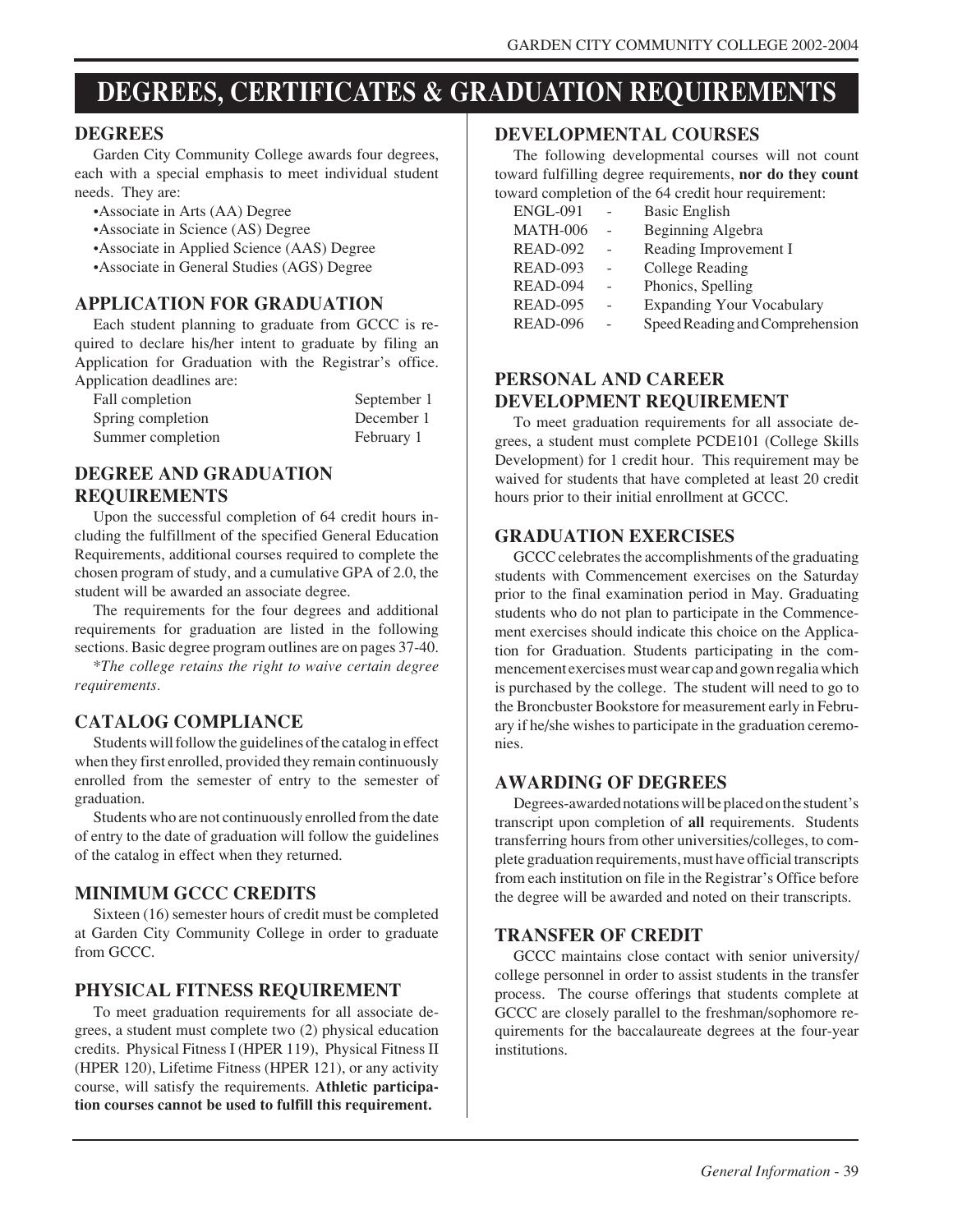A transfer manual listing GCCC's course equivalencies with those at the Kansas Regent universities, Washburn University and Kansas Newman University has been developed by the counseling department. Copies, available for student use, are located in the Career Resources Center (Saffell Library) and from the student's advisor.

Students planning to transfer should secure a copy of the transfer institution's catalog and become familiar with the requirements. Close planning with advisors or counselors on course selection while attending GCCC will result in a successful transfer of credits.

#### **TRANSFER AGREEMENT AND ARTICULATION GUIDE**

**Kansas Public Community Colleges - Kansas Regents Universities**

A student who completes an Associate in Arts or Associate in Science degree based on a baccalaureate oriented sequence at a state and regionally accredited Kansas public community college, and whose program of studies has met requirements of the Kansas Public Community College-Kansas Regents Transfer Agreement and Articulation Guide will be accepted with junior standing and will have satisfied the general education requirements of all Regents universities. Students transferring to Regents institutions who have not completed an Associate in Arts or Associate of Science degree will be given general education credit for any articulated general education course completed at the community college.

Though the following distribution of courses does not necessarily correspond to the general education requirements at any Kansas Regents institution, it will be accepted as having satisfied the general education requirements of all Kansas Regents universities. A minimum of 45 credit hours of general education with distribution in the following fields will be required. General education hours totaling less than 45 will be accepted, but transfer students must complete the remainder of this requirement before graduation from the receiving institution, which may require an additional semester(s).

- **12 hours of Basic Skills courses, including:**
	- 6 hours of English Composition
	- 3 hours of Speech Communication

3 hours of college level Mathematics (College Algebra or higher)

**12 hours of Humanities courses from at least three of the following disciplines:**

Art\* Music\* Theater\* History Philosophy Literature \*Performance courses are excluded **12 hours of Social and Behavioral Science courses from at least three of the following disciplines:** Sociology Political Science Geography Psychology Economics Anthropology

**9 hours of Natural and Physical Science courses from at least two disciplines (lecture with lab).**

Transcripts of students fulfilling the requirements of this agreement will be appropriately coded by the sending institution.

## **TECHNICAL CERTIFICATE PROGRAMS**

Each community college may provide programs of instruction consisting of college credit courses designed to prepare individuals for entry into an occupation or closely related cluster of occupations. A certificate may be awarded on satisfactory completion of a planned program, including the demonstration of attainment of predetermined and specified performance requirements. The courses must be based in theory, and be of sufficient complexity, rigor, and theory to provide college credit. Most certificate programs should be designed to allow a duly enrolled full-time student to complete the program within one school year. GCCC is developing competency-based programs in technical education fields.

Students completing Technical Certificate programs must apply for graduation to receive their certificates. They may also participate in and be recognized during the graduation ceremonies. Refer to the Application for Graduation and Graduation Exercises sections for additional information.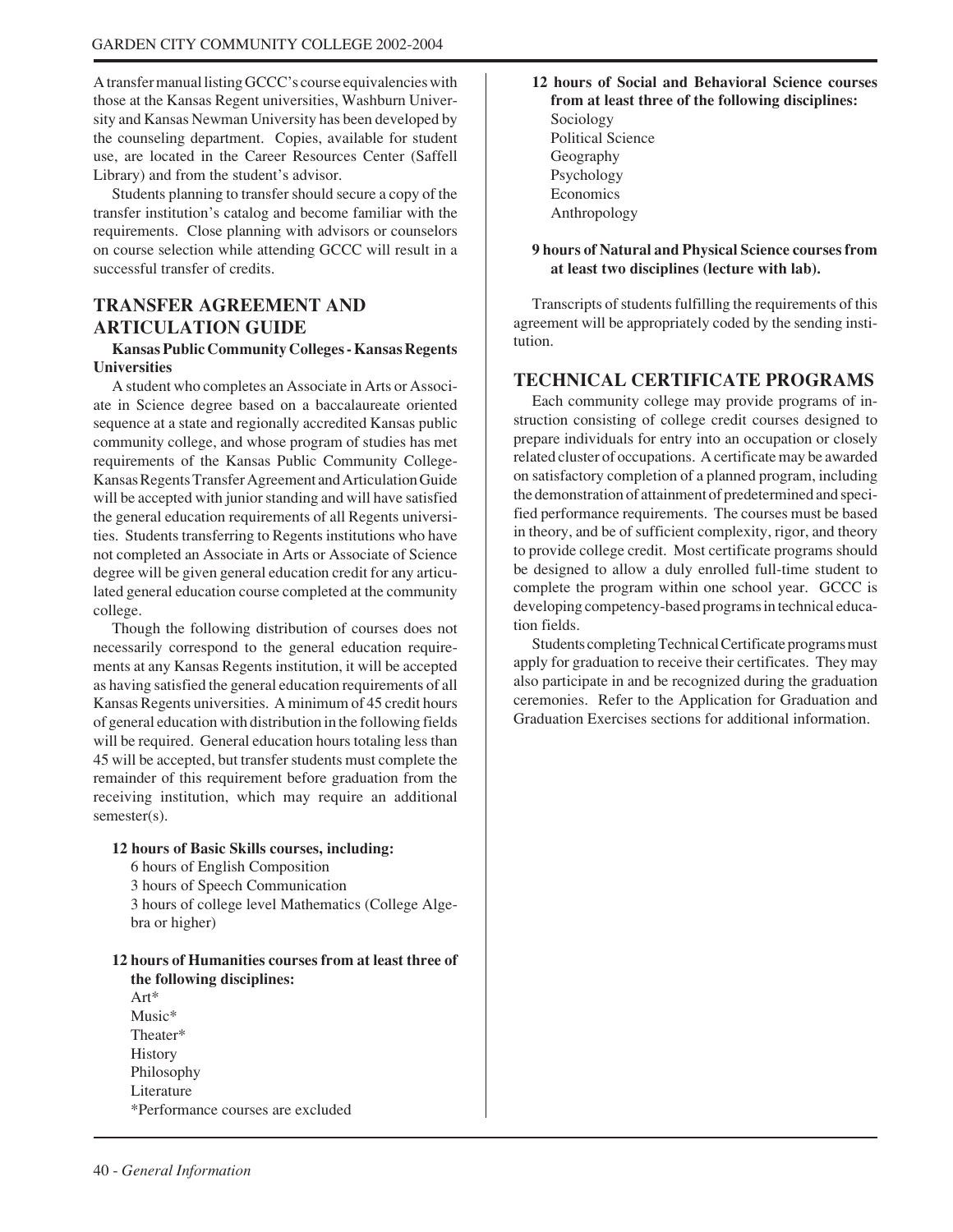## **ASSOCIATE IN ARTS (AA) DEGREE**

#### **REQUIREMENTS**

The Associate in Arts degree is intended to enable students to satisfy equivalent lower-division college credit course requirements and to transfer, with advanced standing, into comparable discipline area Bachelor in Arts degree programs at Kansas Regents universities. **Developmental courses will not count toward fulfilling degree requirements.** Official transcripts must be on file in the Registrar's Office to receive credit for **transfer** courses toward graduation.

The Associate in Arts degree will be awarded upon satisfactory completion of a planned program of not less than sixty-four (64) college credit hours and a cumulative GPA of 2.0 including the following distribution of credits:

| <b>Minimum AA Degree Requirements</b>                                                                               |  |
|---------------------------------------------------------------------------------------------------------------------|--|
|                                                                                                                     |  |
| *English I (ENGL-101) - 3 hours                                                                                     |  |
| *English II (ENGL-102) - 3 hours                                                                                    |  |
| *Speech I (SPCH-111) - 3 hours                                                                                      |  |
| *Minimum grade of C required                                                                                        |  |
|                                                                                                                     |  |
| Must include one mathematics course and one laboratory science course                                               |  |
| Mathematics<br>MATH-108 or above                                                                                    |  |
|                                                                                                                     |  |
| <b>Laboratory Science</b><br>Biological Science (BIOL-105, 109, 205, 206, 210, 211, 212, 213)                       |  |
| Chemistry (CHEM-105, 107, 108, 109, 110, 205, 206, 207, 208)                                                        |  |
| Physical Science (PHSC-105, 106*, 205)                                                                              |  |
| Physics (PHYS-106*, 205, 206, 207, 208)                                                                             |  |
|                                                                                                                     |  |
| *Not a laboratory science course                                                                                    |  |
| General Psychology (PSYC-101)                                                                                       |  |
| and at least six $(6)$ hours from two of the following areas:                                                       |  |
| Economics (ECON-111, 112, 113)                                                                                      |  |
| Geography (GEOG-101)                                                                                                |  |
| Political Science (POLS-104, 105)                                                                                   |  |
| Psychology (PSYC-102, 104, 201, 202)                                                                                |  |
| Sociology (SOCI-102, 104, 105, 110, 111, 113, 203, 204, 206)                                                        |  |
|                                                                                                                     |  |
| Select courses from at least three of the following areas:                                                          |  |
| Art (ARTS-120, 121)                                                                                                 |  |
| Drama (DRAM-120, 121, 122, 150)                                                                                     |  |
| History (HIST-101, 102, 103, 104, 106)                                                                              |  |
| Literature (LITR-210, 211, 212, 213, 215, 216, 219, 230, 231, 250, 253)                                             |  |
| Music (MUSC-106, 108)                                                                                               |  |
| Philosophy (PHIL-101, 102, 103)                                                                                     |  |
|                                                                                                                     |  |
| Select from the following courses:                                                                                  |  |
| HPER-119, 120, 121                                                                                                  |  |
| or any Activity Course (excluding athletic participation courses)                                                   |  |
|                                                                                                                     |  |
| College Skills Development (PCDE-101)                                                                               |  |
| (may be waived for students that have completed 20 hours or more upon initial enrollment)                           |  |
|                                                                                                                     |  |
| 8. OTHER                                                                                                            |  |
| Outcomes assessment examination required.                                                                           |  |
| 16 semester hours of credit must be completed at GCCC                                                               |  |
|                                                                                                                     |  |
| Additional Courses Necessary to Complete Program of Study  26 hours                                                 |  |
|                                                                                                                     |  |
| Developmental courses do not count as earned hours for graduation. These courses include: ENGL-091, MATH-006, READ- |  |
| 092, 093, 094, 095, 096.                                                                                            |  |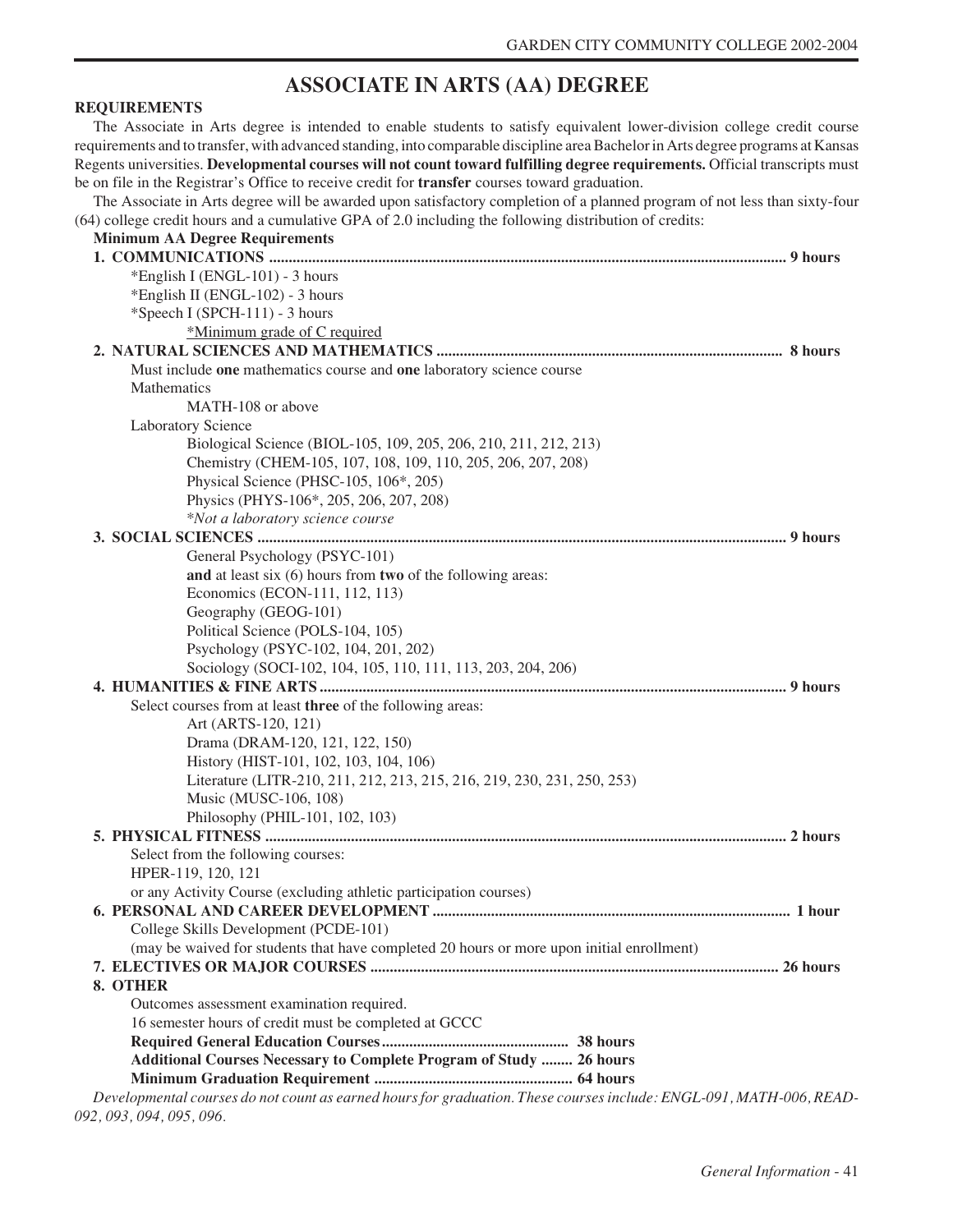## **ASSOCIATE IN SCIENCE (AS) DEGREE**

#### **REQUIREMENTS**

The Associate in Science degree is intended to enable students to satisfy equivalent lower-division college credit course requirements and to transfer, with advanced standing, into comparable discipline area Bachelor in Science degree programs at Kansas Regents universities. **Developmental courses will not count toward fulfilling degree requirements.** Official transcripts must be on file in the Registrar's Office to receive credit for **transfer** courses toward graduation.

The Associate in Science degree will be awarded upon satisfactory completion of a planned program of not less than sixtyfour (64) college credit hours and a cumulative GPA of 2.0 including the following distribution of credits:

| <b>Minimum AS Degree Requirements</b>                                                                                                           |  |
|-------------------------------------------------------------------------------------------------------------------------------------------------|--|
| *English I (ENGL-101) - 3 hours                                                                                                                 |  |
| *English II (ENGL-102) - 3 hours                                                                                                                |  |
| *Speech I (SPCH-111) - 3 hours                                                                                                                  |  |
| *Minimum grade of C required                                                                                                                    |  |
|                                                                                                                                                 |  |
| Must include one mathematics course and one laboratory science course                                                                           |  |
| Mathematics                                                                                                                                     |  |
| MATH-108 or above                                                                                                                               |  |
| <b>Laboratory Science</b>                                                                                                                       |  |
| Biological Science (BIOL-105, 109, 205, 206, 210, 211, 212, 213)                                                                                |  |
| Chemistry (CHEM-105, 107, 108, 109, 110, 205, 206, 207, 208)                                                                                    |  |
| Physical Science (PHSC-105, 106*, 205)<br>Physics (PHYS-106*, 205, 206, 207, 208)                                                               |  |
| *Not a laboratory science course                                                                                                                |  |
|                                                                                                                                                 |  |
| General Psychology (PSYC-101)                                                                                                                   |  |
| and at least three (3) hours from one of the following areas:                                                                                   |  |
| Economics (ECON-111, 112, 113)                                                                                                                  |  |
| Geography (GEOG-101)                                                                                                                            |  |
| Political Science (POLS-104, 105)                                                                                                               |  |
| Sociology (SOCI-102, 104, 105, 110, 111, 113, 203, 204, 206)                                                                                    |  |
|                                                                                                                                                 |  |
| Select courses from at least two of the following areas:                                                                                        |  |
| Art (ARTS-120, 121)                                                                                                                             |  |
| Drama (DRAM-120, 121, 122, 150)                                                                                                                 |  |
| History (HIST-101, 102, 103, 104, 106)                                                                                                          |  |
| Literature (LITR-210, 211, 212, 213, 215, 216, 219, 230, 231, 250, 253)                                                                         |  |
| Music (MUSC-106, 108)                                                                                                                           |  |
| Philosophy (PHIL-101, 102, 103)                                                                                                                 |  |
|                                                                                                                                                 |  |
| Select from the following courses:                                                                                                              |  |
| HPER-119, 120, 121                                                                                                                              |  |
| or any Activity Course (excluding athletic participation courses)                                                                               |  |
|                                                                                                                                                 |  |
| College Skills Development (PCDE-101)                                                                                                           |  |
| (may be waived for students that have completed 20 hours or more upon initial enrollment)                                                       |  |
|                                                                                                                                                 |  |
| 8. OTHER                                                                                                                                        |  |
| Outcomes assessment examination required.                                                                                                       |  |
| 16 semester hours of credit must be completed at GCCC                                                                                           |  |
|                                                                                                                                                 |  |
| Additional Courses Necessary to Complete Program of Study  29 hours                                                                             |  |
|                                                                                                                                                 |  |
| Developmental courses do not count as earned hours for graduation. These courses include: ENGL-091, MATH-006, READ-<br>092, 093, 094, 095, 096. |  |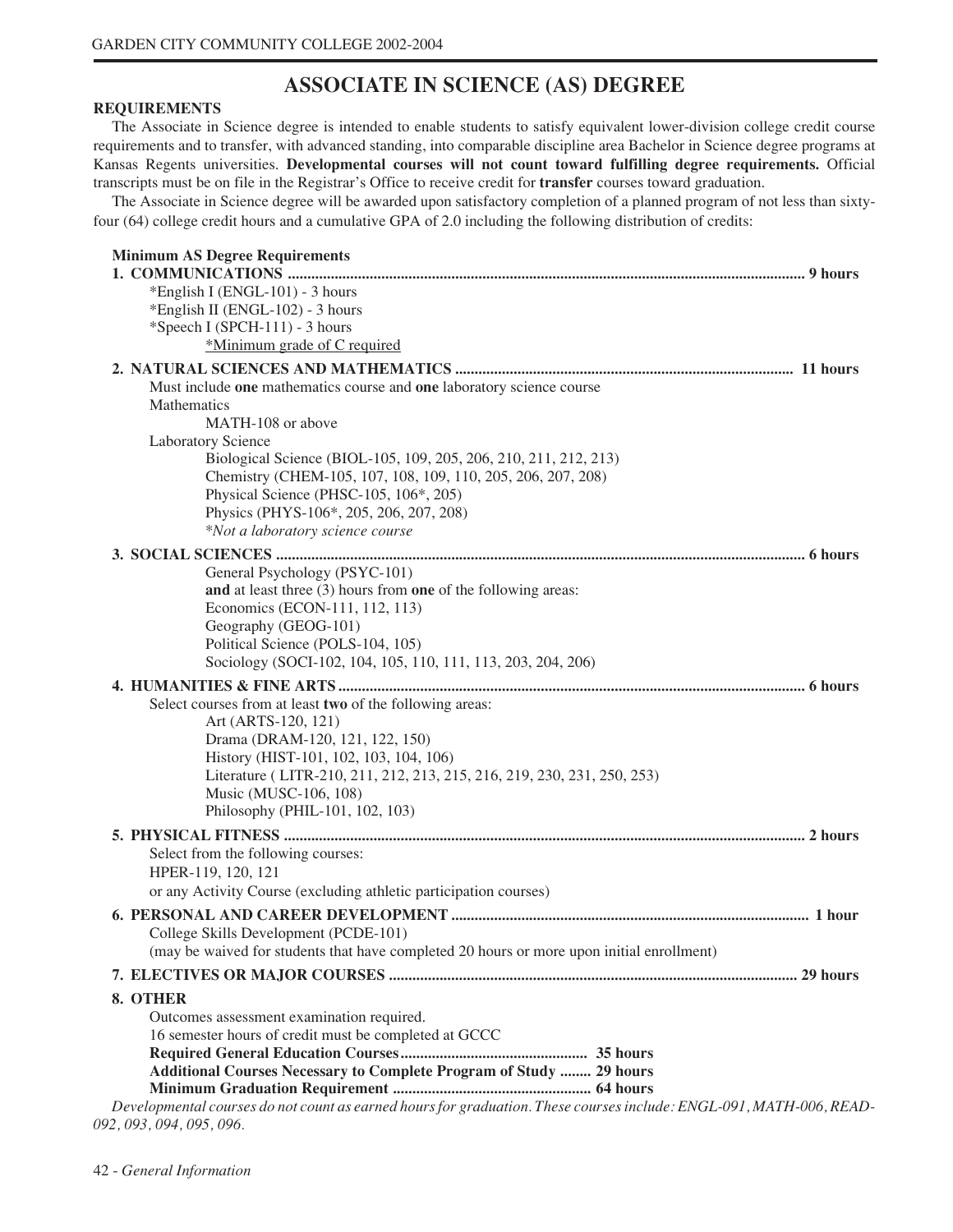## **ASSOCIATE IN GENERAL STUDIES (AGS) DEGREE**

#### **REQUIREMENTS**

The Associate in General Studies is intended to recognize the attainment of a broad general education at the lower division level. This degree is designed to provide students the opportunity to develop knowledge, skills, attitudes and greater philosophical appreciation for life long learning. Transfer students will need to complete additional lower-division courses at the transfer universities. **Developmental courses do not count as earned hours for graduation.** Official transcripts must be on file in the Registrar's Office to receive credit for **transfer** courses toward graduation.

The Associate in General Studies degree will be awarded upon satisfactory completion of a planned program of not less than sixty-four (64) college credit hours and a cumulative GPA of 2.0, including the following distribution of credits:

| One of the following<br>Speech I (SPCH-111)                                                               |
|-----------------------------------------------------------------------------------------------------------|
|                                                                                                           |
| Interpersonal Communications (SPCH-113)                                                                   |
|                                                                                                           |
| Must include one mathematics course and one science course                                                |
| Mathematics                                                                                               |
| MATH-105 or above<br>Science                                                                              |
| any Science Course                                                                                        |
|                                                                                                           |
| Select from two different areas:                                                                          |
| Economics (ECON-111, 112, 113)                                                                            |
| Geography (GEOG-101)                                                                                      |
| Political Science (POLS-104, 105)                                                                         |
| Psychology (PSYC-101, 102, 104, 201, 202)<br>Sociology (SOCI-102, 104, 105, 110, 111, 113, 203, 204, 206) |
|                                                                                                           |
| Select courses from two different areas                                                                   |
| Art (ARTS-120, 121)                                                                                       |
| Drama (DRAM-120, 121, 122, 150)                                                                           |
| History (HIST-101, 102, 103, 104, 106)                                                                    |
| Literature (LITR-210, 211, 212, 213, 215, 216, 219, 230, 231, 250, 253)<br>Music (MUSC-106, 108)          |
| Philosophy (PHIL-101, 102, 103)                                                                           |
|                                                                                                           |
| Select from any of the following areas:                                                                   |
| COMMUNICATIONS, MATHEMATICS AND NATURAL SCIENCES, SOCIAL SCIENCE,                                         |
| <b>HUMANITIES</b>                                                                                         |
|                                                                                                           |
| Select from any of the following courses:                                                                 |
| HPER-119, 120, 121<br>or any Activity Course excluding athletic participating courses)                    |
|                                                                                                           |
| College Skills Develoment (PCDE-101)                                                                      |
| (may be waived for students that have completed 20 hours or more upon initial enrollment)                 |
|                                                                                                           |
| 8. OTHER                                                                                                  |
| Outcomes assessment examination required.                                                                 |
| 16 semester hours of credit must be completed at GCCC                                                     |
| Additional Courses Necessary to Complete Program of Study  28 hours                                       |

**Minimum Graduation Requirement ................................................... 64 hours**

*General Information* - 43 *Developmental courses do not count as earned hours for graduation. These courses include: ENGL-091, MATH-006, READ-092, 093, 094, 095, 096.*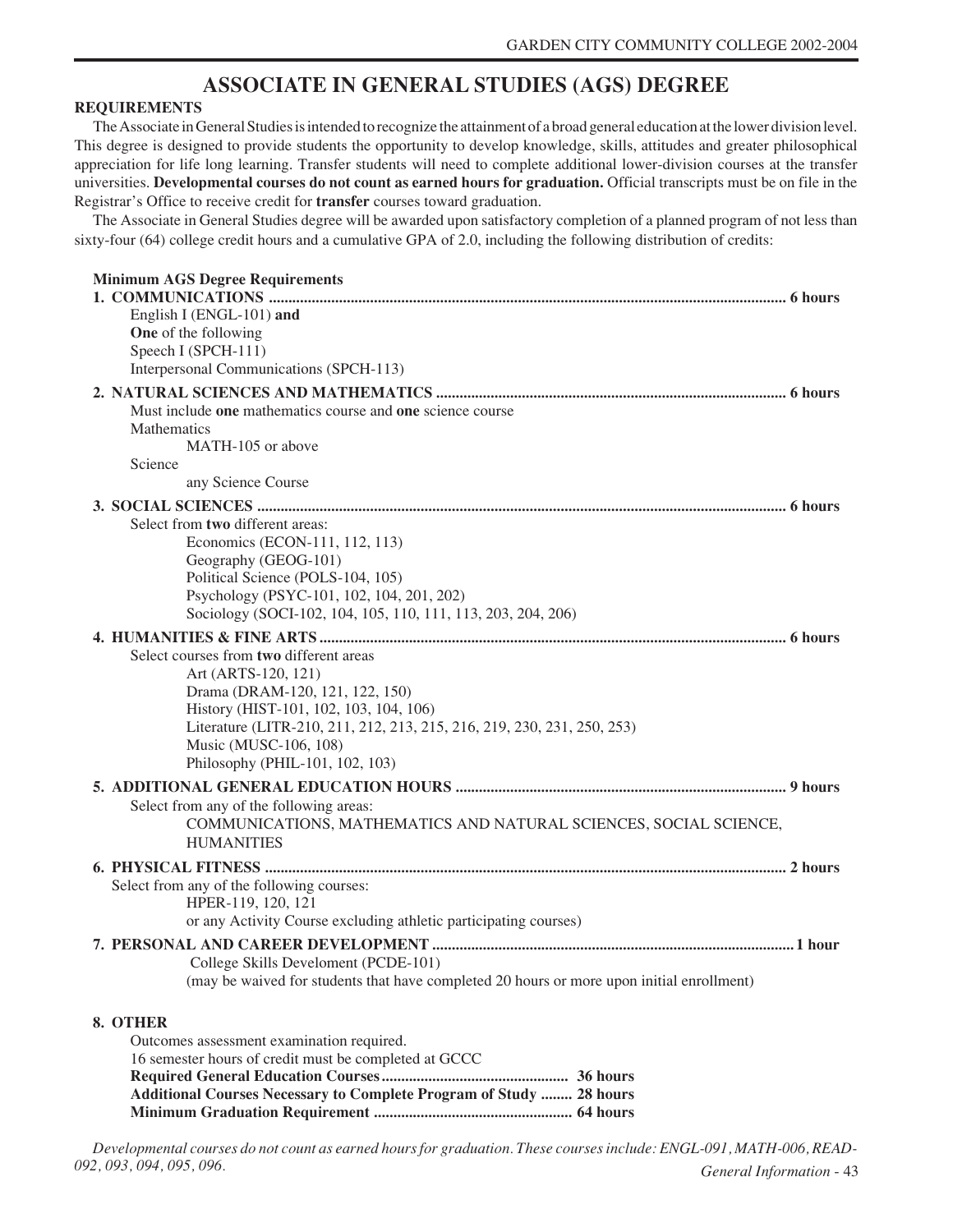## **ASSOCIATE IN APPLIED SCIENCE (AAS) DEGREE**

#### **REQUIREMENTS**

The Associate in Applied Science degree is specifically designed to prepare students for entry into an occupation or closely related cluster of occupations. The technical courses are complex, rigorous, theory based; and successful completion is determined by measured competencies. Although the objective of the AAS degree is to enhance employment opportunities, some baccalaureate degree granting institutions have developed upper-division programs to recognize this degree. **Developmental courses do not count as earned hours for graduation.** Official transcripts must be on file in the Registrar's Office to receive credit for **transfer** courses toward graduation.

The Associate in Applied Science degree will be awarded upon satisfactory completion of a planned program of not less than sixty-four (64) college credit hours and a cumulative GPA of 2.0 including the following distribution of credits:

| <b>Minimum AAS Degree Requirements</b>                                                                                             |
|------------------------------------------------------------------------------------------------------------------------------------|
| Select from the following areas:                                                                                                   |
| Written Communications (ENGL-101, OFAD-206)                                                                                        |
| Oral Communications (SPCH-111, 113, 116, BSAD-124)                                                                                 |
| Applied Communications (JDAT-111, BSAD-102)                                                                                        |
|                                                                                                                                    |
| Mathematics (MATH-105 or above or determined by program)                                                                           |
| Science (any Science Course)                                                                                                       |
| Computer Science (CSCI-102 or above)                                                                                               |
|                                                                                                                                    |
| Economics (ECON-111, 112, 113)                                                                                                     |
| Geography (GEOG-101)                                                                                                               |
| Political Science (POLS-104, 105)                                                                                                  |
| Psychology (PSYC-101, 102, 104, 201, 202)<br>Sociology (SOCI-102, 104, 105, 110, 111, 113, 203, 204, 206)                          |
| Art (ARTS-120, 121)                                                                                                                |
| Drama (DRAM-120, 121, 122, 150)                                                                                                    |
| History (HIST-101, 102, 103, 104, 106)                                                                                             |
| Literature (LITR-210, 211, 212, 213, 215, 216, 219, 230, 231, 250, 253)                                                            |
| Music (MUSC-106, 108)                                                                                                              |
| Philosophy (PHIL-101, 102, 103)                                                                                                    |
|                                                                                                                                    |
| Select from any of the following courses:                                                                                          |
| HPER-119, 120, 121                                                                                                                 |
| or any Activity Course excluding athletic participating courses)                                                                   |
|                                                                                                                                    |
| College Skills Development (PCDE-101)<br>(may be waived for students that have completed 20 hours or more upon initial enrollment) |
|                                                                                                                                    |
| Contextual courses/competencies (determined by Program Director)                                                                   |
| 7. OTHER                                                                                                                           |
| Outcomes assessment examination required.                                                                                          |
| 16 semester hours of credit must be completed at GCCC                                                                              |
| Required General Education, HPER and PCDE Courses  18 hours<br>Additional Courses Necessary to Complete Program of Study  46 hours |

*Developmental courses do not count as earned hours for graduation. These courses include: ENGL-091, MATH-006, READ-092, 093, 094, 095, 096.*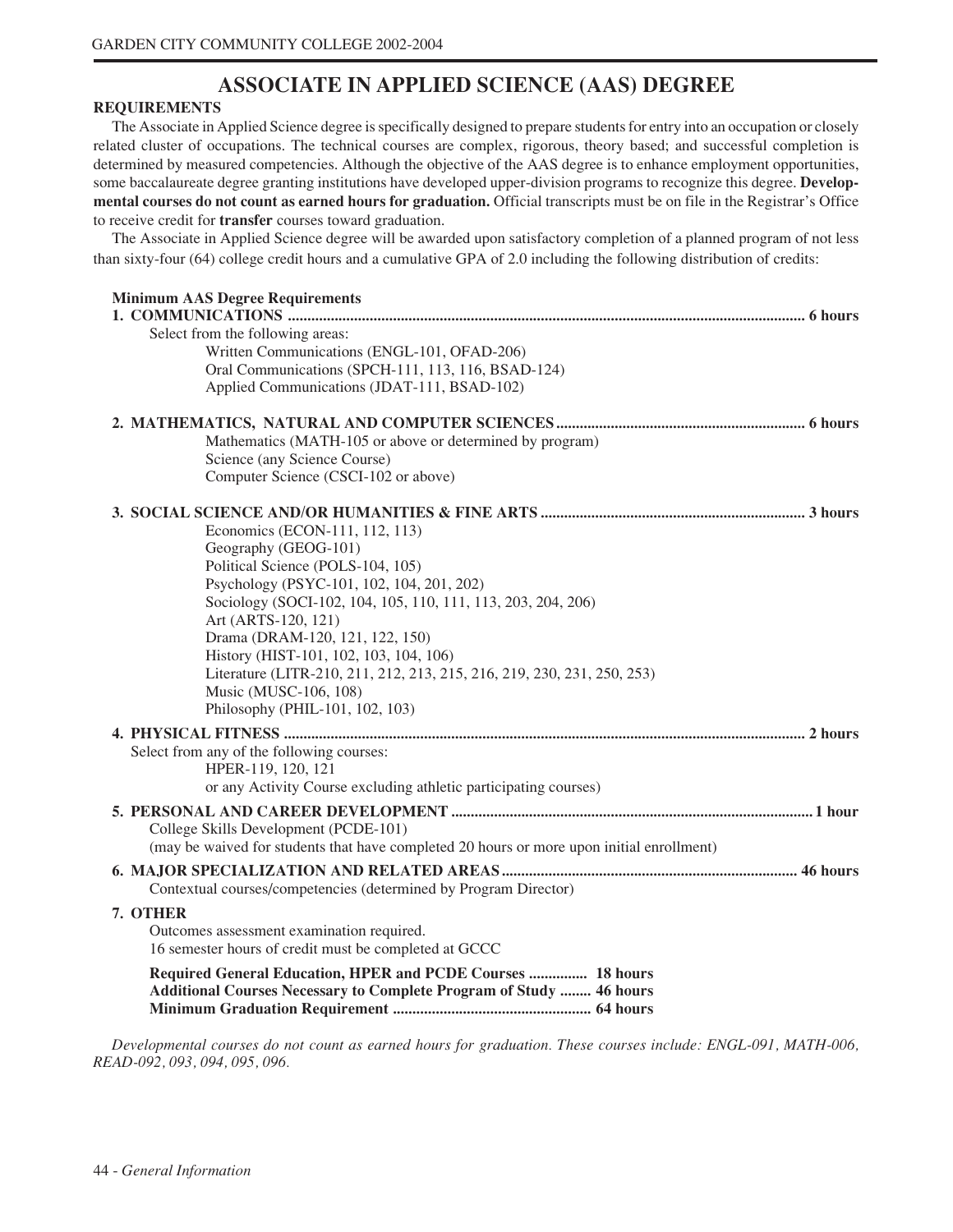# **Business & Information Systems**

*Accounting*

*American Management Association Certification*

*Business Administration*

*Business Systems, Networking & Telecommunications*

*Computer Science*

*Economics*

*Mid-Management*

*Office Administration*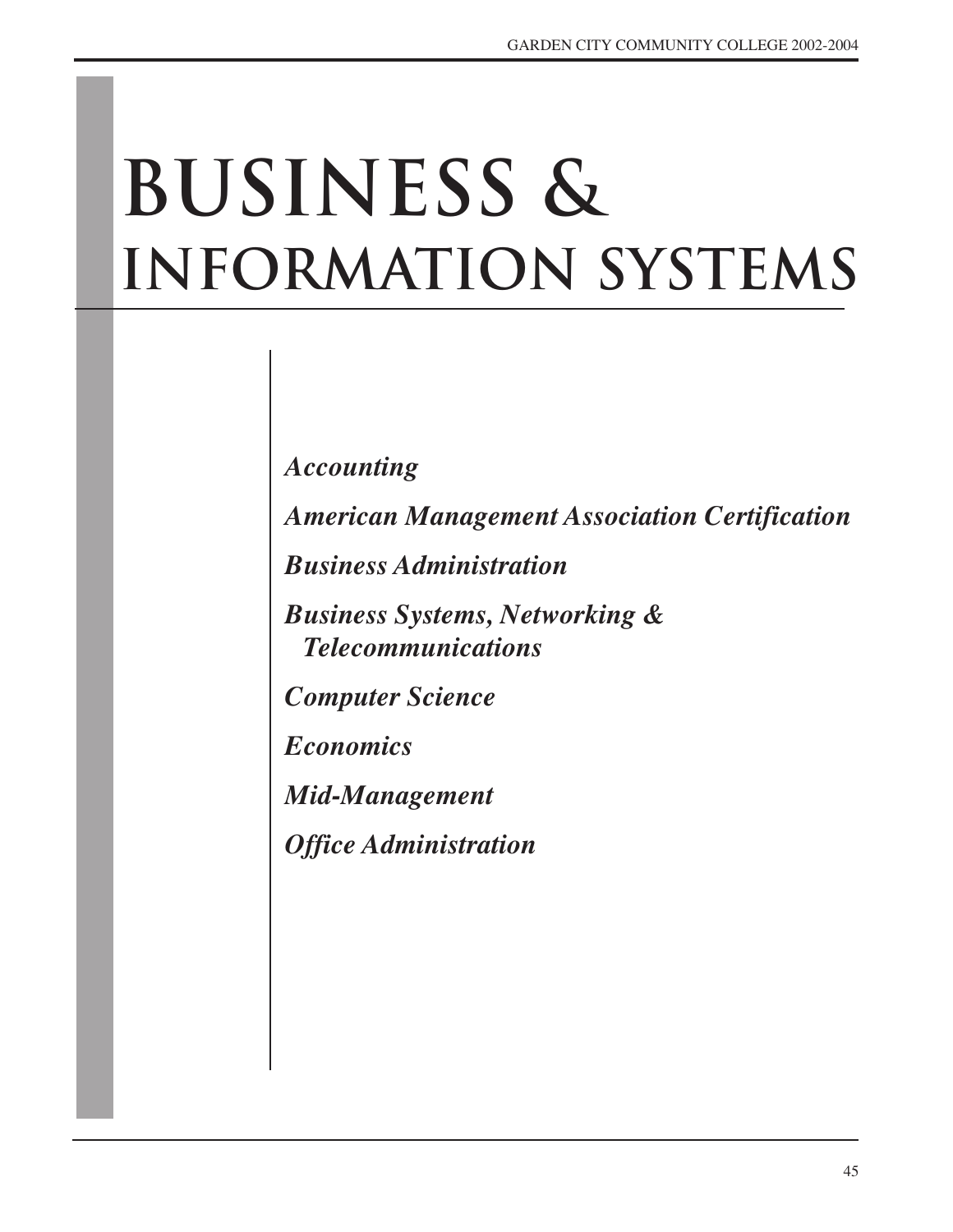#### **BUSINESS AND INFORMATION SYSTEMS**

Business is an excellent major for students interested in a broad career field. Education, government, business, and industry all require a steady flow of well-educated personnel. Students with business degrees often find success in these fields.

Two basic areas of education for business are available. The first area includes courses, which provide a broad background and knowledge about business and the economy. The second area offers courses, which provide technical and vocational expertise in a field of business.

Several options are available for students wishing to pursue a career in business. One option is to complete a program of study, which will provide them with basic skills and knowledge about business so that they can transfer to a four-year college or university to complete the baccalaureate degree in business. Other options are available for students who are interested in either a twoyear program or a certificate program, which will prepare them for immediate employability in business.

Students working in those courses using machines/computers are provided with up-to-date equipment similar to that used in business. Several computer labs are also available for student use. Student labs are available at a variety of times to facilitate completion of assignments and personal use. Students wishing to develop technical skills for computer networks are encouraged to enroll in courses leading to a degree in business Systems, Networking and Telecommunications.

 Two business oriented student groups on campus provide business related activities, competitions at local, state, and national levels; and networking with business people and students from other colleges across the state and nation. Business Professionals of America and Delta Epsilon Chi are national student organizations dedicated to advancing students' skills in business and in community involvement. **Business Professionals of America** prepares students for the business work force through the advancement of leadership, citizenship, academic and technological skills, professionalism, poise, dependability, patriotism, and competency. Members gain recognition through local, state, and national activities. **Delta Epsilon Chi (DECA)** is an organization focused on helping its members grow and develop as professional marketing and management leaders. The competitive events at state and national levels link school and work, and develop skills and understanding of the workplace while providing an opportunity for students to showcase their skills and abilities.

 In addition to the general education courses required for graduation, the courses listed in the following programs of study are the recommended courses for the successful completion of the identified degree or certificate program. Students should maintain regular contact with their academic advisors for additions and requirement changes from four-year transfer institutions.

#### Transfer Options— **ASSOCIATE IN SCIENCE DEGREE**

The Associate in Science Degree in business is designed to provide the general education requirements and core business courses for students who plan to transfer to a four-year school to complete a bachelor's degree in Business Administration, Accounting, Business Management, Economics or Computer Science.

#### Major Courses for **ACCOUNTING, BUSINESS ADMINISTRA-TION, BUSINESS MANAGEMENT, OR ECONOMICS**

Majors in areas such as management, marketing, finance, international business, Management Information Systems (MIS), etc. can be determined when the student transfers to the four-year college. Hours: 35 Associate in Science General Education Requirements :

| 3 | Accounting I                                          | ACCT102                |
|---|-------------------------------------------------------|------------------------|
| 3 | Accounting II                                         | ACCT103                |
| 3 | Managerial Accounting                                 | ACCT105                |
| 3 | Business Law I                                        | BSAD <sub>104</sub>    |
| 3 | Introduction to Programming AND CSCI102               |                        |
| 3 | Computer Programming Elective OR                      |                        |
|   |                                                       | CSCI103, 105, 106, 108 |
| 3 | Introduction to Management Information Systems        |                        |
|   | <b>AND</b>                                            | CSCI101                |
| 3 | Introduction to Computer Applications and Concepts OR |                        |
|   |                                                       | <b>CSCI1103</b>        |
| 3 | Advanced Computer Applications and Concepts           |                        |
|   |                                                       | CSCI111                |
| 3 | Economics: Macro                                      | ECON111                |
| 3 | <b>Economics: Micro</b>                               | ECON112                |
|   |                                                       |                        |

#### Major Courses for **COMPUTER SCIENCE Degree: Associate in Science**

A transfer program for those seeking a baccalaureate degree in computer science. \*If the student plans a business emphasis in computer science, the starred courses must be taken. Hours: 35Associate in Science General Education Requirements

Introduction to Management Information Systems

|      | muoduction to management information Systems        |                 |
|------|-----------------------------------------------------|-----------------|
|      |                                                     | CSCI101         |
| 3    | Introduction to Computer Applications and Concepts. |                 |
|      |                                                     | <b>CSCI1103</b> |
| 3    | <b>Advanced Computer Applications and Concepts</b>  |                 |
|      |                                                     | CSCI111         |
| 3    | Introduction to Programming CSCI102                 |                 |
| 3    | Keyboarding                                         | CSCI100         |
| 3    | Programming in BASIC                                | <b>CSCI1033</b> |
|      | Programming in COBOL                                | <b>CSCI106</b>  |
| 3    | Programming in PASCAL                               | <b>CSCI105</b>  |
| 3    | Programming in C                                    | CSCI108         |
| $*3$ | Accounting I                                        | ACCT102         |
| $*3$ | Accounting II                                       | ACCT103         |
| $*3$ | Economics: Macro                                    | ECON111         |
| $*3$ | Economics: Micro                                    | ECON112         |
|      |                                                     |                 |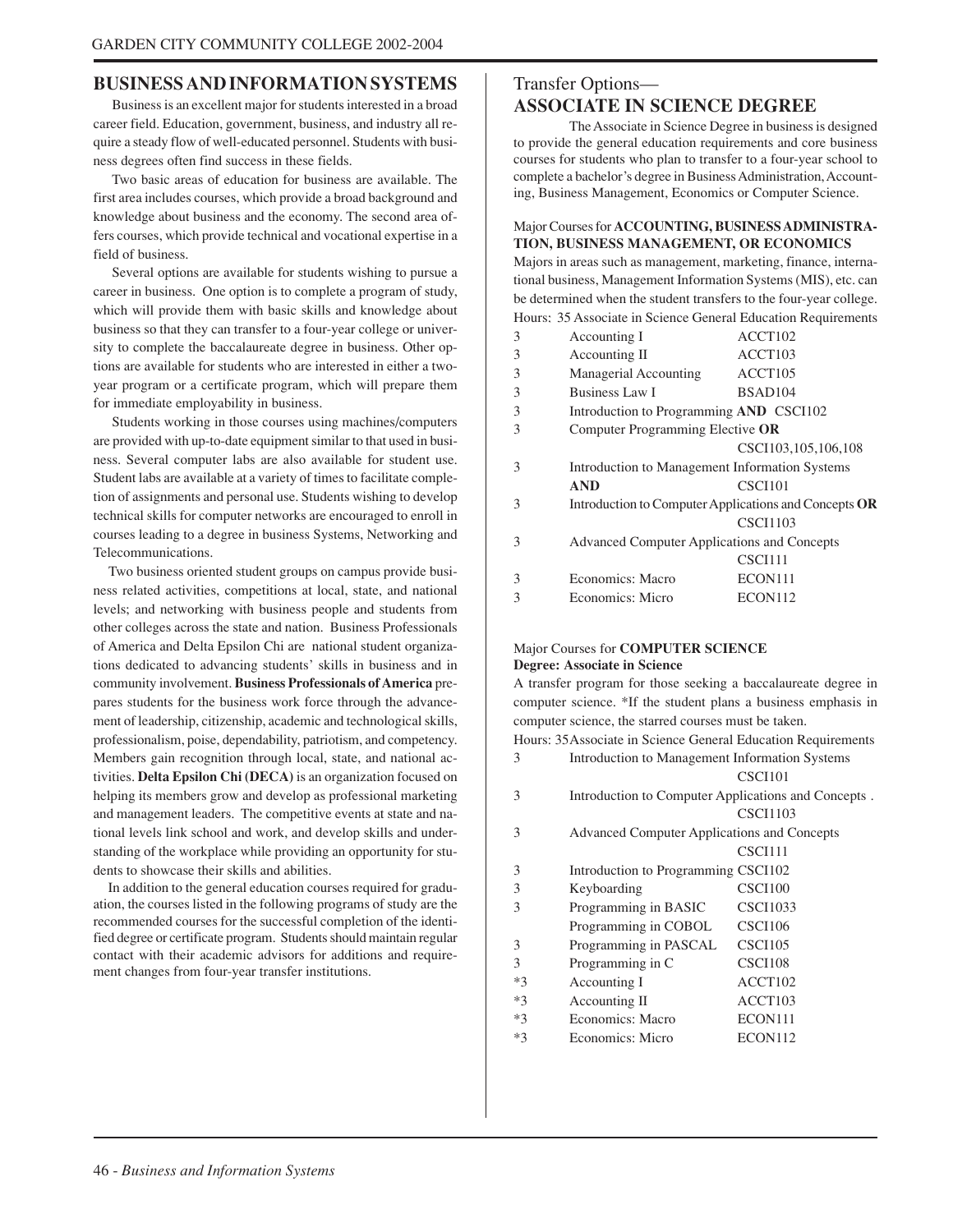#### GARDEN CITY COMMUNITY COLLEGE 2002-2004

#### Emphasis in **PRE-LAW—Business Emphasis Degree: Associate in Science**

A transfer program for those seeking a baccalaureate degree in law. Students entering this program should have an advisor in Business and Fine Arts and/or Social Science.

Hours: 35Associate in Science General Education Requirements

| 3             | Introduction to Business | BSAD <sub>101</sub>                                   |
|---------------|--------------------------|-------------------------------------------------------|
| 3             | Economics: Macro         | ECON111                                               |
| 3             | Economics: Micro         | ECON112                                               |
| 3             | Business Law I           | BSAD104                                               |
| 3             | Business Law II          | BSAD <sub>105</sub>                                   |
| 3             | Accounting I             | ACCT <sub>102</sub>                                   |
| 3             | Accounting II            | ACCT103                                               |
| $\mathcal{R}$ |                          | Introduction to Computer Applications and Concepts OR |
|               |                          |                                                       |

3 Advanced Computer Applications and Concepts ...... CSCI111

#### Emphasis in **BUSINESS EDUCATION**—General Business **Degree: Associate in Science**

A transfer program for those seeking a baccalaureate degree in business education and planning to enter the teaching profession. Students entering this program should have an advisor in Business and Education.

Hours: 35 Associate in Science General Education Requirements

| 3 | Introduction to Business                            | BSAD <sub>101</sub> |
|---|-----------------------------------------------------|---------------------|
| 3 | Accounting I                                        | ACCT102             |
| 3 | Accounting II                                       | ACCT103             |
| 3 | Document Formatting                                 | OFAD <sub>112</sub> |
| 3 | Document Production                                 | OFAD <sub>207</sub> |
| 3 | Economics: Macro                                    | ECON111             |
| 3 | Economics: Micro                                    | ECON112             |
| 3 | Introduction to Computer Applications and Concepts. |                     |
|   |                                                     | <b>CSCI1103</b>     |
| 3 | Human Growth and Development                        |                     |
|   |                                                     | EDUC <sub>110</sub> |
| 3 | Foundations of Education                            | EDUC <sub>105</sub> |
|   | 1, 2, or 3 Observation                              | EDUC106             |
|   |                                                     |                     |

Emphasis in **BUSINESS EDUCATION—**Office Education Emphasis

#### **Degree: Associate in Science**

A transfer program for those seeking a baccalaureate degree in business education and planning to enter the teaching profession. Students entering this program should have an advisor in Business and Education. In addition to the courses recommended for the Associate in Science degree for Business Education—General, the following courses are suggested.

Hours 35 Associate in Science General Education Requirements

- 3 Word Processing Applications I OFAD110
- 2 Word Processing Applications II OFAD111

#### Specialization**—HOTEL AND RESTAURANT MANAGE-MENT**

#### **Degree: Associate in Science**

A transfer program for those seeking a baccalaureate degree in hotel and restaurant management. Students entering this program should have an advisor in both Business and Social Science. Hours: 35Associate in Science General Education Requirements

| 3 | Accounting I                                        | ACCT102         |
|---|-----------------------------------------------------|-----------------|
| 3 | Accounting II                                       | ACCT103         |
| 3 | Economics: Macro                                    | ECON111         |
| 3 | Economics: Micro                                    | ECON112         |
| 3 | Introduction to Computer Appilcations and Concepts. |                 |
|   |                                                     | <b>CSCI1103</b> |
| 3 | <b>Advanced Computer Applications and Concepts</b>  |                 |
|   |                                                     | CSCI111         |
| 3 | <b>Basic Nutrition</b>                              | HMEC115         |
| 3 | Meal Planning                                       | HMEC110         |
| 3 | Human Growth and Development                        |                 |
|   |                                                     | EDUC110         |
|   | <b>Suggested General Education Courses:</b>         |                 |
| 5 | General Chemistry                                   | CHEM105         |
| 5 | <b>Biology</b>                                      | <b>BIOL105</b>  |
| 3 | Sociology                                           | <b>SOCI102</b>  |
| 3 | World Geography                                     | GEOG101         |
|   |                                                     |                 |

## Employment Readiness Options— **ASSOCIATE IN APPLIED SCIENCE DEGREE**

The Associate in Applied Science Degree is designed for the student who wishes to complete a basic educational program that may prove helpful in securing, retaining or retraining employment. **Specialization** BUSINESS SYSTEMS, NETWORKING, AND TELECOMMUNICATIONS

#### **Degree: Associate in Applied Science**

A two-year computer science Business Systems, Networking and Telecommunications program to prepare the student for entry into the networking field. All certification classes change according to industry requirements.

Hours

| 2              | A+: Hardware                                   | BSNT101                                             |
|----------------|------------------------------------------------|-----------------------------------------------------|
| 3              | A+: Operating Systems                          | <b>BSNT102</b>                                      |
| $\mathfrak{2}$ | Network and Operating Systems Essentials       |                                                     |
|                |                                                | <b>BSNT151</b>                                      |
| 3              | CISCO Academy I                                | <b>BSNT110</b>                                      |
| 3              | CISCO Academy II                               | BSNT111                                             |
| 3              | CISCO Academy III                              | <b>BSNT112</b>                                      |
| 3              | CISCO Academy IV                               | <b>BSNT113</b>                                      |
| 3              | Supporting Microsoft Windows 2000 Professional |                                                     |
|                |                                                | <b>BSNT158</b>                                      |
| 3              | Supporting Microsoft Windows 2000 Server       |                                                     |
|                |                                                | <b>BSNT159</b>                                      |
| 3              |                                                | Supporting a Network Infrastructure using Microsoft |
|                | Windows 2000                                   | <b>BSNT153</b>                                      |
| 3              | Designing a Secure Microsoft Windows 2000      |                                                     |
|                | <b>Network</b>                                 | <b>BSNT150</b>                                      |
| 3              | Implementing & Administering Microsoft Windows |                                                     |
|                | 2000 Directory Services BSNT154                |                                                     |
| 2              |                                                | Designing Microsoft Windows 2000 Network Services   |
|                | Infrastructure                                 | <b>BSNT156</b>                                      |
| 2              |                                                | Designing Microsoft Windows 2000 Directory Services |
|                | Infrastructure                                 | <b>BSNT157</b>                                      |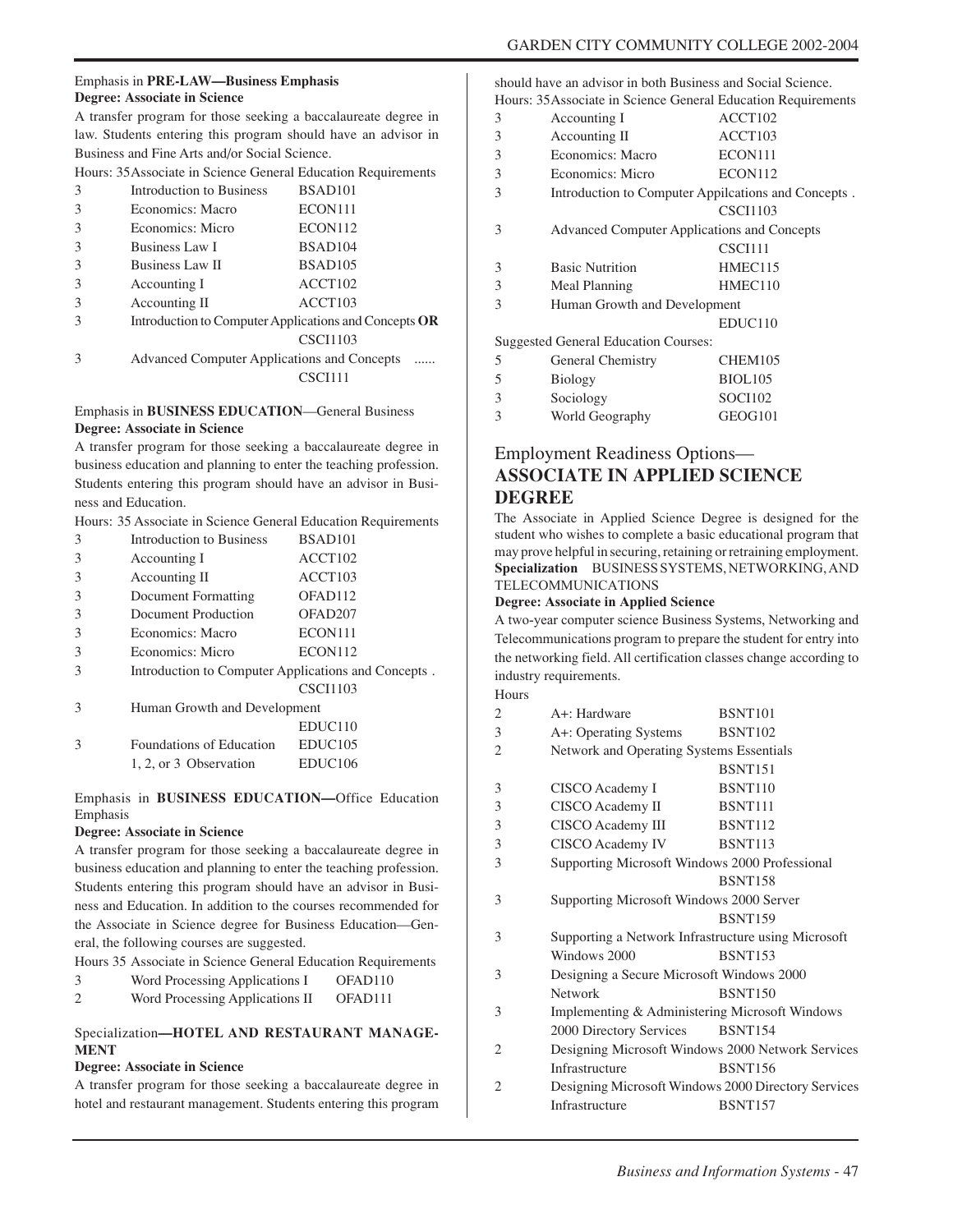#### Specialization**—MANAGEMENT/MARKETING Degree: Associate in Applied Science**

A program for those planning to begin their career immediately following the completion of studies at the community college. A certificate may also be obtained.

Hours: 18 Associate in Applied Science General Education

|                    | Requirements                                        |                     |
|--------------------|-----------------------------------------------------|---------------------|
| 3                  | Management                                          | BSAD122             |
| 3                  | Small Business Management BSAD212                   |                     |
| 3                  | Retailing                                           | BSAD <sub>125</sub> |
| 3                  | Salesmanship                                        | BSAD124             |
| 3                  | Marketing                                           | BSAD123             |
| 3                  | Advertising                                         | BSAD <sub>120</sub> |
| 3                  | General Accounting OR                               | ACCT <sub>101</sub> |
| 3                  | Accounting I                                        | ACCT102             |
| 3                  | Introduction to Business                            | BSAD <sub>101</sub> |
| 3                  | Business Law I                                      | BSAD104             |
| 3                  | Keyboarding OR                                      | CSCI100             |
| 3                  | Introduction to Computer Applications adn Concepts. |                     |
|                    |                                                     | <b>CSCI1103</b>     |
| 3                  | <b>Advanced Computer Applications and Concepts</b>  |                     |
|                    |                                                     | CSCI111             |
| 3                  | Desktop Publishing                                  | <b>CSCI109</b>      |
| $1$ to $4$         | Mid-Management Internship Conference                |                     |
|                    | MIDM101,102,201,202                                 |                     |
| $3 \text{ to } 12$ | Mid-Management Field Study                          |                     |

3 to 12 Mid-Management Field Study MIDM103,104,203,204

#### Specialization**—GRAPHIC DESIGN (Advertising and Display) Degree: Associate in Applied Science**

A program for those desiring to specialize in the area of merchandise and service promotion. In addition to the courses recommended for the Associate of Applied Science degree for Mid-Management, the following courses are suggested. Students entering this program should have an advisor in both Business and Fine Arts.

Hours: 18 Associate in Applied Science General

|   | <b>Education Requirements</b>  |                |
|---|--------------------------------|----------------|
| 3 | Desktop Publishing             | <b>CSCI109</b> |
| 3 | Media in Free Society          | <b>JRNL110</b> |
| 3 | Photography I                  | PHOT120        |
| 3 | Strategies in Entrepreneurship |                |
|   |                                | <b>MIDM222</b> |
| 3 | Document Formatting            | OFAD112        |
| 3 | Oil Painting I                 | <b>ARTS107</b> |
| 3 | Oil Painting II                | <b>ARTS108</b> |
| 3 | Drawing I                      | <b>ARTS101</b> |
| 3 | Drawing II                     | <b>ARTS102</b> |
| 3 | Design                         | <b>ARTS124</b> |
| 3 | Layout and Design              | <b>ARTS127</b> |
| 3 | Commercial Design              | ARTS128        |
|   |                                |                |

#### Specialization**—RESTAURANT ADMINISTRATION (Food Service Management)**

#### **Degree: Associate in Applied Science**

A program for students interested in immediate employment in the restaurant industry upon completion of studies. In addition to the courses recommended for the Associate in Science degree for Hotel and Restaurant Management, the following courses are suggested.

Hours: 18 Associate in Applied Science General Education Requirements

| 3          | Introduction to Business                 | BSAD <sub>101</sub> |
|------------|------------------------------------------|---------------------|
| 3          | Business Law I                           | BSAD104             |
| 3          | Management                               | BSAD122             |
| 3          | Advertising                              | BSAD <sub>120</sub> |
| 3          | Marketing                                | BSAD123             |
| 3          | Personnel Management I                   | BSAD <sub>210</sub> |
| 3          | Personnel Management II                  | BSAD211             |
| 3          | <b>Small Business Management BSAD212</b> |                     |
| 3          | Strategies in Entrepreneurship MIDM222   |                     |
| $1$ to $4$ | Mid-Management Internship Conference     |                     |
|            | MIDM101,102,201,202                      |                     |
| 3 to 12    | Mid-Management Field Study               |                     |
|            | MIDM103,104,203,204                      |                     |
|            | First Aid                                | HPER109             |

#### Specialization—**OFFICE SPECIALIST AND TECHNOLOGY Degree: Associate in Applied Science**

A program for those students seeking immediate office employment following completion of studies. The following courses are suggested. In addition, students may select courses related to either the Medical or Legal options below.

| 3 | Document Formatting                                | OFAD <sub>112</sub> |
|---|----------------------------------------------------|---------------------|
| 3 | Document Production                                | OFAD 207            |
| 3 | Records Management                                 | OFAD 108            |
| 3 | Word Processing App. I                             | OFAD <sub>110</sub> |
| 2 | Word Processing App. II                            | OFAD 111            |
| 3 | <b>Business Communications</b>                     | <b>BSAD 102</b>     |
| 3 | <b>Integrated Software</b>                         | <b>CSCI</b>         |
| 3 | Introduction to Computer Application & Concepts OR |                     |
|   |                                                    | <b>CSCI1103</b>     |
| 3 | Advanced Computer Applications & Concepts          |                     |
|   |                                                    | CSCI111             |
| 3 | General Accounting OR                              | <b>ACCT 101</b>     |
| 3 | Accounting I                                       | ACCT 102            |
| 3 | Accounting II                                      | ACCT 103            |
| 1 | Practical PC                                       | <b>CSCI</b>         |
| 3 | Professional Office Image                          | <b>OFAD</b>         |
| 2 | Office Media                                       | <b>CSCI</b>         |
| 2 | Machine Transcription                              | OFAD 203            |
| 3 | <b>Business English</b>                            | OFAD <sub>206</sub> |
|   |                                                    |                     |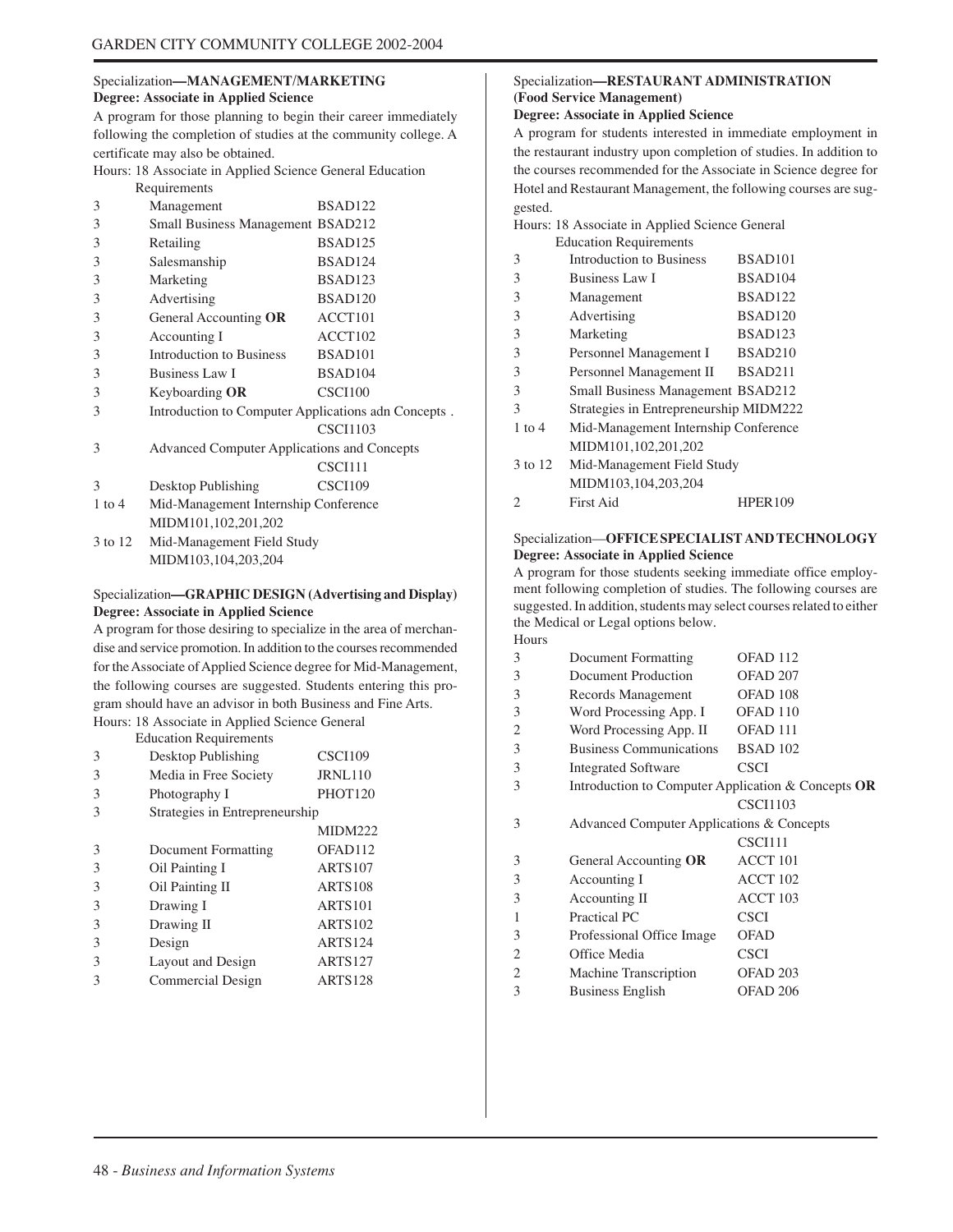#### **Option: MEDICAL EMPHASIS**

#### **Degree: Associate in Applied Science**

This program is for those planning to work in a medical office. In addition to the course recommended for the Associate in Applied Science degree for Office Specialist and Technology, the following courses are suggested.

| Hours: 18 Associate in Applied Science General |                        |                     |
|------------------------------------------------|------------------------|---------------------|
| <b>Education Requirements</b>                  |                        |                     |
| $\mathcal{R}$                                  | Medical Terminology    | <b>EMIC 104</b>     |
|                                                | Medical Transcription  | OFAD <sub>204</sub> |
| <b>Suggested General Education Courses:</b>    |                        |                     |
|                                                | English I              | <b>ENGL 101</b>     |
|                                                | Anatomy & Physiology I | <b>BIOL 211</b>     |
|                                                |                        |                     |

#### **Option: LEGAL EMPHASIS**

Degree: Associate in Applied Science

This program is for those planning to work in a legal office. In addition to the course recommended for the Associate in Applied Science degree for Office Specialist and Technology, the following courses are suggested.

Hours: 18 Associate in Applied Science General

|               | <b>Education Requirements</b> |                     |
|---------------|-------------------------------|---------------------|
|               | Business Law I                | <b>BSAD 104</b>     |
| $\mathcal{D}$ | Legal Transcription           | OFAD <sub>205</sub> |

#### Specialization**—ACCOUNTING TECHNICIAN**

Degree: Associate in Applied Science

A program for those seeking immediate employment in accounting. In addition to the courses recommended for the Associate in Science degree in Accounting, the following courses are suggested. Hours

|   | Introduction to Business            | BSAD <sub>101</sub> |
|---|-------------------------------------|---------------------|
| 3 | <b>Cost Accounting</b>              | ACCT <sub>201</sub> |
|   | Computer Applications in Accounting |                     |
|   |                                     | ACCT104             |
| 3 | Document Formatting                 | OFAD <sub>112</sub> |
| 3 | Word Processing Applications I      |                     |
|   |                                     | OFAD <sub>110</sub> |
| 3 | <b>Business Mathematics</b>         | BSAD <sub>107</sub> |
|   | <b>Business Machines</b>            | BSAD <sub>106</sub> |
|   | <b>Business English</b>             | OFAD <sub>206</sub> |
|   |                                     |                     |

#### Specialization**—COMPUTER SCIENCE**

Degree: Associate in Applied Science

A two-year computer science program to prepare the student for entry into the business world with a major emphasis in computer science. In addition to the courses recommended for the Associate in Science degree in Computer Science, the following courses are suggested.

Hours: 18 Associate in Applied Science General

Education Requirements

- 3 Introduction to Business BSAD101
- 3 Advanced Programming CSCI107

6 Business Electives

Any ACCT, BSAD, CSCI, ECON, MIDM, OFAD

**Certificate Options:** Programs combining both classroom activities and actual work experience for those planning to begin their careers in the field immediately following completion of studies at the community college. General Education core is not required for these programs.

#### **OFFICE SPECIALIST & TECHNOLOGY CERTIFICATE**

This program combines both classroom activities and actual work experience for those planning to begin their careers in the field immediately following the completion of studies at the community college. General education core is not required for this program. A total of 34 hours is required to obtain the certificate. Students enrolled in the certificate program are encourage to join Business Professionals of America

Courses required for the certification:

| Credit         | Course Title                              | Course Number                                         |  |
|----------------|-------------------------------------------|-------------------------------------------------------|--|
| 3              | Document Formatting                       | OFAD112                                               |  |
| 3              | Records Management                        | OFAD <sub>108</sub>                                   |  |
| 3              | <b>Business English</b>                   | OFAD206                                               |  |
| 1              | Practical PC                              | <b>CSCI</b>                                           |  |
| 3              | Professional Office Image                 | <b>OFAD</b>                                           |  |
| 3              | Word Processing App. I                    | OFAD110                                               |  |
| 3              | <b>Business Communications</b>            | BSAD <sub>102</sub>                                   |  |
| 3              | <b>Integrated Software</b>                | <b>CSCI</b>                                           |  |
| $\overline{2}$ | Office Media                              | <b>CSCI</b>                                           |  |
| 3              | Secretarial Field Study                   | OFAD124 or 125                                        |  |
| 3              |                                           | Introduction to Computer Applications & Concepts $OR$ |  |
|                |                                           | <b>CSCI1103</b>                                       |  |
| 3              | Advanced Computer Applications & Concepts |                                                       |  |
|                |                                           | CSCI111                                               |  |
| 3              | General Accounting OR                     | ACCT101                                               |  |
| 3              | Accounting I                              | ACCT102                                               |  |
| 1              | College Skills Development PCDE101        |                                                       |  |
|                |                                           |                                                       |  |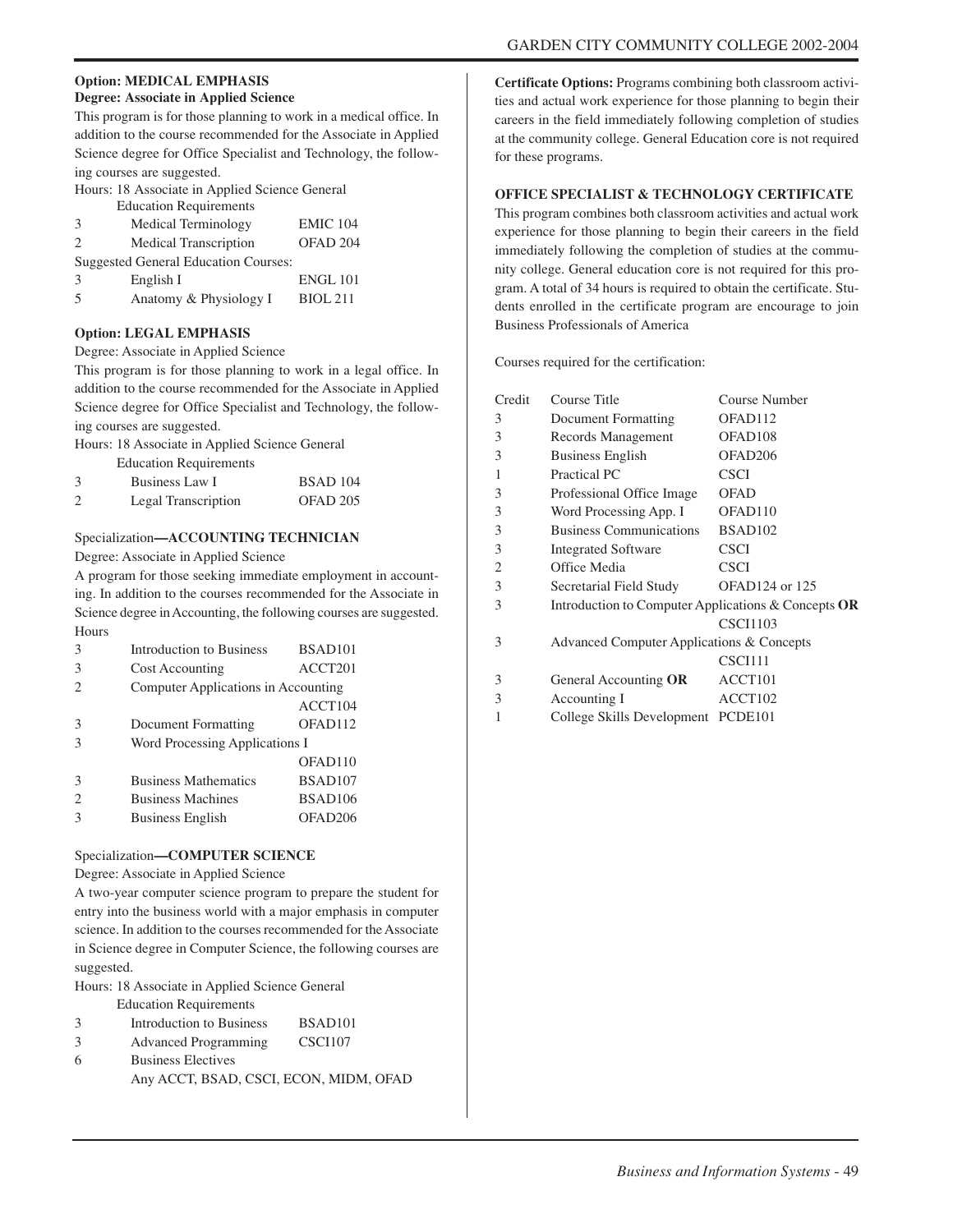## **AMERICAN MANAGEMENT ASSOCIA-TION EXTENSION INSTITUTE**

Garden City Community College in cooperation with American Management Association provides courses that will enhance the job skills of those currently employed. Students successfully completing a certificate program will be recognized at a special presentation in the spring each year.

#### **AMA CERTIFICATE IN MANAGEMENT**

To obtain the Certificate in Management, a minimum of six l-credit hour courses shall be selected from the list of AMA Certificate in Management program. Six of the following courses must be successfully completed.

Hours

| 1 | Fundamentals of Finance and Accounting       |         |
|---|----------------------------------------------|---------|
|   | for Non-financial Managers AMAM101           |         |
| 1 | First-Line Supervision                       | AMAM102 |
| 1 | A Manager's Guide to Human Behavior          |         |
|   |                                              | AMAM103 |
| 1 | <b>Communication Skills for Managers</b>     |         |
|   |                                              | AMAM104 |
| 1 | What Managers Do                             | AMAM105 |
| 1 | Managing and Resolving Conflict              |         |
|   |                                              | AMAM106 |
| 1 | How to Build High-Performance Teams          |         |
|   |                                              | AMAM107 |
| 1 | Leadership Skills for Managers               |         |
|   |                                              | AMAM108 |
| 1 | Write to the Point! How to Sharpen Your      |         |
|   | <b>Business Writing Skills</b>               | AMAM109 |
| 1 | <b>Getting Assertive</b>                     | AMAM110 |
| 1 | Taking Control with Time Management          |         |
|   |                                              | AMAM111 |
| 1 | Keeping Score: The Basics of Accounting      |         |
|   | for Managers                                 | AMAM112 |
| 1 | Getting More Done Through Delegation         |         |
|   |                                              | AMAM113 |
| 1 | Fundamentals of Marketing: From Product      |         |
|   | to Profit                                    | AMAM114 |
| 1 | <b>Fundamentals of Human Resources</b>       |         |
|   |                                              | AMAM115 |
| 1 | Women in Management: Developing the Skills   |         |
|   | That Work                                    | AMAM116 |
| 1 | Achieving the Competitive Edge with Customer |         |
|   | Service                                      | AMAM117 |
| 1 | How to Read & Interpret Financial Statements |         |
|   |                                              | AMAM118 |
| 1 | Using Math as a Business Tool                |         |
|   |                                              | AMAM119 |

#### **AMA ADMINISTRATIVE ASSISTANT CERTIFICATE**

To obtain the Administrative Assistant Certificate, a minimum of five l-credit hour courses must be successfully completed. Three of the courses shall be selected from the Administrative Assistant Certificate Program listed below. The remaining two courses may be from the courses listed in the AMA Certificate in Management program (above).

Hours

| 1            | The Grammar and Proofreading Course      |  |
|--------------|------------------------------------------|--|
|              | AMAA101                                  |  |
| -1           | How to Build Memory Skills AMAA102       |  |
| $\mathbf{1}$ | Word Power: How to Build Your Vocabulary |  |
|              | AMAA103                                  |  |
| $\mathbf{1}$ | <b>Fundamentals of Business Writing</b>  |  |
|              | AMAA104                                  |  |
|              |                                          |  |

#### **ACCOUNTING**

**General Accounting ACCT-101 3 hours** This introductory course in accounting includes the basic structure of accounting through the accounting cycle, merchandise transactions, inventory systems, special journals and subsidiary ledgers.

Accounting I **ACCT-102** 3 hours Prerequisite: General Accounting, one year of high school accounting, or the permission of the instructor. Accounting I is a continuation of the study of accounting principles presented in General Accounting and examines the Balance Sheet accounts with particular emphasis on controlling the assets and liabilities of a business. The use of the bank reconciliation, discounting of notes, computation of inventory and depreciation as well as how these items can be used to control the business assets is also addressed. Short-term liabilities such as the payroll liabilities, contingent liabilities and other current liabilities are studied as well as differences in the capital structure of a Sole Proprietorship and a Partnership. The business financial reports (Balance Sheet, Income Statement, and Statement of Owners Equity) are also analyzed to see how a change in one of the reports will affect the others. Both Accounting I and Accounting II are required for students transferring to a four-year institution.

#### Accounting II **ACCT-103** 3 hours

Prerequisite: Accounting I. Accounting II is a course designed to give students an opportunity to continue their study of the accounting principles as they apply to business. Particular attention is given to accounting as it applies to corporations. Included in Accounting II are, opening the corporation books, issuance of stock, distribution of earnings, buying and selling stocks and bonds, cash flows, time permitting. Both Accounting I and Accounting II are required for students transferring to a four-year institution.

#### **Computer Applications In Accounting**

**ACCT-104 2 hours**

Prerequisite: Accounting I or permission of instructor. This course includes hands-on experience on the personal computer utilizing basic accounting theory with machine applications. Students will integrate use of the electronic spreadsheet.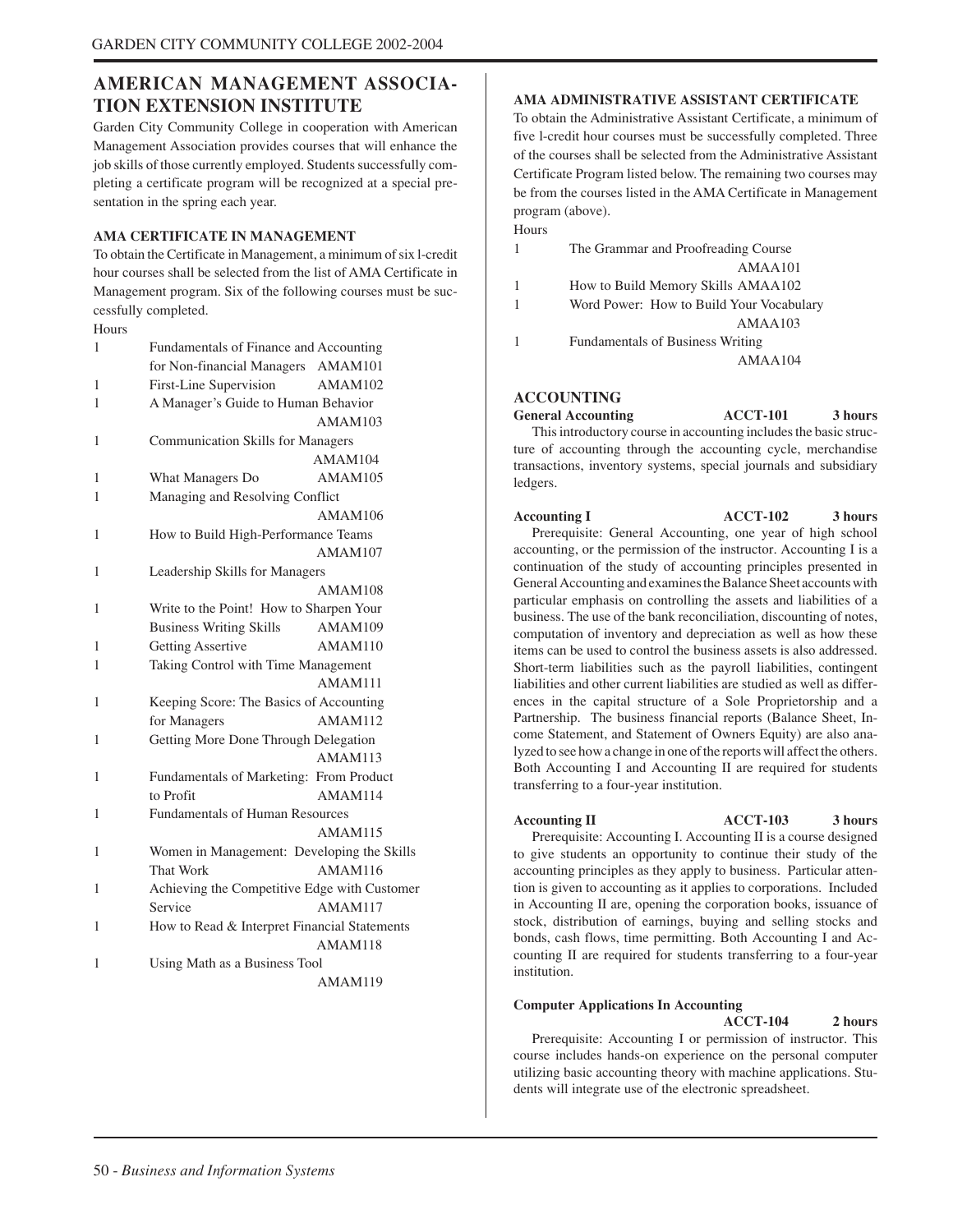#### **Income Tax: Individual Planning and Management ACCT-106 1 hour**

This course examines the federal income tax system as applied to individuals. Planning, management, record keeping, tax schedules, and related topics will be included. Long-range planning for tax purposes will be stressed.

#### **Fundamentals of Tax Preparation I**

**ACCT-107 2 hours**

This beginning course provides a student with knowledge of the basics of income tax return preparation. Students will have a working knowledge of income tax preparation and the forms required.

#### **Certified Bookkeeper Examination Review**

**ACCT-108 5 hours**

Certified Bookkeeper Examination Review is a course designed to prepare students in accounting and those working in bookkeeping positions to take the Certified Bookkeeper examination. The course will help prepare them for new or enhanced careers in bookkeeping and accounting. The five 1-credit hour modules cover Adjusting Entries, Correction of Accounting Errors, Payroll, Depreciation, and Merchandise Inventory.

#### **Managerial Accounting ACCT-202 3 hours**

Prerequisite: Accounting II. Managerial Accounting is a course designed to give students an opportunity to increase their understanding of the role of accounting as it applies to information requirements for management. Students will gain knowledge in the basics of cost accounting principles and how cost accounting applies to management of an organization. Students will also learn terminology, journalizing, analyzing source documents, and financial statements as they apply to cost systems. Managerial Accounting also includes the study of budgeting for cash, inventory control, and capital expenditures for plant assets. Emphasis is placed on the use of accounting information systems to obtain information required by the managerial functions: planning, controlling, and decision making. Controlling both routine and non-routine operations, policy making, long range planning, evaluating inventory, and determining income are also topics covered by the course. In addition, statement analysis, cash and fund flows, cost behavior, estimation and analysis are also covered. The graphic approach, the high-low method and least squares method, techniques used for fitting a line to data, are covered as well as the preparation of a master budget and supporting budgets. Cost accounting systems studied include the job cost, process cost, and standard cost systems.

#### **Fundamentals of Tax Preparation II**

**ACCT-204 2 hours**

Prerequiste: Fundamentals of Tax Preparation I. This course is a continuation of Fundamentals of Tax Preparation I. Students will further develop their skills involving preparation of income tax forms and the many regulations and changes involving the tax code.

#### **AMA CERTIFICATE IN MANAGEMENT Fundamentals of Finance and Accounting for**

#### **Non-financial Managers AMAM-101** 1 hour

This AMA course teaches a student how to read and interpret financial statements; calculate returns on sales, gross margin percentages, and return on assets; get a working knowledge of everyday financial data, terms and tools; and develop business plans and proposed budgets with solid financial facts and analyses.

#### **First-Line Supervision AMAM-102 1 hour**

This AMA course gives a student the basic skills and techniques needed to handle a supervisory job and get the results management expects.

#### **A Manager's Guide to Human Behavior**

**AMAM-103 1 hour**

This AMA course helps a student interact successfully with others: bosses, peers, subordinates, and clients. It presents insights and techniques to inspire employees to higher performance and maximize your positive working relationships.

#### **Communication Skills for Managers**

**AMAM-104 1 hour** This AMA course helps a student master the techniques of

public speaking, express ideas in writing, understand and use body language, and evaluate listening habits.

#### **What Managers Do AMAM-105 1 hour**

This AMA course offers a practical skills-building program that concentrates on the functions that most often determine success in management. Students will learn to analyze a job, break it down into its functional components, spot weaknesses and determine the action to correct weaknesses.

#### **Managing and Resolving Conflict AMAM-106 1 hour**

This AMA course identifies the strategies, tactics, and insights needed to be firmly in control of tough conflict situations. This is a results-oriented course designed specifically for shirt-sleeve managers.

#### **How to Build High-Performance Teams**

**AMAM-107 1 hour** This AMA course shows how to build and manage teams that live up to their promise of higher productivity and greater problem solving ability. It focuses on the how-to keys of team-building: finding the right team members, empowering them to make decisions, and evaluating their performance.

#### **Leadership Skills for Managers AMAM-108 1 hour**

This AMA course identifies the what, where, why, when and how of on-the-job leadership. A person can learn to be a leader by understanding what motivates people, by learning how to plan, manage, and communicate effectively, and by developing a consistent personal leadership style that fits both the manager and the work environment.

#### **Write to the Point! How to Sharpen**

#### Your Business Writing Skills AMAM-109 1 hour

This AMA course gives the student guidelines, techniques, and exercises to improve the writing of memos, reports, and proposals that command attention and the desired results. This courses focuses on the skills needed every day.

#### Getting Assertive **AMAM-110** 1 hour

This AMA course gives the student the skills needed to be more assertive, both on the job and in personal life. The tactics and techniques provided will help improve a student's ability to deal with confrontations decisively, yet diplomatically, cope more effectively with stress and tension, say "no" to unfair demands, and more.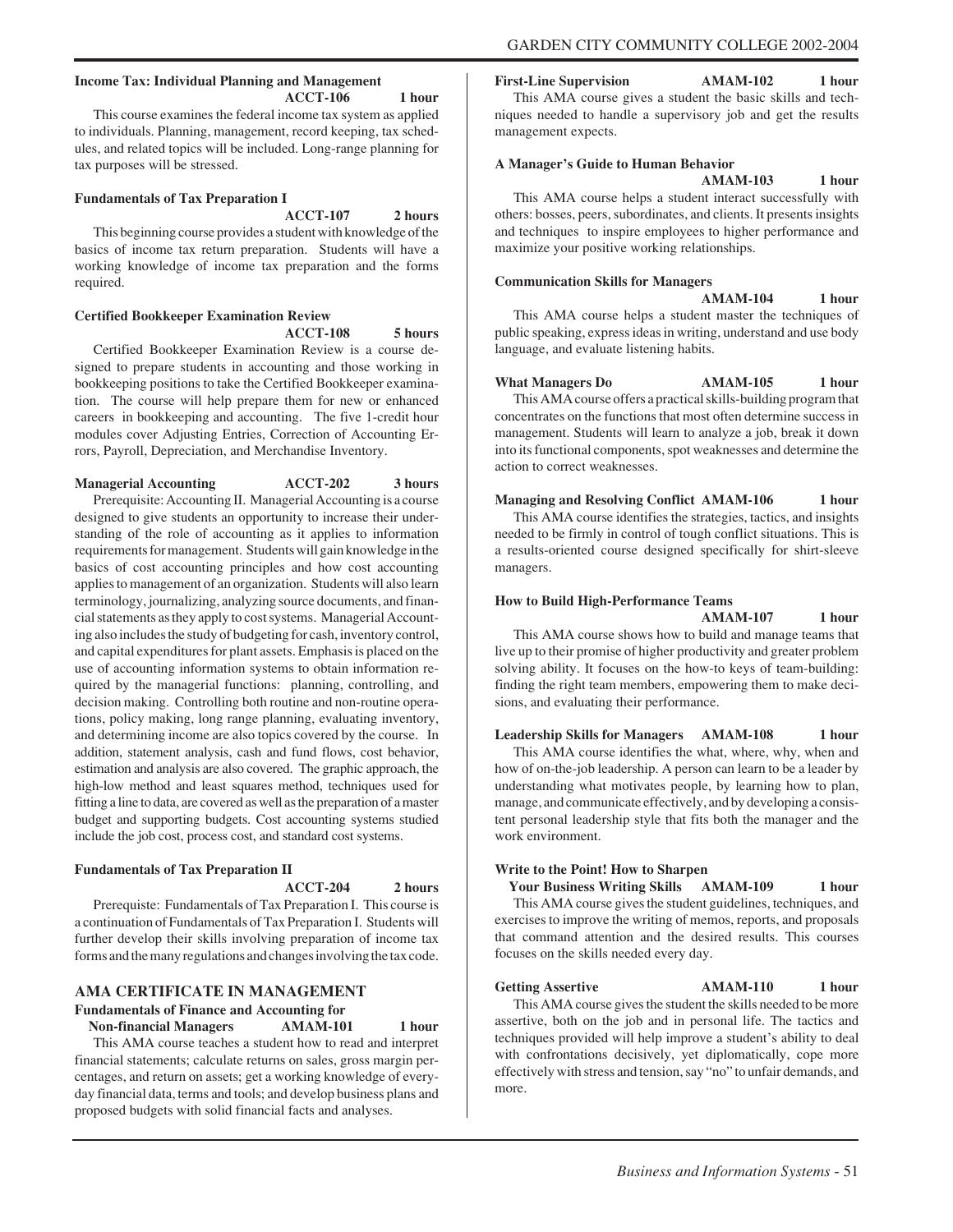#### **Taking Control with Time Management**

#### **AMAM-111 1 hour**

This AMA course outlines basic time management strategies for increasing profits, productivity, and chances of career success. The courses shows how to calculate a meaningful time audit, the uses of the SMART system for setting personal and career goals, the effective use of delegation, and proven timesaving techniques.

#### **Keeping Score: The Basics of Accounting for Managers AMAM-112 1 hour**

This AMA course provides a non technical approach to accounting. While the basic mechanics of accounting are fully explained, the emphasis is on showing how to interpret financial information and use this information to make better business decisions. A student will learn how to interpret financial statements, compute depreciation, and calculate cash inflows and outflows.

#### **Getting More Done Through Delegation**

**AMAM-113 1 hour**

This AMA course helps answer the questions of what to delegate?, how to delegate? and to whom to delegate? This course will show a student how to delegate but still achieve goals while reducing the stress of doing too much.

#### **Fundamentals of Marketing: From Product to Profit AMAM-114 1 hour**

This AMA course cuts through the jargon and gets right to the techniques and skills needed to sell products and services at a profit. The course will identify how to target a marketing segment and determine buyer behavior, develop new product strategies and create opportunities for old products, evaluate market research techniques, and gather useful marketing information.

#### **Fundamentals of Human Resources**

#### **AMAM-115 1 hour**

This AMA course serves as a guide to the productive management of human resources including ideas, insights, and techniques that a human resources manager can put to use immediately. A student will learn how to develop an effective human resource plan for a company based on the needs of the organization.

#### **Women in Management: Developing the Skills That Work AMAM-116 1 hour**

This AMA course shows how to build on a person's best traits in order to get the job done more efficiently and to move ahead in a career. This course, especially designed for women, helps develop the understanding, the attitudes, and skills needed for management success.

#### **Achieving the Competitive Edge With Customer Service AMAM-117 1 hour**

This course helps a student organize and manage a proactive customer service function. It will help the student develop the skills to turn an organization's customer service function into a profitable and strong marketing tool that is able to determine customer need and satisfaction and handle customer requests.

#### **How to Read & Interpret Financial Statements AMAM-118 1 hour**

This course explains what information is contained in different financial reports, what analyses users can apply to bring out information, and how to relate information to the overall health of the business. Topics covered include reading income statements, statements of cash flows from a management perspective, and reading and interpreting balance sheets.

#### **Using Math As A Business Tool AMAM-119 1 hour**

This course aids the student in applying necessary math concepts and methods often used in the process of business accounting and finance. Instruction will provide skill at applying math in dayto-day business assignments.

#### **BUSINESS ADMINISTRATION**

**Introduction to Business BSAD-101 3 hours** This business course surveys the marketing, management, finance and production departments of a big business operation as well as the ownership and management of a small business.

#### **Business Communications BSAD-102 3 hours**

Prerequisite: Completion of English I and proficiency in typing. This course includes theory, psychology, and practice of the business letter. Included will be composition of sales, credit, collection, inquiry, and application letters.

#### **Business Law I BSAD-104 3 hours**

This course includes the legal environment of business, law of contracts, sales, and law of agency and employment. Emphasis is placed on analysis and problem solving in these areas.

**Business Law II BSAD-105** 3 hours Prerequisite: Business Law I. This course is a study of partnerships, corporations, debtor and creditor relations, commercial paper, and regulation of business property. Emphasis is placed on analysis and problem solving in these areas.

#### **Business Machines BSAD-106 2 hours** This is an electronic calculator course incorporating the touch

system and special function keys in solving business problems. Calculators similar to those found in the business office will be used.

#### **Business Mathematics BSAD-107 3 hours**

Business mathematics is a one-semester course emphasizing the concepts of mathematics for both business and personal use. Selected topics in financial mathematics are chosen to provide students with an insight into the understanding of business transactions. The development of arithmetic skills and knowledge related to buying and selling merchandise; payroll preparation; investments and banking are emphasized. Although this course is useful for students who expect to take accounting, it is not a prerequisite or requirement.

#### **Advertising BSAD-120 3 hours**

This course is a study of modern advertising principles and practices, ethics, selection of media, copy/layout techniques, consumer psychology, applications and occupations. Advertising is studied from the viewpoint of both seller and consumer.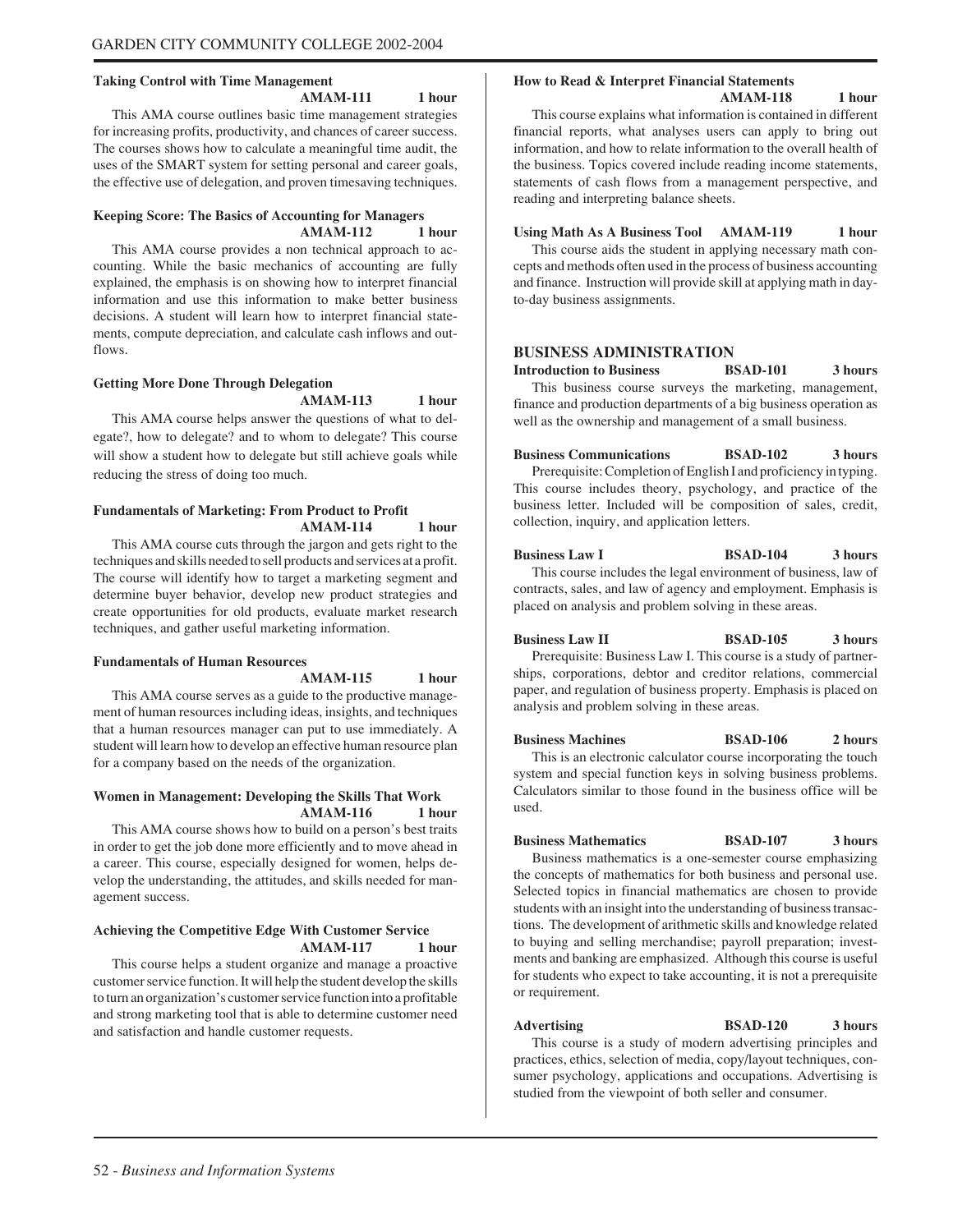#### **Insurance BSAD-121 3 hours**

This course includes managing risk for a family and managing risk for a business, and the principal types of insurance available to solve the risk needs. Business Law is desirable but not a prerequisite.

**Management BSAD-122** 3 hours

Fundamental principles and techniques of management of business activities are covered in this course. The course is designed to provide a basic understanding of administrative problems through the study of the functions of management. Organizing, planning, directing, and controlling, the four functions of management, are studied in detail. The study of management encompasses a great deal of territory, both conceptually and geographically. Therefore, it is important for those being introduced to the field to have reliable guideposts to help them make sense of it all. Five major themes guide the study of management. These themes include an overriding focus on change, an emphasis on skill development, an emphasis on globalization, an emphasis on diversity and an emphasis on ethics.

#### **Marketing BSAD-123 3 hours**

This course surveys the distribution and flow of goods and services from producers and sellers to consumers and buyers as will as the movement of commodities through various marketing channels. Marketing is the study of the process of creating, distributing, promoting, and pricing goods, services, and ideas to facilitate satisfying exchange relationships with customers in a dynamic environment. Major areas of study involve marketing and its environment, buyer behavior and target market selection, product decisions, distribution decisions, promotion decisions, pricing decisions and the implementation and effect of electronic marketing.

**Salesmanship BSAD-124 3 hours** Modern salesmanship principles and practices are discussed. Opportunities for sales, traits required for success in the field, the selling process, and the function of sales management are included.

Retailing BSAD-125 3 hours This course examines basic practices used in retailing today. Retail management emphasizes the analysis of practical retail problems.

#### **Business Field Study I BSAD-126 3 hours**

Prerequisite: Consent of the Business and Economics Division Director. This course gives actual work experience at an approved training station under faculty supervision for those students majoring in business. There are required periodic meetings with the faculty supervisor as well as outside training assignments. A minimum of 15 hours per week in on-the-job employment. Normally this course is not transferable. This course is taught by arrangement.

#### **Business Field Study II BSAD-127** 3 hours

Prerequisite: Consent of the Business and Economics Division Director. This course gives actual work experience at an approved training station under faculty supervision for those students majoring in business. There are required periodic meetings with the faculty supervisor as well as outside training assignments. A minimum of 15 hours per week in on-the-job employment. Normally this course is not transferable. This course is taught by arrangement.

#### **Consumer Finance BSAD-130 3 hours**

This course surveys various topics that are of personal value. Personal money management, consumer credit, housing, transportation, food, clothing, insurance, savings, and consumer protection are included. Consumer Finance is a course designed to provide the background for further studies or assist the student as they embark upon a job career. In this course the student is exposed to the definition of Consumer Finance and why it is useful in the many aspects of every day life. In addition the student will study some techniques they can use in setting and obtaining their personal financial goals. The course consists of three hours lecture/recitation per week.

**Money and Banking BSAD-131** 3 hours

This American Insitute of Banking (AIB) course emphasizes on such problems as economic stabilization, types of spending, the role of gold, limitations of central bank control, government fiscal policy, balance of payments, foreign exchange and their repercussions on the banking industry in affecting yield curves and the structuring of portfolios.

#### **Principles of Bank Operation BSAD-132 3 hours**

This American Institue of Banking course provides beginners and newcomers in the banking field a broad overview of the nature of convenience banking activities. The what and why of banking are stressed rather than the how, or the specific techniques by which the objectives are reached.

#### **Business Financial Management BSAD-133 3 hours**

This is a study of the financial management of business. Financial records and regulations for businesses will be discussed.

#### **Leadership Development BSAD-134 1 hour**

This course provides instruction and hands-on experience in leadership and civic events. It also promotes Business Professionals of America through involvement in local, state, and national activities which develop leadership skills such as communication, decision solving, parliamentary procedures, and teamwork. Membership in Business Professionals of America is required for any student wishing to compete on state and national levels but is not required in order to be in this class.

**Real Estate BSAD-202 3 hours** The rights of property ownership, the papers of transfer of those

rights, operating a real estate office and selling real estate are covered. Business Law is desirable but not a prerequisite.

**Real Estate Law BSAD-203 3 hours**

The basic laws of real estate in general are studied. Representative areas are present possessory estates, future interests, coownership, rights in the land of another, title to land, landlordtenant law, fixtures, zoning, eminent domain, lateral and subjacent support, condominiums, cooperatures, and townhouses.

#### **Personnel Management I BSAD-210 3 hours**

This class helps to develop philosophy and policy considerations that are basic in sound personnel programs with the positive and preventive aspects stressed. Discussion is centered on practical application of personnel supervision practices.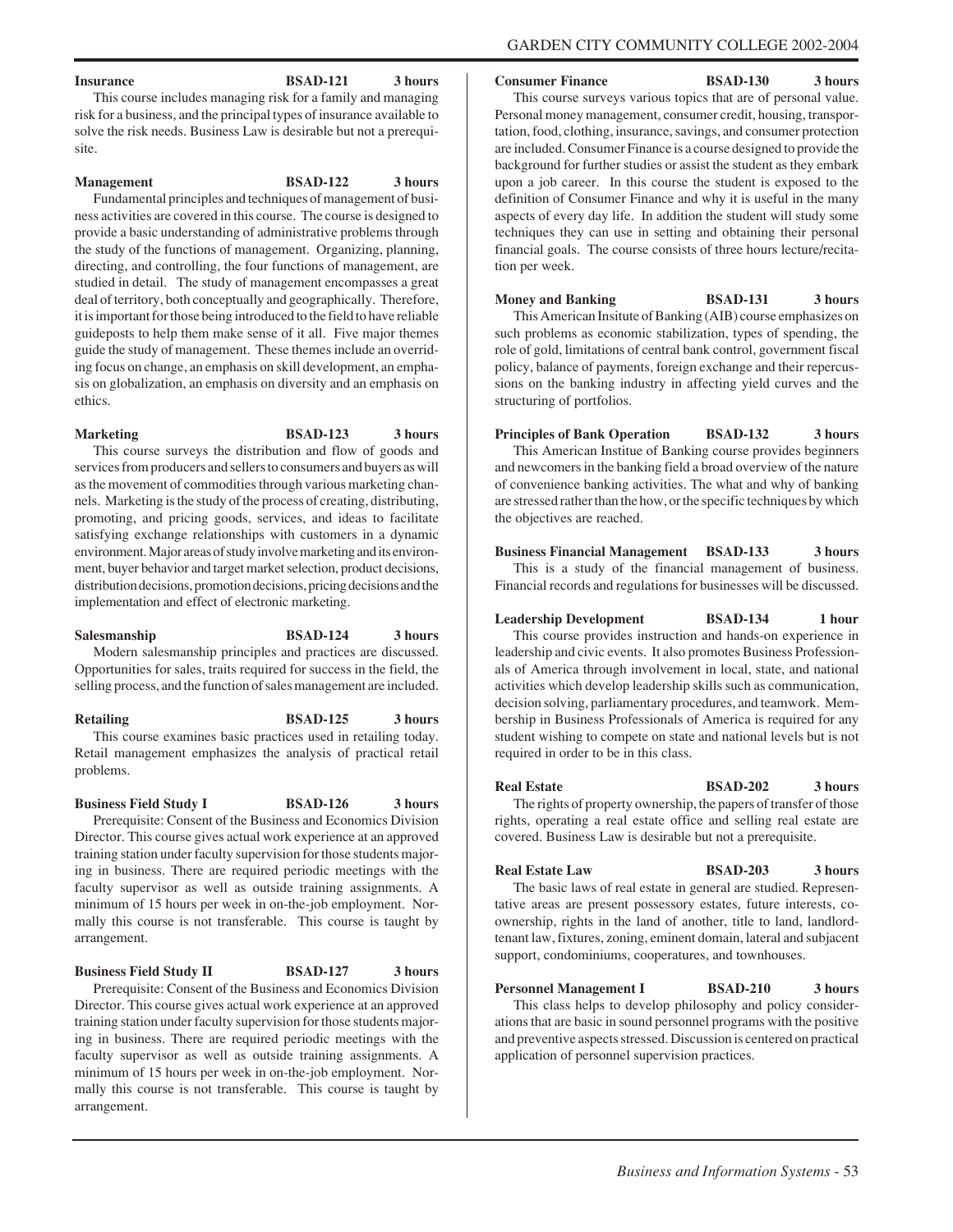**Personnel Management II BSAD-211 3 hours** Prerequisite: Personnel Management I. Emphasis is placed on the individual and the human nature of the organization. The objective will be to bring the individual and the organization to a better understanding of each other.

**Small Business Management BSAD-212 3 hours** This course examines of the role of small businesses in today's economy which will aid the student in preparation for business ownership and to aid in present ownership of a business. Strategies, objectives, dangers, management, relations, purchases, finances, legalities, locations, facilities, budgets, risk, inventories, laws and regulations of small business ownership are studied.

**Bank Teller Operations I BSAD-213** 2 hours Bank Teller Operations I is designed for students wanting to embark on a career in the financial industry. This course will include the role of the teller, primary and secondary teller functions, bank security, and customer service. After completing Bank Teller Operations I, students will have many of the skills necessary to be successful in a bank teller career. Bank Teller Operations I is an American Institute of Banking approved course.

**Bank Teller Operations II BSAD-214 1 hour** Bank Teller Operations II is designed to help newly promoted senior tellers adapt to the demands of senior teller responsibilities. Students will participate in lectures, role play, group and individual activities, and case studies to practice the skill they will need on the job. Students will also be encouraged to add information about their own banks' policies and procedures. After completing Bank Teller Operations II, students will have many of the skills necessary to be successful in a bank teller career. Bank Teller Operations II is an American Institute of Banking-approved course.

**The Bank Credit Card Business BSAD215 2 hours** The Bank Credit Card Business course introduces the student to the dynamics of a widely accepted payment system—the credit card. This AIB approved course covers profitability models for both issuers and acquirers; credit evaluation, application processing, and policy reviews; the role of quality customer service; the collection function and credit card fraud; and laws and regulations governing credit cards.

#### **Introduction to Mortgage Lending BSAD216 2 hours**

The Introduction to Mortgage Lending course is designed for the entry-level banker involved in mortgage credit, as well as other bankers who have a need to know the basics of residential mortgage lending. This AIB approved course covers the basic concepts of mortgage lending, real estate law, stages of the residential lending process, and external relationships that residential lenders have.

#### **Achieving Customer Service in Banks BSAD117 1 hour**

Banks are recognizing the importance of quality customer service and are expecting more and more from bankers. This course provides not only the "how" of customer service, but they "why" of customer service. The first two sections of the course are devoted the framework for understanding how customers view banking relationships. The last section addresses the specific skills and techniques that bankers may use to satisfy their customers and build positive relationships. This course is designed for bank employees who serve external retail customers. It is aimed as well at managers of these employees. This is an AIB approved course. Prerequisites: Recommended: At least one month of customercontact experience within a bank.

**Marketing Financial Services BSAD218 3 hours** This course's purpose is to give bankers with little or no marketing background the information they need to understand the role of marketing in the business of banking. Participants should also be able to build their skills in the marketing field. This is an AIB approved course.

**A+ Hardware BSNT101 2 hours** A+ Certification: Hardware is designed for the student who has a basic knowledge and experience with PCs and who might want to pursue a career as a computer service technician. Those students not desiring certification may utilize the skills learned in this class to maintain computers and/or networks. Information provided in this course assist a student in preparation for the A+ Hardware certification exam. It is strongly recommended that a student complete the introduction to Management Information Systems class or have experience with the Windows operating system and a general knowledge of hardware and software before enrolling in the A+ curriculum.

**A+ Operating Systems BSNT102 3 hours** A+ Certification: Operating Systems is designed for the computer professional who has support-level knowledge of personal computer (PC) hardware, but needs to expand upon that knowledge to learn the basic skills to set up and support operating systems that run on PCs. In this course, we will focus on the Microsoft operating systems Windows 95, Windows 98, and Windows 2000 Professional. Discussions will also cover NT 4.0 and 2000 Server. Information provided in this course assist a student in preparation for the A+ Operating Systems certification exam.

Cisco Academy I BSNT110 3 hours This is the first of four semester courses designed to provide students with classroom and laboratory experience in current and emerging networking technology that will empower them to enter employment and/or further education and training in the computer networking field. A task analysis of current industry standards and occupational analysis was used to develop the content standards. Instruction includes, but is not limited to, OSI model and industry standards, network topologies, IP addressing, including subnet masks, networking components, and basic network design. Prerequisites: Required: None. It is strongly recommended that a student complete A+ Hardware and Software and have good keyboarding skills and internet access.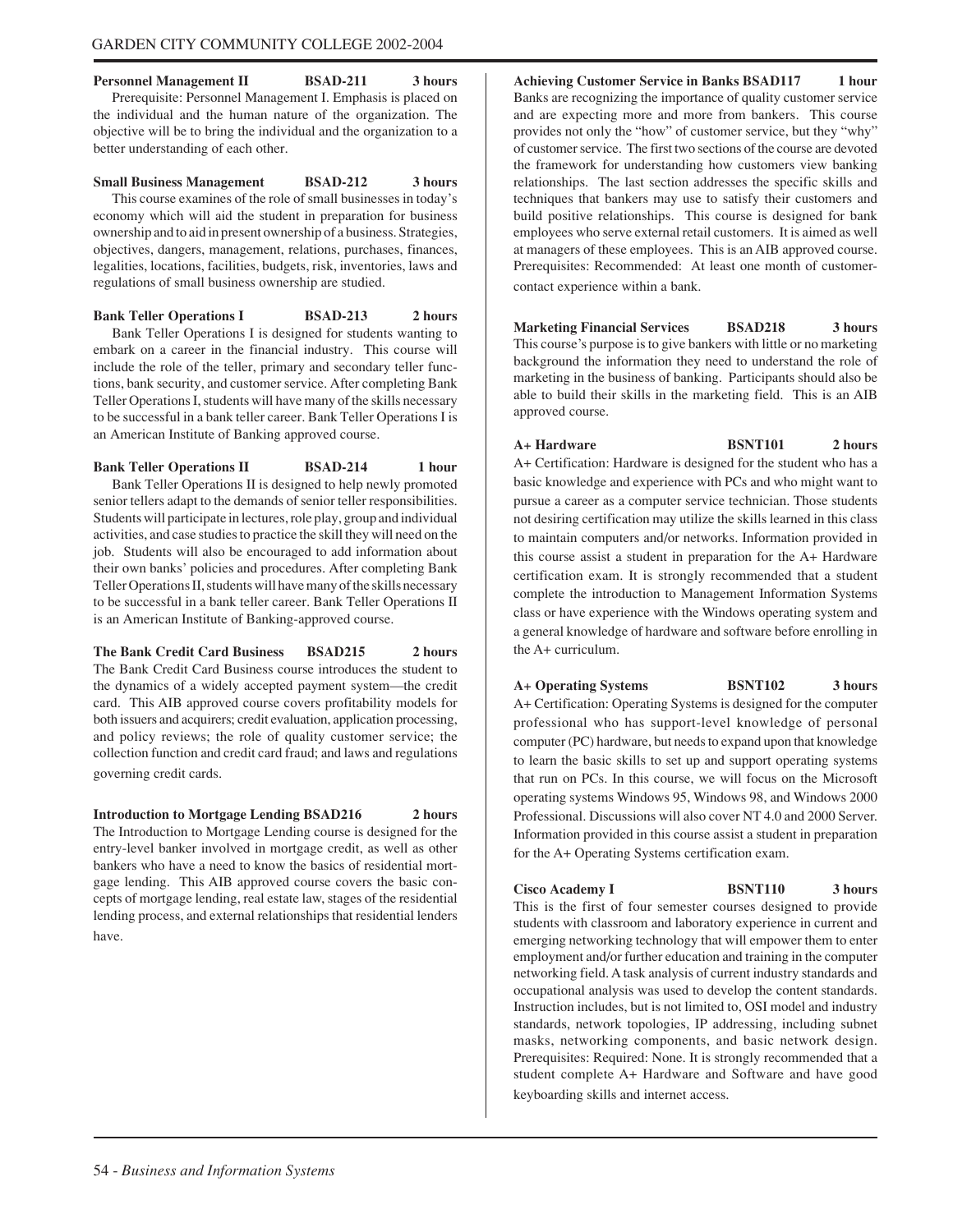#### Cisco Academy II BSNT111 3 hours

This is the second of four semester courses designed to provide students with classroom and laboratory experience in current and emerging networking technology that will empower them to enter employment and/or further education and training in the computer networking field. A task analysis of current industry standards and occupational analysis was used to develop the content standards. Instruction includes, but is not limited to, beginning router configurations and routed and routing protocols. Prerequisites: Required: Successful completion of Semester I.

Cisco Academy III BSNT112 3 hours

This is the third of four semester courses designed to provide students with classroom and laboratory experience in current and emerging networking technology that will empower them to enter employment and/or further education and training in the computer networking field. A task analysis of current industry standards and occupational analysis was used to develop the content standards. Instruction includes, but is not limited to, advanced router configurations, LAN switching theory and VLANs, advanced LAN and LAN switched design, Novell IPX, and threaded case studies. Prerequisites: Required: Successful completion of Semester I and II.

**Cisco Academy IV BSNT113 3hours**

This is the forth of four semester courses designed to provide students with classroom and laboratory experience in current and emerging networking technology that will empower them to enter employment and/or further education and training in the computer networking field. A task analysis of current industry standards and occupational analysis was used to develop the content standards. Instruction includes, but is not limited to, WAN theory and design, WAN technology, PPP, Frame Relay, ISDN, network troubleshooting, national SCANS skills, and threaded case studies. Prerequisites: Required: Successful completion of Semester I, II and III.

#### **Supporting Microsoft Windows 2000 Professional BSNT158 3 hours**

This course provides students with the knowledge and skills necessary to install and configure Microsoft® Windows® 2000 Professional on stand-alone computers and on client computers that are part of a workgroup or a domain. It also provides students with the prerequisite knowledge and skills required for course 2153, Implementing a Network Infrastructure Using Microsoft Window 2000. This course will help the student prepare for the following Microsoft Certified Professional Exam 70-210, Installing, Configuring, and Administering Microsoft Windows 2000 Professional.

### **Supporting Microsoft Windows 2000 Server BSNT159 3 hours**

This course provides the skills and knowledge necessary to install and configure Windows 2000 Server to create file, print, and Terminal servers. It also provides students with the prerequisite knowledge and skills required for course 2153, Implementing a Network Infrastructure Using Microsoft Window 2000. This course will help the student prepare for the following Microsoft Certified Professional Exam 70-215, Installing, Configuring, and Administering Microsoft Windows 2000 Server.

#### **Designing a Secure Microsoft Windows 2000 Network BSNT-150 (MCN-2150) 3 hours**

Prerequisites: Working knowledge of Windows 2000 Directory Services; Completion of BSNT155 (MCN1560), Upgrading Support Skills from Microsoft Windows NT 4.0 to Microsoft Windows 2000; or, completion of BSNT154 (MCN2154), Implementing and Administering Windows 2000 Directory Services; o*r e*quivalent knowledge. This provides students with the knowledge and skills necessary to design a security framework for small, medium, and enterprise networks using Microsoft® Windows® 2000 technologies.

#### **Microsoft Windows 2000 Network & Operating System Essentials BSNT-151 (MCN-2151) 2 hours**

This course is to provide individuals who are new to Microsoft® Windows® 2000 with the knowledge necessary to understand and identify the tasks involved in supporting Windows 2000 networks. This is an introductory course designed to provide an overview of networking concepts and how they are implemented in Windows 2000. This course will help the student prepare for the following Microsoft Certified Professional Exam 70-210, Installing, Configuring, and Administering Microsoft Windows 2000 Professional and Exam 70-215, Installing, Configuring, and Administering Microsoft Windows 2000 Server.

#### **Supporting a Network Infrastructure using**

**Microsoft Windows 2000 BSNT-153 (MCN-2153) 3 hours** Prerequisites: Successful completion of BSNT-152 (MCN-2152), Supporting Windows 2000 Professional and Server, or equivalent skills and knowledge. This course is for new-to-product support professionals who will be responsible for installing, configuring, managing and supporting a network infrastructure that uses the Microsoft® Windows® 2000 Server products. It also provides students with the prerequisite knowledge and skills required for course 2154, Implementing and Administering Microsoft Windows 2000 Directory Services. This course will help the student prepare for the following Microsoft Certified Professional Exam 20-216: Implementing and Administering a Microsoft Windows 2000 Network Infrastructure.

#### **Implementing and Administering Microsoft Windows 2000**

**Directory Services BSNT-154 (MCN-2154) 3 hours** Prerequisites: BSNT-151 (MCN-2151) Microsoft Windows 2000 Network and Operating System Essentials, or equivalent skills and knowledge; and BSNT-152 (MCN-2152), Implementing Microsoft Windows 2000 Professional and Server, or equivalent knowledge and skills. This course is designed to provide students with the knowledge and skills necessary to install, configure, and administer Microsoft Windows 2000 Active Directory™ directory services. The course also focuses on implementing Group Policy and performing the Group Policy–related tasks that are required to centrally manage users and computers. This course will help the student prepare for the following Microsoft Certified Professional Exam 70-217, Implementing and Administering a Microsoft Windows 2000 Directory Services Infrastructure.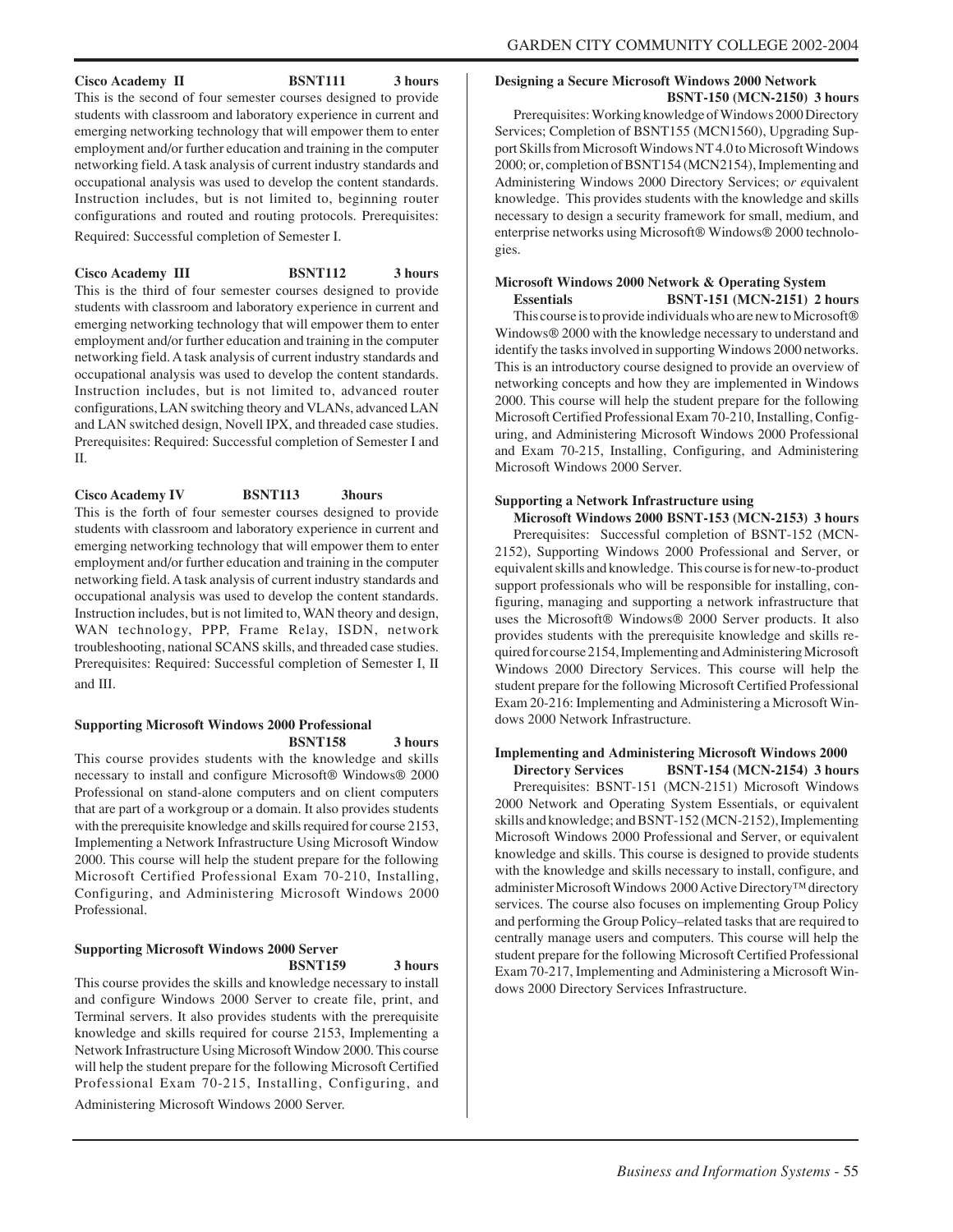**Updating Support Skills from Microsoft Windows NT 4.0 to Microsoft Windows 2000 BSNT-155 (MCN-1560) 3 hours**

Prerequisites: CSCI-151 (MCN-803) Administering Microsoft Windows NT 4.0, or equivalent skills. This course is to provide Microsoft® Windows NT® 4.0 support professionals with the knowledge and skills necessary to support Microsoft Windows® 2000–based networks. This is a performance-based course, designed around the job-related tasks a support professional must perform using new or modified features in the Windows 2000 operating system. This course will help the student prepare for the following Microsoft Certified Professional Exam 70-240, Microsoft Windows 2000 Accelerated Exam for MCPs Certified on Microsoft Windows NT 4.0.

#### **Designing a Microsoft Windows 2000 Directory Services Infrastructure BSNT-156 (MCN-1561) 2 hours**

Prerequisites**:** BSNT-155 (MCN-1560), Updating Support Skills from Microsoft Windows NT® 4.0 to Microsoft Windows 2000, or equivalent knowledge and skills or BSNT-154 (MCN-2154), Implementing and Administering Microsoft Windows 2000 Directory Services, or equivalent knowledge and skills. This course provides students with the knowledge and skills necessary to design a Microsoft® Windows® 2000 directory services infrastructure in an enterprise network. Strategies are presented to assist the student in identifying the information technology needs of an organization, and then designing an Active Directory™ structure that meets those needs. This course will help the student prepare for the following Microsoft Certified Professional Exam 70-219, Implementing and Administering a Microsoft Windows 2000 Directory Services Infrastructure.

#### **Designing a Microsoft Windows 2000 Network Services Infrastructure BSNT-157 (MCN-1562) 2 hours**

Prerequisites: BSNT-155 (MCN-1560), Updating Support Skills from Microsoft Windows NT® 4.0 to Microsoft Windows 2000 or BSNT-154 (MCN-2154), Implementing and Administering Windows 2000 Directory Services. This course provides students with the information and skills needed to create a networking services infrastructure design that supports the required network applications. Each module provides a solution based on the needs of the organization. Some Microsoft® Windows® 2000 network solutions require a single technology, such as DHCP, to provide Internet Protocol (IP) address configuration support. In other situations, several technology options exist, such as Open Shortest Path First (OSPF), Routing Information Protocol (RIP), and Internet Group Management Protocol (IGMP), to design an IP routing scheme. This course will help the student prepare for the following Microsoft Certified Professional Exam 70-221, Designing a Microsoft Windows 2000 Network Infrastructure.

#### **COMPUTER SCIENCE**

**Keyboarding CSCI-100 3 hours**

Keyboarding is designed for students desiring to develop a touch-typing competency on a computer keyboard. Students will learn to operate the standard alpha-numeric keyboard and the 10 key pad using the touch system. Keyboarding will include completion of reports, table design, and the development of speed.

#### **Introduction to Management Information Systems CSCI-101 3 hours**

Introduction to Management Information Systems is an introductory class that assists students in learning about computers and how they work. Topics range from how to turn on a computer to how to write a program. These topics include an overview of how computers are used today and how the system unit works with the peripheral units of a computer to produce the desired information. Also addressed are issues on how data is stored, communications and networks, the Internet and the worldwide web, operating systems and system software, and information system development. Security, privacy, and ethics issues as well as multimedia considerations, program development and program languages are also considered. The class includes detailed discussions of computer logic, data flow, number systems, memory, and data representation in memory. The class is taught as both a lecture and hands-on class with extensive use of transparencies, presentation software, interactive laboratory assignments and simulations, and sample devices to illustrate points in class.

#### **Introduction to Programming CSCI-102 3 hours**

This course is recommended for computer science majors. It covers the basic logic required to design and develop good logical computer programs. Course topics include hardware and software configurations as well as the concepts of program logic, top down design, and structured programs. May be taken con-currently with Introduction to Management Information Systems. The course will require three hours lecture/demonstration per week.

**Programming in BASIC (Visual) CSCI-103 3 hours** Prerequisite: Introduction to Programming or permission of instructor. This is an entry level programming course in the BASIC language. The class provides students with hands-on experience with a computer system.

**Programming in PASCAL CSCI-105 3 hours** Prerequisite: Introduction to Programming or permission of instructor. Class is taught hands-on with particular emphasis on the modular design of PASCAL and its extensive variable structure.

**Programming in COBOL CSCI-106 3 hours** Prerequisite: Introduction to Programming or permission of instructor. This is an entry level programming course in the COBOL language. Class is taught hands-on with particular emphasis on the file structure of COBOL that makes it uniquely fitted to the business environment. This course is recommended for students in business and related fields.

#### **Advanced Programming CSCI-107 3 hours**

Prerequisite: One of the entry level programming courses or permission of instructor. This course covers disk file structure, creation, and management. Emphasis is placed on logic methods of data file use. Topics include utility programs, and file types within a specific language. This course may be repeated as computer languages change.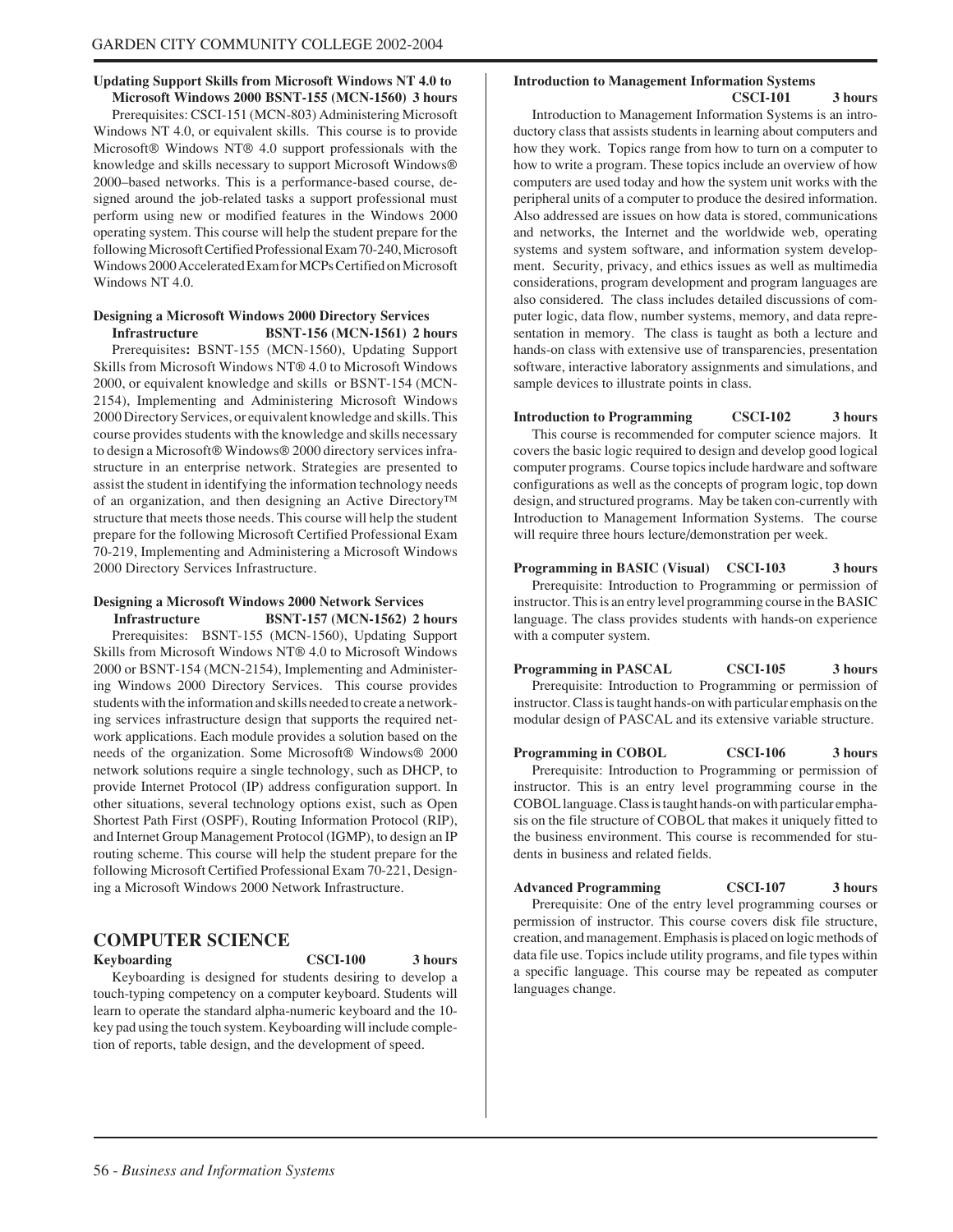#### **Programming in C ++ CSCI-108 3 hours**

This course studies problem solving tools and techniques, program design, and syntax and semantics of programming languages using C. Emphasis is placed on structured programming using the following control structures: sequence, repetition, and selection. Students will be introduced to the C editor, debugger, and compiler.

#### **Desktop Publishing CSCI-109 3 hours**

This beginning course in desktop publishing is a hands-on computer course. Layout, balance, pagination, graphics, fonts, and other desktop elements will be studied. Special techniques within the software used will be explored.

#### **Introduction to Microcomputer Software**

**CSCI-110 3 hours**

Prerequisite: Typing ability or permission of instructor. This course is lecture based and emphasizes hands-on experience in working with computer software. Word processing, electronic spreadsheet, database management, and other software may be used. This course may be repeated for additional credit as software used will vary.

#### **Advanced Computer Applications and Concepts CSCI111 3 hours**

Advanced Computer Applications and Concepts will give the opportunity for the student to extend their basic knowledge of word processing (Word), spreadsheet (Excel), database (Access), and presentation software (PowerPoint) software. This course acquaints them with the proper procedures to create more advanced documents, workbooks, databases, and presentations suitable for course work, professional purposes, and personal use. Students will use the concepts and techniques learned to integrate these applications. The course is a combination of lecture and handson. A student will practice the skills developed in the course. Three hours lecture, demonstration, and hands-on training. This course may be repeated as application software is changed.

#### **Comprehensive Word Processing Concepts CSCI112 3 hours**

Comprehensive Word Processing Concepts is a follow-up course for a student that has completed an introductory class in word processing or that has a working knowledge of the basics of word processing and desires a more in depth study of a specific software. With each software studied, the student will have a brief review of word processing basics. The student will then proceed to the more complex capabilities of the selected word processing software. As industry develops additional software, students may repeat the course for additional software training. PREREQUISITES: Successful completion of one of the following courses: Keyboarding or demonstrable keyboarding skills; Introduction to MicroComputer Software; MicroComputer Applications I: Word Processing Software; Word Processing Applications I, or with the permission of the instructor

#### **Comprehensive Spreadsheet Concepts (Software Specific) CSCI113 3 hours**

Comprehensive Spreadsheet Concepts is a course for a student that has no prior spreadsheet experience, or has completed an introductory class in a spreadsheet or has a working knowledge of the basics of a spreadsheet and desires a more in-depth study of a specific software. With each software package, the student will study spreadsheet basics and then proceed to the more complex

capabilities of the selected spreadsheet software. As additional spreadsheet software packages are developed, students may repeat the course for additional software training and credit. PREREQUISITES: Keyboarding or demonstrable keyboarding skills. Not required, but helpful: —Introduction to MicroComputer Software or MicroComputer Applications I: Spreadsheet Softwareanalysis, data tables, creation of templates, linking and hyperlinks, import of data, and static and dynamic web pages.

Upon completion of Comprehensive Spreadsheet Concepts a student should be able to utilize completely the capabilities of a given spreadsheet software.

#### **Comprehensive Database Concepts**

#### **CSCI113 3 hours**

Comprehensive Database Concepts is a course for a student that has no prior database experience, or has completed an introductory class in a database or has a working knowledge of the basics of a database and desires a more in-depth study of a specific software. With each software package, the student will study database basics and then proceed to the more complex capabilities of the selected database software. As additional database software packages are developed, students may repeat the course for additional software training and credit. PREREQUISITES: Keyboarding or demonstrable keyboarding skills. Not required, but helpful: Introduction to MicroComputer Software; -MicroComputer Applications I: Database Software

#### **Comprehensive Multimedia Concepts**

#### **CSCI114 3 hours**

This course will provide an in depth study on how to produce effective and attractive presentations and printed documents such as: Electronic Presentations, Color & Black-and-White Overheads, 35mm Slides, Speaker's Notes, Audience Handouts, and Outlines. PREREQUISITE: There is no required prerequisite. However, students should have an adequate level of Keyboarding and Windows competency.

#### **MOUS (Microsoft Office User Specialist) Word Proficient (version specific)**

#### **CSCI116 2 hours**

Word is a Microsoft word processing application that enables you to type reports, letters, newsletters and brochures. Students will learn the basic skills necessary to use Word (version specific). They will design and create documents, tables, reports and insert images. This course will help the student prepare for the Microsoft Office User Specialist exam Word (version specific) Proficient. Students may retake this course for additional credit as the Word version changes. Prerequisites: Students enrolling in this class should have the following skills: Windows 95: Introduction or Windows 95: Transition or equivalent knowledge; or, Windows 98: Introduction or Windows 98: Transition or equivalent knowledge.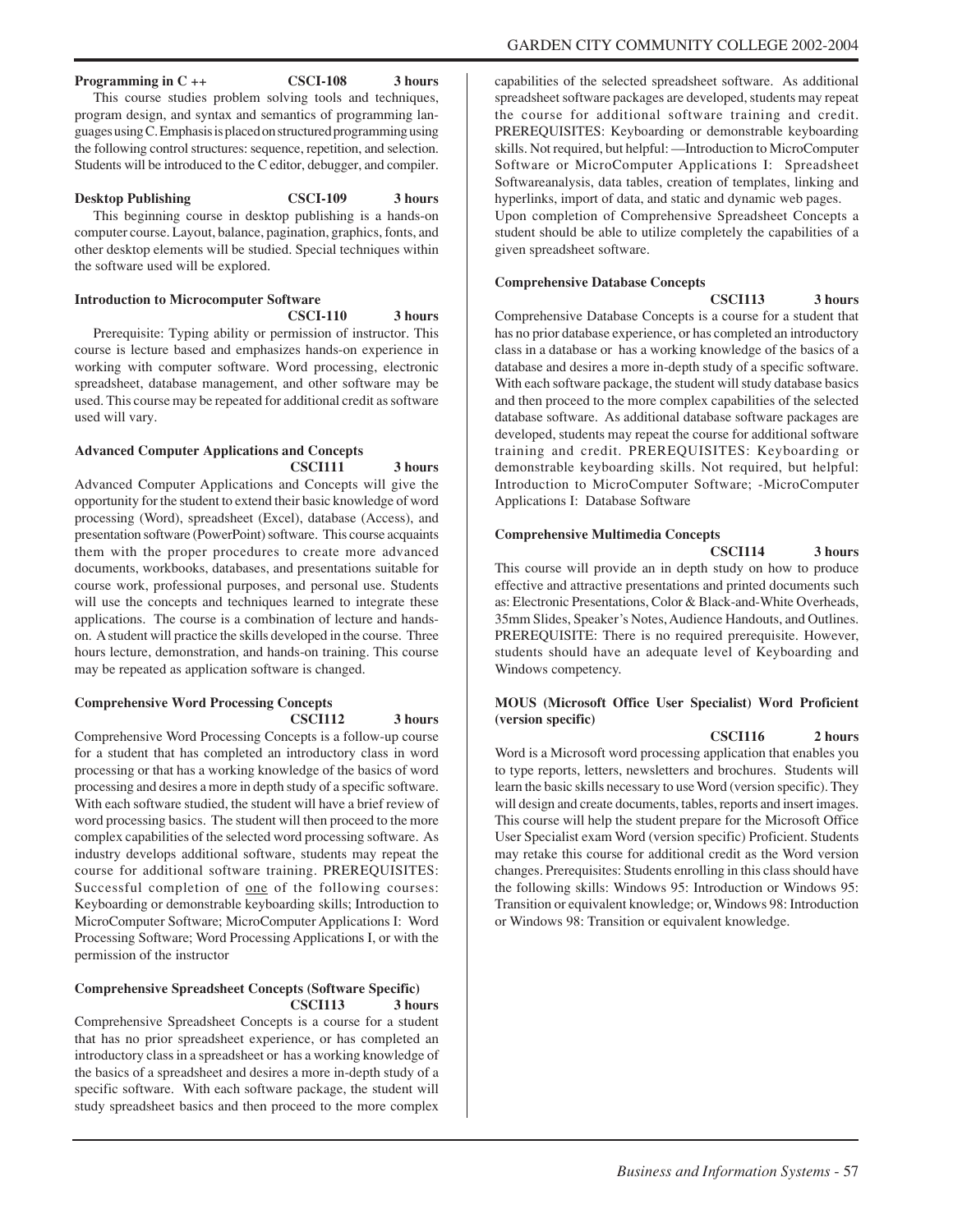#### **MOUS (Microsoft Office User Specialist) Excel Proficient (version specific)**

Excel is a Microsoft spreadsheet application that enables you to organize, analyze and manage data. Students will learn the basic skills necessary to use Excel (version specific). They will design and create spreadsheets, tables, formulas, functions, and charts. This course will help the student prepare for the Microsoft Office User Specialist Exam Excel (version specific) Proficient. Students may retake this course for additional credit as the Excel version changes. Prerequisites: Students enrolling in this class should have the following skills: Windows 95: Introduction or Windows 95: Transition or equivalent knowledge; or, Windows 98: Introduction or Windows 98: Transition or equivalent knowledge.

#### **MOUS (Microsoft Office User Specialist) Access (version specific)**

**CSCI118 1 hour**

**CSCI117 2 hours**

Access is a Microsoft database application that enables you to organize and manage database information as well as create your own custom applications. Students will learn the basic skills necessary to use Access (version specific). They will design and create databases, tables, queries, forms, and reports. This course will help the student prepare for the Microsoft Office User Specialist Exam Access (version specific) Proficient. Students may retake this course for additional credit as the Access version changes. Prerequisites: Students enrolling in this class should have the following skills: Windows 95: Introduction or Windows 95: Transition or equivalent knowledge; or, Windows 98: Introduction or Windows 98: Transition or equivalent knowledge.

#### **MOUS (Microsoft Office User Specialist) PowerPoint (version specific)**

**CSCI119 1 hour**

PowerPoint is a Microsoft presentation application that enables you to create powerful multimedia presentations. Students will learn the basic skills necessary to use PowerPoint (version specific). They will design and create presentations. This course will help the student prepare for the Microsoft Office User Specialist exam PowerPoint (version specific) Proficient. Students may retake this course for additional credit as the PowerPoint version changes. Prerequisites: Students enrolling in this class should have the following skills: Windows 95: Introduction or Windows 95: Transition or equivalent knowledge; or, Windows 98: Introduction or Windows 98: Transition or equivalent knowledge

#### **ECONOMICS**

#### **Economics: Macro ECON-111 3 hours**

This course is a study of economic problems with emphasis on aggregates. Particular attention will be given to general economic problems, national income accounting, business cycles, money and banking, international economics, and other aspects of our economy as a whole.

**Economics: Micro ECON-112 3 hours** This course covers theory of demand and supply, productivity and costs, equilibrium of the firm, price determination, pure competition, imperfect competition and monopoly, along with other related economic problems.

#### **American Economic History EC0N-113 3 hours**

This course studies the economic development of this country from the beginning of colonial times to the present day with emphasis on natural resources, transportation, agriculture, industry, commerce, territorial expansion, finance, labor and population growth.

#### **OFFICE ADMINISTRATION**

**Records Management OFAD-108 3 hours** The basic rules of indexing, coding and filing for alphabetic, subject, numeric and other filing systems are studied. Students will also learn how to electronically manipulate data.

#### **Secretarial Practice OFAD-109 3 hours**

Prerequisite: Document Formatting, or permission of the instructor. In this finishing course the student completes business forms, learns to answers the telephone, mail, office callers and many other office duties.

#### **Word Processing Applications I OFAD-110 3 hours**

Prerequisite: Document Formatting or permission of instructor. This course familiarizes students with various types of word processing equipment. Electronic typewriters, transcribing machines, and microcomputers may be used.

#### **Word Processing Applications II OFAD-111 2 hours** Prerequisite: Word Processing Applications I or permission of instructor. This course provides competence with word processing equipment. Advanced skill applications such as merging, shell documents, and math will be addressed.

**Document Formatting COFAD-112** 3 hours Prerequisite: Keyboarding or one semester of high school typing/keyboarding or demonstrated competency in keyboarding. This course provides continued development of skill in speed and accuracy, keying of the different types of business letters, manuscripts, and business documents.

#### **Office Education Conference OFAD-120 1 hour** This course teaches students how to get a job and survival skills for working on the job.

**Secretarial Field Study I OFAD-124 3 hours** Prerequisite: Consent of Certificate Program Director. Students receive credit for work experience at an approved training center

under faculty supervision. Periodic meetings with faculty supervisor are required. Emphasis is placed on integration and synthesis of secretarial knowledge and on-the-job experience. This course is taught by arrangement.

#### **Secretarial Field Study II OFAD-125 3 hours**

Prerequisite: Consent of Certificate Program Director. Students receive credit for work experience at an approved training center under faculty supervision. Periodic meetings with faculty supervisor are required. Emphasis is placed on integration and synthesis of secretarial knowledge and on-the-job experience. This course is taught by arrangement.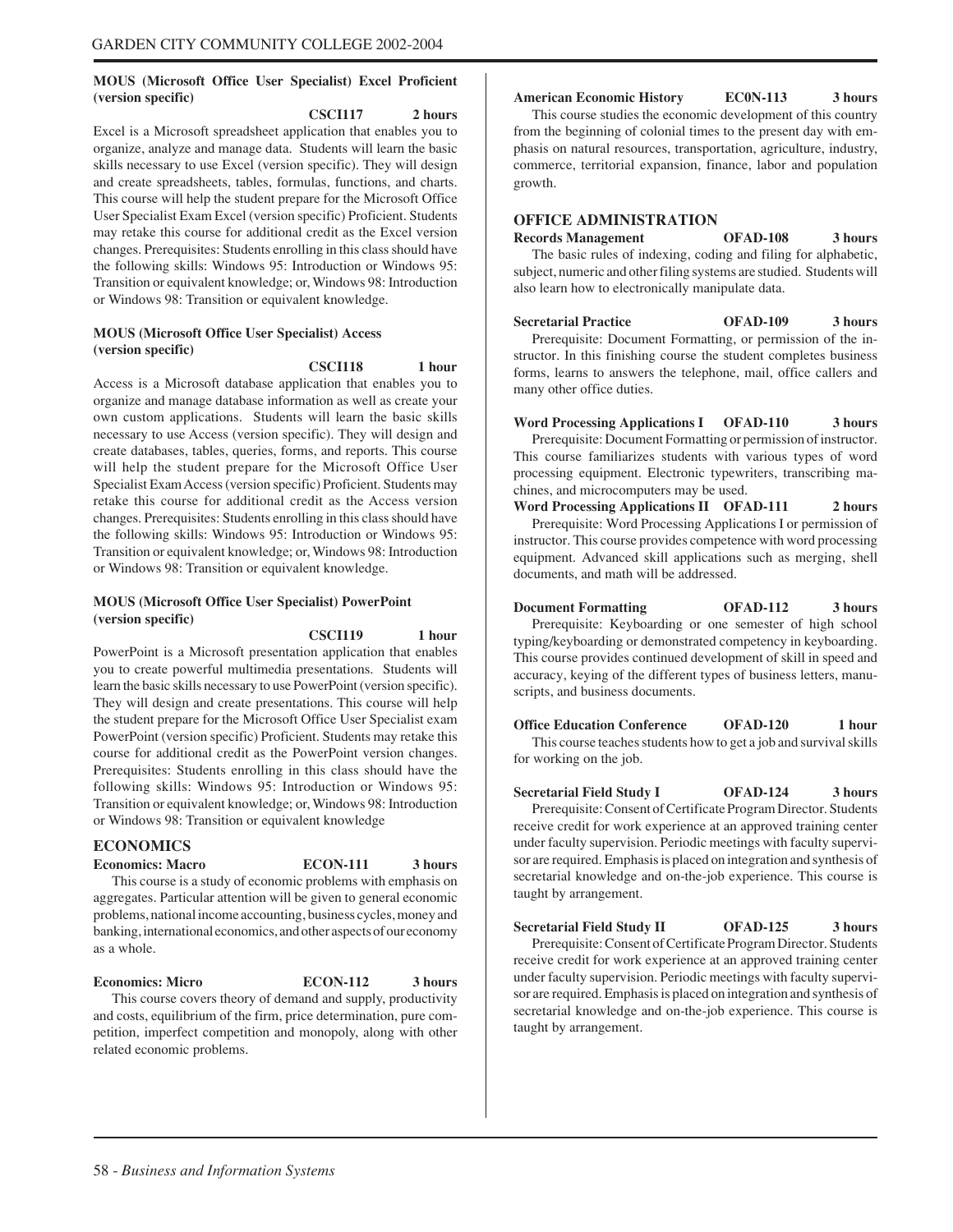**Machine Transcription OFAD-203 2 hours** Prerequisite: Document Formatting or permission of instructor. Students develop the art of typing business documents and correspondence from a recorded media.

**Medical Transcription OFAD-204 2 hours**

Prerequisite: Document Formatting and Medical Terminology or permission of the instructor. This course provides training for medical transcriptionists who wish to work in clinics, hospitals and medical offices. During the course students work with exercises in the following areas of medical transcriptions: history and physical reports, radiology, operations, pathology, discharge summaries, and autopsies.

**Legal Transcription OFAD-205 2 hours** Prerequisite: Document Formatting and Business Law or permission of the instructor. This course provides training for students

who wish to work as transcriptionists in legal and government offices. Students become familiar with terms used in civil, family, probate, real estate and corporate law as well as developing proficiency in the use of a transcribing machine.

**Business English OFAD-206 3 hours** Business English prepares the students enrolled in the secretarial science certificate or office administration programs. The course gives the student a complete, comprehensive review in the essentials of Business English including grammar, punctuation, and proofreading. The emphasis is on application of skills.

**Document Production OFAD-207 3 hours** Prerequisite: Document Formatting or four semesters of high school typing/keyboarding or demonstrated competency. This course is a refinement of machine operation and emphasis upon development of a high degree of speed and accuracy, with keying of business, medical and legal documents.

#### **MID-MANAGEMENT**

**Internship Conference I MIDM-101 1 hour** Students enrolled in Mid-Management Field Study I must be concurrently enrolled in this course designed as a briefing and review period of work experiences.

**Internship Conference II MIDM-102** 1 hour Students enrolled in Mid-Management Field Study II must be concurrently enrolled in this course designed as a briefing and review period of work experiences.

**Mid-Management Field Study I MIDM-103 3 hours** Prerequisite: Consent of Program Director. This course gives those students in the mid-management program actual work experience at an approved training station under faculty supervision. There are periodic meetings for class discussion. Students must be concurrently enrolled in Internship Conference I. Fifteen hours per week in on-the-job employment required.

**Mid-Management Field Study II MIDM-104 3 hours**

Prerequisite: Consent of Program Director. This course gives those students in the mid-management program actual work experience at an approved training station under faculty supervision. There are periodic meetings for class discussion. Students must be concurrently enrolled in Internship Conference II. Fifteen hours per week in on-the-job employment required.

#### **MANAGEMENT/MARKETING SEMINAR (DECA) MIDM 125** 1 hour

The course is specifically designed to identify business students, and to provide the coordinator an opportunity to give vocational counseling and individual personal assistance. Special attention will be given to such units of instruction as Delta Epsilon Chi, the collegiate level of DECA (Distributive Education Clubs of America), competitive preparation, on-the-job problems, current business practices, and career planning. This class is repeatable up to four times. Prerequisite: None

**Internship Conference III MIDM-201 1 hour** Students enrolled in Mid-Management Field Study III must be concurrently enrolled in this course designed as a briefing and review period of work experiences.

**Internship Conference IV MIDM-202 1 hour** Students enrolled in Mid-Management Field Study IV must be concurrently enrolled in this course designed as a briefing and review period of work experiences.

**Mid-Management Field Study III MIDM-203 3 hours** Prerequisite: Consent of Program Director. This course gives those students in the mid-management program actual work experience at an approved training station under faculty supervision. There are periodic meetings for class discussion. Studetns must be concurrently enrolled in Internship Conference III. Fifteen hours per week in on-the-job employment required.

**Mid-Management Field Study IV MIDM-204 3 hours** Prerequisite: Consent of Program Director. This course is gives those students in the mid-management program actual work experience at an approved training station under faculty supervision. There are periodic meetings for class discussion. Students must be concurrently enrolled in Internship Conference IV. Fifteen hours per week in on-the-job employment required.

#### **Strategies in Entrepreneurship MIDM-222 3 hours**

Strategies in Entrepreneurship presents an analysis of various planning and operational factors involved in the start-up of small businesses. These factors include the study of entrepreneurship and entrepreneurial environments, development of creativity and innovation, assessment of new ventures, examination of legal structures for business organizations, development and importance of a comprehensive business plan, marketing issues for start-ups, sources of start-up capital, financial understanding needed by entrepreneurs, proprietary property protection, and other relevant contemporary issues. Students are encouraged to apply the material to their own business ownership ambitions.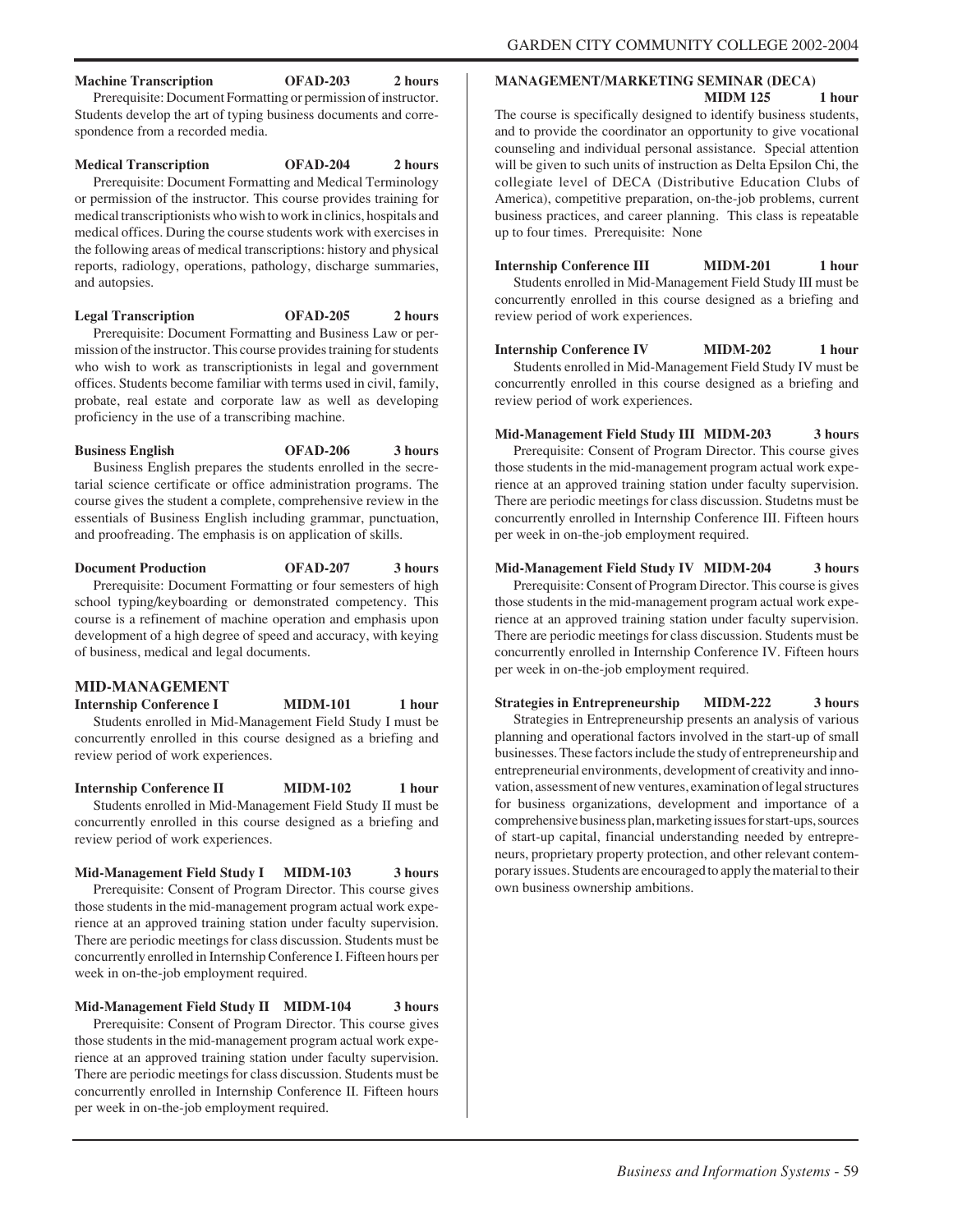60 - *Business and Information Systems*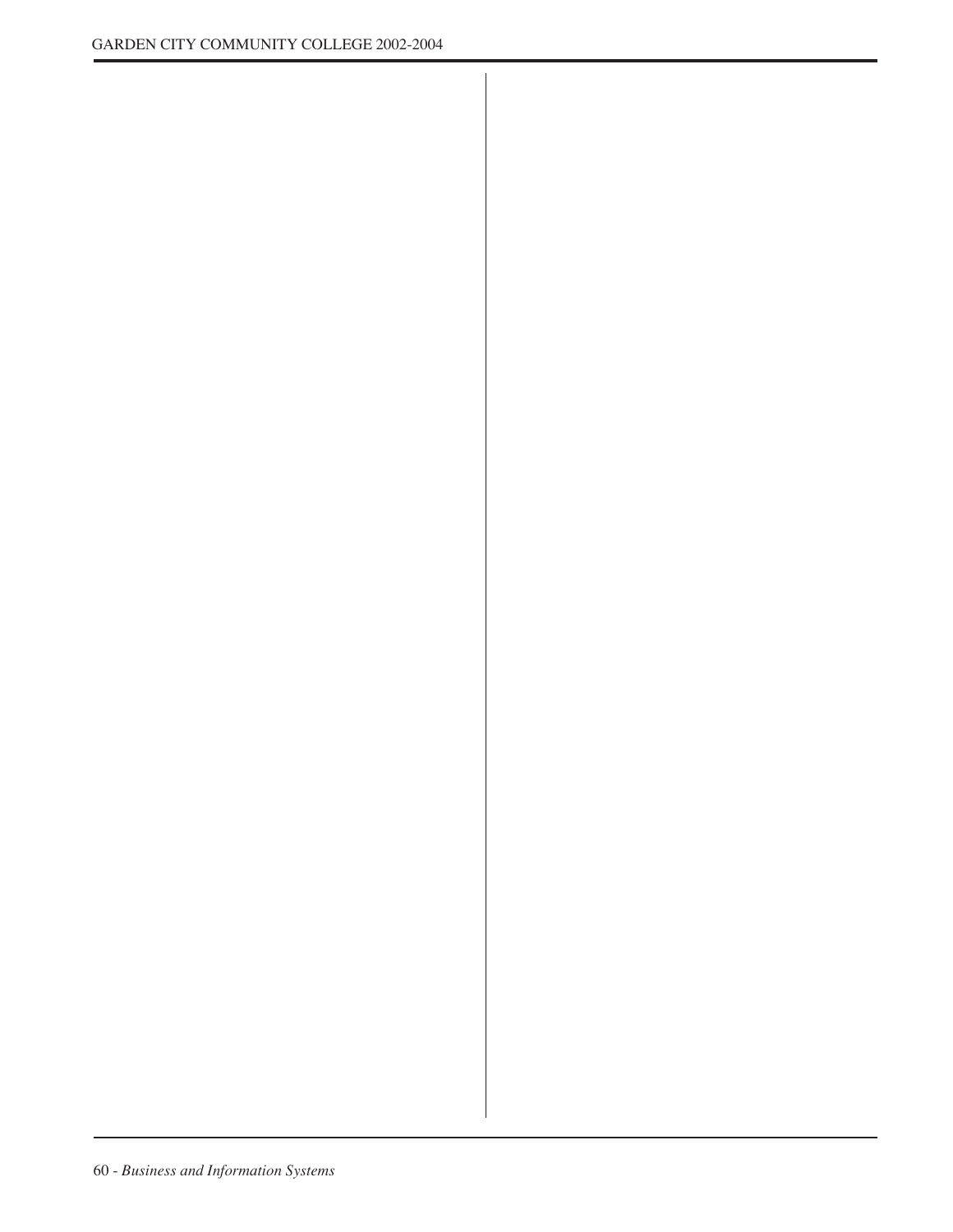# FINE ARTS

*Art*

*Dance*

*Drama*

*Music*

*Photography*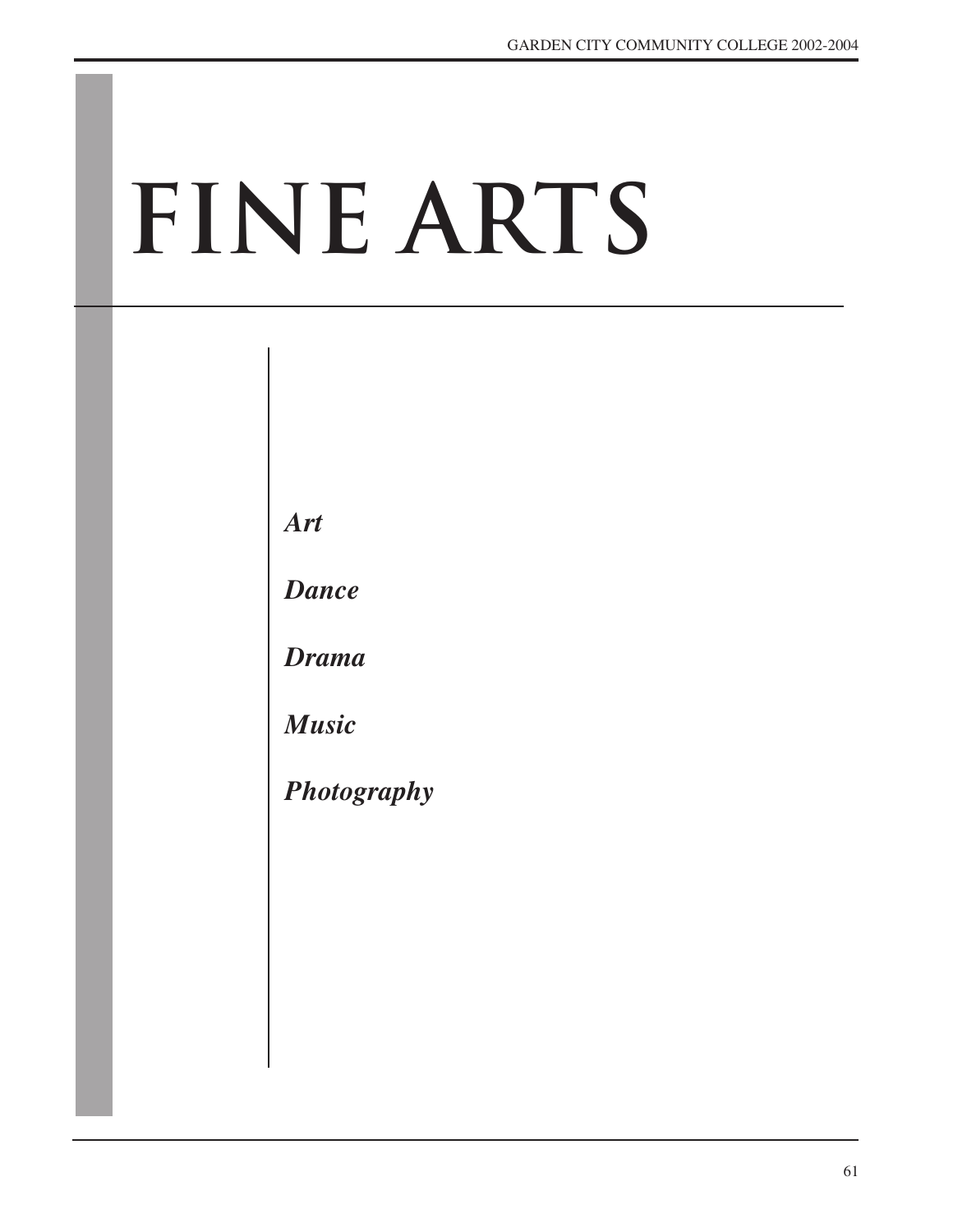#### **ART**

#### **Degree: Associate in Arts-38 hours of General Education**

The art program is designed to meet the needs of the transfer students as well as those individuals interested in pursuing studio courses for personal enjoyment and enhancement. The following suggested two-year program provides a broad range of foundational courses for those students interested in pursuing a degree in the studio arts, art education, and commercial art. Individual programs will vary depending on student interest and requirements issued by the four-year transfer institution.

#### **Art Education**

Students interested in working toward a major in art are required by the art department to take two studio courses their first semester of study, one 2-D and one 3-D.

| <b>Credit</b> | $\frac{1}{2}$<br><b>Course Title</b> | Course No.      |  |
|---------------|--------------------------------------|-----------------|--|
| 3             | History of World Art                 | <b>ARTS-121</b> |  |
| 3             | Art Appreciation                     | <b>ARTS-120</b> |  |
| 3             | Drawing I                            | <b>ARTS-101</b> |  |
| $3-6$         | Design AND/OR                        | <b>ARTS-124</b> |  |
|               | Three-Dimensional Design             | <b>ARTS-129</b> |  |
| 3             | Watercolor I OR                      | <b>ARTS-104</b> |  |
| 3             | Oil Painting I                       | <b>ARTS-107</b> |  |
| 3             | Ceramics I                           | <b>ARTS-111</b> |  |
| 3             | Sculpture I                          | <b>ARTS-110</b> |  |
|               | <b>Art Electives</b>                 | Second level    |  |
|               |                                      | studio courses  |  |
|               | <b>Graphic Design</b>                |                 |  |

#### **Graphic Design**

| <b>Credit</b> | <b>Course Title</b>      | Course No.         |
|---------------|--------------------------|--------------------|
| 3             | History of World Art     | <b>ARTS-121</b>    |
| 3             | Drawing I                | <b>ARTS-101</b>    |
| $\mathcal{F}$ | Design                   | <b>ARTS-124</b>    |
| 3             | Three Dimensional Design | <b>ARTS-129</b>    |
| 3             | Commercial Design        | <b>ARTS-128</b>    |
| 3             | Photography I            | <b>PHOT-120</b>    |
|               | Publications I           | <b>JRNL-111 OR</b> |
|               | (Magazine or Newspaper)  | <b>JRNL-113</b>    |
|               | <b>Art Electives</b>     | Second level       |
|               |                          | studio courses     |

#### **Studio Art**

| <b>Credit</b> | <b>Course Title</b>                        | Course No.      |
|---------------|--------------------------------------------|-----------------|
| 3             | Drawing I                                  | <b>ARTS-101</b> |
| 3             | Design                                     | <b>ARTS-124</b> |
| 3             | Three Dimensional Design                   | <b>ARTS-129</b> |
| $\mathcal{F}$ | Oil Painting I OR                          | <b>ARTS-107</b> |
|               | Watercolor I                               | <b>ARTS-104</b> |
| $\mathcal{E}$ | Ceramics I                                 | <b>ARTS-111</b> |
| 3             | Sculpture I                                | <b>ARTS-110</b> |
| $\mathcal{F}$ | Photography I                              | <b>PHOT-120</b> |
| $3-6$         | Art Electives (in area of studio emphasis) |                 |

#### **DRAMA**

#### **Degree: Associate in Arts-38 hours of General Education**

The Department of Theatre Arts and Dance offers the first two years of course work required by Kansas colleges and universities to fulfill the requirements for the Bachelor of Arts and the Bachelor of Fine Arts degrees in theatre, technical theatre, and dance. Opportunities are provided for the involvement of the entire community and student body in cultural and recreational expression, as well as educational opportunities in the dramatic arts. Production is the core of the program, and classroom theory and practice are directed toward that end. The following curriculum programs

fulfill general education requirements for an Associate in Arts Degree for students completing a core curriculum in drama and pursuing a course of study in one of three special interest fields. Drama majors should take the following courses during their first semester: Introduction to Theatre and Acting I. They should also consider taking Introduction to Theatre History and Literature I if their schedule permits. Students interested primarily in the technical aspects of theatre, should substiture Stagecraft I for Acting I their first semester.

| <b>Credit</b>           | <b>Course Title</b>               | Course No.      |
|-------------------------|-----------------------------------|-----------------|
| 3                       | Introduction to Theatre History   |                 |
|                         | and Literature I                  | <b>DRAM-120</b> |
| 3                       | Introduction to Theatre History   |                 |
|                         | and Literature II                 | <b>DRAM-121</b> |
| 1                       | <b>Technical Theatre I</b>        | <b>DRAM-144</b> |
| 1                       | <b>Technical Theatre II</b>       | <b>DRAM-145</b> |
| 1                       | <b>Technical Theatre III</b>      | <b>DRAM-246</b> |
| 1                       | <b>Technical Theatre IV</b>       | <b>DRAM-247</b> |
| $\overline{2}$          | Makeup                            | <b>DRAM-148</b> |
| 3                       | Acting I                          | <b>DRAM-111</b> |
| 3                       | Acting II                         | <b>DRAM-112</b> |
| $\overline{\mathbf{c}}$ | Stagecraft I                      | <b>DRAM-141</b> |
| $\overline{c}$          | Stagecraft II                     | <b>DRAM-142</b> |
| 3                       | Scene Design                      | <b>DRAM-230</b> |
| $\overline{\mathbf{c}}$ | Introduction to Theatre Costuming | <b>DRAM-149</b> |
| $\overline{c}$          | Fundamentals of Stage Lighting    | <b>DRAM-143</b> |
| 3                       | <b>Fundamentals of Directing</b>  | <b>DRAM-231</b> |
| $\frac{2}{2}$           | <b>Stage Movement</b>             | <b>DRAM-113</b> |
|                         | Reader's Theatre                  | <b>DRAM-123</b> |
| $\overline{c}$          | <b>Community Theatre</b>          | <b>DRAM-251</b> |
| 3                       | <b>Creative Dramatics</b>         | <b>DRAM-232</b> |
| 3                       | Improvisation                     | <b>DRAM-114</b> |
| $\overline{4}$          | Theatre and International Studies | <b>DRAM-250</b> |
| $\overline{c}$          | Voice and Diction                 | <b>SPCH-117</b> |
| 3                       | Oral Interpretation               | <b>SPCH-118</b> |
| $\mathbf{1}$            | Jazz Dance                        | <b>HPER-145</b> |
| 3                       | <b>Musical Theatre</b>            | <b>HPER-122</b> |
| $\overline{c}$          | Choreography                      | <b>HPER-149</b> |
| $\overline{c}$          | Dance Production                  | <b>HPER-148</b> |
| $\mathbf{1}$            | <b>Beginning Ballet</b>           | <b>HPER-142</b> |
|                         | <b>Related Art Electives:</b>     |                 |
| <b>Credit</b>           | <b>Course Title</b>               | Course No.      |
| $\overline{4}$          | <b>Electronic Circuits I</b>      | <b>INPR-103</b> |

| Ur van | сош зе типе                     | VAHI SE POZ     |
|--------|---------------------------------|-----------------|
| 4      | Electronic Circuits I           | <b>INPR-103</b> |
| 3      | <b>Basic Hydraulics</b>         | <b>INPR-106</b> |
| 3      | Electricity I                   | <b>INED-111</b> |
| 3      | Electricity II                  | <b>INED-112</b> |
| 3      | <b>Wood Production Methods</b>  | <b>INED-106</b> |
| 3      | Machine Woodworking             | <b>INED-107</b> |
| 3      | Welding I                       | <b>INPR-125</b> |
| 3      | Welding II                      | <b>INPR-126</b> |
| 3      | Introduction to Interior Design | <b>HMEC-120</b> |
| 1      | Applied Music-Voice I           | $MUSC-100$      |
| 1      | Applied Music-Voice II          | <b>MUSC-101</b> |
| 1      | Applied Music-Voice III         | MUSC-201        |
|        | Applied Music-Voice IV          | MUSC-202        |
|        | Tap Dance                       | <b>HPER-144</b> |
| 1      | Modern Rhythms                  | <b>HPER-143</b> |
| 1      | <b>Interpretive Dance</b>       | <b>HPER-141</b> |
| 3      | Watercolor I                    | <b>ARTS-104</b> |
| 3      | Drawing I                       | <b>ARTS-101</b> |
|        |                                 |                 |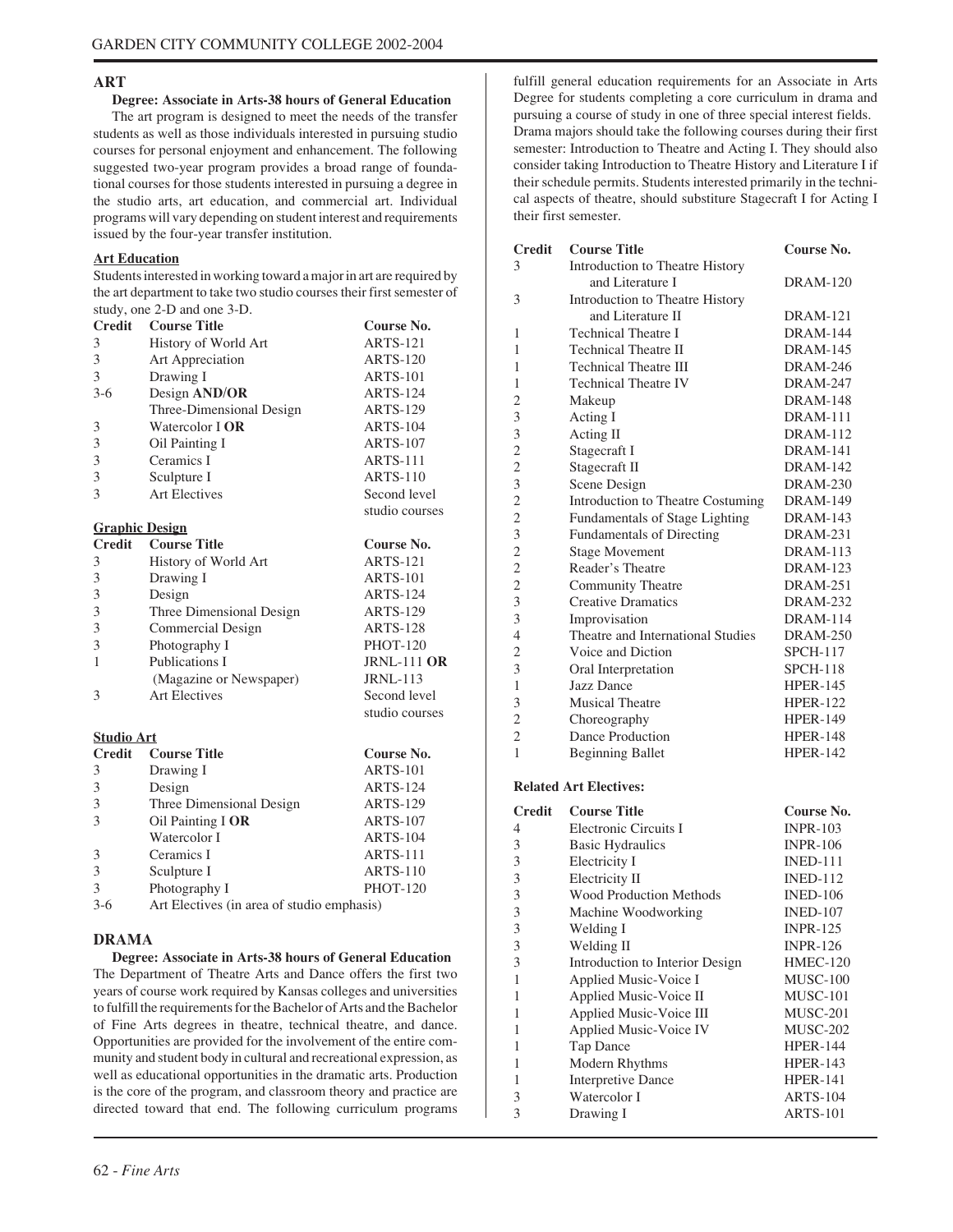#### GARDEN CITY COMMUNITY COLLEGE 2002-2004

#### **MUSIC**

#### **Degree: Associate in Arts-38 hours of General Education**

The music program serves two principal functions: for nonmusic majors it expands the musical background through participation in ensembles and elective courses; for music majors it provides a solid academic and performance foundation upon which to pursue music as a career.

#### **Recommended course of study for all Music majors:**

Students seeking a major in music should take the following classes during their first semester of study: Theory of Music I, Aural Skills I, Class Piano, an Applied course in their major area, Ensembles, and Recital Attendance.

| <b>Credit</b>               | <b>Course Title</b>          | Course No.      |
|-----------------------------|------------------------------|-----------------|
| 3                           | Theory of Music I            | <b>MUSC-150</b> |
| $\mathcal{E}$               | Theory of Music II           | <b>MUSC-151</b> |
| $\mathcal{F}$               | Theory of Music III          | MUSC-250        |
| $\mathcal{F}$               | Theory of Music IV           | MUSC-251        |
| 2                           | Aural Skills I               | <b>MUSC-152</b> |
| $\mathcal{D}_{\mathcal{L}}$ | Aural Skills II              | <b>MUSC-153</b> |
|                             | Class Piano I                | MUSC-111        |
|                             | Class Piano II               | $MUSC-112$      |
|                             | Recital Attendance (4 units) | MUSC-000        |

#### **Applied Vocal or Instrumental courses:**

| Voice I          | MUSC-100 |
|------------------|----------|
|                  |          |
| Voice II         | MUSC-101 |
| Voice III        | MUSC-201 |
| Voice IV         | MUSC-202 |
| Instrumental I   | MUSC-102 |
| Instrumental II  | MUSC-103 |
| Instrumental III | MUSC-203 |
|                  |          |

*(All students on music scholarships are required to pass a keyboard proficiency exam which may necessitate taking Applied Music-Keyboard, regardless of the student's applied major.)*

| 1            | Keyboard Instruments I   | <b>MUSC-104</b> |
|--------------|--------------------------|-----------------|
| $\mathbf{1}$ | Keyboard Instruments II  | <b>MUSC-105</b> |
| $\mathbf{1}$ | Keyboard Instruments III | <b>MUSC-205</b> |
| 1            | Keyboard Instruments IV  | <b>MUSC-206</b> |

#### **Ensembles, Vocal or Instrumental courses:**

| 1            | Pep Band/Concert Band I      | <b>MUSC-120</b> |
|--------------|------------------------------|-----------------|
| 1            | Pep Band/Concert Band II     | <b>MUSC-121</b> |
|              | 1 Pep Band/Concert Band IIII | $MUSC-210$      |
|              | 1 Pep Band/Concert Band IV   | MUSC-211        |
| $\mathbf{1}$ | Choir I                      | <b>MUSC-130</b> |
| $\mathbf{1}$ | Choir II                     | MUSC-131        |
| $\mathbf{1}$ | Choir III                    | MUSC-212        |
|              | 1 Choir IV                   | $MUSC-213$      |

*(It is recommended that Instrumental Majors take two(2) semesters of Choir, and that Vocal majors take two(2) semesters of Band.)*

#### **Recommended Electives:**

| Vocal Ensemble I (audition required)    | <b>MUSC-132</b> |
|-----------------------------------------|-----------------|
| Vocal Ensemble II (audition required)   | <b>MUSC-133</b> |
| Vocal Ensemble IIII (audition required) | MUSC-214        |
| Vocal Ensemble IV (audition required)   | <b>MUSC-215</b> |
| Jazz Ensemble I (audition required)     | <b>MUSC-124</b> |
| Jazz Ensemble II (audition required)    | <b>MUSC-125</b> |
|                                         |                 |

| MUSC-218<br>Jazz Ensemble III (audition required) |  |
|---------------------------------------------------|--|
|---------------------------------------------------|--|

1 Jazz Ensemble I (audition required) MUSC-219 3 Music History & Appreciation MUSC-108 3 Today's Music MUSC-106 3 Survey of Civilization I HIST-101 3 Survey of Civilization II HIST-102<br>3 Art Appreciation ARTS-120 Art Appreciation ARTS-120 3 History of World Art ARTS-121 3 Introduction to Literature LITR-210

2-3 Any of the Language Courses

#### **ART Drawing I\* ARTS-101** 3 hours This is a beginning course in the fundamentals of drawing.

Basic skills and techniques in drawing from life (observation) provide the foundation for this course. The student will be exposed to a variety of drawing media.

**Drawing II\*** ARTS-102 3 hours Prerequisite: Drawing I. Further exploration with various drawing media will be used to develop individual style and expression in more advanced problems with emphasis on drawing the human figure.

**Watercolor Painting I\* ARTS-104 3 hours** This course provides an introduction to color theory, composition and basic watercolor techniques. Emphasis is placed on the acquisition of basic skills but with a creative approach to media and subject.

**Watercolor Painting II\* ARTS-105 3 hours** Prerequisite: Watercolor Painting I. Advanced studies in water-

color techniques in which the fields of creative expression and techniques are explored.

**Oil Painting I\* ARTS-107 3 hours** This course provides an introduction to color theory, composition, and basic oil painting techniques. Emphasis is placed on the acquisition of basic skills but with a creative approach to media and subject.

**Oil Painting II\* ARTS-108 3 hours** Prerequisite: Oil Painting I. Advanced studies in painting with exploration into the broad fields of creative expression and techniques.

**Sculpture\* ARTS-110 3 hours** This basic course gives the techniques and methods of sculpture as applied to various media and materials such as stone, wood, metals, clay and wax.

**Ceramics\* ARTS-111 3 hours** This course is designed to help students discover potential for good design as applied to pottery and sculptural forms making use of various methods of building and forming objects from clay. The complete process from mixing clays to firing and glazing is covered.

**Advanced Ceramics\* ARTS-112 3 hours** Prerequisite: Ceramics. Advanced work on the potter's wheel combined with hand-built forms comprise this class. Consideration is given to the and use of glaze calculations.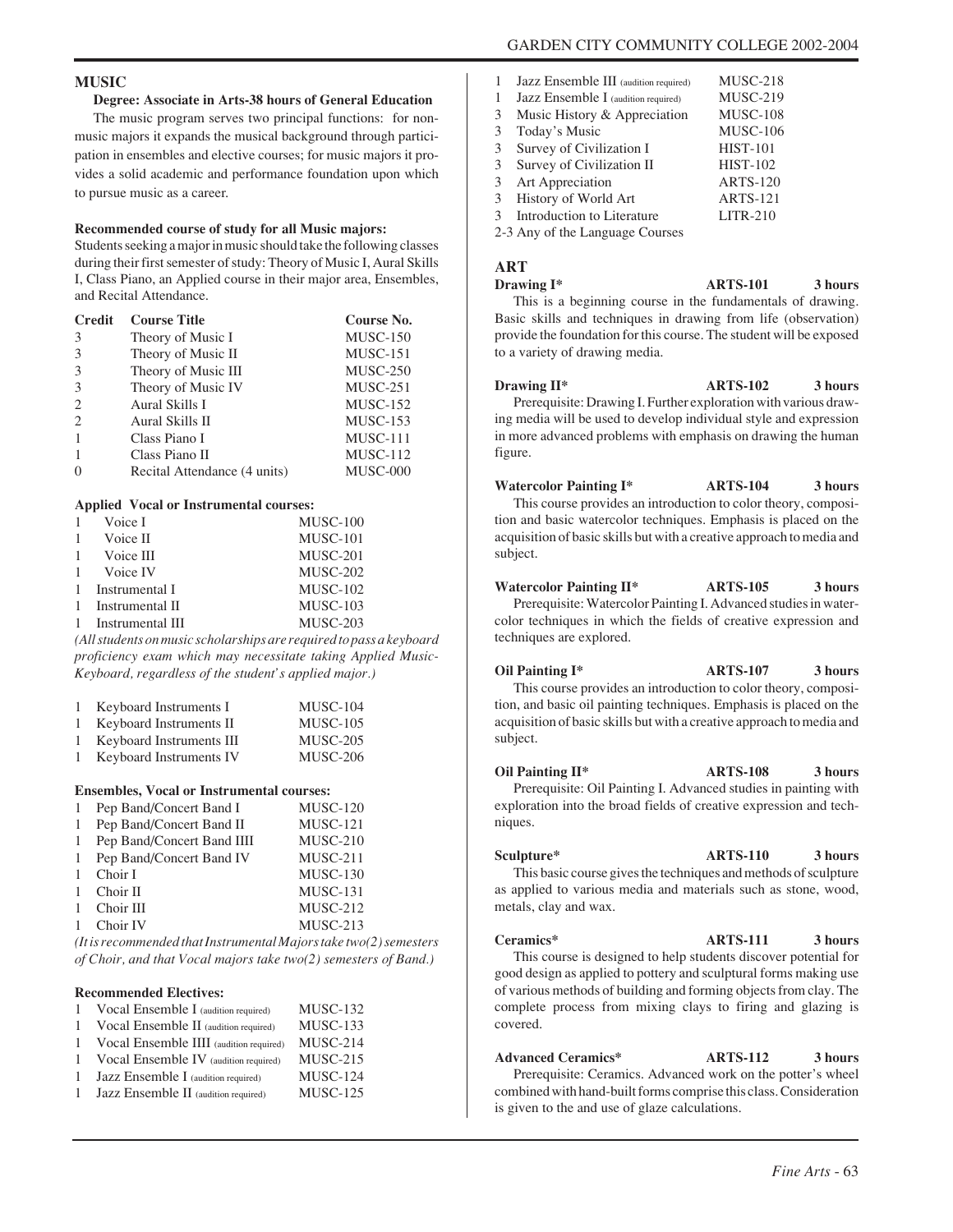**Art Appreciation ARTS-120 3 hours** This is a general course designed to acquaint the student with the values and fundamentals of the visual arts. Emphasis is given to the principles and elements of design, color, composition and the importance of developing discriminating judgment and appreciation.

**History of World Art ARTS-121 3 hours** This course surveys creative expression from earliest man through contemporary modes of expression.

**Design\* ARTS-124 3 hours** This course provides an introduction to the visual elements and the principles of design as they apply to two- dimensional art work. Instruction will include lecture, critique and specific studio projects.

**Layout and Design\* ARTS-127 3 hours** Prerequisite: Design. This is a study in the fundamentals of design for graphic communications. The scope of the course includes the use of art and color printing.

**Commercial Design\* ARTS-128 3 hours** This course will provide opportunities for the student to gain working knowledge of the desktop publishing through graphic computer programs and to study their applications to the publishing industry.

**Three Dimensional Design\* ARTS-129 3 hours** This course includes the analysis of materials, resources and elements necessary to accomplish a design solution necessary for three-dimensional projects.

#### **Colored Pencils ARTS-131 3 hours** (Prismacolor)

This course includes a study of various drawing techniques. Colored pencils are studied as the primary medium.

**Acrylics ARTS-132 3 hours** This course includes a study of the principles of painting techniques using acrylics as the primary medium.

**Oils and/or Oil Stains ARTS-133** 3 hours This course includes a study of the principles of painting techniques. Oils and/or oil stains are studied as the primary medium for rendering in color.

**Mixed Media ARTS-135 3 hours** The student is introduced to various mixed media methods and techniques that relate to both drawing and painting problems.

**Silversmithing I\* ARTS-140 3 hours** This course gives the basic techniques and methods of silversmithing as applied to the craft of jewelry making. It allows the student to become familiar and efficient in planning, cutting, forming and soldering silver.

**Silversmithing II\* ARTS-141 3 hours** Prerequisite: Silversmithing I. This is a continuing study of silversmithing which allows the student the opportunity to gain a greater degree of skill in the craft and freedom to experiment with advanced methods of silversmithing.

**Projects\* ARTS-201 3 hours**

Prerequisite: permission of the instructor. Projects is designed for advanced study of courses in Art. It affords the opportunity for the student to achieve further skills and training in techniques already studied.

**Pastels I ARTS-215 3 hours** This course includes a study of the principles of drawing and painting techniques. Pastels are studied as the primary medium.

*\*Requires two contact hours per week for each credit hour.*

#### **DANCE**

**Interpretive Dance HPER-141** 1 hour This course is a study of the fundamentals of movement and rhythm with emphasis on solo and small group studies that explore time, shape, space and dynamics. The course covers basic modern dance techniques and backgrounds.

#### **Beginning Ballet HPER-142** 1 hour

This course covers basic technique at barre and center floor. Across-the-floor combinations and floor stretches are included Beginning Ballet serves as an introduction to ballet and does not require previous dance training or prerequisites.

#### **Modern Rhythms HPER-143** 1 hour This course is a survey of modern rhythms including study of

basic positions, body alignment, stretches and strengthening exercises.

**Tap Dance HPER-144 1 hour** Tap Dance includes the study of basic steps, techniques and skills involved in tap dancing.

#### **Jazz Dance HPER-145 1 hour** The basic techniques of jazz and show dance are studied with

emphasis on warm-up, barre work, center work, and basic dance steps.

**Social Dance HPER-146** 1 hour This course includes instruction and practice in the basic skills and steps involved in the modern ballroom dances of today.

#### **Dance Production HPER-148** 2 hours

Prerequisite: Consent of instructor. This course studies the management of technical, business and artistic procedures involved in directing a dance performance.

#### **Choreography HPER-149 2 hours** Prerequisites: Beginning Ballet and Modern Rythms. This course includes exploration and experience in the choreographic techniques of several forms of dance.

#### **DRAMA**

Acting I DRAM-111 3 hours

Acting I includes the basic techniques of acting, character development, moving on stage, voice study, basic tools of acting, and some history. Acting I is a lecture/lab course with activities included.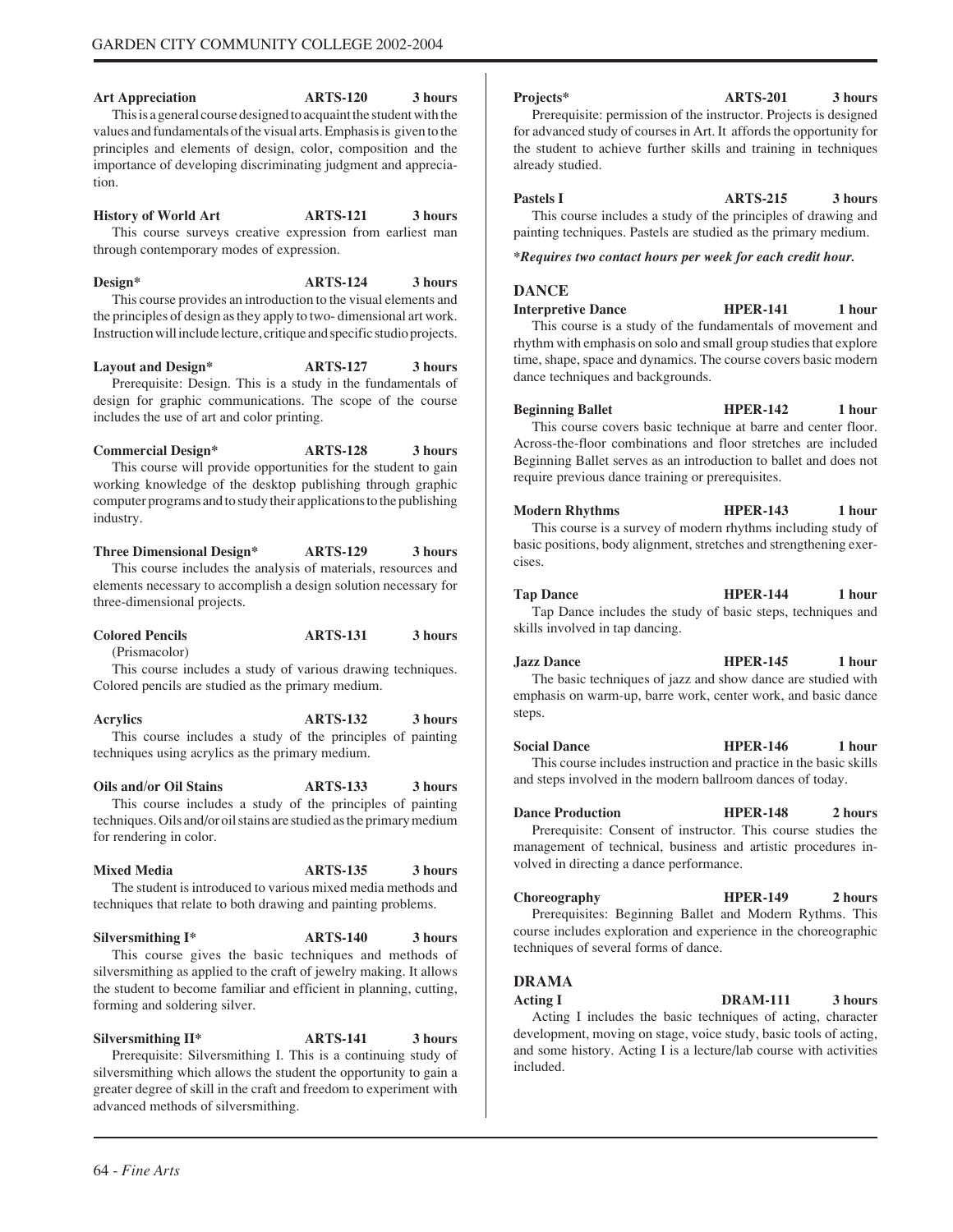#### GARDEN CITY COMMUNITY COLLEGE 2002-2004

#### Acting II DRAM-112 3 hours Prerequisites: Completion of Acting I or permission of the instructor. The course includes the study of various acting styles, motivation, and script scene analysis and ensemble playing.

#### **Stage Movement DRAM-113 2 hours**

Stage Movement is the study of movement for theatre including placement, gesture, body emotion and mime. Also included are dialect and related vocal techniques. It is a lecture/lab course.

#### **Improvisation DRAM-114 3 hours**

This course includes physical, vocal and emotional exercises which are designed to assist the actor in character development and scene study. The course moves from beginning improvisations to advanced problems, including Spolin techniques and methods.

#### **Introduction to Theatre History and Literature I DRAM-120 3 hours**

This course is the study of theatre as an art form. It covers technical and playwriting developments from the pre-Greek through the Neo-Classical and is a lecture/script-reading class.

#### **Introduction to Theatre History and Literature II DRAM-121 3 hours**

This course includes the period from mid-19thCentury Restoration to the present and looks at technical and writing contributions unique to each period. It is a lecture/script-reading class.

#### **Musical Theatre DRAM-122 3 hours**

Musical Theatre is a survey course which includes study of the history and styles of American musical theatre. The class is essentially lecture with some activities included.

#### **Reader's Theatre DRAM-123 2 hours**

The techniques and methods of reader's theatre are covered including choral reading, tempo and rhythm, vocal characterization, staging methods and script preparation. Included is the production of a reader's theatre program for public performance. Lecture is the format with production activities included.

**Stagecraft I BRAM-141** 2 hours

Offered as a requirement of the core curriculum, the course covers the principles of scenery and properties construction, usage of stage equipment and scene shop tools, maintenance, and safety. Classroom theory is transformed into laboratory experience and practice through the construction and decoration of the departmental productions and theatre maintenance. The course is lecture/ laboratory oriented.

#### **Stagecraft II DRAM-142 2 hours**

Prerequisite: Stagecraft I or consent of instructor. This course is a continuation of Stagecraft I, is lecture/lab oriented, and focus is directed to all aspects of technical theatre not included in Stagecraft I. These may include, but are not limited to, audio production, lighting, computer-aided design, costuming, makeup, and specialized scene painting techniques.

**Fundamentals of Stage Lighting DRAM-143 2 hours** The theory and design of stage lighting and the mechanics of instrument usage and control systems are covered. Lecture is the format with activities included. An individual design project is required and experience in lighting a production is available.

**Makeup DRAM-148 2 hours** Makeup is the study of equipment and materials used and techniques of application of makeup for the theatre. Facial structure and influencing characteristics are covered in selecting the makeup design. Students will have the opportunity to design makeup for college productions. The class is demonstration with activities included.

#### **Introduction to Theatre Costuming DRAM-149 2 hours**

Costume styles from periods of theatre history are the basis for this class. Also included are the study of costume selection for various styles, costuming equipment, constructing costumes, building a collection, rental procedures, costume care, and storage. The class is primarily lecture with individual projects.

#### **Introduction to Theatre DRAM-150 3 hours**

This is a general course designed to acquaint the student with a basic exposure and appreciation of theatre as an art form. The course covers major historical aspects of theatre, including styles and playwriting, and introduction to technical and performance elements. The course work also includes theatre craft projects, attendance of live theatre performances and limited lab time. Course is primarily lecture.

**Scene Design DRAM-230 3 hours** Prerequisite: Stagecraft II or consent of the instructor. Scene design is a project/lecture-oriented course. Areas covered in the course will be types of theatres and stages, styles of scenery, principles of stage design, designer/director concepts, scenery analysis, aesthetics for the stage, historical architectural and interior styles, ground plans, elevations, section development, perspective watercolor rendering of student designs, and model building.

#### **Fundamentals of Directing DRAM-231 3 hours**

Prerequisite: Consent of the instructor. Directing is offered to sophomores or by permission of the instructor. Principles of play directing as well as theory and practical applications are covered. Play selection, analysis, casting, characterization, blocking rehearsal, and technical procedures are included. The class is lecture with activities.

**Creative Dramatics DRAM-232 3 hours** Creative Dramatics covers three approaches to educational theater: production and performance for young audiences and theatre craft projects for preschool through high school which offer practical teaching experience and lesson planning. It is especially appropriate for education as well as drama majors.

## **Introduction to Shakespeare DRAM-233 3 hours** The background of the Renaissance and the life of William

Shakespeare are the foundation of this course. Included is the study of four or more exemplary plays. The class is lecture with film and video assists.

**Community Theatre DRAM-251 2 hours** The actual production of a play is the basis for this class. It is open to any community member with students choosing the technical and/or acting responsibilities. This class is lab only.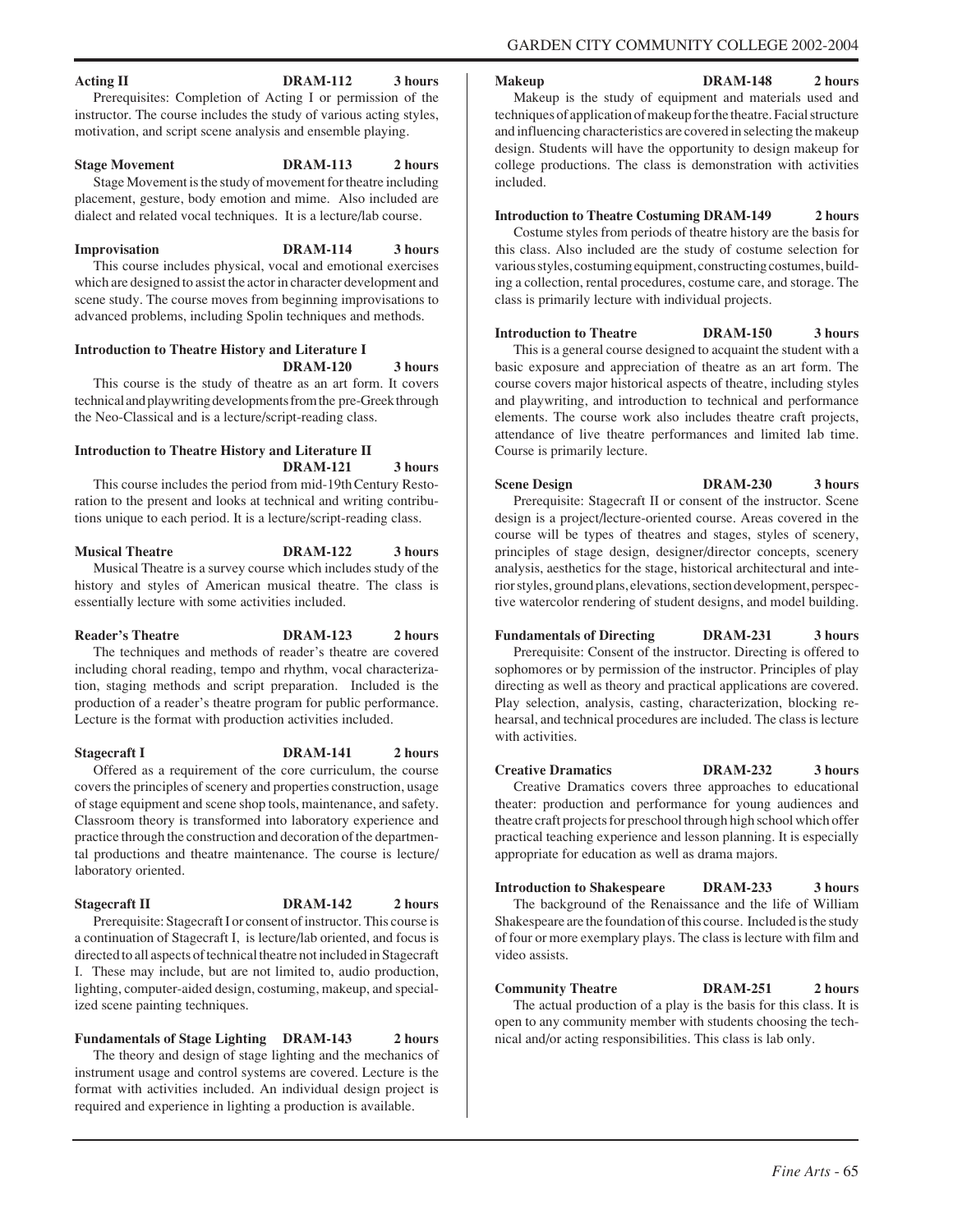#### **Introduction to Playwriting DRAM-252 3 hours**

This course provides students with the knowledge to correctly analyze and interpret a play script. Playwriting allows students to develop their writing in a non-traditional format that is not usually assessed. While giving students a deeper understanding of fine arts and literature, the course offers a structural style that enhances creativity of written expression.

#### **Directing Practicum DRAM-253** 3 hours

A continuation of Fundamentals of Directing, Directing Practicum requires each student to select a short play, develop its concept, cast it, and direct it for public performance. The student is also responsible for all production aspects and promotion. The class consists of lectures, questions and answers, and feedback sessions.

| <b>Stage Combat</b>                                                  | <b>DRAM-254</b> | 3 hours |
|----------------------------------------------------------------------|-----------------|---------|
| This is an introductory course designed to instruct the student in   |                 |         |
| the basic techniques, skills, illusions, and vocabulary of armed and |                 |         |
| unarmed theatrical combat with an emphasis on performer safety.      |                 |         |

| <b>Technical Theatre I</b>   | <b>DRAM-144</b> | 1 hour |
|------------------------------|-----------------|--------|
| <b>Technical Theatre II</b>  | <b>DRAM-145</b> | 1 hour |
| <b>Technical Theatre III</b> | <b>DRAM-246</b> | 1 hour |
| <b>Technical Theatre IV</b>  | <b>DRAM-247</b> | 1 hour |

Technical Theatre may be taken for four consecutive semesters for a total of four credit hours. It is required of all theatre/dance students as partial fulfillment of the core curriculum. The focus of the course is on non-performance theatre production and theatre maintenance, operation, and procedures. Assignments include set construction, painting, properties, costuming, lighting, box office, house and stage management, publicity and a host of other assignments. Personal development for a career in theatre is included as the primary focus of Technical Theatre IV. These courses are a nonlecture/practical application oriented program.

#### **MUSIC**

#### **Music History and Appreciation MUSC-108 3 hours**

This course is a historical survey of cultural trends and characteristics from Pre-Christian times to the 20th century. Historical styles are examined to help develop the student's understanding of music and the Arts.

#### **Today's Music MUSC-106 3 hours**

Today's Music is a survey of American music progressing from historical precedents to contemporary styles. Included are folk, blues, jazz, rock, country and musical comedy styles investigated in relation to social conditions. The elements of musical understanding are studied. Aural and visual aids supplement discussions.

#### **Applied Music**

Applied Music is a private vocal or instrumental study open to all students. The course constitutes one thirty minute lesson per week. Music majors are required to enroll in one credit hour each semester in their principal performing medium. Non-music majors should contact the instructor before enrolling.

| <b>Voice I</b>   | <b>MUSC-100</b> | 1 hour |
|------------------|-----------------|--------|
| <b>Voice II</b>  | <b>MUSC-101</b> | 1 hour |
| <b>Voice III</b> | <b>MUSC-201</b> | 1 hour |
| <b>Voice IV</b>  | <b>MUSC-202</b> | 1 hour |
|                  |                 |        |

| <b>Instrument I</b>             | <b>MUSC-102</b> | 1 hour |
|---------------------------------|-----------------|--------|
| <b>Instrument II</b>            | <b>MUSC-103</b> | 1 hour |
| <b>Instrument III</b>           | <b>MUSC-203</b> | 1 hour |
| <b>Instrument IV</b>            | <b>MUSC-204</b> | 1 hour |
| <b>Piano and Organ</b>          |                 |        |
| <b>Keyboard Instruments I</b>   | <b>MUSC-104</b> | 1 hour |
| <b>Keyboard Instruments II</b>  | <b>MUSC-105</b> | 1 hour |
| <b>Keyboard Instruments III</b> | <b>MUSC-205</b> | 1 hour |
| <b>Keyboard Instruments IV</b>  | <b>MUSC-206</b> | 1 hour |
|                                 |                 |        |

Class Piano I **MUSC-111** 1 hour

The course includes the development of basic piano techniques, sight reading, transposition, improvisation, and keyboard harmony. Students are grouped according to ability. Continuing enrollment is required for music majors until the piano proficiency exam has been successfully completed.

| <b>Class Piano II</b>                           | <b>MUSC-112</b> | 1 hour |
|-------------------------------------------------|-----------------|--------|
| This course is a continuation of Class Piano I. |                 |        |
| Pep Band/Concert Band I                         | <b>MUSC-120</b> | 1 hour |
| <b>Pep Band/Concert Band II</b>                 | <b>MUSC-121</b> | 1 hour |
| <b>Pep Band/Concert Band III</b>                | <b>MUSC-210</b> | 1 hour |
| <b>Pep Band/Concert Band IV</b>                 | <b>MUSC-211</b> | 1 hour |

Students with high school band experience may participate in pep band or concert band regardless of their scholastic major. As a spirit organization, the pep band plays at home athletic events. The concert ensemble presents performances each semester featuring traditional and contemporary wind literature.

| Choir I          | <b>MUSC-130</b> | 1 hour |
|------------------|-----------------|--------|
| <b>Choir II</b>  | <b>MUSC-131</b> | 1 hour |
| <b>Choir III</b> | <b>MUSC-212</b> | 1 hour |
| <b>Choir IV</b>  | <b>MUSC-213</b> | 1 hour |

College Choir is open to all members of the student body by audition.

#### **Small Ensembles**

Personnel for College Singers, Jazz Ensemble and Chamber Music are selected by audition from all disciplines in the college.

| <b>Vocal Ensemble I</b>   | <b>MUSC-132</b> | 1 hour |
|---------------------------|-----------------|--------|
| <b>Vocal Ensemble II</b>  | <b>MUSC-133</b> | 1 hour |
| <b>Vocal Ensemble III</b> | <b>MUSC-214</b> | 1 hour |
| <b>Vocal Ensemble IV</b>  | <b>MUSC-215</b> | 1 hour |
| <b>Jazz Ensemble I</b>    | <b>MUSC-124</b> | 1 hour |
| <b>Jazz Ensemble II</b>   | <b>MUSC-125</b> | 1 hour |
| <b>Jazz Ensemble III</b>  | <b>MUSC-218</b> | 1 hour |
| <b>Jazz Ensemble IV</b>   | <b>MUSC-219</b> | 1 hour |
| <b>Community Chorus</b>   | <b>MUSC-134</b> | 1 hour |

Community Chorus is open to area musicians and all members of the student body. Each concert is an extended work or a group of smaller settings.

#### **Theory of Music I** MUSC-150 3 hours This is a basic course in the structure of music which relates to

the rhythmic, melodic, and harmonic elements of music.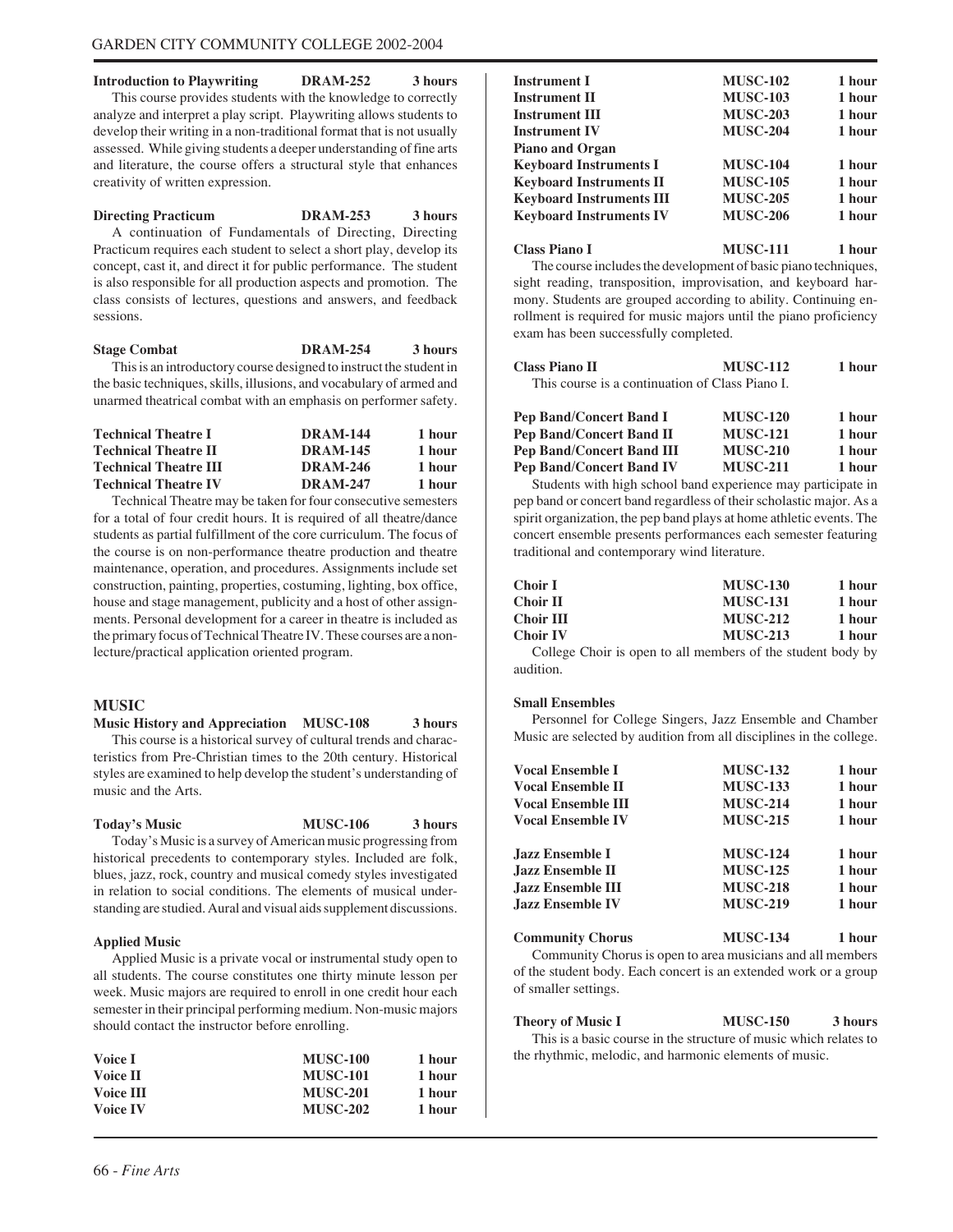## **Theory of Music II** MUSC-151 3 hours

Prerequisite: Theory of Music I or permission of the instructor. Theory of Music II is sequential to Theory of Music I, emphasizing part writing from a given bass, figured bass, and given melody.

**Theory of Music III MUSC-250** 3 hours Prerequisite: Theory of Music II or permission of the instructor. The major thrust is toward facility in employing more advanced harmonic concepts.

**Theory of Music IV MUSC-251** 3 hours Prerequisite: Theory of Music III or permission of the instructor. Course emphasis is on original composition and projects in arranging.

**Aural Skills I MUSC-152 2 hours** This is a rhythmic, melodic, and harmonic study which includes dictation and elementary sight singing. It is intended to develop listening skills.

**Aural Skills II MUSC-153 2 hours** This course is a continuation of Aural Skills I with emphasis placed on recognition of cadences, chord progressions, two-part dictation, and intermediate and advanced sight singing. It is intended to develop listening skills.

#### **PHOTOGRAPHY**

## Photography I PHOT-120 3 hours The course includes taking pictures, developing film, and

making contact and projection prints. The students provide their own camera and film.

#### **Photography II** PHOT-121 3 hours Prerequisite: Photography I or consent of instructor. Composition and technique in color and black and white photography are emphasized. Course includes work in photojournalism, portrait, and commercial photography.

**Technical Photography PHOT-130 3 hours** Prerequisite: Photography II or consent of instructor, Tehcnical Photography is an advanced exploration of experimental, interpretive, and straight black and white photography.

**Photography Seminar PHOT-200 1-3 hours** This course is a study in photography based on the needs of the student. The student will provide a camera and film suitable to the area of study and the class may be repeated as topics vary.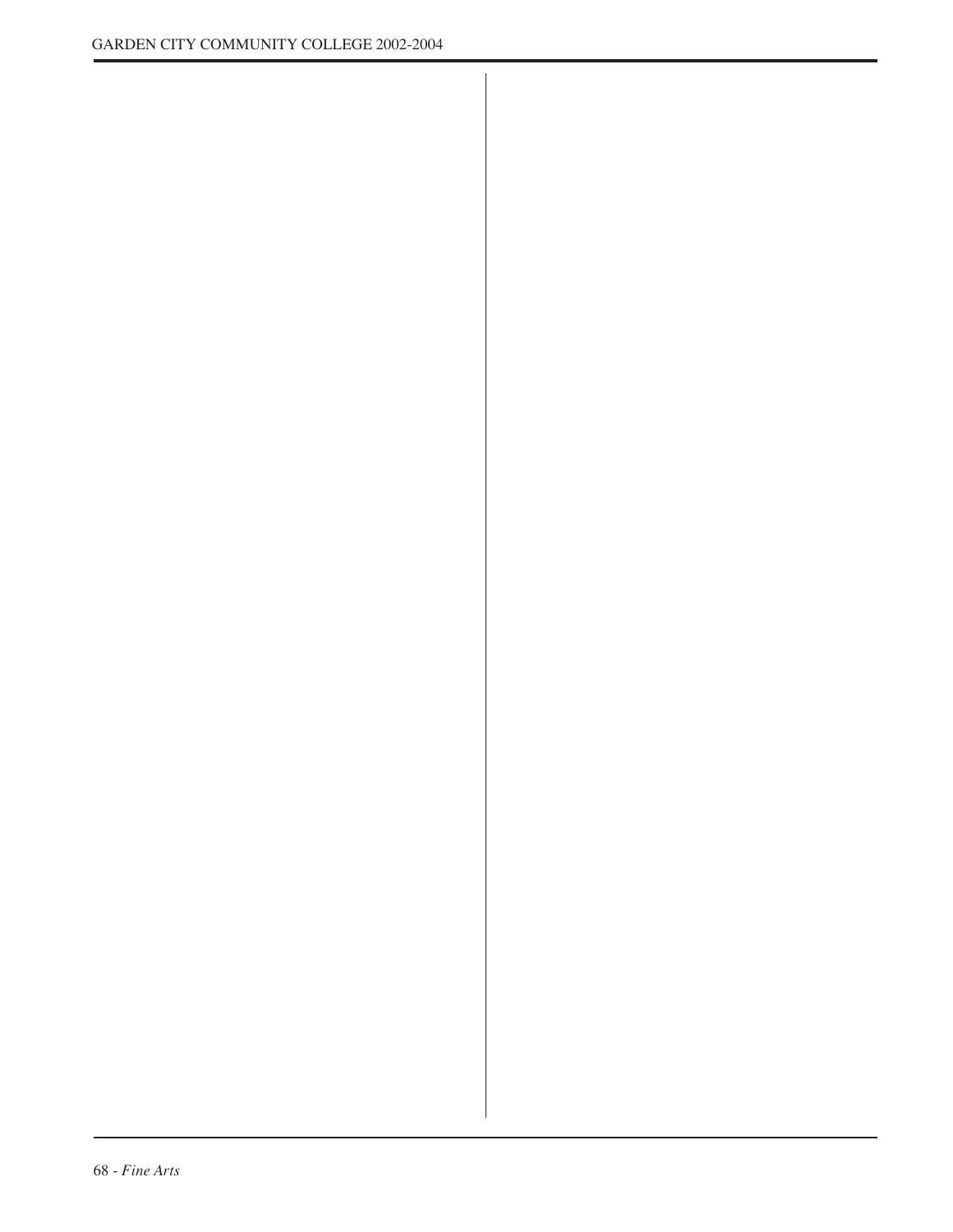## **Health, Physcial Education, & Recreation**

*Aerobic Super Circuit*

*Activity Courses*

*Athletic Courses*

*Core Courses*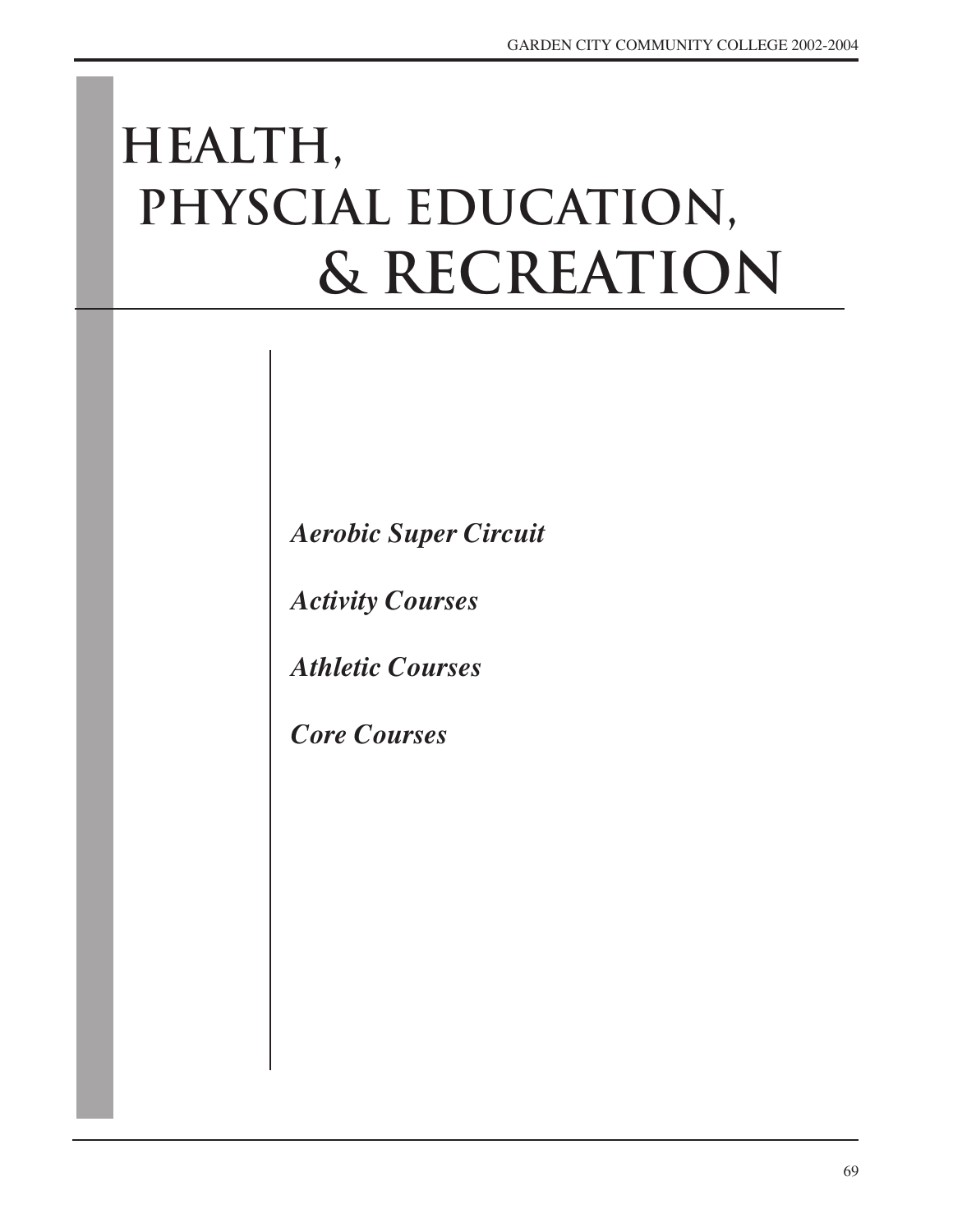### **HEALTH, PHYSICAL EDUCATION AND RECREATION**

In addition to the general education courses required for graduation with the respective associate degrees, the courses listed in the following programs of study are the recommended courses for the successful completion of the degree with a specific emphasis in Health, Physical Education and Recreation.

**NOTE:** Two hours of Physical Education activity are required in the general education requirements. Aerobic Super Circuit, Lifetime Fitness or a Physical Education activity course can fulfill this requirement.

#### **PHYSICAL EDUCATION**

| <b>Credit</b> | <b>Course Title</b>                 | Course No.             |
|---------------|-------------------------------------|------------------------|
| 3             | History & Principles of PE          | <b>HPER-291</b>        |
| $\mathbf{1}$  | Physical Fitness I                  | <b>HPER-119</b>        |
|               | (Aerobic Super Circuit)             |                        |
| $\mathcal{E}$ | <b>Physical Education Activity</b>  | Any HPER               |
|               |                                     | <b>Activity Course</b> |
| 3             | <b>Health Education</b>             | <b>HPER-106</b>        |
| 2             | First Aid                           | <b>HPER-109</b>        |
| 6             | <b>Physical Education Electives</b> | Any HPER               |
|               |                                     | core course            |
| $\mathcal{E}$ | Prevention and Care of              |                        |
|               | Athletic Injuries                   | <b>HPER-211</b>        |

#### **ATHLETIC TRAINING**

| <b>Credit</b> | <b>Course Title</b>                | Course No.             |
|---------------|------------------------------------|------------------------|
| 3             | History & Principles of PE         | <b>HPER-291</b>        |
| 2             | First Aid                          | <b>HPER-109</b>        |
| $\mathcal{E}$ | Physical Education Activity        | Any HPER               |
|               |                                    | <b>Activity Course</b> |
| 3             | <b>Health Education</b>            | <b>HPER-106</b>        |
| 3             | Prevention & Care of               |                        |
|               | Athletic Injuries                  | <b>HPER-211</b>        |
| 1             | <b>Athletic Training Practicum</b> | <b>HPER-212</b>        |
|               | <b>Physical Fitness I</b>          | <b>HPER-119</b>        |
|               | (Aerobic Super Circuit)            |                        |
|               | <b>Physical Education Elective</b> | HPER-107, 121,         |
|               |                                    | or $290$               |

#### **RECREATION**

| <b>Credit</b>                 | <b>Course Title</b>                | Course No.             |
|-------------------------------|------------------------------------|------------------------|
| 3                             | History & Principles of PE         | <b>HPER-291</b>        |
|                               | <b>Physical Fitness I</b>          | <b>HPER-119</b>        |
|                               | (Aerobic Super Circuit)            |                        |
| $\mathfrak{D}_{\mathfrak{p}}$ | <b>Physical Education Activity</b> | Any HPER               |
|                               |                                    | <b>Activity Course</b> |
| 3                             | <b>Health Education</b>            | <b>HPER-106</b>        |
| 2                             | First Aid                          | <b>HPER-109</b>        |
| $\mathcal{F}$                 | <b>Outdoor Recreation</b>          | <b>HPER-202</b>        |
| 2                             | Lifetime Fitness                   | <b>HPER-121</b>        |
| 3                             | Intro. to Community Rec.           | <b>HPER-201</b>        |
|                               | Individual and Dual Sports         | <b>HPER-133</b>        |
|                               | Recreation for Special Populations | <b>HPER-203</b>        |
|                               |                                    |                        |

#### **HEALTH**

| <b>Credit</b>               | <b>Course Title</b>                | Course No.             |
|-----------------------------|------------------------------------|------------------------|
| 3                           | History & Principles of            |                        |
|                             | Physical Education                 | <b>HPER-291</b>        |
| 1                           | Physical Fitness I                 | <b>HPER-119</b>        |
|                             | (Aerobic Super Circuit)            |                        |
| $\mathcal{D}_{\mathcal{L}}$ | <b>Physical Education Activity</b> | Any HPER               |
|                             |                                    | <b>Activity Course</b> |
| 3                           | <b>Health Education</b>            | <b>HPER-106</b>        |
| $\overline{c}$              | First Aid                          | <b>HPER-109</b>        |
| $\mathcal{E}$               | Substance Abuse                    | <b>HPER-107</b>        |
| 2                           | Lifetime Fitness                   | <b>HPER-121</b>        |
| 3                           | Nutrition                          | <b>HMEC-115</b>        |
| $\mathcal{D}_{\mathcal{L}}$ | Care and Prevention of Athletic    |                        |
|                             | Injuries                           | <b>HPER-211</b>        |
|                             |                                    |                        |

#### **AEROBIC SUPER CIRCUIT**

Each course begins with an orientation to concepts in physical fitness and an assessment of each student. The assessment includes a cardiovascular fitness test, flexibility, percent of body fat, strength, pulse, and blood pressure. Each class is an open lab, which can be attended anytime during "open" hours. A physical may be required for individuals with certain medical conditions. Courses HPER119, HPER120 and HPER121 comprise the Aerobic Super Circuit. A lab fee is required for each course.

| <b>Physical Fitness I</b>                                          | <b>HPER-119</b> | 1 hour |
|--------------------------------------------------------------------|-----------------|--------|
| An individualized physical fitness program is developed for the    |                 |        |
| student. The student learns the value of a fitness program through |                 |        |
| class work in a variety of activities. The program improves muscle |                 |        |
| tone and body movement through cardiovascular exercise. This is    |                 |        |
| an open lab class with attendance standards for a grade. Students  |                 |        |
| must report to the Super Circuit within the first 10 days of the   |                 |        |
| semester.                                                          |                 |        |
|                                                                    |                 |        |

| This course is a continuation of Physical Fitness I.             |                 |         |
|------------------------------------------------------------------|-----------------|---------|
| <b>Lifetime Fitness</b>                                          | <b>HPER-121</b> | 2 hours |
| This course is a study of the concepts of adult physical fitness |                 |         |
| and health. An individualized program is developed from an       |                 |         |
| assessment performed on each adult.                              |                 |         |

**Physical Fitness II HPER-120 1 hour** 

#### **ACTIVITY COURSES**

**Beginning Tennis HPER-114** 1 hour The four fundamental strokes are included as well as the knowledge of etiquette and rules of doubles and singles tennis.

| <b>Intermediate Tennis</b>                              | <b>HPER-115</b> | 1 hour |
|---------------------------------------------------------|-----------------|--------|
| Daramanistro Destautas Teaute en angliciano. This compo |                 |        |

Prerequisite: Beginning Tennis or proficiency. This course consists of improving the four fundamental strokes plus the learning of advanced skills and techniques.

**Advanced Tennis HPER-116 1 hour** Prerequisite: Intermediate tennis or proficiency. Included are advanced techniques of strategy and racket use for the competitive game of tennis.

Golf **HPER-117** 1 hour This course includes basic golf skills, with carry-over values for leisure time activity. This course is not designed for the accomplished golfer.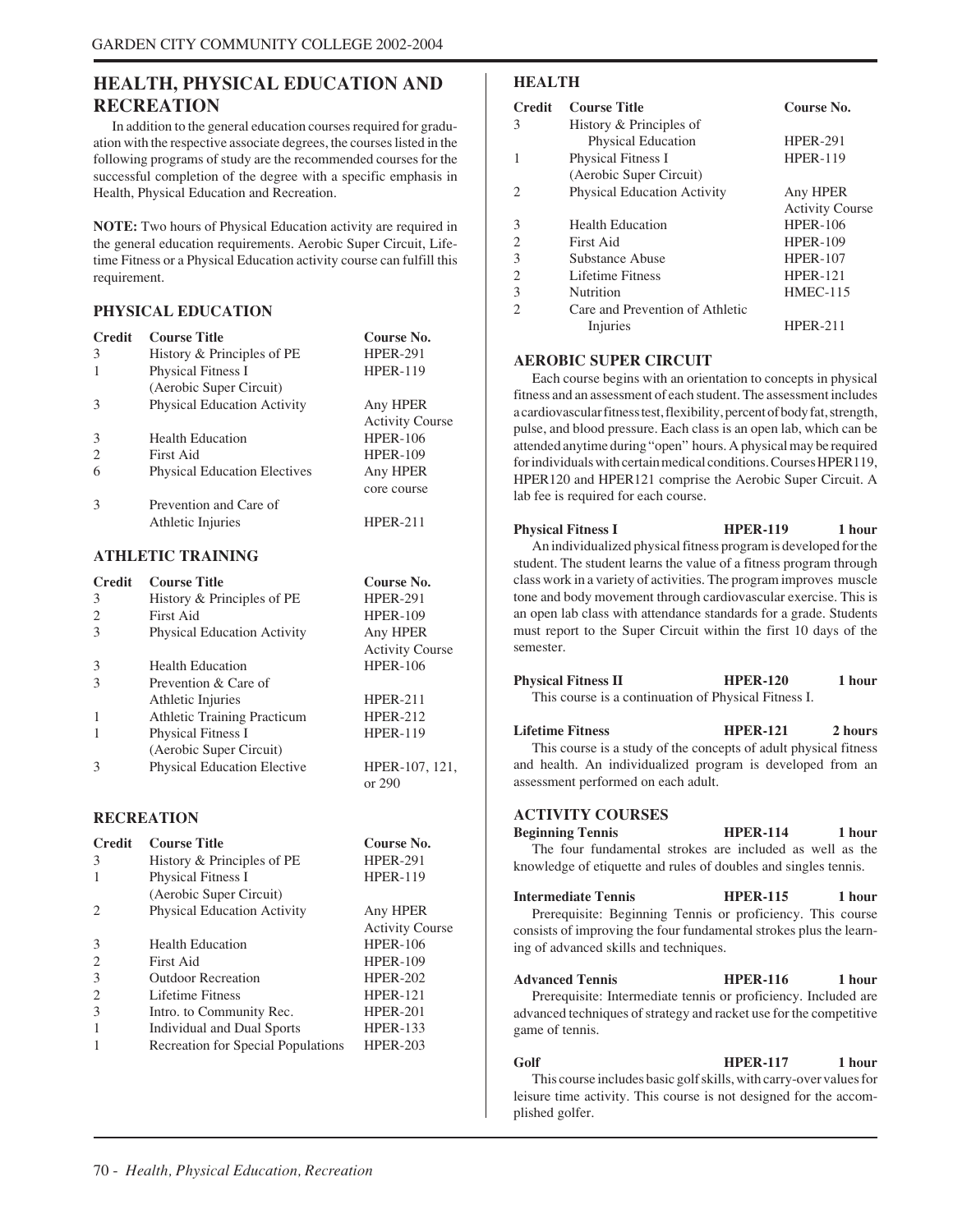#### **Bowling HPER-118** 1 hour

This course includes skill techniques, rules and terminology of bowling. A fee is charged for each game bowled.

#### Paddleball and Badminton **HPER-123** 1 hour

This course includes skill techniques, rules knowledge, strategy, and terminology of paddleball and badminton.

**Racquetball I HPER-124** 1 hour This course includes skill techniques, rules knowledge, strategy, and terminology of racquetball.

| <b>Racquetball II</b>                           | <b>HPER-125</b> | 1 hour |
|-------------------------------------------------|-----------------|--------|
| This course is a continuation of Racquetball I. |                 |        |

**Beginning Swimming HPER-126 1 hour** 

This course includes strategies for overcoming fear of the water, & skills of moving through the water, coordinated stroking, entering the water, breath control, staying afloat, changing position, and basic strokes.

**Intermediate Swimming HPER-127** 1 hour This course includes basic strategies for arm and leg strokes, coordination of arms and legs in four styles of swimming, swimming for endurance, survival skills, and improved ability to enter water.

**Lifesaving and Water Safety HPER-128 1 hour** Prerequisite: Intermediate swimming or proficiency. This course provides advanced instruction in swimming and the techniques necessary for securing an American Red Cross Water Safety Instructor Certificate. Special emphasis on methods of teaching and life saving methods. (Water Safety Instruction) Two contact hours per week.

**Basketball and Softball HPER-129 1 hour** This course provides instruction in basketball passing, dribbling, ball handling, and shooting, and softball skills of catching, throwing, fielding, batting, sliding and bunting.

**Fencing and Archery HPER-131** 1 hour This course provides instructions including basic skills of fencing, and scoring and judging techniques, as well as archery fundamentals and terminology.

**Soccer and Volleyball <b>HPER-132** 1 hour This course covers skills, techniques, strategy, and rules of both soccer and volleyball.

**Individual and Dual Sports HPER-133 1 hour** This course studies the development of rules and skills for such sports as ping pong, pool, shuffleboard, and horseshoes.

**Interpretive Dance HPER-141** 1 hour This course includes the fundamentals of movement and rhythm and their use in creative dance experience. Course also covers basic modern dance techniques and backgrounds.

**Beginning Ballet HPER-142** 1 hour This course covers basic technique at barre and center floor. Across-the-floor combinations and floor stretches will be included in each class. The course serves as an introduction to ballet and does not require previous dance training or other prerequisite.

#### **Modern Rhythms HPER-143** 1 hour

This course includes a survey of modern rhythms including routines with stress on posture improvement and coordination.

#### **Tap Dance HPER-144 1 hour**

This course includes a study of basic steps, techniques and skills involved in tap dancing.

#### **Jazz Dance HPER-145 1 hour**

This course provides a study of the basic techniques of jazz and show dance, including warm-up, barre work, center work, and basic dance steps.

## **Social Dance HPER-146 1 hour**

This course includes instruction and practice in the basic skills and steps involved in the modern ballroom dances of today.

Folk and Square Dance **HPER-147** 1 hour This course includes folk dancing characteristics of different nations and of American origin. Square dancing and the various formations will be covered. The course provides a study of the skills included in the instruction of dance and the analysis of skill performance involved.

**Dance Production HPER-148** 1 hour This course includes a study of the fundamentals of movement. Dance Production consists of learning more advanced dance skills and using these skills in a dance program at the end of the semester.

#### **Choreography HPER-149 2 hours** This course includes exploration and experience in the choreographic techniques of several forms of dance.

**Rhythmic Aerobics HPER-151** 1 hour

This course is involves a fitness program that tones and strengthens all body muscle groups. It is a combination of dancing and exercise that will improve agility, balance, and coordination.

#### **Jujitsu Instruction/Defensive Tactics**

**HPER-161 2 hours**

This course studies a **s**ystem of defense and control techniques based upon well-established principles of hand-to-hand combat; defensive and aggressive physical maneuvers; armed and unarmed opponents; and club maneuvers; achievement of organic development; development of muscular skill; and prevention of injury to the person.

**R.O.P.E.S. HPER-164 1 hour** R.O.P.E.S. (Reality Oriented Physical Experience Service)

This unique course provides group challenge, self-confidence, trust and interaction for participants of all ages. It is an approach to education, and recreation and places a high level of expectation within an atmosphere of support and caring. Three levels of situational activities (level one readiness, level two low elements/ group initiatives, level three high elements) are designed to promote personal and group responsibility, self-esteem, communication, goal-setting, decision-making, and problem-solving skills. **This course has 30 contact hours.**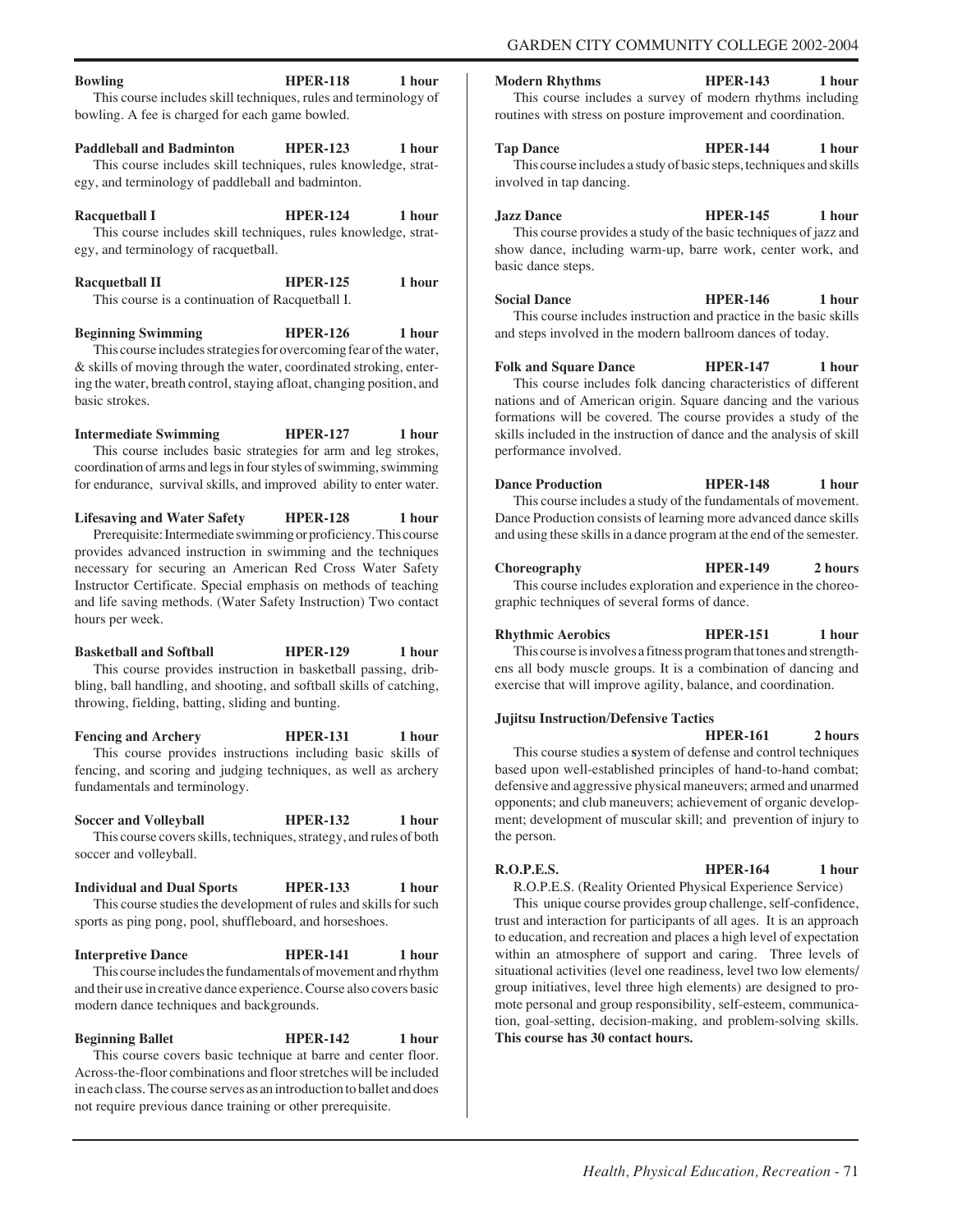#### **Bicycle Camping HPER-166** 1 hour

This course is designed to promote outdoor recreation. Students will spend approximately 36 hours on a bicycle tour during which time they camp out. Students will be expected to provide their own equipment.

**Canoeing HPER-167 1 hour**

This course introduces the student to sound canoeing practices. Safety techniques and basic strokes for controlling the canoe will be learned. Students will practice and develop this knowledge on a canoe trip down approximately a 60-mile section of river. This course should be taken concurrently with River Ecology.

#### Camping **HPER-168** 1 hour

This course provides the student with the opportunity and challenge of living comfortably in a wilderness environment. Instruction includes trip planning, gear selection, outdoor-living techniques, cooking, camping, etc. The student will have the hands-on opportunity to utilize this knowledge as he/she plans, prepares for, and participates in an extended field trip. This course should be taken concurrently with River Ecology

#### **Recreational Shooting HPER-171 2 hours**

This course is designed to promote recreational shooting as a lifetime leisure activity and safety with firearms and their related equipment. Develops the student's the ability to handle firearms and their related equipment safely and efficiently. Actual reloading of ammunition and range firing of pistols, rifles, and shotguns will be required of each student. Certain supplies will be furnished.

**Trap Shooting Techniques I HPER-172** 1 hour This course is designed to teach the fundamentals of Trap Shooting, the correct and safe use of shotguns, and the reloading of shot shells. Emphasis will be placed on safety in both gun handling and shot shell reloading. Students may compete in team shooting with other schools as well as pistol shooting on a Regional and National level.

**Trap Shooting Techniques II HPER-173 1 hour** This course is a continuation of Trap Shooting Techniques I.

Fundamentals of Weightlifting I HPER-191 1 hour This course includes knowledge, understanding, and skill analysis which are involved in the teaching of weight training.

**Fundamentals of Weightlifting II HPER-192 1 hour** This course is a continuation of Weight Lifting I with a more individualized approach to weightlifting to gain muscular strength and body tone.

**Trap Shooting Techniques III HPER-274 1 hour** This course is a continuation of Trap Shooting Techniques II.

**Trap Shooting Techniques IV HPER-275 1 hour** This course is a continuation of Trap Shooting Techniques III.

#### **ATHLETIC COURSES Athletics I Manufacture I HPER-111 1 hour**

This course includes varsity competition in football, basketball, wrestling, rodeo, track, golf, baseball, soccer, cross country, volleyball, trap shooting; taken by arrangement with the coach. Must be on the eligibility roster to obtain credit. May earn one credit per sport per season.

| <b>Athletics II</b>                          | <b>HPER-112</b> | 1 hour |
|----------------------------------------------|-----------------|--------|
| This course is a continuation of Athletics I |                 |        |

This course is a continuation of Athletics I.

| <b>Cheerleading</b>                                                | <b>HPER-113</b> | 1 hour |
|--------------------------------------------------------------------|-----------------|--------|
| This course emphasizes development of routines, cheers, chants,    |                 |        |
| and skits, all of which contribute to crowd control and collegiate |                 |        |
| atmosphere. Taken by arrangement with the sponsor.                 |                 |        |

**Cheerleading II HPER-122** 1 hour This course is a continuation of Cheerleading I.

#### **CORE COURSES**

**Health Education HPER-106 3 hours** This course is designed to give the student a working knowledge

of the fundamental principles of healthful living, as applied to physical, mental, and community life. Special attention is given to sources of health materials and problems of school hygiene.

## **Substance Abuse HPER-107 3 hours** This course is designed to give the student a foundation for

discussion and an understanding of drugs. The course covers some of the psychological, sociological, and biological reasons people use drugs. An emphasis will be placed on those drugs which are most widely used and abused.

First Aid **HPER-109** 2 hours This course studies the emergency treatment of injuries, wounds, hemorrhage, burns, and poisoning. Emphasizes the techniques of artificial respiration and emergency bandaging. CPR training will be required.

**Advanced First Aid HPER-110 2 hours** This course is a continuation of First Aid I for those who require advanced preparation.

#### **Introduction to Backpacking HPER-165 3 hours**

This course is designed to provide maximum carryover value to the student. Areas to be covered in the lecture portion include first aid, food selection and preparation, shelter, clothing, trail and camping practices, equipment selection, map reading, hiking etiquette and environmental concerns.

#### **Fundamentals of Coaching Football**

#### **HPER-181 2 hours**

Essential fundamentals are given in blocking, tackling, and passing. Offensive and defensive formations are demonstrated. This course includes a complete study in the theoretical aspects of the fundamentals of football.

#### **Fundamentals of Coaching Basketball**

**HPER-182 2 hours**

This course studies the fundamentals of floor work, ball handling, passing, shooting, dribbling, etc. Time will be spent on individual and team defense and offense.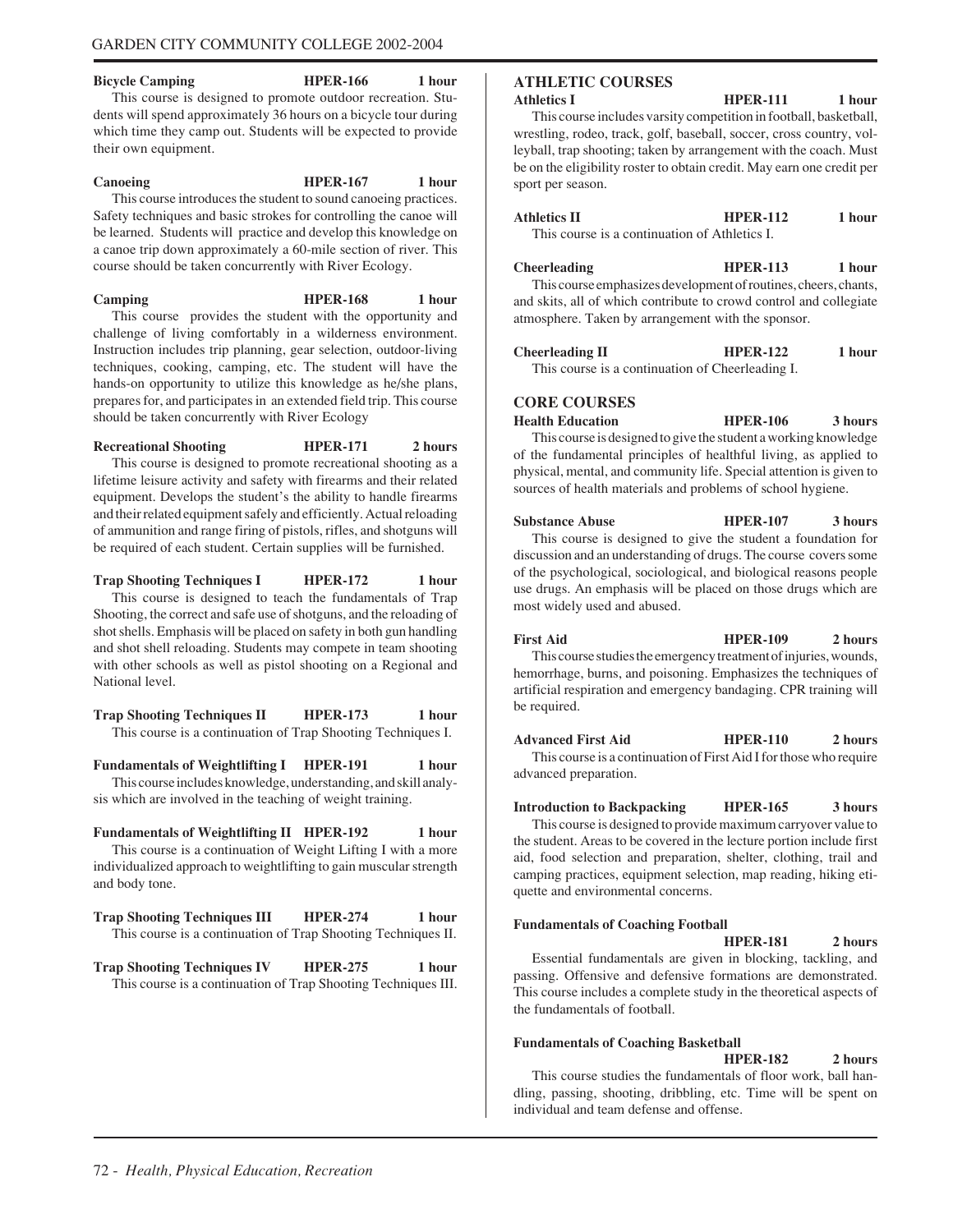#### **Fundamentals of Coaching Track HPER-183 2 Hours**

This course emphasizes the methods of training for each event in track and field.

#### **Fundamentals of Coaching Baseball**

**HPER-184 2 hours** This course studies the essential fundamentals in hitting, fielding, and throwing. The course also includes offensive and defensive strategy pertaining to game situation.

#### **Fundamentals of Minor Sports HPER-186 2 hours**

This course includes knowledge, understanding and skill analysis which are involved in the teaching of minor sports.

#### **Fundamentals of Coaching Women's Basketball HPER-187 2 hours**

This course includes fundamental movements of offense and defense with regard to the coaching and teaching of women's basketball. Specific instruction for coaching and rules interpretation is given.

#### **Fundamentals of Coaching Volleyball**

#### **HPER-189 2 hour**

This course is designed to increase the student's knowledge about volleyball, and covers proper skill techniques, rules, offenses, defenses, conditioning and coaching philosophies.

#### **Introduction to Community Recreation**

**HPER-201 3 hours**

This course covers organization, supervision of playground, interpretation of play and recreational activities and trends with specific stress upon the school and community recreational program. A broad study of a wide range of recreational activities for physical education and elementary teaching majors.

#### **Outdoor Recreation HPER-202 3 hours**

This course is designed to acquaint the student with outdoor recreation, recreational use of natural resources, and the background of the outdoor movement. Topics include historical topography, ecological, environmental studies and other aspects which should introduce outdoor activities to the student.

#### **Recreation for Special Populations HPER-203 3 hours**

This course provides an introduction to prescribing exercise programs for all populations. Basic techniques for screening and assessing physical fitness and health are covered. Students gain supervised practical experience in the Aerobic Super Circuit.

#### **Prevention and Care of Athletic Injuries**

#### **HPER-211 3 hours**

Students learn not only how to care for an injury, but how to keep injuries from occurring. This course involves terminology, nutrition, and practice recognizing and treating specific common injuries. Three lecture hours per week.

#### **Athletic Training Practicum HPER-212 1 hour**

This course is a supervised clinical application of practical methods in athletic training. A minimum of 300 hours must be spent in the training room. Athletic Training Practicum may be taken by arrangement with the instructor.

**Officiating HPER-288 2 hours** 

This course studies the interpretation of the rules of football, basketball, and all minor sports with attention given to the mechanics of officiating in preparation for coaching and teaching. Actual officiating experience is a part of this course.

#### **Intramurals HPER-289 3 hours**

This course studies the organization of intramurals at the elementary, secondary, community college, and university levels. A study of setting up and running tournaments is included. Activities and their rules in intramurals will be presented.

#### **Psychology of Coaching HPER-290 3 hours**

This course includes the philosophy of coaching, the coach and his/her personality, the athlete and his/her personality, levels of coaching, communication, team cohesion, motivation, discipline, teaching techniques in athletics, outside influences on athletes, cultural and minority problems, and psychological scouting.

#### **History and Principles of Physical Education**

**HPER-291 3 hours**

This couse studies the history and development of modern physical education and the underlying principles of school and college physical education programs.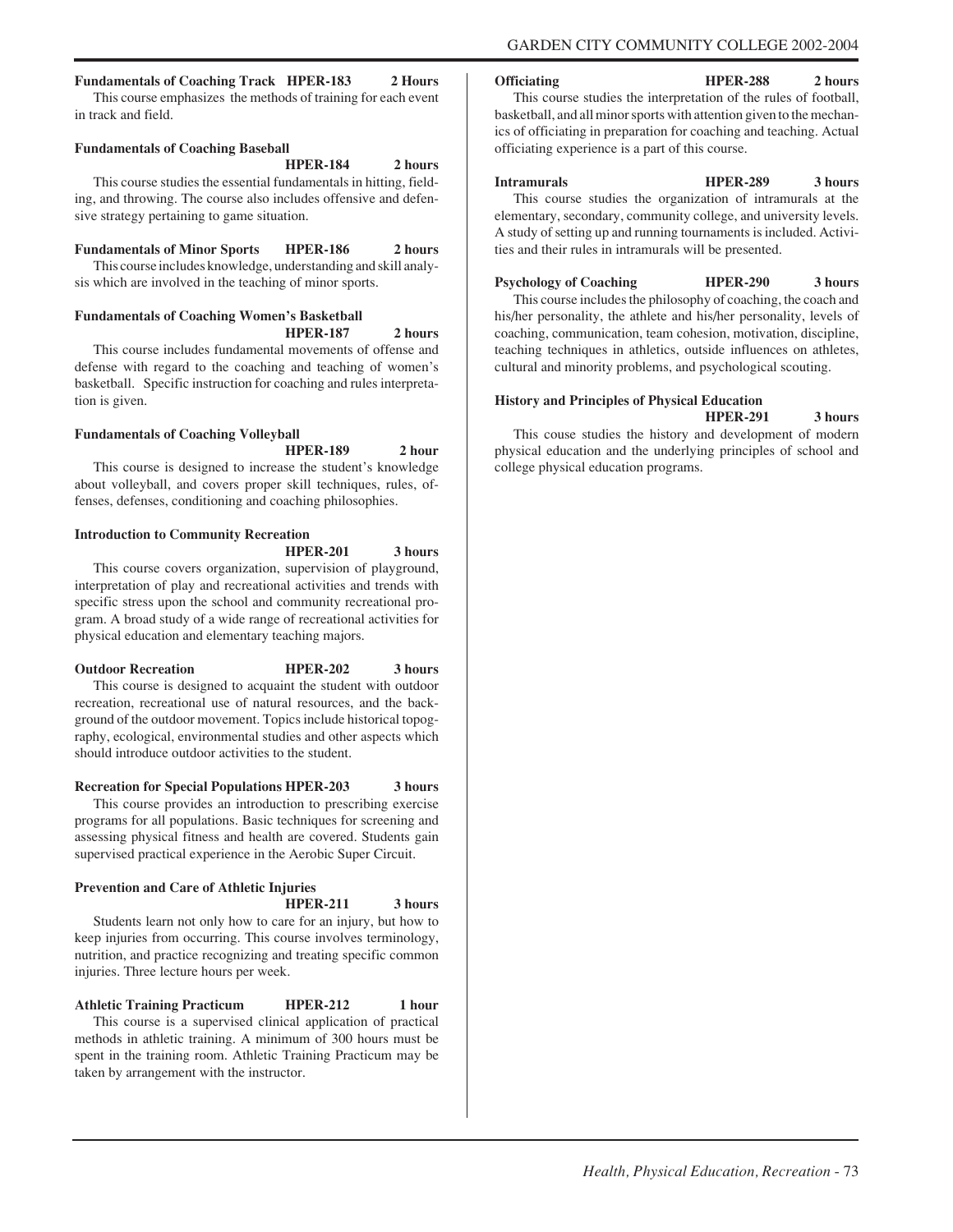74 - *Health, Physical Education, Recreation*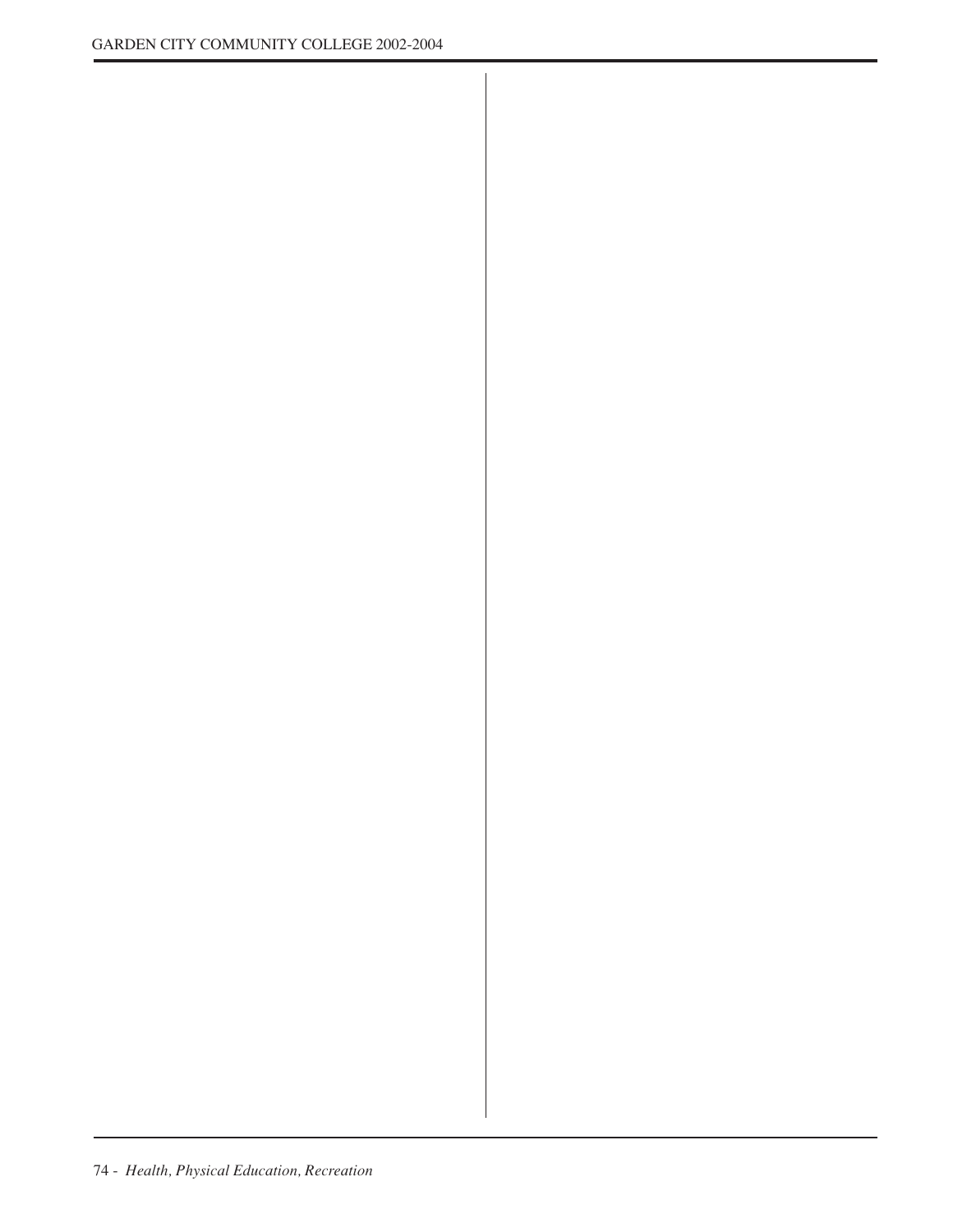# **Humanities**

*Humanities*

*English*

*English as a Second Language*

*History*

*Mass Communications*

*Languages*

*Literature*

*Philosophy*

*Personal and Career Development*

*Reading*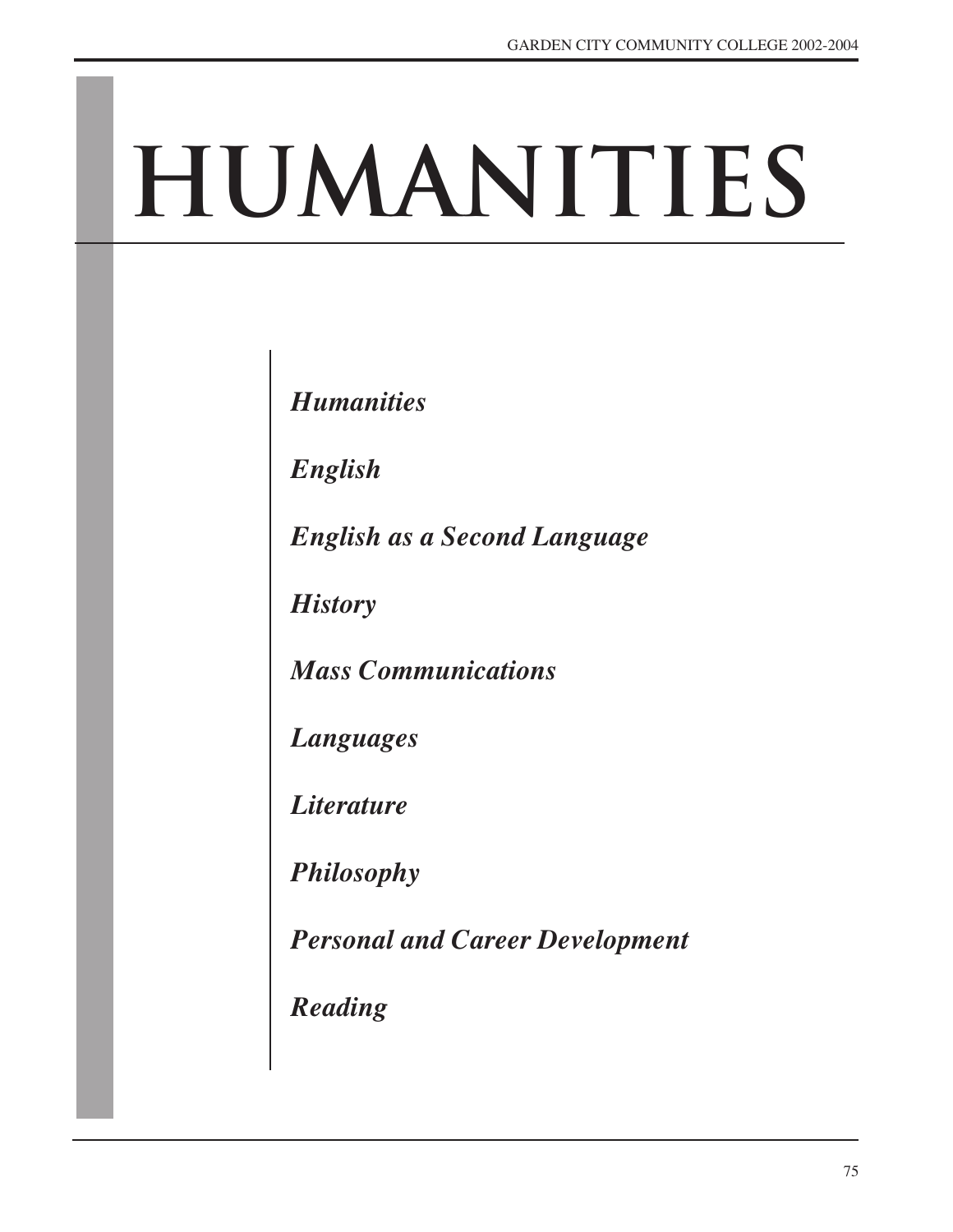# **HUMANITIES**

Humanities involves those fundamental courses which help to develop a greater understanding, appreciation and enjoyment of the humanistic resources available in our culture.

Even though an individual may not have decided on a field of concentration, it is possible after two years of study in liberal arts to enter any field in the humanities.

#### **ENGLISH**

#### **Degree: Associate in Arts-38 hours of General Education**

In addition to the core courses required for graduation, the student wishing to obtain an Associate Degree in Arts with an emphasis in English should select from the courses listed below. Students should check with transfer institutions and with advisor regarding course selection listed below.

| <b>Credit</b> | <b>Course Title</b>             | Course No. |
|---------------|---------------------------------|------------|
| 3             | Introduction to Literature I    | $LITR-210$ |
| $\mathcal{F}$ | English Literature I            | $LITR-212$ |
| 3             | English Literature II           | $LITR-213$ |
|               | American Literature I           | $LITR-215$ |
|               | American Literature II          | $LITR-216$ |
|               | The West in American Literature | $LITR-219$ |
|               | Identity: Woman                 | $LITR-250$ |
|               | Kansas Literature               | $LITR-251$ |
|               | Science Fiction                 | $LITR-252$ |

#### **HISTORY**

#### **Degree: Associate in Arts-38 hours of General Education**

The History program meets the needs of the transfer student as well as those individuals interested in pursuing history courses for personal enjoyment and enhancement. The following suggested two-year program provides a broad range of course offerings. Individual programs will vary depending on student needs and interests, and the requirements of the transfer institution.

| <b>Credit</b> | <b>Course Title</b>              | Course No.       |
|---------------|----------------------------------|------------------|
| 3             | Intro. to Microcomputer Software | <b>CSCI1-103</b> |
|               | The West in American Lit.        | $LITR-219$       |
|               | or Introduction to Literature    | $LITR-210$       |
| 3             | Survey of Civilization I         | <b>HIST-101</b>  |
| 3             | Survey of Civilization II        | <b>HIST-102</b>  |
|               | American History to 1865         | <b>HIST-103</b>  |
| 3             | American History Since 1865      | <b>HIST-104</b>  |
|               | Europe Since 1815                | <b>HIST-106</b>  |
|               | Special Topics in History OR     | <b>HIST-114</b>  |
|               | Oral History                     | <b>HIST-109</b>  |
|               | History of Kansas OR             | <b>HIST-110</b>  |
|               | The Great Plains Experience      | <b>HIST-112</b>  |

## **HUMANITIES**

#### **International Humanities Studies HUMA-201 1-8 hours**

This course consists of travel and/or study in foreign countries under supervised conditions. The study of cultural objects, localities and/or languages serves as the bulk of instruction. Course work and lectures supplement the studies. Course credit must be prearranged with the Dean of Instruction.

**National Humanities Studies HUMA-202 1-8 hours**

This course consists of travel and study in the United States under supervised conditions in any of the humanities disciplines. Study of cultural objects, localities and events serves as the bulk of instruction. Course work and lectures supplement the class. The amount of credit must be determined by the Dean of Instruction in cooperation with the instructor. Enrollment for all segments is by special arrangement only. One to eight credits are available and variable contact hours are required, depending on credit accrued.

#### **MASS COMMUNICATIONS**

#### **Degree: Associate in Arts-38 hours of General Education**

The Department of Communications adheres to the transfer articulation agreement and offers the first two years of course work required by Kansas colleges and universities to fulfill the requirements for the Bachelor of Science and Bachelor of Arts degrees in speech communication and journalism. The requirements of the transfer institution should guide a student's choices. The curriculum provides variety and flexibility in meeting a broad range of academic and professional interests in human communications.

#### **Oral Communications**

| <b>Credit</b> | <b>Course Title</b>             | Course No.      |
|---------------|---------------------------------|-----------------|
| 3             | Public Speaking I               | <b>SPCH-111</b> |
| 3             | <b>Advanced Public Speaking</b> | <b>SPCH-112</b> |
| 3             | Interpersonal Communications I  | $SPCH-113$      |
| $\mathcal{E}$ | Voice and Diction               | <b>SPCH-117</b> |
|               | Oral Interpretation             | <b>SPCH-118</b> |
|               | Forensics I                     | <b>SPCH-141</b> |
|               | Forensics II                    | <b>SPCH-142</b> |
|               | Forensics III                   | <b>SPCH-243</b> |
|               | Forensics IV                    | <b>SPCH-244</b> |

#### **Journalism**

Students seeking a major in journalism as writers should take Reporting I and Media in a Free Society their first semester. Photography majors should take Media in a Free Society and Photography I their first semester, and students interested in majoring in design should take Media in a Free Society and either a design class from the art department or Photoshop. The department also requests that Photography and Design majors take Reporting I if they can work into their schedules.

| <b>Credit</b> | <b>Course Title</b>           | Course No.      |
|---------------|-------------------------------|-----------------|
| 3             | Media in Free Society         | <b>JRNL-110</b> |
| 3             | Photography I                 | <b>PHOT-120</b> |
| 3             | Photography II                | <b>PHOT-121</b> |
| 3             | Reporting I or                | <b>JRNL-115</b> |
|               | Introduction to Broadcasting  | <b>SPCH-140</b> |
| 3             | News Editing                  | <b>JRNL-117</b> |
|               | Publications I (Magazine)     | <b>JRNL-113</b> |
|               | Publications II (Magazine)    | <b>JRNL-114</b> |
| 1             | Publications III (Magazine)   | <b>JRNL-201</b> |
|               | Publications IV (Magazine)    | <b>JRNL-202</b> |
|               | Publications I(Newspaper)     | <b>JRNL-111</b> |
|               | Publications II(Newspaper)    | <b>JRNL-112</b> |
|               | Publications III(Newspaper)   | <b>JRNL-203</b> |
|               | Publications IV (Newspaper)   | <b>JRNL-204</b> |
|               | <b>Recommended Electives:</b> |                 |

| Credit | Course Title                 | Course No.      |
|--------|------------------------------|-----------------|
| 3      | Commercial Design or         | <b>ARTS-128</b> |
|        | Desk Top Publishing          | $MIDM-105$      |
| 3      | Photojournalism              | <b>JRNL-122</b> |
| 3      | Creative Writing             | $LITR-240$      |
|        | <b>Technical Photography</b> | <b>PHOT-130</b> |
|        |                              |                 |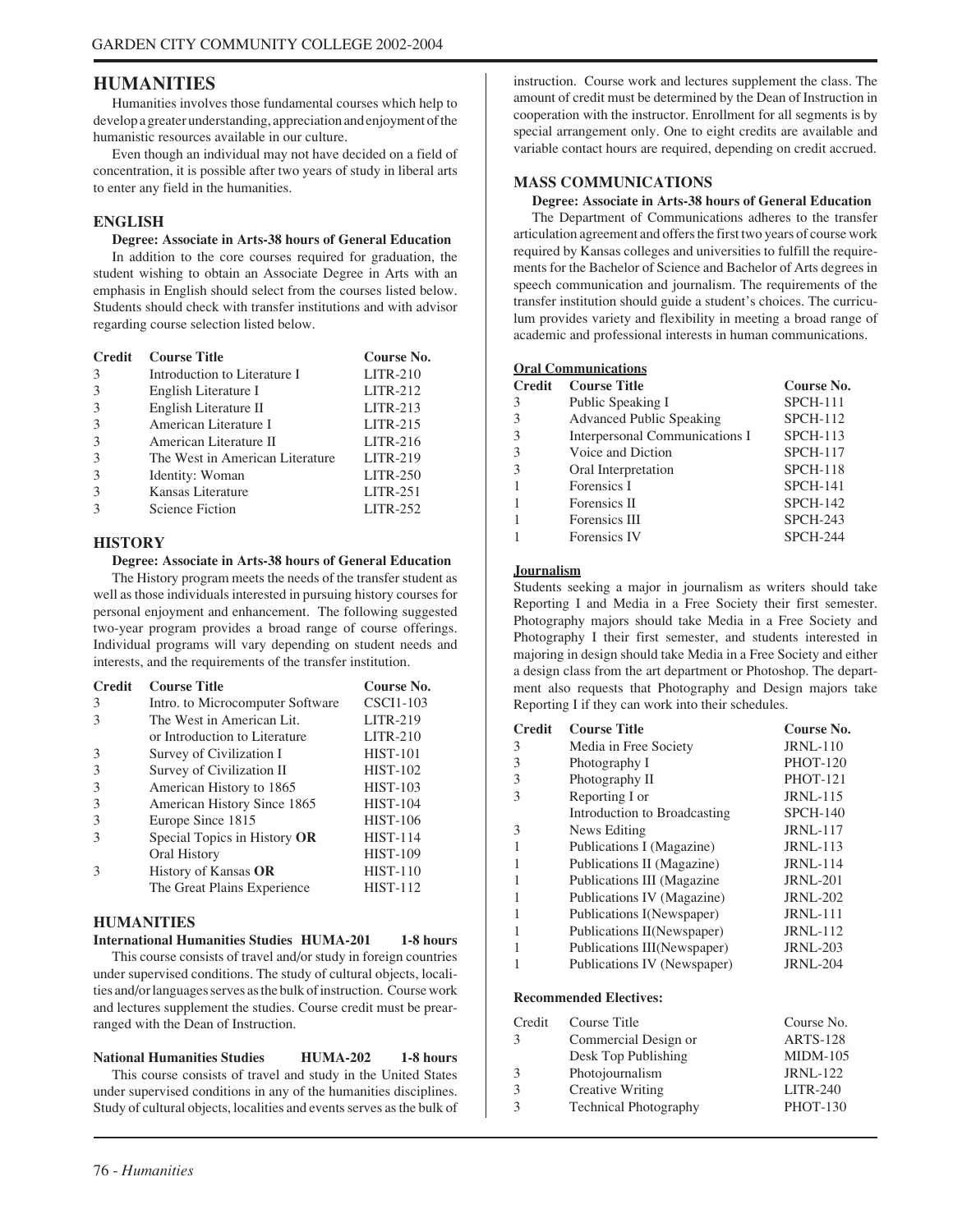#### **Speech or Journalism Education**

Individuals who desire to major in Speech or Journalism Education should refer to the Secondary Education program of study listed in the Social Science section. It is recommended that students work closely with their advisors to fulfill the specific requirements of the institution they wish to attend.

## **ENGLISH**

The composition courses give practice and proficiency in the use of the language, improve perceptive ability and aid in logical reasoning. The ability to write with clarity and precision furnishes the student with a lifetime tool.

All students must take the ASSET or COMPASS test to determine placement in Basic English or English 101. Students scoring below accepted levels in reading will not be allowed to enroll in English 101 until they have successfully completed Reading Improvement I.

In addition, all students enrolled in Basic English and English 101 must pass an in-class exit essay before enrolling in the next course in sequence.

**Basic English ENGL-091 3 hours**

This course is the study of fundamentals of the composition process, sentence structure and basic grammar and editing techniques. Students must pass an in-class essay to determine if they have met the minimum competencies in the course syllabus before they can enroll in English 101. (This course does not meet degree requirements.)

#### **English I** ENGL-101 3 hours

This course applies the writing process in expressive and expository writing. Students refine skills in diction, sentence structure, organization and development of ideas, grammar and mechanics, and critical thinking. Students must pass an in-class exit essay to determine whether they have met minimum competencies outlined in the syllabus before they can enroll in the next course in sequence.

#### **English II ENGL-102 3 hours**

Prerequisite: English I. The objective of the course is to amplify and apply writing principles learned in English I and to study and apply writing principles related to persuasion/argumentation, research and documentation, and critical analysis of literature. A research paper is required.

**Grammar ENGL-106 1-3 hours**

This course is a study of parts of speech, grammar, sentence structure, and mechanics. It is recommended for English majors and elementary education majors as well as students who would like to improve writing skills.

#### **ENGLISH AS A SECOND LANGUAGE English as a Second Language - Listening and Speaking LANG-206 3 hours**

This ESL course is designed to help high-intermediate students improve listening and speaking skills in English, focusing on pronunciation of challenging sound segments as well as intonation patterns. Students will learn new vocabulary, practice expressing ideas, and improve listening skills to help them understand spoken English in formal and everyday situations. A score of 55 on the Michigan Placement test is required.

#### **English as a Second Language - Advanced Listening and Speaking LANG-207 3 hours**

This ESL course is designed to help advanced students improve listening and speaking skills in English through focus on stress and intonation patterns. Students study idioms, conversation strategies, and advanced grammatical structures to communicate more effectively. Students learn new vocabulary, practice expressing ideas, and improve listening skills to help them understand spoken English in formal and everyday situations. A scores of 75 on the Michigan Placement test is required.

# **English as a Second Language - Reading and Writing LANG-208 3 hours**

This ESL course is designed to help high-intermediate students improve reading and writing skills in English. Students read many different types of written English, study grammar and vocabulary, and learn to write more formal English for the workplace and for school. Students focus on writing at the paragraph level. A scores of 55 on the Michigan Placement test is required.

## **English as a Second Language - Advanced Reading and Writing LANG-209 3 hours**

This ESL course is designed to help advanced students improve reading and writing skills in English. Students read many different types of written English, study grammar and vocabulary, and learn to write more formal English for school. Students focus on writing for academic pusposes. This course prepares students for entry into Basic English and other college level courses. A score of 75 on the Michigan Placement test is required.

#### **HISTORY**

**Survey of Civilization I HIST-101** 3 hours

This course covers the human experience from the dawn of history in Mesopotamia, through the ancient civilizations of the Egyptians, Hebrews, Greeks and Romans, to the Middle Ages, the Renaissance, and Reformation, and ending with the rise of nation states and the age of exploration and discovery. It aids in understanding the forces that have shaped the present-day world.

#### **Survey of Civilization II HIST-102** 3 hours

This course begins with the scientific revolution and the Age of Enlightenment and continues to the late twentieth century. It covers the Old Regime and International Balance, the Industrial Revolution, the age of world wars, the Cold War and political polarization, to the age of information. This course aids in understanding the forces which have shaped this world of international politics, economics, and culture. It is suggested, but not required, that the student complete Survey of Civilization I before taking Survey of Civilization II.

# **American History to 1865 HIST-103 3 hours**

This course covers the American experience from the colonial era through the Civil War. It is comprehensive in nature, covering the political, economic, social, and cultural history of those groups who have come together to make this nation.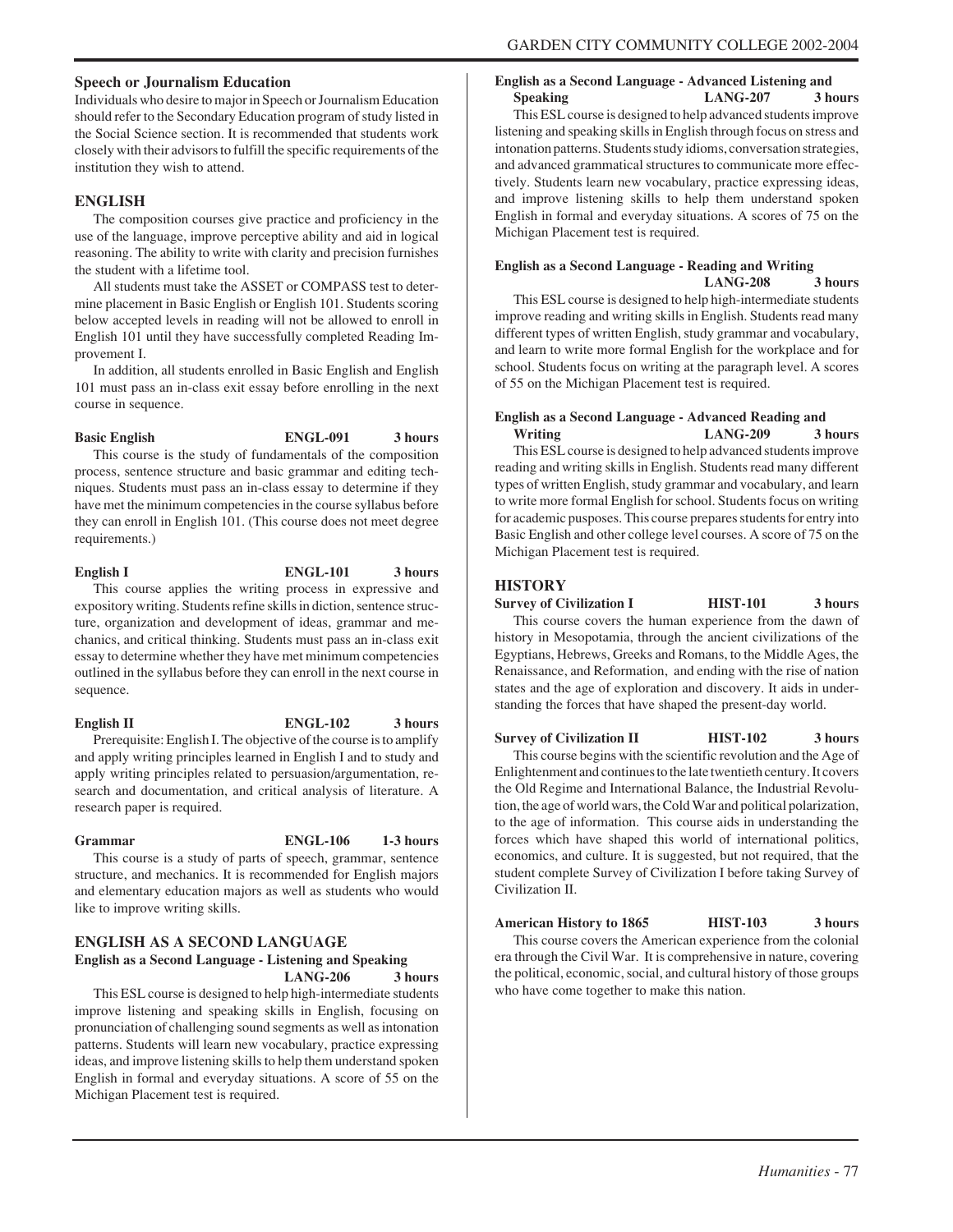**American History Since 1865 HIST-104 3 hours**

This course covers American history from the closing shots of the Civil War to the late twenty-first century. The subjects covered include Reconstruction, the "wild west," the Gilded Age, the Progressive era, World War I, the Great Depression, World War II, the Cold War, the Vietnam era, to the present-day. It is suggested, but not required, that the student complete American History to 1865 before taking American History since 1865.

## **Europe Since 1815 HIST-106** 3 hours

This course provides a detailed coverage of European political and social history. It begins with the Congress of Vienna, then covers the unification of German and Italy, the Victorian Age, the era of world war and dictators, the Cold War, to the present-day. No prerequisite, but Survey of Civilization I and Survey of Civilization II are helpful.

**Russian History HIST-107 3 hours** This course explores the history of Russia from its beginnings in the  $8<sup>*</sup>$  century BCE, through the formation of the Russian state, the Tartars, tsarist Russia consolidation under the Romanovs, its emergence as a major European power, World War I and the Bolshevik Revolution, Stalinism and the Cold War, through to the late twentieth century. No prerequisite, but Survey of Civilization I and Survey of Civilization II are helpful.

**Oral History Hist-109** 3 hours Oral History provides students with the opportunity to explore the richness of spoken history. It details the methods used to record spoken histories, story telling, exploring family and local histories, as well as aspects of folk culture. No prerequisite, but American History to 1865, American History Since 1865, and Speech I are helpful.

# **History of Kansas HIST-110 3 hours** This course presents an overview of Kansas, from it earliest written record to the present. Kansas topography, American Indian

cultures, immigrant peoples, Kansas politics, and agricultural development are given special emphasis. No prerequisite, but American History to 1865 and American History Since 1865 are helpful.

# **Pioneer Women West of the Mississippi**

**HIST-111 3 hours**

This course places special emphasis on the historic experiences of pioneer women on the Great Plains, in the mountains, and on the west coast. Diaries, letters, census records and other primary sources are used in conjunction with secondary sources to explore the world of the pioneer woman; her family life, her work, her leisure activities, and her contributions to American. No prerequisite, but American History to 1865 and American History Since 1865 are helpful.

**The Great Plains Experience HIST-112 3 hours** The Great Plains of the United States are rich in culture and history. This course explores that richness by focusing on various groups: American Indians, immigrants, the US army, farmers, etc. Special attention is given to primary sources, especially diaries and letters. No prerequisite, but American History to 1865, American History Since 1865, and Pioneer Women West of the Mississippi are helpful.

# **Special Topics In History HIST-114 3 hours**

This course is designed to provide a learning opportunity for specialized topic areas. Past offerings have included The West, The Civil War, the Vietnam War, and Biblical Archeology. Course offerings under the Special Topics heading are dependent on student interest and availability of qualified staff.

### **LANGUAGES**

It is recommended that those with one year or less of a foreign language in high school take an elementary course in foreign language. Those students who intend to continue their studies at a four-year college should consult the catalog of their chosen school. Foreign language requirements may vary considerably in different colleges.

**Conversational French LANG-100 2 hours**

No credit is given if the course is followed by Elementary French I. This is a limited objective course to develop understandable pronunciation and a vocabulary for travel by oral practice. Reading, writing, and grammar are given minimum attention.

**Conversational German LANG-110 2 hours** No credit is given if the course is followed by Elementary German I. This is a limited objective course to develop an understandable pronunciation and a vocabulary for travel by oral practice. Reading, writing, and grammar are given minimum attention.

# **Introduction to Conversational Spanish I**

**LANG-130 2 hours**

No credit is given if the course is followed by Elementary Spanish I. This is a limited objective course to develop a basic structure, an understandable pronunciation and a vocabulary for travel by oral practice. Reading, writing, and grammar are given minimum attention.

# **Introduction to Conversational Spanish II**

**LANG-131 2 hours**

Prerequisite: Introduction to Conversational Spanish I or equivalent skill. This course is a continuation of structure, pronunciation practice, and vocabulary study.

**Elementary Spanish I LANG-1322 3 hours** This class includes the fundamentals of pronunciation, vocabulary building, practice in understanding and speaking simple phrases of practical value and elementary reading. The course will include some study of Spanish life and custom.

**Elementary Spanish II LANG-1331 3 hours** Prerequisite: Elementary Spanish I or equivalent skill. This course is the continuation of Elementary Spanish I with further emphasis on understanding and speaking Spanish with reading of ordinary modern prose including some study of periodicals.

**Spanish for the Bilingual LANG-134 3 hours** This is a course designed for students who already speak the

regional Spanish fluently, but who wish to improve their reading and writing skills. They will become familiar with standard Spanish and increase their vocabulary through reading selections based on Spanish-American history and culture.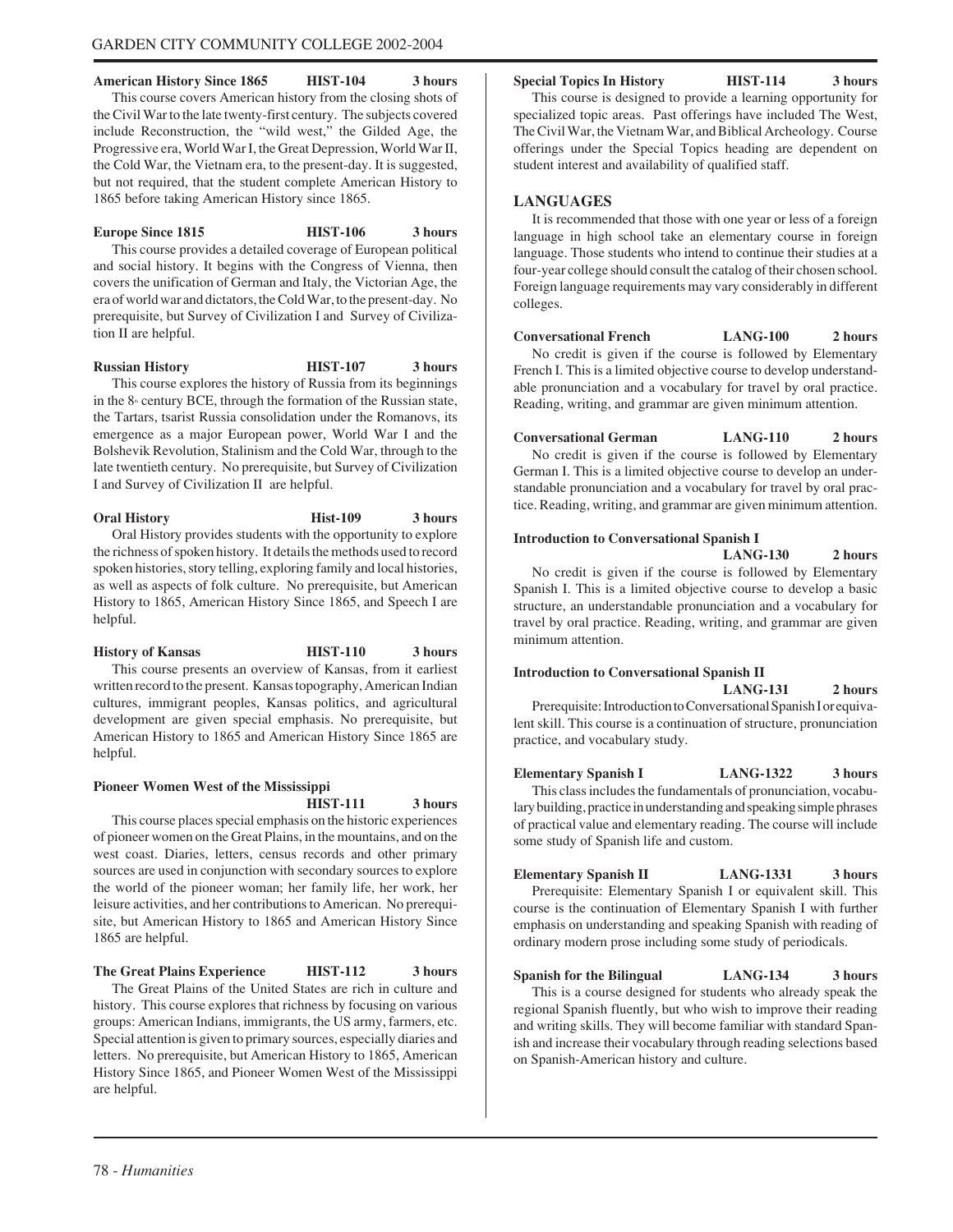#### **Espanol Avanzado para Estudiantes de Habla Espanola LANG-135 3 hours**

Prerequisite: Spanish for the Bilingual or permission of the instructor. This course is a continuation of Spanish for the Bilingual.

**Elementary Vietnamese I LANG-140 3 hours**

This course introduces the fundamentals of oral and written Vietnamese, with particular attention to the tonal nature of spoken Vietnamese and the diacritical markings used to signal intonation in written Vietnamese. Listening to and pronunciation of simple words will lead into more extensive vocabulary development. Basic Vietnamese sentences will be written, stressing correct spelling and proper diacritical markings. There will be limited study of Vietnamese culture.

**Elementary Vietnamese II LANG-141 3 hours**

The prerequisite is satisfactory completion of Elementary Vietnamese I or equivalent skill as determined by the instructor. This is a continuation of the study of the Vietnamese language, building on the pronunciation, spelling and writing skills mastered in Elementary Vietnamese I. Students will continue vocabulary study in order to generate dialogue and conversational skills. Additional study of Vietnamese culture will be stressed.

#### **Spanish Composition and Conversation**

**LANG-201 3 hours** The prerequisite is six credits of college Spanish or two years of high school Spanish. This class is a review of Spanish with emphasis on conversation and cultural reading.

**Commercial Spanish LANG-202 3 hours** The prerequisite is permission of instructor or Spanish Composition and Conversation. This course offers training and practice in effective use of spoken and written Spanish for business purposes.

# **LITERATURE**

The literature courses introduce the student to the masters of the written language and furnish material for critical evaluation.

**Introduction to Literature LITR-210 3 hours** This course includes the study of a wide variety of literary types, the short story, the essay, ancient and modern drama, and the novel.

#### **English Literature I LITR-212 3 hours**

This course is the study of the historical and literary development of English Literature from Anglo-Saxon origins through the Neo-Classical Period.

#### **English Literature II LITR-213 3 hours** This course reviews the historical and literary development of

English Literature from the Romantic Era into the twenty-first century.

**American Literature I LITR-215 3 hours** Prerequisite: English II or consent of the instructor. The course includes a study of writers from the Colonial Period to the Civil War and shows the religious, historical, and social thinking that influenced the literature of the time.

# **American Literature II LITR-216 3 hours**

Prerequisite: English II or consent of the instructor. The course begins with Dickinson/Whitman and continues to the present with emphasis on major authors and literary trends.

# **Introduction to Short Fiction LITR-218 3 hours**

Prerequisite: English I or consent of the instructor. Examples of short fiction with emphasis on analysis and appreciation of the short novel and short story are studied in this course.

# **The West in American Literature LITR-219 3 hours**

This survey course reviews selected regional literature. The course examines major authors through a study of novels, short stories, poetry, and criticism.

**Understanding the Old Testament LITR-230 3 hours**

This course provides a general introduction to Old Testament history and literature designed to acquaint the student with the origins, purposes and religious quality of Old Testament books. Attention is given to the development of the Judeo-Christian tradition.

# **Understanding the New Testament LITR-231 3 hours**

This course provides a general introduction to New Testament history and literature designed to acquaint students with the context of political, social, and cultural origins in our society. Attention is given to the development of Judeo-Christian tradition during the Roman period.

#### **Creative Writing LITR-240 1-3 hours** Prerequisite: English II or consent of instructor. Students have frequent practical opportunities to develop skills in creative writing through the development, organization, preparation, and composition of various pieces. This course allows students to study imaginative writing with particular emphasis on poetry, the short story, and drama.

**Writers' Workshop LITR-241 1-3 hours** Prerequisite: English II and/or consent of the instructor. This is an advanced writing course designed for those who are interested in increasing their writing skills with the possibility of publishing their work.

# **Identity: Woman LITR-250 3 hours**

This humanities course includes a documentary history of American women and their roles and accomplishments, a study of literature by and about women, and a look at the issues and problems that women face today.

# **Kansas Literature LITR-251 3 hours** Students will have the opportunity to familiarize themselves

with the literature, including fiction, essays, poetry, drama and film, of Kansas. This course looks at the state's people, heritage and literary traditions.

# **World Literature and the Human Experience**

**LITR-253 3 hours**

This course includes a study of literature from different periods, cultures, and regions of world with emphasis on the geographic and historical contexts of the literary texts and on the rich diversity of social orders and human values expressed in literary forms.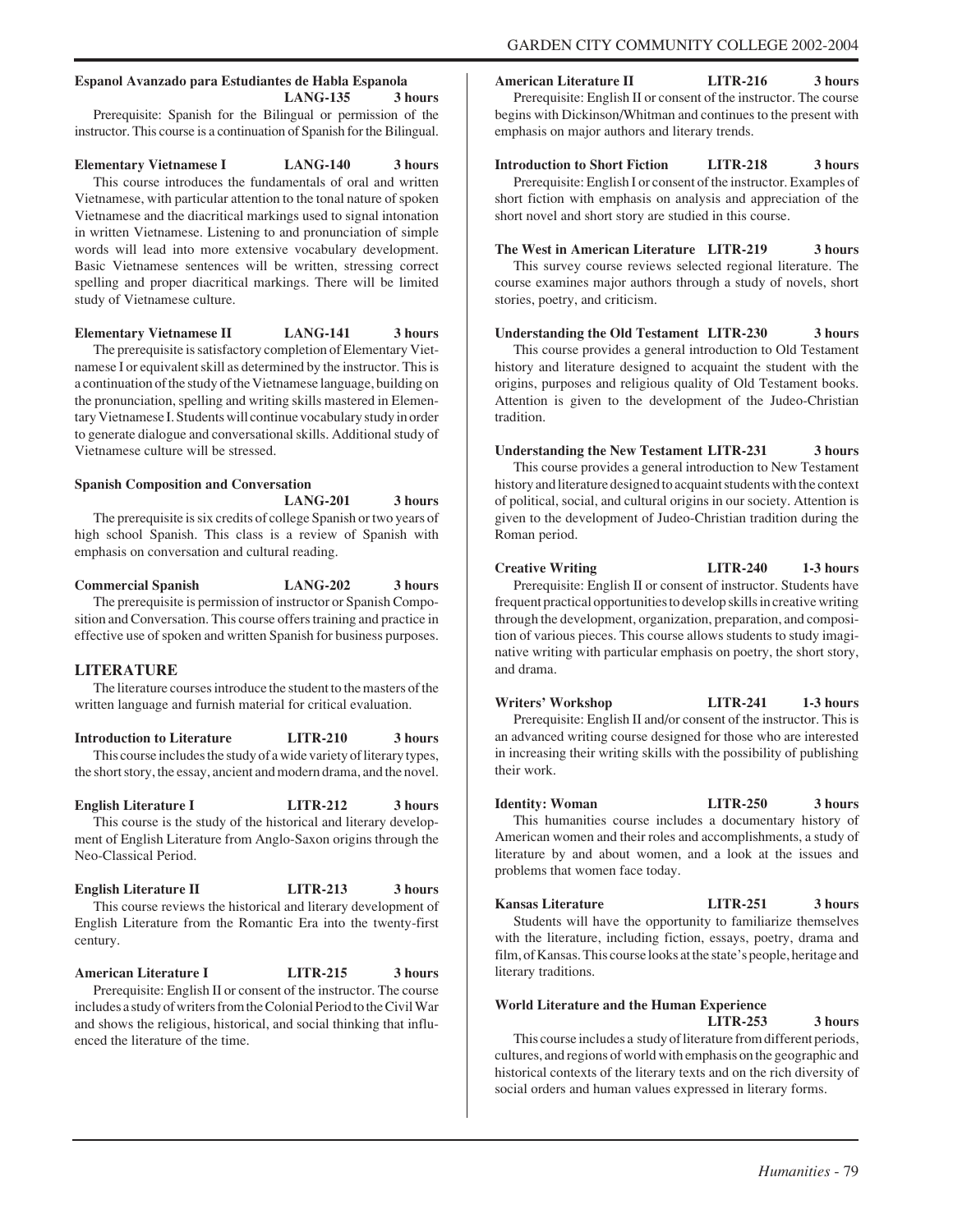## **MASS COMMUNICATIONS**

**Media In Free Society JRNL-110 3 hours** This course is designed to provide students with a comprehensive understanding of the field of mass communication and its various applications in contemporary society. The course includes an overview of the field and a discussion of the mass media industries and the consequences of media messages on individuals, society, and culture.

**Reporting I** JRNL-115 3 hours Prerequisite: English I or consent of the instructor. This course is designed to provide students with first-hand experience in newsgathering and reporting techniques. Students will have the opportunity to explore research materials, interview news sources, write various types of stories, handle press releases, and write under deadline pressure. Other topics include libel and online reporting. **News Editing 5 18 IRNL-117** 3 hours This course introduces students to the basics of editing, with an

emphasis on copy editing for a daily newspaper. Students will explore copy editing, news judgment, headline writing, photo editing, publication layout and design, and legal and ethical issues. They also learn to catch and correct mistakes in grammar.

| <b>Publications I (Magazine)</b>   | <b>JRNL-111</b> | 1 hour |
|------------------------------------|-----------------|--------|
| <b>Publications II (Magazine)</b>  | <b>JRNL-112</b> | 1 hour |
| <b>Publications III (Magazine)</b> | <b>JRNL-201</b> | 1 hour |
| <b>Publications IV (Magazine)</b>  | $JRNL-202$      | 1 hour |

Prerequisite: At least one semester of high school journalism or permission of the instructor. Publications (Magazine) may be taken four semesters. Practical work will be offered in layout, design, writing, editing, and photography on Breakaway, the college magazine.

| <b>Publications I (Newspaper)</b>   | <b>JRNL-113</b> | 1 hour |
|-------------------------------------|-----------------|--------|
| <b>Publications II (Newspaper)</b>  | <b>JRNL-114</b> | 1 hour |
| <b>Publications III (Newspaper)</b> | $JRNL-203$      | 1 hour |
| <b>Publications IV (Newspaper)</b>  | <b>JRNL-204</b> | 1 hour |

Publications (Newspaper) may be taken four semesters. Practical work is offered in layout, design, writing, editing, advertising, business practice, and photography on the student newspaper. The course may be taken by arrangement with approval of the instructor.

#### **Photojournalism JRNL-122 3 hours**

Prerequisite: Photography I. This course is a study of ways to cover the news photographically. The course will includes history, modern trends, and class assignments typical of a working journalist.

# Public Speaking I SPCH-111 3 hours

This course includes the study of the fundamentals of communication and the composition, organization, and delivery of original speeches. Five to seven speeches are required throughout the semester. This course meets the speech requirement for transfer programs and is performance based with appropriate assignments included.

**Advanced Public Speaking SPCH-112 3 hours** Prerequisite: Speech I. The course includes detailed work in public speaking, such as advanced work in extemporaneous and impromptu style speaking, oratory, and argumentation. Special occasion speeches are covered. Lecture with practical experience comprise instruction.

# **Interpersonal Communications I SPCH-113 3 hours**

Interpersonal Communications includes the study of communication theory and its application to interpersonal relations. The development of insight, skills and knowledge in the process of group interaction are the basis for the course. The class transfers to some four-year institutions as a communications/speech requirement. The class is experiential in the lecture mode.

**Voice and Diction SPCH-117 2 hours** This class is designed to help students improve their speaking

voices and to develop accuracy and refinement in diction. Study includes the International Phonetic Alphabet, dialects and accents.

**Oral Interpretation SPCH-118 3 hours** Oral Interpretation covers reading from the printed page of selected portions of stories, plays, nonfictional prose, and lyric and dramatic poetry for different objectives such as to inform, impress, entertain, and convince. This course is excellent for any speech or drama major and is primarily lecture with practical application in performance.

| <b>Debate Practicum I</b>   | <b>SPCH-121</b> | 1 hour |
|-----------------------------|-----------------|--------|
| <b>Debate Practicum II</b>  | <b>SPCH-122</b> | 1 hour |
| <b>Debate Practicum III</b> | <b>SPCH-201</b> | 1 hour |
| <b>Debate Practicum IV</b>  | <b>SPCH-202</b> | 1 hour |

This course may be taken each semester for a total of four semesters. It is the examination of advanced argumentation theory as related to the current debate topic. Participation on the collegiate debate squad is required, and it is a lab format requiring a minimum of three hours of class time per week.

**Argumentation and Debate SPCH-123 3 hours**

Argumentation and Debate is designed for the student desiring theory and practices of argumentation and formal academic debate. The class is required for, but not limited to, members of the collegiate debate squad. The course is essentially lecture with practical experiential application and meets three hours per week.

| <b>Forensics Practicum I</b>   | <b>SPCH-141</b> | 1 hour |
|--------------------------------|-----------------|--------|
| <b>Forensics Practicum II</b>  | <b>SPCH-142</b> | 1 hour |
| <b>Forensics Practicum III</b> | <b>SPCH-243</b> | 1 hour |
| <b>Forensics Practicum IV</b>  | <b>SPCH-244</b> | 1 hour |

Forensics Practicum may be taken each of four semesters and includes the practical study of the selection and presentation of forensics competition materials. Students select and prepare materials for presentation to the general public, area schools, and possible competition.

# **PHILOSOPHY**

Philosophy is critical reflection on the justification of basic human beliefs and analysis of how these beliefs are expressed. It involves the rational, methodological, and systematic consideration of those topics that are of central concern to human beings.

# **Introduction to Philosophy PHIL-101 3 hours**

This course introduces students to some of the major themes and thinkers of Western Philosophy. Areas covered include knowledge, ethics, religious beliefs, and political theory. The class is structured to develop student ability to read and write critically using the methods of philosophical analysis.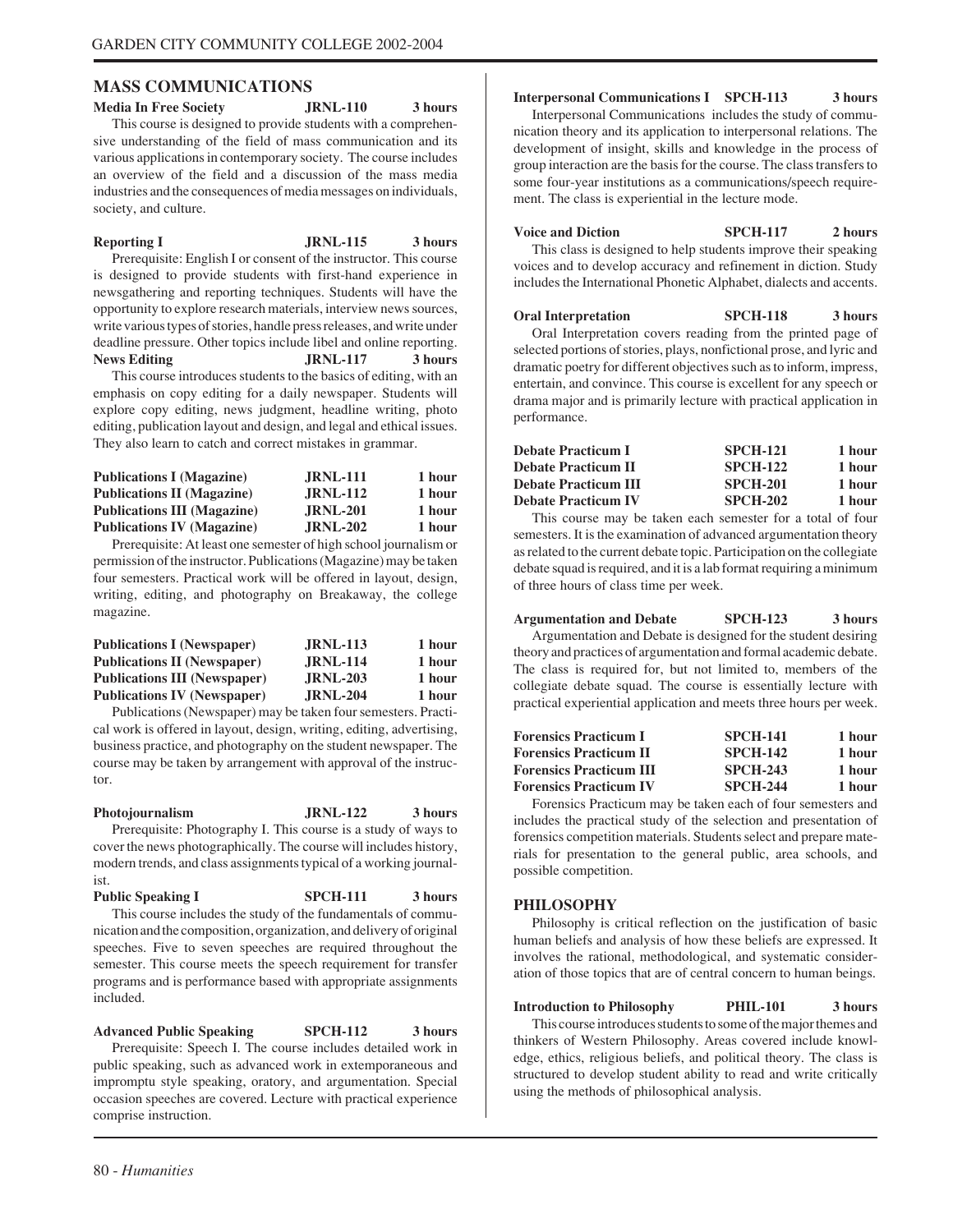#### **Elementary Ethics PHIL-102 3 hours**

This course is an historical and topical overview of philosophical ethics. It examines some of the most important ethical theories and thinkers. Topics studied include the nature and rationale of ethical theories and the application of these theories to contemporary ethical issues.

# **Logic: An Introduction to Clear Thinking**

**PHIL-103 3 hours**

This course is concerned with the nature of rational thought and the practice of critical thinking. It includes an overview of forms of persuasive reasoning and examines many misleading practices found in everyday life.

#### **Leadership Development**

**PHIL-104 3 hours**

This course is designed for individuals who are interested in exploring the various philosophies of leadership and draws its examples from classic literature and film. This course is designed to integrate theoretical concepts with the reality of application within group exercise and discussion. Although the course's concepts are applicable to any group situation, they are especially relevant when the participants are volunteers. Although this class has been certified by Phi Theta Kappa, the national honor society for community colleges, students do not have to be a member of PTK to enroll.

#### **PERSONAL AND CAREER DEVELOPMENT College Skills Development PCDE-101 1 hours**

This course increases the student's opportunities for success in college by helping the student obtain skills necessary to reach his/ her educational objectives. Topics include time planning, testtaking, communication skills, study techniques, question-asking skills, library use, and personal issues that face many college students. *This course is required of all full-time degree-seeking students who have completed fewer than twenty (20) credit hours at the time of enrollment.*

# **Career Orientation PCDE-103 3 hours**

This course makes education practical and functional. A personalized plan brings aptitude and interest together in career awareness, exploration, values clarification, worker traits, selfappraisal and preparation for a career.

#### **Career Problems & Crises PCDE-105 2 hours**

This course presents overview of problems and crises in a career; including communication, work behavior, priorities, money management, divorce, stress, time management, alcoholism, health, authority and leadership are discussed.

# **Assertiveness Training PCDE-107 1 hour**

This course assists supervisory personnel with development of a positive, assertive manner to more effectively handle supervisory responsibilities.

Lead Challenge **PCDE-108** 1 hour

This course provides groups of individuals a challenge that builds self-confidence, trust and interaction for participants of all ages. It is a unique approach to education and places a high level of expectation with an atmosphere of support & caring. This course consists of three levels of situational activities that are designed to promote leadership, trust, personal and group responsibility, selfesteem, communication, goal-setting, decision-making and problem-solving skills. The facilitator, based on group goals, capabilities and progress, will determine the low/high challenge elements.

#### **READING**

**Reading Improvement I READ-092** 3 hours

This course is designed for students who score 36 or below on the reading portion of the ASSET test. An individualized program of competencies for reading basics is featured. Does not meet degree requirements. Prerequisite: Grade Level Equivalency of 4 or better determined by a standardized test. Students must demonstrate that they can read at 7.0 grade level as determined by a standardized test before they can enroll iin English I.

#### **College Reading READ-093 3 hours**

For students who score from 37-44 on the reading portion of the ASSET test. Emphasis is higher-order thinking and efficient reading skills at the college level with application to college and life skills success. Prerequisite: Grade Level Equivalency of 7.0 or better determined by a standardized test. Does not meet degree requirements.

# **Accelerated Reading READ-101 2 hours**

Accelerated Reading offers preliminary instruction in various techniques of rapid reading. Self-pacing through timed readings, with regular checks of comprehension levels to insure that increased reading speed is meaningful and beneficial. Does not meet degree requirements.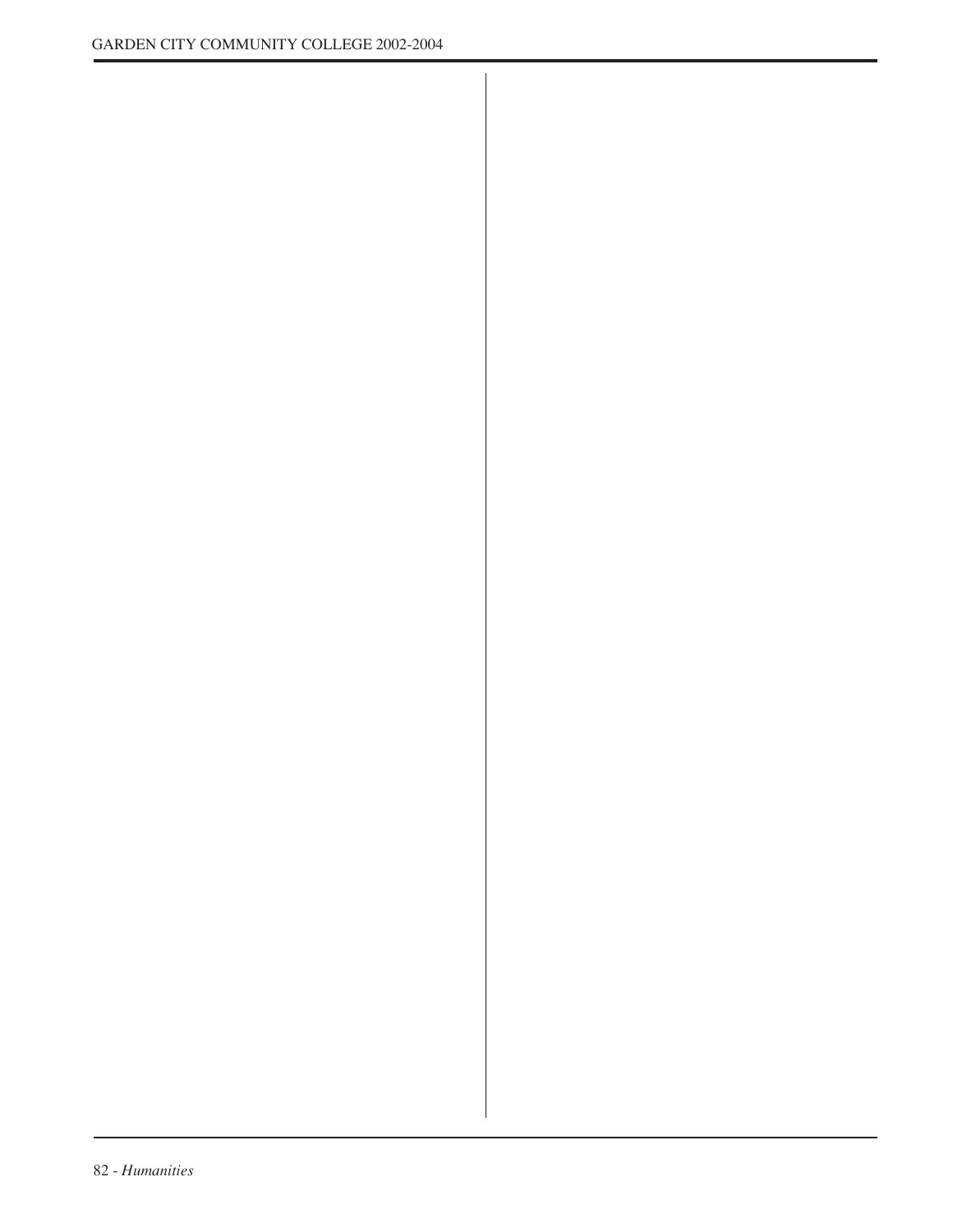# **Nursing & Allied Health**

*Nursing*

*Allied Health*

*Emergency Medical Services Technology*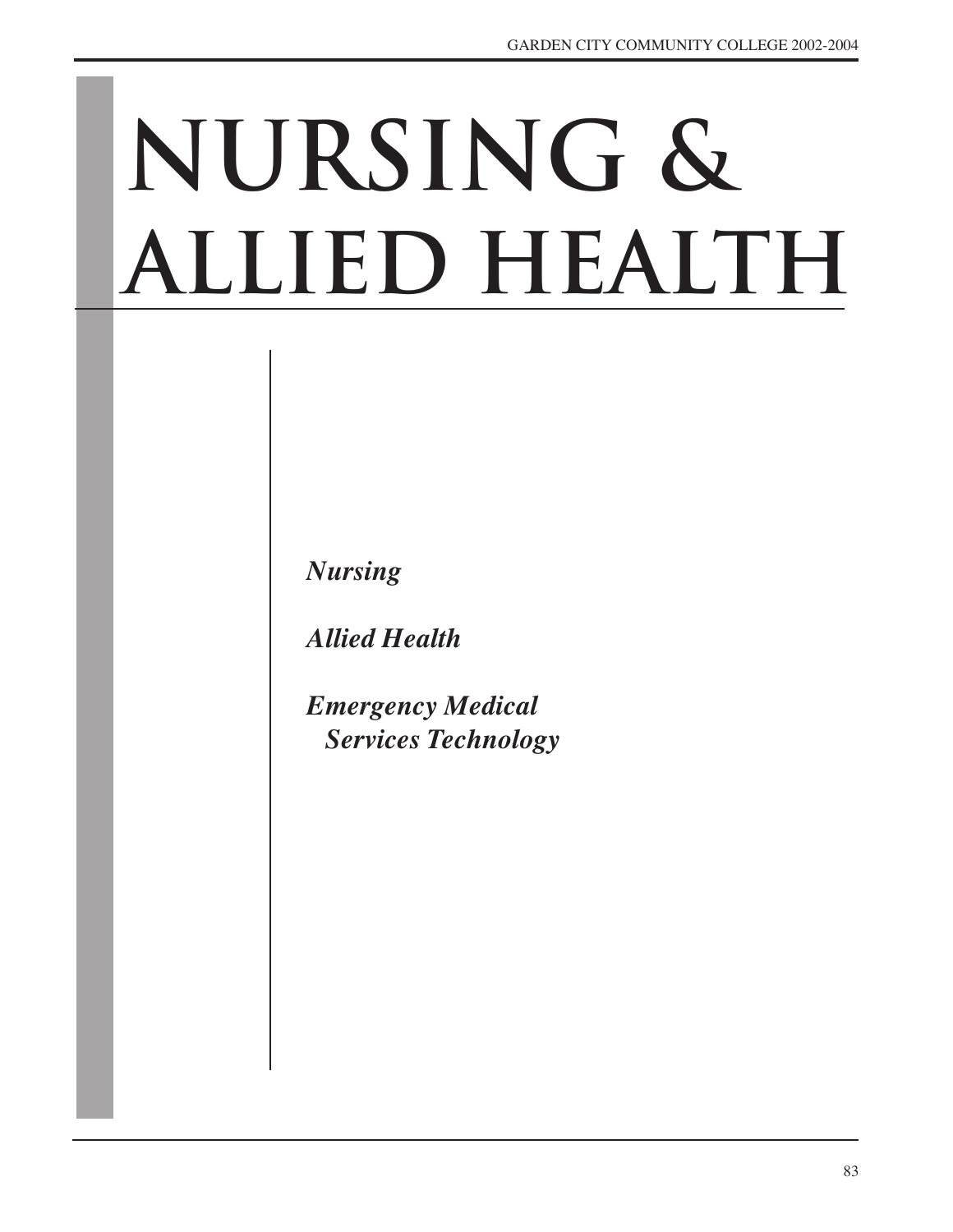# **NURSING**

The Associate Degree Nursing Program prepares a person for entry into professional nursing. The practice of nursing covers a wide range of activities that may be viewed on a continuum, beginning with simple nursing tasks, progressing through increasingly complex responsibilities, and culminating in critical decision making activities. Upon graduation, the graduate is prepared to function in various health care settings in three interrelated roles: provider of care; manager of care; and member of the profession.

An Associate of Applied Science Degree is granted upon completion of the program, and the graduate is eligible to take the National Council Licensure Examination for licensure as a Registered Nurse (RN). The legal qualifications for applying for RN licensure in Kansas are as follows:

- 1. Graduated from a high school accredited by the appropriate legal accrediting agency or has obtained the equivalent of a high school education, as determined by the Kansas State Department of Education;
- 2. Successfully completed the basic professional curriculum in an accredited school of professional nursing and holds evidence of graduation therefrom;
- 3. Satisfactorily rehabilitated if the applicant has ever been convicted of anything other than a moving traffic violation, unless the crime is as stated below. "to have been guilty of a felony or to have been guilty of a misdemeanor involving an illegal drug offense unless the applicant or licensee establishes sufficient rehabilitation to warrant the public trust, except that notwithstanding K.S.A. 74-120 no license, certificate of qualification or authorization to practice nursing as a licensed professional nurse,…shall be granted to a person with a felony conviction for a crime against persons as specified in article 34 of chapter 21 of the Kansas Statutes Annotated and acts amendatory thereof or supplemental thereto." (From: Kansas Nurse Practice Act: Laws and Administrative Regulations. Topeka, KS. Kansas State Board of Nursing, 1997. Sections 65-1115 & 65-1120.)

In accordance with the Kansas Articulation Plan for Nursing Education, the graduate is also eligible to articulate into a bachelor of science in nursing program.

The Garden City Community College Nursing Program is accredited by the Kansas State Board of Nursing and the National League for Nursing Accrediting Commission (NLNAC). The NLNAC can be contacted for information about the program at: NLNAC; 350 Hudson Street; New York, New York 10014; telephone # (800) 669-9656, ext. 153.

#### **Admission Requirements**

To assist students seeking admission to nursing they are advised to obtain from the Department of Nursing a copy of the Admission Requirements and Guidelines used in counseling applicants.

Copies of the following college admission requirements must be on file in the Nursing Department:

- 1. Application to the College.
- 2. High school transcript and/or GED certificate.
- 3. College transcripts (if any).
- 4. COMPASS for degree-seeking students.

In addition to meeting the above requirements, the student must complete and have on file in the Nursing Department:

- 1. Application to Nursing.
- 2. Evidence of nurse aide certification.
- 3. Evidence of completion of high school chemistry or one semester of college chemistry with a C or better.
- 4. Completion of a program of study with the Director, and an advising interview with a nursing faculty member.
- 5. Documentation of a 12th grade reading level on the Nelsen Denny assessment.

After the above credentials are on file, the applicants will be reviewed for admission. The number of students selected annually depends on:

- 1. Available local facilities for clinical experience.
- 2. Number of qualified faculty.
- 3. Number of qualified applicants completing admission requirements.

Clinical experiences are obtained in the Garden City area. Students must provide transportation to and from the college, the hospital, and other agencies.

#### **Advanced Standing**

The Garden City Community College Nursing Program follows the Kansas Articulation Plan for Nursing Education. Qualified licensed practical nurses and transfer students from other programs must meet the admission requirements for the college and the Nursing Department. LPN applicants must complete a two credit hour transition course prior to entering Nursing III.

# **NURSING**

| <b>Freshman Year</b>  |                            |                 |  |
|-----------------------|----------------------------|-----------------|--|
|                       |                            |                 |  |
|                       |                            |                 |  |
| <b>Credit</b>         | <b>Course Title</b>        | Course No.      |  |
| 7                     | Nursing I                  | <b>NURS-107</b> |  |
| 1                     | College Skills Development | <b>PCDE-101</b> |  |
| 4                     | Anatomy and Physiology I   | <b>BIOL-211</b> |  |
| 3                     | <b>General Psychology</b>  | <b>PSYC-101</b> |  |
| 3                     | Interpersonal Comm. I      | <b>SPCH-113</b> |  |
|                       |                            |                 |  |
| <b>Credit</b>         | <b>Course Title</b>        | Course No.      |  |
| 10                    | Nursing II                 | <b>NURS-108</b> |  |
| 4                     | Anatomy and Physiology II  | <b>BIOL-212</b> |  |
| 3                     | Human Growth and Develop.  | $EDUC-110$      |  |
| 1                     | <b>PE</b>                  | <b>HPER-119</b> |  |
|                       |                            |                 |  |
| <b>Credit</b>         | <b>Course Title</b>        | Course No.      |  |
| 5                     | Microbiology               | <b>BIOL-213</b> |  |
| <b>Sophomore Year</b> |                            |                 |  |
|                       |                            |                 |  |
| <b>Credit</b>         | <b>Course Title</b>        | Course No.      |  |
| 10                    | Nursing III                | <b>NURS-209</b> |  |
| 3                     | English I                  | <b>ENGL-101</b> |  |
| 1                     | <b>PE</b>                  | <b>HPER</b>     |  |
|                       |                            |                 |  |
| 12                    | Nursing IV                 | <b>NURS-210</b> |  |
| 3                     | Sociology                  | <b>SOCI-102</b> |  |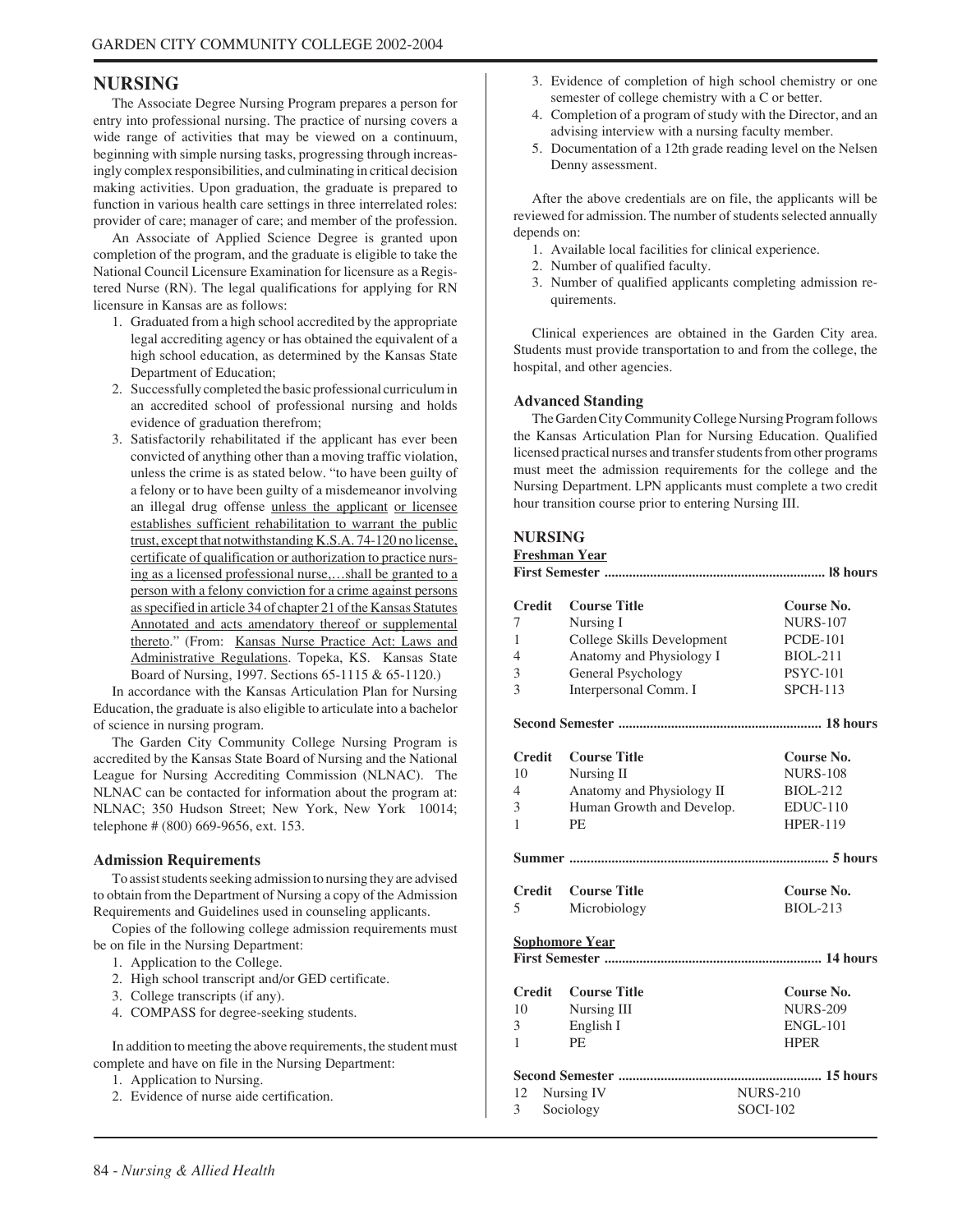#### **Basic Life Support for Health Care Providers NURS-106 1/2 hour**

This course is designed to provide initial certification or recertification for individuals employed in health care settings. The course includes information on risk factors, heart and lung function, heart disease, and symptoms/ signals that indicate action. The student learns CPR and foreign body airway management.

**Nursing I NURS-107** 7 hours

Prerequisite: high school or college chemistry. Knowledge basic to nursing practice and to nursing as a profession is provided as a foundation for all subsequent nursing courses. Scientific foundations of nursing practice are drawn from the physical, biological and social sciences. Basic nursing concepts and principles are introduced and developed. The nursing process is used to organize nursing content around the basic human needs.

**NURS-108** 10 hours

Prerequisites: a minimum grade of C in Nursing I, Anatomy and Physiology I, Interpersonal Communications, General Psychology, and College Skills Development. The development of fundamental nursing knowledge and principles is continued through utilization of the nursing process. Nursing is approached with an understanding of meeting basic human needs when an individual experiences an emotional crisis event, a regulatory or homeostatic problem and/or an alteration in functioning of a body system.

**LPN Transition Course NURS-110 2 hours** This course is designed to facilitate the transition of articulating LPN students into the associate degree nursing program. The course introduces the student to the philosophies and objectives of associate degree nursing, the College, and the Nursing Department. Testing of content areas from Nursing I and II is utilized to aide the student and faculty in identifying individual knowledge needs, and to direct the development of learning strategies to meet identified needs. Students are oriented to the clinical learning facilities and

the college campus. **Nursing III** NURS-209 10 hours

Prerequisites: a minimum grade of C in Nursing II, Anatomy and Physiology II, Microbiology, and Human Growth and Development. The approach to nursing is continued through an understanding of meeting basic human needs when an individual experiences an emotional crisis event, a regulatory or homeostatic problem and/or an alteration in functioning of a body system. Emphasis is placed on nursing care utilizing the nursing process requiring a higher level of assessment, decision making, and technical skills. Opportunities are provided to develop ability in setting priorities while giving care to a small number of acute and chronic clients of all age groups. Students will begin to differentiate the functions and responsibilities of the members of the health team.

#### **Nursing IV NURS-210 12 hours**

Prerequisite: a minimum grade of C in Nursing III, and English Composition I. Nursing content includes knowledge of critical aspects of neurological, pediatric, cardiovascular, respiratory and endocrine problems. Learning opportunities are provided to develop ability in setting priorities while giving care to an increased number of acute, chronic and critical clients of all age groups. Professional attributes and managerial skills are further developed.

#### **Leadership/Management in Nursing Practice NURS-251 3 hours**

This course augments the graduate nurses' understanding of leadership and management strategies as applied to nursing practice. Emphasis is on the development of personal, interpersonal, and organizational skills required in leadership and management roles.

**Special Topics in Nursing NURS-253 1-3 hours**

This course provides information on health care systems and the impact of those systems on health care workers and the community. The emphasis is on timely issues, topics and methods for integrating the information into their professional roles.

## **ALLIED HEALTH**

**Geriatric Aide Assistant HELR-102 5 hours**

The course is designed to prepare the geriatric aide for employment in Kansas nursing homes. Course work includes basic knowledge and skills necessary to help meet the psychosocial, physical and environmental needs of the geriatric resident. It includes both class and clinical experience. The geriatric aide is prepared to give care to residents in a nursing home under the supervision of a registered nurse, licensed practical nurse or physician. The course will qualify the student to take the Kansas Department of Health and Environment Geriatric Aide Certification Examination. State certification is necessary for employment in nursing homes in Kansas.

**Medical Terminology EMIC-104 3 hours** This course is the study of Greek and Latin word parts (prefixes, suffixes and word roots), spelling, pronounciation, and accurate application of various medical terms related to nursing and other health care fields.

**Nursing Home Medication Aide HELR-103 4 hours** Prerequisites: A valid geriatric aide certificate for Kansas nursing homes and evidence of an eighth grade reading level. The course includes basic knowledge and skills necessary for an aide to prepare and administer medications under the supervision of a registered nurse or licensed practical nurse in a nursing home. It includes both class and clinical experiences. The course will qualify the student to take the Kansas State Department of Education Certification Examination for medication aide. State certification is necessary for employment in nursing homes in Kansas.

**Nurse Aide-Geriatric Aide HELR-104 5 hours** The course is designed to prepare the aide for employment in either a hospital or a nursing home. Course work includes basic knowledge and skills necessary to help meet the psychosocial, physical and environmental needs of the patient. It includes both class and clinical experience. The nurse aide-geriatric aide is prepared to give patient care under the supervision of a registered nurse, a licensed practical nurse or physician. The course will qualify the student to take the Kansas Department of Health and Environment Geriatric Aide Certification Examination. State certification is necessary for employment in nursing homes in Kansas.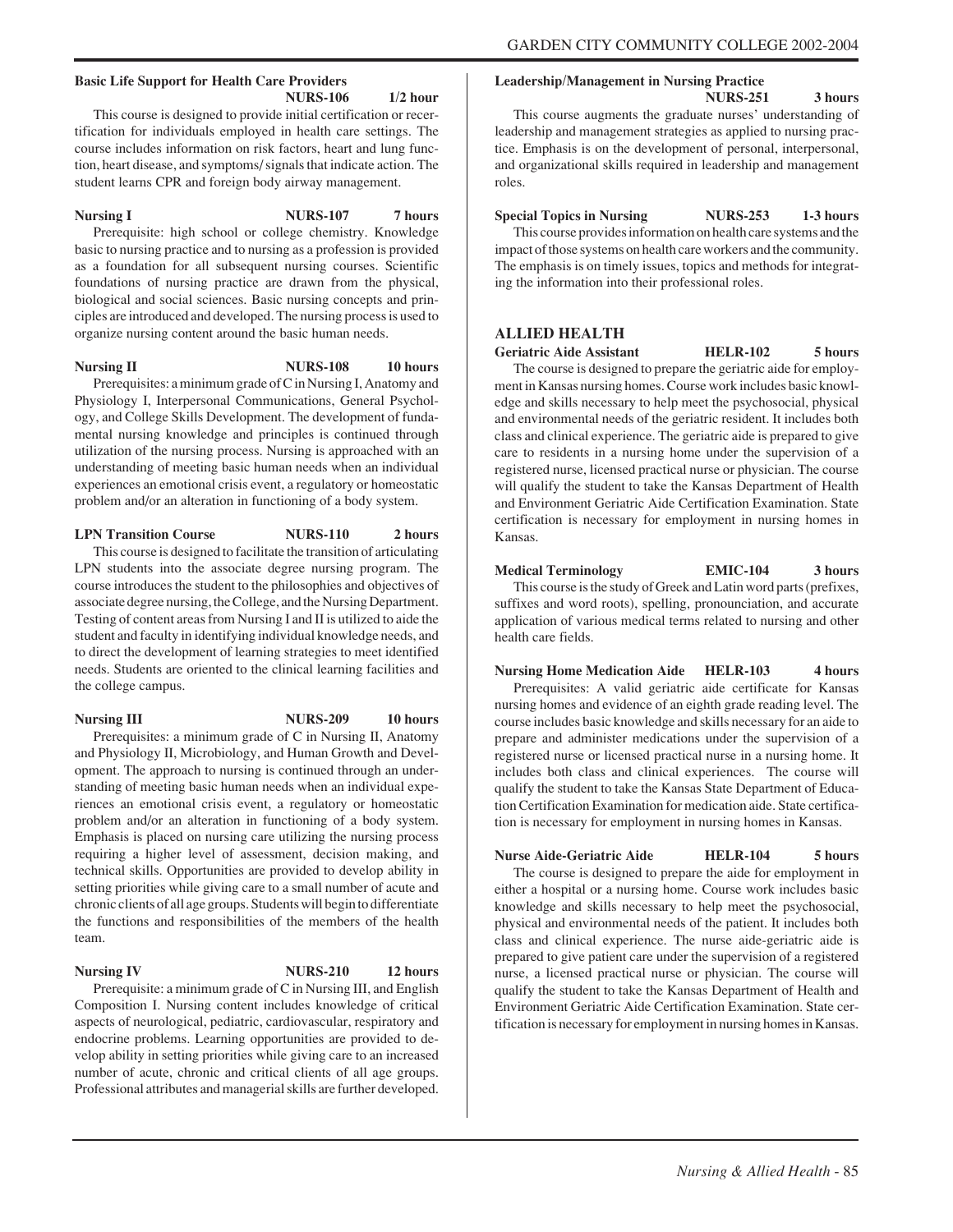#### **Home Health Aide HELR-107 2 hours**

Prerequisites: A valid geriatric aide certificate for Kansas nursing home and evidence of an eighth grade reading level. The course is designed to prepare the paraprofessional for employment in a home health agency. Course work includes basic knowledge and adaptation of skills to help meet the psychosocial, physical and environmental needs of an individual or family in their home. The home health aide is prepared to give patient care under the supervision of a registered nurse, licensed practical nurse or physician. The course will qualify the student to take the Kansas Department of Health and Environment Home Health Aide Certification Examination. State certification is necessary for employment of aides in Kansas home health agencies.

**Activity Director HELR-108 3 hours** Prerequisites: A valid geriatric aide certificate from Kansas and

evidence of an eighth grade reading level. This course prepares the nurse aide to work as an activity director in long term care facilities by introducing the student to the role, function and performance skills of an activity director. Course content includes exploration of the philosophy of long term care, the aging process, and planning and evaluating individual and group activities. At the completion of the course the student will be eligible to have this certification added to their nurse aide registry.

#### **Social Service Designee HELR-109 3 hours**

Prerequisites: A valid geriatric aide certificate from Kansas and evidence of an eighth grade reading level. This course is designed to prepare the nurse aide to work as a social service designee in a long term care agency. Content areas include the philosophy of long term care, social work, the aging process, development of resident care plans, and the utilization of social services. At the completion of this course the students is eligible to have this certification added to their nurse aide registry.

#### **Paraprofessional Health-Team Seminar**

**HELR-110 1/2-3 hours** The course is designed to provide supplemental and/or refresher programs in all areas of hospital, adult care home, medical record assistant and paramedical specialties.

#### **Rehabilitative Aide HELR-111 2 hours**

Prerequisite: Evidence of an eighth grade reading level. This

course prepares the student to assist residents in long term care to attain their maximum potential for self care. Content areas focus on the philosophy of rehabilitation and techniques that treat and train residents to achieve independence. The course is endorsed by the Kansas Chapter of the American Physical Therapy Association. The student, upon successful completion, will receive a certificate to work as a Rehabilitative Aide under the guidance of a Registered Physical Therapist.

# **EMERGENCY MEDICAL SERVICES TECHNOLOGY**

This series of courses prepares the student to practice in the following areas: First Responder, Emergency Medical Technician, Emergency Medical Technician-Intermediate, and Mobile Intensive Care Technician. Emergency Medical Services is an emerging profession that provides the individual an opportunity to practice at basic levels of emergency care e.g.: extrication, stabilization of the sick and injured to the advanced level of a Mobile Intensive Care Technician (MICT/Paramedic), administering medications and endotracheal intubation.

The successful completion of the courses First Responder, Emergency Medical Technician, Emergency Medical Technician-Intermediate\* allows the graduate to sit for the State Certification Examination presented by the Board of EMS.

The Mobile Intensive Care Technician Program prepares the student for the National certification exam, but also provides the student with the option of completing an Associate of Applied Science degree.

\*Requires basic EMT training prior to admission to this program.

## **Emergency Medical Technician (EMT)**

**EMRG-101 12 hours** This course requires concurrent enrollment in medical terminology. This basic course in emergency medical care includes lectures, videos, and practical application. Students who complete this course will have the ability to offer emergency care to victims of medical crisis. Successful completion of this course allows the student to sit the state EMT certification exam.

# **Medical Terminology EMIC-104 3 hours**

This course must be taken concurrently with EMRG-101. This course includes the study of prefixes, suffixes, root words and vocabulary including pronunciation, meaning and spelling related to areas of nursing and medical sciences. It is designed to enhance the knowledge and comprehension of nursing and medical terms for the paraprofessional health worker and others employed in nursing homes, hospitals, doctors' offices, medical records, etc. Three hours of lecture- discussion per week.

**First Responder EMIC-107 4 hours**

This course is designed to provide instruction in initial emergency care. Students are taught methods of primary stabilization of the sick and injured. This course is taught according to the objectives presented by the Board of EMS and allows the student to acquire information, skills, and attitudes necessary for state certification as a First Responder.

# **Emergency Medical Technician-Intermediate**

**EMIC-110 4 hours**

Prerequisite: Certification as an EMT in Kansas. This course is designed to prepare certified EMT's in intravenous procedures. The course includes information on drugs and solutions, and provides clinical opportunities for the students to obtain the skills necessary to initiate intravenous therapy. The successful completion of this program allows the student to sit for the certification exam presented by the Board of EMS for the State of Kansas.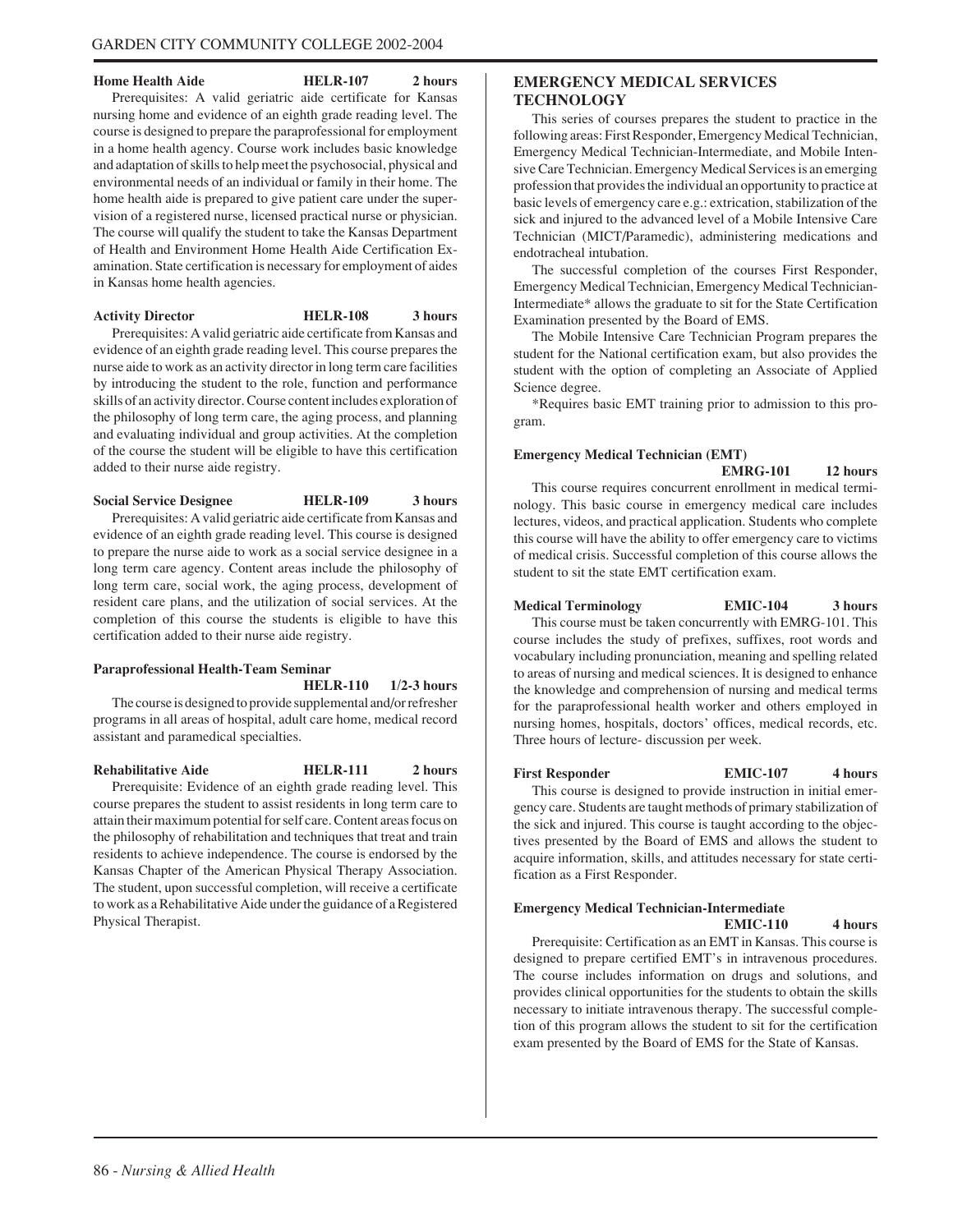#### **MOBILE INTENSIVE CARE Degree Tract**

The Mobile Intensive Care Technician program is a series of courses that includes both didactic and clinical laboratory components that will allow the student to be certified as an MICT. To enroll, the student must be certified as an EMT.

#### **ADMISSION REQUIREMENTS**

To be accepted into the program the student must:

- 1. Meet college admission requirements as stated in the college catalog, including ASSET/COMPASS scores.
- 2. Complete a program of study as provided by the designated instructional staff.
- 3. Provide evidence of meeting the prerequisites e.g.: transcripts, licensure, or certifications.

Admission into the program is dependent on the availability of clinical experiences and qualified faculty. Students must provide transportation to and from the agencies utilized for meeting the program objectives.

#### **Prerequisites:**

- 1. 6-8 credit hours of Anatomy & Physiology (C or better)
- 2. 5 credit hours of Chemistry for Health Sciences (C or better)
- 3. Permission of the Instructor
- 4. Certification as an Emergency Medical Technician
- 5. 3 credit hours of English Comp I

#### **General Education Requirements: (17 credit hours)\***

| Credit        | <b>Course Title</b>                 | Course No.      |
|---------------|-------------------------------------|-----------------|
| $\mathcal{F}$ | English I                           | $ENGL-101$      |
| $\mathbf{R}$  | <b>Interpersonal Communications</b> | $SPCH-113$      |
|               | Chemistry for Health Sciences       | CHEM-108        |
| 3             | General Psychology**                | <b>PSYC-101</b> |
| $\mathbf 3$   | Sociology**                         | <b>SOCI-102</b> |
|               | <b>Physical Fitness</b>             | <b>HPER-119</b> |
|               | College Skills Development          | <b>PCDE-101</b> |

*\*It is recommended these courses be completed prior to entering the MICT course sequence.*

*\*\*Computer science courses CSCI102 or above may be substituted for one of these.*

#### **Major Specialization and Related Areas: (50 credit hours)**

| <b>Credit</b> | <b>Course Title</b>       | Course No.      |
|---------------|---------------------------|-----------------|
| 4             | Anatomy and Physiology I  | <b>BIOL-211</b> |
|               | Anatomy and Physiology II | <b>BIOL-212</b> |
| 3             | Adv. Medical Terminology  | EMIC-204        |
| 6             | Medical Emergencies       | EMIC-207        |
|               | Cardiology                | <b>EMIC-105</b> |
|               | Pharmacology              | <b>EMIC-106</b> |
|               | Trauma                    | EMIC-208        |
| 12            | Clinical Rotation         | <b>EMIC-209</b> |
| 12            | Field Internship          | $EMIC-210$      |

**Cardiology EMIC-105 4 hours**

Prerequisites: Anatomy and Physiology (6-8 credit hours), college chemistry, or permission of instructor. The course includes cardiac anatomy, cardiopulmonary physiology, physiological monitoring, medications and electrolytes and their effect on the EKG, pathophysiology of specific acute and chronic disease processes that affect the electrical and mechanical activities of the heart, electrophysiology of the heart, atrial, junctional and ventricular dysrhythmias and studies of disorders of rates and rhythms (introduces the student to rhythm strip reading and nursing implications). The course expands to include blood gas interpretations, alveolar ventilation, auscultation and CPR certification.

#### **Pharmacology EMIC-106 3 hours**

Prerequisites: Anatomy and Physiology (6-8 credit hours), college chemistry, or permission of instructor. This course is an introduction to drugs that may be given by an MICT in the management of the acutely ill. The course includes information on the physiological effects, clinical use, desired effects, side effects, and precautions and contraindications of drugs used in acute care with an emphasis on cardiovascular drugs.

## **Advanced Medical Terminology EMIC-204 3 hours**

 Prerequisite: Medical Terminology. This course expands the information learned in Medical Terminology EMIC-104. Increased skills in utilizing terminology for documentation and communication are developed through direct application to printed material, discussion and record keeping.

# **Medical Emergencies EMIC-207 6 hours**

Prerequisites: Anatomy and Physiology( 6-8 credit hours), college chemistry, or permission of instructor. Emergency situations such as anaphylactic shock, drug poisoning, childbirth, seizures, cerebrovascular accidents, etc., are presented with regard to pathophysiology of the disorder and advanced clinical management. Practical sessions will be provided as applicable to the emergency situation presented.

**Trauma EMIC-208 2 hours**

Prerequisites: Anatomy and Physiology (6-8 credit hours), college chemistry, or permission of instructor. Provides the student with assessment and treatment skills utilized in emergency situations. Fractures, wounds, hemorrhage, and blunt trauma to the body will be discussed with regard to mechanism of the injury, anticipated as well as overt injuries, and clinical management. Laboratory sessions for practical application will be provided

**Clinical Rotation EMIC-209 12 hours** Prerequisite: Completion of didactic portion of program. This module provides hands-on patient contact and practice of technical skills. Experience, supervised by physicians, nurses, and certified MICT's is provided in the delivery room, emergency room, operating room, pediatrics, psychiatric ward, intensive care unit, and respiratory therapy. Overall clinical supervision is provided by the course coordinator who makes rounds with the students and arranges for the students to participate in special activities. Evaluations will be made by nursing and EMS personnel with whom the students work.

#### Field Internship **EMIC-210** 12 hours

Prerequisite: Completion of clinical rotation. This module will primarily be supervised by certified MICT's who will do an evaluation on each student. This internship will be on a rotational basis similar to the clinical rotations and students will be required to spend at least 24 hours per week on call with a first response vehicle. Two fully equipped Type I vehicles will be available 24 hours a day for this portion of the training program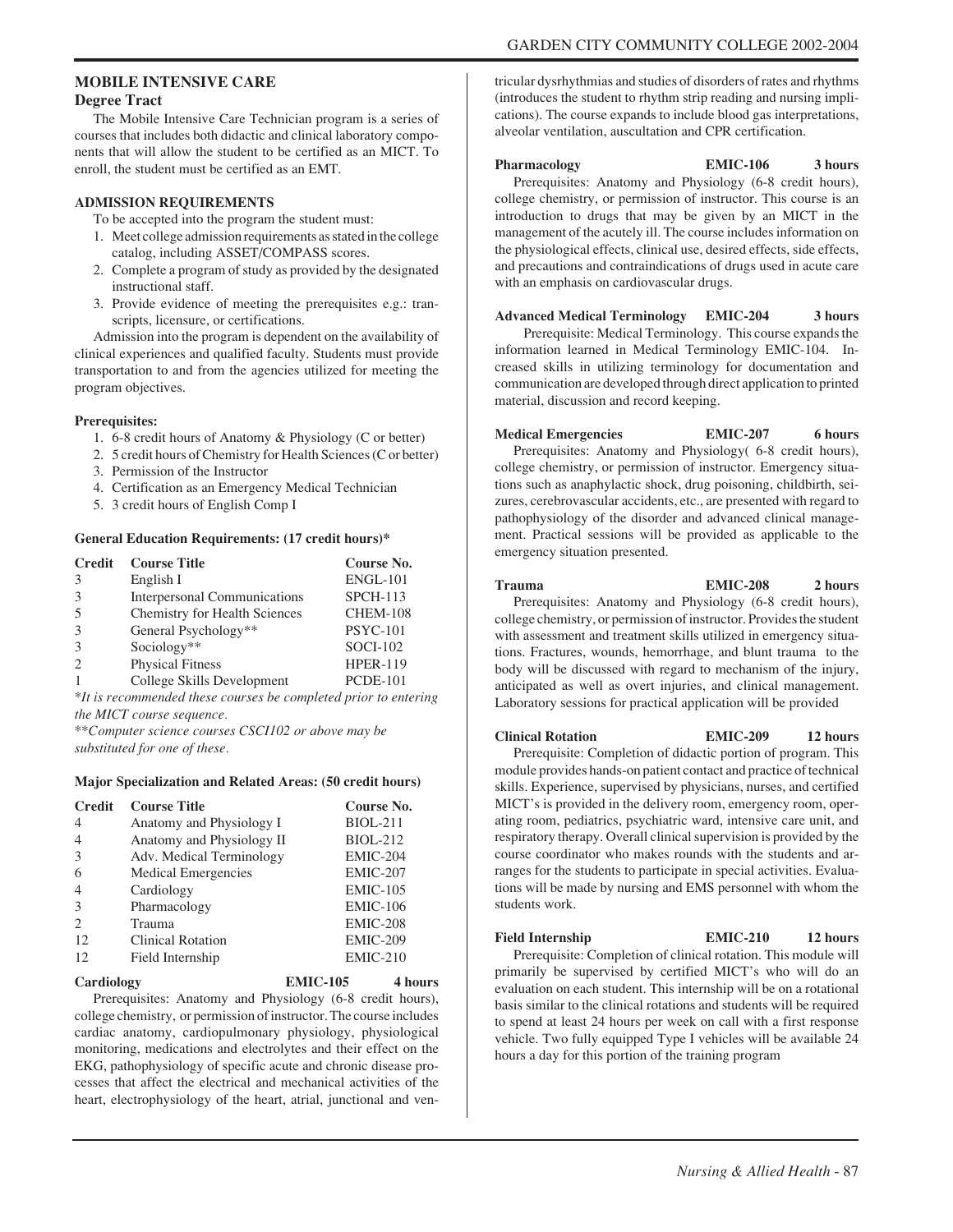88 - *Nursing & Allied Health*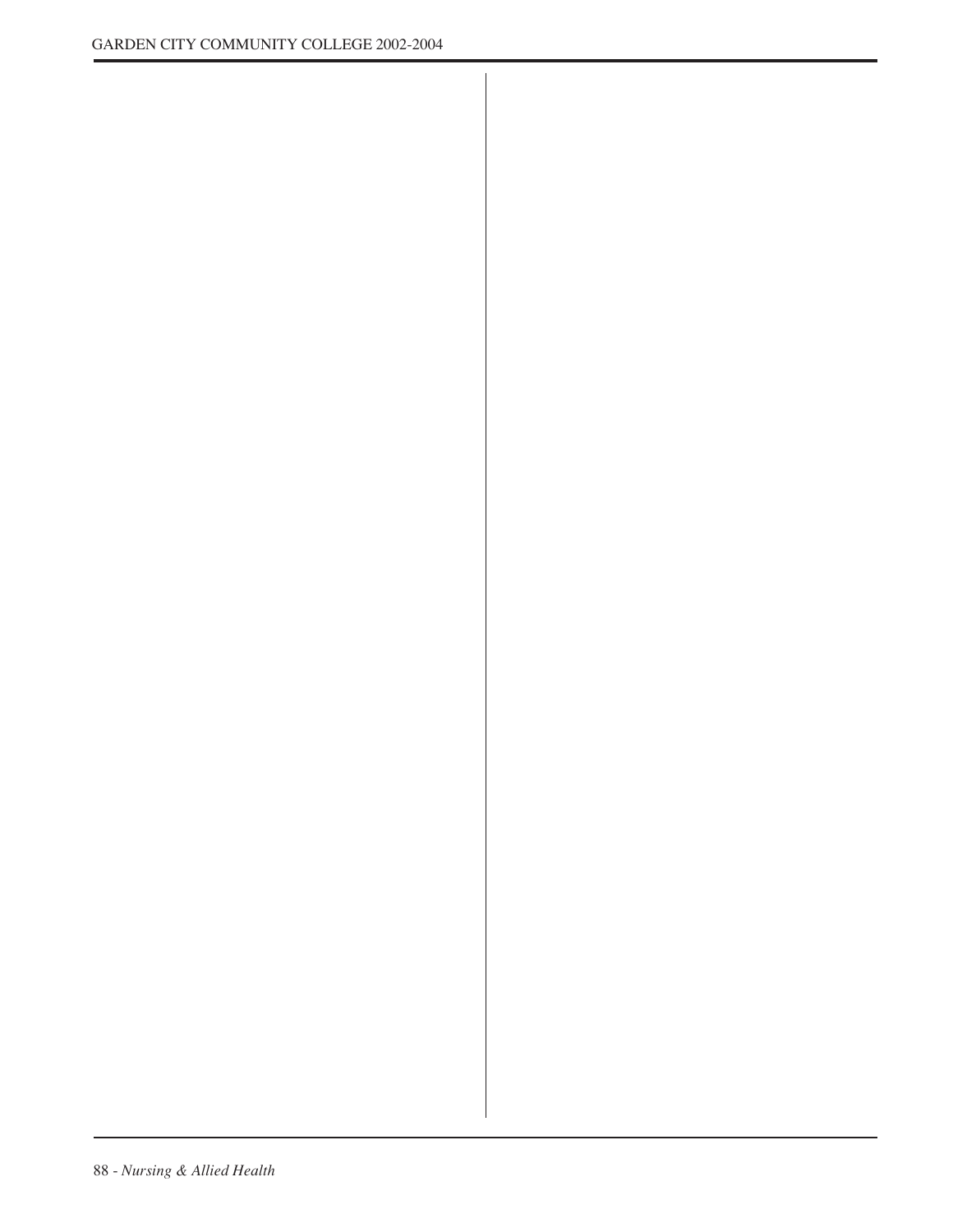# SCIENCE

*Life Science*

*Chemistry*

*Physical Science*

*Physics*

*Electronics*

*Engineering*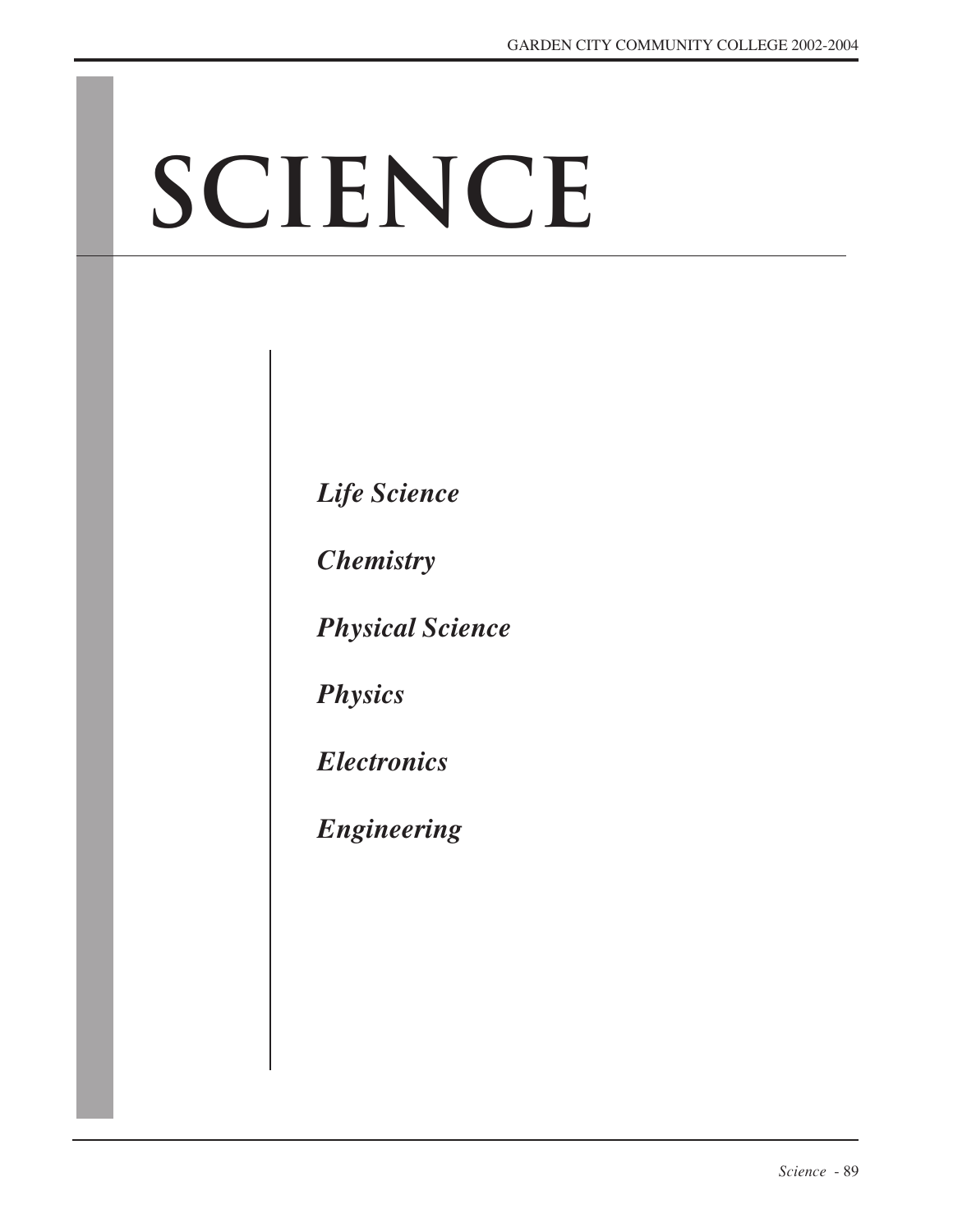# **SCIENCE**

All programs outlined in the Science Division meet the requirements for an Associate in Science degree except those noted as nondegree programs.

In addition to the general education courses required for graduation, the courses listed in the following programs of study are the recommended courses for the successful completion of the identified degree or certificate program.

#### **BIOLOGICAL SCIENCE**

It is recommended that careful consideration be given to science requirements of four-year institutions so that a satisfactory transfer can be made. A good background in chemistry is essential to the understanding of biology and should begin the first semester. Consultation with members of the Science Division is recommended so that a program of courses will be planned to meet specific needs.

| <b>Credit</b>            | <b>Course Title</b>               | Course No.      |
|--------------------------|-----------------------------------|-----------------|
| 3                        | College Algebra                   | <b>MATH-108</b> |
| $\mathcal{F}$            | <b>Fundamentals of Statistics</b> | <b>MATH-110</b> |
| 5                        | Inorganic Chemistry I             | <b>CHEM-109</b> |
| $\overline{\phantom{1}}$ | Inorganic Chemistry II &          |                 |
|                          | <b>Qualitative Analysis</b>       | <b>CHEM-110</b> |
| 5                        | General Organic Chemistry         | CHEM205         |
| $\overline{\phantom{1}}$ | Principles of Biology             | <b>BIOL-105</b> |
| 5                        | General Zoology                   | <b>BIOL-205</b> |
| 5                        | Microbiology                      | <b>BIOL-213</b> |
| 5                        | General Physics I                 | <b>PHSC-105</b> |

## **FORESTRY, RANGE MANAGEMENT, CONSERVATION OF NATURAL RESOURCES**

This program prepares freshmen and sophomore students majoring in one of the above areas to enter a four-year college or university. Consultation of the four-year college or university catalog is recommended in addition to the assistance of an advisor to ensure that requirements are met.

#### **FISHERIES & WILDLIFE BIOLOGY**

| <b>Credit</b> | <b>Course Title</b>               | Course No.      |
|---------------|-----------------------------------|-----------------|
| 5             | Inorganic Chemistry I             | <b>CHEM-109</b> |
| 5             | Inorganic Chemistry II &          |                 |
|               | <b>Oualitative Analysis</b>       | <b>CHEM-110</b> |
| 5             | Principles of Biology             | <b>BIOL-105</b> |
| 3             | College Algebra                   | <b>MATH-108</b> |
| 3             | Plane Trigonometry OR             | <b>MATH-109</b> |
| 3             | <b>Fundamentals of Statistics</b> | <b>MATH-110</b> |
| 5             | General Zoology                   | <b>BIOL-205</b> |
| 5             | Microbiology                      | <b>BIOL-213</b> |
| 5             | General Physics I                 | <b>PHYS-205</b> |
| 5             | General Physics II                | <b>PHYS-206</b> |
| 5             | General Organic Chemistry         | CHEM-205        |
| 3             | Economics: Macro                  | <b>ECON-111</b> |
|               | Introduction to Ecology           | <b>BIOL-109</b> |

#### **PHYSICAL THERAPY**

Physical therapy concerns the restoration of function and the prevention of disability following disease, injury or loss of a body part. A license is required to practice. A degree or certificate from an approved school of physical therapy and the ability to pass the State Board Examination are requirements to receive a license.

| <b>Credit</b> | <b>Course Title</b>      | Course No.      |
|---------------|--------------------------|-----------------|
| 5             | Inorganic Chemistry I    | <b>CHEM-109</b> |
| 5             | Inorganic Chemistry II   | <b>CHEM-110</b> |
| 5             | Principles of Biology    | <b>BIOL-105</b> |
| 3             | Plane Trigonometry OR    | <b>MATH-109</b> |
|               | higher level math course |                 |
| 5             | Microbiology OR          | <b>BIOL-213</b> |
|               | General Zoology          | <b>BIOL-205</b> |
| 4             | Anatomy & Physiology I   | <b>BIOL-211</b> |
| 4             | Anatomy & Physiology II  | <b>BIOL-212</b> |
| 5             | General Physics I        | <b>PHYS-205</b> |
| 5             | General Physics II       | <b>PHYS-206</b> |
| 3             | Introduction to          |                 |
|               | Microcomputer Software   | CSCI-1103       |
| 3             | <b>Statistics</b>        | <b>MATH-110</b> |

#### **RESPIRATORY THERAPY (Non-Degree Program)**

This program prepares students for beginning practice in the respiratory therapy profession. Respiratory therapy graduates must earn accreditation by the Commission on Accreditation of Allied Health Education Programs to practice in this profession. Some programs consist of two years of course work and provide certification as a respiratory therapy technician, but currently Garden City Community College does **not** offer the clinical component required for certification. Some programs at selected four-year colleges offer the B.S. degree with certification in respiratory therapy.

Students who wish to major in respiratory therapy or in respiratory therapy technician areas may complete some foundation course work at Garden City Community College. Depending upon their degree goals, students will need to transfer to either another two-year college or a four-year college which offers the clinical component required to achieve certification.

| <b>Credit</b> | <b>Course Title</b>          | Course No.      |
|---------------|------------------------------|-----------------|
| 3             | English I                    | <b>ENGL-101</b> |
| 5             | General Physics I            | <b>PHYS-205</b> |
|               | Anatomy & Physiology I       | <b>BIOL-211</b> |
|               | Anatomy and Physiology II    | BIOL-212        |
| 3             | College Algebra              | <b>MATH-108</b> |
|               | College Skills Development   | <b>PCDE-101</b> |
|               | Speech I                     | <b>SPCH-111</b> |
|               | General Chemistry or         | <b>CHEM-105</b> |
|               | Chemistry for Health Science | CHEM-108        |
| 3             | General Psychology           | <b>PSYC-101</b> |
|               | Sociology                    | SOCI-01         |

## **RADIOLOGIC TECHNOLOGY (X-Ray Technology) (Non-Degree Program)**

Radiologic technology involves the use of radiant energy in the field of medicine to assist physicians in the diagnosis and treatment of diseases. The primary function of radiological technologists is to operate x-ray equipment under the general direction of a physician. Preparatory courses in mathematics, chemistry, physics and biology will better prepare students for training in radiologic technology. To complete professional requirements, students enrolled in the program must complete one additional year at an approved school of x-ray technology as outlined by the American Society of Radiological Technologists in conjunction with the American College of Radiology and the American Medical Association.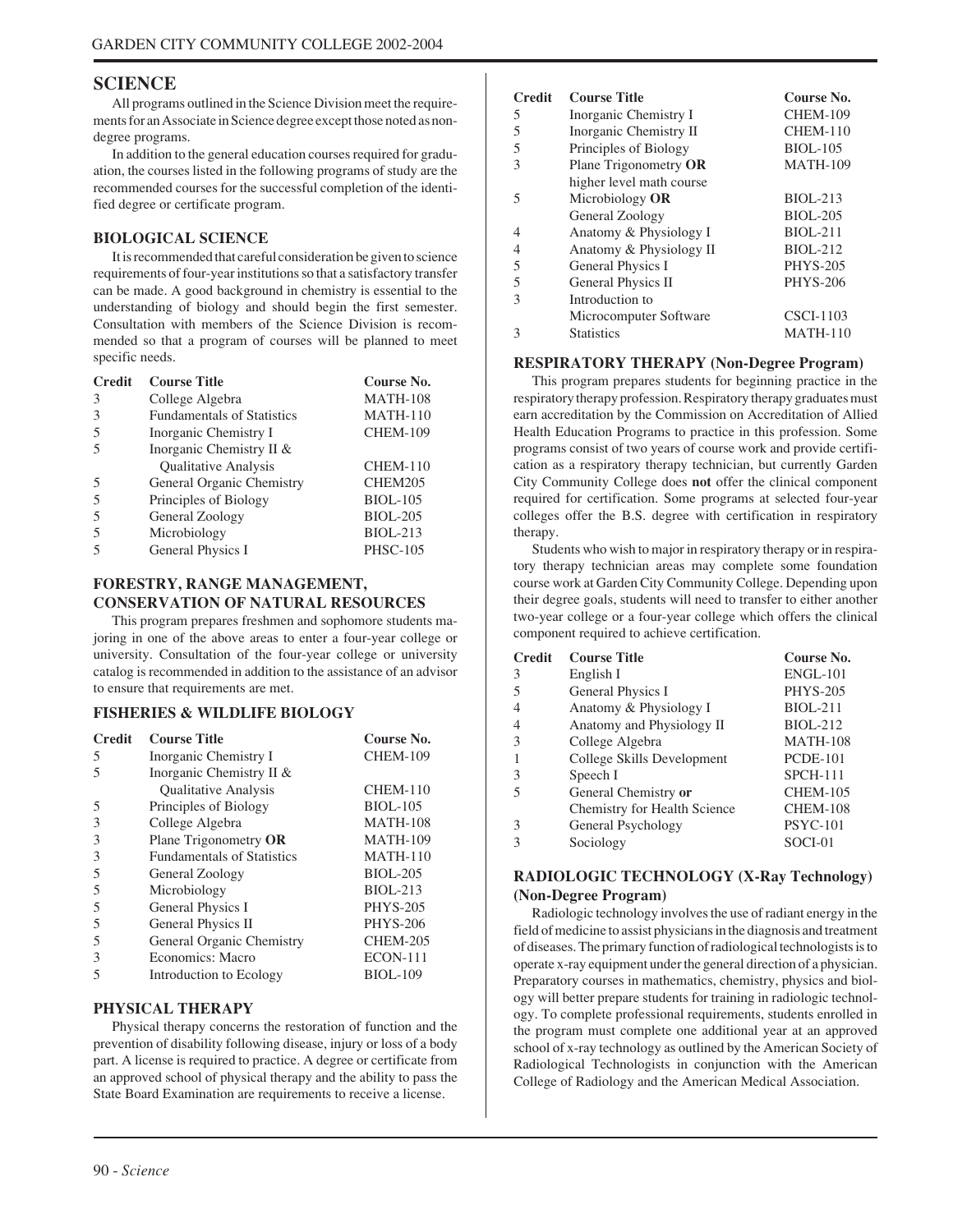| <b>Credit</b> | <b>Course Title</b>                 | Course No.      |
|---------------|-------------------------------------|-----------------|
| 5             | Principles of Biology               | <b>BIOL-105</b> |
| 3             | General Psychology                  | <b>PSYC-101</b> |
| 3             | English I                           | <b>ENGL-101</b> |
| 3             | English II                          | <b>ENGL-102</b> |
| 4             | Anatomy & Physiology I              | <b>BIOL-211</b> |
| 4             | Anatomy & Physiology II             | <b>BIOL-212</b> |
| 3             | Speech I OR                         | <b>SPCH-111</b> |
|               | <b>Interpersonal Communications</b> | <b>SPCH-113</b> |
| 3             | College Algebra                     | <b>MATH-108</b> |
| 3             | Introduction to                     |                 |
|               | Microcomputer Software              | CSCI-1103       |
| 3             | Medical Terminology                 | <b>EMIC-104</b> |
|               | <b>Recommended Electives:</b>       |                 |
| 3             | Descriptive Physics                 | <b>PHYS-106</b> |
| 3             | General Chemistry                   | CHEM-105        |
|               | Sociology                           | $SOCI-102$      |
|               |                                     |                 |

#### **MEDICAL TECHNOLOGY**

Medical technologists perform tests which aid in the diagnosis and treatment of diseases. These tests include laboratory procedures used in diagnostic microbiology, immunology, hematology, blood banking, urinalysis and chemistry. Medical technologists work in medical laboratories in hospitals, clinics, public health agencies and in research laboratories. Admission requires enrollment in the four-year degree program leading to a baccalaureate degree. The baccalaureate program must include mathematics, at least 18 hours in chemistry and at least 16 hours in life science, including courses in bacteriology and immunology. Three years of college work, followed by a twelve- month internship program leads to a Bachelor of Science degree in medical technology.

| <b>Credit</b> | <b>Course Title</b>         | Course No.      |
|---------------|-----------------------------|-----------------|
| 3             | College Algebra             | <b>MATH-108</b> |
|               | Principles of Biology       | <b>BIOL-105</b> |
|               | Inorganic Chemistry I       | <b>CHEM-109</b> |
|               | Inorganic Chemistry II &    |                 |
|               | <b>Qualitative Analysis</b> | <b>CHEM-110</b> |
|               | Microbiology                | <b>BIOL-213</b> |
|               | Anatomy and Physiology I    | <b>BIOL-211</b> |
|               | Anatomy and Physiology II   | <b>BIOL-212</b> |
|               | Organic Chemistry I         | <b>CHEM-206</b> |
|               | Organic Chemistry II        | <b>CHEM-207</b> |
|               | General Zoology OR          | <b>BIOL-205</b> |
|               | Descriptive Physics         | <b>PHYS-106</b> |

#### **DENTAL HYGIENE**

Dental hygienists are the only dental auxiliaries who provide service directly to the patient and are required to obtain a license to practice. The dental hygiene curriculum includes basic sciences, dental sciences and liberal arts. The associate degree or certification program qualifies a hygienist for clinical practice. The level of training required for leadership positions in teaching and public health school requires applicants to take a Dental Hygiene Aptitude Test before admission.

|    | <b>Credit</b> Course Title | Course No.      |
|----|----------------------------|-----------------|
| 3  | College Algebra            | <b>MATH-108</b> |
| .5 | General Chemistry          | <b>CHEM-105</b> |
| -5 | General Organic Chemistry  | <b>CHEM-205</b> |

| 5 | Microbiology           | <b>BIOL-213</b> |
|---|------------------------|-----------------|
| 5 | Anatomy & Physiology   | $BIOL-210$      |
| 3 | <b>Basic Nutrition</b> | <b>HMEC-115</b> |

## **MEDICINE/DENTISTRY/OSTEOPATHY/ OPTOMETRY**

The course of study leading to admission to a school of medicine requires four years. A Bachelor's degree from an accredited college is ordinarily a prerequisite for admission to a school of medicine.

Schools of Dentistry require prescribed preparation in the sciences as well as general education. Although the entrance requirements to various professional schools are generally of the same character, it is wise to place emphasis upon the sciences as early as possible.

Careful consideration of the academic requirements of transfer institutions is necessary for continued success.

| <b>Credit</b> | <b>Course Title</b>      | Course No.      |
|---------------|--------------------------|-----------------|
| 5             | Calculus & Analytical    |                 |
|               | Geometry I               | <b>MATH-122</b> |
| 5             | Inorganic Chemistry I    | <b>CHEM-109</b> |
| 5             | Inorganic Chemistry II & |                 |
|               | Qualitative Analysis     | <b>CHEM-110</b> |
| 5             | General Zoology          | <b>BIOL-205</b> |
|               | or Principles of Biology | <b>BIOL-105</b> |
| 5             | General Physics I        | <b>PHYS-205</b> |
| 5             | General Physics II       | <b>PHYS-206</b> |
| 5             | Organic Chemistry I      | <b>CHEM-206</b> |
| 5             | Organic Chemistry II     | <b>CHEM-207</b> |
|               | Anatomy & Physiology I   | <b>BIOL-211</b> |
|               | Anatomy & Physiology II  | BIOL-212        |

#### **CHIROPRACTIC**

Entrance to most chiropractic schools requires 60 hours of college credit. Completion of requirements for the Associate in Science Degree with the following courses should meet requirements at some schools. Most states require a bachelor's degree before entrance to chiropractic school in order to practice in that state. Careful consideration/consultation should be given to the respective chiropractic school's admission requirements.

| <b>Credit</b> | <b>Course Title</b>         | Course No.      |
|---------------|-----------------------------|-----------------|
| 3             | College Algebra or above    | MATH-108 or     |
|               |                             | above           |
| 5             | Principles of Biology       | <b>BIOL-105</b> |
|               | Anatomy & Physiology I      | <b>BIOL-211</b> |
|               | Anatomy & Physiology II     | <b>BIOL-212</b> |
| 5             | General Physics I           | <b>PHYS-205</b> |
| 5             | General Physics II          | <b>PHYS-206</b> |
| 5             | Inorganic Chemistry I       | <b>CHEM-109</b> |
|               | Inorganic Chemistry II &    |                 |
|               | <b>Qualitative Analysis</b> | <b>CHEM-110</b> |
|               | Organic Chemistry I         | <b>CHEM-206</b> |
|               | Organic Chemistry II        | <b>CHEM-207</b> |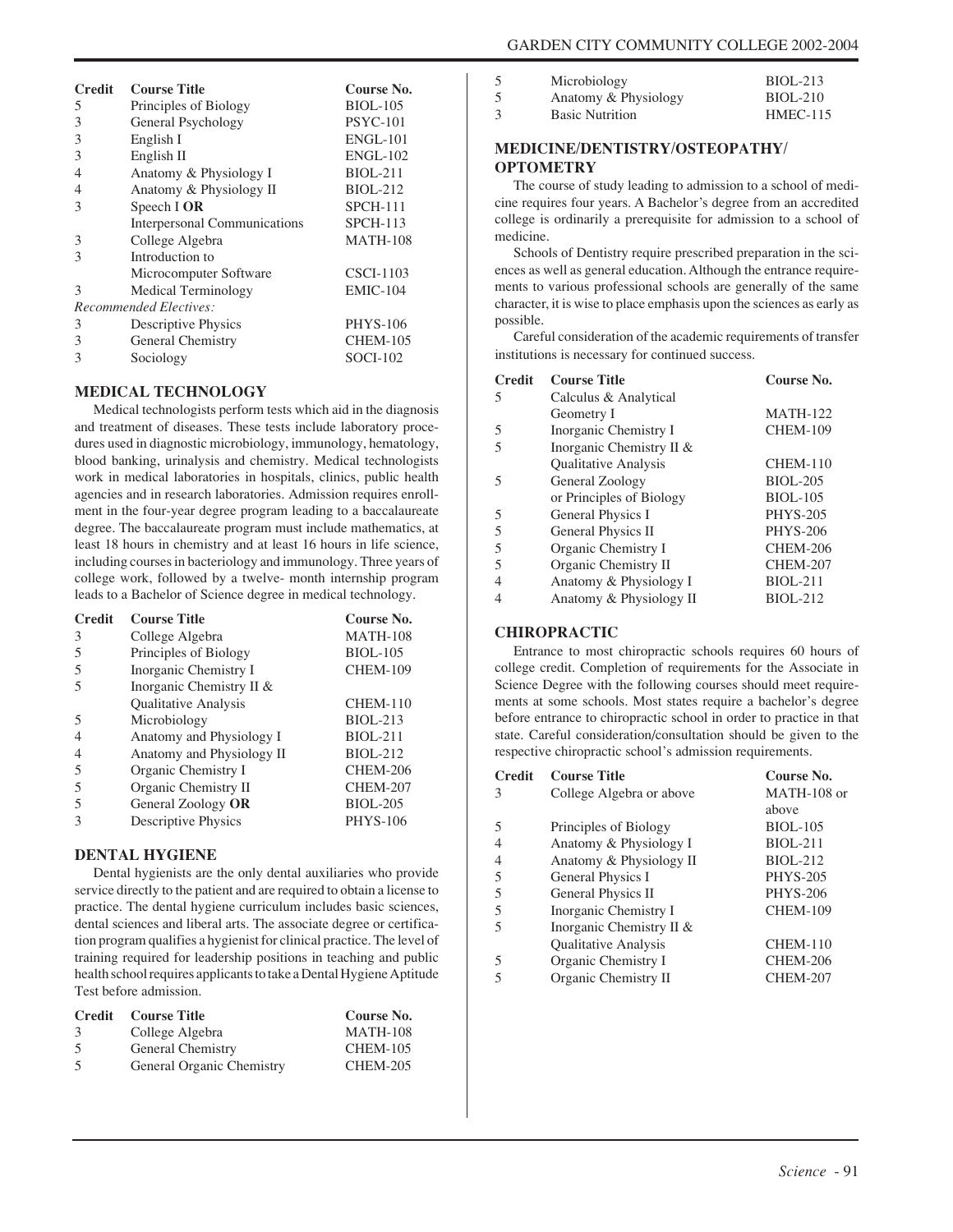#### **PHARMACY**

Careful consideration/consultation should be given to the respective pharmacy school's admission requirements. Students are required to take the Pharmacy College Admission Test (PCAT). A license is required to practice pharmacy. State Boards of Pharmacy grant licenses to students who successfully pass board examinations. In all states, eligibility to take board examinations requires graduation from an accredited school of pharmacy and completion of required experiential training.

| of required experiential training. |                 |  |
|------------------------------------|-----------------|--|
| <b>Course Title</b>                | Course No.      |  |
| <b>Fundamentals of Calculus</b>    | <b>MATH-121</b> |  |
| Inorganic Chemistry I              | <b>CHEM-109</b> |  |
| Inorganic Chemistry II and         |                 |  |
| <b>Qualitative Analysis</b>        | <b>CHEM-110</b> |  |
| Principles of Biology              | <b>BIOL-105</b> |  |
| Microbiology                       | <b>BIOL-213</b> |  |
| Organic Chemistry I                | <b>CHEM-206</b> |  |
| Organic Chemistry II               | <b>CHEM-207</b> |  |
| Anatomy & Physiology               | <b>BIOL-210</b> |  |
| Descriptive Physics                | <b>PHYS-205</b> |  |
|                                    |                 |  |

#### **MORTUARY SCIENCE (Non-Degree Program)**

A student interested in becoming a licensed mortician in Kansas may take 60 college credit hours at the college followed by 30 hour at a mortuary school approved by the Kansas State Board of Embalming.

It is also possible to take up to 32 hours at Garden City community College, then transfer to an approved college which offers a two-year program in Mortuary Science. Should the latter route be followed, courses which will transfer to a mortuary science college include the following:

| <b>Credit</b> | <b>Course Title</b>           | Course No.      |
|---------------|-------------------------------|-----------------|
| 3             | English I                     | <b>ENGL-101</b> |
| 3             | English II                    | $ENGL-102$      |
| 5             | Chemistry for Health Services | <b>CHEM-108</b> |
| 5             | Principles of Biology         | <b>BIOL-105</b> |
| 5             | Anatomy & Physiology          | <b>BIOL-210</b> |
| 5             | Microbiology                  | <b>BIOL-213</b> |
| 3             | General Psychology            | <b>PSYC-101</b> |
| 3             | General Accounting            | $ACCT-101$      |

#### **VETERINARY MEDICINE**

The veterinary medicine curriculum is a professional program seven years in length. It is possible to obtain the first two years at Garden City Community College. In addition to the general education courses, the following are courses may be needed.

| <b>Credit</b> | <b>Course Title</b>          | Course No.      |
|---------------|------------------------------|-----------------|
| 5             | Principles of Biology        | <b>BIOL-105</b> |
| 3             | Principles of Animal Science | $ANSI-102$      |
|               | Animal Science & Ind. Lab    | $ANSI-103$      |
|               | Inorganic Chemistry I        | <b>CHEM-109</b> |
|               | Inorganic Chemistry II &     |                 |
|               | Qualitative Analysis         | <b>CHEM-110</b> |
|               | General Organic Chemistry    | <b>CHEM-205</b> |
| 3             | Livestock Feeding            | <b>ANSI-107</b> |
| 5             | Microbiology                 | <b>BIOL-213</b> |
|               | General Physics I            | <b>PHYS-205</b> |
| 5             | General Physics II           | <b>PHYS-206</b> |
|               | General Zoology              | <b>BIOL-205</b> |

## **CHEMISTRY**

| <b>Credit</b> | <b>Course Title</b>          | Course No.          |
|---------------|------------------------------|---------------------|
| 5             | Inorganic Chemistry I        | <b>CHEM-109</b>     |
| 5             | Inorganic Chemistry II and   |                     |
|               | <b>Qualitative Analysis</b>  | <b>CHEM-110</b>     |
| 5             | Calculus & Analytical        |                     |
|               | Geometry I                   | <b>MATH-122</b>     |
| 5             | Calculus and Analytical      |                     |
|               | Geometry II                  | MATH <sub>123</sub> |
| 5             | Calculus and Analytical      |                     |
|               | Geometry III                 | <b>MATH-205</b>     |
| 5             | <b>Engineering Physics I</b> | <b>PHYS-207</b>     |
| 5             | Engineering Physics II       | <b>PHYS-208</b>     |
| 5             | Organic Chemistry I          | <b>CHEM-206</b>     |
| 5             | Organic Chemistry II         | <b>CHEM-207</b>     |

#### **PHYSICS**

| <b>Credit</b> | <b>Course Title</b>               | Course No.      |
|---------------|-----------------------------------|-----------------|
| 5             | Calculus & Analytical             |                 |
|               | Geometry I                        | <b>MATH-122</b> |
| 5             | Calculus & Analytical             |                 |
|               | Geometry II                       | <b>MATH-123</b> |
| 5             | Calculus & Analytical             |                 |
|               | Geometry III                      | <b>MATH-205</b> |
| 3             | Differential Equations            | <b>MATH-206</b> |
| 3             | <b>Fundamentals of Statistics</b> | <b>MATH-110</b> |
| 5             | Engineering Physics I             | <b>PHYS-207</b> |
| 5             | Engineering Physics II            | <b>PHYS-208</b> |
| 5             | Inorganic Chemistry I             | <b>CHEM-109</b> |
| 5             | Inorganic Chemistry II &          |                 |
|               | <b>Qualitative Analysis</b>       | <b>CHEM-110</b> |
| 3             | Economics: Macro                  | <b>ECON-117</b> |

#### **PHYSICAL SCIENCE**

This curriculum is designed especially for those students who wish to pursue a degree in General Physical Science and not necessarily obtain a major in chemistry or physics.

| <b>Credit</b> | <b>Course Title</b>          | Course No.      |
|---------------|------------------------------|-----------------|
| 5             | Inorganic Chemistry I        | <b>CHEM-109</b> |
| 5             | Inorganic Chemistry II &     |                 |
|               | <b>Qualitative Analysis</b>  | <b>CHEM-110</b> |
| 5             | Calculus & Analytical        |                 |
|               | Geometry I                   | <b>MATH-122</b> |
| 5             | Calculus & Analytical        |                 |
|               | Geometry II                  | <b>MATH-123</b> |
| 5             | Principles of Biology        | <b>BIOL-105</b> |
| 5             | General Physics I            | <b>PHYS-205</b> |
| 5             | General Physics II           | <b>PHYS-206</b> |
| 5             | Physical Geology             | <b>PHSC-205</b> |
| 5             | <b>Understanding Weather</b> | <b>PHSC-110</b> |
|               | Descriptive Astronomy        | <b>PHSC-106</b> |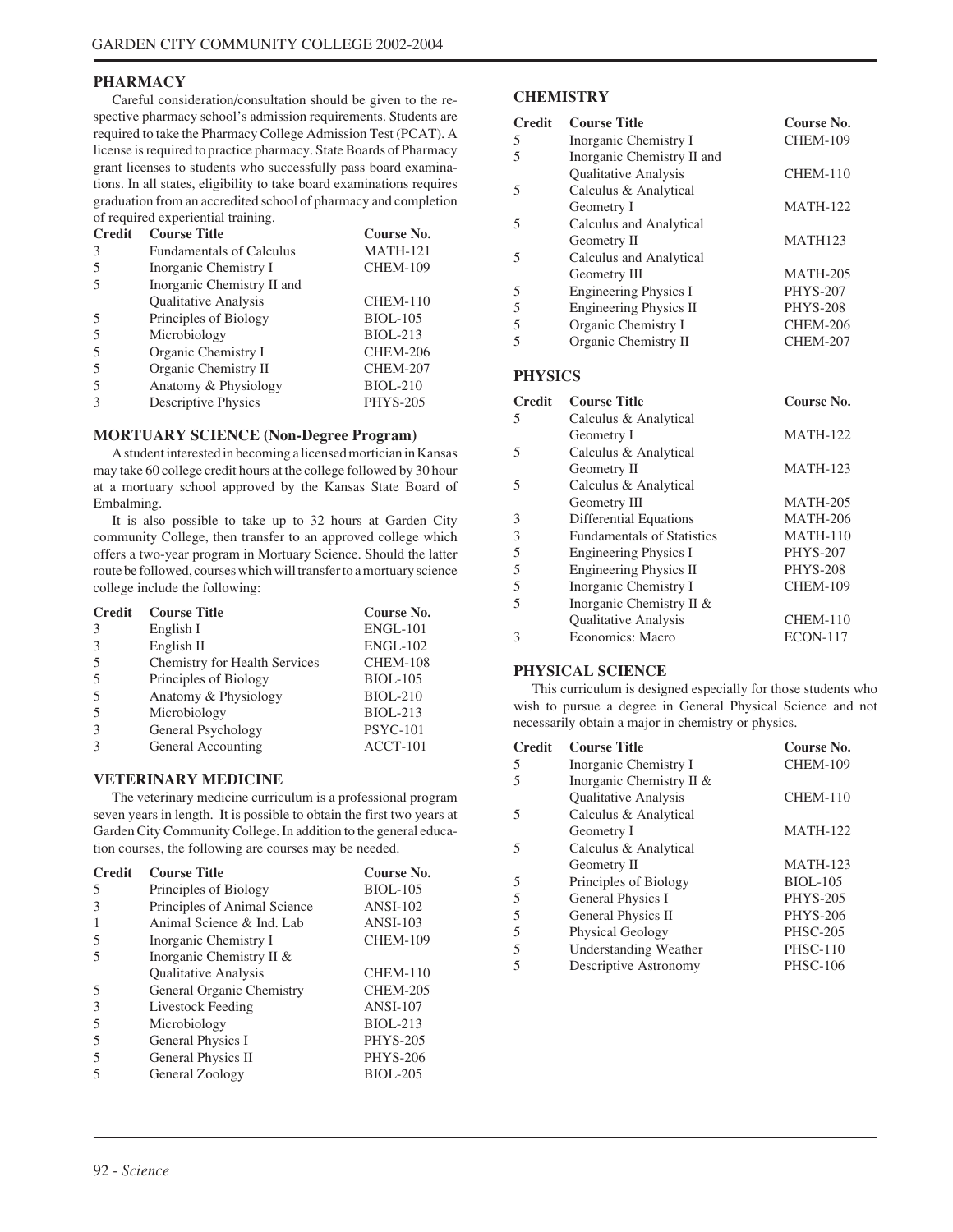#### **ARCHITECTURE (Non-Degree Program)**

Students interested in architecture must decide whether they desire architectural engineering, building construction, or design architecture. Those interested in the first two options should follow the pre-engineering curriculum.

The design architecture program at most universities requires five academic years. The first year may be taken at the community college after which the student is advised to transfer to a university.

| <b>Credit</b> | <b>Course Title</b>             | Course No.      |
|---------------|---------------------------------|-----------------|
| 3             | English I                       | $ENGL-101$      |
| 3             | English II                      | <b>ENGL-102</b> |
| 3             | College Algebra                 | <b>MATH-108</b> |
| 3             | Precalculus Mathematics OR      | <b>MATH-120</b> |
|               | <b>Fundamentals of Calculus</b> | <b>MATH-121</b> |
| 5             | General Physics I               | <b>PHYS-205</b> |
| 3             | Speech I                        | <b>SPCH-111</b> |
| 3             | Survey of Civilization I        | <b>HIST-101</b> |
| 3             | Sociology                       | $SOCI-102$      |
| 3             | General Psychology              | <b>PSYC-101</b> |
| 3             | Introduction to Philosophy      | <b>PHIL-101</b> |
| 3             | History of World Art            | <b>ARTS-121</b> |
| 3             | Economics: Macro                | <b>ECON-111</b> |
| 3             | World Geography                 | <b>GEOG-101</b> |
| 9             | Suggested electives             | ARTS-101,       |
|               | ARTS-104, ARTS-129, DRAFT-104   |                 |

#### **ENGINEERING TECHNOLOGY**

Engineering Technology programs emphasize a broad understanding of science, social sciences, and mathematics coupled with practical experience in applying that knowledge to the solution of a variety of common engineering problems. This course of study is appropriate for students interested in careers involving routine design, production or construction management and facilities operations and maintenance. The Engineering Technology program represents approximately one half of the requirements for a Bachelors Degree in Civil, Electrical, or Mechanical Engineering Technology.

Although most Engineering Technology degree programs require less mathematics and physics than engineering programs, the requirement for demonstrated capability in applied problem solving is as demanding as the engineering program's emphasis on demonstrated proficiency in understanding and use of theory.

| <b>Credit</b> | <b>Course Title</b>           | Course No.      |
|---------------|-------------------------------|-----------------|
| 5             | General Chemistry             | <b>CHEM-105</b> |
| 3             | Plane Trigonometry            | <b>MATH-109</b> |
|               | Calculus & Analytic           |                 |
|               | Geometry I                    | <b>MATH-122</b> |
|               | General Physics I             | <b>PHYS-205</b> |
| 3             | <b>Engineering Drawing I</b>  | <b>ENGR-105</b> |
| 3             | <b>Engineering Drawing II</b> | <b>ENGR-106</b> |
| 3             | Introduction to Programming   | $CSCI-102$      |
|               | Computer Programming Language | $CSCI-103$ ,    |
|               |                               | 105,107         |
| 3             | Economics: Macro              | <b>ECON-111</b> |
|               | Introduction to Business      | <b>BSAD-101</b> |
|               | <b>Technical Elective</b>     |                 |

#### **ENGINEERING**

Course selection for engineering should be in keeping with the transfer university curricular requirements. College Algebra and Trigonometry will not be counted toward a degree in any Kansas engineering school. The lack of a high school background in mathematics and chemistry will make it necessary to allow more time to meet engineering requirements. Requirements for graduation vary widely within an engineering curriculum, not only concerning Social Science and Humanities electives, but also concerning some of the technical courses listed below. Courses should be selected only after consulting the advisor.

| <b>Credit</b> | <b>Course Title</b>                | Course No.      |
|---------------|------------------------------------|-----------------|
| 5             | Inorganic Chemistry I              | <b>CHEM-109</b> |
|               | Inorganic Chemistry II &           |                 |
|               | <b>Qualitative Analysis</b>        | <b>CHEM-110</b> |
| 5             | Calculus & Analytical Geometry I   | <b>MATH-122</b> |
| 5             | Calculus & Analytical Geometry II  | <b>MATH-123</b> |
| 5             | Calculus & Analytical Geometry III | <b>MATH-205</b> |
| 3             | Differential Equations             | <b>MATH-206</b> |
| 5             | <b>Engineering Physics I</b>       | <b>PHYS-207</b> |
| 5             | Engineering Physics II             | <b>PHYS-208</b> |
| 3             | Economics: Macro                   | <b>ECON-111</b> |
| 3             | Statics I                          | <b>ENGR-205</b> |
| 3             | <b>Engineering Drawing I</b>       | <b>ENGR105</b>  |
|               | <b>Engineering Drawing II</b>      | <b>ENGR106</b>  |

## **LIFE SCIENCE**

**Principles of Biology BIOL-105 5 hours** Prerequisite: None; however, a chemistry course is recommended. This is an introductory course dealing with the nature of life. Course concepts include simply chemistry, cells, cell processes, DNA processes, inheritance, plants, animlas, ecology, reproduction and development. The course is general enough for non-majors seeking a lab science and rigorous course is general enough for science majors. Three hours lecture/four hours laboratory per week.

#### **Principles of Wildlife Management BIOL-106 3 hours**

This is a basic course in wildlife management. The history of conservation in the United Sates will be considered. Basic concepts of modern wildlife management and management of urban and suburban wildlife will be covered. Ecological relationships between wildlife and their physical environment will be a primary area for study. Wildlife management techniques and materials for sustaining various species of wildlife, with special emphasis on administration and laws pertaining to this field of work, will be considered. Field trips may be scheduled, depending on class size and interest. Three hours lecture per week.

**River Ecology BlOL-107 4 hours** This course is designed to provide a field biology experience by total immersion in the natural environment. An understanding of the broad concepts of the field of ecology will be developed by a study of the interactions of the various flora and fauna of the Ozarks. This understanding will occur as the student canoes and camps along a 60-mile section of the river. This course is a combination of laboratory and lecture as the students encounter various points of interest throughout the trip. However, it does not satisfy the laboratory science requirement in general education. Should be taken concurrently with the Canoeing and Camping courses.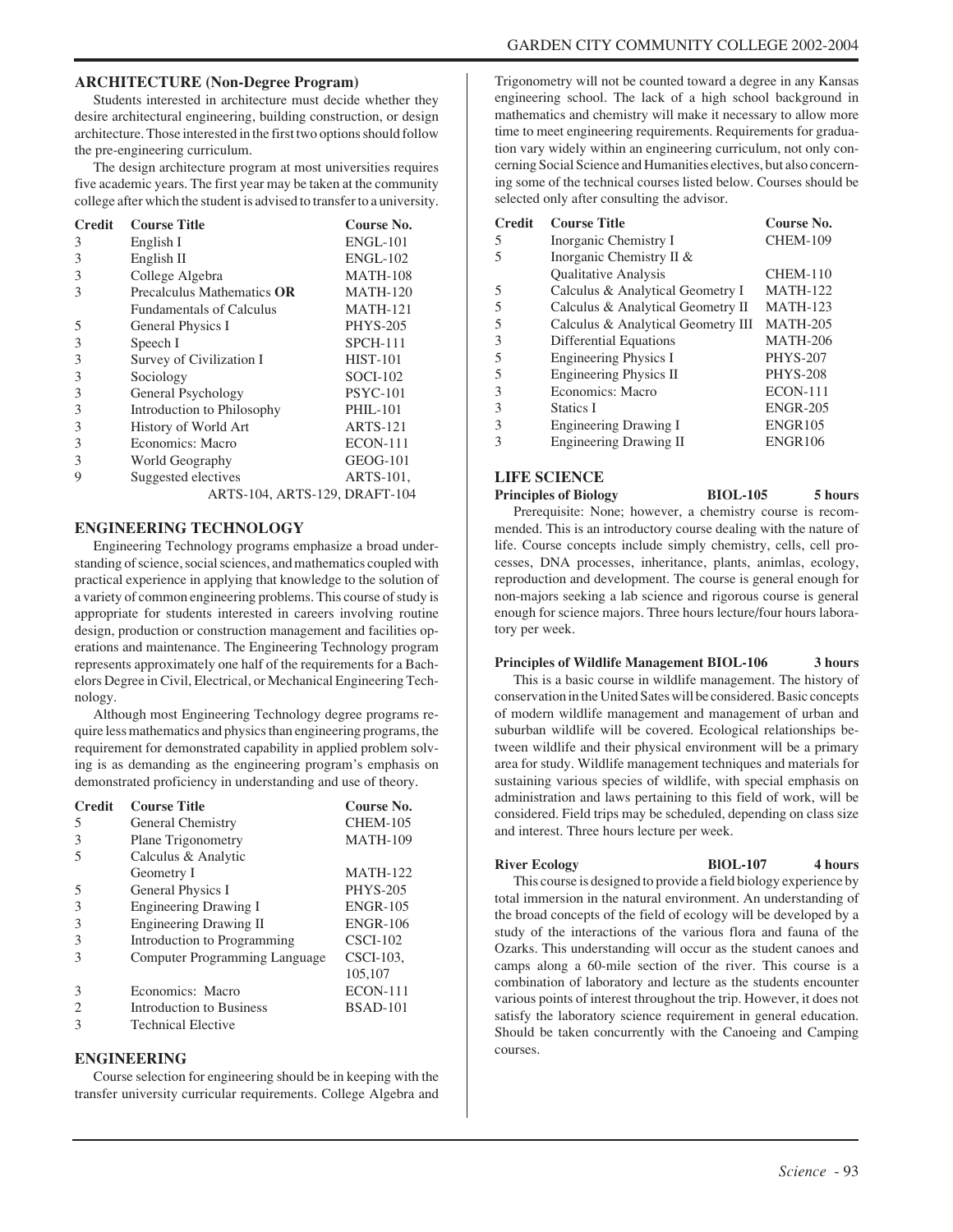#### **Introduction to Ecology BIOL-109 5 hours**

Prerequisite: Principles of Biology or consent of the instructor. This course introduces the broad concepts of ecology including the ecosystem, habitat and ecological niche, biochemical cycles, food chains, trophic structures and ecological pyramids. Population and community ecology concepts are considered with a general application of ecological concepts to environmental conditions. Laboratory work predominately involves field observations with some indoor evaluation of data involved. The course is designed for forestry, wildlife, fisheries, biology and other major fields of study that deal with environmental conditions. Three hours lecture/four hours laboratory per week.

## **Special Topics in Science BIOL-110 1-2 hours**

This course is taught by arrangement. One or two hours of credit is given for special problems in any mathematics or science field and is carried out under the supervision of an instructor. This course may be repeated.

# **General Zoology BIOL-205 5 hours**

Prerequisite: Principles of Biology or consent of the instructor. This course offers the study of the basic concepts of animal biology, beginning with the chemical and physical nature of protoplasm and continuing through the principles of molecular and cellular biology, the animal anatomy and physiology, genetics and evolution of the animal kingdom and a survey of animal taxonomy. Three hours lecture/four hours laboratory per week.

#### **General Botany BIOL-206 5 hours**

 Prerequisite: Principles of Biology or consent of the instructor. This course surveys the plant kingdom, emphasizing molecular and cellular concepts as related to plants and the morphology and physiology, systematics, heredity and evolution of representatives of the major plant groups from bacteria to the angiosperms. Three hours lecture/four hours laboratory per week.

**Anatomy and Physiology BlOL-210 5 hours**

This course is an elementary study of the functions and structure of the human body, including general principles of the mechanisms of nutrition. This course is designed for education majors and general education students, but is not recommended for students in health-related fields. Three hours lecture/four hours laboratory per week.

#### Anatomy and Physiology I BIOL-211 4 hours

Prerequisite: None; however, Chemistry for Health Services and Principles of Biology are highly recommended. The structure and function of cells and tissues and the skeletal, muscular and nervous systems comprise the course content. Special attention is given to controls and integration of the erect and moving body. A human cadaver is used to supplement instruction in this course, designed primarily for students in health-related fields. Three hours lecture/two hours laboratory per week.

**Anatomy and Physiology II BIOL-212 4 hours** Prerequisite: Anatomy and Physiology I or consent of the instructor. This course is a continuation of Anatomy and Physiology I. The structures and functions of the respiratory, cardiovascular, digestive, urinary, reproductive and endocrine systems are studied in this course. Attention is given to maintaining the metabolism of the body and the fluid, electrolyte and acid-base balance of the healthy body. A human cadaver is used to supplement instruction in this course. Three hours lecture/two hours laboratory per week.

**Microbiology BIOL-213 5 hours**

Prerequisite: Principles of Biology and one semester of Chemistry. This course is designed to meet the needs of students entering medically related field, or other areas requiring a basic understanding of microorganisms. Course concepts include chemistry, cells, metabolism, DNA, DNA processes and genomics, classification of prokaryotes, survey of microorganisms, viruses (sub-cellular entities), the immune system, drugs, and diseases affecting humans. Characteristics of microorganisms (primarily bacteria, but also Archaea, protozoans and fungi and helminthes)are studied. Laboratory work predominately involves the testing of physical and metabolic traits of bacteria that leads to the identification of an unknown. Three hours of lecture/four and 1/2 hours of laboratory per week.

#### **CHEMISTRY**

**General Chemistry CHEM-105 5 hours**

Prerequisites: Student must score between 47-65 on the math compass test.This course is the study of the general principles of chemistry to provide general information about the elements, atomic structure and laboratory methods for the liberal arts student who does not expect to major in science or related fields. Students should not take this course and Inorganic Chemistry I unless a more thorough background is desired; in which case, not more than five hours of credit toward a chemistry degree will be granted. Three hours lecture/three hours laboratory per week.

# **Chemistry for Health Services CHEM-108 5 hours**

Prerequisites: Student must score between 47-65 on the math compass test. This course in general chemistry is designed primarily for first-year students in various health-related programs. Emphasis is placed on practical aspects of inorganic chemistry, organic chemistry and biochemistry. Theoretical topics are dealt with only as an aid to understanding human body processes. Three hours lecture/four hours laboratory per week.

#### **College Chemistry I CHEM-109 5 hours**

Prerequisite: High school chemistry and advanced algebra or concurrent enrollment in College Algebra. (Score on math assest test or department pretest) This course is the study of atomic structure with an emphasis on electronic configurations and their effect on chemical properties. The three phases of matter are studied through problem-solving methods using a computer-based lab/interface system. Three hours lecture/four hours laboratory per week.

#### **College Chemistry II and Qualitative Analysis CHEM-110 5 hours**

Prerequisite: College Chemistry I. This course is a continuation of College Chemistry I with emphasis on various types of chemical equilibrium, chemical kinetics, thermodynamics, electrochemistry, nuclear chemistry and an introduction to organic chemistry. Approximately one-fourth of laboratory work is spent in qualitative analysis. Three hours lecture/four hours laboratory per week.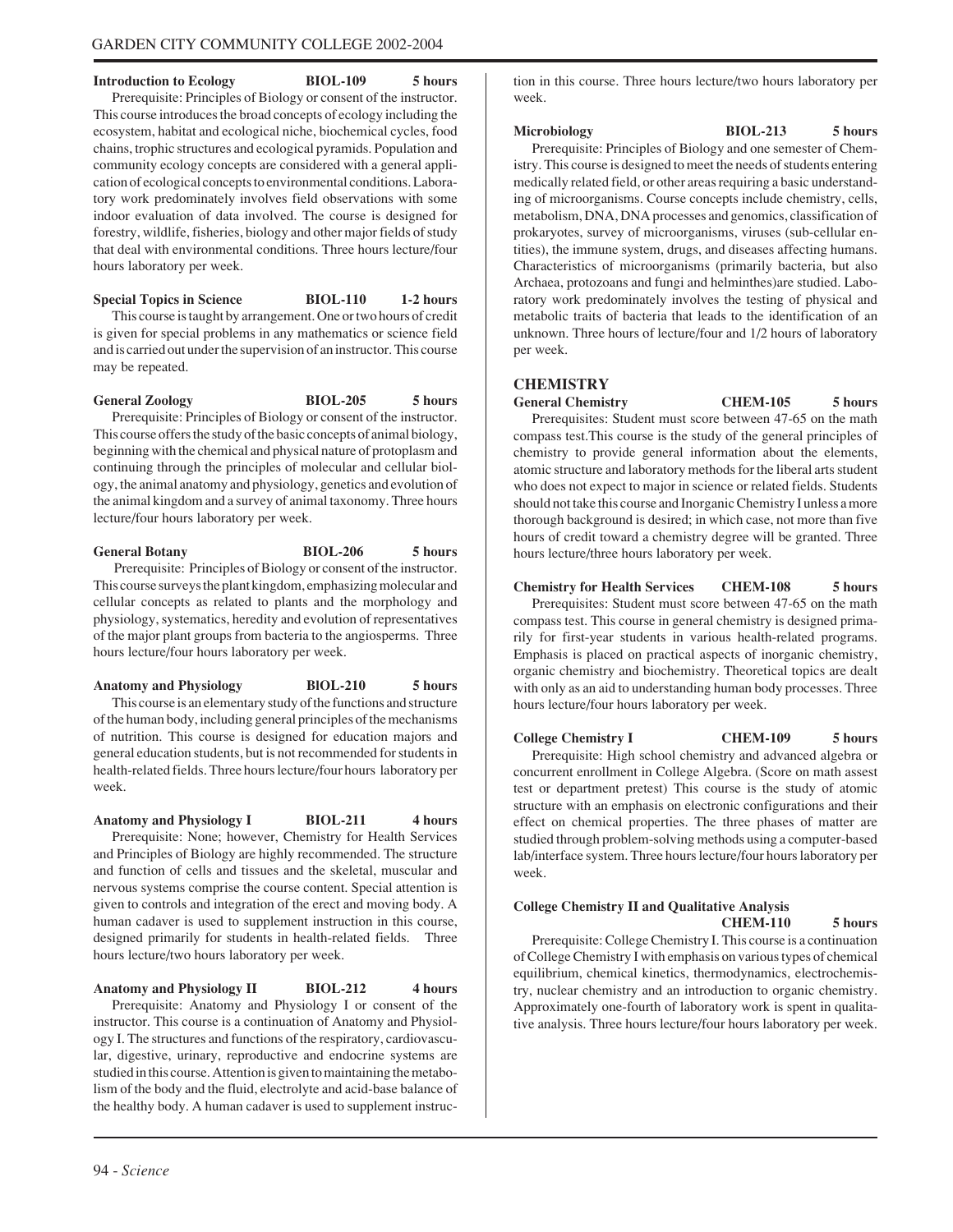## **General Organic Chemistry CHEM-205 5 hours**

Prerequisite: General Chemistry or College Chemistry I background is required. Fundamentals of organic chemistry, including aliphatic and aromatic hydrocarbons and the more important classes and their derivatives are studied in this course. Fats, proteins and carbohydrates are studied for the benefit of home economics, medical and agriculture students. Three hours lecture/four hours laboratory per week.

**Organic Chemistry I CHEM-206 5 hours** Prerequisite: College Chemistry II . This course is an in-depth study of organic chemistry with emphasis on nomenclature, molelcular structures and common chemical reaction mechanisms. Three hours lecture/six hours laboratory per week.

**Organic Chemistry II CHEM-207 5 hours**

Prerequisite: Organic Chemistry I. This course is a continuation of Organic Chemistry I and is devoted to the chemistry of the major functional groups, IR and NMR Spectroscopy, carbohydrates and biochemical topics. Three hours lecture/six hours laboratory per week.

# **PHYSICAL SCIENCE**

**Current Topics in Science PHSC-101 1-3 hours** This course is designed to give students a non-laboratory course in science to gain familiarity with some of the current ideas in science that are likely to be discussed in popular and scientific publications.

**General Physical Science PHSC-105 5 hours** Prerequisite: Beginning Algebra or one year of high school algebra would be very helpful. This course is a general survey of the physical world in which astronomy, chemistry, geology, meteorology and physics are considered. Fundamental principles have been selected from the individual disciplines to supply the student with a broad and basic background. Emphasis is placed on these topics as an integral part of the environment. Practical aspects are stressed on numerous field trips. This course is designed for liberal arts, education and general education students. Three hours lecture/ three hours laboratory per week.

#### **Descriptive Astronomy PHSC-106 3 hours**

A background in basic algebra will be useful but is not required. This course is a largely qualitative study of the sun and planets, stars and galaxies and a survey of what is known and how it is known. Extensive use will be made of audio-visual materials in class. Occasional telescopic observation sessions will be held. Three hours lecture per week.

# **Understanding Weather PHSC-110 3 hours**

The objective of this course is to acquaint students with the basic physical laws affecting atmospheric phenomena, to study the methodology of forecast meteorology as it applies to agriculture and aviation, to examine causes of climatic variation and to study cases of severe weather. This course is also designed to examine modification and to develop an appreciation for the impact of man on climate and climate on man.

#### **Physical Geology PHSC-205 5 hours**

This course concerns the formation, occurrence and structure of minerals and rocks, actions of streams, oceans, glaciers and the formation and modification of the landscape through mountain building, volcanism and earthquakes. Three hours lecture/four hours laboratory per week.

GARDEN CITY COMMUNITY COLLEGE 2002-2004

**Descriptive Physics PHYS-106 3 hours**

Prerequisite: One year of high school algebra. This course serves as a three-hour elective science course for non-science majors. It also enables students not pursuing a degree in science to learn the basic concepts of physics without the need for a high proficiency in mathematics. Areas of study include mechanics, temperature and heat, waves and sound, electricity and magnetism, light and atomic and nuclear physics. Three hours lecture per week.

# General Physics I PHYS-205 5 hours

Prerequisite: College Algebra or the consent of the instructor. This course is a conceptually oriented study of the field of basic physics with emphasis on understanding concepts and problem solving. Areas of study include motion in one and two dimensions, energy and momentum, gravity, rotation, fluid dynamics, thermodynamics, and mechanical waves. Three hours lecture/four hours laboratory per week.

**General Physics II PHYS-206 5 hours**

Prerequisite: General Physics I. This course is a continuation of the study of basic physics begun in General Physics I. Areas of study include electricity and magnetism, light and optics, relativity, quantum mechanics, and atomic and nuclear physics. Three hours lecture/three hours laboratory per week.

**Engineering Physics I PHYS-207 5 hours** Prerequisite: Calculus and Analytical Geometry I. Topics studied include mechanics and thermodynamics. This is a required course for pre-engineering and science majors in the field of chemistry, physics, mathematics and geology. Three hours lecture/ four hours laboratory per week.

**Engineering Physics II PHYS-208 5 hours** Prerequisite: Engineering Physics I. Topics studied include mechanical waves, electricity and magnetism, and light. Three hours lecture/four hours laboratory per week.

# **ELECTRONICS**

**Electronic Circuits I ELEC-120 3 hours** This is a beginning course in direct current and alternating current theory. Topics covered are direct current and alternating current sources, series and parallel circuits, magnetism, inductance and capacitance and resistance in alternating current circuits.

# **ENGINEEERING**

**Engineering Concepts ENGR-100 2 hours** This course is an introduction to engineering and engineering design. Problem-solving techniques are emphasized. Types of problems encountered in various engineering fields are explored. Information on types of job opportunities available is provided to

acquaint the undecided students with these fields.

*Science* - 95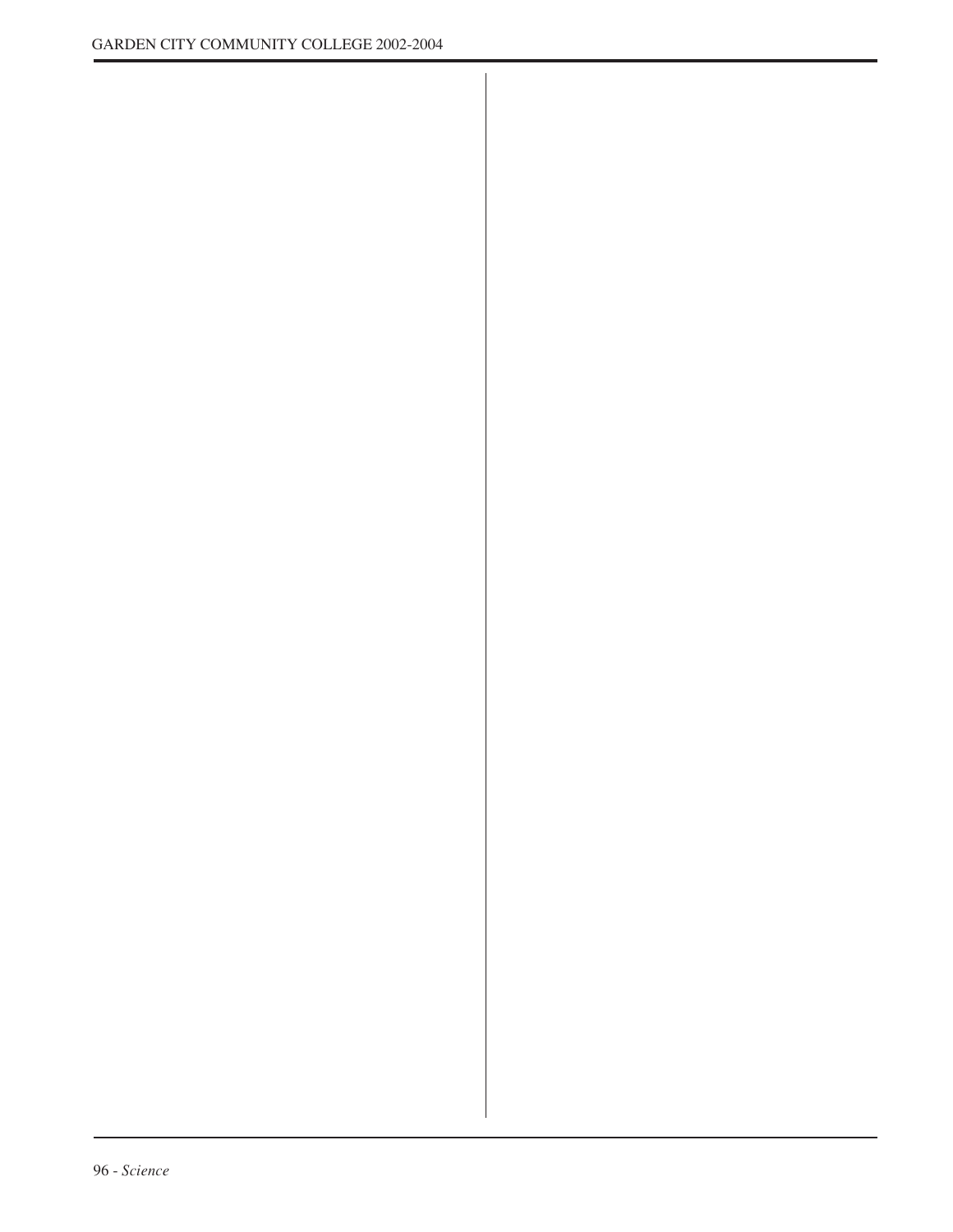# **MathEMATICS**

*Mathematics*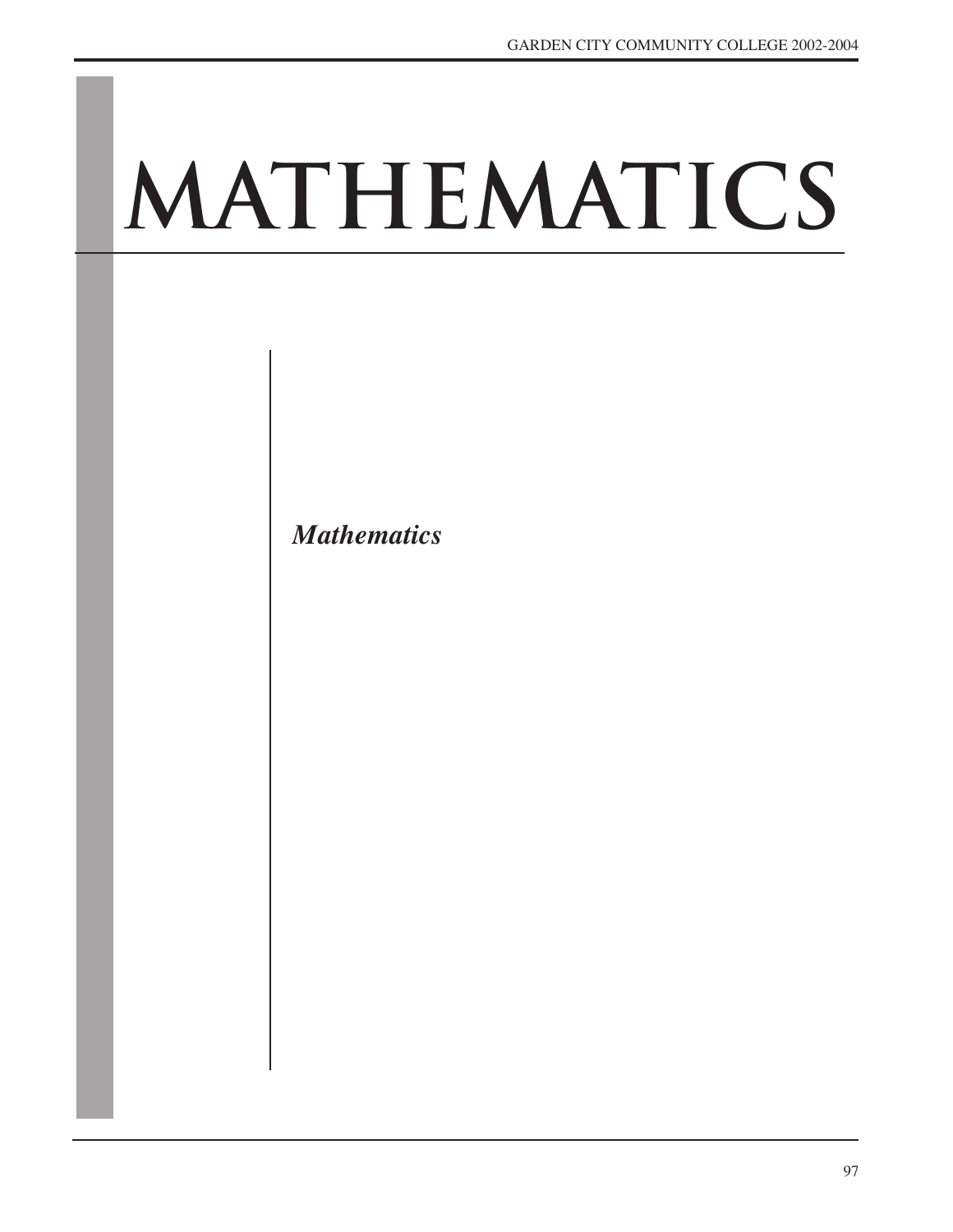#### **MATHEMATICS**

In addition to the general education courses required for graduation with the respective associate degrees, the courses listed in the following program of study are recommended for the successful completion of the degree with an emphasis in Mathematics.

#### **Degree: Associate of Science or Associate of Arts**

Students planning to major in mathematics who have excellent grades in at least four units of high school mathematics (including two units of high school algebra, geometry, and trigonometry) and who have shown satisfactory proficiency on a recongnized placement examination should complete the following course of study. Students who initially place below MATH-122 mus satisfactorily complete the required prerequisite courses.

| <b>Credit</b> | <b>Course Title</b>                | Course No.      |
|---------------|------------------------------------|-----------------|
| 5             | Calculus & Analytical Geometry I   | <b>MATH-122</b> |
|               | Calculus & Analytical Geometry II  | <b>MATH-123</b> |
|               | Calculus & Analytical Geometry III | <b>MATH-205</b> |
| 3             | Differential Equations             | <b>MATH-206</b> |
|               | Optional, but highly recommended:  |                 |
| 3             | <b>Fundamentals of Statistics</b>  | <b>MATH-110</b> |
|               | College Chemistry I                | <b>CHEM-109</b> |
|               | College Chemistry II               | <b>CHEM-110</b> |
|               | <b>Engineering Physics I</b>       | <b>PHYS-207</b> |
|               | Engineering Physics II             | <b>PHYS-208</b> |
|               | Economics: Macro                   | <b>ECON-111</b> |
| $3 - 5$       | A computer programming course      |                 |

**Beginning Algebra MATH-006 3 hours** Prerequisite: College Math with a grade of C or better or a qualifying score on the placement exam. This is a developmental course in beginning algebra intended to provide an entry course into algebra. Beginning Algebra is the first in a sequence of two developmental algebra courses, the second course being Intermediate Algebra. Beginning Algebra includes the study of signed numbers, solving equations and inequalities, simplifying exponents, manipulating and factoring polynomials, and applying problem-solving skills. Offered Fall, Spring, and Summer.

**Computations I MATH-101 3 hours**

This course provides nursing students with the math skills necessary to understand and calculate dosages that are required for a practicing nurse. The first part of the course offers a review of basic math operations including fractions and proportions. The last part of the course deals with the dosage calculations for oral, parenteral, and IV administration. Offered Fall Only.

#### **College Math MATH-105 3 hours**

The emphasis of this course is on the understanding and demonstrated competency of computational math skills. This refresher course includes concepts and problem-solving skills with whole numbers, fractions, decimals, proportion, percents, metrics, and integer arithmetic. Offered Fall, Spring, and Summer.

#### **Intermediate Algebra MATH-107 3 hours**

Prerequisite: Beginning Algebra with a grade of C or better or a qualifying score on the placement exam. Intermediate Algebra is the second in a sequence of two courses in preparation to take College Algebra or Topics in Contemporary Mathematics. This course further develops the concepts initiated in Beginning Algebra and completes the developmental algebra sequence.

Intermediate Algebra also includes the study of systems of linear equations, functions, rationals exponents and radicals, polynomial division, advanced factoring techniques, solving quadratic equations, rational experssions, and appropriate application problems. Offered Fall, Spring, and Summer.

**College Algebra MATH-108 3 hours**

Prerequisite: Intermediate Algebra with a grade of C or better or a qualifying score on the placement exam. This course is a foundation course for advanced study in mathematics, business, and the sciences. It requires adequate mastery of basic algebraic manipulations. This course is a survey of topics including functions and their graphs, polynomials, logarithms and exponential functions and systems of equations. Students are required to use appropriate technology. Offered Fall, Spring, and Summer.

#### **Topics in Contemporary Mathematics**

**MATH-108A 3-5 hours**

Prerequisite:Intermediate Algebra with a C or better or an appropriate placement score. For non-calculus bound students only. This course will serve as a prerequisite for Fundamental of Statisics, but it will not satisfy the prerequisite for any calculus course. The course will provide students with an opportunity to gain an understanding of mathematics and mathematical processes. There will be no emphasis on remediation of arithmetic or algebraic manipulative skills. Areas of study shall be selected from numeration systems, sets and logic, functions and graphs, personal finance, probability and statistics, and geometry and measurement. Offered Fall, Spring.

#### **Plane Trigonometry MATH-109** 3 hours

Prerequisite: College Algebra with a grade of C or better or a qualifying score on the placement exam. This course is the study of trigonometric functions; including the evaluation of trigonometric functions, the manipulation of identities, the graphs of trigonometric functions, the solutions of triangles and trigonometric equations. (This course may be taken concurrently with MATH-120 Precalculus) Offered Fall and Spring.

#### **Fundamentals of Statistics MATH-110 3 hours**

Prerequisite: College Algebra with a grade of C or better or a qualifying score on the placement exam. This course is the study of the methods in mathematics used for statistical decision making. It includes a basic introduction to descriptive and inferential statistics. Some applications to biology, business, industry and psychology are covered. The objectives of the course include the applications of statistical inference to contemporary problem solving. Offered Fall, Spring, and Summer.

#### **Precalculus with Trigonometry MATH-111 5 hours**

Prerequisite: College Algebra with a grade of C or better or a qualifying score on the placement exam. This is an advanced course in algebra and trigonometry for students who are preparing to take Calculus and Analytical Geometry I. Some knowledge of basic trigonometry is recommended, but not mandatory. Major topics covered include solving inequalities, linear functions and circles, quadratic functions and polynomials, rational functions, inverse functions, logarithmic and exponential functions, complex numbers, trigonometric functions, identities and equations.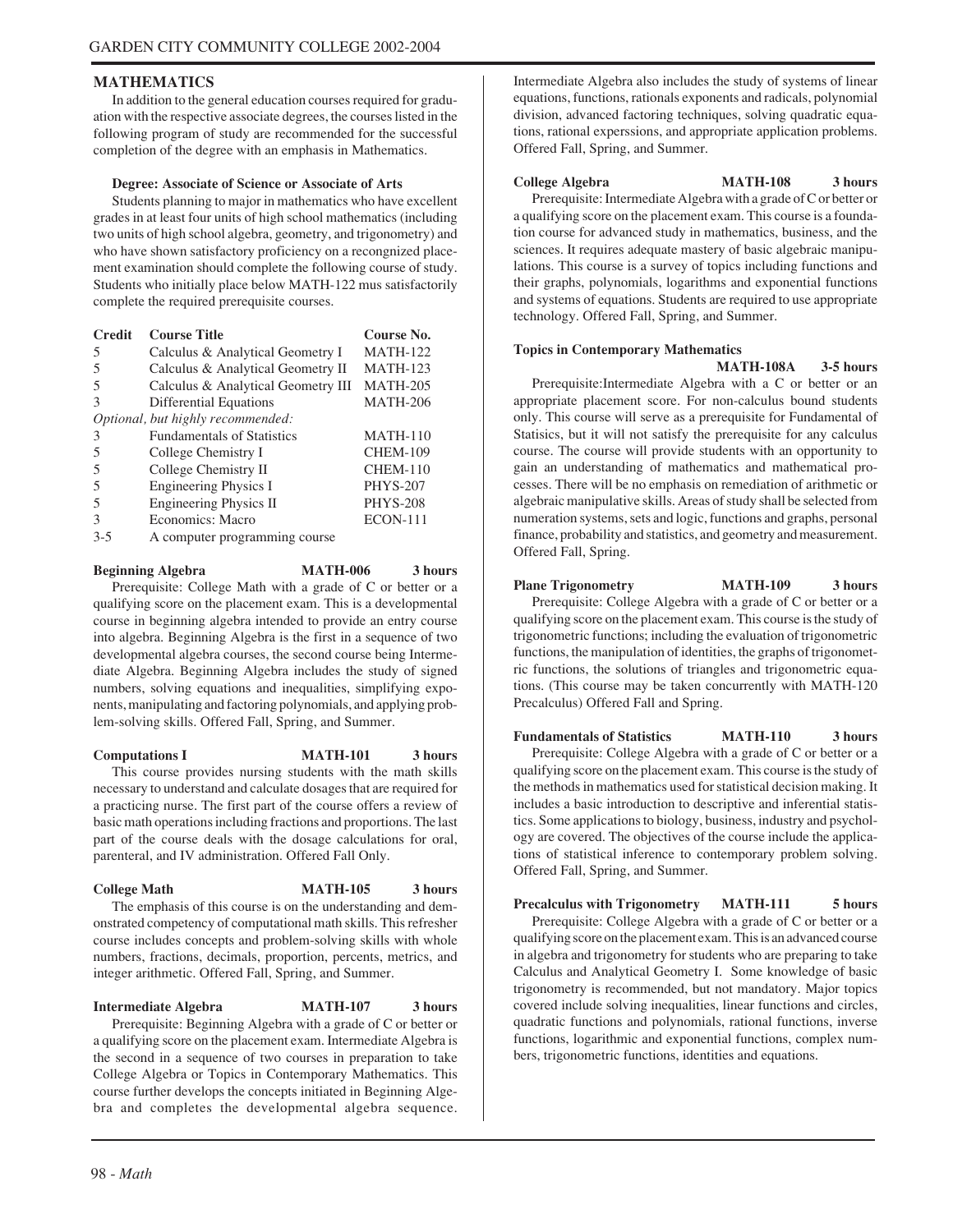#### **Precalculus MATH-120 3 hours**

Prerequisite: College Algebra with a grade of C or better or a qualifying score on the placement exam. This is an advanced course in algebra for students preparing for Calculus and Analytical Geometry I. Major topics include vectors, systems of linear equations and inequalities, matrices and determinants, summation notation and properties, arithmetic and geometric sequences, mathmatical modeling are integrated throughout the course. There will be s brief but thorough review of polynomial, rational, exponential and logarithmic functions.

## **Fundamentals of Calculus MATH-121 3 hours**

Prerequisite: College Algebra with a grade of B or better, or Precalculus with a grade of C or better, or a qualifying score on the placement exam. This is a course designed to provide students in biology, business, economics, psychology and sociology with the special concepts and techniques of calculus, which have important uses in their respective fields and which are needed for subsequent calculus-based courses in probability and statistics. Topics, emphasis, pace and applications are somewhat different than in Calculus and Analytical Geometry I. This course is not generally recommended to majors in mathematics or the physical sciences. Offered Spring only.

## **Calculus and Analytical Geometry I**

#### **MATH-122 5 hours**

Prerequisite: Plane Trigonometry (or high school equalivalent) and Precalculus with a grade of C or better or a qualifying score on the placement exam. The topics of differentiation and integration of algebraic and transcendental functions, applications of differentiation and integration. Offered Fall and Spring.

#### **Calculus and Analytical Geometry II**

#### **MATH-123 5 hours**

Prerequisite: Calculus and Analytical Geometry I with a grade of C or better or equivalent. This course is a continuation of Calculus and Analytical Geometry I. Topics include areas: work, fluid pressure, and centroid problems; formal integration and application, infinite series; parametric and polar equations. Offered Spring only.

# **Calculus and Analytical Geometry III**

# **MATH-205 5 hours**

Prerequisite: Calculus and Analytical Geometry II with a grade of C or better. This course is a continuation of Calculus and Analytical Geometry II. Topics discussed will be vectors, solid analytic geometry, functions of two or more independent variables, vector-valued functions, and multiple integration. Offered Fall only.

# **Differential Equations MATH-206 3 hours**

Prerequisite: Calculus and Analytical Geometry III with a grade of C or better. This is a first course in ordinary differential equations. Topics include techniques for solving differential equations and the basic ideas and theory behind these techniques. Offered Spring only.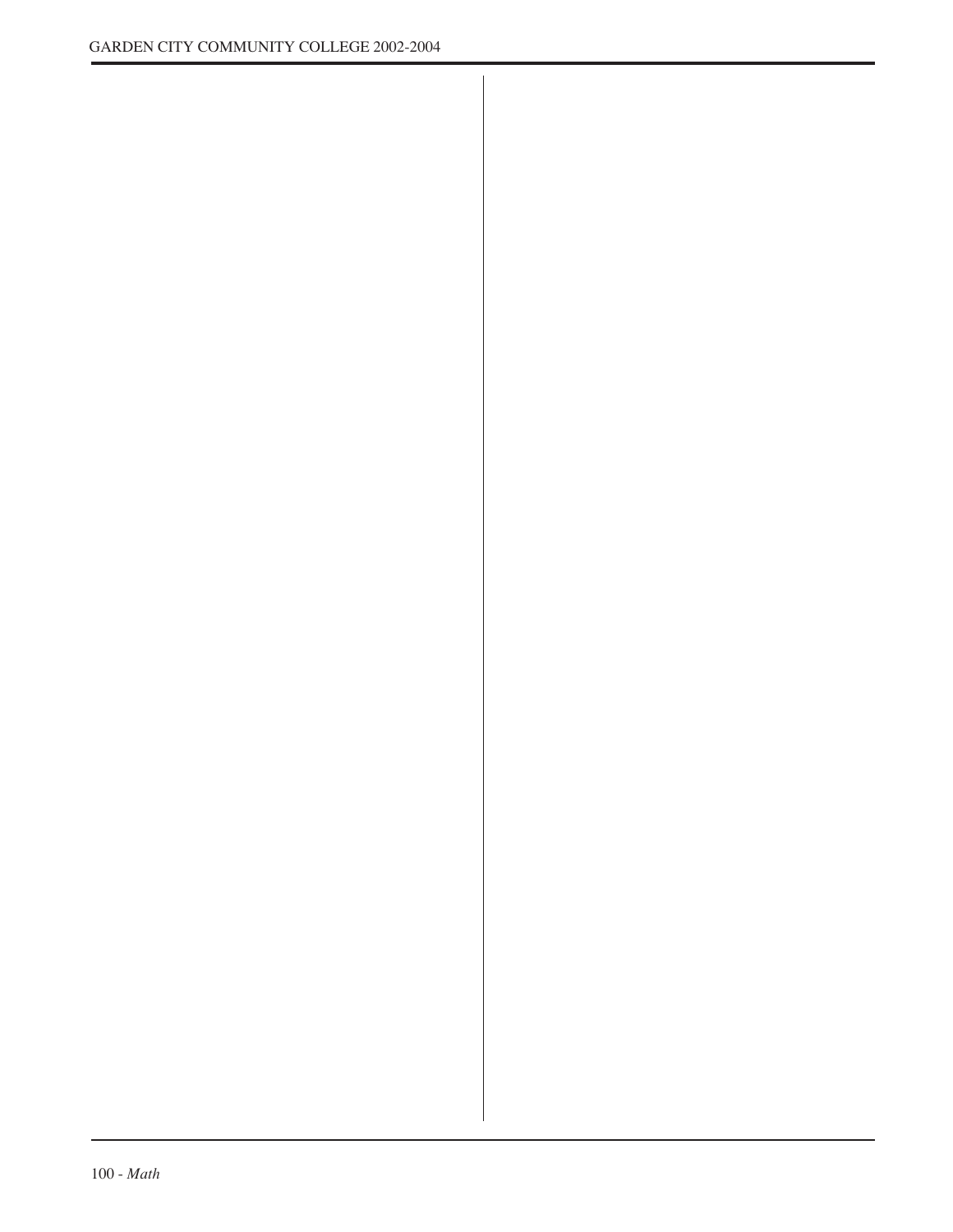# **Social SCIENCE**

*Education*

*Early Childhood Education*

*Special Education*

*Geography*

*Political Science*

*Living Arts & Sciences/ Home Economics*

*Psychology*

*Addiction Counselor Training*

*Sociology*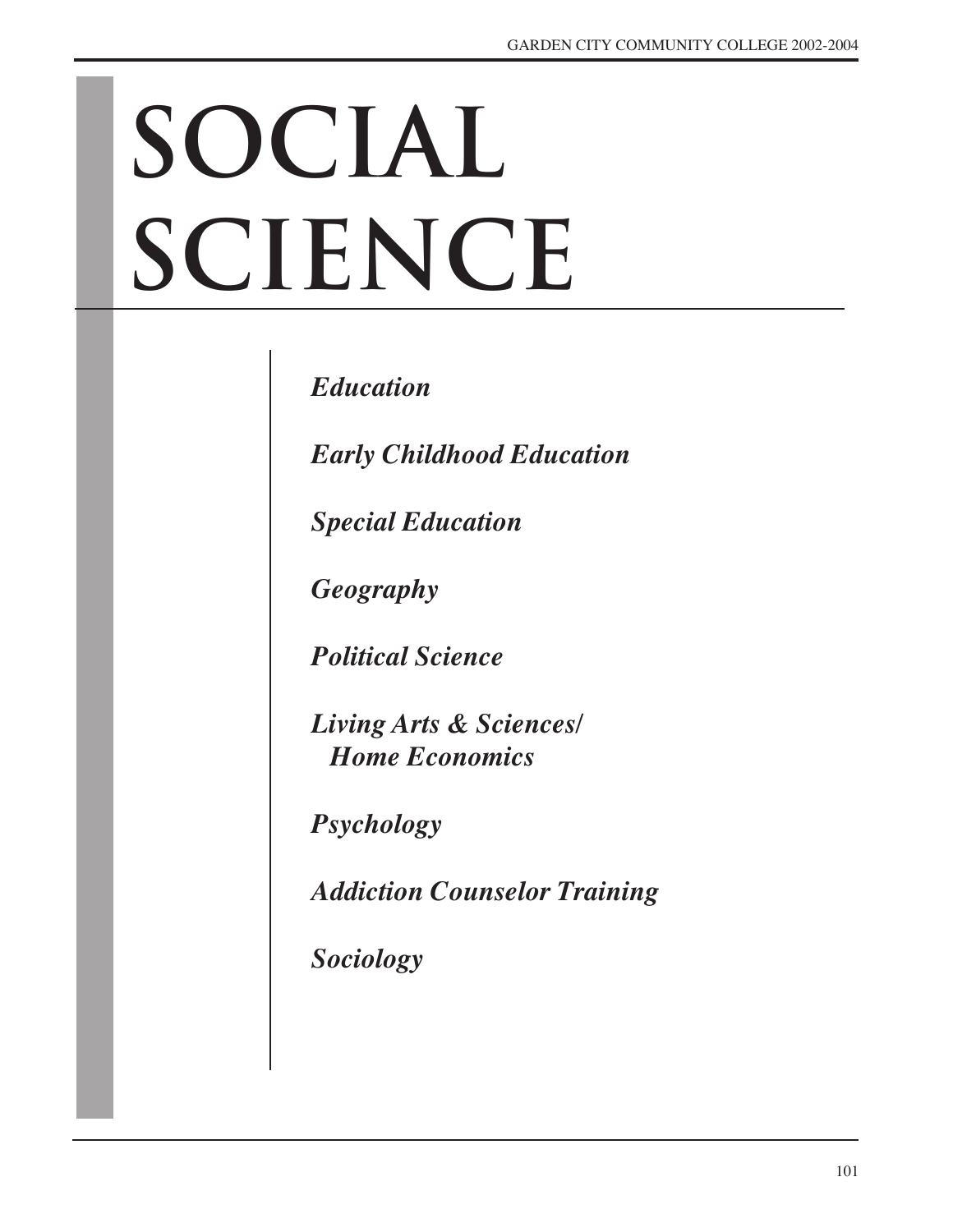# **SOCIAL SCIENCE**

Each discipline in the Social Science Division provides a particular point of view as the division attempts to promote student outcomes which lead to an understanding of human nature, an appreciation of the cultural determinants of western civilization, participation in the function of government, an awareness of the interaction of social institutions and the development of skills and attitudes conducive to successful productivity in society.

The division offers some courses which are supportive courses for the occupational programs of the college and are elective in the Social Sciences.

### **EDUCATION**

The education curriculum provides the first two years of the state prescribed professional education courses and related general education courses that will lead to the bachelor's degree with state certification for teaching at the early childhood, elementary, or secondary level. See the education department for more information.

#### **TEACHING CERTIFICATE**

General and Professional education requirements for Early Childhood, elementary, middle school and secondary school teaching are defined in the Certification Regulations of the State Department of Education. Classes should be selected to provide a basis for degree requirements from the school granting the baccalaureate degree.

In addition to the core courses required for graduation, the courses listed in the following programs of study are recommended for the successful completion of the identified degree or certificate program. Students should contact transfer institutions regarding their requirements. The Kansas State Board of Education requires that pre-service teachers pass the Pre-Professional Skills Test (PPST) for certification or licensure. It is recommended by transfer institutions that the test be taken upon completition of MATH108. The PPST test is offered at GCCC three times a year and is now available online. Students should see their advisor or the education department for more information.

#### **CHILD CARE PROGRAM**

#### **Degree: Associate in Applied Science - 18 hours of General Education**

The Child Care Program at Garden City Community College is designed for those who wish to prepare for teaching careers in day care centers, preschools, Head Start programs or other group programs for young children. One year of study in this program will prepare a person for employment in a child care center. The twoyear program and additional work experience with preschool children will prepare the student for the responsibilities of directing or teaching in a preschool situation. The usual program could be selected from the following in addition to the 18 hour core of General Education. Close consultation with Early Childhood Department recommended.

| Credit         | <b>Course Title</b>          | Course No.      |
|----------------|------------------------------|-----------------|
| 3              | General Psychology           | <b>PSYC-101</b> |
| 3              | Introduction to Sociology    | $SOCI-102$      |
| $\mathcal{F}$  | Child Dev. $I & H$           | ECHD-101 & 103  |
| $\overline{1}$ | <b>Observation Practicum</b> | ECHD-102 & 104  |
| $\mathcal{F}$  | <b>Basic Nutrition</b>       | $HMEC-115$      |
| $\mathcal{F}$  | Creative Experiences for     |                 |
|                | Young Children               | <b>ECHD-110</b> |

| 3 | Developmental Psychology               | $EDUC-110$       |
|---|----------------------------------------|------------------|
| 4 | Early Childhood Education              |                  |
|   | (with lab)                             | $ECHD-105$       |
| 4 | Meal Planning                          | $HMEC-110$       |
| 3 | Survey of Young Children               |                  |
|   | with Special Needs                     | <b>SPED-205</b>  |
| 2 | First Aid                              | <b>HPER-109</b>  |
| 3 | <b>Education for Parenthood</b>        | $EDUC-104$       |
| 3 | Children's Literature                  | $EDUC-107$       |
| 3 | Foundations of Education               | $EDUC-105$       |
| 2 | Observation                            | <b>EDUC-1063</b> |
| 3 | Child Guidance & Management            | <b>ECHD-109</b>  |
| 3 | Child Care Administration              | <b>ECHD-108</b>  |
| 3 | Marriage & Family                      | $SOCI-113$       |
|   | <b>Story Telling Field Study</b>       | $EDUC-112$       |
| 3 | <b>Introduction to Human Sexuality</b> | $SOCI-104$       |

#### **NANNY PROGRAM**

**Degree: Associate in Applied Science-18 hours of General Education**

| <b>Credit</b>  | <b>Course Title</b>               | Course No.      |
|----------------|-----------------------------------|-----------------|
| 3              | General Psychology                | <b>PSYC-101</b> |
| 3              | Introduction to Sociology         | <b>SOCI-102</b> |
| 3              | Creative Experiences for          |                 |
|                | Young Children                    | <b>ECHD-110</b> |
| 4              | Child Dev. I & II                 | ECHD-101 & 103  |
| 1              | <b>Observation Practicum</b>      | ECHD-102 & 104  |
| $\overline{c}$ | First Aid                         | <b>HPER-109</b> |
| 3              | Child Guidance & Management       | <b>ECHD-109</b> |
| 3              | <b>Infant Development</b>         | <b>ECHD-106</b> |
| 3              | Developmental Psychology          | <b>EDUC-110</b> |
| $\overline{4}$ | Meal Planning                     | $HMEC-110$      |
| 3              | <b>Education for Parenthood</b>   | EDUC-104        |
| 3              | Marriage & Family                 | $SOCI-113$      |
| 3              | Survey of Young Children          |                 |
|                | with Special Needs                | <b>SPED-205</b> |
| 3              | <b>Basic Nutrition</b>            | <b>HMEC-115</b> |
| 3              | Children's Literature             | <b>EDUC-107</b> |
| 3              | <b>Observation and Practicum-</b> |                 |
|                | Preschool Child                   | <b>SPED-201</b> |
| 1              | <b>Story Telling Field Study</b>  | $EDUC-112$      |
| 3              | Introduction to Human Sexuality   | <b>SOCI-104</b> |
|                |                                   |                 |

#### **EARLY CHILDHOOD EDUCATION**

**Degree: Associate in Science-35 hours of General Education**

The Early Childhood Education Curriculum provides courses for students majoring in Early Childhood Education and/or elementary education, with an emphasis in teaching young children. Specifically, courses will be selected by the student to enable efficient transfer to the college or university granting the degree in elementary education.

| <b>Credit</b> | <b>Course Title</b>          | Course No.      |
|---------------|------------------------------|-----------------|
| 3             | Introduction to Sociology    | <b>SOCI-102</b> |
|               | Child Dev. I & II            | ECHD-101 & 103  |
|               | <b>Observation Practicum</b> | ECHD-102 & 104  |
|               | Creative Experiences         |                 |
|               | for Young Children           | $ECHD-110$      |
|               | Human Growth & Development   | $EDUC-110$      |
|               | Foundations of Education     | $EDUC-105$      |
|               |                              |                 |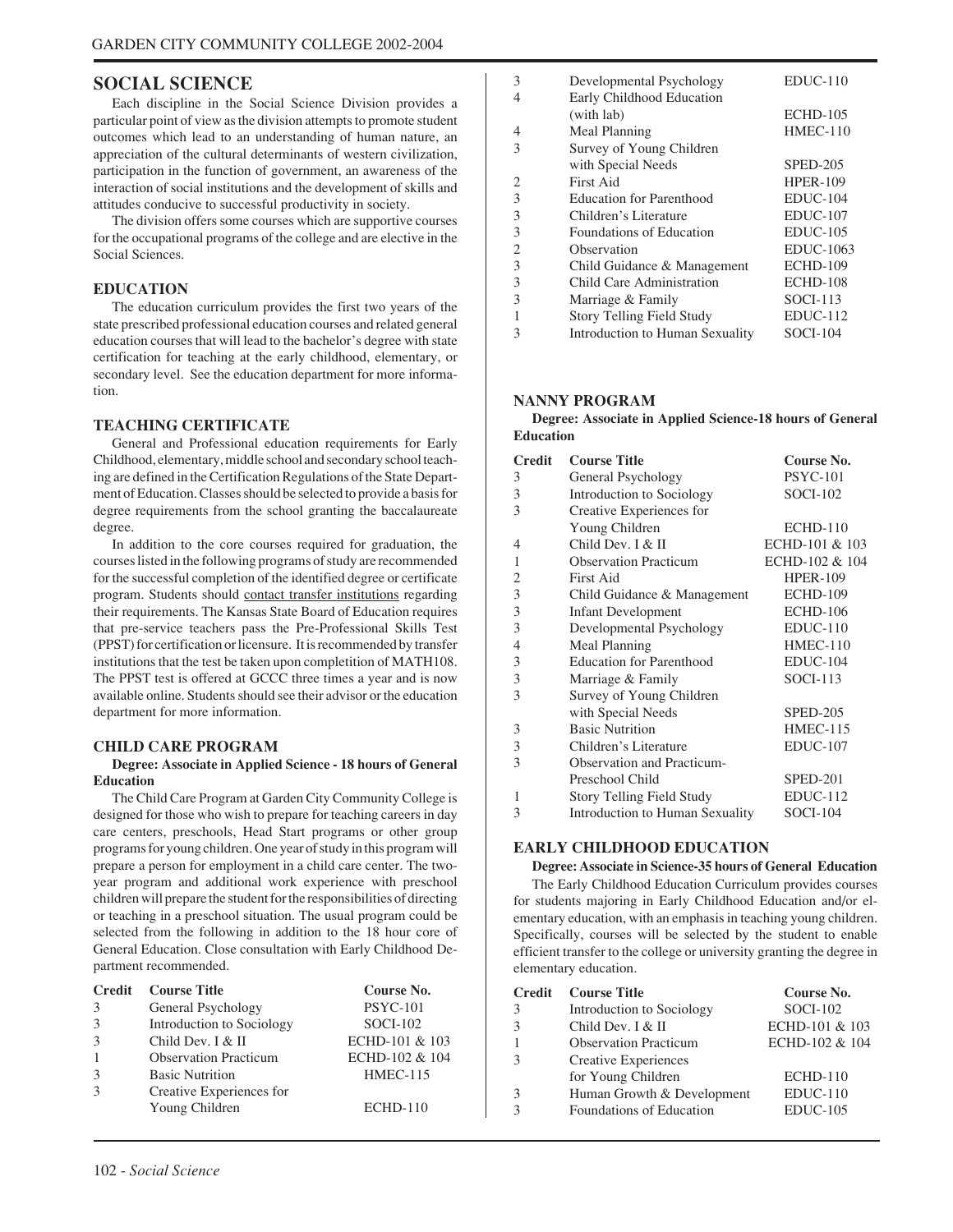#### GARDEN CITY COMMUNITY COLLEGE 2002-2004

| 2<br>3         | Observation<br>American Government | <b>EDUC-1063</b><br><b>POLS-105</b> |
|----------------|------------------------------------|-------------------------------------|
| 3              | Children's Literature              | $EDUC-107$                          |
| $\mathbf{1}$   | Story Telling Field Study          | $EDUC-112$                          |
| $\overline{4}$ | Early Childhood Education          |                                     |
|                | (with lab)                         | $ECHD-105$                          |
| $\mathcal{F}$  | <b>Fundamentals of Statistics</b>  | <b>MATH-110</b>                     |
| $1 - 3$        | Issues in Education                | $EDUC-113$                          |

# **SPECIAL EDUCATION**

# **Degree: Associate in Science-35 hours of General Education**

This program of study is designed for education majors with special education as a field of concentration. Classes should be selected to provide a basis for degree requirements from the school granting the baccalaureate degree.

| <b>Credit</b> | <b>Course Title</b>               | Course No.       |
|---------------|-----------------------------------|------------------|
| 3             | Introduction to Sociology         | <b>SOCI-102</b>  |
| 3             | Developmental Psychology          | $EDUC-110$       |
| 3             | Foundations of Education          | $EDUC-105$       |
| $1 - 3$       | Observation                       | <b>EDUC-1063</b> |
| 3             | Survey of Young Children          |                  |
|               | with Special Needs                | <b>SPED-205</b>  |
| 3             | Child Dev. I & II                 | ECHD-101 & 103   |
|               | <b>Observation Practicum</b>      | ECHD-102 & 104   |
|               | Children's Literature             | $EDUC-107$       |
|               | Story Telling Field Study         | $EDUC-112$       |
| 3             | <b>Basic Nutrition</b>            | <b>HMEC-115</b>  |
| 3             | <b>Fundamentals of Statistics</b> | <b>MATH-110</b>  |
| 1-3           | Issues in Education               | $EDUC-113$       |

#### **ELEMENTARY EDUCATION**

**Degree: Associate in Science-35 hours of General Education** This program is designed to outline typical classes that students should take when majoring in elementary education. Courses should be selected to enable the student to efficiently transfer to a specific college or university granting the degree in elementary education.

| <b>Credit</b> | <b>Course Title</b>               | Course No.       |
|---------------|-----------------------------------|------------------|
| 3             | Introduction to Sociology         | <b>SOCI-102</b>  |
| 3             | Child Dev. I & II                 | ECHD-101 & 103   |
| 1             | <b>Observation Practicum</b>      | ECHD-102 & 104   |
| 3             | Creative Experiences              |                  |
|               | for Young Children                | <b>ECHD-110</b>  |
| 3             | Human Growth & Development        | <b>EDUC-110</b>  |
| 3             | Foundations of Education          | <b>EDUC-105</b>  |
| $1 - 3$       | Observation                       | <b>EDUC-1063</b> |
| 3             | Children's Literature             | <b>EDUC-107</b>  |
| 1             | Story Telling Field Study         | $EDUC-112$       |
| 4             | Early Childhood Education         |                  |
|               | (with lab)                        | <b>ECHD-105</b>  |
| 3             | Marriage and Family               | <b>SOCI-113</b>  |
| 3             | Survey of the Young Child         |                  |
|               | with Special Needs                | <b>SPED-205</b>  |
| 3             | World Geography                   | <b>GEOG-101</b>  |
| 3             | <b>Fundamentals of Statistics</b> | <b>MATH-110</b>  |
| $1 - 3$       | Issues in Education               | <b>EDUC-113</b>  |
| 3             | Human Sexuality                   | <b>SOCI-104</b>  |
| 3             | History of World Art OR           | <b>ARTS-121</b>  |
|               | Art Appreciation                  | <b>ARTS-120</b>  |
| 3             | Music Appreciation                | <b>MUSC-108</b>  |
| 3             | Survey of Civilization II OR      | <b>HIST-102</b>  |
|               | American History to 1865 OR       | <b>HIST-103</b>  |

|               | American History since 1865       | HIST-04           |
|---------------|-----------------------------------|-------------------|
| 3             | Intro to Micro Computer Software  | <b>CSCI-1103C</b> |
| $\mathcal{F}$ | Intro to Literature I             | $LITR-210$        |
| $\mathcal{F}$ | World Literature and              |                   |
|               | Human Experience                  | $LITR-253$        |
|               | Logic: Intro to Clear Thinking OR | <b>PHIL-103</b>   |
|               | Intro to Philosophy               | <b>PHIL-101</b>   |
| $\mathcal{F}$ | American Government               | <b>POLS-105</b>   |
|               | Economics: Macro                  | <b>ECON-111</b>   |
|               | Economics: Micro                  | <b>ECON-112</b>   |
|               | <b>Health Education</b>           | <b>HPER-106</b>   |

#### **SECONDARY EDUCATION**

#### **Degree: Associate in Science-35 hours of General Education**

This program of study is designed for secondary education majors. Electives should be chosen with priority given to the major teaching field and to fulfill a basis for degree requirements from the school granting the baccalaureate degree.

| <b>Credit</b>  | <b>Course Title</b>               | Course No.        |
|----------------|-----------------------------------|-------------------|
| 3              | Introduction to Sociology         | <b>SOCI-102</b>   |
| 3              | Developmental Psychology          | $EDUC-110$        |
| 3              | Foundations of Education          | <b>EDUC-105</b>   |
| $1 - 3$        | Observation                       | <b>EDUC-1063</b>  |
| 3              | World Geography                   | <b>GEOG-101</b>   |
| $\mathfrak{Z}$ | American Government               | <b>POLS-105</b>   |
| $\mathfrak{Z}$ | Human Sexuality                   | <b>SOCI-104</b>   |
| 3              | Marriage and Family               | $SOCI-113$        |
| 3              | <b>Fundamentals of Statistics</b> | <b>MATH-110</b>   |
| $1 - 3$        | Issues in Education               | <b>EDUC-103</b>   |
| 3              | History of World Art OR           | <b>ARTS-121</b>   |
|                | Art Appreciation                  | <b>ARTS-120</b>   |
| 3              | Music Appreciation                | <b>MUSC-108</b>   |
| 3              | Survey of Civilization I OR       | <b>HIST-101</b>   |
|                | Survey of Civilization II OR      | <b>HIST-102</b>   |
|                | American History to 1865 OR       | <b>HIST-103</b>   |
|                | American History Since 1865       | <b>HIST-104</b>   |
| 3              | Intro to Micro Computer Software  | <b>CSCI-1103C</b> |
| 3              | Intro to Literature I OR          | <b>LITR-210</b>   |
|                | World Literature and              |                   |
|                | Human Experience or               | $LITR-253$        |
|                | American Literature               | $LITR-216$        |
| 3              | Logic: Intro to Clear Thinking OR | <b>PHIL-103</b>   |
|                | Intro to Philosophy               | <b>PHIL-101</b>   |
| 3              | <b>Economics: Macro</b>           | <b>ECON-111</b>   |
|                | Economics: Micro                  | <b>ECON-112</b>   |
| 3              | <b>Health Education</b>           | <b>HPER-106</b>   |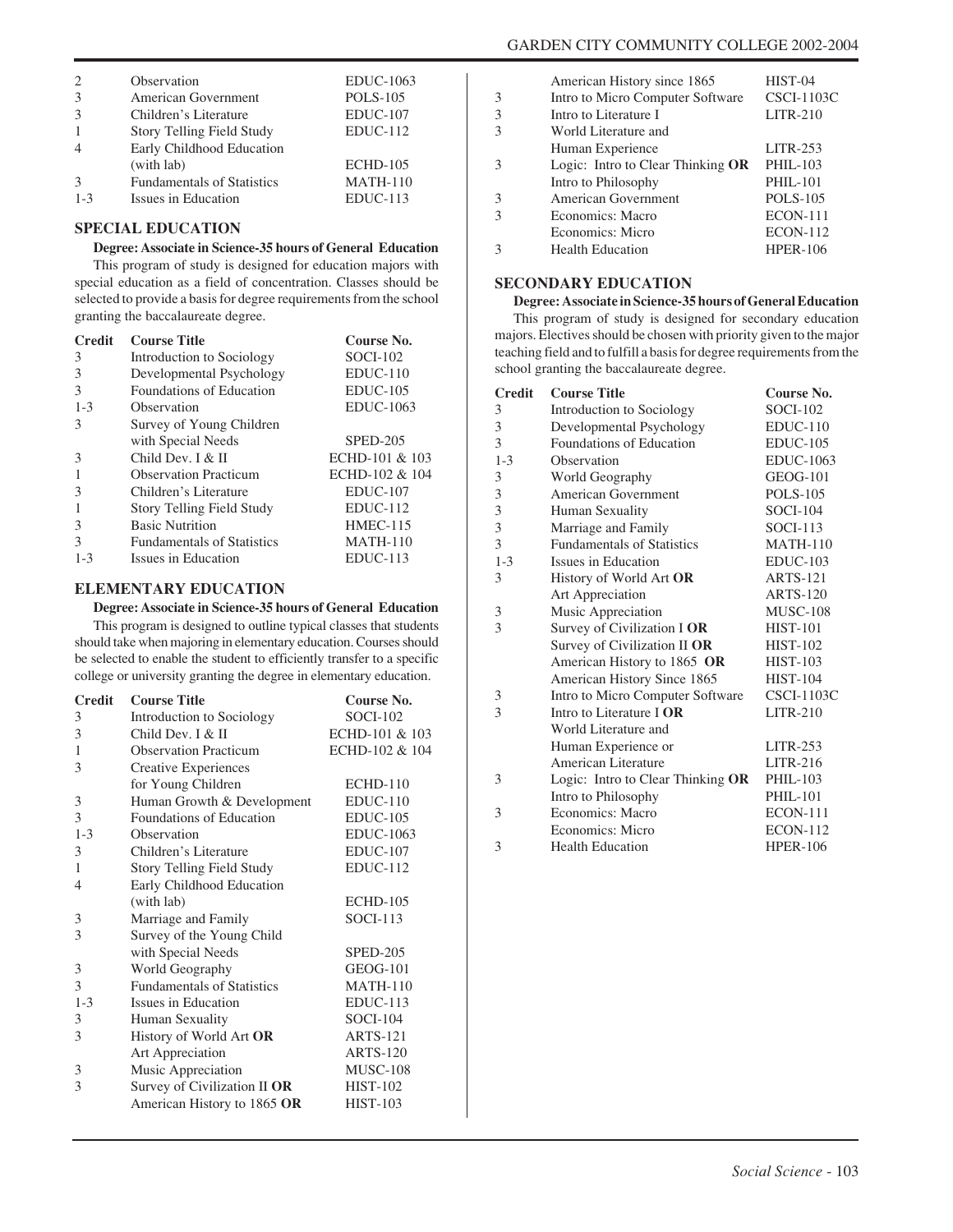# **LIVING ARTS AND SCIENCE (Home Economics)**

**Degree: Associate in Science-35 hours General Education** The Living Arts and Sciences curriculum helps prepare the student for various professions in or related to home economics; provides appropriate elective and required classes for students majoring in other areas; and stimulates through Living Arts and Sciences classes the positive application of the arts and sciences in real life situations. A variety of curriculum modifications can be made to transfer the student efficiently to the degree granting college or university. Possible degree areas in Living Arts and Sciences are:

 Apparel Design Fashion Merchandising Interior Design **Dietetics**  Hotel and Restaurant Management Nutrition and Exercise Science Family & Consumer Science and Mass Communication Family & Consumer Science and Extension Family & Consumer Science and Teaching Family & Consumer Science and Business

| <b>Credit</b> | <b>Course Title</b>                  | Course No.      |
|---------------|--------------------------------------|-----------------|
| 3             | General Psychology                   | <b>PSYC-101</b> |
| 3             | Introduction to Sociology            | <b>SOCI-102</b> |
| 4             | Meal Planning                        | <b>HMEC-110</b> |
| 3             | Pattern Study &                      |                 |
|               | <b>Garment Construction</b>          | <b>HMEC-103</b> |
| 3             | Tailoring                            | HMEC-202        |
| 3             | Advanced Pattern Study &             |                 |
|               | <b>Garment Construction</b>          | <b>HMEC-104</b> |
| 3             | Child Dev. I & II                    | ECHD-101 & 103  |
| 1             | <b>Observation Practicum</b>         | ECHD-102 & 104  |
| 3             | Developmental Psychology             | $EDUC-110$      |
| 3             | <b>Basic Nutrition</b>               | <b>HMEC-115</b> |
| 3             | Tailoring                            | HMEC-202        |
| 3             | <b>Interior Design</b>               | <b>HMEC-120</b> |
| 5             | General Chemistry                    | <b>CHEM-105</b> |
| 3             | Human Sexuality                      | <b>SOCI-104</b> |
| 3             | Marriage and Family                  | $SOCI-113$      |
| 2             | <b>Preschool Nutrition</b>           | <b>HMEC-116</b> |
| 1             | <b>Preschool Nutrition Practicum</b> | <b>HMEC-117</b> |
| 2             | Trim and Fit                         | HMEC-114        |
| 3             | <b>Education for Parenthood</b>      | $EDUC-104$      |
| 3             | Child Guidance & Management          | <b>ECHD-109</b> |
| $2 - 3$       | Fashion Merchandising Internship     | <b>HMEC-210</b> |
| $2 - 3$       | Interior Merchandising Internship    | <b>HMEC-212</b> |

# **PSYCHOLOGY**

**Degree: Associate in Arts-38 hours General Education**

| <b>Credit</b> | <b>Course Title</b>         | Course No.      |
|---------------|-----------------------------|-----------------|
| 3             | General Psychology          | <b>PSYC-101</b> |
|               | Introduction to Sociology   | <b>SOCI-102</b> |
|               | Developmental Psychology    | $EDUC-110$      |
|               | Psychology of Adjustment    | <b>PSYC-103</b> |
|               | Field Study                 | <b>PSYC-107</b> |
|               | Social Psychology           | <b>PSYC-104</b> |
|               | Introduction to Gerontology | <b>PSYC-202</b> |
|               | Abnormal Psychology         | <b>PSYC-201</b> |
| $1 - 3$       | Issues in Psychology        | <b>PSYC-203</b> |
|               | Cognitive Psychology        | <b>PSYC-204</b> |

# **ADDICTION COUNSELING TRAINING PROGRAM**

## **Degree: Associate in Arts-38 hours General Education**

The two-year Addiction counselor Training Program leads to an Associate in Arts or an Associate in Science degree. It is designed to prepare graduates for the process of certification prepared by the Kansas Association of Addiction Professionals. The comprehensive curriculum includes general education, theoretical and applied principles of counseling, chemical dependency courses and clinical experiences in various treatment programs. The program provides an in-depth understanding of the incidence, theories of causation, physiology and psychosocial factors associated with substance abuse. Emphasis is placed upon developing self-awareness, professional counseling skills, ethics, and knowledge which increases the employment potential of the Addiction Counselor Training Program graduate.

| <b>Credit</b> | <b>Course Title</b>                     | Course No.          |
|---------------|-----------------------------------------|---------------------|
| 3             | Introduction to Alcohol and             |                     |
|               | Other Drug Abuse                        | $ADDC-100$          |
| 3             | Introduction to Counseling              | ADDC-101            |
| 3             | Group Counseling/                       |                     |
|               | Self-Help Groups                        | $ADDC-200$          |
| 3             | Procedures in Client-Record             |                     |
|               | Management                              | ADDC <sub>201</sub> |
| 3             | Counseling Special Populations          |                     |
|               | For Addictions                          | $ADDC-203$          |
| $1 - 3$       | Field Practicum I                       | $ADDC-103$          |
|               | $(60$ clock hours = 1 cr. hr.)          |                     |
| $1 - 3$       | Field Practicum II                      | $ADDC-204$          |
|               | $(60$ clock hours = 1 cr. hr.)          |                     |
| $1-2$         | Addictions Counseling: Pharmacology and |                     |
|               | <b>Medical High Risk Issues</b>         | ADDC-205            |
| 3             | Living in a Multicultural Society       | $SOCI-112$          |

# **SOCIAL WELFARE**

#### **Degree: Associate in Science-35 hours General Education**

| Credit  | <b>Course Title</b>            | Course No.      |
|---------|--------------------------------|-----------------|
| 3       | General Psychology             | <b>PSYC-101</b> |
| 3       | Introduction to Sociology      | <b>SOCI-102</b> |
| 3       | Introduction to Administration |                 |
|         | Developmental Psychology       | $EDUC-110$      |
| 3       | Marriage & Family              | $SOCI-113$      |
| 2       | First Aid                      | <b>HPER-109</b> |
| 3       | Introduction to Gerontology    | <b>PSYC-202</b> |
| 3       | Psychology of Adjustment       | <b>PSYC-103</b> |
| 3       | American Government            | <b>POLS-105</b> |
| 3       | Social Psychology              | <b>PSYC-104</b> |
| 5       | Anatomy and Physiology         | <b>BIOL-210</b> |
| 3       | <b>Basic Nutrition</b>         | $HMEC-115$      |
| 3       | Survey of Young Children       |                 |
|         | with Special Needs             | <b>SPED-205</b> |
| 3       | Human Sexuality                | <b>SOCI-104</b> |
| $1 - 3$ | Field Study in Social Science  | <b>SOCI-205</b> |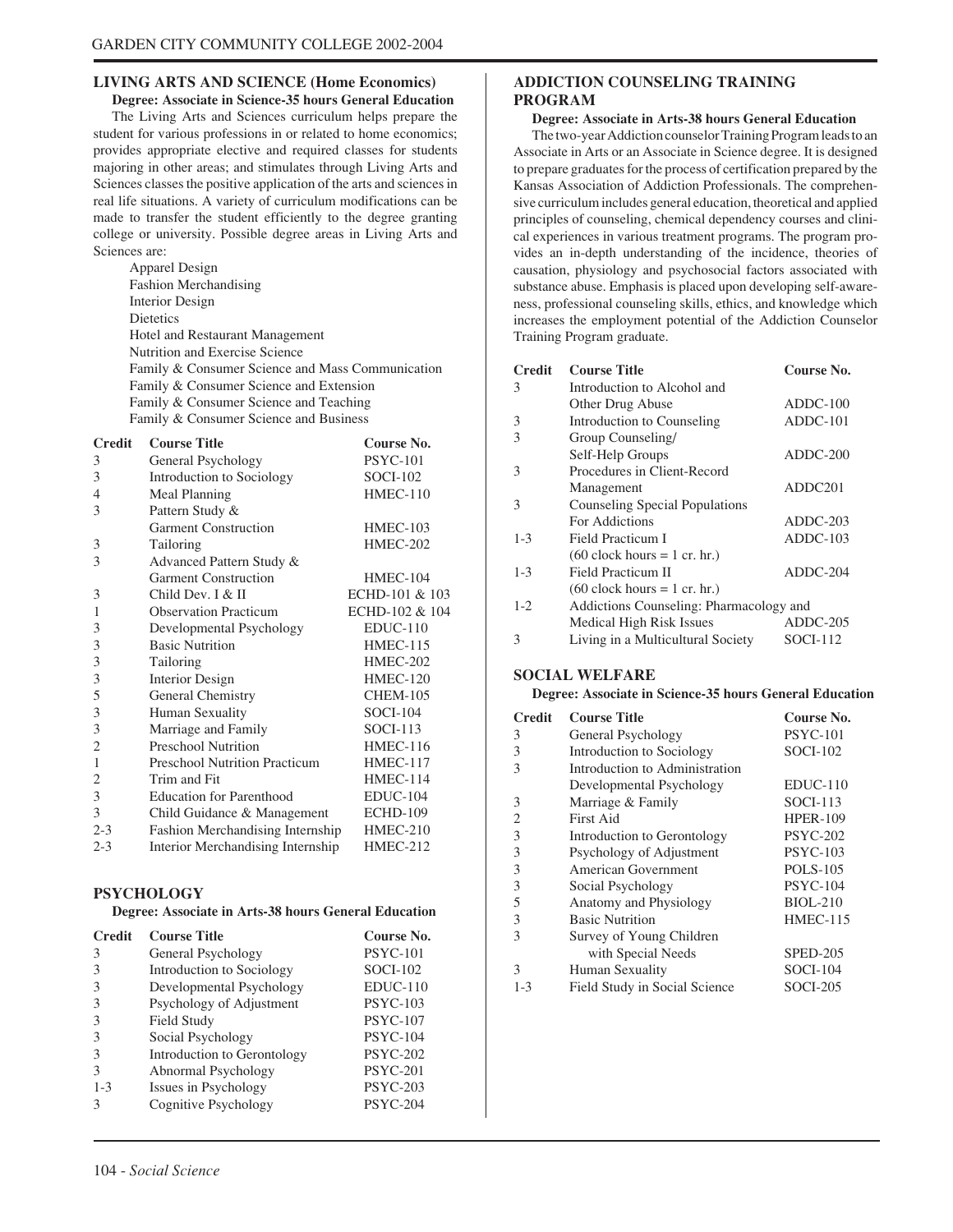#### **ADDICTION/COUNSELOR TRAINING**

#### **Introduction to Alcohol and Other Drug Abuse ADDC-100 3 hours**

This course provides a study of theories of cause and an overview of treatment and intervention methods. The impact of abuse in economic, legal, social, and criminal areas is presented. Consequences to health and pharmacological concepts, and the effects of abuse on behavioral and psycho-social areas are discussed. Students will develop a foundation of basic knowledge in the area of alcohol and drug addiction that will enhance their ability to enter and advance in the field of Alcohol and Drug Dependency Counseling.

### **Introduction to Counseling ADDC-101 3 hours**

This course introduces the historical and theoretical aspects of the counseling profession. The role, functions and responsibilities of the counselor and practical aspects of interviewing are discussed. Issues such as ethical and legal standards will be included, and emphasis will be placed on understanding the cognitive and affective elements necessary to establish professional helping relationships with clients. Students will gain a basic understanding and knowledge of the historical and theoretical approaches used in counseling, be introduced to the basic techniques that are most often used within a counseling session, and understand the Counseling Profession's Code of Ethics.

#### **Addiction Counselor Training Field Practicum I ADDC-103 3 hours**

Prerequisites: ADDC100, 101, 200, 201. This course offers a supervised experience in an approved alcohol and/or drug abuse agency. For each hour of credit, 60 clock hours working in the treatment setting are required. This practicum provides training in the areas of evaluation, primary treatment, alcohol/drug education programs, and work with families. Students will gain the necessary academic and practical working experience background needed to successfully counsel an addicted client. This course consists of three credit hours and180 clock hours, and is taught by arrangement.

#### **Addiction Counselor Training Field Practicum II ADDC-204 3 hours**

Prerequisites: ADDC103. This course is a continuation of Field Practicum I. The student participates in the core functions as applied at an approved agency. The student is also expected to evaluate the practicum experience, academic preparation, and agency function. This practicum provides training in the areas of evaluation, primary treatment, alcohol/drug education programs, and work with families. Students will gain the necessary academic and practical working experience background needed to successfully counsel an addicted client.

For each hour of credit, 60 clock hours working in the treatment setting are required. This course consists of three credit hours and180 clock hours, and is taught by arrangement.

One clock hour of face-to-face supervision on campus is required for each 18 hours of practicum work.

#### **Group Counseling and Self-Help Groups**

#### **ADDC-200 3 hours**

Prerequisite: Introduction to Counseling or permission of instructor. This is a study of the various approaches that are most applicable to group counseling of the addicted population. Emphasis will be placed on developing skills for effective group facilitators. The course also includes a close look at the background, history and components of Chemical Dependency Self-Help groups. Students will learn the group process, the techniques and skills most often used in Group Counseling, the theoretical approaches used in Group Counseling, and be introduced to the Self-Help Group process.

#### **Procedures In Client-Record Management**

#### **ADDC-201 3 hours**

Prerequisites: Introduction to Alcohol and Other Drug Abuse and Introduction to Counseling. This course introduces several formats for presentation of evaluation data and includes an emphasis on the basic paperwork required in an addition treatment setting. An overview of the most commonly used assessment instruments and psychological tests will also be included. Students will learn the uses of assessment instrument in the addiction counseling treatment setting, be provided a comprehensive introductory study of the formats, report writing, and other client-documentation used in the treatment setting, and gain an understanding of the core functions used in alcohol and other drug treatment programs.

#### **Counseling Special Populations for Addictions ADDC-203 3 hours**

Prerequisite: Introduction to Counseling. This course provides an in-depth study of addiction counseling issues and trends as they specifically relate to the following populations: adolescents, women and other minorities. Students will learn information needed to develop treatment plans for special population clients and learn skills and techniques that will ensure effective and appropriate counseling of special populations.

#### **Addictions Counseling: Pharmacology and Medical High Risk Issues ADDC-205 1-2 hours**

This course provides a basic understanding of the pharmacological effects of alcohol and drug usage based upon the main drugs of abuse. Also covered in the course will be the medical issues related to the short term and chronic usage of alcohol and other mood altering substances.

#### **EDUCATION**

Students of education should understand the basic elements of the public school curriculum, develop an understanding of childhood development, and have a knowledge of their national heritage. Emphasis is given to the continuance of study and growth by teachers through continued personal study and wholesome personal living.

#### **Education for Parenthood EDUC-104 1-3 hours**

This course provides the student with a systematic approach in the study of parent- child relationships. This approach will be based upon an understanding of developmental theory. The course is intended to aid individuals who work with both parents and their children, as well as for those who are or will be parents of children. Course content emphasizes information rather than advice.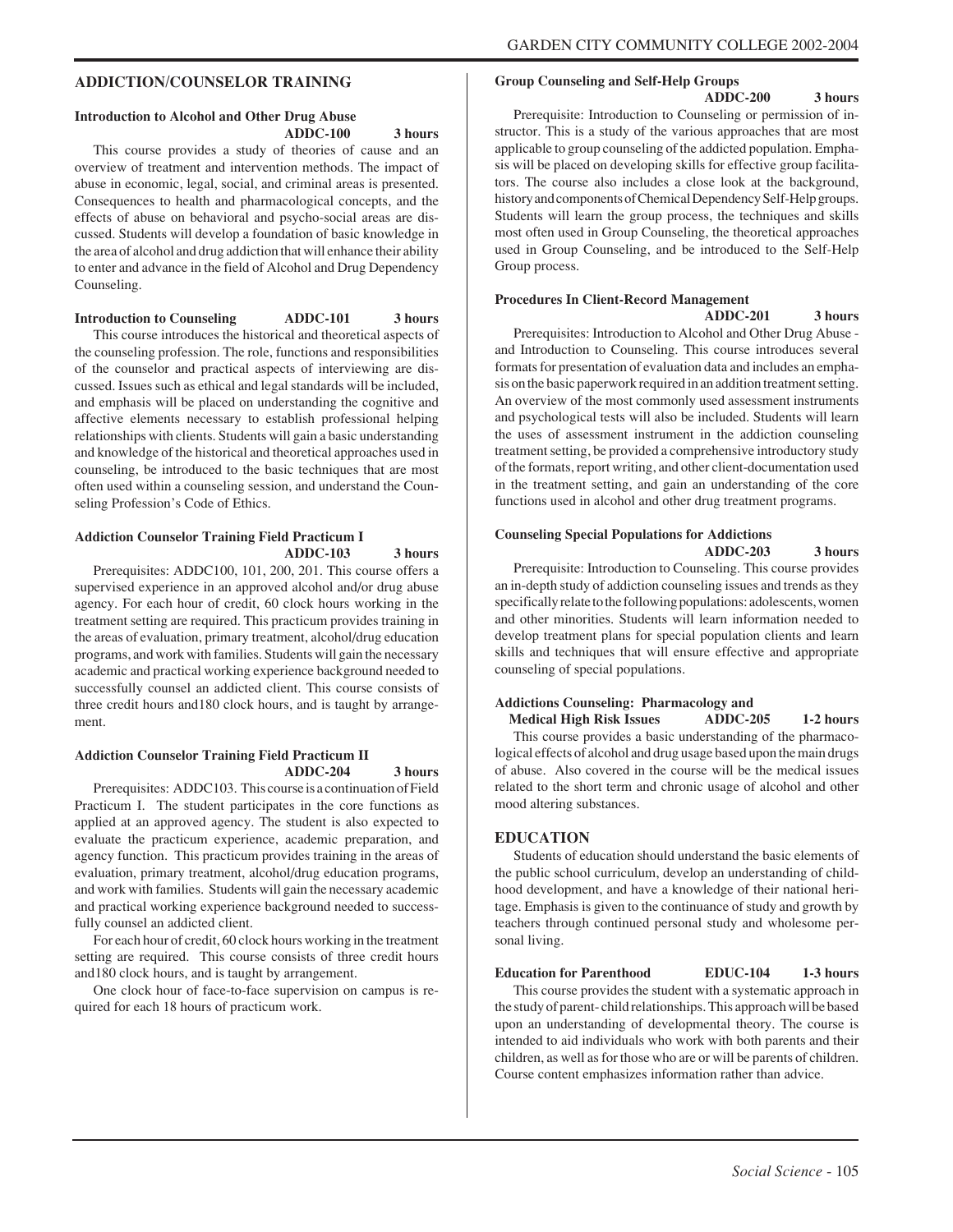#### **Foundations of Education EDUC-105 3 hours**

Corequisite: Human Growth & Development or permission of instructor. This course acquaints students with the American public school system. It examines various motivations for teaching, timely information on salaries, and employment opportunities. Instruction focuses on the philosophy of education, the history of American education and the dynamics of school life including curriculum content, social issues that affect education, how schools are governed, controlled and financed, legal and ethical issues that face teachers, what a new teacher can expect, and professionalism. This course should be taken concurrently with Observation.

#### **Observation EDUC-106 1,2 or 3 hours** Prerequisite: Foundations of Education or taken concurrently with Foundations of Education. Observation is done in the local school district classrooms. Teaching procedures and classroom management are studied.

**Children's Literature EDUC-107 3 hours**

This course provides the student with a systematic approach to the study of literature available for children. The student will become knowledgeable about the relationship between a child's development and the selection of appropriate literature for children. The student will have the opportunity to read, discuss and evaluate a wide variety of children's literature and be confronted with issues affecting literature for children.

 **Developmental Psychology EDUC-110 3 hours** This course provides a study of the development of the individual from birth to maturity including physical, social, sexual, emotional, intellectual and linguistic development. This is a suggested course for teacher training, psychology majors, social work, and health related professions.

# Storytelling EDUC-112 1 hour

Corequisite: Children's Literature. This course develops critical skills necessary in relating literature and story in the organization of today's classroom. Emphasis is also placed on skills and strategies necessary to choose appropriate age level activities and materials for elementary use. This course requires participation in a one hour a week instruction and practice session for the first five hours of class meeting. After the first five sessions, a one hour a week field based experience will fulfill the class requirements.

#### **Issues in Education EDUC-113 1, 2, or 3 hours**

This course promotes relevant applications of educational issues to the student preparing to teach and to the already practicing teacher. The course will investigate timely issues such as conflict resolution, cooperative learning, critical thinking, PPST preparation, classroom behavior management, whole language, and other subject matters. Issues in Education may be repeated with different titles.

# **EARLY CHILDHOOD EDUCATION**

#### **The Preschool Child ECHD-103 3 hours**

This is an introductory study of the principles of growth and development of children from conception to six years of age in the home as well as in group situations. Emphasis is placed upon the integration of insights related to the physical, emotional, social cognitive, and language development of these children. Concurrent enrollment in Preschool Child Laboratory is suggested.

#### **Preschool Child Laboratory ECHD-104 1 hour**

Corequisite: The Preschool Child. This course provides an opportunity to observe preschool children, with emphasis upon the observation of children within a group. Consideration is given to the recording of behaviors indicative of physical, emotional, social, and cognitive growth and development.

# **Early Childhood Education ECHD-105 4 hours**

This course acquaints the student with important educational theories related to young child during early years of development. It will give the student practice in educational techniques under the supervision of a qualified educator with an early childhood classroom or developmental kindergarten. The student will evaluate educational practices and theories. This course prepares students for more difficult studies in the early childhood field.

#### **Child Care Administration ECHD-108 3 hours**

This course provides the guideline necessary for management and operation of a child care program. It emphasizes the concepts necessary for establishing a child care program, licensing, state rules and regulations, types of child care programs, planning a program, staffing, program management, budgets and funding, parent involvement, food service, and other operational considerations. This course is beneficial for anyone interested in working in, owning, or operating a child care program of various types.

#### **Child Guidance and Management ECHD-109 3 hours**

This course acquaints students with theory, skills and techniques related to the guidance and direction of children's behavior.

#### **Creative Experiences for Young Children**

**ECHD-110 3 hours**

This course emphasizes activities which promote creative expression in children during their early childhood years. Content areas covered includes blocks, language arts, fine arts, creative dramatics, science and mathematics, movement, outdoor play, social studies, sand and water play, and woodworking.

#### **SPECIAL EDUCATION**

**Basic Manual Communications SPED-120 3 hours** This course attempts to eliminate the language barrier between deaf and hearing people by preparing the student to communicate with deaf people. To understand the psychological problems associated with deafness, and to become aware of schools, equipment, and technical advances for the deaf. Basic signing skills are taught. **Principles of Paraprofessionalism SPED-121 1-3 hours**

This introductory course provides a general orientation to the school systems and the definitions and roles of member of the school program. Major emphasis is placed on the roles and duties of the instructional paraprofessional. Also included is an overview of exceptionalities as well as legal and ethical issues concerning the handicapped particularly in relation to the paraprofessional.

#### **Survey of Young Children with Special Needs**

**SPED-205 3 hours**

This course provides basic information in identifying and understanding children with health and handicapping conditions from birth through age eight. Content includes the importance of early intervention, parent reaction, specific conditions and their causes, and appropriate curriculum goals.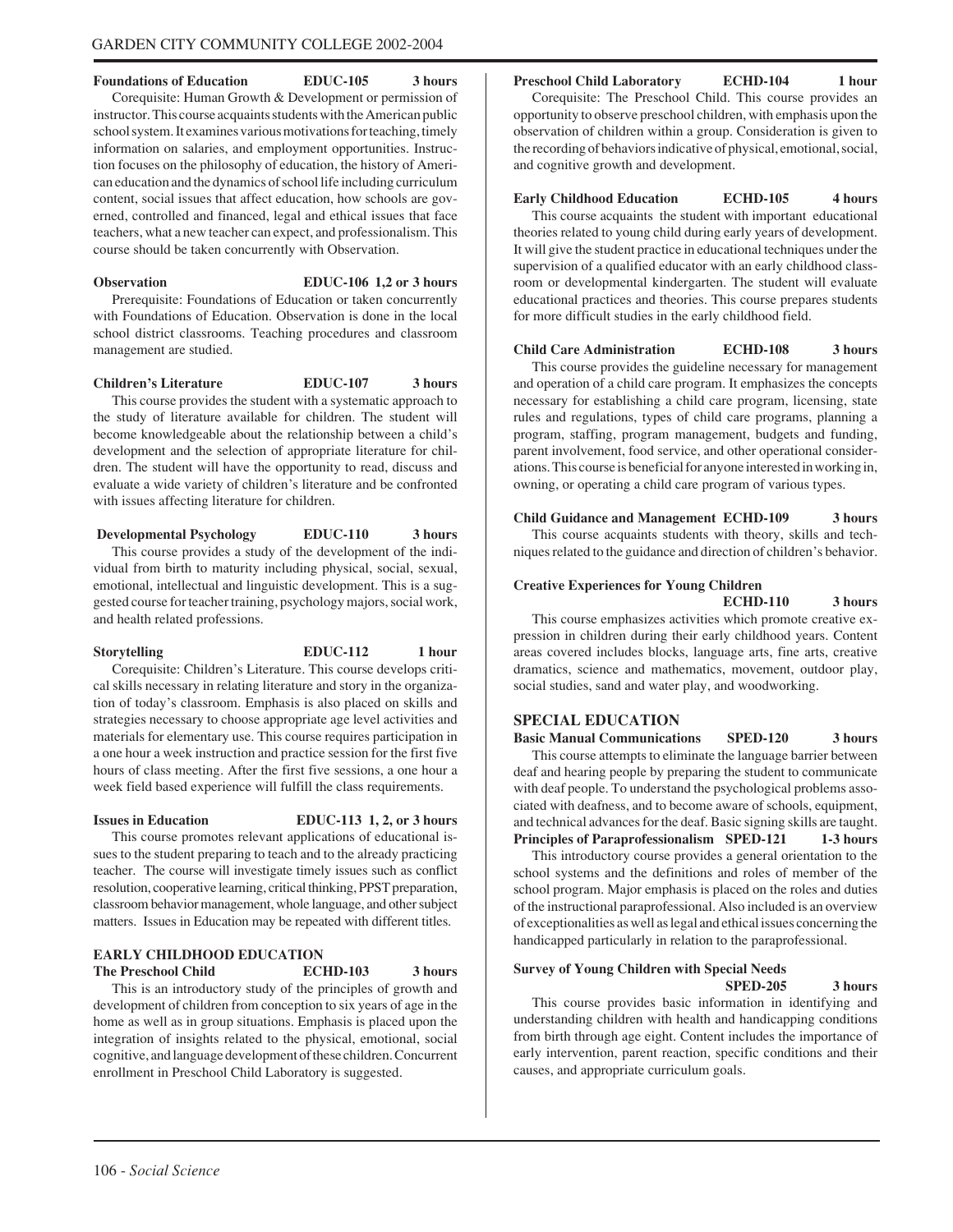#### **Paraprofessional Workshop SPED-209 1-3 hours**

These workshops target paraprofessionals in special education and general education to upgrade paraprofessional skills, usually co-sponsored with Kansas State Department of Education and Special Education Administration. Workshop titles will vary depending on the particular subject under study. Paraprofessional Workshop may be repeated with different titles.

## **GEOGRAPHY**

**World Geography GEOG-101 3 hours**

This course provides an introduction to world regional geography. It includes the study of the earth with reference to its physical features, human and environmental systems, and regional and global relationships.

#### **POLITICAL SCIENCE**

**Introduction to Political Science POLS-104 3 hours** This course provides an analysis of the nature of political science, the essential elements of modern government, and the central factors and issues formative to political functioning in the twentieth century.

**American Government POLS-105 3 hours** This course gives attention to the constitutional principles and organization of the national government. Special emphasis is given to the development of the constitution, the organization of three branches of the federal government, the protection of civil rights and the role of political parties.

**Local & State Government POLS-106 3 hours** This course provides a study of state, county and city governments, with special emphasis on the government of Kansas. Some attention will be given to current local government problems.

**Current Political Issues POLS-108 3 hours** This course examines the content, development, conflicts and consequences of major public policies and personalities. This class reviews the most significant events, trends, and issues with an emphasis upon fact finding and interpretation of current events.

## **LIVING ARTS & SCIENCES/HOME ECONOMICS Pattern Study and Garment Construction**

#### **HMEC-103 3 hours**

This course deals with the selection and fitting of commercial patterns, development of construction techniques relating to various fabrics, use and care of construction equipment, and the development of criteria for evaluating the quality of clothing construction. **Advanced Pattern Study and Garment Construction**

#### **HMEC -104 3 hours**

Prerequisite: Pattern Study and Garment Construction. This course is a continuation of the study of the selection and fitting of commercial patterns with emphasis upon more advanced construction techniques, allowing the student opportunity to gain additional skills in sewing construction.

# **Meal Planning HMEC-110 4 hours**

This course is the study of food products, food preparation techniques, meal service and meal management techniques as applied to family meal patterns within the American culture. Laboratory experiences will integrate food preparation techniques that emphasize meeting nutritional requirements and increasing the palatability of such food considering the economic factors involved in the resource management of time, money and energy.

**Trim and Fit HMEC-114** 2 hours

This course will provide the student with accurate information pertaining to nutrition, weight control, exercise and physical fitness. Opportunities will be arranged for the student to modify, practice and evaluate behavior changes related to diet, exercise and a healthy lifestyle.

**Basic Nutrition HMEC-115 3 hours** This course is the study of nutritional requirements with emphasis on developing judgment in the selection of foods. The course will also include the study of specific nutritional requirements for special groups of individuals in order to maintain life and health.

**Interior Design HMEC-120 3 hours** This course studies the selection and the design of interiors based upon a knowledge of the elements and principles of design. The course covers information on design, life spaces in the home, fabrics, floor coverings, furniture selection, furniture arrangement, accessories and the exterior of the home.

#### **Tailoring HMEC-202 3 hours**

Prerequisite: Advanced Pattern Study and Garment Construction. This course studies tailoring techniques. Basic tailoring techniques will be applied in the construction of a coat or suit using a commercial pattern.

#### **Fashion Merchandising Internship I**

**HMEC-210 3 hours** Prerequisite: Consent of instructor. This course gives the student credit for work experience in an approved training situation and under instructional supervision. Students are encouraged to secure part-time employment in the field of fashion merchandising. Credit demands a minimum of 10 to 15 hours a week of on-the-job training by arrangement. Student is to enroll concurrently in Merchandising Seminar I.

#### **Interior Merchandising Internship I**

#### **HMEC-212 2-3 hours**

Prerequisite: Consent of instructor. This course gives the student credit for work experience in an aproved training situation and under instructional supervision. Students are encouraged to secure part-time employment in the field of interior merchandising. A minimum of 10 to 15 hours a week on-the-job training by arrangement is required. Student is to enroll concurrently in Merchandising Seminar I.

#### **Creative Use of Leisure Time (Home Crafts)**

**HMEC-220 3 hours**

This course studies and applies various techniques used in the creation of craft projects that can be done in the home. Projects will be selected in order to acquaint the student with a broad field of creative expression.

#### **Seminar in Food Processing HMEC-271 3 hours**

The course covers various types of food processing and preservation. Subjects to be included are freezing, canning, dehydration, nutrient density, safety, sanitation, and food palatability.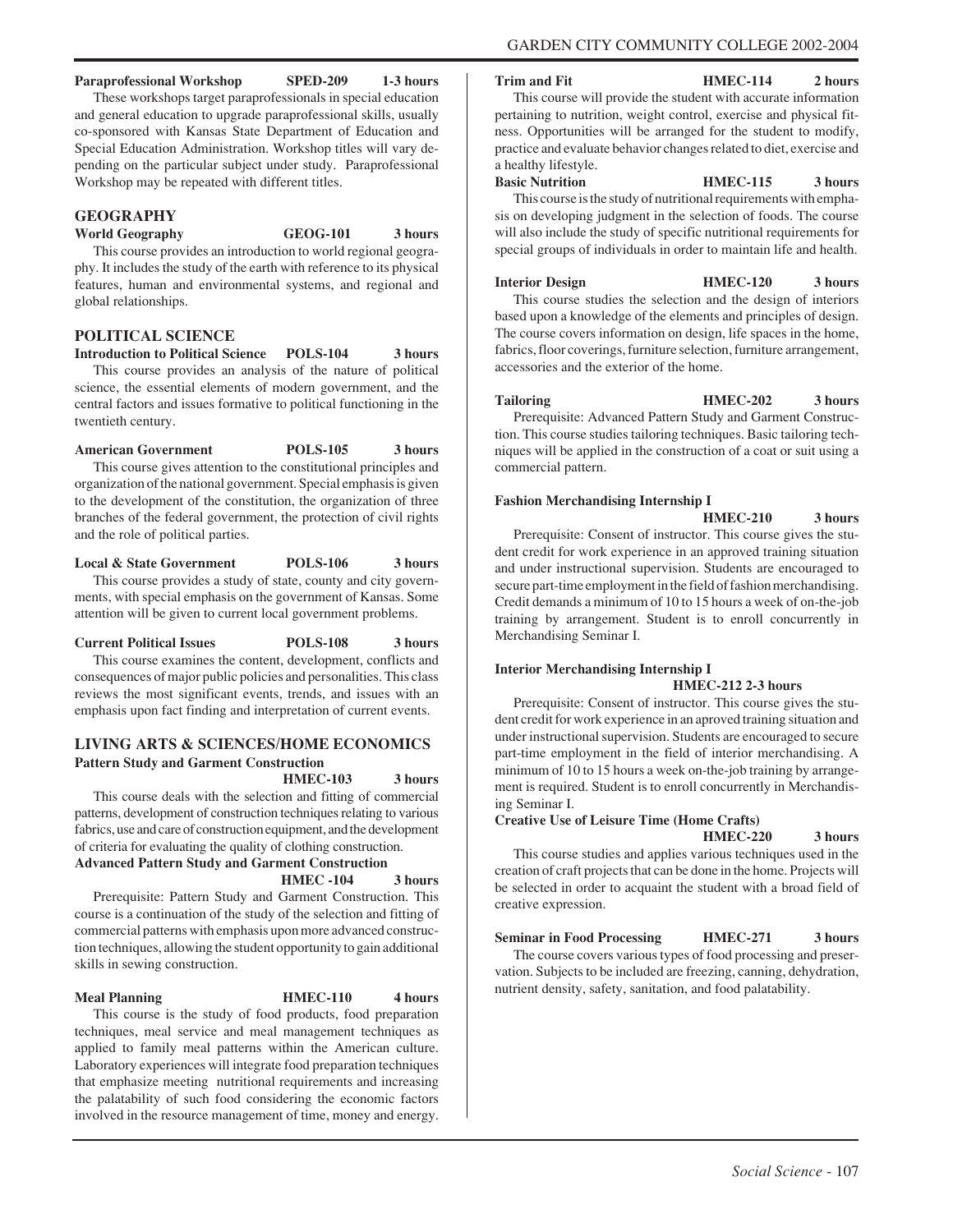# **PSYCHOLOGY**

**General Psychology PSYC-101 3 hours** This course presents an overview of psychology, including the study of the brain and behavior, states of consciousness, motivation and emotion, sensation and perception, learning, principles, memory and thought, human interaction, human development, theories of personality, disturbance and treatment.

#### **Human Relations PSYC-102 3 hours** The course provides an overview of human behavior, giving attention to motivation, interpersonal relations, group dynamics and group behavior. Consideration is given to employment practices, vocational and industrial efficiency, advertising and mental health services.

**Psychology of Adjustment PSYC-103 3 hours** This course is a functional study of the basic problems of personality adjustment and aids the student in promoting better mental health for himself and to understanding adjustments in individuals to better understand differences in behavior among people.

**Social Psychology PSYC-104 3 hours** Prerequisite: General Psychology. This course presents the study of the social behavior and the social consciousness of the individual, especially those interests and tendencies that develop from the community life of people.

**Field Study in Psychology PSYC-107 1-3 hours** Prerequisite: consent of instructor. This course provides supervised experience in a field setting implementing theory and skill in helping relationships in social settings.

**Abnormal Psychology PSYC-201 3 hours** Prerequisite: General Psychology. This course introduces the study of behavior pathologies, with emphasis on the social, cultural and legal outcomes of behaviors which depart from social norms and expectation in the community.

**Introduction to Gerontology PSYC-202 3 hours** This course acquaints students with the psychological, sociological and physiological aspects of the aging process, with the issues and problems of aging, societal responses to the aging and to better understand aging as a normal and positive component of the life process.

#### **Issues in Psychology PSYC-203 1-3 hours** This course promotes relevant applications of psychology to the activities of work, family, relationships, and personal understanding by investigating timely issues and focusing on the integration of the acquired knowledge into everyday experience. Issues in Psychology may be repeated with different titles.

# **Cognitive Psychology PSYC-204 3 hours** Prerequisite: General Psychology or permission of the instruc-

tor. This course provides a comprehensive examination of the mental processes and emotional factors which influence human behavior. Emphasis will be placed on the clinical application of this information, and will utilize cognitive theories, neuro-psychological research, and clinical findings.

#### **SOCIOLOGY**

Sociology courses provide instruction designed to assist students in deepening their understanding of social relations and the social context of their lives.

**Introduction to Sociology SOCI-102 3 hours** This course introduces the study of the social lives of people. It combines theory and application in the study of family, government, deviance, collective behavior, and other topics.

**Human Sexuality SOCI-104 3 hours** This course provides a comprehensive introduction to the biological, psychosocial, behavioral and cultural aspects of sexuality in a way that is personally meaningful to students.

**Introduction to Anthropology SOCI-105 3 hours** This course is an introductory course in cultural anthropology dealing with basic concepts in the social and technological studies of cultures throughout the world. Emphasis is placed on the application of learned principles and concepts and the study of past and present cultural development, diffusion and relationships.

**Anthropology Lab SOCI-106 1 hour** This course provides supervised anthropological field work experience that may take a variety of forms, ranging from participant observation to tool making, to field digging and excavation. Conditions of field work are strictly controlled. This course cannot be taken without credit in or concurrent enrollment in Introduction to Anthropology.

**Living In A Multicultural Society SOCI-112 3 hours**

This information is valuable for anyone living in our multicultural society, particularly teachers, law enforcement personnel, health care workers, social service providers, and others who work with multi-ethnic populations.

**Marriage and Family SOCI-113** 3 hours

This course strives to bring together knowledge about individuals as they function as family members. Relationships between the family and how they relate to the rest of society's institutions will be discussed. The parenting curriculum, "Preparing For The Drug Free Years," will be incorporated into the material presented.

**Social Problems SOCI-204 3 hours** This course delves into problems of personal and social disorganization, such as adolescence, juvenile delinquency, crime, mental illness, unemployment and family instability; methods of prevention and treatment.

**Field Study in Social Science SOCI-205 3 hours**

Prerequisite: consent of instructor. This course provides supervised experience in a field setting implementing theory and skill in helping relationships in social settings.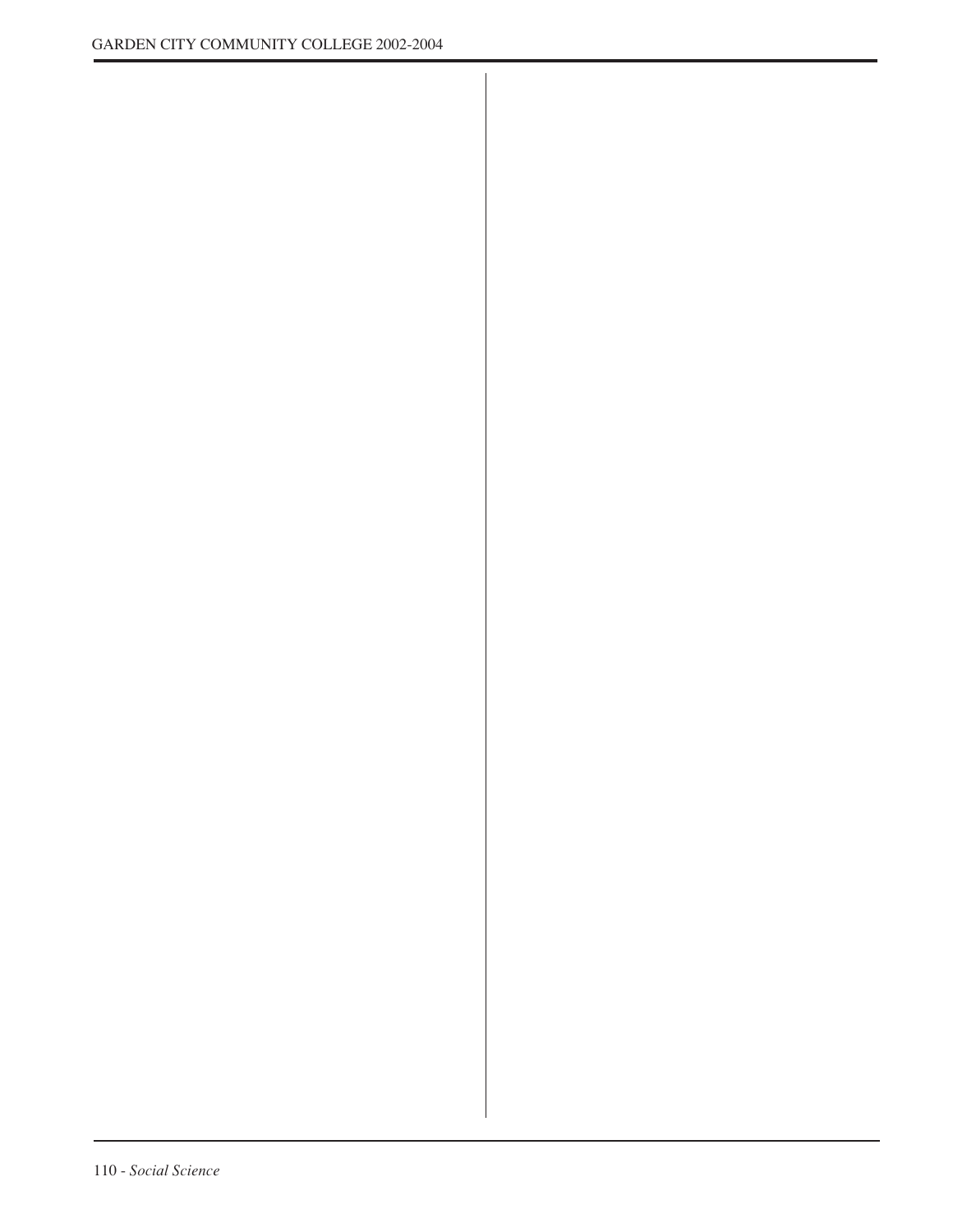# **EDUCATION Technical**

*Agriculture/Agri-Economics Animal Science Agronomy Ag Equipment Technology (John Deere Ag. Tech) Industrial Education Automotive Technology Building Trades/ Drafting Technolog Cosmetology Aviation Industrial Production Technology/ Automation/Refrigeration Power Plant Technology Welding Law Enforcement & Criminal Justice Fire Science*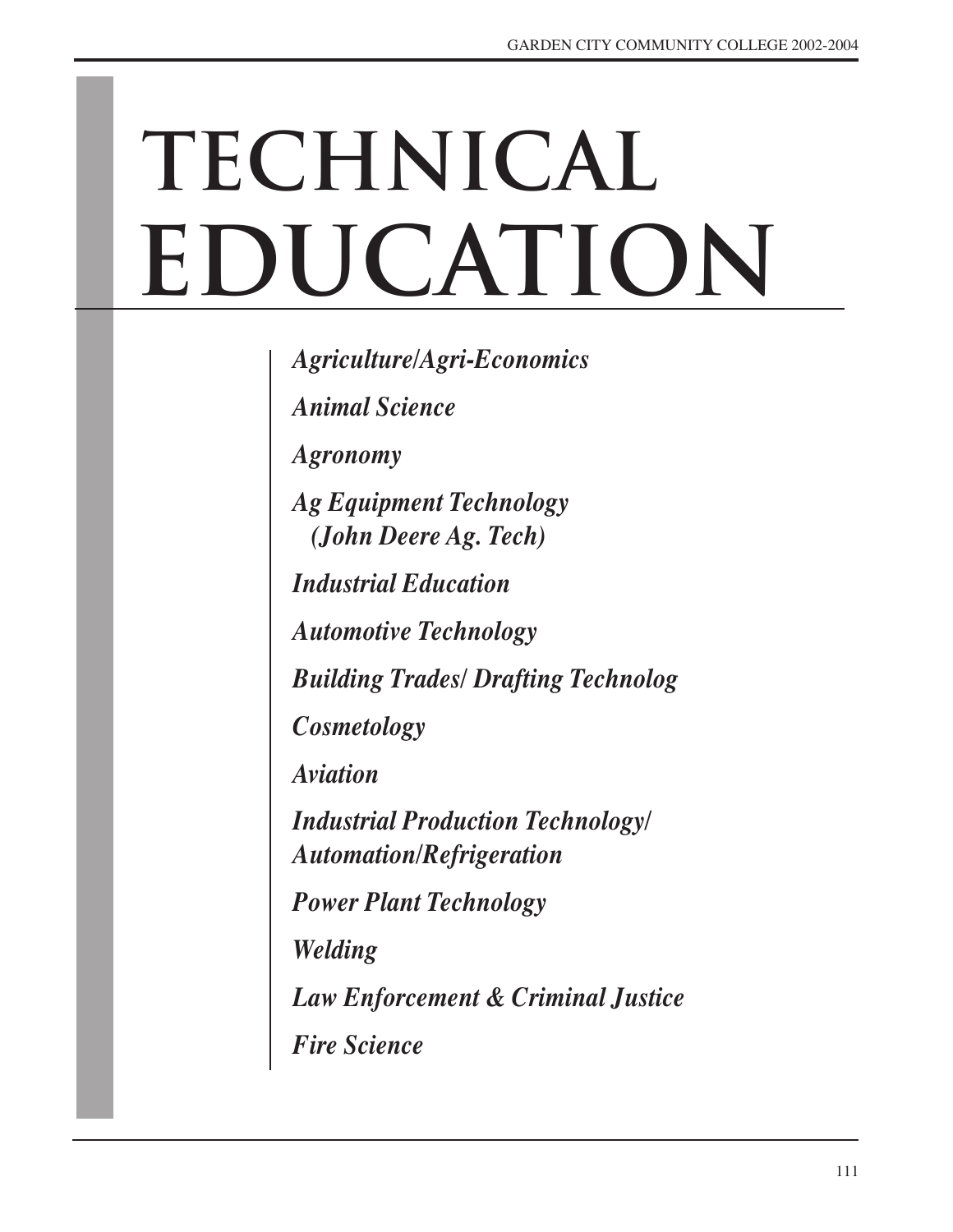#### **TECHNICAL PROGRAMS**

For each industrial area there is a support crew of technicians. To become an industrial technician, education beyond high school is required. Technicians become involved in field research and study, planning, technical writing, prototypes, etc., in industrial areas. There is a great need for technicians in all fields of industry. This need promises to continue as new technologies are explored and utilized. Technicians can expect to receive excellent salaries based on their qualifications and experiences. All courses are coeducational.

Each technical education program at Garden City Community College is subject to approval by the Kansas Board of Regents. All programs have an active advisory committee that meets regularly to insure currency of the curriculum. General education is a component of the Associate in Applied Science degree. Accordingly, the goal of education is to provide broad based knowledge through general education that is articulated in such a manner that students can benefit from theoretical and applicable subject material.

#### **AGRICULTURE**

The Agricultural program is structured to allow flexibility in choices of programs that will best suit a student's particular interests and goals. A student may select options in the Transfer Agriculture programs that will lead to an Associate in Science degree and ultimately to a Bachelor of Science Degree in Agriculture. A student, on the other hand, may select options that are occupationally oriented and require only one to two years of coursework. Two years of such coursework may lead to an Associate of Applied Science Degree.

#### **TRANSFER AGRICULTURE**

#### **Degree: Associate in Science-35 hours General Education**

The following options suggest courses of study that will enhance transfer to four-year universities. The student should obtain a catalog of the university he/she plans to attend, and with the help of an advisor, develop a more specific program designed to meet his/her needs.

Students who are planning to transfer to a four-year university after attending GCCC, should plan to meet all the general education and elective requirements for the Associate in Science degree. General education requirements are rather specific, but electives in major areas allow students to select courses which fit their interest area.

Agriculture students majoring in Agronomy, Animal Science, Agri-business, Agriculture Economics, Agriculture Education, or any other four year major should work toward the Associate in Science degree. Consult your advisor for course transferabilty.

| <b>Credit</b>                          | <b>Course Title</b>          | Course No.      |
|----------------------------------------|------------------------------|-----------------|
| 3                                      | English I                    | $ENGL-101$      |
| 3                                      | English II                   | <b>ENGL-102</b> |
| 3                                      | Speech                       | <b>SPCH-111</b> |
| 3                                      | College Algebra              | <b>MATH-108</b> |
| 5                                      | General Chemistry            | <b>CHEM-105</b> |
| 5                                      | <b>Biology</b>               | <b>BIOL-105</b> |
| 3                                      | General Psychology           | <b>PSYC-101</b> |
| 3                                      | Macro Economics              | <b>ECON-111</b> |
| <b>Suggested Agriculture Electives</b> |                              |                 |
| 3                                      | Principles of Animal Science | <b>ANSI-102</b> |
|                                        | Animal Science & Ind. Lab    | ANSI-103        |

| 4              | Crops                        | $AGRO-101$      |
|----------------|------------------------------|-----------------|
| 1              | Ag in our Society            | <b>AGRI-100</b> |
| 3              | Intro to Ag Economics        | $AGEC-100$      |
| 3              | Animal Diseases and Health   | <b>ANSI-101</b> |
| 3              | <b>Cow-Calf Operations</b>   | <b>ANSI-105</b> |
| 3              | Electricity                  | $AGME-111$      |
| 3              | Livestock Feeding            | $ANSI-107$      |
| 3              | Dairy Poultry Production     | $ANSI-106$      |
| $\overline{4}$ | Soils                        | $AGRO-103$      |
| 3              | Farm Management and Acct.    | $AGEC-102$      |
| 3              | Range Management             | <b>AGRO-102</b> |
| 1              | Commercial Feedlot Oper.     | $ANSI-104$      |
| 2              | <b>Livestock Selection</b>   | <b>ANSI-108</b> |
| 3              | Meat and Carcass Evaluation  | <b>MEAT-105</b> |
| 3              | Principle of Meat Evaluation | <b>MEAT-113</b> |
| 3              | Classification, Grading and  |                 |
|                | <b>Selection of Meats</b>    | <b>MEAT-112</b> |
| 3              | General Accounting           | $ACCT-101$      |
| $1-3$          | Microcomputer Applications   |                 |

#### **TECHNICAL AGRICULTURE**

#### **Farm and Ranch Management Feedlot Technology**

**Production Agriculture** (Emphasis can be Agronomy, Animal Science, Agribusiness or General)

Students who have no plans to seek a four-year degree can pursue the Associate in Applied Science degree. This option will be helpful for graduates who intend to seek employment in agricultural businesses or in production agriculture. Students who complete this degree will not meet the articulation agreement for transfer to a four-year university.

#### **Degree: Associate in Applied Science-18 hours General Education**

| <b>Credit</b>  | <b>Course Title</b>                 | Course No.      |
|----------------|-------------------------------------|-----------------|
| 3              | Principles of Animal Science        | $ANSI-102$      |
| 1              | Animal Science and Ind. Lab         | $ANSI-103$      |
| $\overline{4}$ | Crops                               | <b>AGRO-101</b> |
| 1              | Ag in Our Society                   | $AGRI-100$      |
| 3              | Intro to Ag Economics               | $AGEC-100$      |
| 3              | Animal Health and Diseases          | <b>ANSI-101</b> |
| 3              | Cow-Calf Operations                 | $ANSI-105$      |
| 3              | Electricity                         | $INED-111$      |
| 3              | <b>Animal Nutrition</b>             | <b>ANSI-107</b> |
| 3              | Dairy and Poultry Production        | <b>ANSI-106</b> |
| $\overline{4}$ | Soils                               | AGRO-103        |
| 3              | Farm and Ranch Management           | $AGEC-102$      |
| 3              | Range Management                    | <b>AGRO-102</b> |
| $\mathbf{1}$   | Comm. Feedlot Operations            | <b>ANSI-104</b> |
| $\overline{c}$ | <b>Livestock Selection</b>          | <b>ANSI-108</b> |
| $\overline{c}$ | Livestock Judging                   | <b>ANSI-109</b> |
| 3              | Meat and Carcass Evaluation         | MEAT-105        |
| 3              | Classification, Grading and         |                 |
|                | Selection of Meats                  | MEAT-112        |
| 3              | Horse Science                       | <b>ANSI-140</b> |
| 1              | Horsemanship                        | <b>ANSI-141</b> |
| 3              | Shielded Metal Arc/Oxy Fuel Cutting |                 |
| 3              | <b>GMAW/FCAW</b>                    | <b>INPR-141</b> |
| $1 - 3$        | Microcomputer Applications          | <b>INPR-142</b> |
| 3              | General Accounting                  | $ACCT-101$      |
| 3              | Marketing and Hedging               | $AGEC-103$      |
| 3              | <b>Introduction to Food Service</b> | MEAT-103        |
| 3              | Principles of Meat Science          | MEAT-104        |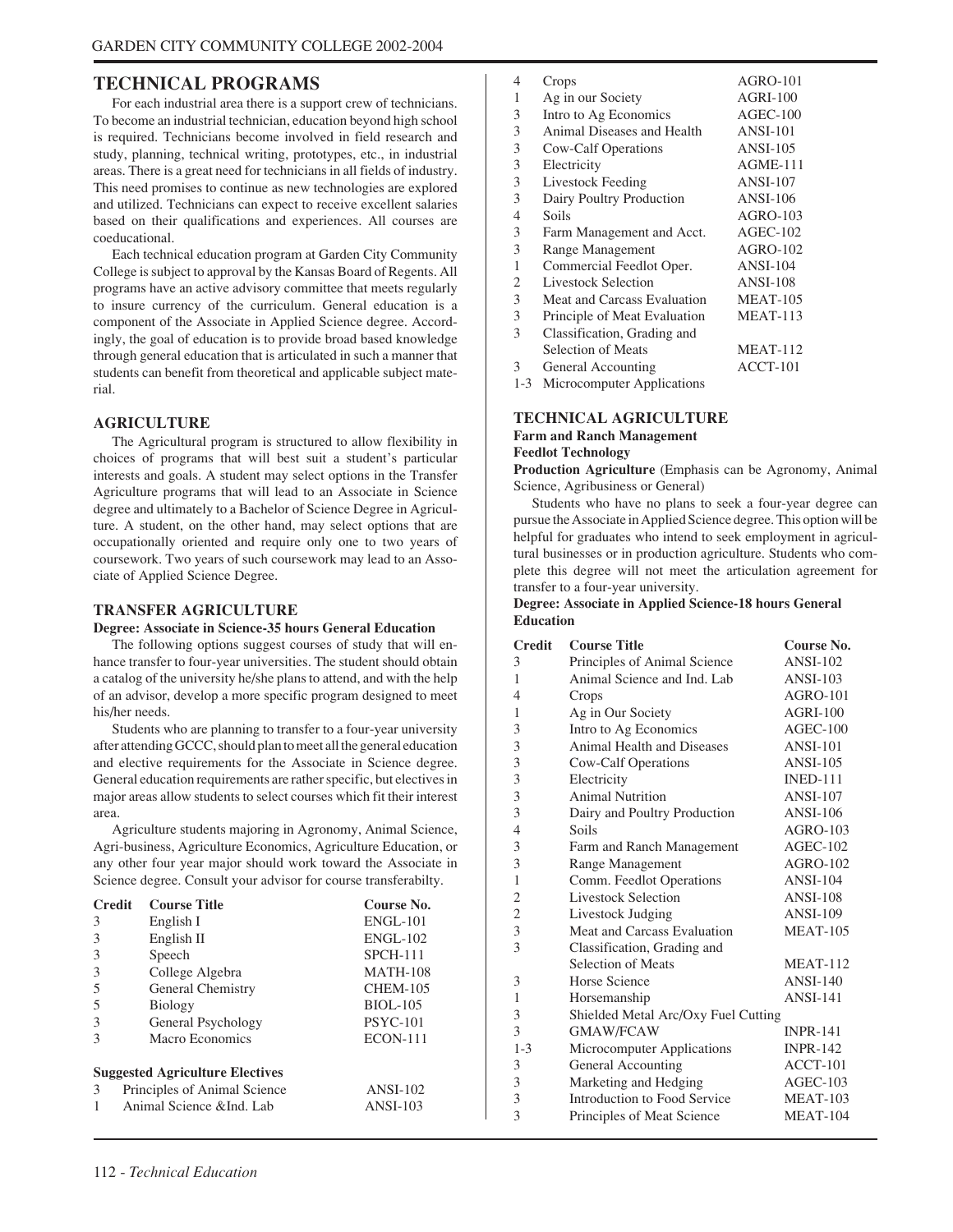#### **AG PRODUCTS AND PROCESSING**

### **Meat Science**

#### **Food Technology**

Students may combine meat and food science courses with other agriculture electives to create a meat and food science curriculum. These courses can be included in either the Associate in Science degree or the Associate in Applied Science degree course requirements.

| <b>Credit</b> | <b>Course Title</b>           | Course No.      |
|---------------|-------------------------------|-----------------|
| $\mathcal{R}$ | Meat and Carcass Evaluation   | <b>MEAT-105</b> |
| $\mathcal{E}$ | Principles of Meat Evaluation | <b>MEAT-113</b> |
|               | Classification, Grading and   |                 |
|               | Selection of Meats            | <b>MEAT-112</b> |
| $\mathcal{R}$ | Introduction of Food Science  | <b>MEAT-103</b> |
|               | Principles of Meat Science    | MEAT-104        |

#### **AGRICULTURAL EQUIPMENT TECHNOLOGY (JOHN DEERE AG TECH)**

This is a two year Associate in Applied Science degree program designed to educate technicians for employment in John Deere dealerships. A minimum of 64 credit hours is required.

#### **Degree: Associate in Applied Science-18 hours General Education**

| <b>Credit</b>        | <b>Course Title</b>                          | Course No.      |
|----------------------|----------------------------------------------|-----------------|
| <b>Fall Semester</b> |                                              |                 |
| 1                    | Safety Codes (OSHA)                          | <b>INED-130</b> |
| 3                    | <b>Agricultural Hydraulics</b>               | <b>JDAT-103</b> |
| 3                    | <b>Tractor Power Trains</b>                  | <b>JDAT-102</b> |
| $\mathbf{1}$         | Tillage and Planting Systems                 | <b>JDAT-101</b> |
| $\overline{2}$       | <b>Information Management Systems</b>        | $JDAT-112$      |
| 3                    | <b>Mathematical Processes</b>                |                 |
|                      | for Technicians                              | $JDAT-110$      |
| 3                    | <b>Descriptive Physics</b>                   | <b>PHYS-106</b> |
| 1                    | Physical Education/Health                    |                 |
| 1                    | College Skills Development                   | <b>PCDE-101</b> |
|                      | <b>Spring Semester</b>                       |                 |
| 3                    | Dealer Internship I                          | <b>JDAT-107</b> |
| 1                    | Microcomputer Applications I                 | CSCI-2101-2226  |
| 4                    | John Deere Agricultural                      |                 |
|                      | <b>Electrical Systems</b>                    | <b>JDAT-104</b> |
| 3                    | <b>Harvesting Equipment</b>                  | <b>JDAT-109</b> |
| 3                    | John Deere Consumer                          |                 |
|                      | Products and Systems                         | $JDAT-106$      |
|                      | <b>Summer Session</b>                        |                 |
| 1                    | Microcomputer Applications                   |                 |
| $\overline{2}$       | John Deere Air Quality Sys.                  | $JDAT-105$      |
| 3                    | Diagnosis of Agricultural Sys.               | $JDAT-201$      |
| 3                    | <b>Applied Communications</b>                | $JDATA-111$     |
| 1                    | Physical Education/Health                    |                 |
| <b>Fall Semester</b> |                                              |                 |
| 3                    | Dealer Internship II                         | <b>JDAT-108</b> |
|                      | <b>Spring Semester</b>                       |                 |
| 6                    | Electives                                    |                 |
| 3                    | Salesmanship                                 | <b>BSAD-124</b> |
| 3                    | John Deere Engine Systems                    | <b>JDAT-202</b> |
| 3                    | <b>Agricultural Fuel Systems</b>             |                 |
|                      | and Performance                              | <b>JDAT-203</b> |
| 3                    | Shielded Metal Arc/Oxy Fuel Cutting INPR-141 |                 |
| 1                    | Microcomputer Applications                   |                 |
|                      |                                              |                 |

#### **VETERINARY MEDICINE**

The veterinary medicine curriculum is a professional program of seven years in length. Three years of restricted course work required before application can be made to the School of Veterinary Medicine at Kansas State University. It is possible to obtain the first two years at GCCC by taking the following courses:

| <b>Credit</b> | <b>Course Title</b>          | Course No.      |
|---------------|------------------------------|-----------------|
| 1             | Agriculture in our Society   | $AGRI-100$      |
| 3             | Principles of Animal Science | $ANSI-102$      |
|               | Animal Science and Ind. Lab  | $ANSI-103$      |
| 3             | Animal Diseases and Health   | <b>ANSI-101</b> |
| 3             | <b>Animal Nutrition</b>      | <b>ANSI-107</b> |
| 5             | Inorganic Chemistry I        | <b>CHEM-109</b> |
| 5             | Inorganic Chemistry II &     |                 |
|               | <b>Qualitative Analysis</b>  | <b>CHEM-110</b> |
| 5             | Principles of Biology        | <b>BIOL-105</b> |
| 5             | Microbiology                 | <b>BIOL-213</b> |
| 5             | General Physics I            | <b>PHYS-205</b> |
| 5             | General Physics II           | <b>PHYS-206</b> |
| 5             | General Organic Chemistry    | <b>CHEM-205</b> |
| 3             | English I                    | <b>ENGL-101</b> |
| 3             | English II                   | $ENGL-102$      |
| 3             | Speech                       | <b>SPCH-111</b> |
| 3             | General Psychology           | <b>PSYC-101</b> |

#### **INDUSTRIAL EDUCATION (Transfer Program)**

**Degree: Associate in Science-35 hours General Education** Industrial Education includes both industrial arts (general) education and vocational education. The following curriculum should be followed by those planning to transfer to a four-year education program. Students finishing a baccalaureate degree in Industrial Education have the options of teaching, entering industry or pursuing an industrial business or trade in an area of specialization.

| <b>Credit</b>     | <b>Course Title</b>                          | Course No.      |
|-------------------|----------------------------------------------|-----------------|
| 3                 | <b>Wood Production Methods</b>               | <b>INED-106</b> |
| 3                 | Shielded Metal Arc/Oxy Fuel Cutting INPR-141 |                 |
| 3                 | <b>GMAW/FCAW</b>                             | <b>INPR-142</b> |
| 3                 | <b>Small Gasoline Engines</b>                | AUTO-101        |
| 3                 | Auto Mechanics I                             | AUTO-102        |
| 3                 | Manual Drive Train and Axles                 | AUTO-104        |
| 3                 | <b>Engineering Drawing I</b>                 | <b>ENGR-105</b> |
| 3                 | <b>Engineering Drawing II</b>                | <b>ENGR-106</b> |
| 3                 | Photography I                                | <b>PHOT-120</b> |
| 3                 | Photography II                               | <b>PHOT-121</b> |
| $1 - 2$           | Safety Codes (OSHA)                          | <b>INED-130</b> |
| 3                 | Machine Woodworking                          | <b>INED-107</b> |
| 3                 | Computer Aided Drafting I                    | <b>DRFT-104</b> |
| <b>Electives:</b> |                                              | 10 hours        |
| 2                 | <b>Introduction to Business</b>              | <b>BSAD-101</b> |
| 2                 | Keyboarding                                  | $CSCI-100$      |
| 3                 | <b>Business Communications</b>               | <b>BSAD-102</b> |
| $\mathfrak{2}$    | First Aid                                    | <b>HPER-109</b> |
| 3                 | General Accounting                           | $ACCT-101$      |
| 3                 | Introduction to Management                   |                 |
|                   | <b>Information Systems</b>                   | $CSCI-101$      |
|                   |                                              |                 |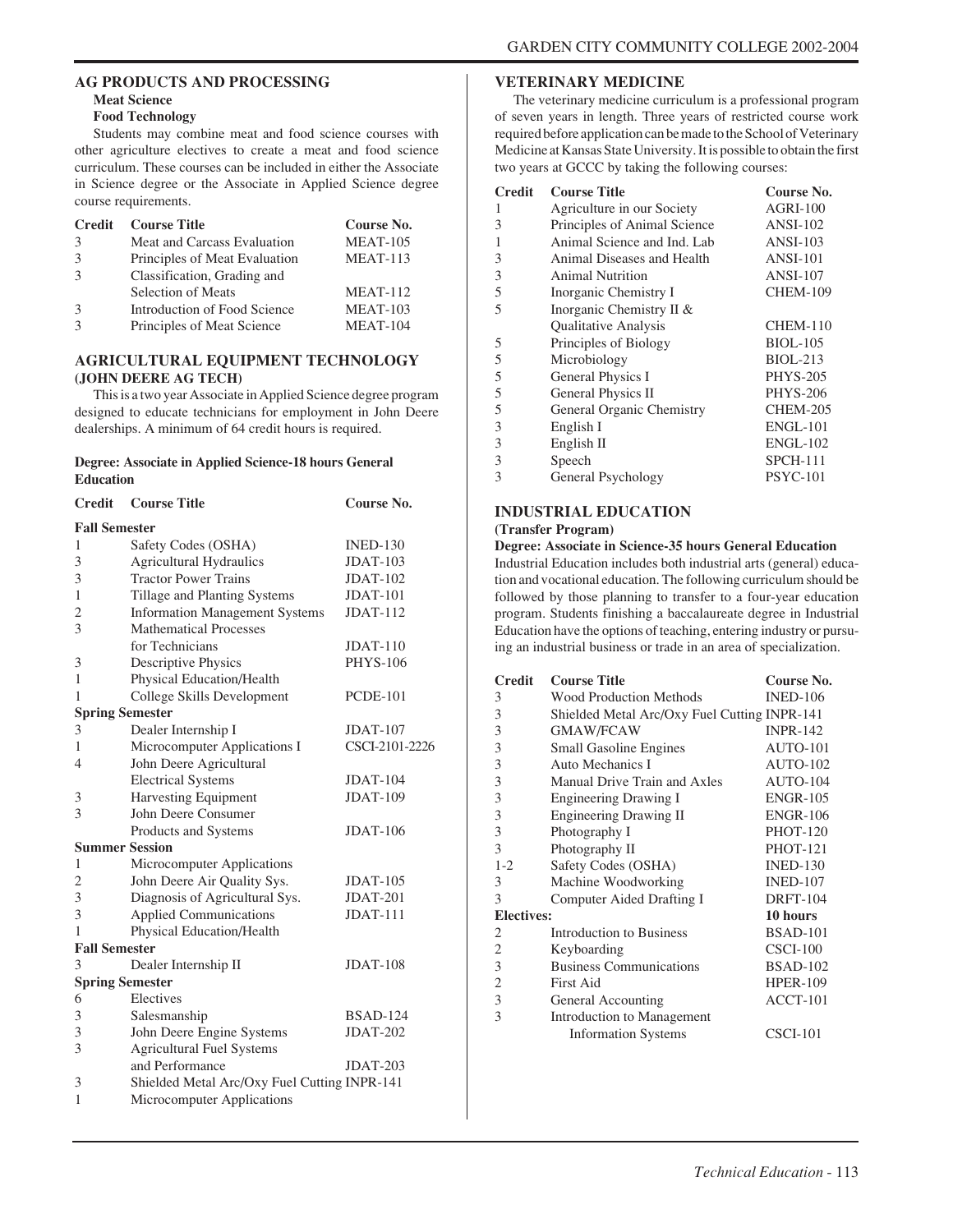#### **AUTOMOTIVE TECHNOLOGY**

#### **Degree: Associate in Applied Science-18 hours General Education**

Automotive Technology is a program of study employing modern techniques and methods used in today's automotive industry. Satisfactory completion of the program should equip the student for employment in the automotive field.

#### **Major Specialization and Related Courses ............... 45 hours**

| <b>Credit</b> | <b>Course Title</b>                           | Course No. |
|---------------|-----------------------------------------------|------------|
| 3             | Small Gasoline Engines I                      | AUTO-100   |
| 3             | Preventive Maint, for Autos                   | AUTO-101   |
| 3             | Auto Mechanics I                              | AUTO-102   |
| 3             | Engine Repair                                 | AUTO-103   |
| 3             | Manual Drive-Trains and Axles                 | AUTO-104   |
| 3             | Automotive Electricity & Electronics AUTO-105 |            |
| 3             | Engine Performance I                          | AUTO-106   |
| 3             | <b>Brakes</b>                                 | AUTO-107   |
| 3             | Engine Performance II                         | AUTO-108   |
| 3             | Heating and Air Conditioning                  | AUTO-109   |
| 3             | Engine Performance III                        | AUTO-110   |
| 3             | Automatic Transmissions &                     |            |
|               | Transaxles                                    | AUTO-111   |
| 3             | Suspension & Steering                         | AUTO-112   |
| 3             | Internship I                                  | AUTO-113   |
| 3             | Internship II                                 | AUTO-114   |

#### **BUILDING TRADES-CARPENTRY TECHNOLOGY**

#### **Degree: Associate in Applied Science-18 hours General Education**

This program is designed to provide saleable skills in rough and finish carpentry, estimating, codes, management, concrete, drafting, masonry, plumbing and electricity as related to residential and commercial fields. The construction industry provides virtually unlimited opportunities for rewarding futures. By consulting with the coordinator of this program, a flexible and personalized course of study can be designed to meet the needs and desires of the student, whether it be employment in two years or transfer to a fouryear college.

| <b>Credit</b> | <b>Course Title</b>            | Course No.      |
|---------------|--------------------------------|-----------------|
| 6             | Carpentry I                    | <b>BLDG-105</b> |
| 3             | Wood Production                | <b>INED-106</b> |
| 3             | Finishing (Wood)               | <b>INED-105</b> |
| 3             | Electricity I                  | <b>INED-111</b> |
| 3             | Carpentry II                   | <b>BLDG-106</b> |
| 3             | Cabinet Making I               | <b>BLDG-108</b> |
| 3             | Cabinet Making II              | <b>BLDG-109</b> |
| 3             | <b>Building Materials and</b>  |                 |
|               | <b>Construction Methods</b>    | $BLDG-110$      |
| 3             | Machine Wood                   | <b>INED-107</b> |
| 3             | Speech I                       | <b>SPCH-111</b> |
| 3             | Brickmasonry I (Block Laying)  | <b>BLDG-130</b> |
| 3             | Brickmasonry II (Brick Laying) | <b>BLDG-131</b> |
| 2             | <b>Construction Management</b> | <b>BLDG-111</b> |
| 3             | <b>Construction Estimating</b> | <b>BLDG-117</b> |
| 2             | <b>Building Codes</b>          | <b>BLDG-120</b> |
| 3             | Computer Aided Drafting I      | <b>DRFT-104</b> |
| 3             | <b>Building Design</b>         | <b>DRFT-105</b> |
| 3             | Surveying I                    | <b>BLDG-160</b> |
|               |                                |                 |

#### **BUILDING CONSTRUCTION**

#### **Degree: Associate in Science-35 hours General Education**

**Major Specialization and Related Areas:**

| <b>Credit</b> | <b>Course Title</b>            | Course No.      |
|---------------|--------------------------------|-----------------|
| 3             | English I                      | $ENGL-101$      |
| 3             | English II                     | <b>ENGL-102</b> |
| 3             | College Algebra                | <b>MATH108</b>  |
| 3             | Speech                         | <b>SPCH-111</b> |
| 6             | Carpentry I                    | <b>BLDG-105</b> |
| 3             | Carpentry II                   | <b>BLDG-106</b> |
| 3             | Cabinet Making I OR            | <b>BLDG-108</b> |
| 3             | Machine Wood                   | <b>INED-107</b> |
| 3             | Building Materials & Methods   | <b>BLDG-110</b> |
| 3             | Brickmasonry I (Block Laying)  | <b>BLDG-130</b> |
| 3             | Brickmasonry II (Brick Laying) | <b>BLDG-131</b> |
| 3             | <b>Construction Estimating</b> | <b>BLDG-117</b> |
| 3             | Concrete Technology OR         | <b>BLDG-115</b> |
|               | Surveying                      | <b>BLDG-160</b> |
| 3             | Finishing (Wood)               | <b>INED-105</b> |
| 3             | Wood Production                | <b>INED-106</b> |
| 3             | Machine Wood OR                | <b>INED-107</b> |
| 3             | <b>Building Design</b>         | <b>DRFT-105</b> |

#### **CONSTRUCTION ELECTRICITY**

#### **Degree: Associate in Applied Science-18 hours General Education**

This is an electrical program employing techniques and methods used in residential and commercial construction and will follow the uniform electrical code. Students who plan to work toward a wireman and master's licensing should contact the local electrical board in the city they plan to license under in order to follow their procedure for licensing.

| <b>Credit</b> | <b>Course Title</b>                          | Course No.      |
|---------------|----------------------------------------------|-----------------|
| 3             | Electricity I                                | <b>INED-111</b> |
| 3             | Drafting I                                   | <b>DRFT-101</b> |
| 3             | Electronics I                                | <b>INPR-102</b> |
| 2             | Trade Seminar                                | <b>INED-119</b> |
| 3             | Electricity II                               | <b>INED-112</b> |
| 2             | First Aid and Safety                         | <b>POPT-103</b> |
| 3             | Building Materials & Methods                 | <b>BLDG-110</b> |
| 3             | Speech                                       | <b>SPCH-111</b> |
| 2             | First Aid                                    | <b>HPER-109</b> |
| 2             | <b>Construction Management</b>               | <b>BLDG-111</b> |
| 3             | Electronics II                               | <b>INPR-117</b> |
| 3             | General Psychology                           | <b>PSYC-101</b> |
| 3             | Shielded Metal Arc/Oxy Fuel Cutting INPR-141 |                 |
| 3             | <b>Electronic Circuits III</b>               | ELEC-123        |

#### **COSMETOLOGY**

The purpose of this program is to provide education for men and women interested in preparing themselves for employment in the field of cosmetology and to prepare for the State Board examinations.

The cosmetology program covers approximately 39 weeks (1500 hours) of intensive training. Those enrolling in the program can expect to obtain a certificate after successfully completing the course. The certificate is a qualification for taking the state cosmetology examination to obtain a license. After 320 hours of schooling have been completed, the cosmetology student has an opportu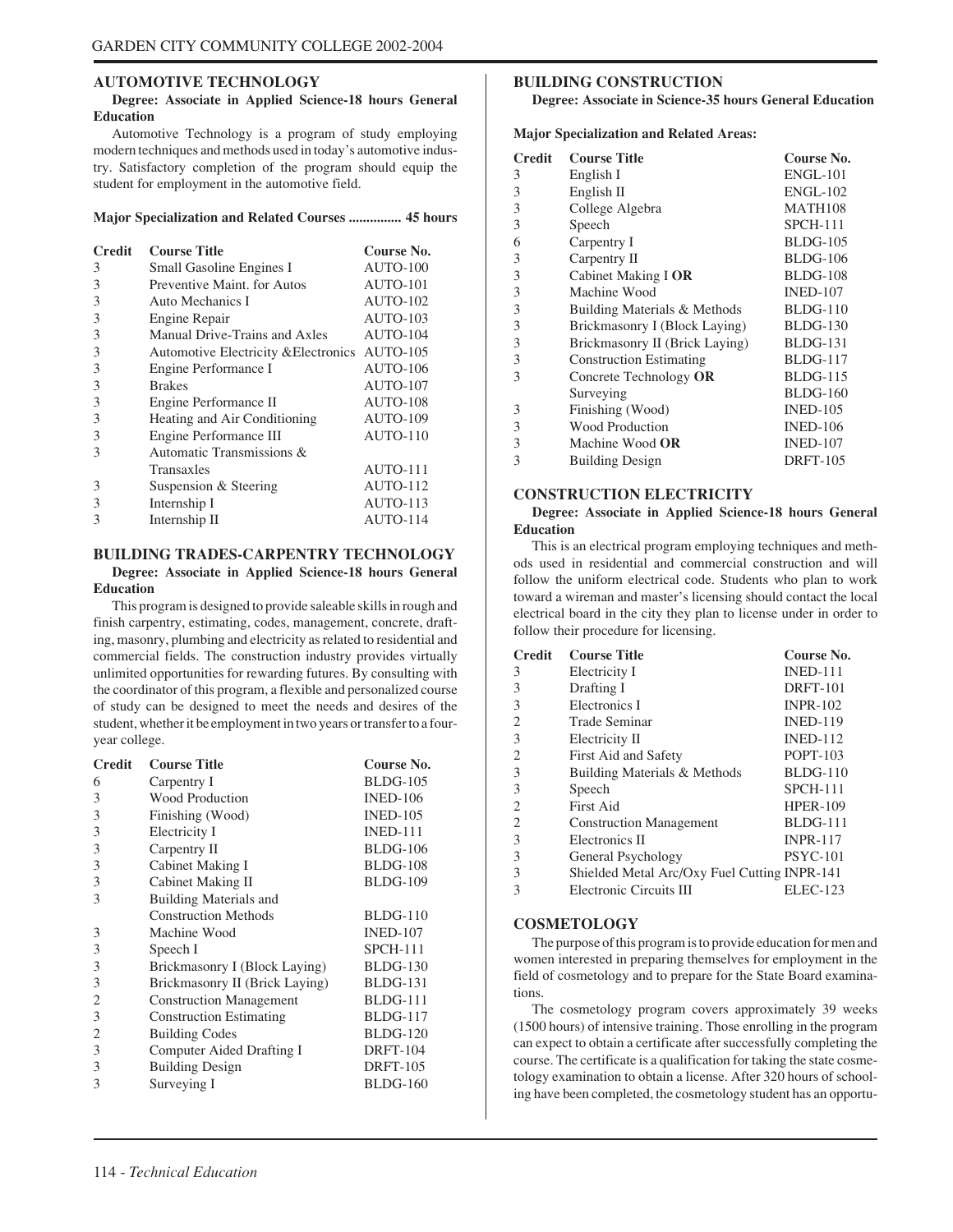nity to book appointments with clients the same as in a regular salon. Those attending the School of Cosmetology may choose to attend college during an additional school year and earn an Associate in Applied Science Degree.

#### **General Education Requirements:**

College Skills Development 1 hour

State Board of Cosmetology Examination - License

**65-1905.** Examination; qualifications or applicants; temporary permit.

(a) All examinations held or conducted by the board shall be in accordance with rules and regulations adopted by the board. The examination shall include practical demonstration and written and oral tests.

(b) Each applicant for examination shall:

- (1) Be at least 17 years of age and a graduate of an accredited high school, or equivalent thereof;
- (2) Submit to the board a certified copy of the applicant's birth certificate;
- (3) Submit to the board a certificate from a person licensed to practice medicine and surgery under the laws of any state showing that the applicant is free from contagious and infectious diseases; and
- (4) Have served as an apprentice for the period of time provided by K.S.A. 1983 Supp. 65-1912.

(c) Any person making application who apparently posses the necessary qualifications to take an examination provided herein, may be issued a temporary permit by the board to practice cosmetology until the next regular examination conducted by the board.

**65-1912.** Apprentice License: practice as apprentice required prior to licensure as cosmetologist, instructor or manicurist; charge for services of apprentice.

(a) Any persons desiring to practice as an apprentice shall be required to pay to the board the fee required pursuant to K.S.A. 65- 1904 and amendments thereto and obtain a apprentice license allowing a person to practice in a licensed school shall be submitted to the board not more than 15 days after the persons's enrollments in the school.

 $(h)$ 

- (1) An applicant for examination and licensure as a cosmetologist shall be required to have practiced as an apprentice in a licensed school for not less than 1,500 clock hours.
- (2) An applicant for examination and licensure as a manicurist shall be required to have practiced as an apprentice in a licensed school of cosmetology or manicuring for not less than 350 clock hours or in a licensed beauty shop for not less than 700 clock hours.
- (3) An applicant for examination and licensure as a cosmetology instructor shall be licensed as a cosmetologist for one year and apprentice in a licensed school of cosmetology for not less than 300 clock hours.

#### **Equipment Required for Each Student**

Each student shall be equipped with hair cutting equipment, a manicuring set, combs, hair brushes, a shampoo cape, washable uniforms, a notebook and an approved textbook covering all phases of cosmetology.

Each student in manicure training shall be equipped with all instruments and supplies necessary to perform all phases of onychology, sculptured nails and nail building. Each student shall have washable uniforms, a notebook, and an approved textbook covering all phases of manicuring.

#### **School Curriculum**

There is one enrollment in the Cosmetology program each year, with enrollment in August.

Each school of cosmetology shall provide a course of training for the profession of cosmetologist and manicurist. Classes shall be scheduled for no more than eight hours per day nor more than five days per week. The course of study shall include, as a minimum, the following:

| Cosmetology Training  44 cr. hr. (1,500 clock hours)            |  |
|-----------------------------------------------------------------|--|
| To meet Kansas licensure requirements, students must            |  |
| complete practical services as listed below: Minimum Number     |  |
|                                                                 |  |
|                                                                 |  |
|                                                                 |  |
|                                                                 |  |
|                                                                 |  |
|                                                                 |  |
|                                                                 |  |
|                                                                 |  |
| Hair Shaping:                                                   |  |
|                                                                 |  |
|                                                                 |  |
| Wet Waving and Hairdressing:                                    |  |
|                                                                 |  |
|                                                                 |  |
|                                                                 |  |
|                                                                 |  |
|                                                                 |  |
| Color rinses:                                                   |  |
|                                                                 |  |
|                                                                 |  |
| Additionally, students must complete the following clock hours  |  |
| of instruction, demonstration, and testing on specified topics: |  |
| Lectures and instruction on sanitation, sterilization, care and |  |
| treatment of skin, scalp and equipment  150                     |  |
|                                                                 |  |
|                                                                 |  |
| Salesmanship, business training and laws                        |  |
|                                                                 |  |
|                                                                 |  |

#### **Manicurist Training ................... 10 cr. hrs. (350 clock hours)** Clock hours of manicurist training include:

| Manicuring, sculptured nails, pedicuring and all methods of caring |  |
|--------------------------------------------------------------------|--|
|                                                                    |  |
| Sanitation, sterilization and care of equipment. Salesmanship,     |  |
| business training and laws relating to manicuring.                 |  |
|                                                                    |  |

**Additionally,** manicure students must complete a minimum of 80 practical services including: manicuring, sculptured nails, pedicuring and all methods of caring for nails; hand and arm massage.

 Each school of cosmetology shall meet the requirements of paragraphs (b) (1), (2), and (3) of the regulation. Each school of manicuring shall meet the requirements of paragraph (b) (3).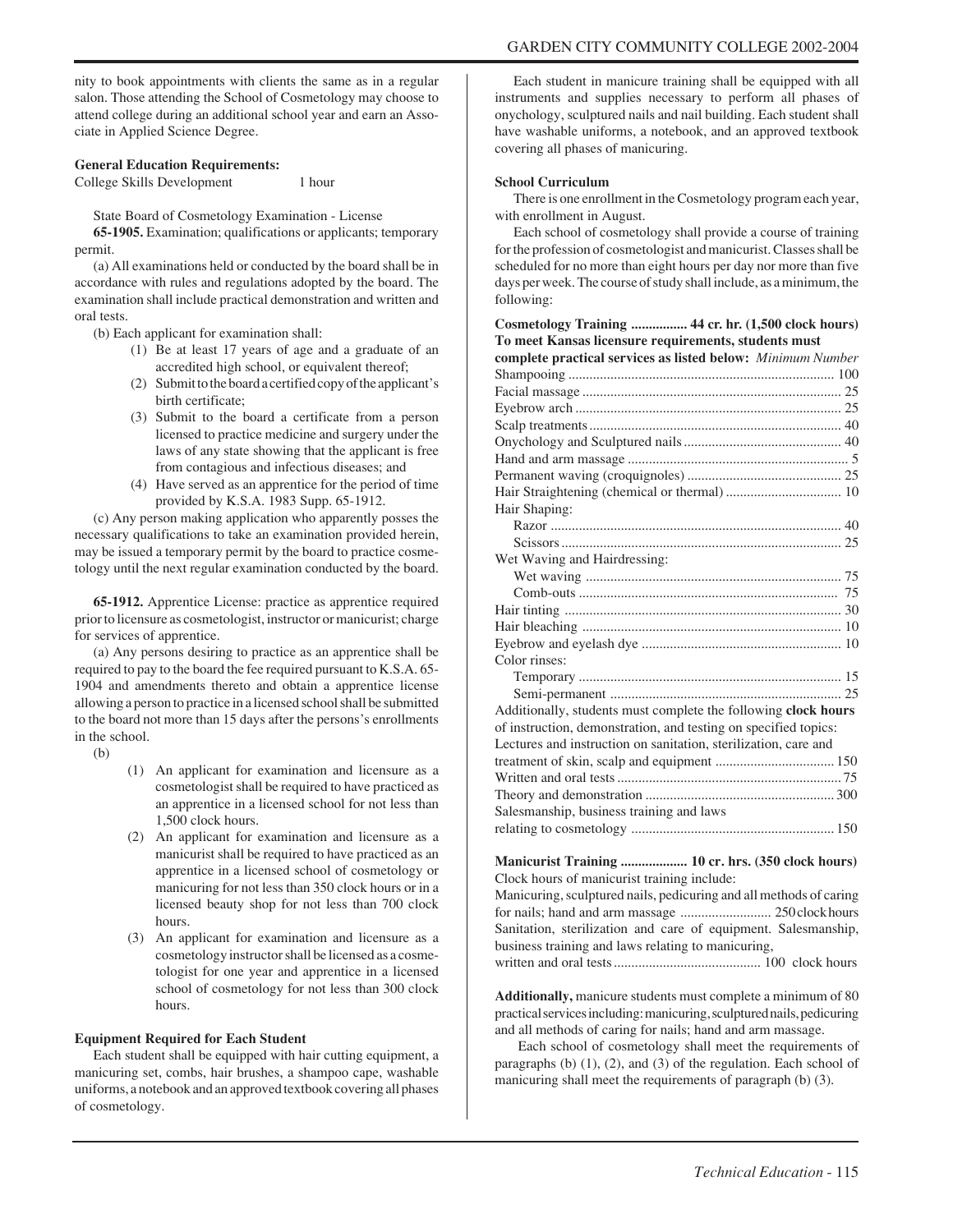#### **Examination Subjects**

Each applicant for licensing as an manicurist shall be required to satisfactorily pass a written examination of knowledge in the following areas: onychology, sculptured nails, pedicuring, hand and arm massage; sanitation, sterilization and care of equipment; business training and laws relating to manicuring; and safety measures. In addition, each applicant shall demonstrate an ability to properly give a manicure, including hand and arm massage and sculptured nails.

#### **AVIATION**

Aviation courses are offered to assist students in obtaining primary or advanced certification. Aviation courses are offered as electives which will apply to any degree requirements. Aviation courses are special interest courses at GCCC and are not considered as an aviation program. Ground school courses are offered to help students prepare for the FAA written exams.

#### **ENGINEERING TECHNOLOGY**

The Engineering Technologist is often the liaison between the engineer and production. They implement the engineering design. Students interested in a field of study in engineering technology should plan on a minimum of two years of study. However, the reality of a rapidly changing technical environment nearly dictates that any student of a technical area plan on learning for a lifetime of work. The following options may be used by students in this area of study.

#### **Technician Options:**

- Option 1. Two years or more at Garden City Community College and then to work.
- Option 2. One, two years, or more at Garden City Community College then transfer into an advanced technical program leading to certification or a Bachelors degree.
- Option 3. Part-time day and evening school while working in field of study.

 The following curriculums are a planning guide for attaining employment skills in the designated areas. Those listed as providing an Associate in Science degree are meant to show a transfer possibility to a Bachelor degree program.

#### **COMPUTER ENGINEERING TECHNOLOGY**

**Degree: Associate in Science-18 hours of General Education**

This program is designed to provide a basic understanding of the areas of digital computer technology. The major emphasis in upper division courses is on hardware aspects, but through a course in computer science the student has an opportunity to become proficient with programming aspects as well. Graduates with a B.S. degree will find initial employment with emphasis on immediate application such as production process development, process design, technical sales and service.

| <b>Credit</b> | <b>Course Title</b>   | Course No.      |
|---------------|-----------------------|-----------------|
|               |                       |                 |
| 3             | English I             | $ENGL-101$      |
| 3             | English II            | <b>ENGL-102</b> |
| $\mathcal{E}$ | Speech I              | SPCH-111        |
|               |                       |                 |
| 5             | Inorganic Chemistry I | <b>CHEM-109</b> |
| .5            | General Physics I     | <b>PHYS-205</b> |
| .5            | General Physics II    | <b>PHYS-206</b> |
|               |                       |                 |

| 3             | College Algebra               | <b>MATH-108</b> |
|---------------|-------------------------------|-----------------|
| 3             | Plane Trigonometry            | <b>MATH-109</b> |
| 3             | Precalculus Mathematics       | <b>MATH-120</b> |
| 5             | Calculus and Analytical       |                 |
|               | Geometry I                    | <b>MATH-122</b> |
|               |                               |                 |
| 3             | Drafting I                    | <b>DRFT-101</b> |
| 3             | Intro to Programming          | $CSCI-102$      |
| 3             | Electronics I                 | <b>INPR-102</b> |
| 3             | Electronics II                | <b>INPR-117</b> |
| 3             | <b>BASIC</b> Programming      | $CSCI-103$      |
| 3             | Computer Aided Drafting I     | <b>DRFT-104</b> |
| $\mathcal{R}$ | Digital Logic/Circuits I      | <b>INPR-118</b> |
|               |                               |                 |
| 3             | C Programming                 | $CSCI-108$      |
| $3-4$         | Electronic Circuits Systems I | <b>INPR-103</b> |

#### **DRAFTING TECHNOLOGY**

#### **Degree: Associate in Applied Science-18 hours of General Education**

This two-year program is designed to provide development of qualifications for employment as a drafter, junior designer, illustrator or liaison specialist between the contractor and the architect or engineer.

| Credit | <b>Course Title</b>                   | Course No.      |
|--------|---------------------------------------|-----------------|
| 3      | Drafting I                            | <b>DRFT-101</b> |
| 3      | <b>Engineering Drawing I</b>          | <b>ENGR-105</b> |
| 3      | <b>Engineering Drawing II</b>         | <b>ENGR-106</b> |
| 3      | Computer Aided Drafting I             | <b>DRFT-104</b> |
| 3      | Computer Aided Drafting II            | <b>DRFT-204</b> |
| 3      | Special Problems in Drafting          | <b>DRFT-109</b> |
| 3      | <b>Building Design</b>                | <b>DRFT-105</b> |
| 3      | Architectural Drawing                 | <b>DRFT-106</b> |
| 3      | College Algebra                       | <b>MATH-108</b> |
| 3      | <b>Computer Software Applications</b> |                 |
| 3      | Drawing                               | <b>ARTS-101</b> |
| 3      | Drawing II                            | <b>ARTS-102</b> |
| 3      | Watercolor I                          | <b>ARTS-104</b> |
| 3      | Watercolor II                         | <b>ARTS-105</b> |
| 3      | Descriptive Physics                   | <b>PHYS-106</b> |
| 3      | <b>Survey Drafting</b>                | <b>DRFT-108</b> |
| 3      | <b>Technical Illustration</b>         | <b>DRFT-107</b> |

#### **INDUSTRIAL PRODUCTION TECHNOLOGY**

#### **Degree: Associate in Applied Science - 18 hours General Education**

The core of this program is the study of maintenance, hydraulics, pneumatics, electricity, electronics, instrumentation, programmable logic controls (PLCs), motor controls, and industrial ammonia refrigeration, and their application to industry. Strong emphasis is given to providing relevant workplace knowledge and skills needed to operate, maintain and integrate automation equipment and control systems used in the processing and manufacturing industry. in addition to specific technical skills, workplace skills such as teaching people to work in teams, problem solving and critical thinking skills are incorporated into the curriculum.

The program is offered in two formats, one in an **alternative format** of short duration intensive courses and the other in the **traditional format** of college semesters. Individuals seeking the Associate in Applied Science degree have the opportunit to obtain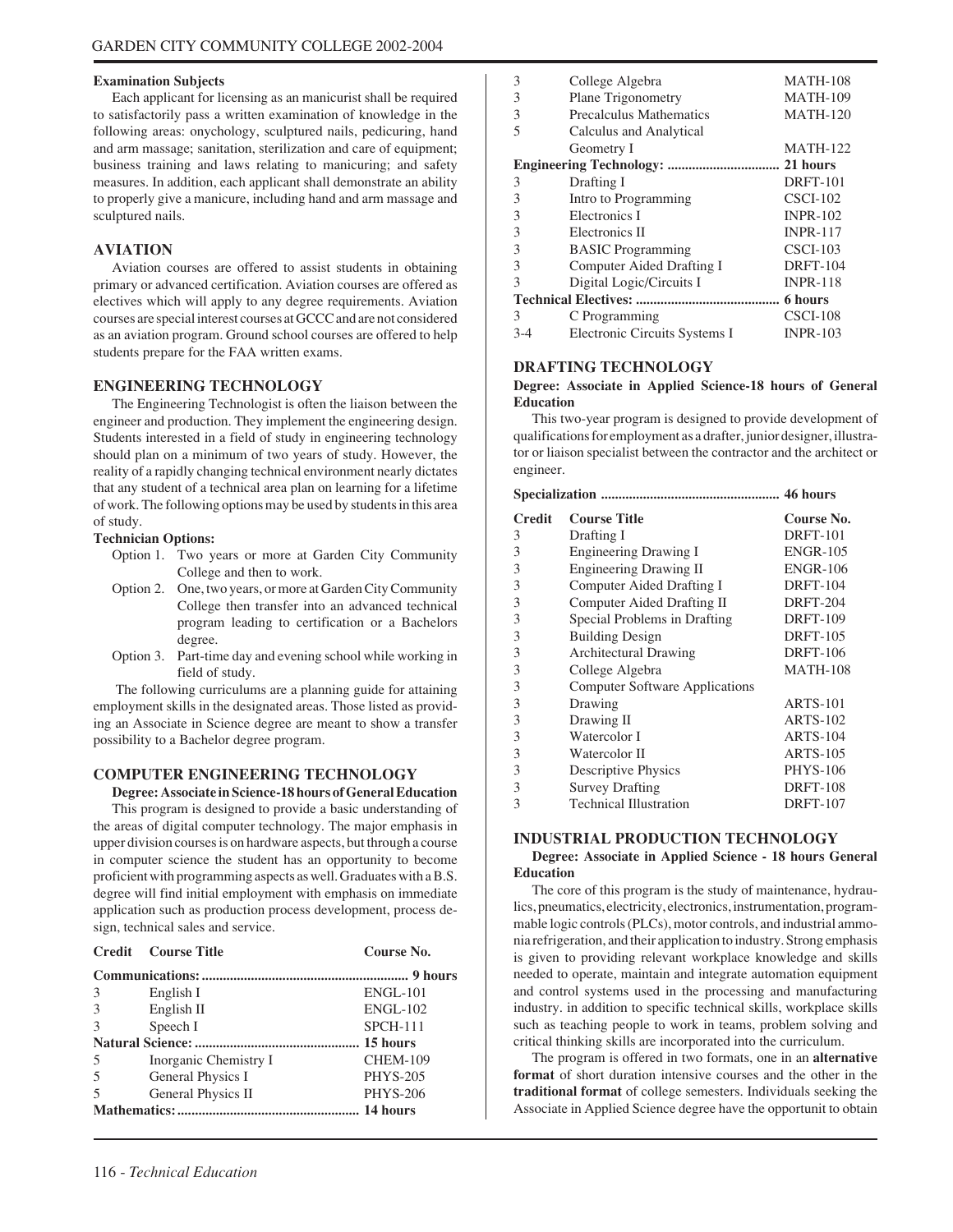their degree not only through the traditional courses, but also through the alternative courses.

Because of industry demand for training that is tailored to their needs, the bulk of courses offered are in an **alternative format,** consisting of classes "customized" in both content and time. They are most often provided in a short-term, intensive delivery of from one day (6-8 hours) to as much as five days (40-45 hours) duration. Current and prospective industrial clients are encouraged to contact the college for the latest offerings or to inform the college of their needs.

The **traditional format** offers course work in college semesters and may be part of the Industrial Technology Center of Excellence. In consultation with an advisor, students may select electives from specialized and related contextual courses in either of the formats, which best fit their interests and goals. Degree reuirements are not less than 64 credit hours, distributed as follows in a planned course of study. Hours listed are minimum for specialization and general education courses.

#### **Industrial Production Technology Electives**

| <b>Credit</b> | <b>Course Title</b>                                          | Course No.      |
|---------------|--------------------------------------------------------------|-----------------|
| 3             | Manufacturing Principles & Processes INPR-100*               |                 |
| 3             | <b>Basic Pneumatics</b>                                      | INPR- $170*$    |
| 3             | <b>Basic Hydraulics</b>                                      | INPR- $160*$    |
| 3             | Electricity I                                                | INED- $111*$    |
| 3             | Electricity II                                               | INED-112*       |
| 3             | Electronics I                                                | INPR- $102*$    |
| 3             | <b>Electronics II</b>                                        | INPR- $117*$    |
| 3             | Industrial Maintenance I                                     | INPR- $140*$    |
|               | *Core classes for Industrial Technology Center of Excellence |                 |
| 3             | <b>Advanced Hydraulics</b>                                   | <b>INPR-161</b> |
| 3             | Electro-Hydraulics                                           | <b>INPR-162</b> |
| 3             | Shielded Metal Arc/Oxy Fuel Cutting                          |                 |
| 3             | <b>GMAW/FCAW</b>                                             |                 |
| 3             | GTAW/TIG                                                     |                 |
| 3             | Digital Logic/Circuits I                                     | <b>INPR-118</b> |
| 3             | Digital Logic/Circuits II                                    | <b>INPR-119</b> |
| 3             | Programmable Logic Controls                                  | <b>INPR-190</b> |
| $1 - 3$       | Seminar in Industrial                                        |                 |
|               | Production Technology                                        | INPR-2101-2103  |
|               | <b>Basic Electrical Motor Controls</b>                       |                 |
|               | AC Variable Frequency Drives                                 |                 |
|               | Advanced electrical Motor Controls                           |                 |
|               | <b>Advanced PLC Programming</b>                              |                 |
|               | <b>Industrial Sensors</b>                                    |                 |
|               | Industrial Ammonia Refrig. Operator I, I, & III              |                 |
|               | <b>PSM/RMP</b>                                               |                 |
|               | <b>Emergency Services</b>                                    |                 |
|               | Train the Trainer                                            |                 |
|               | Hazmat Tech 24 hour Refresher                                |                 |
|               | On-Scene Incident Command                                    |                 |

Please inquire at 316-276-9520. Other industry-related topics available on request.

#### **MECHANICAL ENGINEERING TECHNOLGY**

**Degree: Associate in Science-35 hours General Education**

Continued industrial growth has resulted in an increasing need for technically trained personnel. Over one million technical jobs are currently unfilled in this country. The mechanical engineering technologist, a vital member of the engineering team, applies practical approaches to problems in many technical areas. Graduates may expect to be employed in component and system design, product testing and development, manufacturing, technical sales and services in a variety of industrial settings such as aerospace, chemical, electrical power, farm machinery and electronics.

| <b>Credit</b>            | <b>Course Title</b>                 | Course No.      |
|--------------------------|-------------------------------------|-----------------|
|                          |                                     |                 |
| 3                        | English I                           | <b>ENGL-101</b> |
| 3                        | English II                          | <b>ENGL-102</b> |
| 3                        | Speech I                            | <b>SPCH-111</b> |
|                          |                                     |                 |
| 5                        | Inorganic Chemistry I               | <b>CHEM-109</b> |
| 5                        | <b>General Physics I</b>            | <b>PHYS-205</b> |
| 5                        | General Physics II                  | <b>PHYS-206</b> |
|                          |                                     |                 |
| 3                        | College Algebra                     | <b>MATH-108</b> |
| 3                        | Plane Trigonometry                  | <b>MATH-109</b> |
| 3                        | <b>Precalculus Mathematics</b>      | <b>MATH-120</b> |
| $\overline{\phantom{0}}$ | Calculus and Analytical             |                 |
|                          | Geometry                            | <b>MATH-122</b> |
|                          | Engineering Technology:  15 hours   |                 |
| 3                        | <b>Engineering Drawing I</b>        | <b>ENGR-105</b> |
| 3                        | <b>Engineering Drawing II</b>       | <b>ENGR-106</b> |
| 3                        | Intro to Programming                | $CSCI-102$      |
| 3                        | Computer Aided Drafting I           | <b>DRFT-104</b> |
| 3                        | Computer Aided Drafting II          | <b>DRFT-204</b> |
|                          |                                     |                 |
| 3                        | Shielded Metal Arc/Oxy Fuel Cutting |                 |
| 3                        | <b>BASIC</b> Programming            | $CSCI-103$      |
| 3                        | Economics: Macro                    | <b>ECON-111</b> |
| 3                        | Electricity I                       | <b>INED-111</b> |
| 3                        | Basic Hydraulics OR                 | <b>INPR-160</b> |
|                          | Pneumatics                          | <b>INPR-170</b> |

#### **POWER PLANT TECHNOLOGY**

#### **Degree: Associate in Applied Science-18 hours of General Education**

Power Plant Technology students study principles of operations, systems and components of modern electrical power plants. The student learns specific technical skills that will enable one to qualify for entry level employment in the power plant industry. After consultation with an advisor, the student will choose one of four specialties within this program. The program requires 68 credit hours of study in technical and general education courses.

| <b>Credit</b>  | <b>Course Title</b>                 | Course No.      |
|----------------|-------------------------------------|-----------------|
| 2              | Intro. to Plant Technology          | <b>POPT-101</b> |
| 2              | <b>Power Plant Mathematics</b>      | <b>POPT-102</b> |
| $\overline{c}$ | First Aid and Safety                | <b>POPT-103</b> |
| $1 - 4$        | <b>Power Plant Principles</b>       | <b>POPT-104</b> |
| 3              | English I                           | <b>ENGL-101</b> |
| 3              | General Psychology                  | <b>PSYC-101</b> |
| 3              | Power Plant Cycle                   | <b>POPT-105</b> |
| 3              | College Math                        | <b>MATH-105</b> |
| 3              | <b>Mechanical Fundamentals</b>      | <b>POPT-106</b> |
| 4              | <b>Power Plant Systems</b>          | <b>POPT-107</b> |
| 3              | Communications                      | $ENGL-100$      |
| 3              | <b>Electrical Principles</b>        | <b>POPT-108</b> |
| 2              | <b>Boilers</b>                      | <b>POPT-109</b> |
| 2              | Turbines                            | <b>POPT-110</b> |
| 3              | <b>Interpersonal Communications</b> | <b>SPCH-113</b> |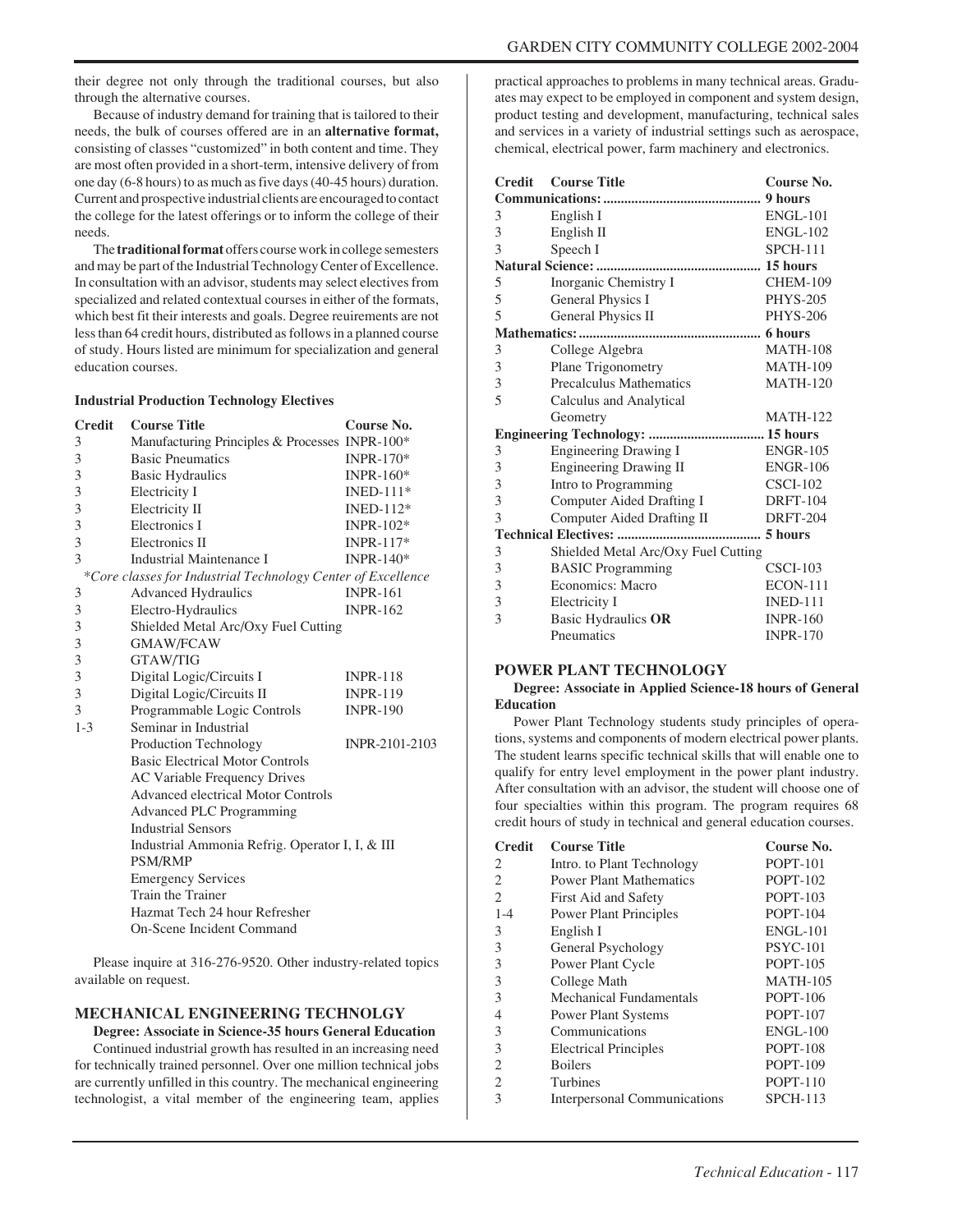#### GARDEN CITY COMMUNITY COLLEGE 2002-2004

| $\overline{c}$ | <b>Electrical Power Generation</b>           | <b>POPT-111</b> |
|----------------|----------------------------------------------|-----------------|
| $\overline{c}$ | Fuels and Combustion                         | <b>POPT-112</b> |
| $\overline{3}$ | Human Relations                              | <b>PSYC-102</b> |
|                |                                              |                 |
|                | (ENGINEERING)                                |                 |
| 3              | <b>Environmental Protection</b>              | <b>POPT-113</b> |
| 3              | <b>Plant Instrumentation</b>                 | <b>POPT-114</b> |
| 3              | <b>Plant Protection</b>                      | <b>POPT-115</b> |
| 5              | General Chemistry                            | <b>CHEM-105</b> |
| $\mathcal{E}$  | Computer Aided Drafting I                    | <b>DRFT-104</b> |
|                |                                              |                 |
|                | (MECHANICAL)                                 |                 |
| 3              | <b>Environmental Protection</b>              | <b>POPT-113</b> |
| 3              | Mechanical Equipment                         | <b>POPT-116</b> |
| 1              | Refrigeration Seminar                        | <b>INPR-210</b> |
| 3              | Shielded Metal Arc/Pxy Fuel Cutting INPR-125 |                 |
| 3              | <b>GMAN/FCAN</b>                             | <b>INPR-126</b> |
| 3              | <b>Gas Turbines and Diesels</b>              | <b>POPT-117</b> |
|                |                                              |                 |
|                | (OPERATIONS)                                 |                 |
| 3              | <b>Environmental Protection</b>              | <b>POPT-113</b> |
| 3              | <b>Plant Instrumentation</b>                 | <b>POPT-114</b> |
| 3              | <b>Plant Protection</b>                      | <b>POPT-115</b> |
| 3              | <b>Gas Turbines and Diesels</b>              | <b>POPT-117</b> |
| 5              | General Chemistry                            |                 |
|                |                                              |                 |
|                | (INSTRUMENT AND CONTROLS)                    |                 |
| 3              | <b>Environmental Protection</b>              | <b>POPT-113</b> |
| $\overline{2}$ | <b>Electrical Systems</b>                    | <b>POPT-118</b> |

| -2.           | Electrical Systems           | POPT-118        |
|---------------|------------------------------|-----------------|
| $\mathcal{F}$ | <b>Plant Instrumentation</b> | <b>POPT-114</b> |
| $\mathcal{R}$ | Instrumentation and Controls | <b>POPT-119</b> |
| $\mathcal{F}$ | College Algebra              | <b>MATH-108</b> |
| $\mathcal{R}$ | Gas Turbines and Diesels     | <b>POPT-117</b> |
|               |                              |                 |

#### **ENVIRONMENTAL ENGINEERING TECHNOLOGY**

**Degree: Associate in Science-35 hours of General Education**

Concern about environmental quality has resulted in a significant increase in the number of trained personnel needed to implement pollution prevention and control activities. This is the first two years of a four-year program designed to train people to meet this need. Graduates of the four-year program could expect to find employment opportunities that include inspection and field monitoring to assure compliance with pollution standards; assisting engineers in the design, construction, inspection and maintenance of facilities to handle water supplies, sanitary wastes, storm runoff, etc.; performing chemical and biological laboratory tests incidental to the protection and restoration of the environment.

| <b>Credit</b> | <b>Course Title</b>       | Course No.      |
|---------------|---------------------------|-----------------|
|               |                           |                 |
| 3             | English I                 | <b>ENGL-101</b> |
| 3             | English II                | <b>ENGL-102</b> |
| $\mathcal{F}$ | Speech I                  | <b>SPCH-111</b> |
|               |                           | 25 hours        |
| 5             | Inorganic Chemistry I     | <b>CHEM-109</b> |
| 5             | Inorganic Chemistry II    | <b>CHEM-110</b> |
| 5             | General Organic Chemistry | <b>CHEM-205</b> |
| 5             | General Physics I         | <b>PHYS-205</b> |
| 5             | Principles of Biology     | <b>BIOL-105</b> |
|               |                           |                 |
| 3             | College Algebra           | <b>MATH-108</b> |
|               | Plane Trigonometry        | <b>MATH-109</b> |

|               | Precalculus Mathematics<br>Calculus and Analytical | <b>MATH-120</b> |
|---------------|----------------------------------------------------|-----------------|
|               | Geometry I                                         | <b>MATH-122</b> |
|               |                                                    |                 |
| 3             | Drafting I                                         | <b>DRFT-101</b> |
| $\mathcal{R}$ | Intro to Programming                               | $CSCI-102$      |
|               |                                                    |                 |
| 3             | Photography I                                      | <b>PHOT-120</b> |
|               | <b>Basic Programming</b>                           | $CSCI-103$      |
|               | Computer Aided Drafting I                          | <b>DRFT-104</b> |
|               | Electricity                                        | <b>INED-111</b> |

#### **WELDING TECHNOLOGY**

#### **One-year program**

Objective: to educate a student to earn industry-based certification and to enter into the welding industry with sufficient skill and knowledge to successfully handle most welding techniques and jobs.

| <b>Credit</b> | <b>Course Title</b>                          | Course No.      |
|---------------|----------------------------------------------|-----------------|
| 3             | Shielded Metal Arc/Oxy Fuel Cutting INPR-141 |                 |
| 3             | <b>GMAW/FCAW</b>                             | <b>INPR-142</b> |
| 3             | GTAW/TIG                                     | <b>INPR-143</b> |
| 3             | Special Projects                             | <b>INPR-144</b> |
| $1 - 3$       | <b>Special Topics</b>                        | <b>INPR-146</b> |
| 3             | Computer Aided Drafting I                    | <b>DRFT-104</b> |
| 3             | Blueprint Reading for Machine Shop DRFT-132  |                 |
|               | <b>Safety Codes</b>                          | <b>INED-130</b> |
| 3             | Math Processes for Technicians               | $JDAT-110$      |
|               | Descriptive Physics                          | <b>PHYS-106</b> |
|               | <b>Applied Communications</b>                | $JDAT-111$      |

#### **Welding A.A.S. Degree Program- 64 Credit Hours**

Objective: to educate a student to earn a 2-year degree, achieve industry-based certification and to enter into the welding industry with sufficient skill and knowledge to successfully handle most welding techniques and jobs.

#### **Required General Education, HPER and PCDE Courses Suggested General Education Courses\***

| <b>Credit</b> | <b>Course Title</b>            | Course No.      |
|---------------|--------------------------------|-----------------|
| 3             | Math Processes for Technicians | $JDATA-110$     |
| 3             | <b>Applied Communications</b>  | $JDATA-111$     |
| 3             | Interpersonal Communications   | $SPCH-113$      |
| 3             | Economics: Macro               | <b>ECON-111</b> |
| $\mathcal{R}$ | Descriptive Physics            | <b>PHYS-106</b> |
|               | College Skills Development     | <b>PCDE-101</b> |
|               | Physical Education/Health      |                 |

\* Students may substitute other general education courses that meet the General Education requirements of their degree plan.

#### **Major Specialization and Related Areas**

| <b>Required Technology Courses</b>  |           |
|-------------------------------------|-----------|
| Shielded Metal Arc/Oxy Fuel Cutting | 3 Hours   |
| <b>GMAW/FCAW</b>                    | 3 Hours   |
| GTAW/TIG                            | 3 Hours   |
| <b>Welding-Special Projects</b>     | 3 Hours   |
| Welding Internship                  | 1-6 Hours |
| Blueprint Reading for Machine Shop  | 3 Hours   |
| <b>Saftey Codes</b>                 | 2 Hours   |
| Electricity I                       | 3 Hours   |
|                                     |           |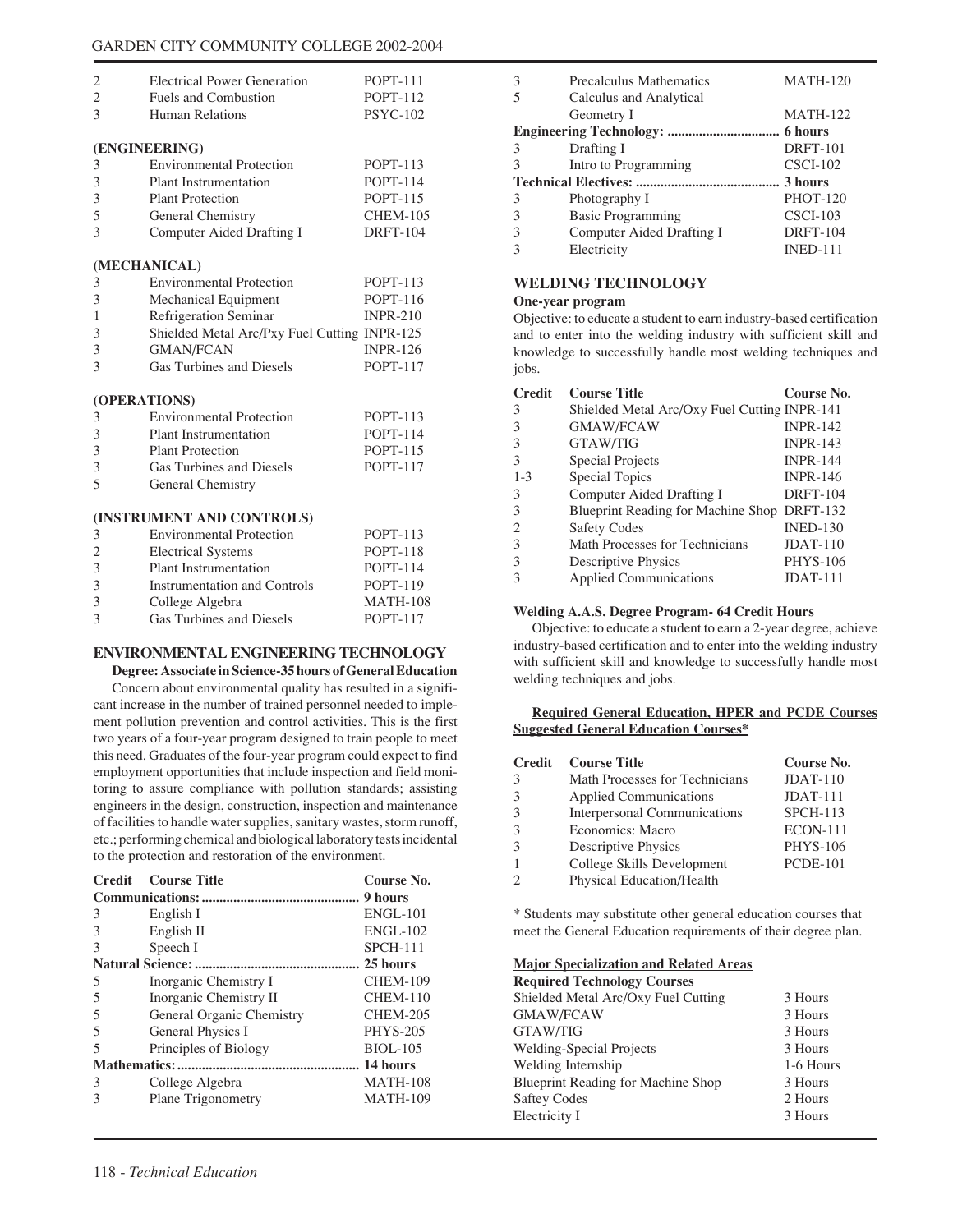| 3 Hours |
|---------|
|         |
| 3 Hours |
| 3 Hours |
| 3 Hours |
| 3 Hours |
| 3 Hours |
| 3 Hours |
| 3 Hours |
| 3 Hours |
|         |

\*\*The number of technology electives needed to complete the degree program will vary depending upon the number of Welding Internship credit hours.

#### **POLICE SCIENCE/CRIMINAL JUSTICE**

Law enforcement careers for education professionals are rapidly expanding. Graduates of both two-year and four-year programs may find employment with municipal police agencies, sheriffs' offices, state police, federal law enforcement and investigative agencies, fish and game enforcement agencies, correctional institutions, probation and parole agencies, and business firms employing security officers. Rapidly improving salaries are influencing many men and women to seek employment with law enforcement agencies.

The two-year program is designed to provide educational opportunities for individuals interested in and qualified for a career in law enforcement and for in-service officers desiring to expand their knowledge. The program offers practical and "hands-on" instruction to meet the needs of various law enforcement agencies combined with the theory base necessary for preparing the student who desires to transfer to a four-year college or university. It is designed to provide the student with the skills, knowledge and attitudes required for employment in the criminal justice field and for advancement in the field.

Students should note that the Associate in Applied Science degree programs are designed for employment after completion of the programs. The Associate in Science degree program is designed to prepare the student for transfer to a four- year college to continue work toward a baccalaureate degree. Both Associate degree programs require completion of a minimum of 64 credit hours.

There are many career options in the criminal justice field. Individualized programs can be easily developed for students with specialized criminal justice goals.

#### **Degree: Associate in Applied Science-18 hours of General Education**

The following information provides a guide to you for class planning. Actual enrollment in your course of study will be completed with the help of your assigned criminal justice advisor.

**The following General Education Requirements are required for all Criminal Justice Associate in Applied Science programs. Pre and post testing to measure overall program success is required for all majors.**

#### **Required General Education Courses:**

| Credit        | <b>Course Title</b>          | Course No.      |
|---------------|------------------------------|-----------------|
| 3             | English I                    | <b>ENGL-101</b> |
| $\mathcal{E}$ | Speech I or                  | <b>SPCH-111</b> |
|               | Interpersonal Communications | $SPCH-113$      |
| $\mathcal{E}$ | General Psychology           | $PSYC-101$      |

| 5 | Anatomy and Physiology  | $BIOL-210$ |
|---|-------------------------|------------|
|   | HPER/Defensive Tactics/ |            |

2 Jujitsu HPER-161

**The following Criminal Justice Courses are required for all Criminal Justice Associate in Applied Science programs.**

*\*Requires prerequisite or special conditions apply.*

| <b>Credit</b>     | <b>Course Title</b>                             | Course No.       |
|-------------------|-------------------------------------------------|------------------|
| 3                 | Introduction to the                             |                  |
|                   | <b>Administration of Justice</b>                | <b>CRIM-101</b>  |
| 3                 | Criminal Investigation I                        | <b>CRIM-111</b>  |
| 3                 | Criminal Justice                                |                  |
|                   | <b>Computer Applications</b>                    | CRIM-226         |
| 3                 | *Criminal Law                                   | <b>CRIM-103</b>  |
| 3                 | *Criminology                                    | <b>CRIM-205</b>  |
| 1                 | Criminal Justice Career Assessment I            | <b>CRIM-2001</b> |
| 1                 | Criminal Justice Career Assessment II CRIM-2001 |                  |
| 3                 | Computer Aided Drafting I                       | DRFT-104A/E      |
| <b>Electives:</b> |                                                 |                  |
| 1                 | *Police Firearms I                              | <b>CRIM-121</b>  |
| 1                 | *Police Firearms II                             | <b>CRIM-222</b>  |
| 1                 | *Police Firearms III                            | <b>CRIM-223</b>  |
| 1                 | *Critical Decision Making                       | <b>CRIM-231</b>  |
| 3                 | *Administration of                              |                  |
|                   | Juvenile Justice                                | <b>CRIM-108</b>  |
| 3                 | *Sex Crimes                                     | CRIM-219         |
| 3                 | Introduction to Corrections                     | <b>CRIM-114</b>  |
| 3                 | Law Enforcement in the                          |                  |
|                   | Community                                       | CRIM-107         |
| 3                 | Security Administration                         | <b>CRIM-109</b>  |
| 3                 | *Crime Prevention                               | <b>CRIM-217</b>  |
| 4                 | Problems in Criminal Justice                    |                  |
|                   | (Summer)                                        | <b>CRIM-213</b>  |
| 1                 | Police Science Seminar                          |                  |
|                   | (Side-Handle Baton)                             | CRIM-2001        |
| 1                 | Police Science Seminar                          |                  |
|                   | (Ex Straight Baton)                             | CRIM-2001        |
| 1                 | Police Science Seminar                          |                  |
|                   | (Handcuffing)                                   | <b>CRIM-2001</b> |
| 1                 | Police Science Seminar                          |                  |
|                   | (Basic Rappelling)                              | <b>CRIM-2001</b> |
| 1                 | *Police Science Seminar                         |                  |
|                   | (Interm. Rappelling)                            | <b>CRIM-2001</b> |
| 1                 | *Police Science Seminar                         |                  |
|                   | (Adv. Rappelling)                               | <b>CRIM-2001</b> |
| 2                 | *Police Science Seminar                         |                  |
|                   | (SWATI)                                         | <b>CRIM-2002</b> |
| $\overline{c}$    | *Police Science Seminar                         |                  |
|                   | (SWATII)                                        | <b>CRIM-2002</b> |
| $1 - 3$           | *Police Motorcycle Training                     | <b>CRIM-118</b>  |
| 3                 | *Traffic Accident Investigation                 | <b>CRIM-104</b>  |
| 3                 | *Law Enforcement Operation                      |                  |
|                   | and Procedure                                   | <b>CRIM-102</b>  |

#### **EMPHASIS IN PATROL**

This program is designed for the student intending to seek fulltime employment in city, county, or state law enforcement agencies upon completion of the AAS degree. This degree program is a terminal degree and concludes upon the completion of required courses. The student must be eligible and accepted to complete this degree program.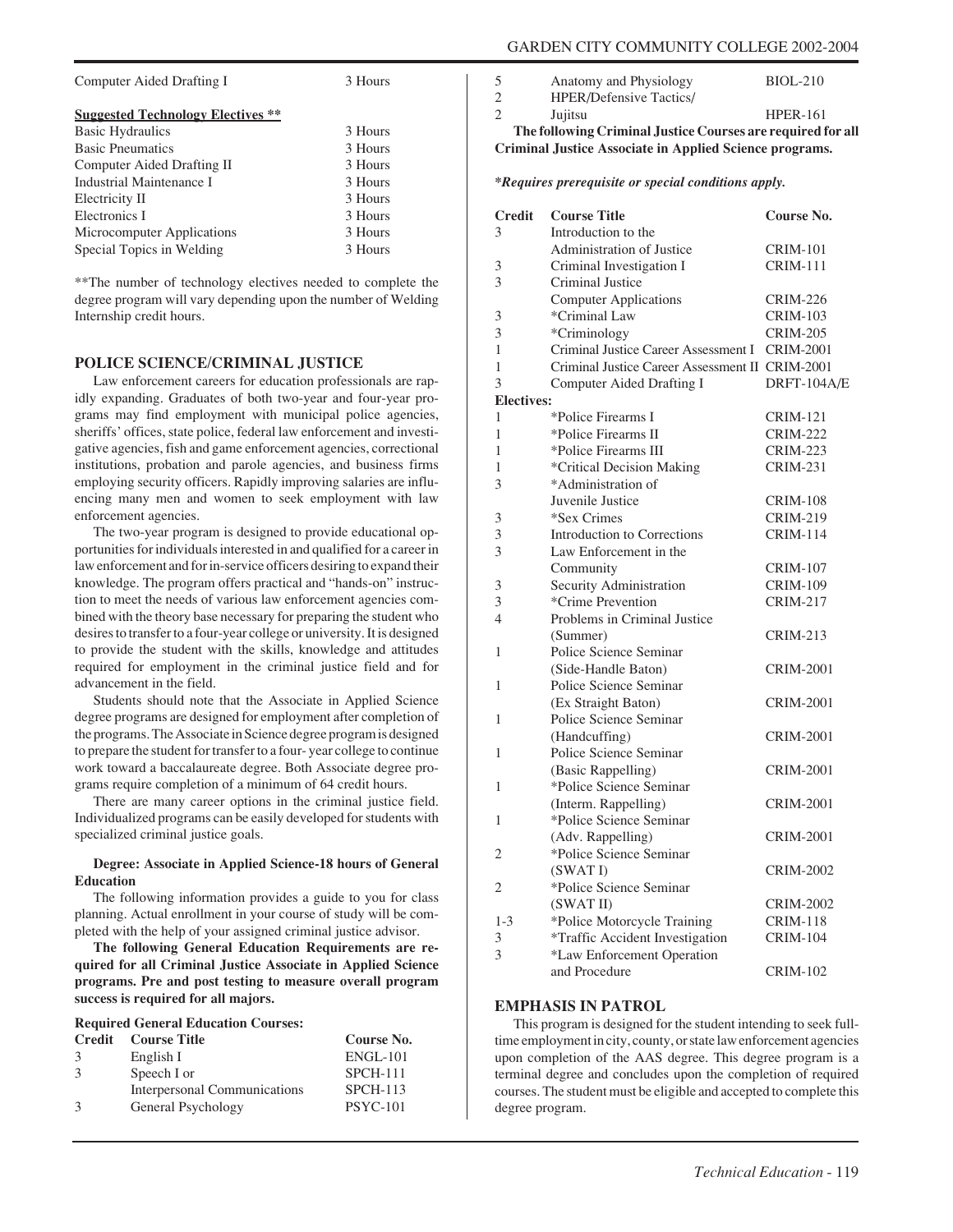| <b>Credit</b>  | <b>Course Title</b>                           | Course No.      |
|----------------|-----------------------------------------------|-----------------|
| 3              | *Police Administration                        | <b>CRIM-116</b> |
|                | Law Enforcement                               |                 |
|                | in the Community                              | <b>CRIM-107</b> |
| $\mathcal{F}$  | *Criminal Investigation II                    | <b>CRIM-212</b> |
| $\overline{4}$ | *Supervised Police Training                   | CRO, 106        |
| $\mathcal{R}$  | <i><b>*Traffic Accident Investigation</b></i> | <b>CRIM-104</b> |
|                | *Law Enforcement Operation                    |                 |
|                | and Procedure                                 | <b>CRIM-102</b> |
| 3              | *Criminal Procedure                           | <b>CRIM-110</b> |
|                | Computer Aided Drafting I                     | DRFT-104A/E     |

#### **EMPHASIS IN INVESTIGATIONS**

This program is designed for the student intending to seek fulltime employment in the investigations areas upon completion of the Associate in Applied Science degree. This degree program is terminal degree and concludes upon the completion of required courses.

| <b>Credit</b>  | <b>Course Title</b>         | Course No.      |
|----------------|-----------------------------|-----------------|
| 3              | Computer Aided Drafting I   | DRFT-104A/E     |
| $\mathcal{F}$  | *Police Administration      | <b>CRIM-116</b> |
| 3              | *Criminal Investigation II  | <b>CRIM-212</b> |
| $\overline{4}$ | *Supervised Police Training | <b>CRIM-106</b> |
| 3              | *Criminal Procedure         | <b>CRIM-110</b> |
| .5             | College Chemistry I         | <b>CHEM-109</b> |
| 5              | Anatomy & Physiology        | <b>BIOL-210</b> |
| 5              | Biology                     | <b>BIOL-105</b> |

#### **EMPHASIS IN CORRECTIONS**

This program is designed for the student intending to seek fulltime employment in the field of corrections and after the completion of an Associate in Applied Science degree.

| <b>Credit</b> | <b>Course Title</b>             | Course No.      |
|---------------|---------------------------------|-----------------|
| 3             | Introduction to Corrections     | <b>CRIM-114</b> |
| $\mathcal{F}$ | Administration of               |                 |
|               | Juvenile Justice                | <b>CRIM-108</b> |
| 3             | <b>Community Corrections</b>    | <b>CRIM-229</b> |
| 3             | Correctional Law                | <b>CRIM-227</b> |
| 3             | *Criminal Procedure             | <b>CRIM-110</b> |
| 3             | *Security Administration        | <b>CRIM-109</b> |
| 3             | Juvenile Corrections            | <b>CRIM-228</b> |
|               | <b>Institutional Management</b> |                 |
|               | and Administration              | <b>CRIM-230</b> |

#### **Degree: Associate in Science-35 hours of General Education**

Upon completion of a planned program of not less than sixtyfour (64) college credit hours, the Associate in Science degree may be awarded. Pre and post testing is required for all Criminal Justice majors.

The following General Education Requirements are required for all Criminal Justice Associate in Applied Science programs.

| <b>Credit</b> | <b>Course Title</b>                   | Course No.      |
|---------------|---------------------------------------|-----------------|
| 3             | English I                             | <b>ENGL-101</b> |
| 3             | English II                            | $ENGL-102$      |
| 3             | Speech I                              | <b>SPCH-111</b> |
| 3             | College Algebra                       | <b>MATH-108</b> |
|               | Science Lab Elective                  |                 |
| $3 - 5$       | Science Elective                      |                 |
| 3             | General Psychology                    | <b>PSYC-101</b> |
|               | Elective                              |                 |
|               | <b>HPER Defensive Tactics/Jujitsu</b> | <b>HPER-161</b> |

#### **The following Criminal Justice Courses are recommended for all Criminal Justice Associate in Science programs.**

| <b>Credit</b> | <b>Course Title</b>                             | Course No.      |
|---------------|-------------------------------------------------|-----------------|
| 3             | Introduction to the                             |                 |
|               | Administration of Justice                       | <b>CRIM-101</b> |
|               | *Criminal Investigation I                       | <b>CRIM-111</b> |
| 3             | *Criminal Justice                               |                 |
|               | <b>Computer Applications</b>                    | <b>CRIM-226</b> |
| 3             | *Criminal Law                                   | <b>CRIM-103</b> |
| 3             | *Criminology                                    | <b>CRIM-205</b> |
|               | Criminal Justice Career Assessment I CRIM-2001  |                 |
|               | Criminal Justice Career Assessment II CRIM-2001 |                 |

#### **\* Prerequisite required**

#### **EMPHASIS IN JUVENILE JUSTICE**

 This program is designed for the student intending to seek fulltime employment in field of juvenile justice and intending to transfer to a four year college or university to pursue a baccalaureate degree after completion of an Associate in Science. The following courses are suggested for juvenile justice majors. Additional criminal justice and other courses may be added as electives to provide a customized degree program.

| <b>Credit</b> | <b>Course Title</b>         | Course No.      |
|---------------|-----------------------------|-----------------|
| 3             | Introduction to Corrections | <b>CRIM-114</b> |
|               | Administration of           |                 |
|               | Juvenile Justice            | <b>CRIM-108</b> |
|               | Human Growth & Development  | $EDUC-110$      |
|               | *Sex Crimes                 | <b>CRIM-219</b> |
|               | *Criminal Procedure         | <b>CRIM-110</b> |
|               | Juvenile Corrections        | <b>CRIM-228</b> |
|               |                             |                 |

**\* Prerequisite required**

#### **EMPHASIS IN LAW ENFORCEMENT**

 This program is designed for the student intending to seek fulltime employment in the field of law enforcement and intending to transfer to a four year college or university to pursue a baccalaureate degree after completion of an Associate in Science. The following courses are suggested for law enforcement majors. Additional criminal justice and other courses may be added as electives to provide a customized degree program.

**NOTE:** Students desiring to complete the Supervised Police Training program and the Associate in Science Degree program can expect additional credit hours beyond the 64 credit hours required for the Associate in Science Degree.

| <b>Credit</b> | <b>Course Title</b>                    | Course No.      |
|---------------|----------------------------------------|-----------------|
| 3             | *Police Administration                 | <b>CRIM-116</b> |
|               | *Criminal Investigation II             | <b>CRIM-212</b> |
|               | Law Enforcement                        |                 |
|               | in the Community                       | <b>CRIM-107</b> |
|               | *Supervised Police Training            | <b>CRIM-106</b> |
|               | <i>*Traffic Accident Investigation</i> | <b>CRIM-104</b> |
|               | *Law Enforcement                       |                 |
|               | Operation and Procedure                | <b>CRIM-102</b> |
|               | *Criminal Procedure                    | <b>CRIM-110</b> |

**\*Prerequisite required**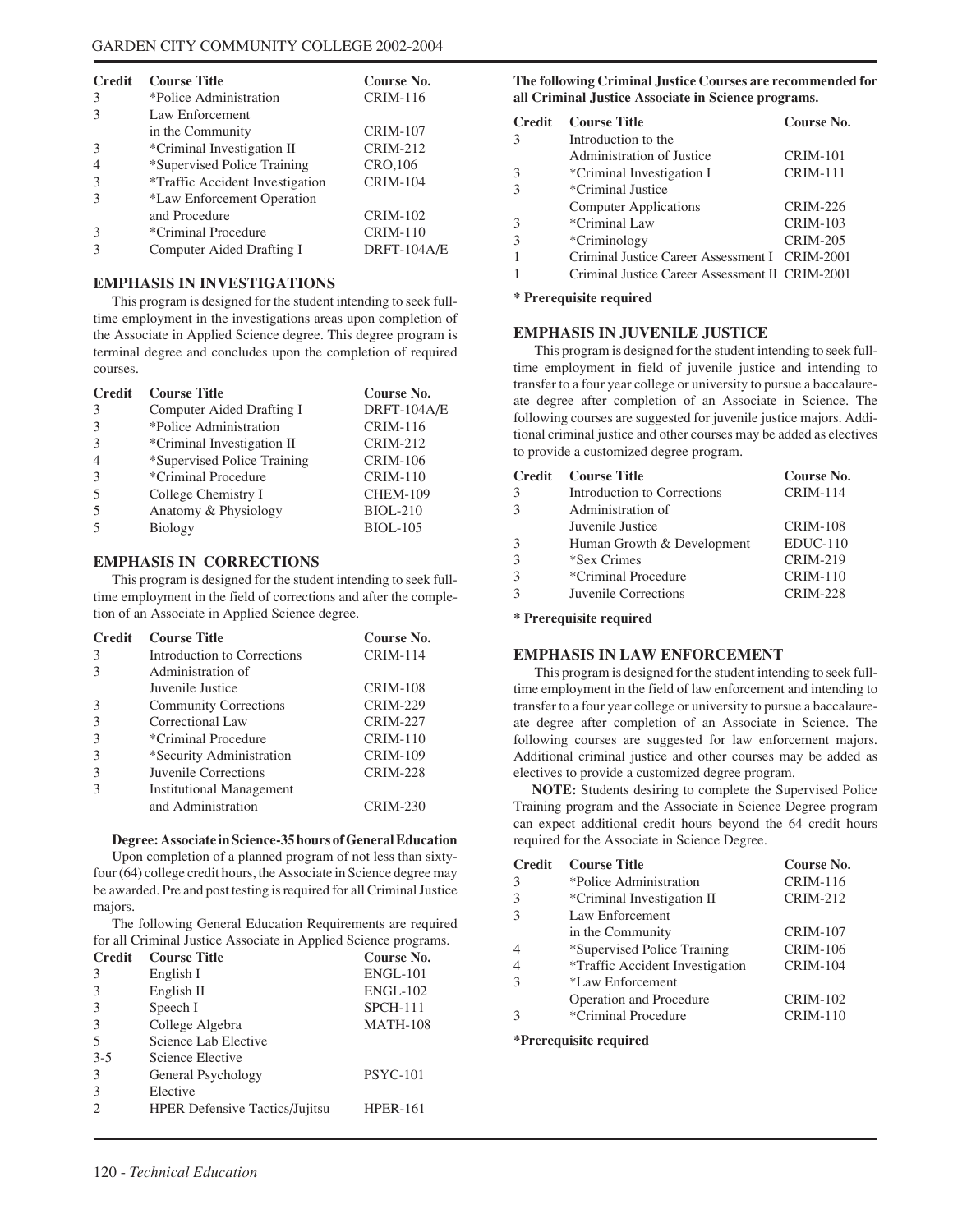#### **EMPHASIS IN CORRECTIONS**

This program is designed for the student intending to seek fulltime employment in field of corrections and intending to transfer to a four year college or university to pursue a baccalaureate degree after the completion of an Associate in Science. The following courses are suggested for corrections majors. Additional criminal justice and other courses may be added as electives to provide a customized degree program.

| <b>Credit</b> | <b>Course Title</b>                | Course No.      |
|---------------|------------------------------------|-----------------|
| $\mathcal{F}$ | <b>Introduction to Corrections</b> | <b>CRIM-114</b> |
| $\mathcal{R}$ | Administration of                  |                 |
|               | Juvenile Justice                   | <b>CRIM-108</b> |
| 3             | *Community Corrections             | <b>CRIM-229</b> |
| 3             | *Correctional Law                  | <b>CRIM-227</b> |
| $\mathcal{F}$ | *Criminal Procedure                | <b>CRIM-110</b> |
| 3             | *Security Administration           | <b>CRIM-109</b> |
| $\mathcal{F}$ | Juvenile Corrections               | <b>CRIM-228</b> |
|               | <b>Institutional Management</b>    |                 |
|               | and Administration                 | <b>CRIM-230</b> |
|               |                                    |                 |

*\*Requires prerequisite or special conditions apply.*

#### **EMPHASIS ON FORENSIC COMPUTER INVESTIGATIONS**

This program is designed for the student intending to seek fulltime employment in field of forensic computer investigations and intending to transfer to a four year college or university ot pursue a baccalaureate degree after the completion of an Associate in Science Degree. Criminal justice core curriculum required courses will be supplemented with additional criminal justice electives and computer science courses to provide a customized degree program.

#### **FIRE SCIENCE**

The Fire Science Technology program offers an A.A.S. degree and is designed to prepare students for employment in fire service, in either the public or private sector, as well as meet the continuing education needs of professional firefighters.

The program offers coursework in fire prevention, fire control techniques, emergency medical services, and rescue techniques. The curriculum aligns with National Firefighters Professional Association standards and includes state and locally identified training needs such as Hazmat, Driver Operator and EMT training. Instruction emphasizes hands-on training to assure that graduates will not only know the theory, but be able to use it.

**Degree: Associate in Applied Science-**18 hours of General Education

*The following information provides a guide to you for class planning. Actual enrollment in your course of study will be completed with the help of your assigned fire science advisor.*

#### **Required General Education courses:**

| <b>Credit</b> | <b>Course Title</b>         | Course No.      |
|---------------|-----------------------------|-----------------|
| 3             | English I                   | <b>ENGL-101</b> |
| $\mathcal{F}$ | Speech I or                 | <b>SPCH-111</b> |
|               | Interpersonal Communication | <b>SPCH-113</b> |
| 3             | General Psychology          | <b>PSYC-101</b> |
| 3             | College Math                | <b>MATH-105</b> |
| $\mathcal{F}$ | Adv Computer Applications & |                 |
|               | Concepts                    | See Advisor     |
| 2             | Defensive Tactics/Jujitsu   | <b>HPER-161</b> |
|               | College Skills Development  | <b>PCDE-101</b> |

#### **Required Fire Science courses:**

| <b>Credit</b> | <b>Course Title</b>                        | Course No.       |
|---------------|--------------------------------------------|------------------|
| 4             | Fire Fighter I                             | <b>FIRE-101</b>  |
| 15            | <b>EMTB</b>                                | $EMRG-101$       |
| 2             | Technical Rescue I                         | <b>FIRE-103</b>  |
| 4             | Fire Fighter II                            | <b>FIRE-102</b>  |
| 8             | Hazmat Technician I                        | <b>FIRE-201</b>  |
| 1             | <b>Emergency Vehicle Operations Center</b> | <b>CRIM-2001</b> |
| 3             | Rappelling (High Angle Rescue)             | <b>CRIM-2001</b> |
| 4             | Fire Appartus/Driver Operator              | <b>FIRE-202</b>  |
|               | Fire Instructor I                          | <b>FIRE-204</b>  |
| 2             | Technical Rescue II                        | <b>FIRE-203</b>  |
| 3             | Fire Investigations: Level I               | <b>FIRE-205</b>  |
| Electives:    |                                            |                  |
| 3             | Fire Investigations: Level II              | <b>FIRE-206</b>  |
|               | Scuba Diving                               | <b>HPER-170</b>  |
|               | <b>ROPES</b>                               | <b>CRIM-2001</b> |

#### **Tactical Emergency & Management Team Training TEAM-T**

2 Public Safety Conditioning CRIM-2001 3 Incident Management FIRE-104

TEAM-T is a comprehensive communications training program for integrated team training. Students learn communication, decision-making, and teaming responses required to successfully meet the demands of an emergency call from the moment it is received by the dispatcher to the point that the emergency response operation is complete.

The program was designed through partnerships and cooperation between the Garden City Community College Criminal Justice Department and Southwest Kansas Public safety agencies including Finney County Sheriff's Department, Garden City Police Department, Ford County Sheriff's Department, Kearny County Sheriff's Department, Garden City Fire Department, Finney County EMS and other agencies.

Criminal Justice students should work with their advisor to enroll in Team-T courses.

#### **AGRICULTURAL EQUIPMENT TECHNOLOGY**

**Tillage and Planting Systems JDAT-101 3 hours** Prerequisite: John Deere dealer sponsor. This course is designed to orient the student in the JDAT curriculum and familiarize the student with equipment marketed by John Deere that is used to prepare soil and plant crops in our region. General topics, including the Deere organization, service department purposes and procedures, Service Pricing Guides, Service Information Bulletins, work orders, and an overview of the John Deere line of products are introduced.

**Tractor Power Trains JDAT-102 3 hours** Prerequisite: John Deere dealer sponsor. The theory, operation and repair procedures for different power train systems will be covered. Emphasis will be placed on assembly and adjustment procedures.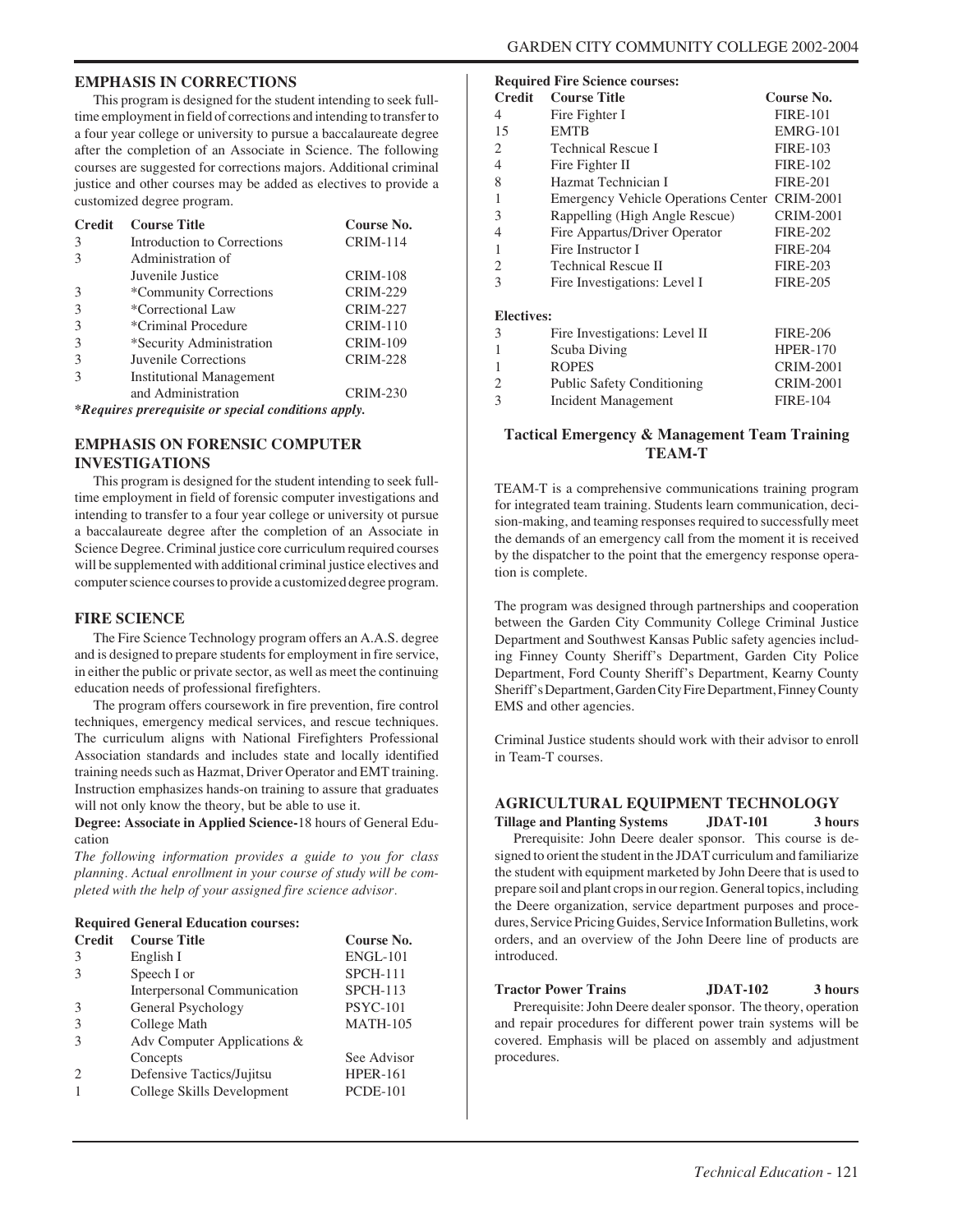#### **Agricultural Hydraulics JDAT-103 3 hours**

Prerequisite: John Deere dealer sponsor. Basic hydraulic principles-flow, pressure, and restriction (load) will be covered. These principles will then be applied John Deere hydraulic systems. Basic hydraulic components-radial piston pumps, and axial pistons pumps external gear pumps, selective control valves, and valve housings on current John Deere equipment will be assembled and adjusted. Basic hydraulic system diagnostics will be introduced.

#### **John Deere Agricultural Electrical Systems JDAT-104 4 hours**

Prerequisites: John Deere dealer sponsor, Tillage and Planting Systems, Tractor Power Trains and Agricultural Hydraulics. The basic electrical system principles-flow, pressure, and resistance, will be studied. These concepts will then be applied to the starting, charging, and accessory systems of a typical John Deere electrical system. Starters, alternators, and various circuit failures will be studied. Electronic components as found on the monitoring and control systems of JD electrical systems will be introduced.

#### **John Deere Air Quality Systems JDAT-105 2 hours**

Prerequisites: John Deere dealer sponsor, Tillage and Planting Systems, Tractor Power Trains and Agricultural Hydraulics. The basics of air conditioning will be studied and repair and diagnostic procedures practiced. Cooling, heating, and filtering systems will be studied and repair procedures practices.

### **John Deere Consumer Products and Systems**

**JDAT-106 3 hours**

Prerequisites: John Deere dealer sponsor, Tillage and Planting Systems, Tractor Power Trains and Agricultural Hydraulics. This course covers the function, adjustment, and repair of various grounds care products marketed by John Deere Company. Walkbehind mowers, riders, lawn and garden tractors, and compact utility tractors will be studied. Included will be adjustment of power trains, hydraulic and electrical systems, and cutting components. Hydrostatic drive systems will be introduced.

**Dealer Internship I JDAT-107** 3 hours Prerequisites: John Deere dealer sponsor, Tillage and Planting Systems, Tractor Power Trains and Agricultural Hydraulics. Offers a supervised work experience needed to make courses taught on campus meaningful and useful. Students will practice the skills and use the knowledge acquired in class and in the lab.

**Dealer Internship II JDAT-108 3 hours** This course is a continuation of dealer Internship I. Prerequisites: John Deere dealer sponsor, Tillage and Planting Systems, Tractor Power Trains, Agricultural Hydraulics, John Deere Agricultural Electrical Systems, John Deere Air Quality Systems, John Deere Consumer Products and Systems, Dealer Internship I, Harvesting Equipment, and Diagnosis of Agricultural Systems.

**Harvesting Equipment JDAT-109 3 hours** Prerequisites: John Deere dealer sponsor, John Deere Agricultural Electrical Systems and Dealer Internship I . Combines, balers, forage harvesters, and windrowers, along with various attachments, will be covered during this class. Their function and adjustment as well as repair will be studied. Combine electrical and hydraulic systems will be emphasized.

#### **Mathematical Processes for Technicians Prerequisite: John Deere Dealer Sponsor**

#### **JDAT-110 3 hours**

This course provides a review of arithmetic operations, problem-solving techniques, estimating, geometry, data handling and analysis, and linear and non-linear algebra problems. Emphasis is on application of these skills to technical areas including electricity, electronics, building trades, industrial technology, health occupations, business and marketing, as well as agriculture and ag technology. Content may be oriented to specific technical areas to meet student needs.

#### **Information Management Systems JDAT-112 3 hours**

The information management systems in use at the dealership, including the technical manuals, owner's manuals, Service Information Bulletins (SIB), Dealer Technical Assistance Center (DTAC), Service Advisor, and the Electronic Parts Catalog (EPC) are examined. The student will ise each of the systems to familiarize him or herself with their use and manipulation. The course also includes an introduction to the financial reports that are pertinent to the Service Department in a dealership.

**Applied Communications JDAT-111 3 hours** This course is a study of basic writing and oral skills for vocational- technical students as these skills apply to the workplace.

#### **Diagnosis of Agricultural Systems**

**JDAT-201 3 hours** Prerequisites: John Deere dealer sponsor, Agricultural Hydraulics, John Deere Agricultural Electrical Systems, Dealer Internship I. Using the basics of hydraulics and electrical systems and knowledge of the operation of their components as tools, the student will diagnose various failures in the John Deere systems available. An emphasis will be placed on the procedures outlined in the technical manual and how the basic rules of force, flow, and resistance apply to those procedures.

**John Deere Engine Systems JDAT-202 3 hours** Prerequisites: John Deere dealer sponsor and Diagnosis of Agricultural Systems. The basic diesel engine cycle, components of a typical John Deere engine and their theory of operation will be studied. Failure analysis and repair procedures will be emphasized.

#### **Agricultural Fuel Systems and Performance**

**JDAT-203 3 hours** Prerequisites: John Deere dealer sponsor, Diagnosis of Agricul-

tural Systems and John Deere Engine Systems. Simple gasoline fuel systems and diesel fuel injection systems will be studied with an emphasis on how these systems affect total performance of the equipment. Basic gas fuel injection as found on John Deere equipment and electronic governor systems will be studied, with operation of the system and test procedures emphasized. Methods of measuring and analyzing torque curves will be practiced.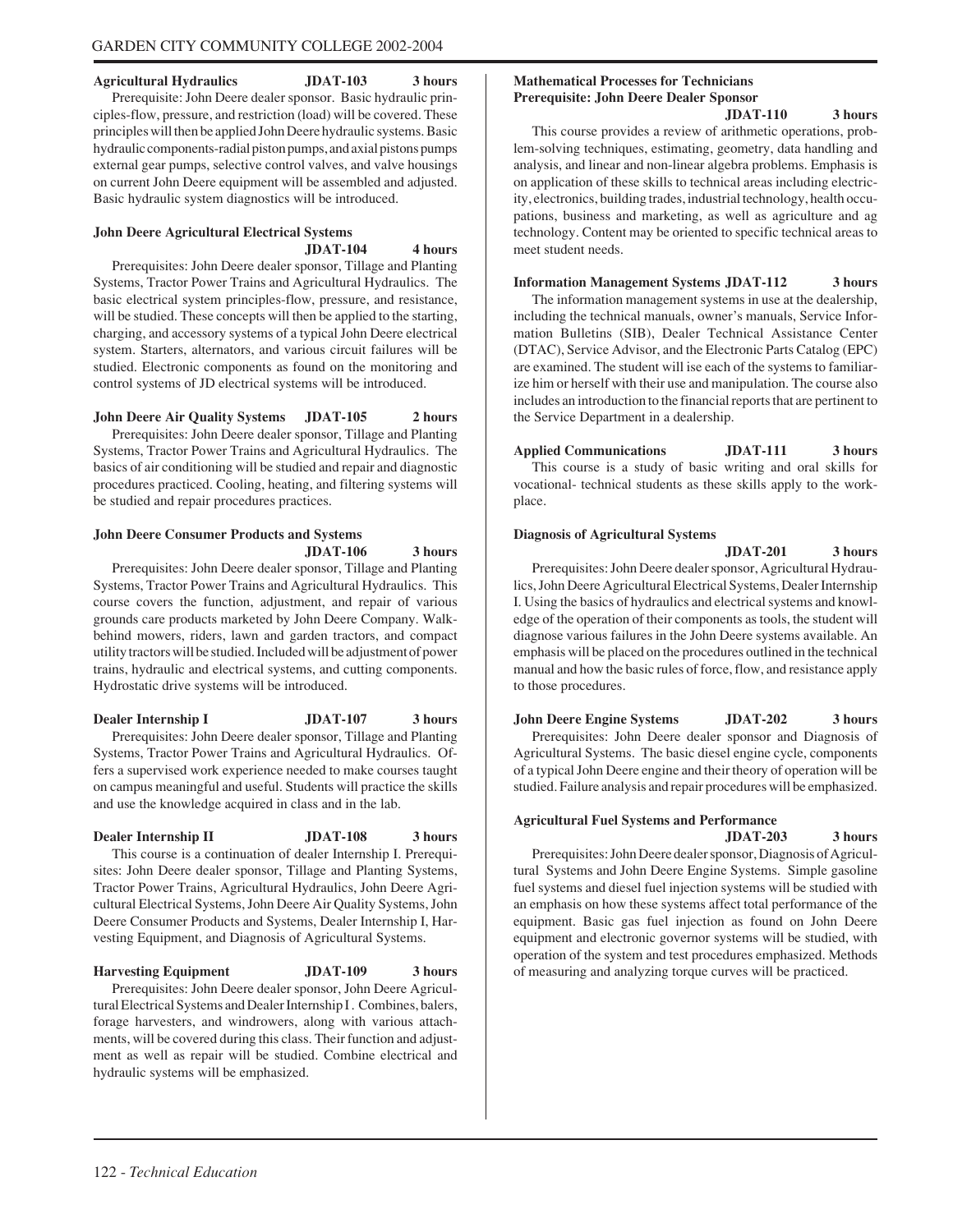### **ANIMAL SCIENCE**

### **Animal Diseases and Health ANSI-101 3 hours**

This course is a study of diseases that affect farm animals including prevention, treatment, symptoms and medicines.

**Principles of Animal Science ANSI-102 3 hours** This course studies the basic principles of animal agriculture including health, reproduction, genetics, nutrition, marketing, economics, meats and systems of production. It is recommended this class be taken concurrently with Animal Science and Industry Lab.

#### **Animal Science and Industry Lab ANSI-103 1 hour**

This course includes field trips and laboratory exercises to observe livestock related operations and activities. Animal Science and Industry Lab includes the study of feedlots, farm production operations, meat processing, digestive systems, reproductive systems and marketing operations. This course is to be taken concurrently with Principles of Animal Science.

#### **Commercial Feedlot Operations ANSI-104 1 hour**

This course is a study of the principles, philosophy and organization of the commercial feedlot industry. Commercial Feedlot Operations includes the economics of cattle feeding, marketing methods and management concerns.

**Cow-Calf Operations ANSI-105 2-3 hours** This course is a study of cow and calf operations in Kansas, with emphasis on performance, selection, methods of productions, management problems and techniques, forage utilization and economic situations of cow-calf enterprises.

**Dairy and Poultry Production ANSI-106 3 hours** This introductory course in dairying and poultry husbandry emphasizes management, breeds, production testing, diseases, sanitation, feeding and facilities.

#### **Animal Nutriton (Livestock Feeding) ANSI-107 3 hours**

This course includes the selection and preparation of feeds and the study of the digestive system and process of nutrition; the nutritional requirements and theory of practical economy for the maintenance growth and finishing of all classes of farm animals.

**Livestock Selection ANSI-108 2 hours** This course is a study of livestock selection and evaluation, including carcass analysis, breeding animal evaluation and estimation of market animal carcass traits.

#### **Livestock Judging ANSI-109 2 hours** This course is an advanced study of meat animal evaluation with emphasis on competition preparation.

**Swine Production ANSI-110 3 hours** A study of the principles of swine production in the areas of breeding, nutrition, health, marketing and management.

#### **Special Topics in Livestock Management**

**ANSI-120 1-3 hours** This course includes special problems in livestock management, feeding and feedlot mechanization, or meat animal evaluation.

**Horse Science ANSI-140 3 hours**

This course is a study of the care and management of the different types and breeds of horses including evolution, selection, breeding, feeding, and health.

**Horsemanship ANSI-141** 1 hour This course studies selection, grooming and feeding of pleasure horses and selection and care of riding equipment. Mounted sessions include trail riding and show arena. Student must have own horse or access to one.

#### **Rodeo Techniques I, II, III, IV**

This course is open to members of the student body with the consent of the instructor. A complete study in theory and fundamentals of rodeo will be undertaken with emphasis placed upon the methods of training for each event.

| Rodeo Techniques I   | <b>ANSI-142</b> | 1 hour |
|----------------------|-----------------|--------|
| Rodeo Techniques II  | <b>ANSI-143</b> | 1 hour |
| Rodeo Techniques III | <b>ANSI-144</b> | 1 hour |
| Rodeo Techniques IV  | <b>ANSI-145</b> | 1 hour |

#### **AGRONOMY**

**Crops AGRO-101 4 hours** This course is a study of the principles of the production of economic plants, including morphology, taxonomy, physiology, ecology, propagation, preservation, storage and utilization. Three hours recitation- lecture and two hours laboratory per week.

#### **Range Management AGRO-102** 3 hours

Prerequisite: Botany or consent of instructor. This course studies field identification of range plants and types, recognition of their value and ecological requirements, grazing and capacity survey methods and field examination of better management practices.

**Soils AGRO-103 4 hours** Prerequisite: General Chemistry or consent of instructor. This course studies fundamental principles underlying formation, fertility and management of soils. Three hours recitation-lecture and two hours lab per week.

**Fertilizers AGRO-105 3 hours** This course provides a study of the management of plant nutrients in agronomic systems for economic response and environmental protection, diagnosis of nutrient availability and prediction of crop response to fertilizers as well as interactions between nutrient response and properties of soil.

**Pesticides AGRO-109 3 hours** This course provides a study of the purpose, use, and safe handling of pesticides as well as an extensive study of the different types of pesticides available. Also addressed will be incorporation of best management practices that will aid in productivity of production systems and protect our natural resources.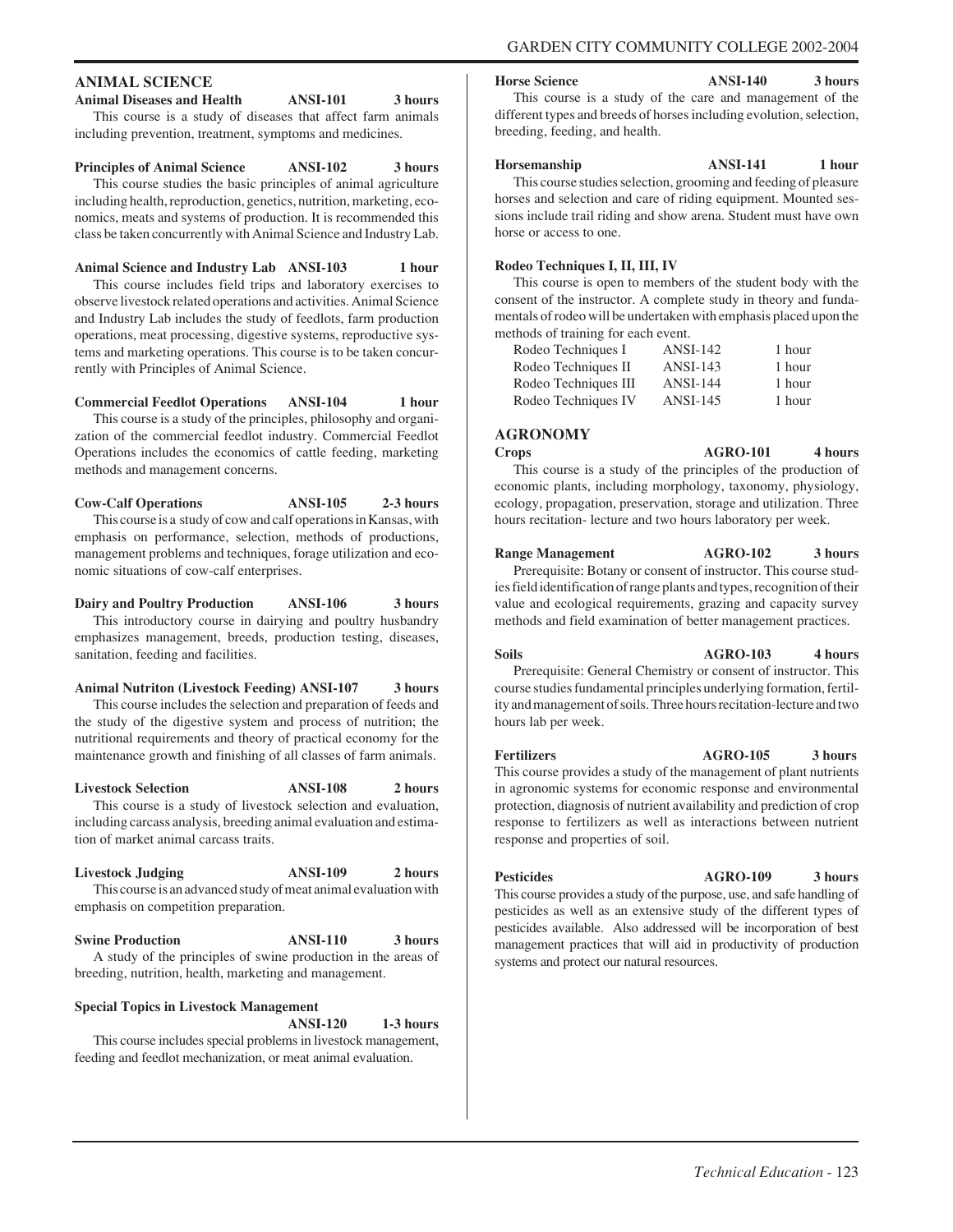#### **Special Topics In Crops Management**

#### **AGRO-120 1-3 hours**

This course will provide a variable credit course designed to meet the needs of students who are currently involved in production agriculture as well as students who are taking courses to prepare them to enter the field of production agriculture. The course will provide the learner with new and most current information relating to the management of crop production concepts and activities.

#### **AGRI-ECONOMICS**

#### **Introduction to Agricultural Economics**

**AGEC-100 3 hours**

This course studies the contribution of the agricultural sector to the national economy. Introduction to Agricultural Economics covers production and consumption, supply and demand elasticity's, marketing and budgeting of agricultural products and enterprises.

Farm Management **AGEC-102** 3 hours This course studies the functions and activities of management in the organization and control of farm and ranch resources. Activities of management emphasized are taxes, land and capital acquisition, labor management, and estate planning. An accounting background is helpful but not required.

#### **Futures Marketing and Hedging AGEC-103 3 hours**

This course covers the basic mechanics of the commodity futures markets. Fundamental analysis and technical analysis are studied as they relate to the speculator and the hedger.

#### **Farm Management for Practitioners**

**AGEC-105 3 hours** The primary activity of a farm manager is making decisions. Through the steps of the decision making process, the farm manager must be able to use economic principles, budgeting procedures and information systems as the roots from which he/she can draw conclusions. This course will present learning activities which will help the participant understand these principles. Exercises and teaching activities are designed to mold the characteristics needed in present and future farm and ranch managers.

#### **GENERAL AGRICULTURE**

**Agriculture In Our Society AGRI-100 1 hour** This is an orientation course with emphasis on agriculture and agribusiness with career and vocational opportunities being explored.

### **Agriculture Internship**

| (Spring) | <b>AGRI-120</b> | 4 hours |
|----------|-----------------|---------|
| (Summer) | <b>AGRI-121</b> | 4 hours |
| (Fall)   | <b>AGRI-122</b> | 4 hours |
|          |                 |         |

A supervised work experience in an agricultural operation, this course may be a part of these programs of study:

Feedlot Technology

Agricultural Mechanics

Meat Animal Evaluation

Production Agriculture

Sales and Services

Students may choose their areas of greatest interest or specialization.

Agriculture Internship involves the students in employee-employer-instructor relationships. A diary of daily activities with a summary will be required. Student, employer and instructor will meet to determine and plan specific educational objectives to be

accomplished during the field study period. Prior and related course work with departmental consent is required.

#### **Introduction to Food Science MEAT-103 3 hours**

This course provides an introduction and survey of the relationships between food raw materials and their methods of manufacturing, distribution and consumption. Introduction to Food Science will deal with various kinds of foods and the problems associated with preservation, processing and wholesomeness.

#### **Principles of Meat Science MEAT-104 3 hours**

This course is a study of muscle, organ and carcass composition and the processing required to produce wholesome meat products. Principles of Meat Science will include the fundamentals of dressing, curing, grading, specialty product manufacturing and byproduct utilization.

#### **Meat and Carcass Evaluation MEAT-105 3 hours**

This course is a study of beef carcass yield and quality grades, pork carcass grades and lamb carcass grades. Meat and Carcass Evaluation will involve a study of the factors used to determine grades and how those factors are determined. Evaluation of wholesale cuts will also be included.

#### **Classification, Grading and Selection of Meats MEAT-112 3 hours**

This course includes advanced grading of beef, pork and ham carcasses with special emphasis on correlation of grading factors with USDA. Provides preparation for meat judging team. Six hours recitation/lab per week. Requires consent of instructor.

#### **Principles of Meat Evaluation MEAT-113 3 hours**

This course includes the evaluation and grading of beef, pork and lamb carcasses and whole sale cuts. Provides advanced preparation for meat judging team. Six hours recitation/lab per week. Requires consent of instructor.

#### **INDUSTRIAL EDUCATION**

#### **Home Maintenance & Repair INED-104 3 hours**

This course is designed for the person interested in learning to perform various repair and maintenance tasks. Units may cover hand tools, portable power tools, fasteners, paneling, molding, floor repair, door adjustments, ceiling tile, sheetrock, wood finishing, painting, minor plumbing and minor electricity. Home Maintenance & Repair may also include maintenance and repair of tools and equipment in the building trades.

#### Finishing (Wood) **INED-105** 3 hours

This course includes the use and application of finishes, stains and fillers that are applied by brush and spraying. Special attention is given to modern techniques of finishing procedures.

#### **Wood Production Methods INED-106 3 hours**

 (Beginning Woodwork) This course stresses safety in woodworking and the use and care of tools, materials and the process of woodwork in industry. Wood Production Methods involves the production, construction and finishing processes.

#### **Machine Woodworking INED-107 3 hours**

This course includes the use of power woodworking machines in the wood related industries, their care and maintenance, construction of projects.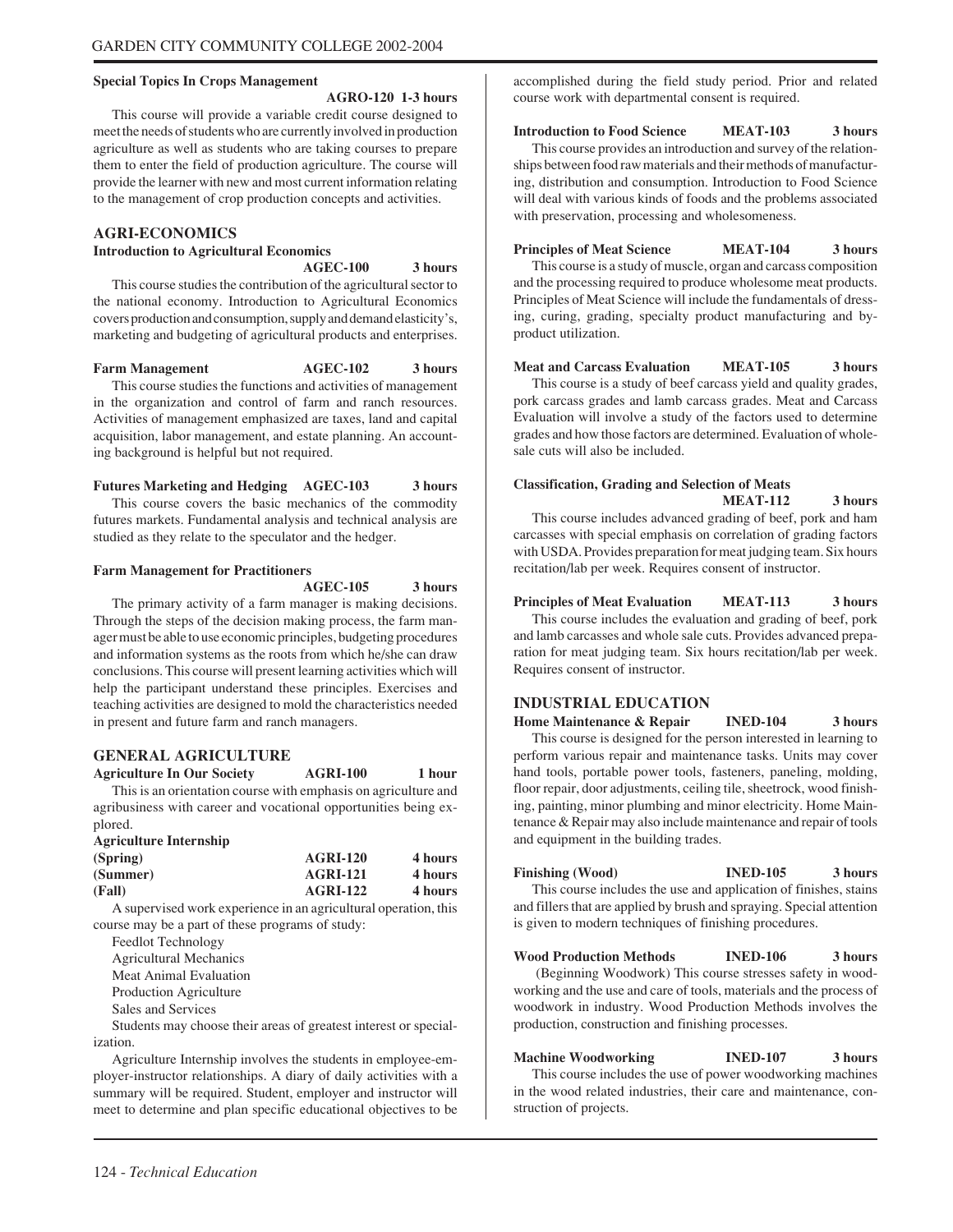#### **Furniture Finishing & Repair INED-109 3 hours**

This course is designed for the do-it-yourselfer interested in repairing and refinishing furniture in the home. Two hours lecture and two hours lab per week.

#### **Concepts in Engineering Technology**

**INED-110 3 hours**

This course is open to students enrolled in the engineering programs. Concepts in Enginerring technology is a survey course for background information in agricultural, architectural, and civil engineering. This course is preparatory for the engineering technician certification.

#### **Electricity I INED-111** 3 hours

This course covers basic elements of electricity and wiring procedures including elementary DC circuit and network analysis. Emphasis is placed on residential wiring requirements and techniques. The National Electrical Code (NEC) ( R) is used.

#### **Electricity II INED-112** 3 hours

Prerequisite: Electricity I or consent of instructor. This course is continuation of Electricity I. This course covers additional aspects of residential wiring, including loads and service calculations. The NEC is used extensively.

#### **Electricity III INED-113** 3 hours

Prerequisite: Electricity II or consent of instructor. This course covers AC electricity including inductance, capacitance, reactance, apparent and true power and impedance. It includes basic AC circuit and power factor analysis, as well as an introduction to three phase AC, transformer practices, installation sizing and analysis.

#### **Electricity IV INED-114** 3 hours Prerequisite: Electricity III or consent of instructor. This course

includes meters, motor theory, generator theory, applicable NEC reference, conduits, boxes, special appliances, overcurrent protection, hazardous locations, and special wiring applications.

**Plumbing I INED-115** 3 hours This course studies basic elements of plumbing: concepts and patterns of city services, fittings, tools and connection, and roughin service repair work.

#### **Plumbing II INED-116** 3 hours

This course studies residential rough-in, ground work, drainage, water rough-in, gas rough-in, sewer rough-in and installation of fixtures.

#### **Plumbing III INED-117** 3 hours This course studies power equipment application, maintenance, safety and systems layout.

**Plumbing IV INED-118** 3 hours This course studies the layout and design of residential and commercial buildings, cost estimation and job bidding. Three hours lecture per week.

**Trade Seminar INED-119 2 hours** This course is a seminar to review present and new regulations regarding national and local codes or new building methods or products.

#### GARDEN CITY COMMUNITY COLLEGE 2002-2004

**Upholstery INED-120 3 hours**

The history of upholstery, the use of tools, machines, supplies and equipment, and performing the operations required in upholstery are included in this course.

**General Metals INED-121 3 hours** This basic course deals with the processes, equipment, materials, products, organizations and problems of the metal work industries. Theory in the areas of bench metal, foundry, machine shop welding, forging, pipe work, tool making, ornamental metal and sheet metal is included.

**Machine Shop INED-122** 3 hours Prerequisite: General Metals or instructor's approval. This course studies general machine shop practices, use of bench tools, engine, lathe and related machines and equipment. Two hours lecture and two hours lab per week.

**Safety Codes (OSHA) INED-130 2 hours** This is a study of causes and prevention of accidents in shop and industry. Codes and government regulations may be reviewed. Two hours lecture per week. May be offered as seminar or workshop.

**Driver Education INED-140** 3 hours This course is an introduction to objectives, instructional content and methods of safe and defensive driving. Laboratory experience involves instruction of student driver in dual controlled vehicles.

**Projects INED-150 2 hours** Prerequisite: permission of instructor. This course is designed to fill the needs of students wanting additional special training or experimentation with certain processes, techniques or materials in industry. This course may be repeated.

| Field Study I   | <b>INED-151</b> | 4-6 hours |
|-----------------|-----------------|-----------|
| Field Study II  | <b>INED-152</b> | 4-6 hours |
| Field Study III | <b>INED-153</b> | 4-6 hours |

The student will choose the area of specialization of greatest interest to him or her. This course involves the students in an employee-employer-instructor relationship. A diary of daily activities with a summary will be required. The student is responsible for securing work, the nature and extent of which may qualify for four to six credit hours. Department consent is required.

#### **BUILDING TRADES**

Carpentry I BLDG-105 6 hours

This course is actual hands-on experience in the construction of a house. Includes site layout, blueprint reading, floor, wall and roof framing, cornice construction, application of siding, roofing, exterior doors, windows, job and tool safety.

#### Carpentry II BLDG-106 3 hours

This course is a continuation of Carpentry I. Hands-on- experience in the construction of a house. Carpentry II includes thermal and sound insulation, dry-wall construction, painting, finishing interior trim, stair construction, laying ceramic tile, job and tool safety is also included.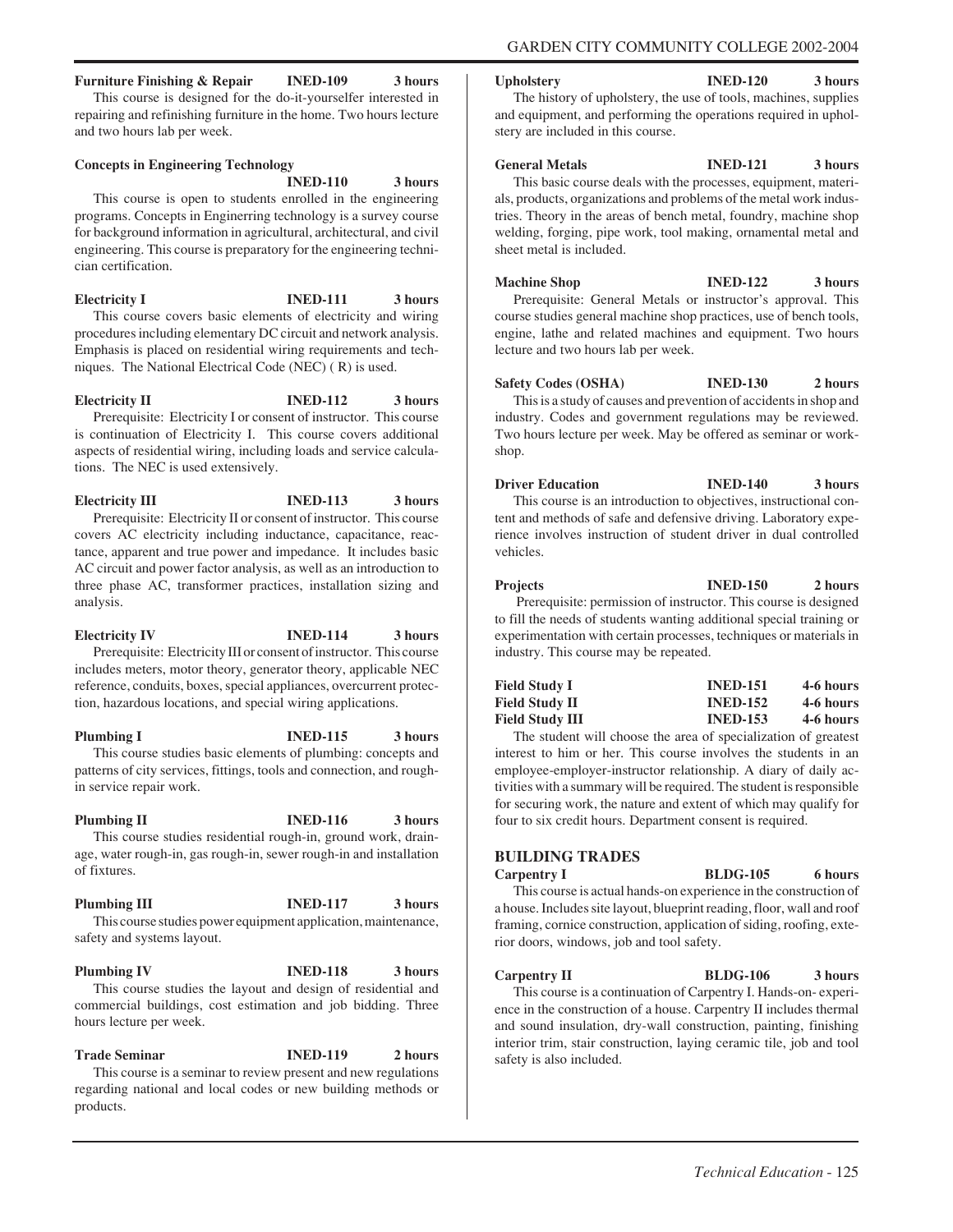**Cabinet Making I BLDG-108 3 hours** Prerequisite: Wood Production Methods. This course is a study of woodworking machines and safety. Proper selection of materials, design and construction of projects using cabinet making techniques.

#### **Cabinet Making II BLDG-109 3 hours** This course includes on-the-job experience planning and build-

ing kitchen cabinets, laying formica, setting interior doors, installing interior molding and trim. Job and tool safety.

#### **Building Materials and Construction Methods BLDG-110 3 hours**

This course includes a study and evaluation of various residential construction methods involving floor, wall, roof framing. Energy saving techniques for construction, cost saving techniques for framing and proper application of various building materials, and code requirements as applied to residential construction are included.

**Construction Management BLDG-111 2 hours** This course includes a study of essential information needed for management of a residential construction business.

**Construction Estimating BLDG-117 3 hours** Prerequisite: Carpentry I & II or consent of instructor. This is a course to teach the student to estimate and prepare material and labor quantity surveys by making complete cost estimates from blueprints according to building codes, specifications and local building regulations.

**Building Codes BLDG-120 2 hours** This course is a study and interpretation of the uniform code. Building specifications, zoning ordinances and building regulations.

**Brickmasonry I (Block Laying) BLDG-130 3 hours** This course studies characteristics, specifications, terminology and use of vertical construction of masonry units (light weight block, brick, concrete block, stone, glass brick) as bonded together by mortar.

**Brickmasonry II (Brick Laying) BLDG-13l 3 hours** This course is to be taken concurrently with Brickmasonry I. Brickmasonry II studies advanced original problems in brick laying, including brick veneer, composite walls, estimating and building codes.

**Surveying I** BLDG-160 3 hours This course studies the use and care of the engineer's tape, builder's level and transit, level instrument, rod and note taking with emphasis on land surveying and computations. Course may include building layout, elevations, and drainage problems.

Surveying II BLDG-16l 3 hours Advanced application of plotting-measurement and use of the transit level in layout of plots and land survey. Two hours lecture and two hours lab per week.

#### **DRAFTING TECHNOLOGY**

#### **Drafting I (Beginning Drafting) DRFT-10l 3 hours**

This course is designed for students with little or no drafting experience. Lettering, freehand working sketches of simple machine parts, orthographic and pictorial drawings are objectives of the course.

**Drafting II** DRFT-102 3 hours Prerequisite: Drafting I. This course studies machine drawing, sketches of machine parts and preparation of working drawings, detailing of machines from sketches, notes, assembly drawings.

**Engineering Drawing I ENGR-105 3 hours** This course is a study of shape and size description of objects. Orthographic drawing and various pictorial drawing methods will be employed. Use of the equipment, reproduction methods, dimen-

sion techniques and lettering will be taught.

**Engineering Drawing II ENGR-106 3 hours** Prerequisite: Engineering Drawing I. This course studies machine drawing, sketches of machine parts and preparation of working drawings, detailing of machines from sketches, notes, assembly drawings and introduction to computer aided drafting.

**Computer Aided Drafting I DRFT-104 3 hours** Prerequisite: Engineering Drawing I. This course studies forms of computer graphics, identifying component parts of CAD system and how to use menu options. Definition and operation of CAD 2- Dimensional system using basic input and output modes, coordinate types and geometric entities to create 2-D drawings are included.

**Computer Aided Drafting II DRFT-204 3 hours** Prerequisite: Computer Aided Drafting I. This course in computer aided drafting is designed to expand the student's understanding and knowledge of the geometric aspects of computer graphics, two and three-dimensional homogeneous transformations, hidden line and surface removal, mesh modeling, menu modifications, applications, and current topics related to computer aided drafting.

**Building Design DRFT-105 3 hours** Prerequisite: Engineering Drawing or Graphics I or consent of instructor. This course includes planning and drawing building plans, method of construction, specifications and design principals.

**Architectural Drawing DRFT-106 3 hours** Prerequisite: High school Drafting or consent of instructor. Drawings will include floor plans, elevations, plot plans, methods of construction and cost estimates. This course includes computer aided drafting applications.

#### **Architectural or Technical Illustration**

**DRFT-107 3 hours** The course is devoted to illustrated graphics. Illustrations are the backbone of industrial visual aids. Students may choose architectural or machine drawing. Rendering by shading and air brush will be incorporated.

**Survey Drafting DRFT-108 3 hours** This course consists of composing and drafting from survey field notes, including building site layouts, traverses, and practical surveying techniques.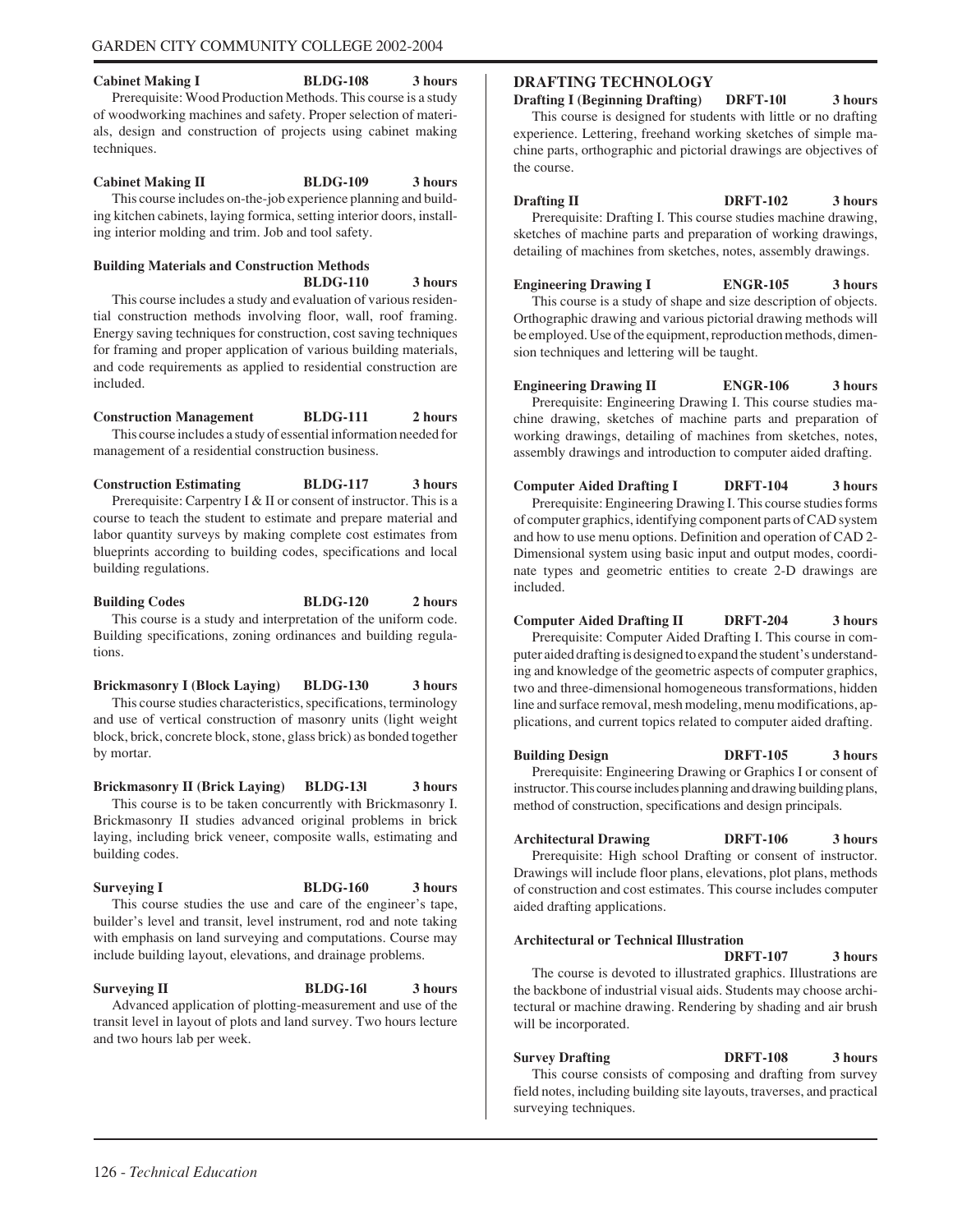#### **Special Problems in Drafting DRFT-109 3 hours**

Prerequisite: Engineering Drawing II or consent of instructor. This course includes a study of industrial practices in specialized areas of drafting selected for the individual student. The course may include CAD operation. Special Problems in Drafting may be repeated for credit not to exceed six hours.

#### **Blueprint Reading for Machine Shop Practice DRFT-132 3 hours**

The course will include three-view drawings of projections, dimensions, angles, fillets and rounds, cylinder, tolerance, taper and finish marks, angular tolerances, necking, two-view and oneview drawings, screw threads, keyways, weld symbols, and actual reading of blueprints.

#### **Robotics DRFT-180 3 hours**

This is an applied course in the fundamentals and applications of industrial robots. Topics include microprocessors, computer vision, drive systems, sensors, gripper design, safety, economics, design for assembly, flexible manufacturing systems, and case studies. A major emphasis is placed on a term project involving an actual industrial problem.

#### **Animation I DRFT-210 3 hours**

Prerequisites: Computer Aided Drafting I and II or consent of instructor. This course includes study in producing realistic shapes that move with natural motion. Student will model, animate and render drawings of all kinds with shading, texture, transparency, and reflection mapping, as well as generate architectural walkthroughs and realistic simulations.

#### **CAD Applications I DRFT-215 3 hours**

Prerequisites: Computer Aided Drafting I and II. This course is a study in shape creation and reproduction. Computer generated shapes of solid objects are reproduced by computer controlled multi-axis machines. This course will include study and use of various coordinate systems.

#### **INDUSTRIAL PRODUCTION TECHNOLOGY Manufacturing Principles & Processes**

**INPR-100 3 hours**

This course is a hands-on study of the manufacturing process. Concepts are introduced through a student project involving product planning; material selection and procurement; material processing; and product marketing and distribution. Safety, tools, materials and processes are emphasized.

#### **Electronics I INPR-102 3 hours** This course covers DC electronics including basic electron theory,

magnetism, basic physical laws, resistance, simple electronic instruments and series and parallel circuit analysis. Circuits are constructed during laboratory exercises and tested to emphasize concepts.

#### **Electronics II INPR117** 3 hours

Prerequisite: Electronics I or consent of instructor. This course is a continuation of Electronics I and introduces AC circuit concepts of inductance and capacitance in circuit analysis. The course also covers reactance, impedance, power in AC circuits and transformer analysis. Introductory solid state device concepts are presented for power supply analysis. Circuits are constructed and tested during laboratory exercises to emphasize concepts.

#### **Electronic Circuits Systems I INPR-103 4 hours**

Prerequisite: Electronics II or consent of instructor. This course is a study of the design and function of different electronic circuits. Troubleshooting of these circuits is also emphasized.

#### **Digital Logic/Circuits I INPR-118 3 hours**

Prerequisite: Electronics II or consent of instructor. This course studies digital techniques, binary and decimal number systems and codes, components of digital circuits, logic gates, integrated circuit families, and an introduction to Boolean algebra as applied to logic operations. Students build and test circuits.

#### **Digital Logic/Circuits II INPR-119** 3 hours

Prerequisite: Digital Logic/Circuits I or consent of instructor. This course is a continuation of Digital Logic/Circuits I. This course covers Boolean algebra and circuit minimization techniques, circuit implementations of counters, registers, memory, combinational logic circuits, troubleshooting and more. Students build and test circuits.

### **Shielded Metal Arc Welding (stick) and**

**Oxy Fuel Cutting (torch) INPR-141 3 hours** This course covers the study of Shielded Metal Arc Welding and Oxy Fuel Cutting (SMAW/OFC). It includes technical information based on AWS recommended competencies as well as teacher demonstration and hands on application by the student. This course will be hand tailored to students of all skill levels from beginning and intermediate to advanced students who wish to work toward SMAW certification.

#### **Gas Metal Arc Welding and Flux Core Arc Welding (GMAW/FCAW)** INPR-142 3 hours

Formerly known as MIG

This course covers the study of Gas Metal Arc Welding and Flux Core Arc Welding (GMAW/FCAW). It includes technical information based on AWS recommended competencies as well as teacher demonstration and hands on application by the student. This course will be hand tailored to students of all skill levels from beginning and intermediate to advanced students who wish to work toward GMAW/FCAW certification.

#### **Gas Tungsten Arc Welding (GTAW/TIG)**

#### **INPR-143 3 hours**

This course covers the study of Gas Tungsten Arc Welding (GTAW/ TIG). It includes technical information based on AWS recommended competencies as well as teacher demonstration and hands on application by the student. This course will be hand tailored to students of all skill levels from beginning and intermediate to advanced students who wish to work toward GTAW certification.

#### **Special Projects INPR-144 3 hours**

Prerequisite: Completion of one Welding course and consent of the instructor. This course covers a variety of special projects mutually agreed upon by the instructor and student. It includes technical information as well as teacher demonstration and hands on application by the student. This course will be hand tailored to students of intermediate to advanced skill. Students may use this course to finalize preparation for the AWS Entry Level Welder certification, or to work on project construction.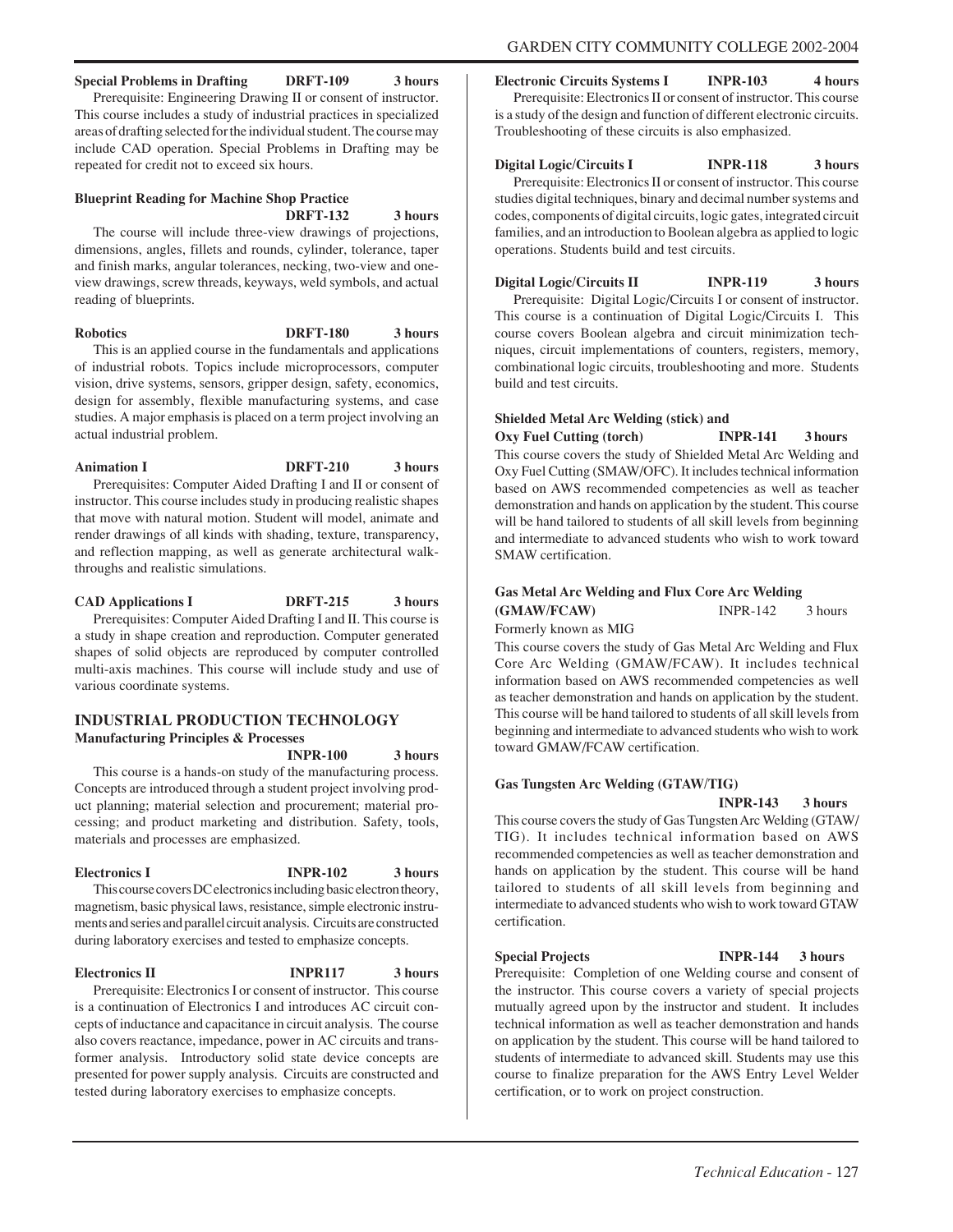#### GARDEN CITY COMMUNITY COLLEGE 2002-2004

**Special Topics INPR-146 3 hours**

Prerequisite: Completion of one Welding course and consent of the instructor. This course will cover the study of a variety of special welding topics and may be delivered in a variety of settings. It will include technical information based on AWS recommended competencies as well as teacher demonstration and hands on application by the student. This course will be hand tailored to students of all skill levels from beginning and intermediate to advanced students who wish to work toward AWS certification.

#### **Welding Internship INPR-145 1-6 hours**

This course is a supervised work-study program in which students will work under the supervision of an employer and the college instructor. Although the student will be gainfully employed, he/ she will be in a learning environment to obtain the skills necessary for employment in industries that require welding skills. The student will learn workplace skills in addition to the skills needed for the job. Internships provide the actual hands-on application to an educational curriculum. The learning objectives will be coordinated between the student and the supervising instructor. A journal of education activities will be maintained and student progress will be monitored.

**Industrial Maintenance I INPR-140 3 hours** Hands-on exposure is provided to the most basic elements of rotating machinery. Safety, laws on motion and properties of materials are reviewed. Bearing, shaft couplings and alignment and vibrations analysis are covered with emphasis on conditions analysis and trouble-shooting.

**Basic Hydraulics INPR-160** 3 hours This course is the study of hydraulic (oil) system components and circuits. Students draw circuits using ISO symbology, select components that provide functions required by a given circuit problem and build working circuits. Safety, pressure-force and flow relationships, metering for actuator speed control, ac- tuator

holding and positioning and filtration are emphasized.

**Advanced Hydraulics INPR-161 3 hours** Prerequisite: Basic Hydraulics or consent of instructor. Students are introduced to additional hydraulic components and their circuit applications. These components include flow dividers, priority valves, motor controls, piloted pressure relief valves, sequence valves, counter balance valves, and accumulators. Students design and build circuits common in industrial and mobile applications.

#### **Electro-Hydraulics INPR-162 3 hours**

Prerequisite: Basic Hydraulics or consent of instructor. This course introduces the use of electric controls in conjunction with the hydraulic circuits studied in Basic Hydraulics classes.

#### **Basic Pneumatics INPR-170** 3 hours

This course includes the study of pneumatic (air) system components and circuits. Students draw circuits using ISO symbology, select components that provide functions required by a given circuit problem and build working circuits. Memory/pilot control, logic control, speed control, timing, sequencing and coordinated motion are emphasized.

#### **Advanced Pneumatics INPR-171 3 hours**

Prerequisite: Basic Pneumatics or consent of instructor. Advanced Pneumatics continues the study of pneumatic circuits including their design and application to industrial processes. Emphasis is shifted to coordinated motion controls and logic needed to operate the pneumatic systems. Stop and emergency stop procedures are also emphasized.

#### **Electro-Pneumatics INPR-172 3 hours**

Prerequisite: Basic Pneumatics or consent of instructor. Electro-Pneumatics introduces the use of electrical controls in conjunction with pneumatic circuits studied in Basic Pneumatics class.

**Programmable Logic Controls INPR-190 3 hours** Prerequisite: Electro-Pneumatics or consent of instructor. This course introduces the use of Programmable Logic Controls (PLCs) in industrial processes. Pneumatic circuits are used to illustrate the application of the PLC. Students are introduced to ladder programming by constructing circuits, preparing the PLC program and

#### **Computer Integrated Manufacturing and Processing I INPR-191 3 hours**

testing circuits.

Prerequisite: Programmable Logic Controls. This course introduces students to the integrated control of automated processing, manufacturing, packaging and handling machinery in manufacturing processes. Different industrial modules are provided for students to program and operate with a PLC. Each module is then integrated into a coordinated industrial process.

#### **Statistical Process Control INPR-201 3 hours**

Prerequisite: Consent of instructor. This course provides training in use of statistical methods to evaluate business/industrial processes for improvement of product or service quality. This course will be offered for any business/industry desiring to implement total quality management concepts as related to process flow, data collection/analysis, charting and evaluation of process capability.

#### **Seminar in Industrial Production Technology INPR-210 1-3 hours**

Prerequisite: Consent of instructor. This seminar will provide training on new and advanced equipment and processes of current significance to industry.

#### **AUTOMOTIVE TECHNOLOGY**

**Small Gasoline Engines AUTO-100 3 hours** This course studies principles and function of two and four cycles one-cylinder internal combustion engines, carburetion, lubrication, electrical, cooling systems, maintenance, repair and overhaul will be explained.

**Preventive Maintenance AUTO-101 3 hours**

Prerequisite: Small Gasoline Engines or consent of instructor. This course covers a general overall view of the basic systems in an automobile. The objective is to acquaint the student with the basic systems that are common to today's automotive vehicles; to develop a proficiency in the use and care of hand tools and shop equipment; understand and practice safety procedures; general operation of each system and the care and light maintenance of these systems.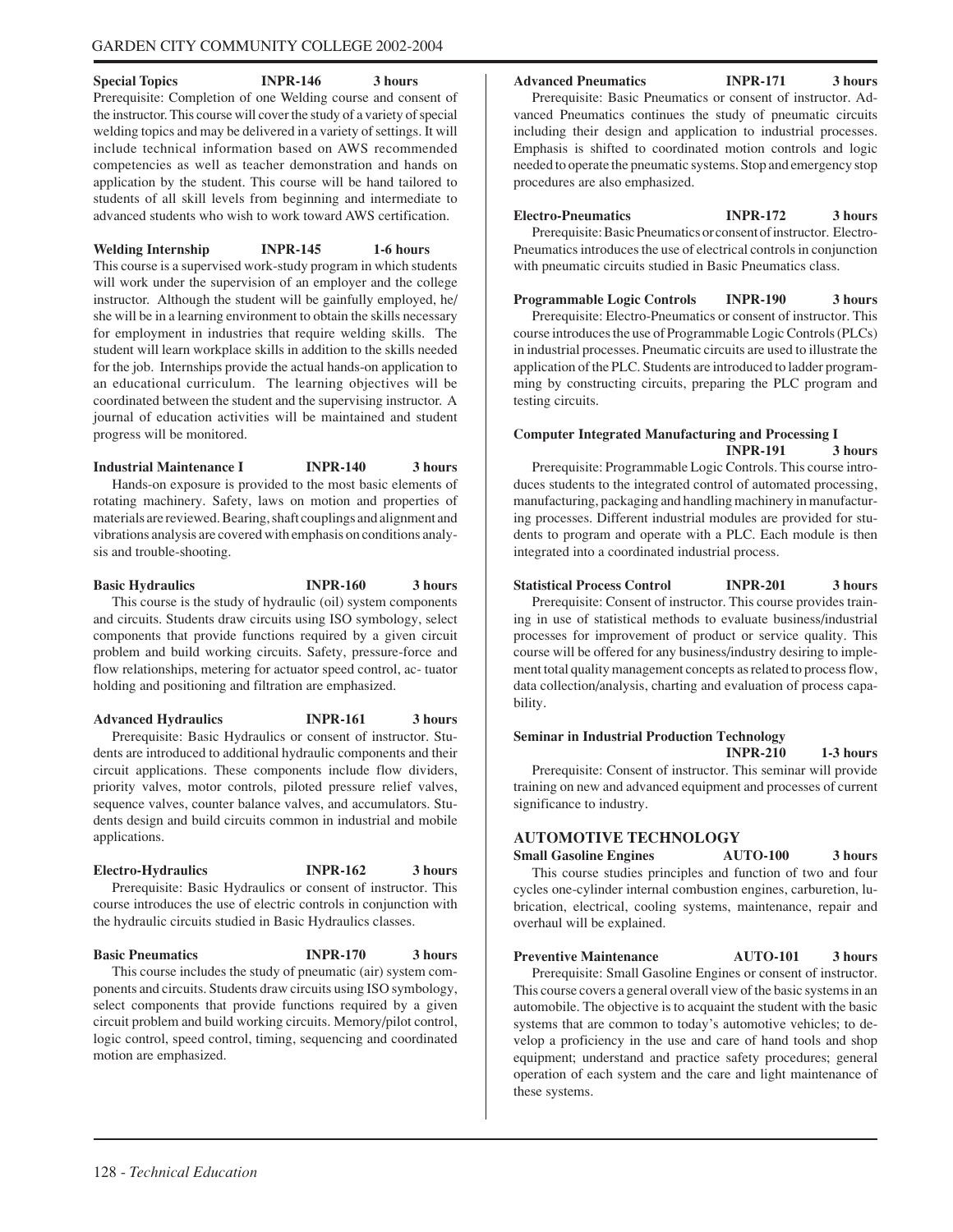#### **Automotive Mechanics I AUTO-102 3 hours**

Prerequisite: Preventive Maintenance or consent of instructor. This course is a continuation of Preventive Maintenance. Automotive Mechanics I covers a general overall view of the basic systems in an automobile. The objectives are to acquaint the student with the basic systems that are common to today's automotive vehicles; to develop a proficiency in the use and care of hand tools and shop equipment; understand and practice safety procedures; general operation of each system and the care and light maintenance of these systems.

#### **Engine Repair AUTO-103 3 hours**

Prerequisite: Small Gasoline Engines, Automotive Mechanics I or consent of instructor. This course provides a study of the operation, problem diagnosis and repair of the multi-cylinder internal combustion engine. Theory of operation, problem analysis and complete overhaul procedures will be covered. Use of proper test equipment, special tools and diagnostic procedures, and appropriate repair methods will be addressed. Emphasis will be on the latest engine designs.

**Manual Drive Trains and Axles AUTO-104 3 hours**

Prerequisite: Automotive Mechanics I or consent of instructor. This course is a study of the operation, diagnosis and repair of automotive manual power trains to include RWD transmissions and FWD transaxles, propeller shafts and CVs, clutches and RWD differential assemblies. Theory of operation, problem analysis, replacement and complete overhaul procedures will be covered. Use of proper test equipment, special tools and diagnostic procedures, along with appropriate repair methods will be addressed. Emphasis will be on the latest designs.

#### **Automotive Electricity and Electronics**

#### **AUTO-105 3 hours**

Prerequisites: Automotive I, or consent of instructor. This course includes a study of the operation, problem diagnosis and repair of automotive electrical systems. Included are starting, charging and ignition systems as well as chassis electrical systems. Theory of operation, problem analysis, replacement and/or repair procedures will be covered. Use of proper test equipment, special tools and diagnostic procedures, along with appropriate repair methods will be addressed. Emphasis will be on the latest system designs.

#### **Engine Performance I AUTO-106 3 hours**

Prerequisite: Automotive Electricity and Electronics or consent of instructor. This course includes a study of the operation, problem diagnosis, and repair of automotive computer-controlled electronic systems. Included are computer system operation and design, electronic ignition and engine control systems as well as chassis electronics. Theory of operation, problem analysis, replacement and/or repair procedures will be covered. Use of proper test equipment, special tools and diagnostic procedures, along with appropriate repairs methods will be addressed. Emphasis will be on the latest designs.

**Brakes AUTO-107 3 hours**

Prerequisites: Automotive Mechanics I, Automotive Electricity and Electronics or consent of instructor. This course is a study of the operation, problem diagnosis and repair of automotive brakes systems to includeconventional, power boost and ABS brakes systems. Theory of operation, problemanalysis, replacement and complete overhaul procedures will be covered. Use of propertest equipment, special tools and diagnostic procedures, along with appropriate repair methods will be addressed. Emphasis will be on the latest designs.

#### **Engine Performance II AUTO-108 3 hours**

Prerequisite: Engine Performance I or consent of instructor. This course includes a study of the operation, problem diagnosis and repair of automotive computer controlled electronic fuel delivery and emission systems. Included are computer system operation and design, computer-controlled carburetor, throttle body and multi-port fuel injection as well as emission control systems. Theory of operation, problem analysis, replacement and/or repair procedures will be covered. Use of proper test equipment, special tools and diagnostic procedures, along with appropriate repair methods will be addressed. Emphasis will be on the latest fuel delivery systems.

#### **Heating and Air Conditioning AUTO-109 3 hours**

Prerequisite: Automotive Mechanics I, Automotive Electricity and Electronics or consent of instructor. This course includes a study of the operation, problem diagnosis and repair of automotive climate control systems. System units to be studied are heating/ ventilating system, evaporator, condenser, receiver drier/accumulator and various compressor designs. Both thermostatic expansion valve and fixed orifice system will be studied. Theory of operation, problem analysis, replacement and/or repair procedures will be covered. Use of proper test equipment, special tools and diagnostic procedures, along with appropriate repair methods will be addressed. Emphasis will be on the latest system designs.

#### **Engine Performance III AUTO-110 3 hours**

Prerequisite: Engine Performance II or consent of instructor. Computer controlled engine tune-up and driveability concerns will be addressed. Theory and a systematic approach to diagnosis of vehicle driveability and exhaust emission concerns will be covered in lab work. This course allows for all previously studied engine performance theories to be applied in specially designed laboratory projects. Use of proper test equipment, special tools and diagnostic procedures, along with appropriate repair methods will be addressed. Emphasis will be on the latest computerized engine control systems.

#### **Automatic Transmissions and Transaxles**

**AUTO-111 3 hours**

Prerequisites: Automotive Mechanics I, Manual Drive Trains and Axles, Automotive Electricity and Electronics or consent of instructor. This course includes a study of the operation, problem diagnosis and repair of automotive automatic transmissions to include RWD and FWD vehicles. Theory of operation, problem analysis, replacement and complete overhaul procedures will be covered. Use of proper test equipment, special tools and procedures, along with appropriate repair methods will be addressed. Emphasis will be on the latest transmission designs.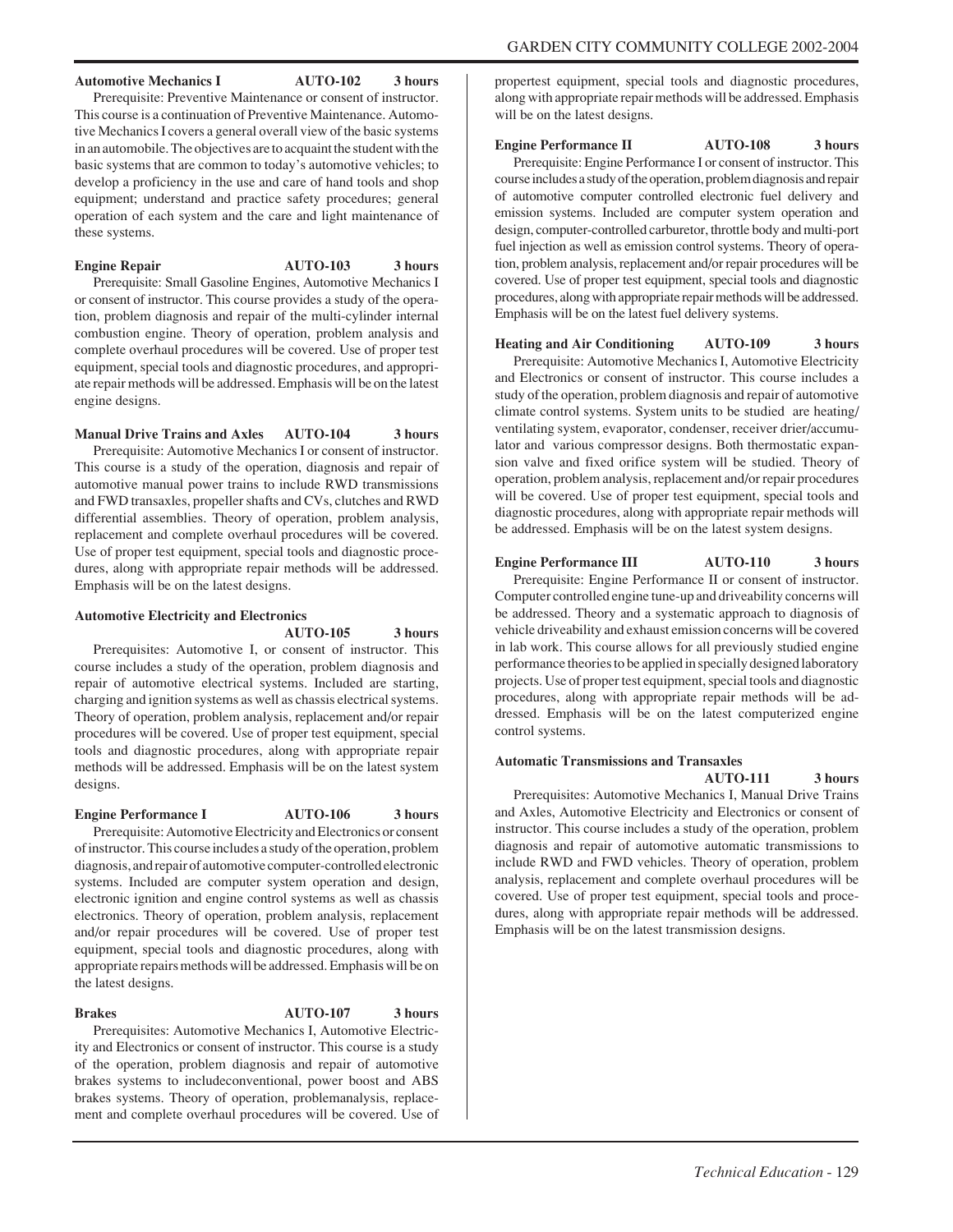#### **Suspension & Steering AUTO-112 3 hours**

Prerequisites: Automotive Mechanics I, Automotive Electricty and Electronics or consent of instructor. This course includes a study of the operation, problem diagnosis and repair of automotive suspension and steering systems. This course covers the evolution of steering and suspension systems as well as steering geometry. Both two and four wheel alignment will be explained as well as hands-on use of computerized four-wheel alignment measuring system. Theory of operation, problem analysis, replacement and/ or repair procedures will be covered. Use of special tools and diagnostic procedures, along with appropriate repair methods will be addressed. Emphasis will be on the latest designs.

#### **Internship I AUTO-113** 3 hours

Prerequisite: Dealership/ Independent Shop sponsor and Engine Repair, Manual Drive Trains and Axles, Enginer Performance I, Brakes, Suspension & Steering or consent of instructor. This course offers the supervised work experience necessary to make the courses taught on campus meaningful and useful. Students will practice the skills and knowledge acquired in classroom and laboratory projects in actual on-the-job situations.

**Internship II AUTO-114 3 hours**

Prerequisite: Dealership or Independent Shop sponsorship and Internship I, Engine Performance II and III, Heating and Air Conditioning, consent of instructor. This course offers the supervised work experience necessary to make the courses taught on campus meaningful and useful. Students will practice the skills and knowledge acquired in classroom and laboratory projects in actual on-the-job situations.

#### **AVIATION**

**Private Pilot Ground School AVIA-101 4 hours** This course is designed to prepare the student for the FAA written exam. Subjects include airplane systems, weather, navigation, regulations, safety, communications and airport layouts. This course includes a minimum of 60 hours lecture and recitation.

**Instrument Ground School AVIA-107 3 hours** This course is a study of the instruments, aircraft systems, publications, weather reports, navigation and other topics in preparation for the FAA written exam. This course includes a minimum of 45 hours of lecture and recitation.

#### **COSMETOLOGIST (1,500 clock hours) 44 cr. hrs.** Cosmetology I COSM-111 11 cr. hrs.

The student begins a study of the art and theory of shampooing, rinsing, hair shaping, hair structure, hair coloring, waving, chemical relaxing and hair pressing. A study of nails and manicuring is followed by facial massage, complete facial makeup and the removal of superfluous hair and the use of electrolysis. Hair styling and a study of the skin and scalp is undertaken.

#### Cosmetology II COSM-112 11 cr. hrs.

This is a continuation of Cosmetology I and a study of scalp disorders and treatments, bacteriology, anatomy, electricity and light therapy, basic chemistry and cosmetic chemistry. The law governing schools and salons is examined. The student will begin applying the practices learned on the patrons in the salon laboratory.

#### Cosmetology III COSM-113 11 cr. hrs.

This course is a continuation of Cosmetology II. The student should take the 1000 hour examination during this portion of the program. The examination will cover professional practices, life science, physical sciences, hair designing, business training and laws relating to cosmetology. Safety measures and oral tests may also be given.

Cosmetology IV COSM-114 11 cr. hrs. After successfully completing the 1000 hours written examination, the daily period assigned to theory shall be devoted to developing skills that will lead to productive employment in cosmetology. Oral and demonstration examinations shall be given upon the completion of the 1500 hour course of study.

**Manicurist (350 hours) COSM-109 10 cr. hrs.** Manicurist training includes manicuring, sculptured nails, pedicuring and all methods of caring for nails, hand and arm massage, sanitation, sterilization and care of equipment. Salesmanship, business training and laws relating to manicuring, and preparation for the written and oral tests are presented.

Cosmetology Seminar COSM-200 1-5 cr. hrs. Lectures, demonstrations, hairstyling, business management for salon operators, personnel management, new trends in hair styling, public relations are subjects for seminars. This course is for licensed cosmetologists only and is not part of the licensure program.

**Cosmetology Instructor COSM-209 9 hours**

Prerequisite: Must be a licensed cosmetologist with a minimum of one year on the job experience. Training includes lectures and demonstrations that will prepare a cosmetologist to become an instructor of cosmotology. Examinations shall be given upon the completion of the 300-hour course of study.

#### **LAW ENFORCEMENT & CRIMINAL JUSTICE Defensive Tactics/Karate CRIM-100 2 hours**

This course studies a system of defense and control techniques based upon established principles of hand-to-hand combat. Defensive and aggressive physical maneuvers, armed and unarmed opponents, club maneuvers, achievement of organic development, development of muscular skill, prevention of injury to the person will be studied.

### **Introduction to the Administration of Justice**

in contemporary American society.

**CRIM-101 3 hours** This course includes an introduction to the philosophy and history of law enforcement constitutional limitations, function and jurisdiction of agencies, survey of procedures from arrest to release, an attempt to evaluate the system's effectiveness and orientation on careers in the field. Introduction to the Administration of Justice examines the role of law enforcement and criminal justice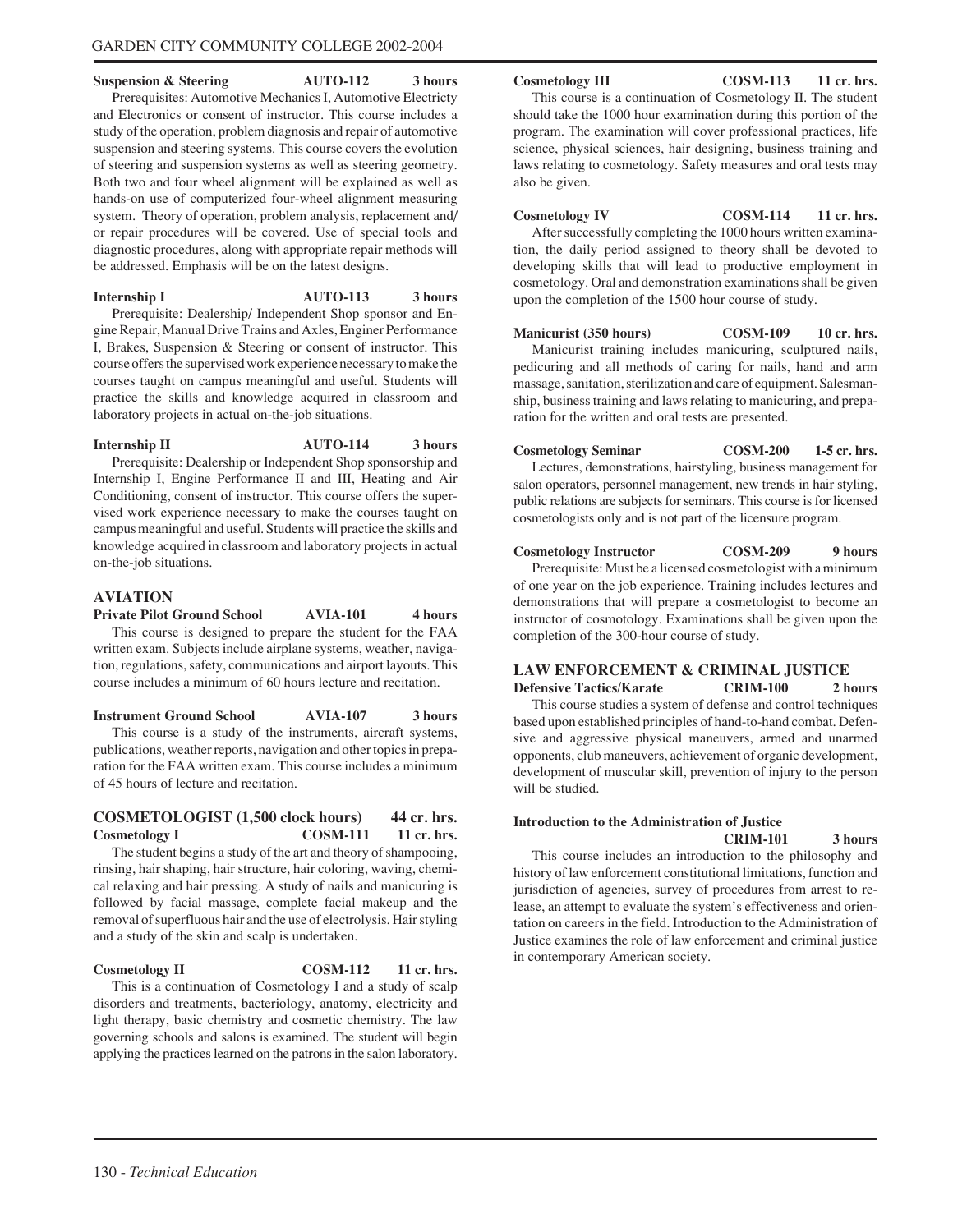#### **Law Enforcement Operations and Procedures CRIM-102 3 hours**

Prerequisite: Criminal Investigation I. This introductory course surveys the organizational structure of criminal justice enforcement agencies and gives limited attention to the purposes, functions, departmental relationships and community effectiveness of the various specialized areas of enforcement operations. This course deals primarily with basic functions and tactics such as patrol procedures, crime scene techniques, etc.

**Criminal Law CRIM-103 3 hours** Prerequisite: Introduction to Administration of Justice. This course studies the history, scope and nature of law; parties to crime; classification of offenses; act and intent; capacity to commit crime and defenses; arrest, search and seizure. This course includes the study of elements of major criminal statutes. Criminal Law is an integrated study of Kansas Criminal Code.

**Traffic Accident Investigation CRIM-104 3 hours** Prerequisite: Law Enforcement Operations and Procedures. This course includes a study of enforcement problems created by modern vehicular movement; traffic regulations, control and enforcement; the roles of engineering and education in the traffic picture; traffic accident investigation; statistics as applied to selective enforcement.

**Supervised Police Training CRIM-106 4 hours** Prerequisite: Department consent. This course will be conducted under the direct supervision of the instructors in the Administration of Justice Department. The students will be assigned in patrol cars and placed in the community to participate in simulated police operations including various phases of police administration, records keeping, patrol traffic, criminal investigation, accident investigation, obtaining arrest and search warrants, testifying in court and the handling of juvenile offenders.

#### **Law Enforcement in the Community**

**CRIM-107 3 hours**

This course will introduce the criminal justice student to what is perhaps the most significant effort to identify, label, and implement a new organization strategy for the police component: Community Policing. This course will detail the evolution of community policing, new organizational strategies, the broadening of the police mission, decentralizing of police services, the new breed of law enforcement officer, and new ideas in dealing with the drug problem facing our society.

#### **Administration of Juvenile Justice CRIM-108 3 hours**

Prerequisite: Introduction to Administration of Justice. This course includes a survey of delinquency related factors and modern measures for treatment and prevention, law pertaining to juveniles, juvenile court procedures, court-ordered detention, organization, function and jurisdiction of juvenile agencies. Detention and processing by law enforcement agencies will be studied. The Kansas Juvenile Code is incorporated into the curriculum.

#### **Security Administration CRIM-109 3 hours**

This course may be taught in three sessions. A student may enroll in any or all of the separate sessions. Composite description: Organization and management of governmental, proprietary and industrial security systems, external and internal loss control, fire control, employee identification, television and other mechanical and scientific aids, security and safety surveys, government security procedure where government interests are involved.

Sessions include: (1) Overview of the public and private security and safety field with greater concentration on proprietary and industrial security and safety (2) Governmental security: legal basis, governmental programs, physical security, information security, personnel security, security classifications (3) Proprietary security with emphasis on retail security systems and procedures, internal loss, external loss, fraud, prevention.

#### **Criminal Procedures CRIM-110 3 hours**

Prerequisite: Criminal Law. This course studies statutory and judicial provisions governing the processing of persons and evidence in criminal matters. Criminal Procedures deals with jurisdiction, use of force, search and seizure, evidence, warrants, arrest, rights and privileges, inquests, and indictments, preliminary examination, arraignment, pleas and motions, bail, trial, appeal interrogations and confessions. This course includes an integrated study of Kansas Criminal Procedure.

#### **Criminal Investigation I CRIM-111 3 hours**

Prerequisite: Introduction to Administration of Justive. This course examines the methods, techniques, tools and precepts employed by the modern criminal investigator including the identity and nature of evidence, its preservation and effective use. Police report writing and crime scene investigation is emphasized.

#### **Introduction to Corrections CRIM-114 3 hours**

This course includes an overview of correctional theory, institutions, systems, programs and agencies, including adult prisons, juvenile facilities, jails, probation, parole and community involvement.

**Police Administration** CRIM-116 3 hours Prerequisite: Introduction to Administration of Justice. This course studies police organization and management from the perspective of the chief administrator. Principles of organization and leadership will be studied along with the function and interaction of organizational components. Administration of line, staff and auxiliary divisions and subordinate functions, policy formulation and executive responsibilities will be included.

#### **Police Report Writing CRIM-120 3 hours** This course is designed for Criminal Justice majors and inservice personnel. Emphasis will be placed on effective interviewing, notetaking, analyzing and organizing notes, and writing police reports. Kansas Statutes and common law enforcement reporting forms will be utilized. The application of word processing and data based management is incorporated.

#### **Police Firearms I CRIM-121** 1 hour

Prerequisite: Consent of department. This course is a basic combat firearms course for Criminal Justice majors and in-service law enforcement officers. Emphasis is placed on the .38 and/or .357 caliber revolver, weapon safety, maintenance, selection and maintenance of leather gear and shooting basics.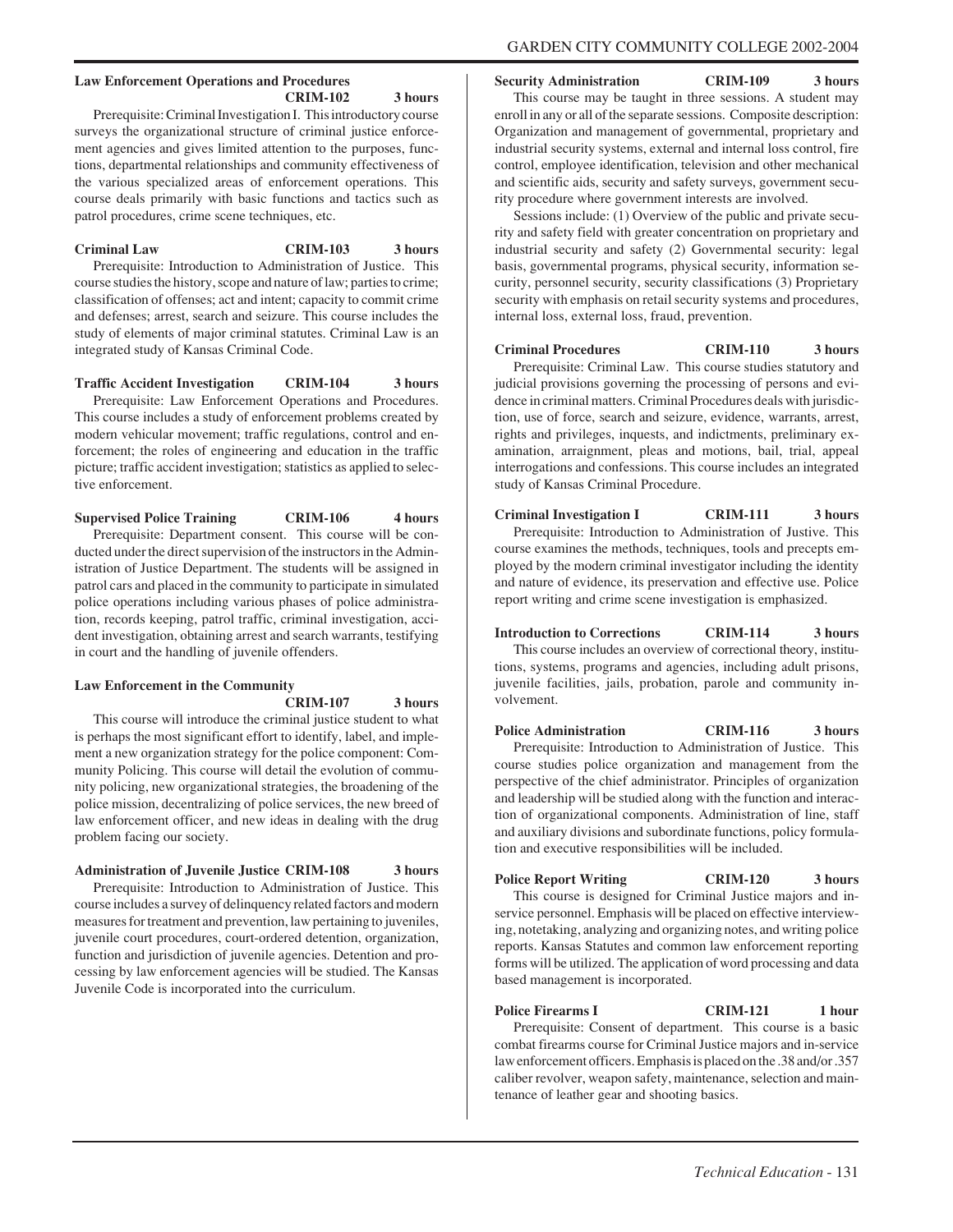#### **Strategic Team Building CRIM-200 1-3 hours**

This course provides group challenge, self-confidence, trust and interaction for participants of all ages. Strategic Team Building is an approach to education and recreation, and places a high level of expectation within an atmosphere of support and caring. Three levels of situational activities (level one: readiness; level two: low elements/group initiatives; level three: high elements) are designed to promote personal and group responsibility, self-esteem, communication, goal-setting, decision making, and problem-solving skills.

#### **Criminology CRIM-205 3 hours**

Prerequisite: Introduction to Administration of Justice. Crime as a form of deviant behavior, nature and extent of crime, past and present theories, evaluation of prevention, control and treatment programs wil be studied.

#### **Criminal Investigation II CRIM-212 3 hours**

Prerequisite: Introduction to Administration of Justice or consent of the department. Scientific aids available to law enforcement officers, including forensic chemistry, physics and microanalysis will be studied. Investigative procedures from crime scene through laboratory analysis to court presentations will be presented.

### **Problems in Criminal Justice CRIM-213 4 hours**

Prerequisite: Consent of department. This course includes a study of law enforcement principles, practices and administrative methods required for effective results in contemporary society. Management problems are approached from the point of view of the command personnel and the chief administrator. Problems in Criminal Justice deals with all areas of line, staff and auxiliary functions as well as the mission and organizational structure of modern law enforcement. In-depth study of an assigned topic is required.

#### **Crime Prevention CRIM-217 3 hours**

Prerequisite: Introduction to Administration of Justice or consent of department. Crime prevention involves analyzing criminal attack methods and designing specific actions within the environments of potential victims to reduce criminal opportunities and manage crime risks. The strategies of crime prevention basically are to stimulate appropriate crime prevention attitudes and behavior on the part of individuals and groups and to work toward physical environment changes which promote crime prevention.

**Sex Crimes CRIM-219 3 hours**

Prerequisite: Consent of department. This course includes an analysis of sexually motivated crimes and their application to the Criminal Justice process. Psychological, physical, investigative and legal aspects relating to the prevention, investigation and prosecution will be explored. Major emphasis will be placed on sexual assault, incest, and sexually motivated homicides, as well as other areas of sexual deviancy which result in criminal actions.

#### **Police Firearms II CRIM-222** 1 hour

Prerequisites: Firearms I and consent of department. This course is an advanced combat firearms course for Criminal Justice majors and in-service law enforcement officers. Emphasis is placed on skill development with service revolver utilizing the various combat stances and positions.

#### **Police Firearms III (Semi-Automatics)**

#### **CRIM-223 1 hour**

Prerequisites: Firearms I and consent of department. An advanced combat firearms course for Criminal Justice majors and inservice officers. Emphasis will be placed on the S & W 4506 semiautomatic pistol including weapon familiarization, safety, maintenance, and shooting basics utilizing a variety of combat courses. A review of legal responsibility to weapon use in law enforcement will be given. The use of cover, multiple targets and shoot/don't shoot decision making will be included.

#### **Criminal Justice Computer Applications**

**CRIM-226 3 hours**

Prerequisite: Basic computer knowledge. This course studies the utilization and implications of the computer and software to the criminal justice professional with emphasis placed on the use and integration of word processing electronic database, electronic spreadsheets and other types of software. Direct applications to specific problems including report writing, criminal investigations, traffic accident investigation, police administration, institutional administration, recordkeeping and communications will be emphasized.

**Correctional Law CRIM-227 3 hours** Prerequisite: Introduction to Corrections. This course includes an in-depth study of the constitutional rights of prisoners including historical approaches to current court decisions and the effect on the inmate, officials and the public. Issues including cruel and unusual punishments, right to privacy, freedom of religion, overcrowding and others will be covered.

#### **Juvenile Corrections CRIM-228 3 hours** Prerequisite: Administration of Juvenile Justice. This course

includes an in-depth study of correctional programs directed at the violent and non-violent juvenile offender including a review of historical approaches to a review of current community programs and offender institutionalization. Issues relating to the reintegration of the juvenile offender back into the community will be addressed with special consideration given to specific problems.

#### **Community Corrections CRIM-229 3 hours**

Prerequisite: Introduction to Corrections. This course studies treatment, management and supervision of correctional clients in the community including persons released on probation, parole, and/or sentenced to serve time in local programs. This course will begin with the role of the court service worker/probation officer through the court release of the client to the community.

#### **Institutional Management and Administration**

#### **CRIM-230 3 hours**

Prerequisite: Introduction to Corrections. This course includes an in-depth study of the management and administration of modern correction facilities, including adult prison, juvenile facilities, jails and community corrections facilities. Issues relating to the management and administration of employees, records and budgeting, as well as supervision of inmates including current rehabilitation and education programs, security, classification and inmate management systems will be studied.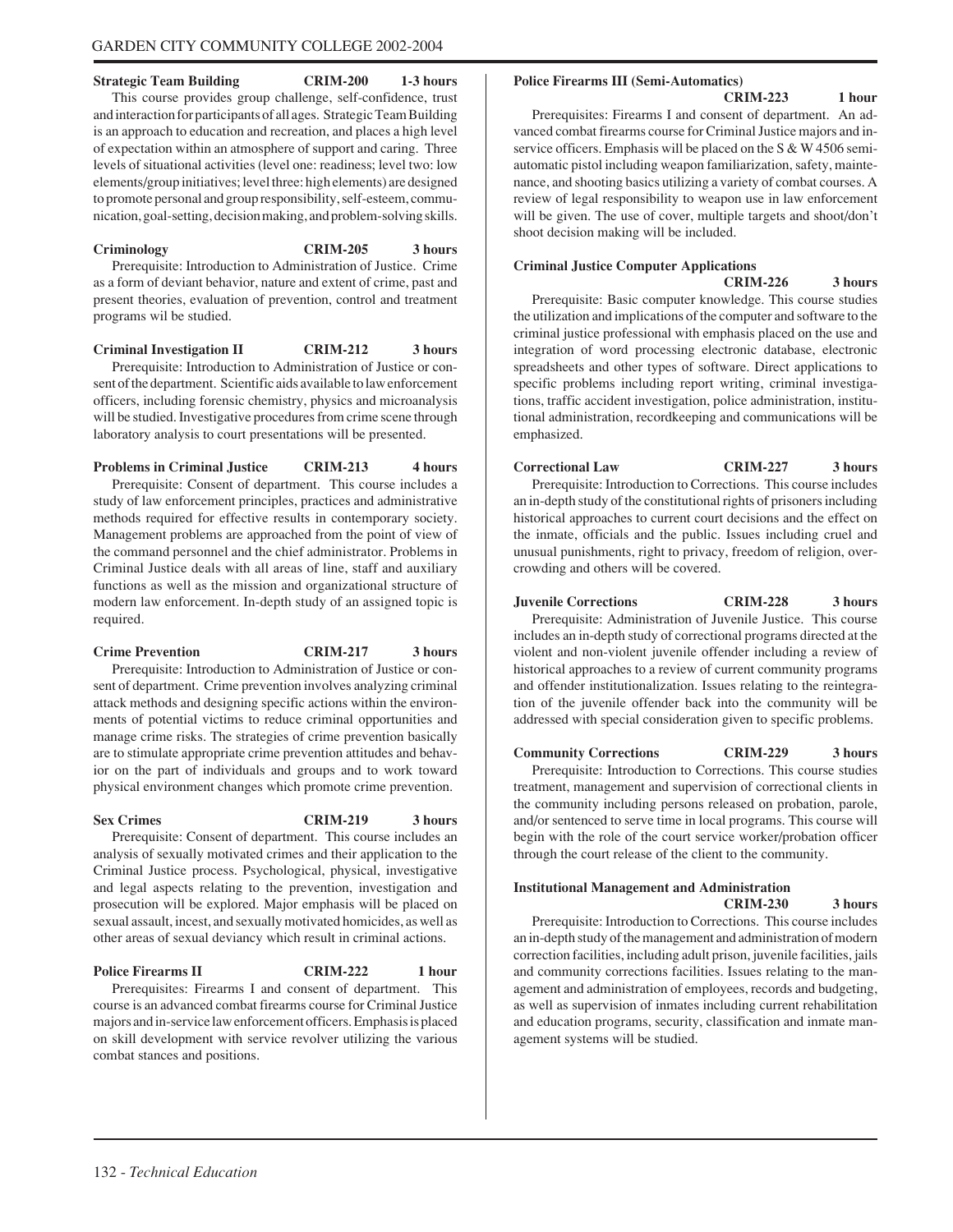#### **Critical Decision Making in Criminal Justice CRIM-231 1 hour**

Prerequisite: Consent of instructor. This course includes an advanced decision-making and combat firearms course for Criminal Justice majors and in-service officers. The use of cover, multiple targets and "shoot—don't shoot" decision making and utilization of proper weapons will be emphasized.

#### **Forensic Computer Investigations I CRIM-244 3 hours**

Prerequisite: Consent of instructor. This course provides an introduction to forensic computer investigations, a relatively new branch of the forensic sciences dedicated to the analysis of the computer as it relates to criminal activity and evidence. This course is designed to introduce the student to the operational functioning of computer technology including its use in tracking and analyzing information to improve the detection of criminal activity, case solvability factors, and the powerful abilities of computer to rapidly analyze raw data. The basic operation of the computer including DOS, Windows based machines and the use of the Internet as an information tool will be an integral part of this course. The handling and treatment of computer related evidence will also be emphasized.

#### **Forensic Criminalistics I CRIM-255 4 hours**

Prerequisite: Consent of instructor. This course provides an introduction to criminalistics, a branch of the forensic sciences dedicated to the analysis of criminal evidence. Traditional laboratory techniques will be blended with new technologies including computerization, digital photography, DNA, and others to provide students with state-of-the-art approaches to evidentiary challenges.

#### **Police Science Seminar CRIM-2001, 2002, 2003 1-3 hours**

This course includes a series of seminars in the field of criminal justice. Police Science Seminar addresses new techniques and innovations in the field in the search for solutions of criminal problems. This course may be repeated as topics vary.

### **FIRE SCIENCE**

#### Firefigther I FIRE-101 3 hours

The course covers technical/special operations relating to fire ground operations and prevention activities. The prime objective of this course is to train fire fighters on safety and how avoid problems on and off the fire ground. Students will receive a solid foundation of classroom and hands-on training reinforced by realistic and challenging exercises including safety, fire behavior, building construction, protective clothing and SCBA, team skill performances and operating as a part of a team.

#### **Firefighter II** FIRE-102 3 hours

The course covers technical/special operations relating to fire ground operations and prevention activities. Students will receive a solid foundation of classroom and hands-on training reinforced by realistic and challenging exercises in various fire ground operations including implementing the incident management system; construction materials and building collapse; rescue and extrication and special rescue; hose tools and appliances; ignitable liquid and flammable gas control; foam fire streams. They will also understand hydrant flow and operability; fire detection, alarm and suppression systems; fire cause and origin; radio communication and incident reports; and pre-incident survey.

#### **Technical Rescue I FIRE-103** 3 hours

Technical Rescue instructs student in how to identify and establish levels of functional capability for safely and effectively conducting operations at technical rescue incidents. Students will learn how to assess a technical rescue hazard within the response area, to identify the level of operational capability, and to establish operational criteria. Analysis of operational capability includes hazard analysis, risk assessment, training level of personnel, availability of internal and external resources, effects of weather, and other difficult conditions.

**Incident Materials FIRE-104 3 hours** This course is designed to be applicable to all incidents, ranging from single unit incidents lasting a few minutes to complex incidents involving several agencies lasting for days or weeks.

Hazardous Materials Technician FIRE-201 8 hours The course is designed to train personnel to respond to and mitigate an incident involving hazardous materials. Course participants should be knowledgeable in the recognition and identification of hazardous materials, the U.S. Department of Transportation hazardous materials classes, and the use of breathing apparatus and turnout gear. This course covers the study of chemical characteristics and reactions related to storage, transportation, handling hazardous materials, i.e., flammable solids, oxidizing and corrosive materials, and radioactive compounds. Emphasis is on emergency situations and fire fighting and control.

#### **Fire Apparatus Driver/Operator FIRE-202 3 hours**

This course is designed to educate driver/operators who are responsible for operating apparatus equipped with fire pumps in their local fire departments. It includes an overview of the qualities and skills needed by a driver/operator; safe driving techniques; types of pumping apparatus as well as providing information for troubleshooting during pumping operations; and procedure and inspection forms.

#### **Technical Rescue II** FIRE-203 3 hours

This course covers technical/special operations. Incidents that meet these criteria range from the very simple to extremely complex. Technical rescue incidents are often extremely dangerous for rescue personnel. Students will receive a solid foundation of classroom and hands-on training reinforced by realistic and challenging exercises in various rescue disciplines including structural collapse, rope rescue, confined space, vehicle and machinery extrication, water emergencies, trench and excavation incidents, as well as wilderness search and rescue.

Fire Instructor I FIRE-204 3 hours

This course prepares students for the student practical exam that is based on the NFPA 1041 Standard for Fire Service Instruction Professional Qualifications. Students who achieve a minimum of 70% on the exam will receive national certification to become Fire Service Instructors. This course will provide a student with the basic knowledge and skills to deliver instruction effectively from a prepared lesson plan, including operating instructional aids, using evaluation instruments, adopting lesson plans to maximize student learning, organizing the learning environment and maintaining records.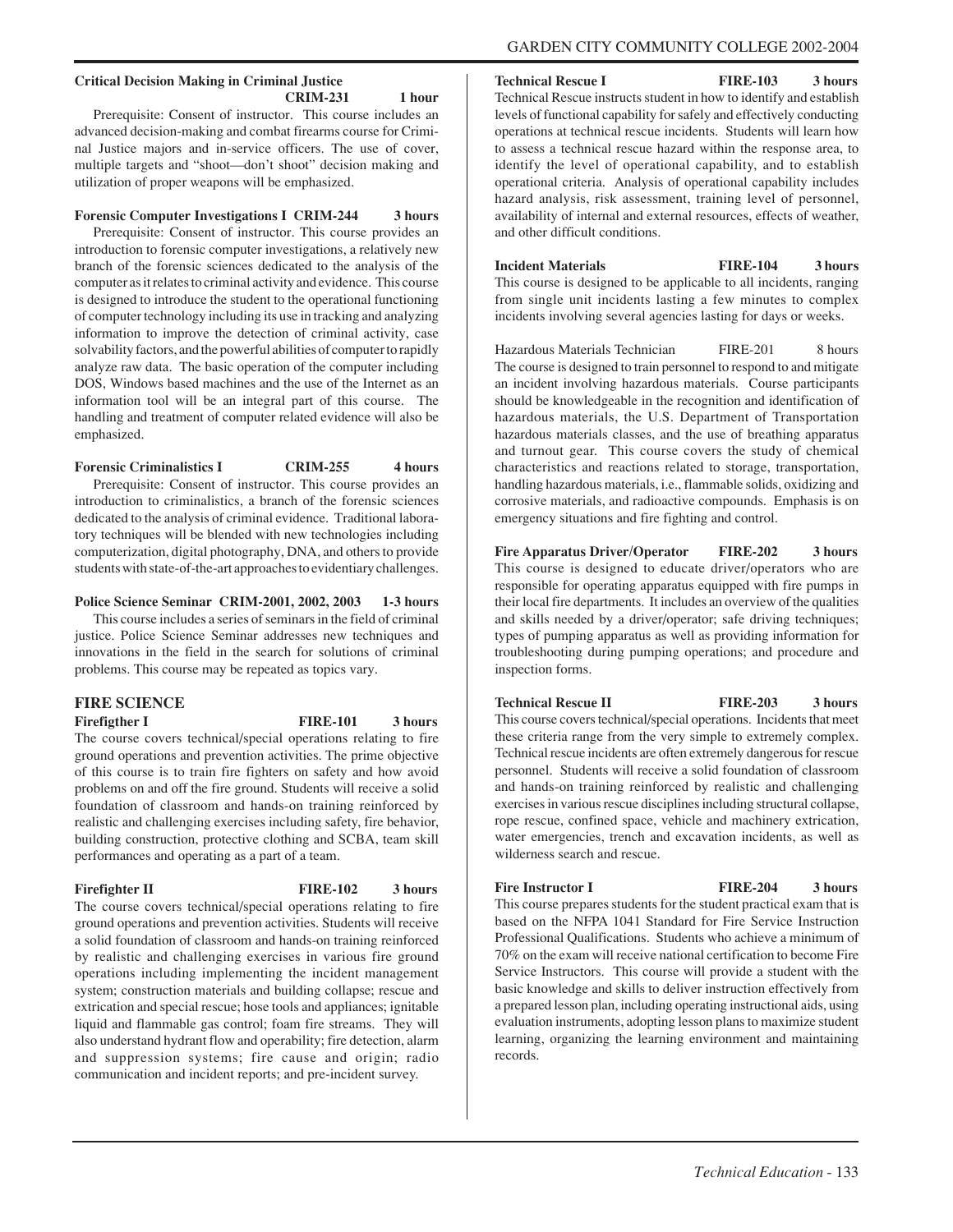Fire Investigation I FIRE-205 3 hours This course teaches the investigation of all fires of suspicious origin to determine cause of the fire. Students will learn to identify causes such as lightning, electrical, gas, etc. to determine if arson might be involved.

**Fire Investigation II** FIRE-206 3 hours This course provides an in-depth study of causes an dorigin involved in fires and fire investigation-continuation of FIRE-205.

#### **POWER PLANT TECHNOLOGY**

**Introduction to Plant Technology POPT-101 2 hours** This course is intended for students with little or no power plant knowledge. Familiarity with the basic concepts of a power plant's purpose, theory of operation and major components are objectives of this course.

**Power Plant Mathematics POPT-102** 2 hours The student with limited mathematics background will progress from fundamental math concepts to a level of competency that will allow application of principles to solve common power plant problems.

**First Aid and Safety POPT-103 2 hours** This is an introductory course for anyone working in power plants. Familiarity with basic safety principles, hazard recognition and first aid procedures are presented. Standard First Aid and CPR completion are included in this course.

**Power Plant Principles** POPT-104 4 hours This course will lead students who have a basic knowledge of power plants through the energy conversion processes involved in taking raw material. The student will develop the skills necessary to apply these concepts to the modern day electrical power plant.

**Power Plant Cycle** POPT-105 3 hours This course is designed for students who wish to gain an insight into steam generation, and the principles governing the generation. The course will familiarize the student with plant operations that affect the overall plant efficiency and how to do calculations of efficiency.

**Mechanical Fundamentals POPT-106 3 hours** For students with limited experience with mechanical concepts, this course explores methods of lubricating rotating equipment and reducing friction of rotating elements.

**Power Plant Systems POPT-107** 4 hours Students with a basic knowledge and understanding of the electric power industry will learn the mechanical components and flow paths that are common in the industry.

**Electrical Principles POPT-108 3 hours** Students with limited knowledge in electrical theory and power generation will learn basic electrical theory and simple circuits, and how some devices utilize electricity.

**Boilers POPT-109 2 hours** The student desiring a working knowledge of industrial boilers and the associated equipment will learn typical methods of operating a boiler, as well as all of the fluid movement through the boiler.

**Turbines POPT-110 2 hours**

The student with a generalized background in physical properties of fluid flow and energy conversion will learn the design of turbines and application of various types of turbines to meet specific needs. The support system and its function will be studied.

#### **Electrical Power Generation POPT-111 2 hours**

The student who is working toward an understanding of electrical generation, and who has a basic concept of electrical theory will learn the operation of a generator, support systems and equipment to understand how the entire plant works in unison to produce electrical power.

**Fuels and Combustion POPT-112 2 hours**

The student with a general background in boilers will gain increased knowledge in the operation of a power plant. The safe and efficient combustion of fossil fuels is the focus of the course.

**Environmental Protection POPT-113 3 hours** The student with little or no knowledge of control of the release of pollutants into the environment will learn positive means to operate the power plant properly to reduce the risks to our surroundings.

**Plant Instrumentation POPT-114 3 hours** The student who possesses a general knowledge of the various systems and processes in a power plant will learn how the concepts of force, weight and motion form a core of understanding in the development of the process of instrumentation.

**Plant Protection** POPT-115 2 hours The student with an overall understanding of how the various components function will learn how to prevent and limit damage to equipment, and how to minimize the results of equipment failure.

### **Mechanical Equipment POPT-116 3 hours**

The student with a limited mechanical background will learn basic overhaul procedures, emphasizing safety requirements. Develop the skills necessary to identify the important inspection points during an overhaul.

**Gas Turbines and Diesels POPT-117 3 hours** The student with little or no knowledge of gas turbines or diesels will gain the knowledge of these devices to better understand their purpose and how they add to the overall reliability of an electrical system.

**Electrical Systems POPT-118 2 hours** The student who wants a better understanding of the entire

power industry will examine various points in a system, including transformers, switchyards, substations and station service systems.

**Instrumentation and Controls POPT-119 3 hours**

The student will learn how an entire power plant can be monitored and controlled from one location. The basics of control systems, and the individual components of a control loop will be studied.

#### **Intro to Transmission/Distribution, Transmission, Substations /Switchyards and Distribution POPT-120 2 hours**

The student will learn how basic electrical system components are used to deliver reliable electrical power from power plants through transmission and distribution systems to the customer.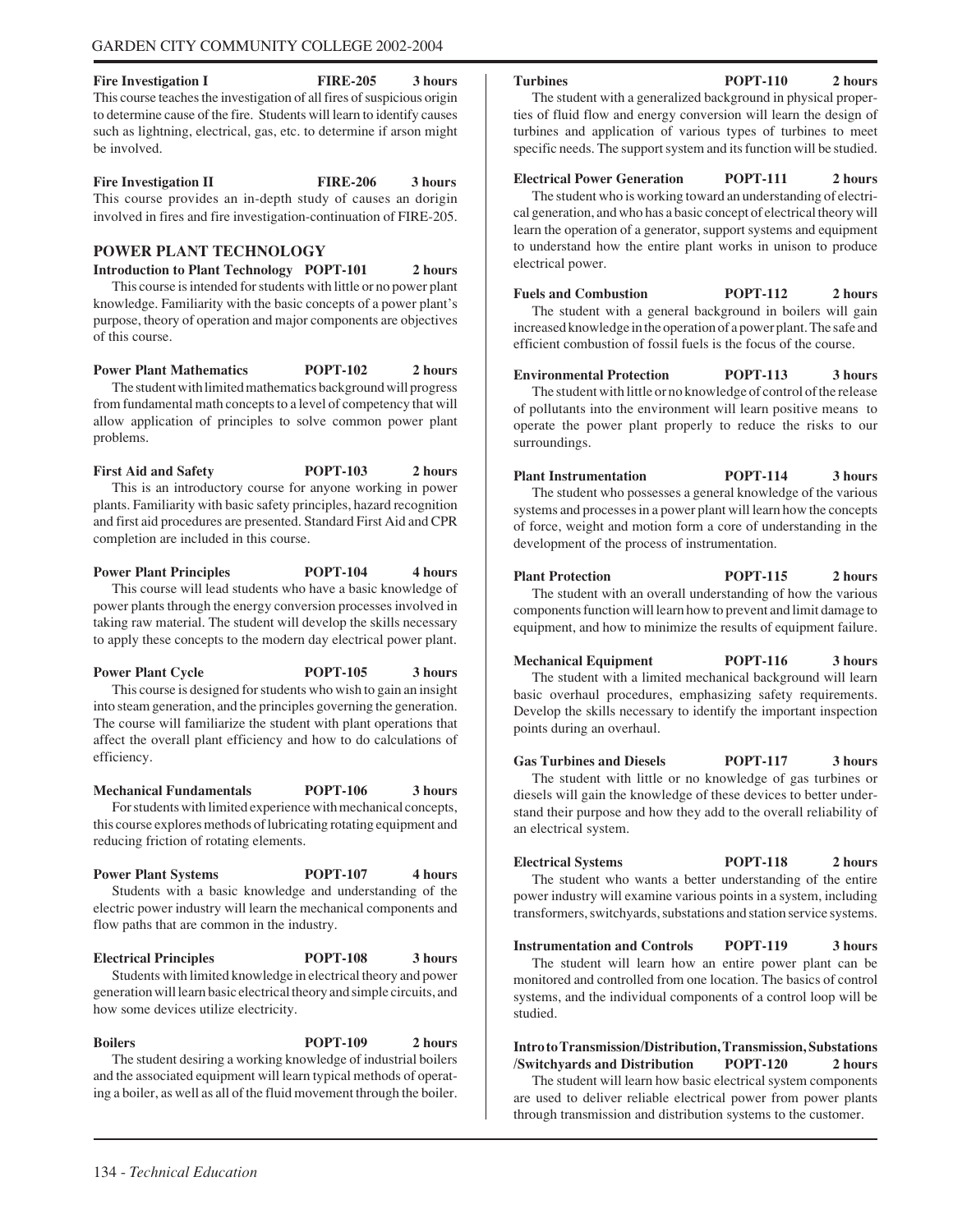### **Trustees, Administration, Support Staff, and Instructional Staff**

### **Board of Trustees**

### **President's Cabinet**

| Dean of Administrative Services  William Hammond |  |
|--------------------------------------------------|--|
| Dean of Learning Services  Clayton Tatro         |  |
| Dean of Student Services  Beth Tedrow, L.P.C.    |  |
| Dean of Technical Education  Judy Crymble        |  |
|                                                  |  |
| Dean of Continuing Education/Community Services  |  |
|                                                  |  |
| Director of Human Resources/Payroll  Dee Wigner  |  |

### **Administrative Support Staff**

| Director of Business and Industry  Lisa Dyer |  |
|----------------------------------------------|--|
|                                              |  |
|                                              |  |

| Director of Information Services  Steve Quakenbush |
|----------------------------------------------------|
|                                                    |
| Fiscal Operations Manager  Cyd Vagher              |
| Director of Student Financial Aid Kathleen Blau    |
| Director of Counseling/Advising/SSS Programs       |
|                                                    |
| Director of the Southwest Kansas                   |
| Regional Prevention Center John Calbeck            |
| Director of ETS & UB Programs  Frankey Schmidt     |
| Assistant Athletic Director  Vic Trilli            |
| Computer Coordinator/                              |
| Computer Maintenance  Bob Stubblefield             |
| Regional Director of the Small Business            |
| Development Center Pat Veesart                     |
| College Health Nurse  Janice Nunn                  |
| Director of Residential Life S. Kate Covington     |
| Director of Bryan Education Center,                |
|                                                    |
| Director of Finney County Community                |
| Learning Center  Nancy Harness                     |
| Allied Health Coordinator  Mary Adam               |
| Director of Physical Plant Jack Rutherford         |
|                                                    |
| Executive Director of the                          |
| Endowment Association  Shea Sinclair               |

### **Professional Staff**

Mary E. Adam, Allied Health Coordinator B.S., Marymount College

- Clinton D. Alexander, Animal Science Instructor/ Meats Team Coach A.S., Garden City Community College B.S., Texas Tech University M.S., Texas Tech University
- Dallas J. Babcock, Ammonia Refrigeration Instructor Ammonia Emergency Response Trainer Refrigeration Engineer Technician Association Trainer
- Carol E. Ballantyne, President A.A., Kirkwood Community College B.S.E., Northeast Missouri State University M.A., University of Iowa Ph.D., University of Iowa
- Gary L. Barker, Drafting Instructor B.A., Wichita State University

Brian T. Barone, HPER Instructor/

Assistant Men's Basketball Coach B.A., Marquette University M.A., Marquette University

Brenda L. Barrett, Assistant Coordinator-Computer Services B.S., Saint Joseph College M.S., Fort Hays State University

Frank L. Bean, Social Science Instructor/ Assistant Football Coach B.S., Pittsburg State University M.S., Emporia State University

Wayne W. Blackburn, Ammonia Refrigeration Instructor B.S., Fort Hays State University

Kathleen S. Blau, Director-Student Financial Aid B.S., Fort Hays State University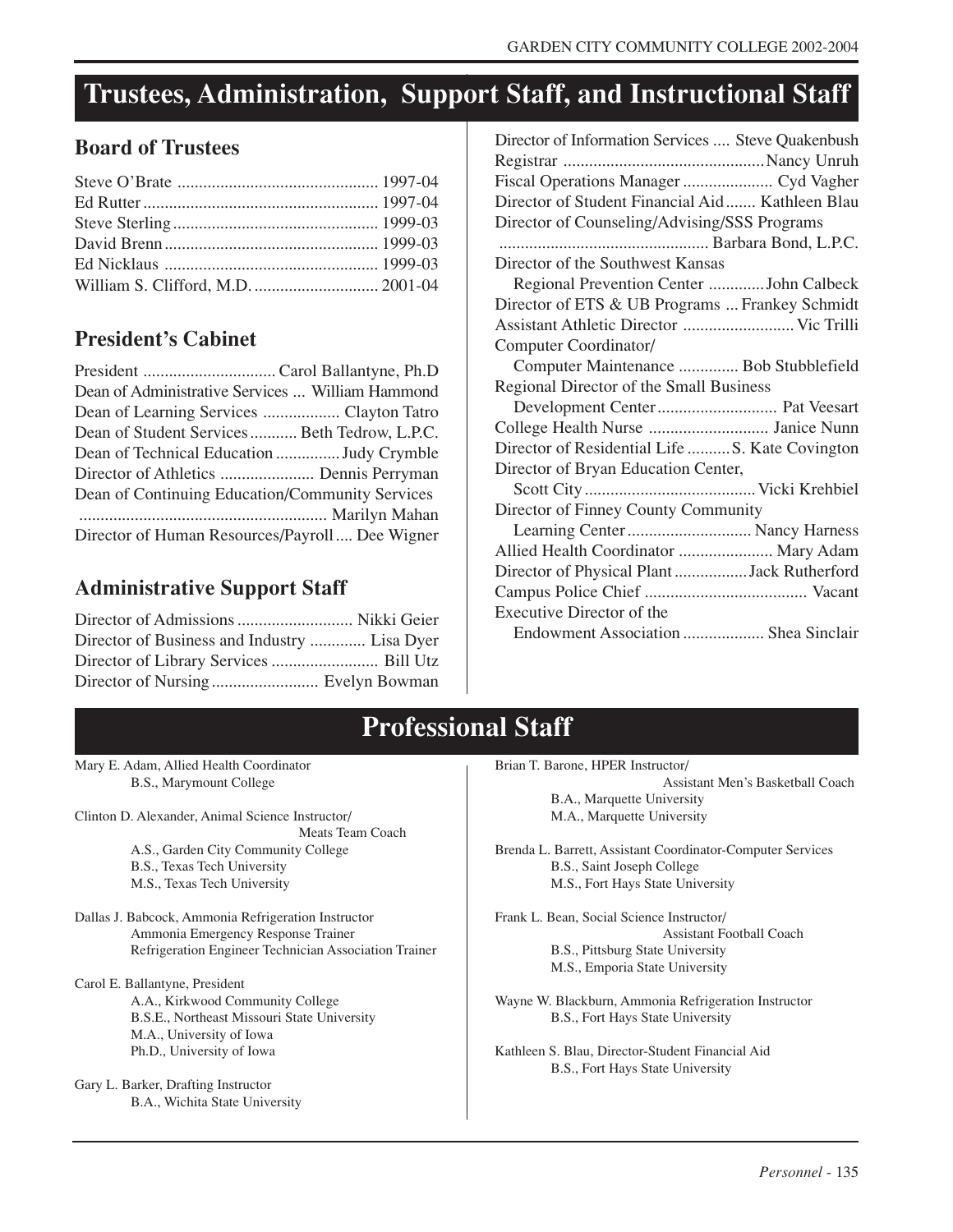Sandford J. Blyn, Automotive Instructor A.S., Butler County Community College B.S., Friends University

Debra J. Bolton, Family Resource Center Coordinator B.A., Saint Mary of the Plains College M.L.S., Fort Hays State University

Barbara E. Bond, Director of Counseling/Advising/ SSS Programs B.S., Fort Hays State University M.S., Fort Hays State University

Evelyn G. Bowman, Director of Nursing B.S.N., Fort Hays State University M.S., University of Oklahoma Ph.D., Kansas State University

Bobby G. Brasel, HPER Instructor/Women's Basketball Coach B.A., University of Texas of the Permian Basin

Kevin M. Brungardt, Division Liaison & Humanities/ Fine Arts Instructor A.A., Colby Community College B.A., Fort Hays State University M.A., Fort Hays State University

John B. Calbeck, Director-Southwest Kansas Regional Prevention Center B.A., University of Kansas M.D., University of Kansas

Mary C. Cervantes, History Instructor B.A., Clarke College M.A., New Mexico Highland University

Lenora V. Cook, Nursing Instructor A.A.S., Garden City Community College B.S.N., West Texas A & M University

S. Kate Covington, Director of Residential Life A.A., Colby Community College B.S., Kansas State University

W. Leighman Covington, Humanities Instructor B.S., Friends University M.A., Fort Hays State University

Sandra S. Crumet, Mathematics Instructor B.A., University of Kansas M.A., University of Kansas

Judith A. Crymble, Dean of Technical Education B.S., Elmira College M.E., University of Wyoming

S. Jeffery Davis, Computer Science Instructor B.S., University of Oklahoma

T. Kay Davis, Science Instructor B.S., Oklahoma Panhandle State University M.S., Fort Hays State University

Earl T. Diddle, HPER Instructor/Men's Basketball Coach B.S., Ashland University M.A., Tennessee Tech University

Norma Jean Dodge, Business & Industry Program Manager B.S., Phillips University

Janelle R. Dugan, Assistant Director-ETS Programs A.D., Garden City Community College B.S., Saint Mary of the Plains College

Lisa M. Dyer, Director of Business & Industry A.A., Hutchinson Community College B.A., Bethany College M.A., Fort Hays State University

Carol W. Edmonds, ABE/GED Coordinator B.A., University of Wyoming

Barbara J. Edwards, Assistant Director-Student Financial Aid

Dennis C. Elam, Director/Instructor-Public Safety B.S., Central Missouri State College M.S., Central Missouri State College

Dennis E. Estenson, Ammonia Refrigeration Instructor

JoAnn R. Garrier, Counselor B.S., Iowa State University M.S., Kansas State University M.S., Fort Hays State University

Michael J. Gehmlich, Technical Director-Fine Arts B.F.A., Emporia State University

Nikki S. Geier, Director of Admissions A.D., Garden City Community College B.A., Fort Hays State University M.S., Fort Hays State University

Ronald G. German, Residence Hall Supervision/ Assistant Football Coach A.D., Garden City Community College B.S., Friends University

Nancy C. Gerstner, Nursing Instructor B.S.N., Fort Hays State University M.S., Fort Hays State University M.N., University of Kansas

Lisa K. Gilbert, Student Financial Aid Advisor A.S., Fort Scott Community College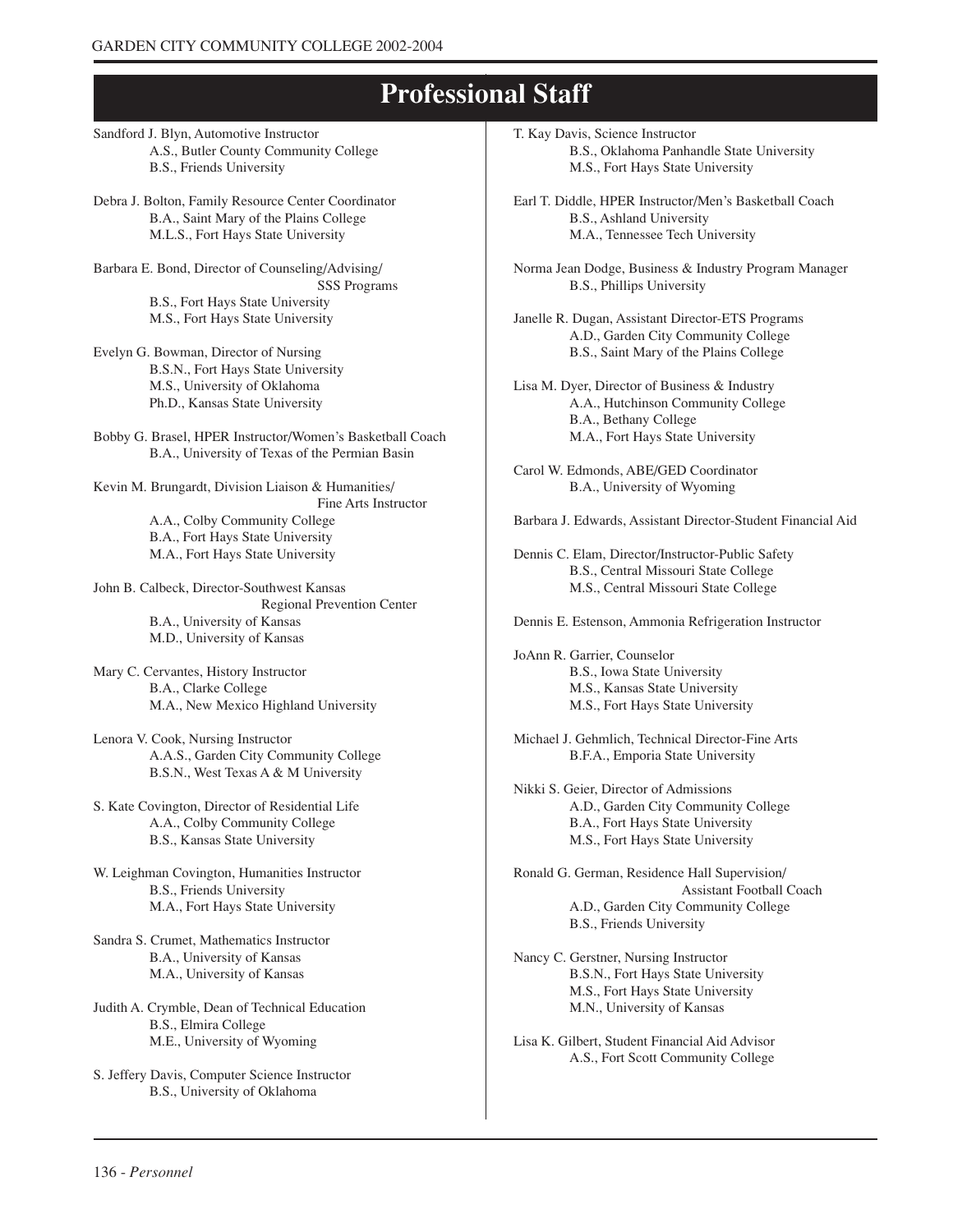Gordon W. Gillock, Business & Information Systems Instructor A.S., Garden City Community College B.S., Panhandle State University M.S., Fort Hays State University

Gregory T. Greathouse, Athletic Trainer/HPER Instructor A.S., Garden City Community College B.G.S., Emporia State University M.S., Friends University

Lachele M. Greathouse, Business & Information Systems Instructor B.S., Kansas State University M.S., Fort Hays State University

Karen K. Gustavson, Title III Teaching & Learning Center B.S., Emporia State University

- Carol J. Ham, Finnup Lab Coordinator/ Computer Science Instructor B.S., Oklahoma State University M.S., Kansas State University
- William R. Hammond, Dean of Administrative Services B.S.E., Missouri Western State College M.Div., Midwestern Baptist Theological Seminary
- Nancy J. Harness, Finney County Community Learning Center Coordinator B.S.E., Kansas University M.S.E., Kansas Newman College
- Jimmy W. Hash, Agriculture Instructor/Assistant Rodeo Coach A.S., Murray State College B.S., Oklahoma Panhandle State University
- L. Scott Hawks, HPER Instructor/Assistant Football Coach B.S., Idaho State University M.S., Fort Hays State University
- Shelia M. Hendershot, Education Instructor A.S., Garden City Community College B.S., Emporia State University M.S., Fort Hays State University
- Brian L. Hill, HPER Instructor/Assistant Football Coach A.S., Garden City Community College B.S., Emporia State University
- Linda M. Hill, Admissions Representative A.S., Garden City Community College

Tara D. Holloway, HPER Instructor/ Assistant Women's Basketball Coach B.S., Emporia State University

Linda P. Holmquist, Coordinator, Finney County Career Learning Systems B.S., Iowa State University M.E., Iowa State University

Mark S. Jarmer, History & Speech Instructor/Forensics Coach A.D., Garden City Community College B.A., Arizona State University

Marla J. Jarmer, English & Speech Instructor/Forensics Coach B.A., Arizona State University

David L. Kinder, Art Instructor B.A., Bethany College B.A.E., Wichita State University M.F.A., Wichita State University

Carolyn S. Klassen, Vocal Music Assistant Director/ Music Instructor B.M.E., Tabor College M.M., Emporia State University

Kent M. Kolbeck, Coordinator/Instructor-John Deere Ag Tech B.A., Saint Mary of the Plains College M.S., Fort Hays State University

Vicki L. Krehbiel, Bryan Education Center Director B.A., Fort Hays State University

Stephen G. Kucharik, English Instructor B.A., University of Northern Colorado M.A., Fort Hays State University

Colin D. Lamb, SSS Counseling Coordinator A.A., Garden City Community College B.S.W., Washburn University M.S.W., Washburn University

Barbara A. Larson, CLC Director/ Reading Instructor B.A., Midland Lutheran College M.A., Murray State College

Robert K. Larson, HPER Instructor/Football Coach B.S., Colorado State University M.S., Western Illinois University

Audrey G. Laschkewitsch, Nursing Instructor B.S.N., Union College M.S., Loma Linda University

Terry J. Lee, Division Director/Instructor-Science A.D., Garden City Community College B.A., Bethany College M.S., Kansas State University

Daniel W. Linton, Division Director/Instructor-Industrial Production Licensed Master Electrician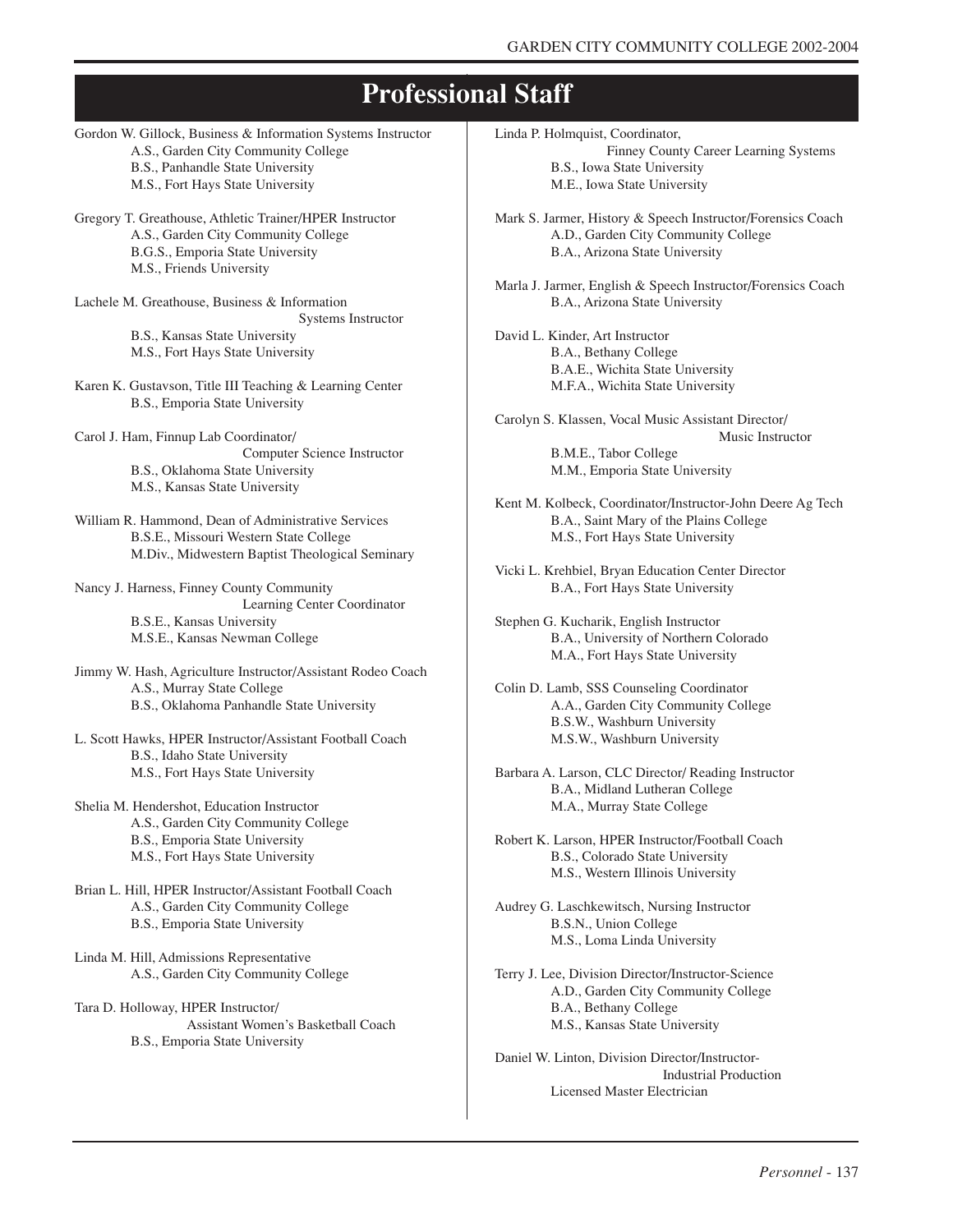Martha A. Lisk, SSS Educational Support Advisor B.A., Colorado State University M.A., University of Northern Colorado

Conception L. Magana, Division Director/ Instructor-Humanities & Fine Arts B.A., Fort Hays State University M.A., University of New Mexico Ph.D., University of Kansas

Marilyn J. Mahan, Dean of Continuing Education/ Community Services A.A.S., Hutchinson Community Junior College B.S.E., Emporia State University M.S., Emporia State University

Winona Ellen Mai, Nursing Instructor A.D., Cottey College B.S.N., University of Kansas M.S., Kansas State University M.S.N., University of Missouri

Deanna D. Mann, Title III Student Tracking Specialist/Institutional Research B.S., Emporia State University

E. Lee Martin, Vocal Music Director/Instructor B.A., Culver-Stockton College M.A., University of Northern Iowa D.M.A., University of Missouri-Kansas City

Phillip E. Mayer, Business & Information Systems Instructor B.S., Villanova University M.A., Kansas State University

Doyle D. McGraw, HPER Instructor B.S., Saint Mary of the Plains College M.A., United States Sports Academy

Thomas O. McKown, Mathematics Instructor B.A., Sterling College M.S., Kansas State University Ed.D., Oklahoma State University

Shelley F. Meier, Reading & Social Science Instructor/ Rodeo Coach A.S., Garden City Community College B.S.E., Southwestern Oklahoma State University M.E., Southwestern Oklahoma State University

Doris M. Meng, English Instructor B.A., Saint Mary of the Plains College M.S., Fort Hays State University

Bruce E. Millershaski, Division Director/Instructor-Agriculture/ Ag Tech/Automotive A.D., Garden City Community College B.S., Kansas State University

Linda M. Morgan, Criminal Justice Instructor/ TEL Competition Coach A.D., Garden City Community College B.S., Central Missouri State University M.S., Central Missouri State University Martin E. Neff, Fluid Power/Automation Instructor

B.S., Kansas State University M.S., Colorado State University

Mika Negishi, Art Instructor A.A.A., Casper College B.A., Southern Illinois University-Edwardsville M.F.A., Kansas State University

Arthur G. Nonhof, Science Instructor B.A., Southwestern College M.S., Fort Hays State University

Janice L. Nunn, College Health Nurse A.A.S., Garden City Community College

Ramona M. Ortiz, UB Enrichment Coordinator/Advisor A.G.S, Garden City Community College B.S., Friends University

Alan G. Oswalt, Assistant Director Small Business Development Center A.S., Garden City Community College B.S., Kansas State University

David A. Parra, HPER Instructor/Assistant Baseball Coach A.A., Lassen Community College

Mary L. Pendergraft, Nursing Instructor B.S.N., Wichita State University M.S., Kansas State University

Hugo Perez, Admissions Representative, A.S., Garden City Community College

Martha A. Perkins, Assistant Director, UB Programs B.A., Northeastern State University M.S., Fort Hays State University

Cherilyn K. Perryman, Division Director/ Instructor-Mathematics A.A., Dawson Community College B.S., Mary College M.S., Fort Hays State University

Dennis B. Perryman, Athletic Director/HPER Division Director A.A., Mesa Junior College B.A., University of Wyoming M.A., University of Wyoming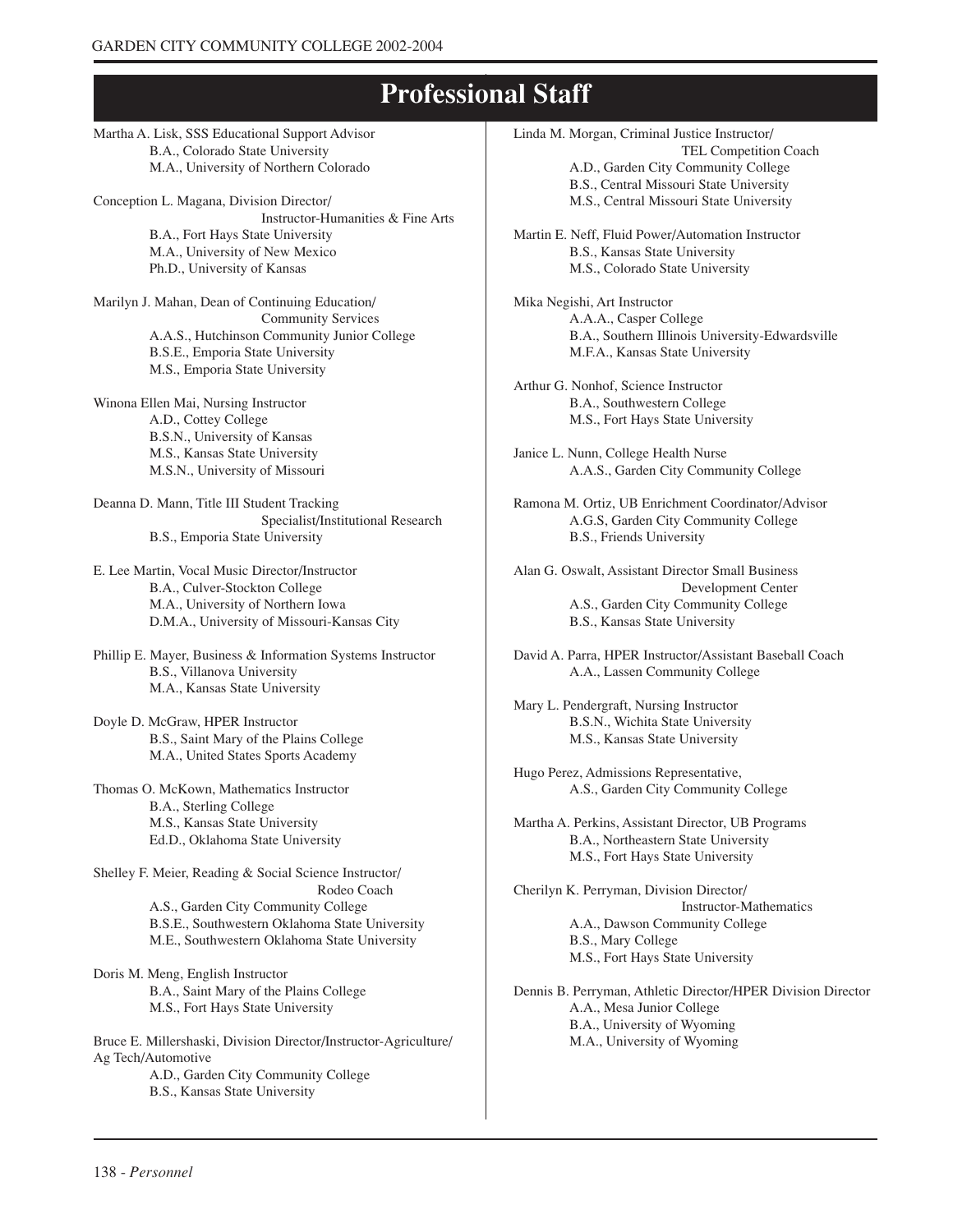Kurt D. Peterson, ETS Educational Advisor B.A., North Park College

Patricia W. Pfenninger, Cosmetology Instructor

Edwin C. Porter, III, Building Trades/Woodworking Instructor B.A., Colorado State University

Renee H. Preedy, Business & Information Systems Instructor B.B.A., Oklahoma Panhandle State University

Steven R. Quakenbush, Director Information Services/

Publications A.D., Garden City Community College B.A., Fort Hays State University

Deborah D. Robinson, Division Director/ Instructor-Business & Information Services B.S., Northwest Missouri State University

Jon B. Rorabaugh, HPER Instructor/ Assistant Track & Field Coach A.G.S., Barton County Community College B.S., Fort Hays State University

Karen L. Roth, English Instructor B.S., Kansas State University M.S., Kansas State University M.A., Fort Hays State University

Ryan J. Ruda, Counselor B.S., Fort Hays State University M.S., Fort Hays State University

Jack B. Rutherford, Director of Physical Plant

Jeff A. Sanders, Sports Information Coordinator/ Volleyball Coach A.S., Garden City Community College

John H. Sanders, Social Science Instructor B.A., Adams State College M.A., Adams State College

John A. Schafer, Biological Science Instructor B.S., Colorado State University M.S., Fort Hays State University

Tim B. Schaffner, HPER Instructor/Assistant Football Coach B.A., Westmar College B.S., Northwest Missouri State University M.S.E, Northwest Missouri State University

Frankey R. Schmidt, Director of ETS & UB Programs A.A., Dodge City Community College B.A., Saint Mary of the Plains College M.S., Fort Hays State University

Roger W. Schmidt, Coordinator/Instructor, John Deere Ag Tech A.A., Hutchinson Community College B.S., Pittsburg State University

Craig A. Schoenberger, Automotive Instructor

Joseph W. Slobko, Social Science Instructor B.A., University of Northern Colorado M.A., Western State College

Lydia L. Smith, Print Shop Manager A.S., Garden City Community College B.A., Wichita State University

Ronald G. Smith, Campus Security Officer

Elizabeth Sosa, Assessment Coordinator A.S., Garden City Community College

Bruce L. Spiller, Instrumental Music Director/Instructor B.S., Kansas State University M.M.E., Wichita State University

Itzel D. Stewart, Title III Transition Coordinator A.S., Garden City Community College B.S., Friends University M.S., Friends University

Judith A. Stubblefield, Mathematics Instructor B.A., University of Northern Colorado M.A.T., Fort Hays State University

Robert E. Stubblefield, Computer Coordinator/Maintenance B.S., Wayland Baptist College M.S., Texas Tech University

Cheryl A. Sweley, Coordinator-Even Start B.S., Kansas State University

Beau H. Tatro, HPER Instructor/Assistant Softball Coach A.A., Hutchinson Community College B.S., Fort Hays State University M.S., Fort Hays State University

Clayton N. Tatro, Dean of Learning Services B.S., Pittsburg State University M.S., Pittsburg State University

Beth E. Tedrow, Dean of Student Services A.A., Garden City Junior College B.S., University of Kansas M.S., Fort Hays State University

Philip M. Terpstra, Mathematics Instructor/Softball Coach A.S., Northwestern College B.S., Cadron State College M.S., Fort Hays State University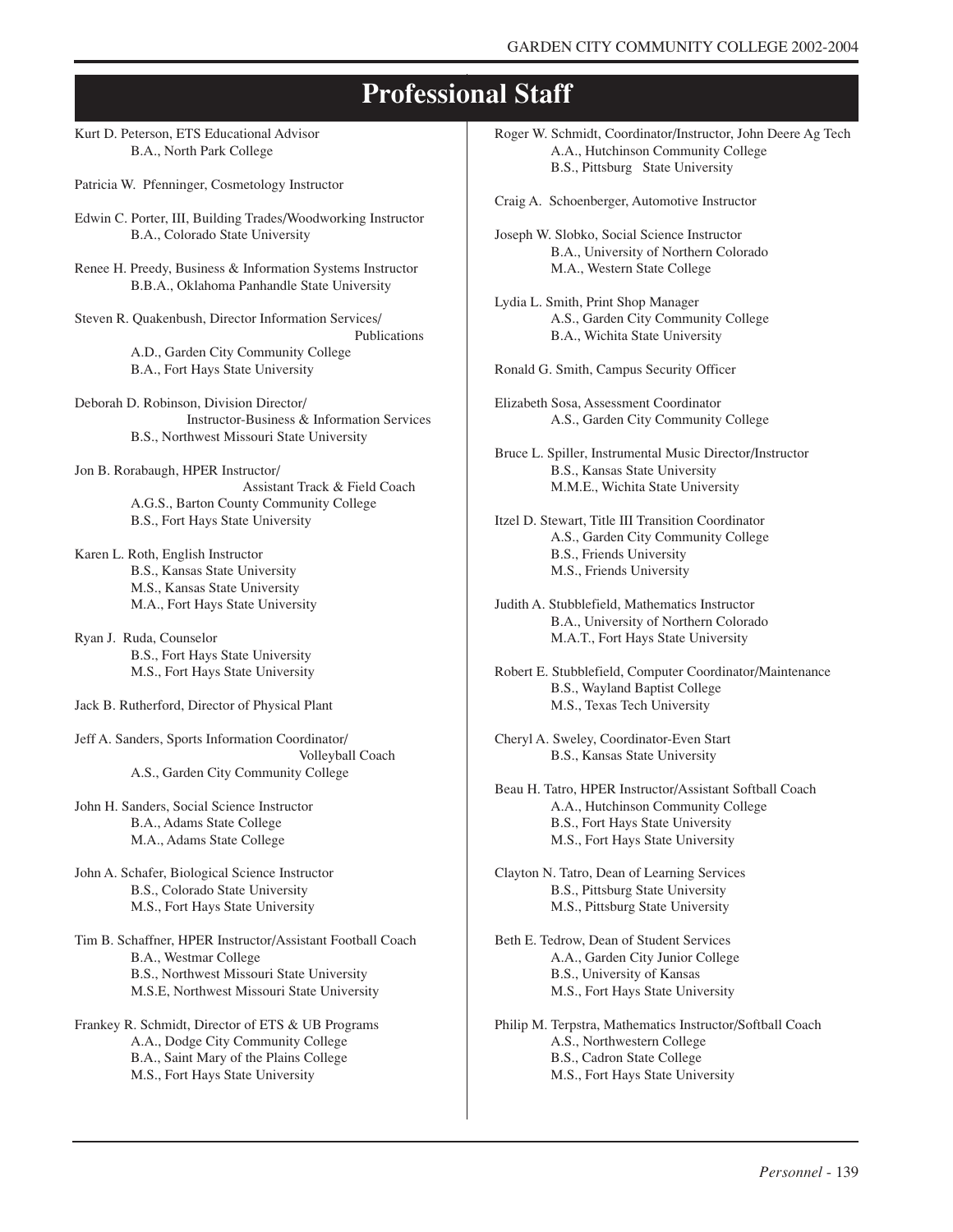- Gregory H. Thomas, Social Sciences/Instructor B.A., Central State University M.S., Angelo State University Ph.D., University of Oklahoma
- Stephen B. Thorson, Theatre & Drama Instructor B.A., University of North Texas M.A., University of North Dakota
- Leroy W. Tiberghien, Jr., Speech Instructor A.A., Joplin Junior College B.S., Pittsburg State University M.S., Pittsburg State University
- Victor A. Trilli, Assistant Athletic Director A.A., Sheridan College B.S., Midwestern State University M.S., Midwestern State University
- Richard L. Turner, Computer Science Instructor B.S., Oklahoma State University D.D.S., Creighton University
- Nancy L. Unruh, Registrar A.D., Garden City Community College B.S., Kansas State University
- William H. Utz, Director of Library Services B.A., Northwestern University J.D., Northwestern University School of Law M.L.S., University of Missouri

Cindalea L. Vagher, Fiscal Operations Manager

Patricia E. Veesart, Director Small Business Development Center A.A., Cloud County Community College B.S., Friends University M.S., Friends University

Brian J. Viel, Computer Science/Criminal Justice Instructor A.A., Fort Scott Community College B.S., Wichita State University M.S., Pittsburg State University Ed.S., Pittsburg State University

Larry D. Walker, English Instructor B.A., Fort Hays State University M.A., Fort Hays State University

Judy J. Whitehill, Division Director/Instructor-Social Science B.S., Colorado State University M.S., Kansas State University

Dee A. Wigner, Director of Human Resources/Payroll B.S., Saint Mary of the Plains College M.S.M., Friends University

J. Randy Williams, Ammonia Refrigeration Instructor

Mary A. Wilson, Director of Computer Services B.S., Kansas State University M.S., Emporia State University

Kim E. Welch, Graphic Designer B.A., Grand View College

Laura R. York, Journalism Instructor/ Student Publications Advisor B.A., Saint Mary of the Plains

Steven K. Zimmerman, Assistant Athletic Trainer/ HPER Instructor A.S., Garden City Community College B.A., Washburn University M.S., Fort Hays State University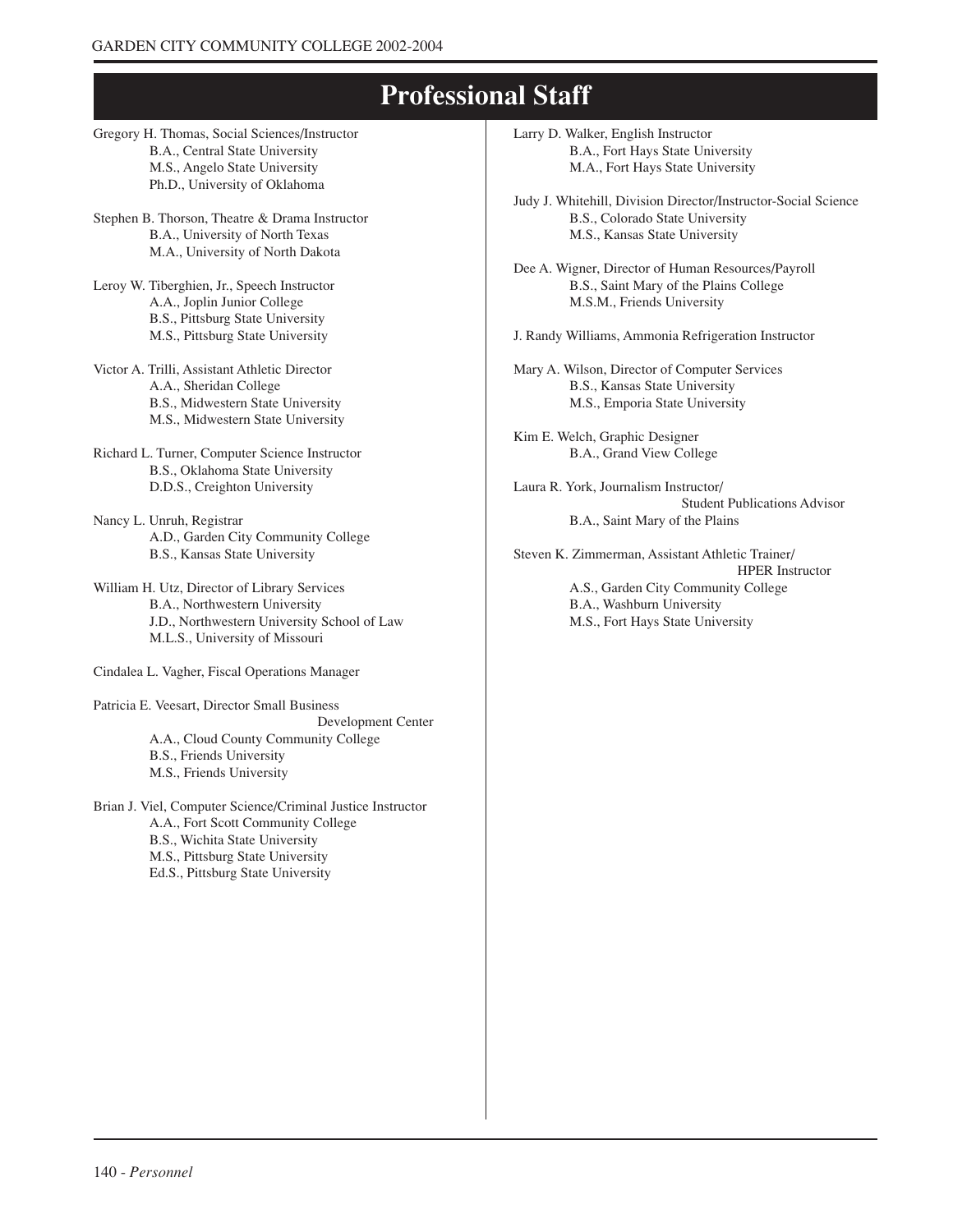### **Index**

## $\overline{A}$

| Academic & Student Policies and Procedures  19 |  |
|------------------------------------------------|--|
|                                                |  |
|                                                |  |
|                                                |  |
|                                                |  |
|                                                |  |
|                                                |  |
|                                                |  |
|                                                |  |
| Addiction Counseling Training Program  105     |  |
|                                                |  |
|                                                |  |
|                                                |  |
|                                                |  |
|                                                |  |
|                                                |  |
|                                                |  |
|                                                |  |
|                                                |  |
|                                                |  |
|                                                |  |
| Agricultural Equipment Technology  114, 122    |  |
|                                                |  |
|                                                |  |
|                                                |  |
|                                                |  |
|                                                |  |
| American Management Association                |  |
|                                                |  |
|                                                |  |
|                                                |  |
|                                                |  |
|                                                |  |
|                                                |  |
|                                                |  |
|                                                |  |
|                                                |  |
|                                                |  |
|                                                |  |
|                                                |  |
|                                                |  |
|                                                |  |
|                                                |  |
|                                                |  |
|                                                |  |
|                                                |  |
|                                                |  |
|                                                |  |

## $\mathbf{B}$

### $\overline{C}$

| College Level Examination Program (CLEP)  19 |  |
|----------------------------------------------|--|
|                                              |  |
|                                              |  |
|                                              |  |
|                                              |  |
|                                              |  |
|                                              |  |
|                                              |  |
|                                              |  |
|                                              |  |
|                                              |  |
|                                              |  |
|                                              |  |
|                                              |  |
|                                              |  |
|                                              |  |
|                                              |  |
|                                              |  |
|                                              |  |
|                                              |  |

## D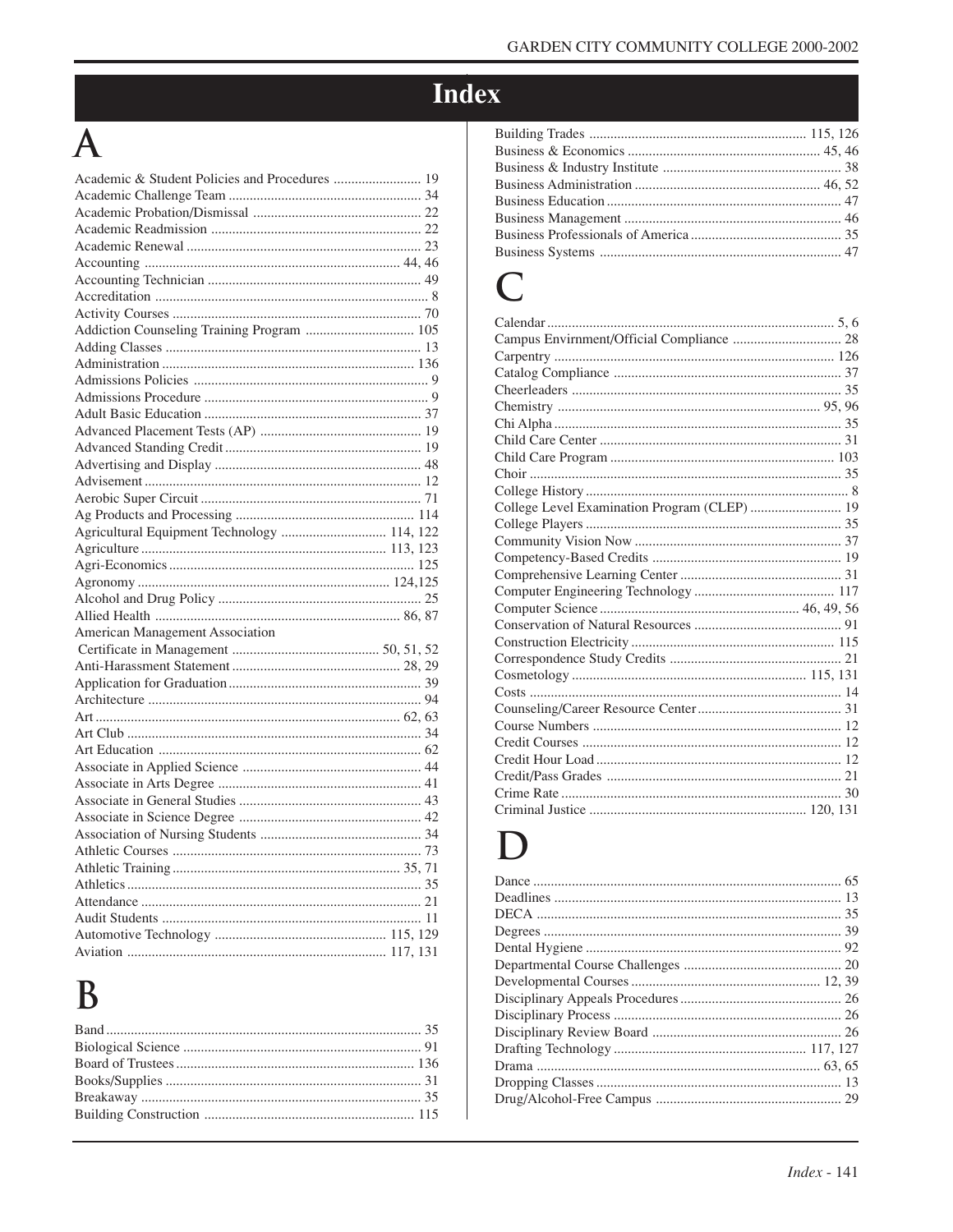## E

| Emergency Medical Services Technology  87 |  |
|-------------------------------------------|--|
|                                           |  |
|                                           |  |
|                                           |  |
|                                           |  |
|                                           |  |
|                                           |  |
|                                           |  |
|                                           |  |
| Environmental Engineering Technology  119 |  |
|                                           |  |
|                                           |  |

## $\mathbf F$

## G

## $H$

### $\bf I$

## J

## $\mathbf K$

## L

### M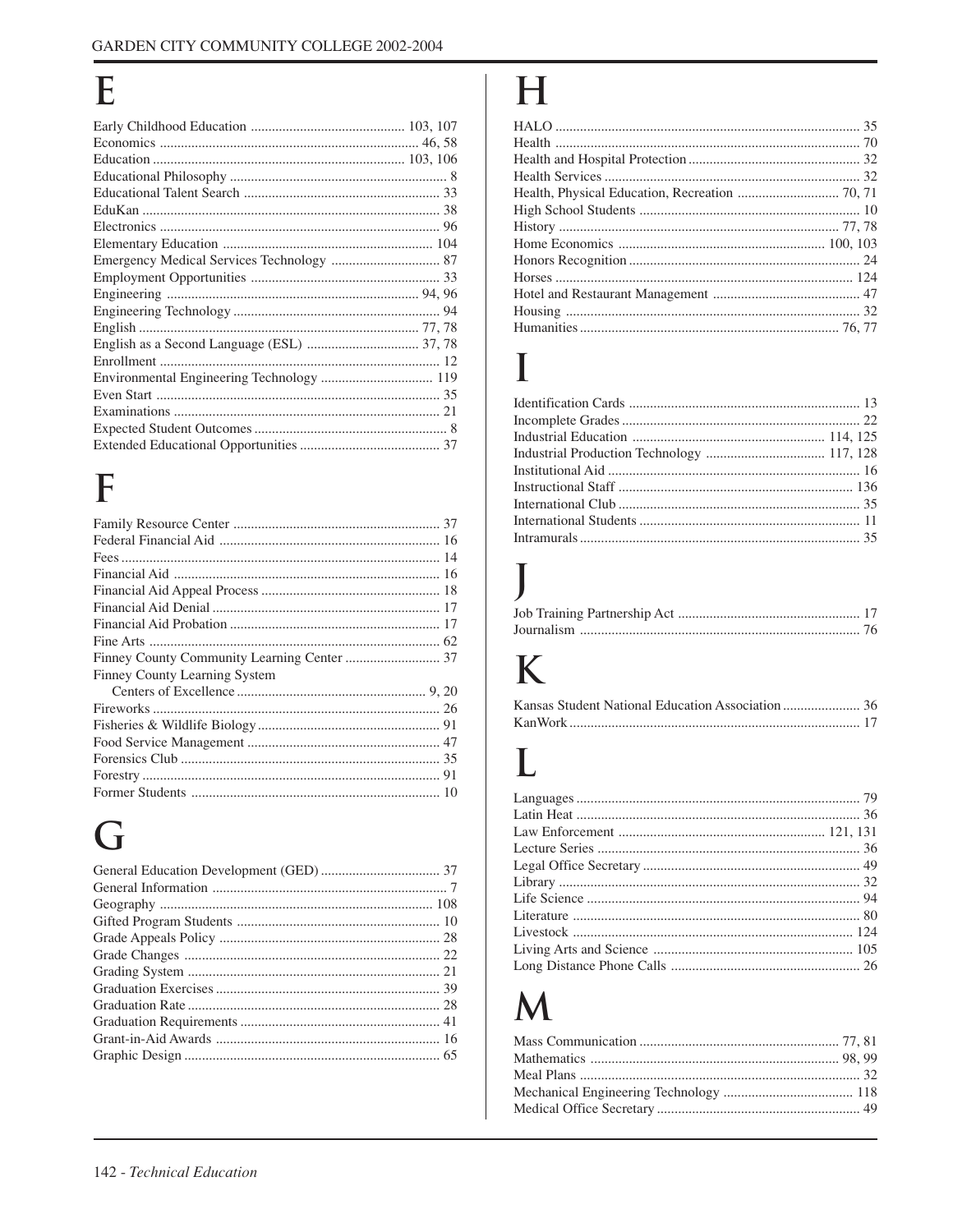#### GARDEN CITY COMMUNITY COLLEGE 2002-2004

## N

## $\mathbf P$

| Personal and Career Development Requirement  39 |  |
|-------------------------------------------------|--|
|                                                 |  |
|                                                 |  |
|                                                 |  |
|                                                 |  |
|                                                 |  |
|                                                 |  |
|                                                 |  |
|                                                 |  |
|                                                 |  |
|                                                 |  |
|                                                 |  |
|                                                 |  |
|                                                 |  |
|                                                 |  |
|                                                 |  |
|                                                 |  |
|                                                 |  |
|                                                 |  |
|                                                 |  |
|                                                 |  |
|                                                 |  |
|                                                 |  |
|                                                 |  |
|                                                 |  |
|                                                 |  |

## $\overline{R}$

### S

| Satisfactory Academic Progress Standards  17 |  |
|----------------------------------------------|--|
|                                              |  |
|                                              |  |
|                                              |  |
|                                              |  |
|                                              |  |
|                                              |  |
|                                              |  |
|                                              |  |
|                                              |  |
|                                              |  |
|                                              |  |
|                                              |  |
|                                              |  |
|                                              |  |
|                                              |  |
|                                              |  |
|                                              |  |
|                                              |  |
|                                              |  |
|                                              |  |
|                                              |  |
|                                              |  |
|                                              |  |
|                                              |  |
|                                              |  |
|                                              |  |
|                                              |  |
|                                              |  |
|                                              |  |